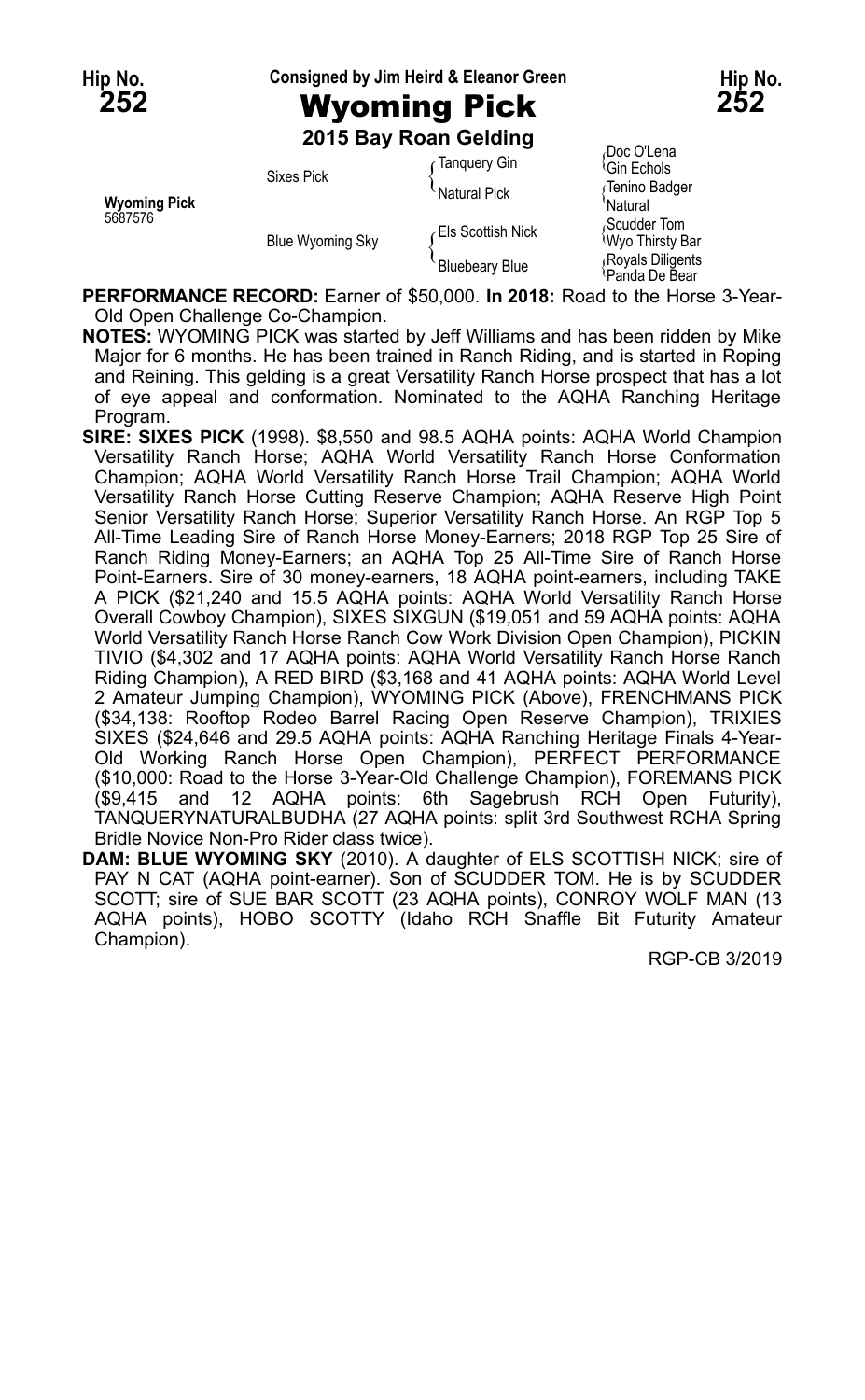## **Hip No. Consigned by Billy Payne Hip No. 253** Paynesbay Freckles **253**

**2014 Bay Roan Mare**

|                                      |                                                       | $201$ T Day Noan Marc |                                                       |
|--------------------------------------|-------------------------------------------------------|-----------------------|-------------------------------------------------------|
| <b>Paynesbay Freckles</b><br>5658583 | <b>Skips Blue Twist</b><br><b>Red Paynes Freckles</b> | Royal Blueberry       | Beau Bonanza<br>Royal Redford                         |
|                                      |                                                       | Skippa Belle Bar      | Speedy Glow Bars<br>Miss Snow Belle 76                |
|                                      |                                                       | Colonel Bob           | لLittle Bob Mario،<br><sup>{</sup> Colonels Dry Dolly |
|                                      |                                                       | 'King Hancocks Girl   | Tari Hancock King<br>Dolly Roan Bueno                 |

**NOTES:** This is a pretty, gentle, ranch mare that has had 60 days training with Shawn Holden.

- **SIRE: SKIPS BLUE TWIST** (1996). Sire of SKIPS BLUE HOO (AQHA point-earner), LAST BAR CHIP (finalist Run For The Bonus Barrel Racing World Finals Open 3D), SKIPS Ultimate TWIST (top 10 SHOT Stockhorse Year-End All-Around Green Horse). Son of ROYAL BLUEBERRY, and 28 AQHA points: ROM Halter; ROM Amateur Halter. Sire of 7 money-earners, 17 AQHA point-earners, including ITZA BLUE JETT (349.5 AQHA points: San Antonio Stock Show AQHA All-Age Open Heading Jackpot Champion; Superior Heading), MISS ROYAL BLUE LACE (34.5 AQHA points), BLUEBERRY MAGIC (88 AQHA points: Governors Classic Reining Rookie Reserve Champion), GOTTA LUV EM (20 AQHA points: San Antonio Stock Show Judge 1 Amateur Trail Champion), BLUE MIA KISS (17 AQHA points: San Antonio Stock Show Judge 2 Halter 3-Year-Old Gelding Open Champion), BLUEBERRY SMOOTHIE (9.5 AQHA points: Southern States Triple Crown 3-Year-Old Open Western Pleasure Champion), HEZ NEVER ON TIME (7.5 AQHA points: Houston Stock Show AQHA Heading Amateur Reserve Champion), IMA BLUEBERRY BOUNCE (7.5 AQHA points), BLUEBERRY TI (AQHA point-earner), TOTAL CHROME (AQHA point-earner), IMA ROYAL DOLLY (AQHA point-earner), GLO OF BLUE (68.5 AQHA points: \$2,081, AQHA World Senior Heading qualifier), MY BLUEBERRY SHERRY (38 AQHA points: \$1,052), PRISSY IN BLUE (Texas SSA Futurity Halter Senior Weanling Mares Open Champion).
- DAM: RED PAYNES FRECKLES (2008). A daughter of COLONEL BOB. Son of LITTLE BOB MARIO. He is by BOB ACRE DOC, \$426,136: NCHA Open World Champion; AQHA Reserve World Champion Senior Cutting Horse, AQHA Reserve World Champion Senior Cutting Horse. An RGP Top 25 All-Time Sire of Cutting Money-Earners. Sire of 426 money-earners, \$10,575,422, and earners of 1,587 AQHA points, including NOT QUITE AN ACRE (\$156,656: NCHA Horse of the Year, NCHA Gold Award), AUTUMN ACRE (\$364,360: split 4th NCHA Open Futurity), BOBS SMOKIN JOE (\$281,235: NCHA Open Futurity Champion), PEPONITAS ACRE (\$272,986: NCHA Non-Pro Futurity Champion; NCHA Gold Award), FOUR ACRES (\$258,915: 3rd NCHA Open Futurity; NCHA Bronze Award), TOOTH ACRE (\$244,478: ACHA World Open Champion; ACHA Hall of Fame, NCHA Certificate of Ability), BOBS SMART CHANCE (\$219,581: 3rd NCHA Open Futurity), CHRISTYS ACRE (\$209,918: NCHA World Champion Stallion; NCHA Hall of Fame), BOBCORN (\$154,809: NCHA \$10,000 Novice Horse Non-Pro World Champion), BOB ACRE MOLLY (\$147,346: NCHA Open Finals Reserve Champion twice; NCHA Platinum Award), GORAN (\$142,176: top 10, NCHA Non-Pro Super Stakes), BOB ACRE OAK (\$123,013: 3rd NCHA Non-Pro Futurity), DOX SANDY ACRE (\$122,729: 4th Bonanza 5/6-Year-Old Non-Pro; NCHA Silver Award), BOB ACRE LENA (\$119,392: Augusta Open Classic Champion).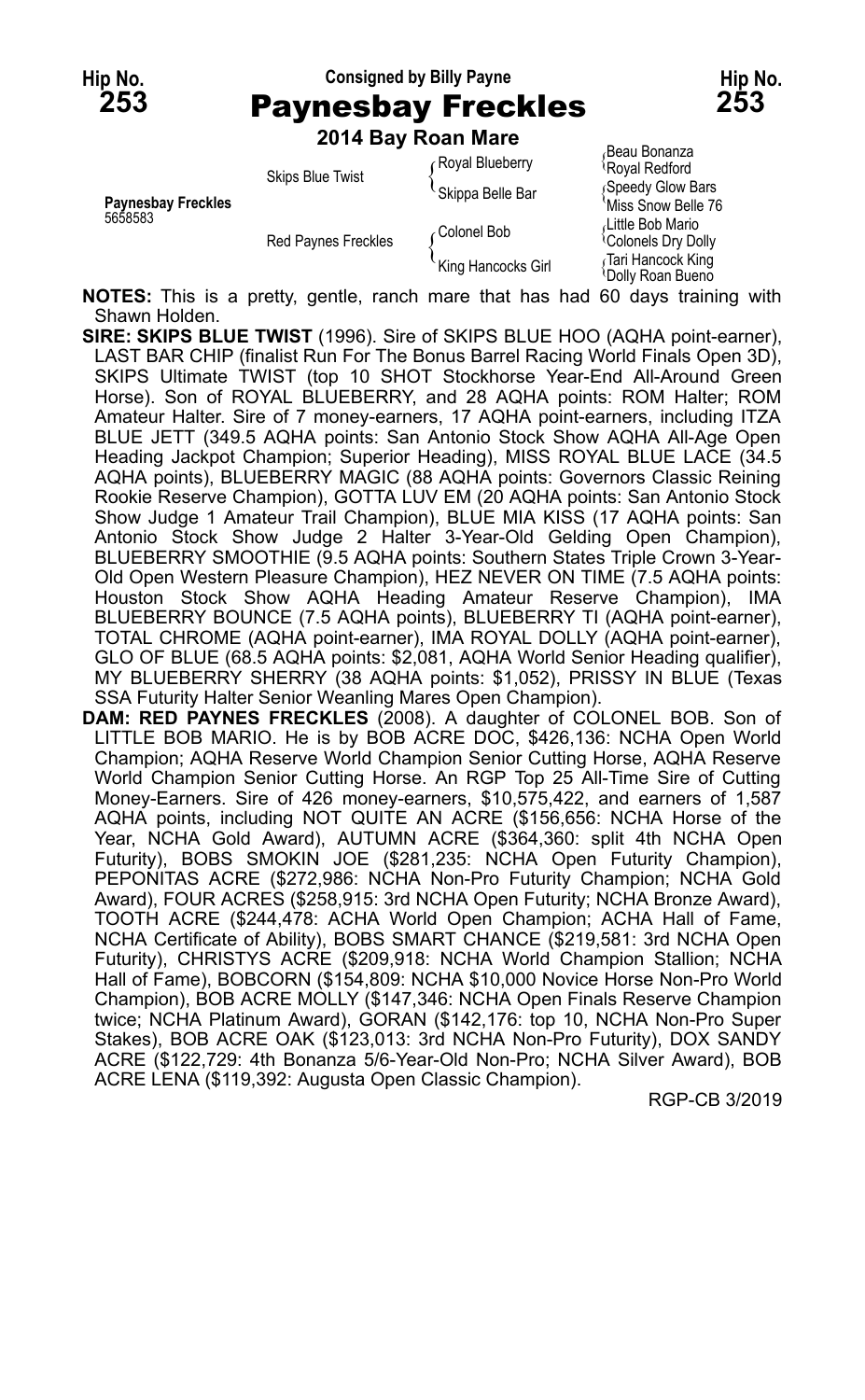### **Hip No. Consigned by Gary Bader Hip No. 254** Doc A Dual Maytag **254 2016 Bay Gelding**

|                   | Doc O Dual               | Dual Pep      | Peppy San Badger<br><sup><i>'Miss Dual Doc</i></sup>      |
|-------------------|--------------------------|---------------|-----------------------------------------------------------|
| Doc A Dual Maytag |                          | Sousa Lena    | ∩Doc O'Lena                                               |
| 5807265           | <b>Black Baby Maytag</b> | Hobo Peponita | 'Sousa San<br>Counters Peponita<br><sup>1</sup> Hobos Bum |
|                   |                          | Kros Maytag   | Krog's Laddy<br><sup>{</sup> Lady Dusty Star              |

**NOTES:** This is a good cow horse prospect that we raised on our ranch. He has had 60 days of training under saddle. He is good natured, calm, loads and unloads with no problems. Stands approximately 15 hands. In training with Kyle Krause.

**SIRE: DOC O DUAL** (2000). Yellow Rose Arena Cutting 4-Year-Old Open Champion. Sire of DOCS DUAL FROST (5th Cornhusker Barrel Racing Open 3D), PC DUAL O FROST (finalist in AQHYA World Heading). Son of DUAL PEP, \$313,192: split 3rd NCHA Open Super Stakes. An RGP Top 5 All-Time Leading Sire of Cutting Money-Earners; an AQHA Top 25 All-Time Sire of Cutting & Cowboy Events Point-Earners. Sire of 831 money-earners, \$25,873,768, and earners of 5,987 AQHA points, including DUAL REY ME (\$814,292 and 30.5 AQHA points: NCHA World Champion 3 times; NCHA Hall of Fame), DUALLY LENA (\$395,616: NCHA Open Futurity Reserve Champion), OLENA DUALLY (\$302,685: finalist in the NCHA Open Futurity; NCHA Gold Award), TAPT TWICE (\$285,226: Breeders Inv. Open Derby Reserve Champion), PLAYBOY MCCRAE (\$264,562: NCHA Open Futurity Champion), AUTUMN BOON (\$258,185: NCHA Open Super Stakes Champion; NCHA Hall of Fame), JACK RUBY (D) (\$256,082: split 4th NCHA Open Classic/Challenge), AL POOCINO (\$255,333: NCHA Open Classic/Challenge Co-Champion), SMOKIN DUALLY (\$254,038: NCHA Open Super Stakes Reserve Champion), KIT DUAL (\$251,791: 3rd NCHA Open Futurity), DUAL REWARD (\$236,393 and 15.5 AQHA points: 4th NCHA Open Futurity; NCHA Silver Award), BOB DUALIN (\$231,641: NCHA Junior Youth Co-Reserve World Champion), ZEE DUALY (\$228,410: NCHA Non-Pro Super Stakes Co-Reserve Champion), JUNE BUG DUALLY (\$224,733: split 3rd NCHA Open Futurity), KG DUAL SMART (\$217,207 and 59.5 AQHA points: split 5th NCHA Non-Pro Futurity), BOILER ROOM (\$217,132: NCHA Senior Youth Co-Reserve World Champion).

**DAM: BLACK BABY MAYTAG** (1993). A daughter of HOBO PEPONITA. Son of COUNTERS PEPONITA. He is by PEPONITA, \$126,836 and 74 AQHA points: NCHA Open World Champion twice; NCHA Open World Champion Stallion 3 times; AQHA World Champion Senior Cutting Horse twice; 3rd Canadian CHA Non-Pro Derby; NCHA Hall of Fame; Superior Cutting. Sire of 184 money-earners, \$2,127,241, and earners of 1,734 AQHA points, including LEANIN NITA (\$223,011: NCHA \$2,000 Limited Rider Co-Reserve World Champion), MR PEPONITA FLO (\$148,875: NCHA Open Futurity Reserve Champion), OAKANITO (\$44,026: NCHA Youth World Champion; NCHA Silver Award), MAJESTIC PEPONITA (77.5 AQHA points: AQHYA World Team Penning Reserve Champion), NITA PEPONITA (\$93,521: NCHA Challenge Open Champion), PEPONITA SAN (\$79,106 and 49 AQHA points: 7th NCHA Finals Non-Pro; NCHA Silver Award), LEANIN EIGHTY EIGHT (\$74,320: 4th Nevada Spectacular Open Cutting Futurity; NCHA Silver Award), PEPONITAS CRICKET (\$57,068: Bonanza 4-Year-Old Non-Pro Co-Reserve Champion), PEPONITA JUNIOR (\$56,655 and 16 AQHA points: split 6th Congress Cutting Open Gelding; NCHA Bronze Award), STRIPONITA RED (\$50,210 and 16 AQHA points: Canadian Finals Rodeo Champion Cutting Final Champion; NCHA Silver Award), MAJESTIC PEPONITA (77.5 AQHA points: AQHYA World Team Penning Reserve Champion), CHICKASHA NITA (\$48,381 and 36 AQHA points: split 7th NCHA Open Super Stakes).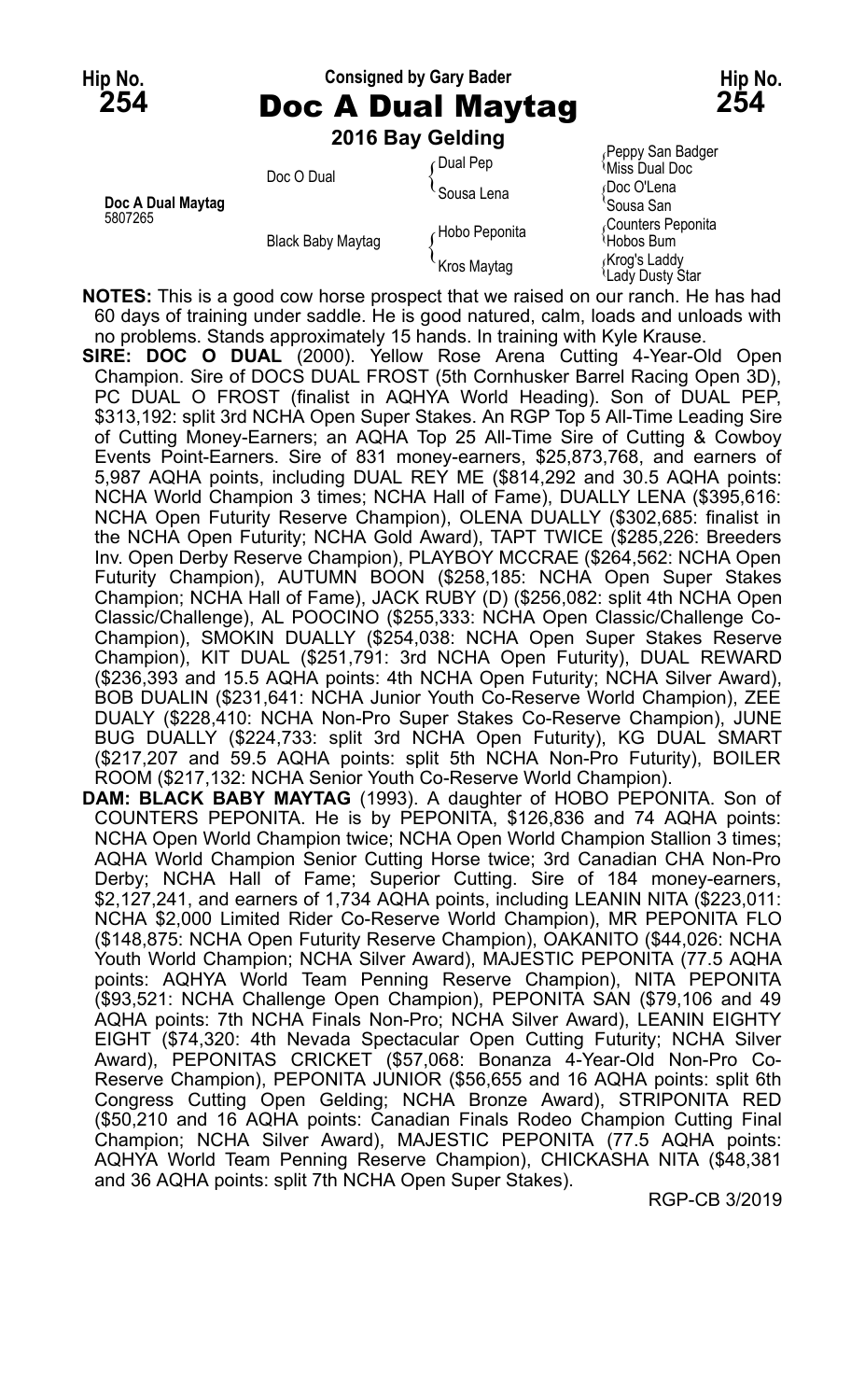

**Lakota (Grade)**

**NOTES:** "Lakota" is a beautiful, stout, Nokota gelding. He has been used for trail riding and is very laid back. 100% sound and no vices. Don't miss him on sale day. In training with Sid Zacharias.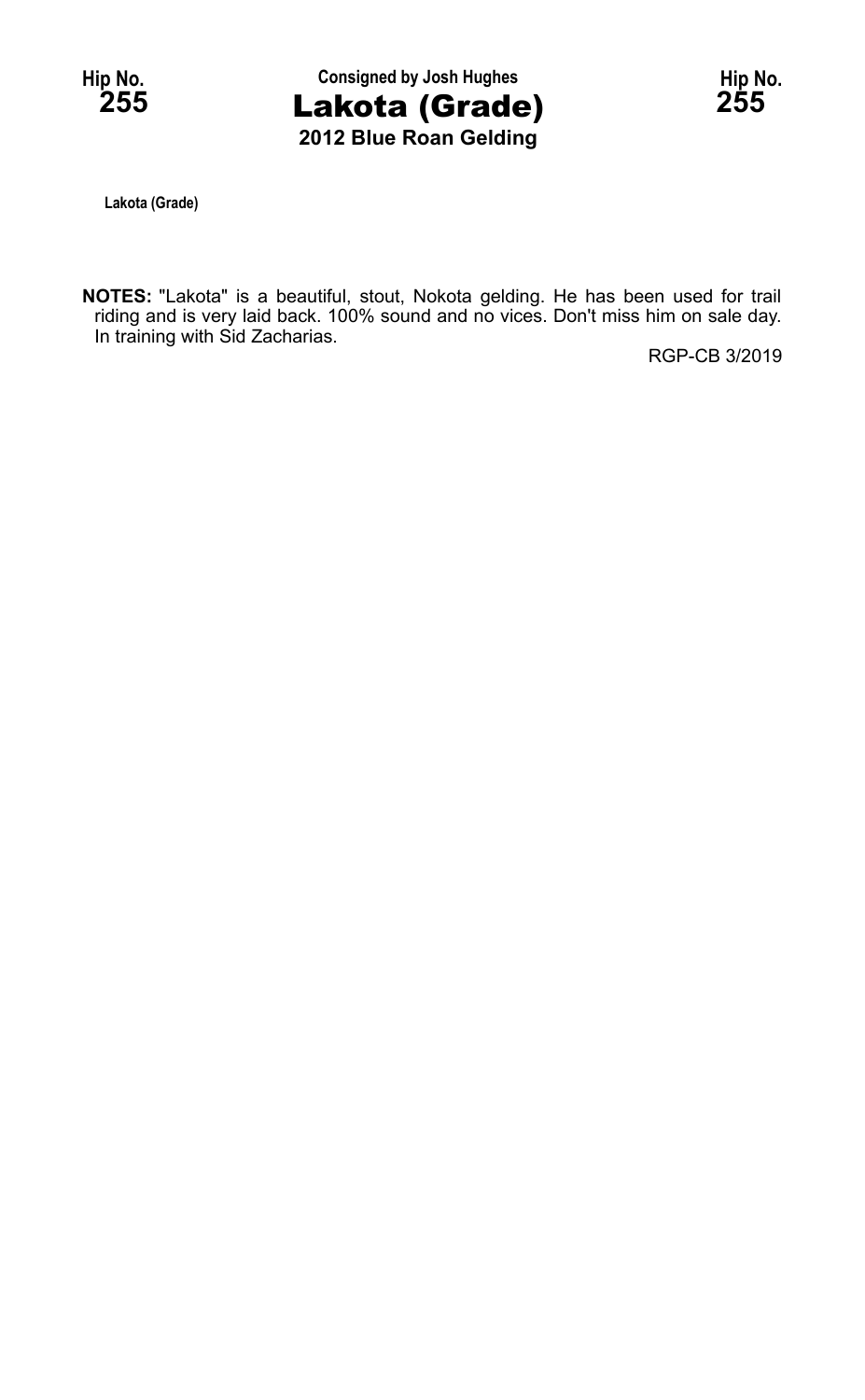## **Hip No. Consigned by Sunrise Ranch Hip No. 256** A New Kat N Town **256**



**2013 Black Gelding**

| A New Kat N Town<br>5572222 | Yo Blue Coop     | Blues Roan Man | <b>Blues Dividend</b><br>≀Miss Tio Salty                |
|-----------------------------|------------------|----------------|---------------------------------------------------------|
|                             |                  | Bonny Coop     | Leo Hancock Hayes                                       |
|                             | St Finally A Kat | Kat Man Zip    | Ambrose Sue 30<br>Zippo Pine Bar<br>ਪHilltops Kitty Kat |
|                             |                  | Lamita Step    | Zebra Step،<br>Lima                                     |

**NOTES:** "Batman" has been used on the ranch during brandings. He pulls strong, crosses deep water, and handles rough terrain. He has been on overnight trail rides. Just point him and he will go.

**SIRE: YO BLUE COOP** (2007). Son of BLUES ROAN MAN, and 10.5 AQHA points: Amateur Perf. ROM. Son of BLUES DIVIDEND; sire of BLUES ROAN MAN (10.5 AQHA points; Amateur Perf. ROM). He is by BLUE VALENTINE, an AQHA pointearner and sire of HAYES' PRONTO (AQHA point-earner), SALTY ROAN (AQHA point-earner), JAY JAY JUD (AQHA point-earner), BLUE'S RED BARON (AQHA point-earner), PINKY VALENTINE (Unplaced at 2), THE OUTLAW (Unplaced at 2).

**DAM: ST FINALLY A KAT** (1999). An AQHA point-earner. A daughter of KAT MAN ZIP, \$5,590 and 53.5 AQHA points: 6th Congress Open Western Pleasure Futurity: 7th Congress Junior Western Pleasure; 6th AQHA World Junior Western Pleasure: 7th AQHA World 2-Year-Old Western Pleasure; Superior Western Pleasure. Sire of 46 money-earners and earners of 7,978 AQHA points, including DARN THAT KAT (\$27,273 and 1,401 AQHA points: AQHYA World Jumping Champion twice, AQHA Amateur Performance Champion), KAT MAN SHINE (\$18,273 and 3,043 AQHA points: AQHA World Champion Senior Trail Horse, AQHA Youth Champion), THE KATWOMAN (\$20,389 and 608.5 AQHA points: AQHA High Point Amateur Hunter Under Saddle Champion; Superior Hunter Under Saddle), ZIPPOS STYLISH SKIP (\$14,695 and 428 AQHA points: AQHA High Point Hunter Under Saddle Champion; Superior Hunter Under Saddle), SUPER KAT MAN (\$20,962 and 1,342 AQHA points: NSBA World Equitation Stakes Limited Non-Pro Champion; Superior Western Riding), ZIPPOS KAT MAN (\$9,483 and 923 AQHA points: 6th Congress NSBA Junior Youth Western Riding, AQHA Performance Champion), TALL DARK N KATTIN (209.5 AQHA points: 3rd Congress Hunter Under Saddle Novice Senior Youth), SHES A KAT N BLACK (58 AQHA points: \$1,900, Superior Western Pleasure, AQHA World Junior Western Pleasure qualifier), KATMANS TOP DUN (ABRA World 2-Year-Old Open Longe Line Champion), KATS GOT SOX (121.5 AQHA points: Congress Novice Amateur Working Hunter Reserve Champion), DREAM ON KAT (89 AQHA points: Congress Equitation Over Fences Junior Novice Youth Reserve Champion).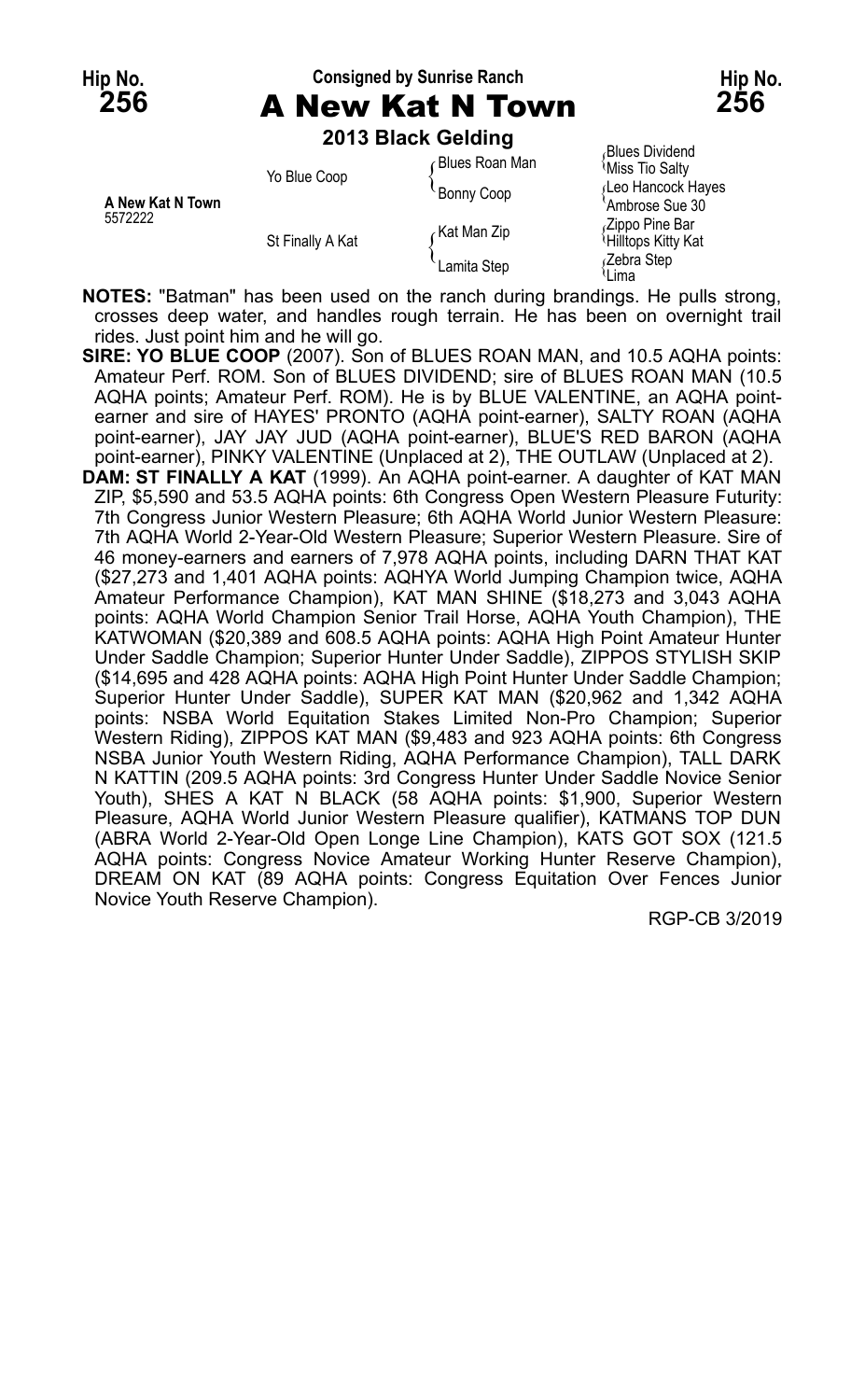# **Hip No. Consigned by Terry Ranch Hip No. 257** Quivern Puddin **257**

### **April 20, 2017 Palomino Gelding**

| Quivern Puddin<br>5842802 | Sdp Quivern Dual Rey | TR Dual Rey<br>Tm Quiver | Dual Rev،<br>Peppys Misty Oaks<br>Smart Lil Ricochet      |
|---------------------------|----------------------|--------------------------|-----------------------------------------------------------|
|                           | Jazzy Lil Puddin     | Jazzy Little Bob         | 'Shes Pretty Smooth<br>Bob Acre Doc<br>Pawnee Modern Jazz |
|                           |                      | Laras Puddin             | Good King Mac<br><i><b>Badgers Lara</b></i>               |

**NOTES:** This is a good looking, strong colt that is ready for any job.

**SIRE: SDP QUIVERN DUAL REY** (2009). Full brother to SDP QUIVERIN REY (\$61,106: finalist in the NCHA Non-Pro Futurity); half-brother to QUIVERIN CAT (\$137,768 and 15.5 AQHA points: NCHA Junior Youth Co-World Champion), LETITHAPPEN CAPTAINS (\$55,424: 4th Brazos Bash Non-Pro Derby). Son of TR DUAL REY, \$353,174: NCHA Open Super Stakes Reserve Champion; NCHA Open Derby Reserve Champion. An AQHA Top 25 All-Time Sire of Ranch Horse Point-Earners; 2018 RGP Top 25 Sire of RCH Money-Earners. Sire of 353 moneyearners, \$4,961,133, and earners of 1,912 AQHA points, including AUSTIN REY (\$223,223: split top 10, NCHA Open Futurity), DARATRCOCOASPREVIEW (\$183,438: Australia NCHA Non-Pro Futurity Champion), INTENTION DEL REY (\$134,383: Brazos Bash Open Classic Reserve Champion; NCHA Silver Award), BOOT SCOOTIN TR (\$127,803: finalist in the NCHA Open Futurity), SDP MOMS TR (\$114,702: top 10, NCHA Open Classic/Challenge), PLAYIN T ETTA (\$110,692: Breeders Inv. Non-Pro Derby Co-Reserve Champion), SDP AL CAPOONE (\$109,985: top 10 NCHA Open Super Stakes), WHAT A REY (\$104,860: NCHA Limited Non-Pro Futurity Champion), LIL REY OF HOPE AS (\$102,002: Australia NCHA Open Futurity Champion), SHES PLAYIN REY (\$71,843 and 38.5 AQHA points: AQHA World Level 2 Open Reserve Champion Senior Working Cow Horse), SDP INSTANT REY (\$95,001: semi-finalist in the NCHA Open Futurity), SDP HICAREY (\$80,319: 3rd NCHA Amateur Classic/Challenge), TR GOOD DAY (\$74,117: 4th NCHA Open Gelding Stakes), TRAVALIN TR (\$68,039: finalist in the Breeders Inv. Derby \$10,000 Limited Open), REYSN SAVANAH (\$67,538: finalist in the NCHA Open Futurity).

**DAM: JAZZY LIL PUDDIN** (2004). Dam of CODE FOR FRIENDLY (6th Hot Summer Slide Reining Primetime Non-Pro class, split 3rd Hot Summer Slide Reining Novice Horse Non-Pro class, split 4th Hot Summer Slide Novice Non-Pro Level 2 Reining class). A daughter of JAZZY LITTLE BOB; sire of 20 money-earners, including COOTER BOB (\$25,438: 3rd Crawfish Classic Cutting 5/6-Year-Old Non-Pro), JAZZ IT UP HONEY (\$18,816: finalist in the Memphis Cutting 4-Year-Old Open Futurity), BILLY BOB SMART (\$15,753: 3rd Congress Spring Cutting Spectacular 5/6-Year-Old Open), PAWNEE WIND (\$14,230: Crawfish Classic Cutting 4-Year-Old Open Co-Reserve Champion), SMOOTH JAZZY HONEY (\$5,776 and 5 AQHA points: split 5th Bluebonnet Cutting Stakes Open Classic), LITTLE BOB OLENA (40.5 AQHA points: AQHA High Point Cutting Amateur Leader), SMOOTH OUT JAZZY (\$4,141: NCHA Certificate of Ability), MISS JAZZY LIL BOB (\$4,080: NCHA Certificate of Ability), LITTLE PECAN (\$3,434 and 49 AQHA points: split 4th Tulsa Int. Open Reining Futurity), SMART LIL JAZZ (24 AQHA points; NRHA moneyearner, AQHA World Amateur Reining qualifier), KID JAZZY (14 AQHA points: Open Perf. ROM, AQHA World Junior Tie-Down Roping qualifier), JB JAZZY LITTLE LENA (AQHA point-earner; NRHA money-earner), TAMU JAZZY NU BAR (NCHA \$1,767), JAZZY LITTLE JW (NCHA \$1,452), WILSONS WADDLER (NCHA \$1,081), SNAZZY JAZZY GIRL (NCHA money-earner), NO DOUBT IM JAZZY (NCHA money-earner), JAZZY LENA BOB (NCHA money-earner), MARGIN OF JAZZ (7th Barrel Racing Bash TOPEKS Kansas November Open 4D class), UNO JAZZY BOB (NCHA money-earner).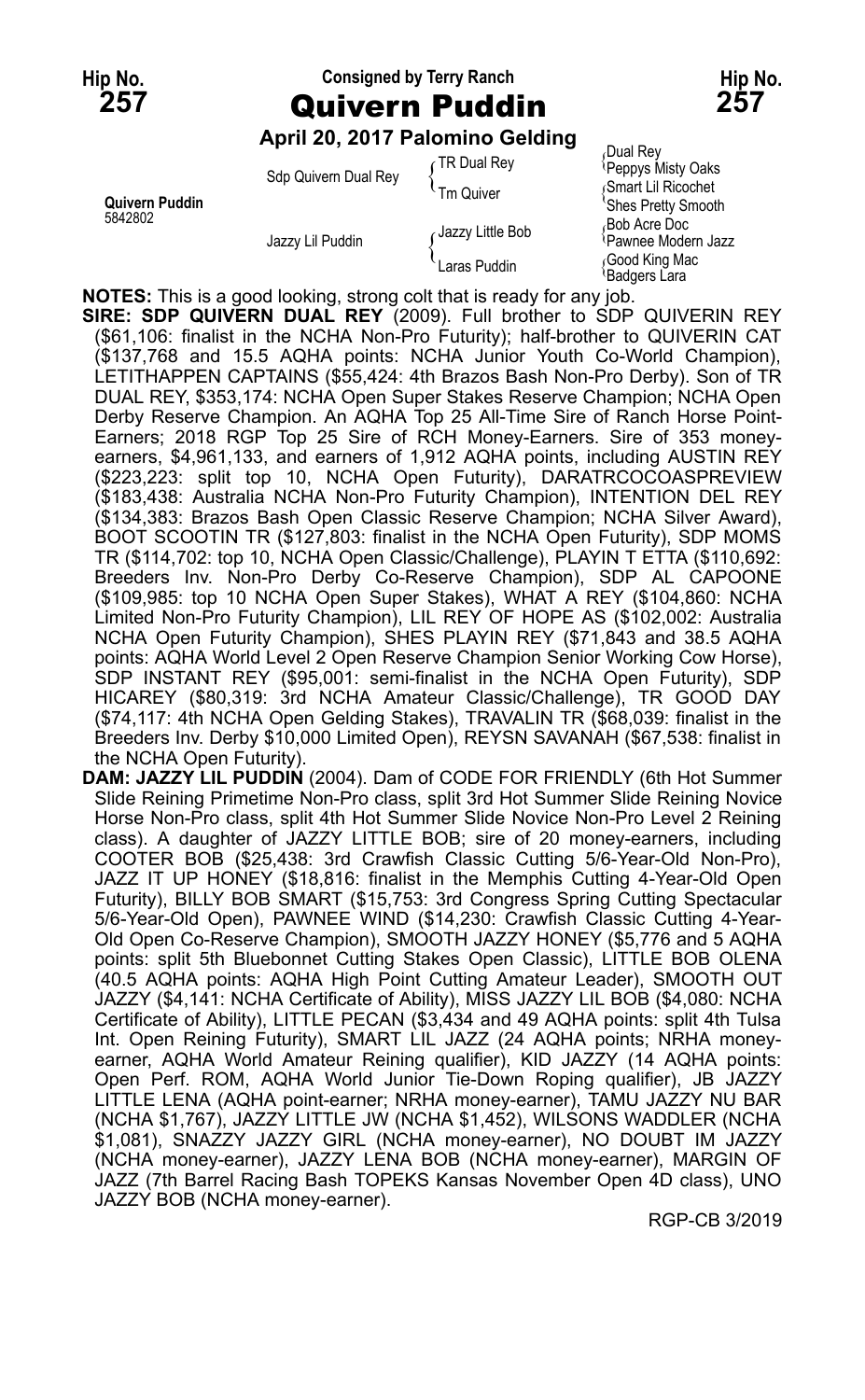| Hip No.<br><b>258</b>                  |              |               | <b>Consigned by Rick &amp; Missie Plummer</b><br><b>Classy Trashy Chassy</b> |                                                                       | Hip No.<br>258 |
|----------------------------------------|--------------|---------------|------------------------------------------------------------------------------|-----------------------------------------------------------------------|----------------|
|                                        |              |               | 2013 Sorrel Gelding                                                          |                                                                       |                |
|                                        |              |               | <b>Dual Rey</b>                                                              | Dual Pep<br><sup><i>i</i></sup> Nurse Rev                             |                |
| <b>Classy Trashy Chassy</b><br>5520639 |              | Dual R Smokin | Smokin Pepto                                                                 | /Peptoboonsmal                                                        |                |
|                                        | Chalupadeous |               | Trashadeous                                                                  | 'Smoken Powder<br>Be Aech Enterprise<br><sup>{</sup> Miss White Trash |                |
|                                        |              |               | Larks Enchilada Mama                                                         | ∫Rugged Lark<br><sup>∖</sup> Tacos Beer Bug                           |                |

**NOTES:** This is a super flashy, extremely well made horse that is a big stopper. He is really broke and bred to the hilt. He is ready to go in any direction. All the work is done.

- **SIRE: DUAL R SMOKIN** (2005). \$220,727: 6th Breeders Inv. Open Derby; NCHA Super Stakes Non-Pro Classic Champion; El Rancho World Series Of Open Champion; 3rd South Point Winter Cutting Open Classic; Battle in the Saddle Cutting Non-Pro World Series of Cutting Champion. Out of SMOKIN PEPTO (\$143,029: finalist in the NCHA Open Futurity). A 2019 AQHA Top 25 Sire of Cowboy Events Point-Earners; 2019 RGP Top 25 Sire of RCH Money-Earners. Sire of 70 money-earners, 13 AQHA point-earners, including SMOKIN SOME LENA (\$76,287: top 10, NCHA Open Futurity), DUAL R BLAZIN (\$71,556: West Texas Open Cutting Futurity Co-Champion), SMOKE IN THE CAB (\$13,903 and 38.5 AQHA points: AQHA High Point Senior Team Penning Champion), REY C NEW SHOES (\$11,071 and 152.5 AQHA points: AQHA Select World Ranch Riding Reserve Champion), ENTIRELY SMOKEN (\$47,354: finalist in the NCHA Open Super Stakes), LYRICSTOSMOKETO (\$36,153: El Rancho Non-Pro Derby Reserve Champion), R SMOKIN CAT (\$32,139: NCHA Amateur Derby Champion), CHATTY LIL SMOKER (\$31,925 and 12 AQHA points: split 5th El Rancho Open Cutting Futurity), JERRY SMOKE (\$26,850 and 25.5 AQHA points: Southwest RCHA Rode to Reno Futurity Open Co-Reserve Champion), SPARKLIN DUAL SHORTY (\$24,771: Bonanza Non-Pro Classic Co-Reserve Champion), HOTEL SUITE (\$17,354: split 7th PCCHA Fall Open Futurity).
- **DAM: CHALUPADEOUS** (2000). A daughter of TRASHADEOUS (AQHA/APHA), \$131,181: NRHA Open World Champion; NRHA Open Futurity Reserve Champion; 4th USET Reining Champ Finals; NRHA Open Derby Champion; 4th NRHA Derby USEF Reining Champ Open. Sire of 54 money-earners, 16 AQHA point-earners, including THIS TRASH IS QUICK (\$4,461 and 27 AQHA points: AQHA High Point Youth Working Cow Horse Boxing Champion), TARI TRASH (\$20,544: APHA World Champion Junior Reining Horse), TRASH ATTACK (P) (\$13,538: APHA World Open Reining Futurity Champion), SPREZZAZTURA (P) (\$14,981: APHA World Reining Freestyle Amateur Reserve Champion), MISS TRASHY LADY (P) (\$5,471: APHA World Open Reining Futurity Reserve Champion), IM NOT TALKIN TRASH (6 AQHA points: APHA World Solid Paint-Bred Reining Open Reserve Champion), JUMPIN JAC TRASH (\$33,534: split 3rd NRBC Reining 7up Challenge Non-Pro), KISS MY TRASH (P) (\$25,402: split 4th NRHA Int. Non-Pro Futurity), GLENDAS SMOKEN TRASH (\$21,237: finalist in the Congress Limited Open Reining Futurity), CHICS LIL TRASH (\$14,926: Liberty Int. Open Reining Derby Reserve Champion), NATRASHA (\$11,571: finalist in the NRHA Open Futurity), TRASHDANCE (P) (\$6,232: Colorado RCHA Snaffle Bit Open Futurity Reserve Champion), KDK SHINEY TRASH (63 AQHA points: ARHFA Sweepstakes Heading Open Reserve Champion), TOUCH OF TRASH (P) (\$4,183: 9th Florida RCHA Orange Blossom Snaffle Bit Futurity Open), TRASHTASTIC (\$3,522: 3rd Carrizo Reining Spark Int. Open Derby), MYSTICAL TRASH (\$3,299 and 38 AQHA points: finalist in the Tulsa Reining Classic Int. Non-Pro Derby), COLONELS SMOKIN TRASH (P) (\$3,135: Heart of Dixie RHA Open Futurity Co-Champion).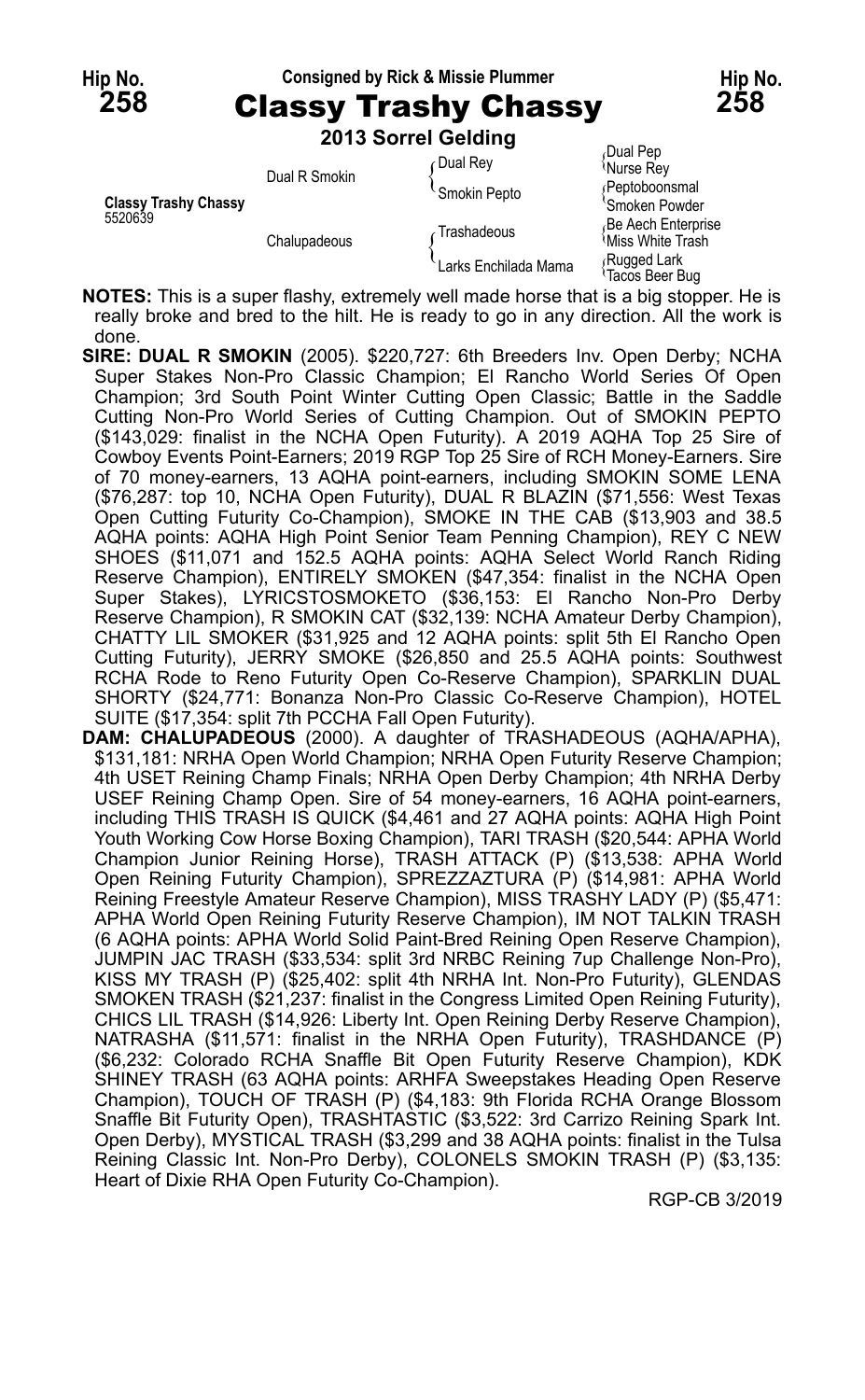### **Hip No. Consigned by Diamond Land & Cattle LLC Hip No. 259** Trucerosintimechic **259**



# **2008 Sorrel Mare**

| Trucerosintimechic<br>5175519 | A Chic In Time | Smart Chic Olena<br>Paula Tari | Smart Little Lena<br><sup>l</sup> Gay Sugar Chic<br>∫Tari Glo<br>Pauls Marathon |
|-------------------------------|----------------|--------------------------------|---------------------------------------------------------------------------------|
|                               | Trucero        | Little Trona<br>Lena Lucero    | Freckles Playboy<br>≀Trona<br>Shorty Lena                                       |
|                               |                |                                | Rio Lucero                                                                      |

**NOTES:** In training with Russ Carroll.

**SIRE: A CHIC IN TIME** (1993). \$311,044 and 79.5 AQHA points: NSHA RCH World's Richest Stockhorse Open Champion; AQHA World Champion Senior Reining Horse; AQHA Reserve World Champion Senior Cutting Horse; NRCHA World's Greatest Horseman with Ron Ralls Champion; AQHA High Point Junior Cutting Champion. Full brother to SMART PAUL OLENA (\$77,905 and 242 AQHA points: AQHA World Champion Amateur Reining Horse, Superior Reining), THE TRUE SOURCE (\$69,960: NCHA \$20,000 Non-Pro Co-World Champion). An RGP Top 25 All-Time Sire of Ranch Riding Money-Earners. Sire of 92 money-earners, \$1,350,637, and earners of 1,614 AQHA points, including CHROMIUM COWBOY (\$164,083 and 101 AQHA points: NRCHA Open Futurity Reserve Champion), BBR MILLER TIME (\$128,131 and 41.5 AQHA points: NCHA \$2,000 Limited Rider Co-Reserve World Champion), SWING IN TIME (\$156,485: NCHA Senior Youth Co-World Champion), CHICA SHINE (\$31,219 and 135 AQHA points: AQHA World Versatility Ranch Horse Ranch Trail Division Youth Champion), SEE JANE DANCE (42.5 AQHA points: AQHYA World Team Penning Champion), UNO WHAT TIME IT IS (\$126,238 and 212.5 AQHA points: AQHA World Versatility Ranch Horse Amateur Cutting Reserve Champion; Superior Reining), FRANKENTIME (\$48,291 and 18 AQHA points: AQHA World Level 2 Amateur Reserve Champion Working Cow Horse), WHISKEY RIVER TIME (\$54,069 and 65.5 AQHA points: 3rd AQHA World Junior Cutting twice), BBR MARDI GRAS TIME (\$51,273 and 17 AQHA points: Canada RCH Greatest Horseman Open Champion).

**DAM: TRUCERO** (2001). Dam of TRUCERO DEL CIELO (12.5 AQHA points: 6th Sweden NORDIC Reining Open Derby, Norway Snow Slide Reining Rookie Level 2 class winner, AQHA High Point International Junior Reining Open), FANCY LIL VALENTINE (8.5 AQHA points: AQHA World Junior Ranch Riding qualifier). Full sister to LENNY LUCERO (60 AQHA points: AQHA World Junior Heading qualifier). Half-sister to COLONEL LUCERO (NCHA money-earner), and a daughter of LITTLE TRONA, \$101,205: split 4th NCHA Super Stakes Non-Pro Classic; Bonanza Non-Pro Derby Champion; 5th Bonanza 4-Year-Old Open; split 3rd Abilene Summer Cutting 5/6-Year-Old Open; Abilene Summer Cutting 5/6-Year-Old Non-Pro Reserve Champion. Sire of 127 money-earners, \$2,070,758, and earners of 1,216 AQHA points, including LITTLE LACEY (P) (\$149,123: NCHA Super Stakes Non-Pro Classic Champion twice), SMOKIN TRONA (\$114,449: 3rd NCHA Open Classic/Challenge), MK LITTLE MISS TRONA (\$106,559: finalist in the NCHA Open Derby), TRONAS CHEX (\$192,895: NCHA Junior Youth Co-Reserve World Champion; NCHA Platinum Award), TRONAS LITTLE COWBOY (\$95,642: Congress Spring Spectacular NCHA \$10,000 Amateur Champion), COLONEL FUZZY TRONA (\$91,443: NCHA \$50,000 Amateur Co-Reserve World Champion; NCHA Silver Award), MISSIS TRONA (\$86,633: finalist in the NCHA Non-Pro Futurity), ANNABELLA LEA (\$82,570: Augusta Non-Pro Classic Champion), MISSING ADDITION (\$67,534: Augusta 4-Year-Old Non-Pro Futurity Champion), TRONAS ELAINALENA (\$62,060: Tobacco Road Cutting Non-Pro Derby Reserve Champion), CHEX PARTY MIX 601 (\$59,663: 4th NCHA Super Stakes Non-Pro Classic).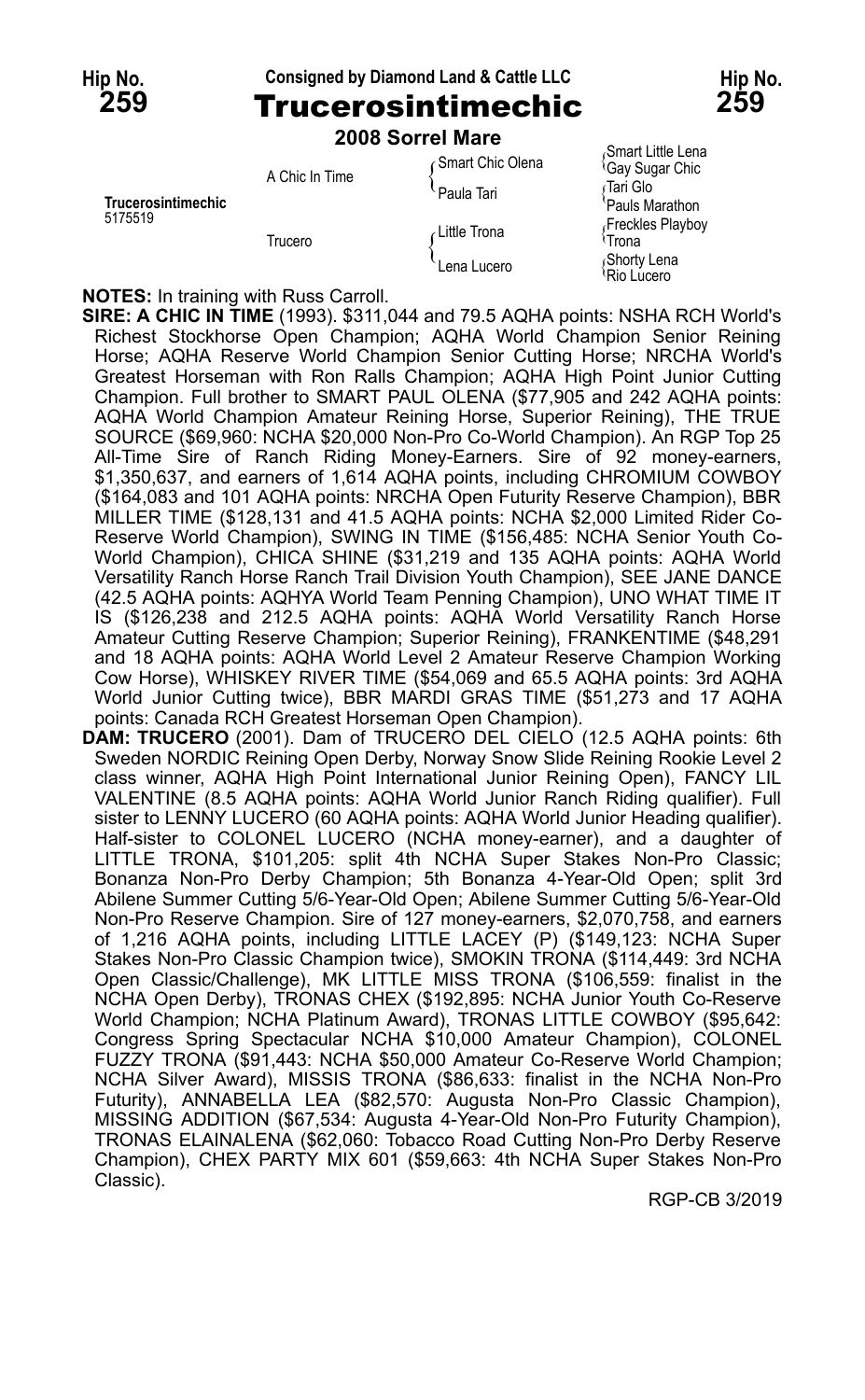### **Hip No. Consigned by Dallas Warr Hip No. 260** Little Cat Finale **260**

**2008 Gray Mare**

|                                     |                         | 2008 Gray Mare     |                                                |
|-------------------------------------|-------------------------|--------------------|------------------------------------------------|
| <b>Little Cat Finale</b><br>5099124 | Little Cat Olena        | High Brow Cat      | High Brow Hickory<br><b>Smart Little Kitty</b> |
|                                     |                         | <b>Bonnie Tari</b> | Doc Tari<br>'Royal Bonnie                      |
|                                     | <b>DMAC Gran Finale</b> | Young Gun          | Freckles Playboy<br>Lenaette                   |
|                                     |                         | Lena San Finale    | Peppy Lena San<br>≀Chex Finale                 |

**NOTES:** This is a beautiful, well built mare who produces excellent foals. She is broke to ride as well. Check out her bloodlines. She sells with a rebreed to LIL SPOON.

- **SIRE: LITTLE CAT OLENA** (2000). \$52,272: finalist in the NCHA Open Futurity; finalist in the NCHA Open Derby; top 10, NCHA Amateur Classic/Challenge; 5th NCHA Amateur Super Stakes Classic; 3rd NCHA Derby Amateur. Sire of 8 moneyearners, including CATS EASTER BONNIE (5 AQHA points: AQHA High Point Colas Open Champion), SR LIL CAT OLENA (\$12,640: Clovis/Cactus RCH Open Futurity Champion), HANNAS LITTLE CAT (65.5 AQHA points: AQHA High Point Junior Heeling Level 2 Open Leader, Superior Heeling), SIX PICKS OLENA (9 AQHA points), LITTLE CAT O BOON (8 AQHA points: 5th AQHA High Point Junior Ranch Sorting Open), POQUITO ROHO (AQHA point-earner: 6th AQHYA World Team Penning), LL LITTLE CAT (NCHA \$1,762), SR CHRISSY LIL CAT (8th Western Horseman Challenge Barrel Racing), MADRACITAS DRY CAT (finalist in the BBR World Barrel Racing Open 4D), PEANUT TOWSACK (7th Lucky Dog Barrel Racing Texarkana Arkansas March Average Open 3D), RYDERSHIGHCAT (9th Barrel Racing Bash Guthrie Oklahoma July Open 3D), PROOF IMA LITTLE CAT (money-earner), WHEELIN LIL KITTY (cutting money-earner), JODIE OLENA (U.S. Team Roping Championships money-earner). Son of HIGH BROW CAT, \$110,800: Augusta Open Classic Champion. RGP #1 All-Time Leading Sire of Cutting Money-Earners; AQHA #1 All-Time Leading Sire of Cutting Point-Earners. Sire of 1,816 money-earners, \$81,032,474, and earners of 9,867 AQHA points.
- **DAM: DMAC GRAN FINALE** (1999). Dam of RILEYS YOUNG CAT (\$9,404 and 9 AQHA points: finalist in the NCHA Derby Amateur; finalist in the NCHA Amateur Super Stakes; finalist in the Arbuckle Mountain Classic Amateur), HES A GRAN FINALE (4th Kansas CHA Open Derby). Half-sister to A CLASSY ACTION (\$37,340: APHA World Senior Cutting Champion), SLY FINALE (NCHA \$3,561), STYLISH FINALE (\$3,531: finalist in the NCHA Limited Non-Pro Super Stakes), STYLING FINALE (\$3,050: NCHA Certificate of Ability), STYLIN LENA SAN (NCHA money-earner), LIGHT MY FINALE (money-earner), STYLISH SAN FINALE (9th San Antonio Open Derby), WILD WYATT (ARHA Honor Roll Halter 2-Year-Old & Under Gelding Youth Champion). Out of LENA SAN FINALE (\$79,299: NCHA Challenge Open Co-Reserve Champion). A daughter of YOUNG GUN, \$34,749: Bonanza 4-Year-Old Open Champion; split 5th Augusta 4-Year-Old Open Futurity. Sire of 238 money-earners, \$3,390,994, and earners of 1,766 AQHA points, including BIG GUN (P) (\$240,112: Memphis Open Classic Champion), YOUNG GUN CLASSIC (\$166,066: NCHA \$10,000 Novice Horse Non-Pro Reserve World Champion; NCHA Silver Award), BIT OF YOUNG GUN (\$127,743: 5th NCHA Non-Pro Futurity), MISS KITTY WILSON (\$116,779: split 6th NCHA Open Futurity), YOUNG GUNS BABE (\$146,664: NCHA Open Reserve World Champion; NCHA Gold Award), HESA MAGNUM PI (\$92,136: NCHA Youth Co-Reserve World Champion; NCHA Bronze Award), PEPPY CHEX YOUR GUN (\$6,129 and 86.5 AQHA points: AQHA World Versatility Ranch Horse Ranch Riding Champion), MALENAS GUN (\$97,374: top 10, NCHA Open Futurity).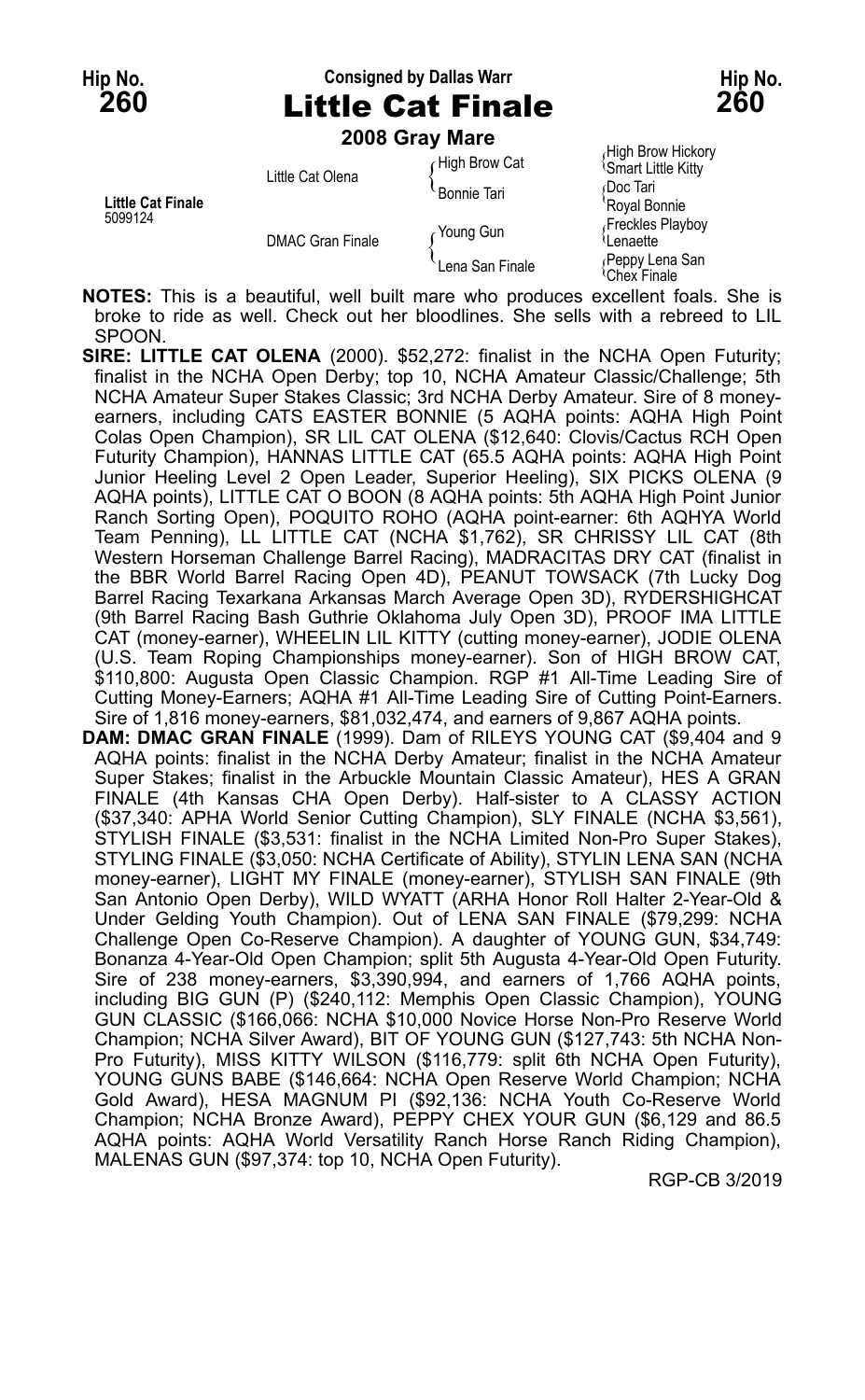## **Hip No. Consigned by Ivan Raber Hip No. 261** Positive Vibes **261**

**2016 Sorrel Gelding**

| <b>Positive Vibes</b><br>5755011 | Cats Merada         | High Brow Cat      | (FIIGH DIUW FIICKUI<br><b>Smart Little Kitty</b> |
|----------------------------------|---------------------|--------------------|--------------------------------------------------|
|                                  |                     | Merada Lena        | Freckles Merada<br>'Catalena Kate                |
|                                  | Freckles Lil Chance | Freckles Playboy   | Jewel's Leo Bars<br><sup>≀</sup> Gav Jav         |
|                                  |                     | Lil Hickory Cutter | Doc's Hickory<br>$Ima$ Cuttor Too                |

High Brow Hickory<br><sup>{</sup>Smart Little Kitty el's Leo Bars<br>Jay <sup>i</sup>lma Cutter Too

**NOTES:** This is a well broke, gentle, young gelding. He has been ridden a lot outside and in the arena. He is a big stopper and has a nice turnaround. Sells 100% sound. In training with Ivan Raber.

**SIRE: CATS MERADA** (1999). \$177,900: 3rd NCHA Super Stakes Open Classic; 3rd NCHA Open Classic/Challenge. A 2018 RGP Top 5 Leading Sire of Ranch Riding Money-Earners; 2019 RGP Top 10 Sire of Ranch Horse Money-Earners; 2018 & 2019 RGP Top 25 Sire of RCH Money-Earners. Sire of 377 money-earners, \$6,421,719, and earners of 1,796 AQHA points, including NIEVAS (\$362,794 and 48.5 AQHA points: NCHA Non-Pro Co-World Champion), GEORGE C MERADA (\$358,658 and 36.5 AQHA points: NCHA World Champion Gelding; NCHA Hall of Fame), JJS CATLESS MERADA (\$172,422: Breeders Inv. Open Classic Reserve Champion), FLO LIKE A CAT (\$124,439: NCHA \$3,000 Novice Reserve World Champion), DUALIN CATS MERADA (\$107,406 and 35.5 AQHA points: split 5th Music City Open Derby), CHITAS CATS MERADA (\$105,693: NCHA \$50,000 Amateur Co-World Champion), JETT SETTER (\$101,153 and 53.5 AQHA points: finalist in the NCHA Open Futurity, Superior Cutting), FORT WORTH PIPELINE (\$165,048: AQHA World Champion Junior Cutting Horse), PIPES DUAL LENA (\$4,595 and 58 AQHA points: AQHA Reserve World Champion Team Penning Horse), MERADA JO (\$95,819: Breeders Inv. Non-Pro Derby Champion), COPENHAGEN CAT (\$84,447: NCHA \$50,000 Amateur Reserve World Champion), RICH N SNAZZY (\$84,013: 6th NCHA Limited Non-Pro Classic/Challenge), CAT PEP (\$80,063: NCHA \$50,000 Amateur Co-World Champion), KOOL ARISTA CAT (\$73,506: split top 10, NCHA Non-Pro Super Stakes).

**DAM: FRECKLES LIL CHANCE** (2000). 9th Meadow Vue Ranch Cutting 3-Year-Old Open. Half-sister to CD CHANCE (NCHA money-earner), and a daughter of FRECKLES PLAYBOY, \$60,015 and 25 AQHA points;AQHA World Champion Junior Cutting Horse, AQHA World Champion Junior Cutting Horse, top 10, NCHA Top 10. An RGP Top 5 All-Time Leading Sire of Cutting Money-Earners; an AQHA Top 5 All-Time Leading Sire of Cutting Point-Earners; an AQHA Top 25 All-Time Sire of Cowboy Events & RCH Point-Earners. Sire of 1,043 money-earners, \$28,791,095, and earners of 10,193 AQHA points, including PLAYBOYS MADERA (\$581,282: the Masters Cutting Open Champion; NCHA Hall of Fame), PLAYBOYS KID (\$445,018: NCHA Non-Pro World Champion; NCHA Bronze Award), HYGLO FRECKLES (\$412,141: NCHA World Champion; NCHA Platinum Award), BET YER BLUE BOONS (\$350,615: NCHA World Champion Mare; NCHA Hall of Fame), PLAYBOY BEE JAY (\$346,900: NCHA Non-Pro Super Stakes Champion), JUST PLAYIN SMART (\$324,572 and 50 AQHA points: NCHA World Champion Stallion; NCHA Hall of Fame, Superior Cutting), DRY N FRECKLED (\$302,161: NCHA World Champion Gelding; NCHA Hall of Fame), POWER PLAYER (\$283,349: NCHA Super Stakes Non-Pro Classic Co-Reserve Champion), PLAY LIKE A LENA (\$279,361: NCHA World Champion Mare; NCHA Platinum Award), DAINTY PLAYGIRL (\$271,821: NCHA Open Futurity Champion), PLAYBOYS RUBY (\$268,441: NCHA Non-Pro Super Stakes Champion), CHICKS PLAYBOY (\$255,912: NCHA \$3,000 Novice World Champion; NCHA Bronze Award), CRACKERBOY (D) (\$253,983: NCHA Open Super Stakes Reserve Champion; NCHA Bronze Award).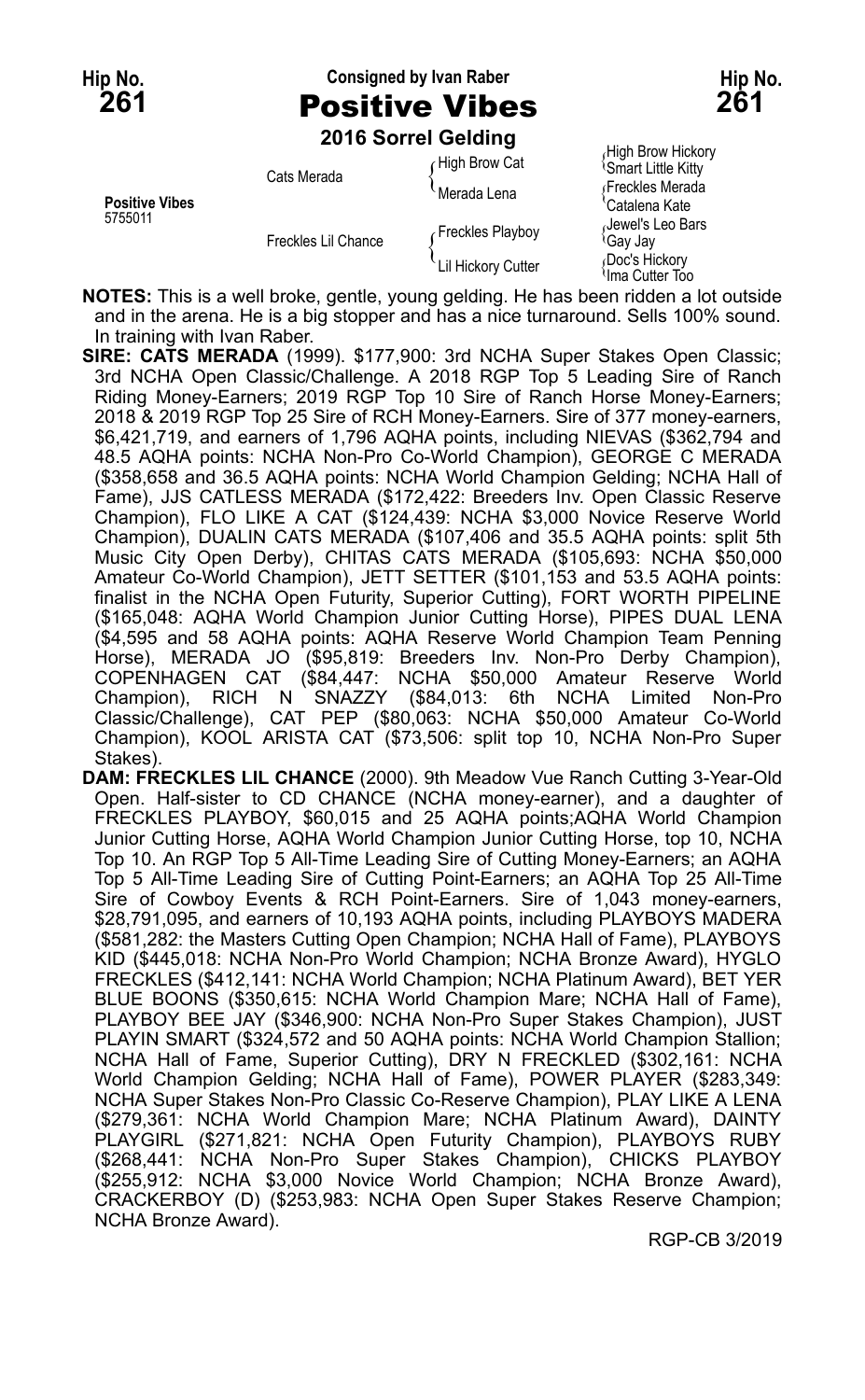### **Hip No. Consigned by Dickey Family LLC Hip No.**

**262** Sunin For San **262**

**2015 Palomino Mare**

| Sunin For San<br>5839184 | Spin Your Guns<br>Araujo San Ashlee | ∩Real Gun           | Playgun<br>Miss War Chips           |
|--------------------------|-------------------------------------|---------------------|-------------------------------------|
|                          |                                     | Janet Jacspin       | ∫Jacspin<br>'Triple Bar Stitch      |
|                          |                                     | Araujo San          | Mr San Peppy<br><b>Um Bar Donna</b> |
|                          |                                     | Little Lady Quixote | Okies Business<br>Matts Glo         |

**NOTES:** This is a very gentle, athletic, easy to ride mare that has been mostly ridden outside. She is well started and ready to be put to work if you choose to. **Sells BRED in March 2019 to SMOOTH ADDITION.**

- **SIRE: SPIN YOUR GUNS** (2005). Son of REAL GUN, \$48,149 and 472.5 AQHA points: AQHA World Show Superhorse; AQHA Reserve World Champion Senior Working Cow Horse; NRCHA World Limited Open Bridle Champion; 4th AQHA High Point Senior Open Tie-Down Roping; 4th NRCHA World's Greatest Horseman with Chris Littlefield; AQHA Performance Champion; Superior Tie-Down Roping; Superior Heading; Superior Heeling. Sire of 41 money-earners and earners of 2,488 AQHA points, including SEVEN S TOO COLD (\$31,904 and 598 AQHA points: AQHA World Champion Amateur Heeling Horse, Superior Heading), REAL GUNS SWEETIE (\$21,288 and 146.5 AQHA points: AQHA World Champion Junior Heading Horse, Superior Heading), VVF PLAYS WITH GUNS (\$3,700 and 242 AQHA points: AQHA High Point Tie-Down Roping Champion; Superior Tie-Down Roping), SMOKIN REAL GUN (\$9,062 and 166 AQHA points: AQHA Reserve World Champion Junior Tie-Down Roping Horse, Superior Heading), BAR M REAL SUGAR (\$12,069 and 251.5 AQHA points: 3rd AQHA World Junior Heeling, Superior Heading), SEVEN S HOLY Roller (\$11,870 and 136.5 AQHA points: Battle in the Saddle ARHFA Sweepstakes Open Heeling Reserve Champion; Superior Heeling), SEVEN S MISS DAISY (69 AQHA points: \$1,459, Superior Heeling, AQHA World Junior Heeling qualifier), BAR M REAL THING (\$7,834 and 133.5 AQHA points: 3rd AQHA World Amateur Heeling), REAL CEE BREEZE (\$5,494 and 120.5 AQHA points: Battle in the Saddle ARHFA Futurity Heading Non-Pro Champion; Superior Amateur Heading), ROANIES FANCY GUN (28.5 AQHA points: Arizona Sun Circuit Challenge Heading Non-Pro Champion).
- **DAM: ARAUJO SAN ASHLEE** (2007). A daughter of ARAUJO SAN; sire of 3 money-earners, including SAN PEPPERS SOCKS (AQHA point-earner: Colorado State Fair RHA Open Futurity Reserve Champion), ROYAL SAN ARAUJO (AQHA point-earner), CATTY SAN PEPPY (4th South Dakota Open Cutting Futurity), OKLAHOMA SAN STAR (7th OKC Summer Barrel Racing Shoot-Out Qualifier Round 1 Open 4D). Son of MR SAN PEPPY, \$107,866 and 161 AQHA points: NCHA Open World Champion twice; NCHA Open World Champion Stallion twice; AQHA World Champion Senior Cutting Horse; AQHA High Point Cutting Stallion; AQHA Reserve High Point Cutting Champion; Superior Cutting. An AQHA Top 25 All-Time Sire of Cutting Point-Earners. Sire of 294 RGP money-earners, \$2,943,387, and earners of 3,210 AQHA points, including MISS PEPPY ALSO (\$199,758: NCHA Open Super Stakes Reserve Champion; NCHA Silver Award), CHIQUTO PEPPY (\$112,798 and 15.5 AQHA points: Abilene Western Cutting All-Age \$20,000 Amateur Champion; NCHA Bronze Award), SUGARS SAN PEPPY (\$108,538: split 4th Dixie National Stock Show NCHA Non-Pro; NCHA Bronze Award), SAN PEPPY SAM (\$101,331: split 7th NCHA Open Super Stakes; NCHA Bronze Award), TENINO SAN (\$146,657: NCHA World Champion; NCHA Hall of Fame), PEPPY SAN BADGER (\$172,711: NCHA Open Reserve World Champion; NCHA Hall of Fame), LITTLE BADGER TIVIO (\$37,108: AQHYA World Cutting Champion).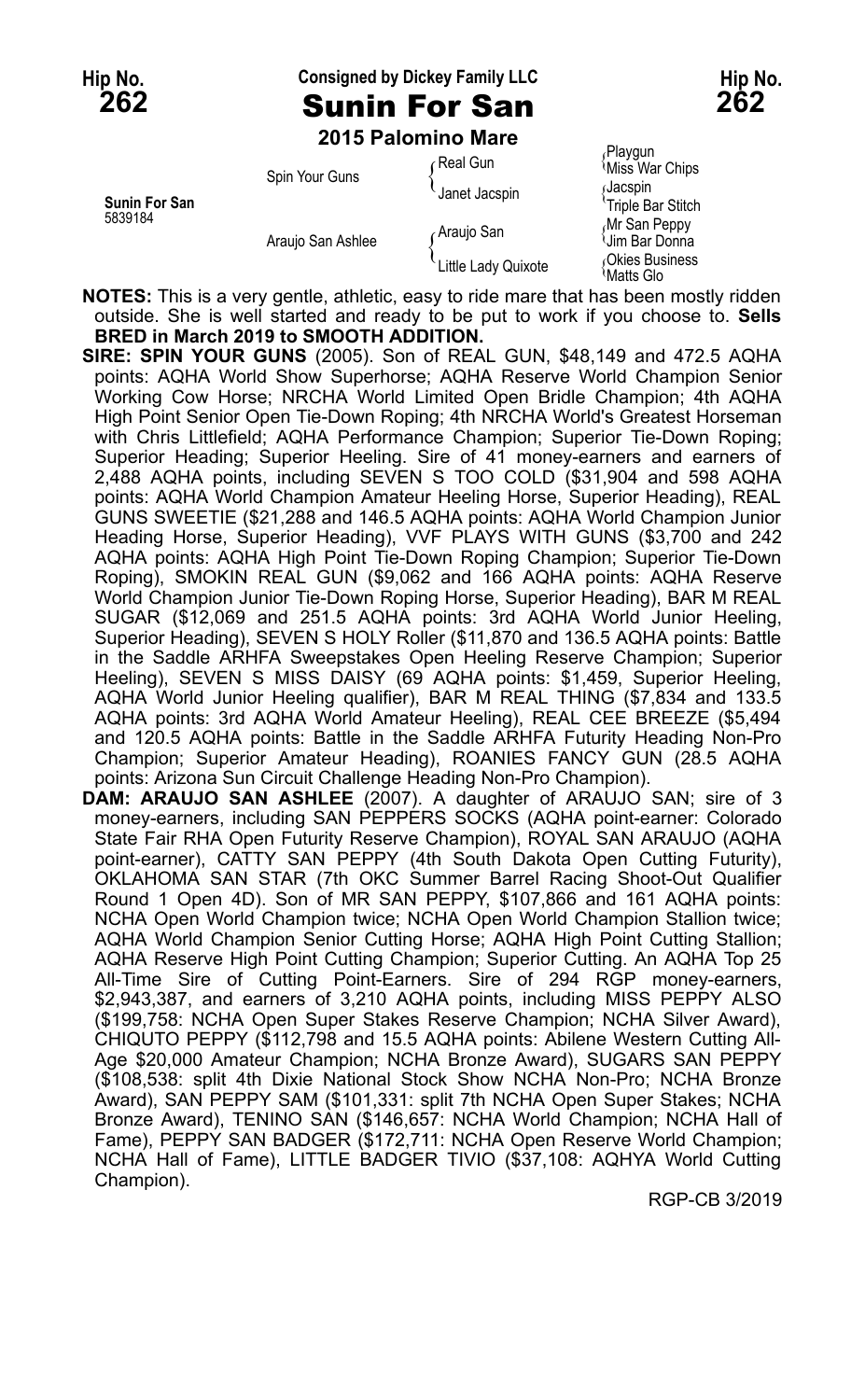### **Hip No. Consigned by Billy Payne Hip No. 263** Paynesfreckledcat **263 2015 Sorrel Filly**

|                              |                            | <b>2015 Sorrel Filly</b> |                                                     |
|------------------------------|----------------------------|--------------------------|-----------------------------------------------------|
|                              | Cats Play                  | High Brow Cat            | High Brow Hickory<br><b>Smart Little Kitty</b>      |
| Paynesfreckledcat<br>5676411 |                            | Sally Playgirl           | Freckles Playboy<br>Sally Doc                       |
|                              | <b>Red Paynes Freckles</b> | ∠Colonel Bob             | Little Bob Mario<br><sup>{</sup> Colonels Dry Dolly |
|                              |                            | King Hancocks Girl       | Tari Hancock King<br><b>Dolly Roan Bueno</b>        |

**NOTES:** This gentle, ranch mare has had 60 days training with Shawn Holden.

**SIRE: CATS PLAY** (2001). \$6,209: split 6th Houston Stock Show NCHA \$10,000 Novice; 8th Houston Stock Show AQHA Junior Cutting). Son of HIGH BROW CAT, \$110,800: Augusta Open Classic Champion. RGP #1 All-Time Leading Sire of Cutting Money-Earners; AQHA #1 All-Time Leading Sire of Cutting Point-Earners. Sire of 1,816 money-earners, \$81,032,474, and earners of 9,867 AQHA points, including DONT LOOK TWICE (\$843,096 and 51.5 AQHA points: NCHA Horse of the Year, NCHA Hall of Fame, Superior Cutting), METALLIC CAT (\$637,711: NCHA Horse of the Year, NCHA Hall of Fame), BOON SAN KITTY (\$565,504: NCHA Horse of the Year [shared], NCHA Hall of Fame), HIGH BROW CD (\$542,101: NCHA Horse of the Year, NCHA Hall of Fame), SMOOTH AS A CAT (\$501,874: NCHA Horse of the Year, NCHA Hall of Fame), HE BEA CAT (\$392,010: NCHA Horse of the Year, NCHA Silver Award), LITTLE PEPTO CAT (\$577,430: NCHA Super Stakes Open Classic Reserve Champion; NCHA Hall of Fame), FAITH IN MY CAT (\$560,381 and 138 AQHA points: NCHA \$10,000 Novice World Champion; NCHA Hall of Fame, Superior Cutting), OH CAY FELIX (\$468,498: NCHA Open Futurity Champion; NCHA Hall of Fame), BET ON A CAT (\$417,528 and 13.5 AQHA points: AQHA Select World Cutting Champion twice; NCHA Hall of Fame), HYDRIVE CAT (\$416,709: NCHA Open Futurity Reserve Champion; NCHA Hall of Fame), THOMAS E HUGHES (\$394,690: NCHA World Champion Stallion; NCHA Platinum Award), PAPPION CAT (\$379,815: NCHA Non-Pro Co-Reserve World Champion twice), HIGHBROW SUPERCAT (\$366,230: NCHA Open Futurity Champion).

**DAM: RED PAYNES FRECKLES** (2008). A daughter of COLONEL BOB. Son of LITTLE BOB MARIO. He is by BOB ACRE DOC, \$426,136: NCHA Open World Champion; AQHA Reserve World Champion Senior Cutting Horse, AQHA Reserve World Champion Senior Cutting Horse. An RGP Top 25 All-Time Sire of Cutting Money-Earners. Sire of 426 money-earners, \$10,575,422, and earners of 1,587 AQHA points, including NOT QUITE AN ACRE (\$156,656: NCHA Horse of the Year, NCHA Gold Award), AUTUMN ACRE (\$364,360: split 4th NCHA Open Futurity), BOBS SMOKIN JOE (\$281,235: NCHA Open Futurity Champion), PEPONITAS ACRE (\$272,986: NCHA Non-Pro Futurity Champion; NCHA Gold Award), FOUR ACRES (\$258,915: 3rd NCHA Open Futurity; NCHA Bronze Award), TOOTH ACRE (\$244,478: ACHA World Open Champion; ACHA Hall of Fame, NCHA Certificate of Ability), BOBS SMART CHANCE (\$219,581: 3rd NCHA Open Futurity), CHRISTYS ACRE (\$209,918: NCHA World Champion Stallion; NCHA Hall of Fame), BOBCORN (\$154,809: NCHA \$10,000 Novice Horse Non-Pro World Champion), BOB ACRE MOLLY (\$147,346: NCHA Open Finals Reserve Champion twice; NCHA Platinum Award), GORAN (\$142,176: top 10, NCHA Non-Pro Super Stakes), BOB ACRE OAK (\$123,013: 3rd NCHA Non-Pro Futurity), DOX SANDY ACRE (\$122,729: 4th Bonanza 5/6-Year-Old Non-Pro; NCHA Silver Award), BOB ACRE LENA (\$119,392: Augusta Open Classic Champion).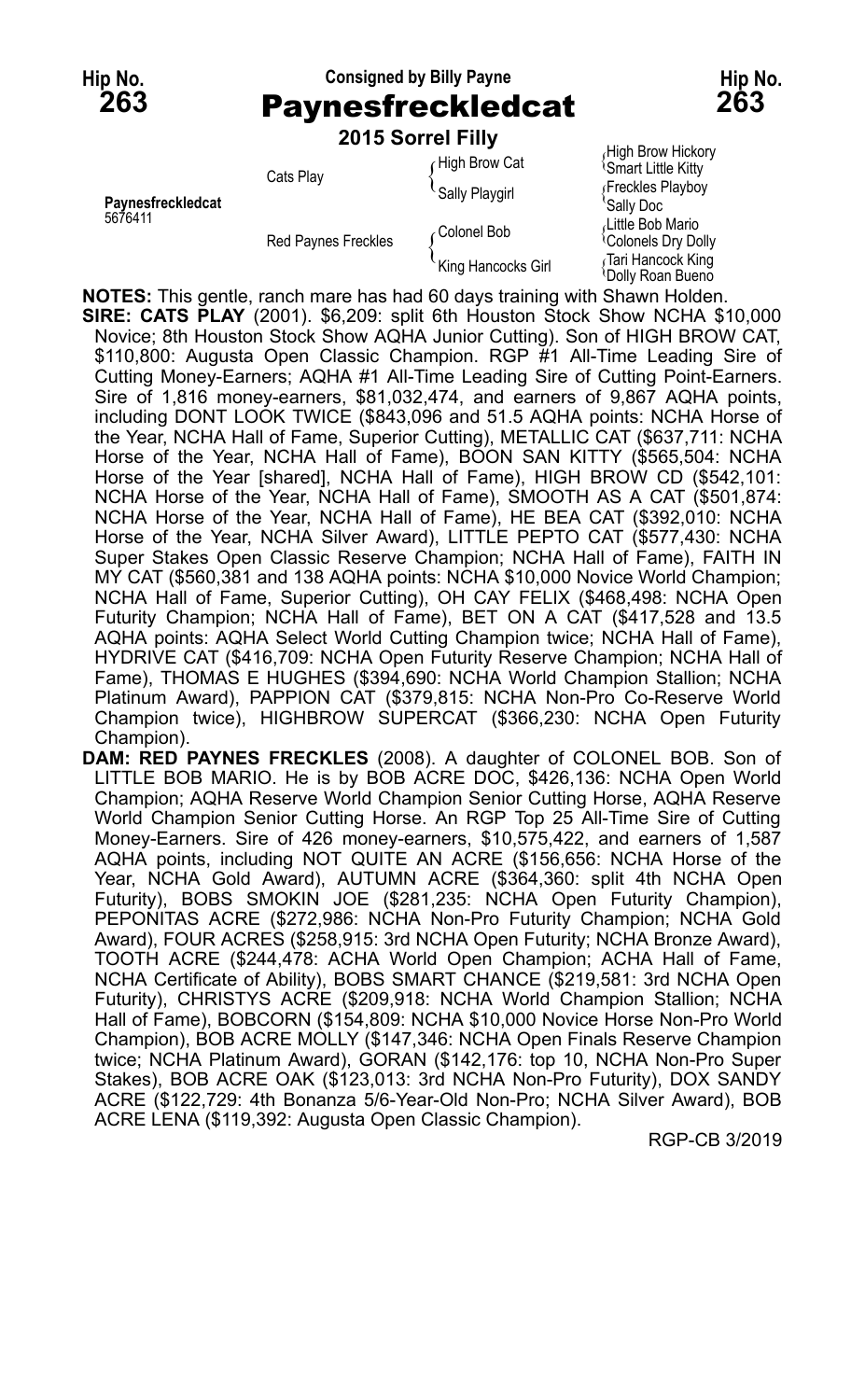## **Hip No. Consigned by J.D. Tarlton Hip No. 264** Azuls Roan Valentine **264**

**2015 Blue Roan Gelding**

| <b>Azuls Roan Valentine</b><br>5707543 | <b>Azuls Springer</b> | Azul Caballo Amigo<br>Robin Springer | <sub></sub> Blue Laven<br>Plenty Blue<br>Springer Star<br>Jeri Jo De |
|----------------------------------------|-----------------------|--------------------------------------|----------------------------------------------------------------------|
|                                        | Roan Red Valentine    | ∠Azuls Blue Hancock                  | Azul Caballo Amigoir<br><i><b>Miss Hancock Poco</b></i>              |
|                                        |                       | Little Valentine Lad                 | Bros Galloping Lad<br>Solarescent                                    |

**NOTES:** "Azul" would make an excellent working ranch horse or rope horse and is well started under saddle. He is incredibly kind and good minded. He will push cattle all day and is extremely quiet under saddle. This horse is the same horse every time you get on him. He is a very smooth and safe ride and is a pleasure to own and work with. Truly an outstanding gelding. In training with Dailee Fagnant.

- **SIRE: AZULS SPRINGER** (2000). A son of AZUL CABALLO AMIGO; sire of AZULS TANYALEE (PWRA Horse of The Year Open Heeling Champion), AZULS BLUECHIP SKIP (47.5 AQHA points: Open Perf. ROM), AZULS BAR KING (63.5 AQHA points: Open Perf. ROM), BLUE DOG GEE (AQHA point-earner: 3rd San Antonio Stock Show Judge 2 Team Penning Amateur), REBA BLUE (AQHA pointearner, AQHA World Team Penning qualifier), AZULS CRACKERJACK (AQHA point-earner), BLACK HILLS BADGER (AQHA point-earner), KEO KINGS PEACHES (AQHA point-earner), AZUL LADY SAN (3rd Utah QHA Futurity 3-Year-Old Reining). Son of BLUE LAVEN 74. He is by KANSAS BADGER SI 85, 5 race wins; finalist Nebraska QH Champ., Kansas QHA Futurity; sire of the earners of \$1,680, including PEPPER BADGER (7 AQHA points), BADGERS STRAIT (AQHA point-earner), BADGER SALT (AQHA point-earner), PRAIRIE BADGER (AQHA point-earner), KANSAS GRAY SI 85 (2 race wins), SENORITA BAR SI 85 (2 race wins), MR STAR BADGER (race winner), KAN BEST (race winner), LADY CAN (race winner), BADGER K TWIST (race placed), RANDLE CHIEF (Unplaced to 3), SUNFLOWER GILDA (Unplaced to 4), BADGER TWO (Unplaced to 11), STARWAY BADGER (Unplaced to 4).
- **DAM: ROAN RED VALENTINE** (2007). A daughter of AZULS BLUE HANCOCK. Son of AZUL CABALLO AMIGOJR. He is by AZUL CABALLO AMIGO; sire of AZULS TANYALEE (PWRA Horse of The Year Open Heeling Champion), AZULS BLUECHIP SKIP (47.5 AQHA points: Open Perf. ROM), AZULS BAR KING (63.5 AQHA points: Open Perf. ROM), BLUE DOG GEE (AQHA point-earner: 3rd San Antonio Stock Show Judge 2 Team Penning Amateur), REBA BLUE (AQHA pointearner, AQHA World Team Penning qualifier), AZULS CRACKERJACK (AQHA point-earner), BLACK HILLS BADGER (AQHA point-earner), KEO KINGS PEACHES (AQHA point-earner), AZUL LADY SAN (3rd Utah QHA Futurity 3-Year-Old Reining).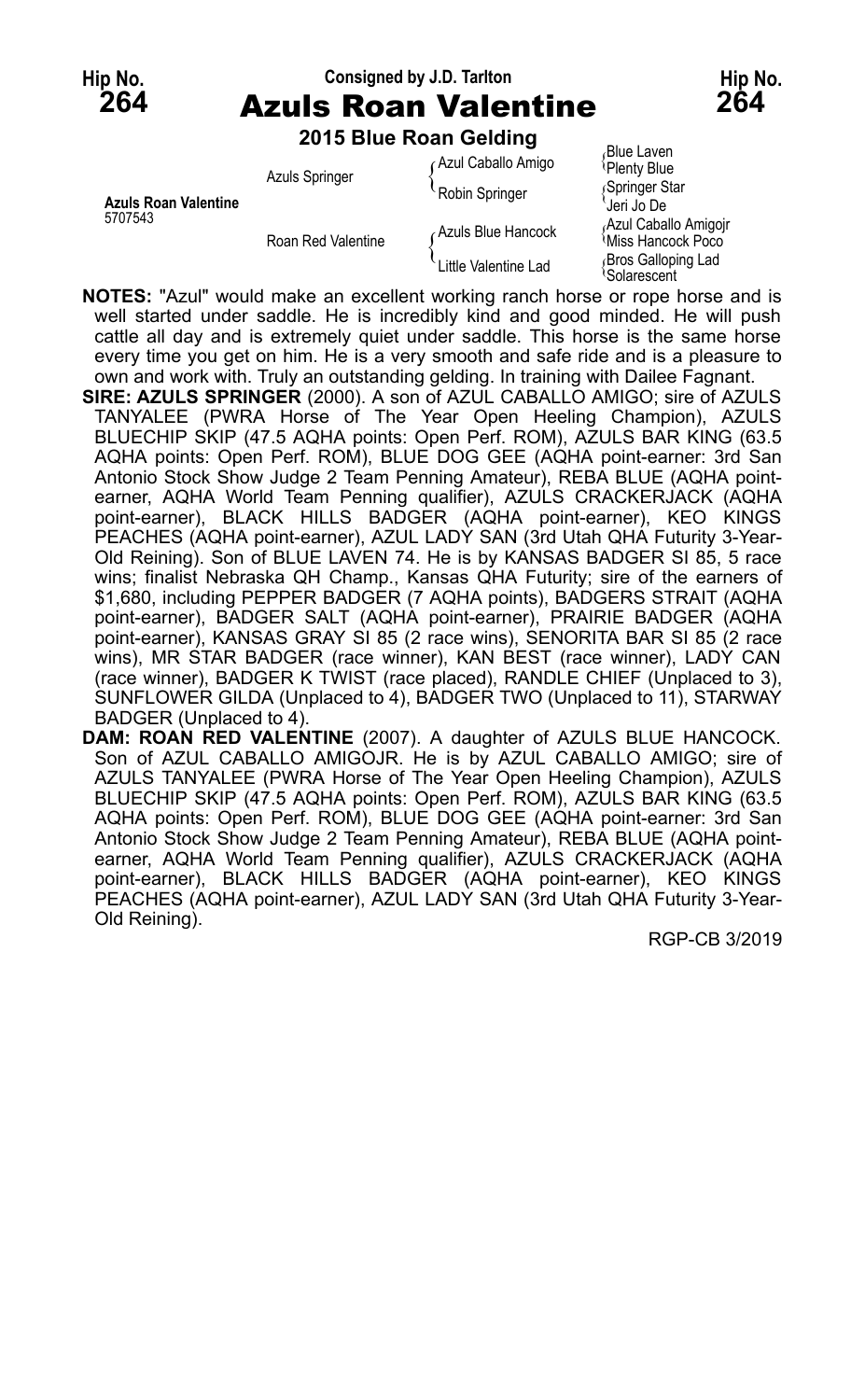| Hip No. | <b>Consigned by Robert Gallahaire</b> |                               | Hip No.                                  |     |
|---------|---------------------------------------|-------------------------------|------------------------------------------|-----|
| 265     | <b>GF Twoeyed Lady Poco</b>           |                               |                                          | 265 |
|         |                                       | April 23, 2017 Buckskin Filly |                                          |     |
|         | DO Dina Oil Olialz                    | ∠Poco Pine Oil                | Poco Pine<br><sup>{</sup> Royal Walletta |     |

|                      | RS Pine Oil Slick           | r Poco Pine Oil    | <sup>{</sup> Royal Walletta                    |
|----------------------|-----------------------------|--------------------|------------------------------------------------|
|                      |                             | Daisys Miss Fact   | Poco Fact                                      |
| GF Twoeyed Lady Poco |                             |                    | 'Daisys Miss Doc                               |
| 5850715              | <b>HR Colored Streamers</b> | Justa Super Reward | Justa Khf Missile<br><b>Ms Sonny Supermann</b> |
|                      |                             | Live Stream Jackie | Rhinestone Jack<br><sup>l</sup> Live Stream    |

**NOTES:** This is a beautiful, thick built filly that is ready to start. She has the breeding and size to do most anything you want to do from roping to showing at halter.

- **SIRE: RS PINE OIL SLICK** (2002). Sire of SLICKS CAT O LENA (5th Chowchilla Stampede Open Barrel Futurity 2D). Son of POCO PINE OIL, and 18 AQHA points: Open Perf. ROM. Sire of SHES THE ONE FLOWER (102.5 AQHA points: AQHA High Point Performance Halter Mare Select Amateur Leader, AQHA Amateur Champion), PINE OIL LILLY (AQHA point-earner). Son of POCO PINE, and 152 AQHA points: AQHA Hall of Fame; AQHA Champion; Superior Halter. Sire of 36 RGP money-earners and earners of 10,958 AQHA points, including MR POCO PRIDE (960 AQHA points: 9th Congress Showmanship Novice Amateur, AQHA Champion), POCO ANNIE (U) (\$13,549: 5th Kansas AMATEUR/NON-PRO Tournament Cutting \$5,000 Amateur), POCO CHICO (83 AQHA points; NCHA \$2,036, AQHA Champion), PINE'S POCO MAC (50.5 AQHA points; NCHA moneyearner, AQHA Champion), PINE'S PENNY (99 AQHA points; AQHA Champion), PAISANO PINE (91.5 AQHA points: AQHA High Point Reining Stallion, AQHA Champion), PAM'S PINE GIRL (86.5 AQHA points; AQHA Champion), PINE'S DEBUTANTE (84.5 AQHA points; AQHA Champion), POCO MON CHERRIE (84 AQHA points; NCHA money-earner, AQHA Champion), PINE FEATHERS (92 AQHA points; NCHA money-earner, Superior Western Pleasure), POCO ANNIE (57.5 AQHA points: ACHA & NCHA money-earner, Superior Halter), PINE BOY (27 AQHA points and ACHA & NCHA \$6,908), PINE JACKET (89 AQHA points; NCHA money-earner), LADY PINE 3 (94 AQHA points: Open Perf. ROM), PINES HIRED HAND (98 AQHA points; NCHA money-earner), POCO PONDEROSA (8 AQHA points and ACHA & NCHA \$3,969), POCO DIAMOND JOE (14 AQHA points; NCHA money-earner).
- **DAM: HR COLORED STREAMERS** (2002). A daughter of JUSTA SUPER REWARD, IBHA Honor Roll Open Longe Line Leader. Son of JUSTA KHF MISSILE, American Ranch Horse Assoc. World Get Of Sire Open Reserve Champion; IBHA Honor Roll Open Working Cow Horse Champion; IBHA Honor Roll Cutting Open Champion; IBHA Honor Roll Aged Halter Stallion Co-Reserve Champion. Sire of JUSTA DUN CHAMP (ARHA World Halter 2-Year-Old & Under Gelding Youth Reserve Champion), JUSTANOTHER SUPERMAN (AQHA pointearner), JUSTA SUPER CRUZER (top 10 American Ranch Horse Assoc. World Junior Ranch Riding). He is by FEATURED MISSILE, an AQHA point-earner and sire of 3 money-earners, including SPECKA BELL MISSILE (150 AQHA points: Open Perf. ROM), KHF DUSTY MISSILE (NSBA money-earner), SHEZA STAR FEATURE (NSBA money-earner), KHF MISTIC MISSILE (NSBA money-earner), JUSTA KHF MISSILE (American Ranch Horse Assoc. World Get Of Sire Open Reserve Champion).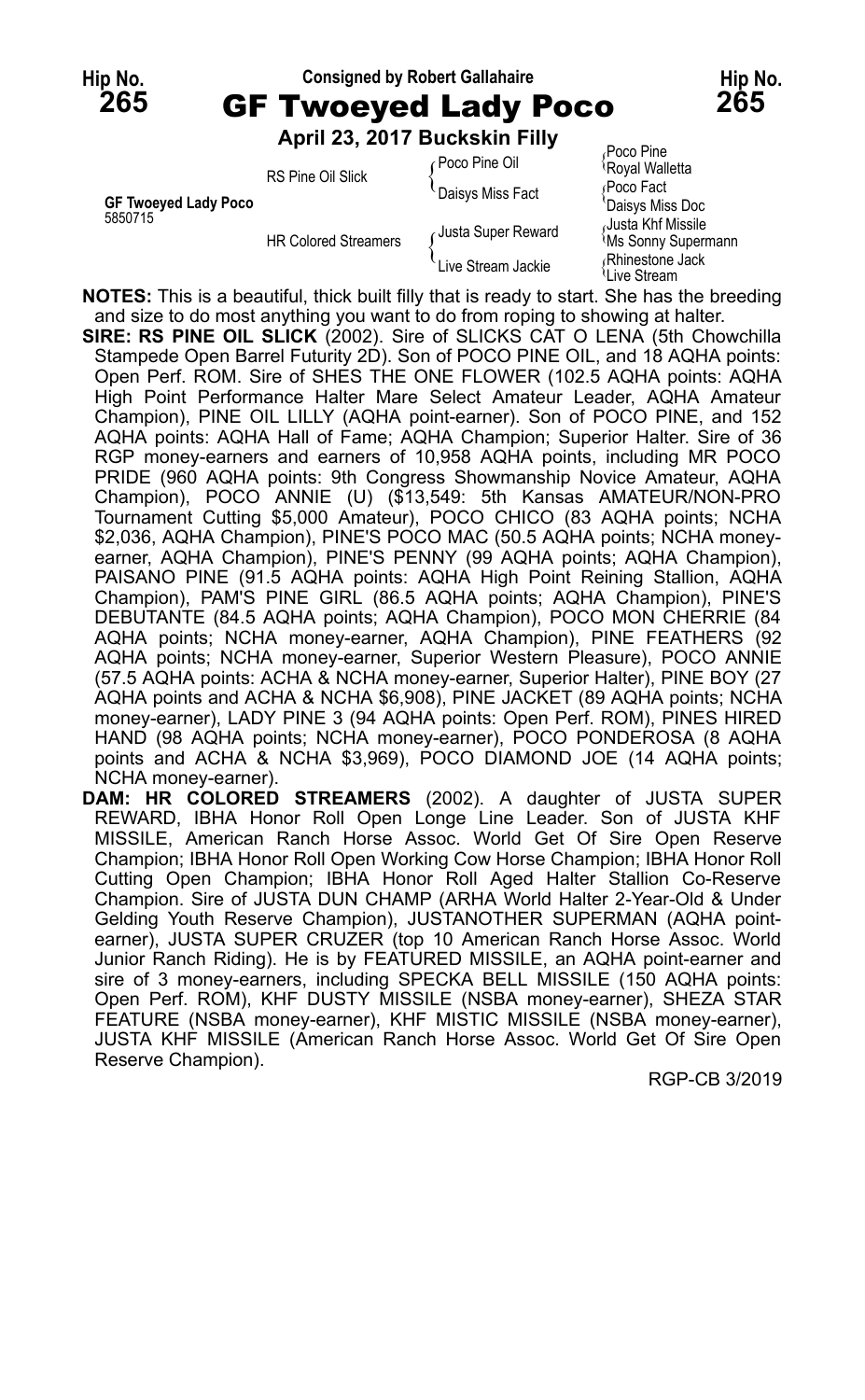### **Hip No. Consigned by William Raber Hip No. 266** Smooth Quixote Mate **266**

**2015 Sorrel Gelding**

|                            | <b>LUTS IST DESIGNED</b>         |                    |                                                     |
|----------------------------|----------------------------------|--------------------|-----------------------------------------------------|
|                            | Smooth As A Cat<br>CC Liza Marie | High Brow Cat      | High Brow Hickory<br><b>Smart Little Kitty</b>      |
| <b>Smooth Quixote Mate</b> |                                  | Shes Pretty Smooth | Wheeling Peppy<br>'Smooth Hickory                   |
| 5690863                    |                                  | Smart Mate         | Smart Little Lena<br><sup>{</sup> Freckles Playmate |
|                            |                                  | Liza Quixote       | Doc Quixote<br>≀Liza Joe                            |

**NOTES:** This is a big time gelding that is really broke and rides around one handed. He is very gentle and is a top prospect for the Versatility Ranch Horse events, heel horse or whatever you prefer. Sells 100% sound. In training with Ivan Raber.

**SIRE: SMOOTH AS A CAT** (1999). \$501,874: NCHA Horse of the Year. A 2019 AQHA #1 Leading Sire of Cowboy Events Point-Earners; 2018 & 2019 RGP Top 5 Leading Sire of Cutting Money-Earners; 2019 AQHA Top 5 Leading Sire of Ranch Horse Point-Earners; an RGP Top 10 All-Time Sire of Cutting Money-Earners. Sire of 1,107 money-earners, \$26,670,534, and earners of 4,158 AQHA points, including SMOOTH TALKIN STYLE (\$305,284: NCHA Horse of the Year), LHR SMOOTH JAMIE MAY (\$251,430: NCHA Horse of the Year), SMOOTH ASA ZEE (\$619,415: NCHA Non-Pro World Champion; NCHA Hall of Fame), AROSESUCHACLATTER (\$323,079: 5th NCHA Open Futurity), SHORT N SMOOTH (\$298,137: split 4th NCHA Open Super Stakes), SMOOTH N CASH (\$265,836: split 4th NRCHA Open Futurity), HOLLY IS SMOOTH (\$230,752 and 62.5 AQHA points: AQHA World Champion Senior Cutting Horse), SMOOTH GOING CAT (\$215,019: 3rd NCHA Open Futurity), CAT BLACK I (\$209,266: 4th NCHA Open Finals; NCHA Gold Award), SHES TWICE AS SMOOTH (\$196,569: 4th NCHA Open Derby), SMOOTH NU CAT (\$193,816: finalist in the NCHA Open Futurity), TRAVELIN SMOOTH (\$177,258: finalist in the NCHA Open Futurity), SMOOTH AS I CAN (\$173,802: \$25,000 Novice Non-Pro), SHRIMP SHACK SHOOTER (\$164,147: split 3rd Breeders Inv. 5-Year-Old Special Non-Pro), KR ISADORA DUAL (\$161,886: NCHA Open Super Stakes Champion), BOOZIN SUSAN (\$154,473: split 7th NCHA Non-Pro Super Stakes), CHET SMOOTH (\$149,672: NCHA Non-Pro Super Stakes Reserve Champion).

**DAM: CC LIZA MARIE** (2005). NCHA money-earner. Full sister to NUTN BUTA HOUNDOG (\$263,939: NCHA Non-Pro Co-World Champion), SMART QUIXOTE MATE (\$45,721: 3rd Kansas CHA Open Classic), HEY YA LITTLE MATE (\$35,874: top 10, NCHA Amateur Futurity), HICK OF A HOUND DOG (\$24,787: moneyearner in the CHA Nebraska Futurity Open), MATES BULLS EYE (\$16,879: 5th ACHA World All-Age \$50,000 Non-Pro), SMART CUTTIN MATE (16 AQHA points: 3rd NRCHA Hackamore Limited Open Classic). A daughter of SMART MATE, \$50,072 and 5.5 AQHA points: finalist in the NCHA Open Classic/Challenge; Denver National Stock Show NCHA Open Reserve Champion. An RGP Top 25 All-Time Sire of Cutting Money-Earners. Sire of 435 money-earners, \$8,516,151, and earners of 3,912 AQHA points, including NUTN BUTA HOUNDOG (\$263,939: NCHA Non-Pro Co-World Champion), MATES IRISH ROSE (\$178,582: 3rd Breeders Inv. Open Derby), SHES FULL OF HOPE (\$171,924: split 3rd NCHA Super Stakes Non-Pro Classic), NURSE CONNIE (\$162,867: NCHA \$15,000 Novice Non-Pro Reserve World Champion), MATES LITTLE COKETTE (\$158,881: NCHA Open Derby Reserve Champion), HICK OF A MATE (\$157,794: 6th NCHA Non-Pro Super Stakes), MATES LITTLE PLAYBOY (\$153,443: finalist in the Breeders Inv. Non-Pro Derby; NCHA Bronze Award), MATES MISTER SUNETTE (\$143,440: split 7th NCHA Open Classic/Challenge), CETAS AHOY MATE (\$140,617: NCHA \$35,000 Non-Pro World Champion; NCHA Bronze Award).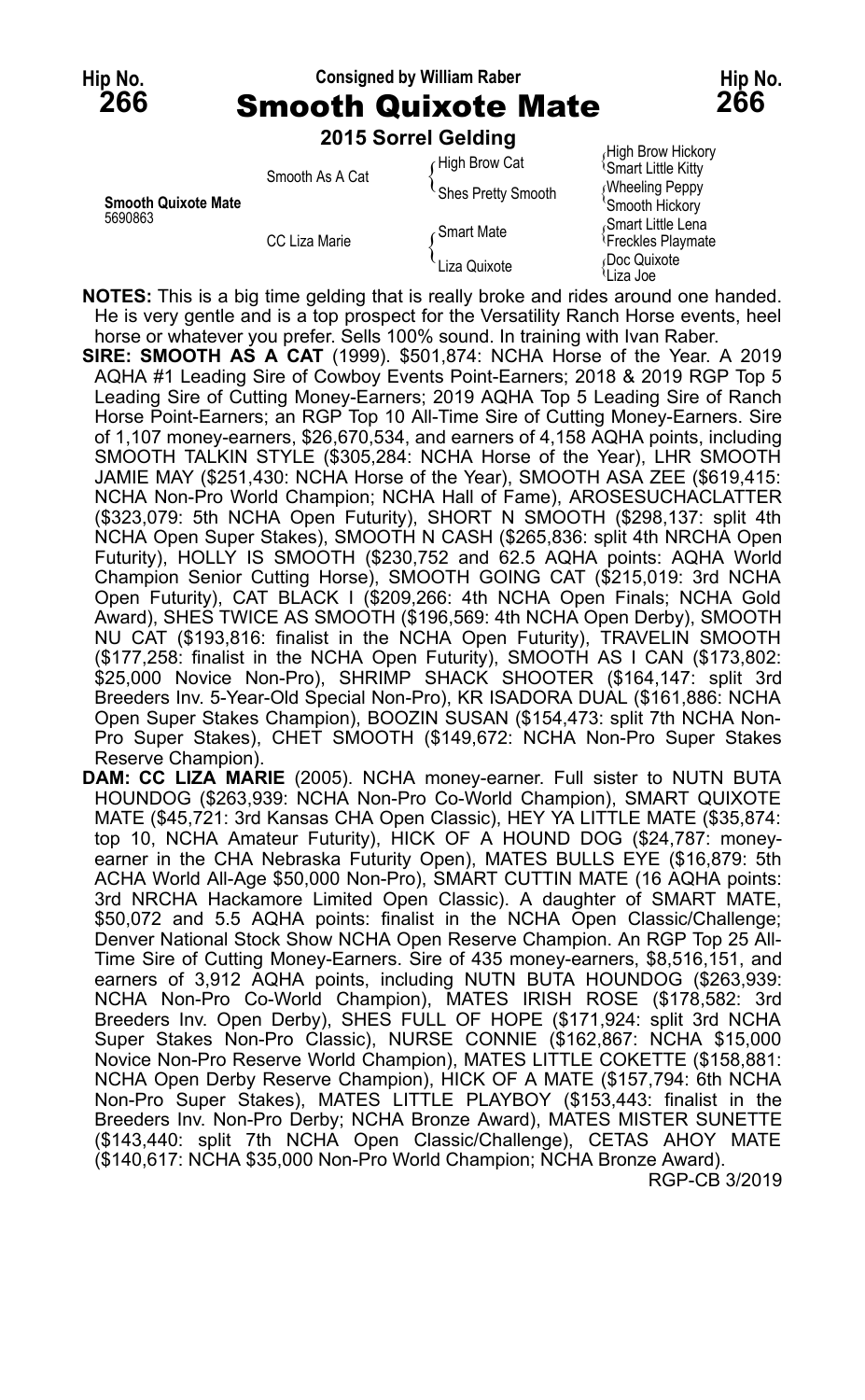**Hip No. Consigned by Diana Burhart-Adell Hip No.**

**267** Born To Be Bluz **267**

**May 17, 2018 Bay Filly**

|                 | $1114$ $11.421010$ $104$ $1111$ |                      |                                               |
|-----------------|---------------------------------|----------------------|-----------------------------------------------|
|                 | <b>Frosted Malt Duck</b>        | ∈Blue Duck Okie      | Miss N Okie<br><b>Smart Fancy Lena</b>        |
| Born To Be Bluz |                                 | Sengees Smart Lassie | Smart Mate<br>'Sen Gees Peppy                 |
| 5899443         | Draggin Cat                     | Mecom Blue           | Haidas Little Pep<br>Royal Blue Boon          |
|                 |                                 | Lookwhatthecatdrugin | High Brow Cat<br><sup>1</sup> Docs Leanin Oak |

**NOTES:** The sire and dam of this filly are trained cutters and ranch sorters. Up to date on deworming and shots. This filly leads, loads and stands for a farrier.

**SIRE: FROSTED MALT DUCK** (2010). Money-earner. A son of BLUE DUCK OKIE, \$149,306 and 51 AQHA points: NCHA Open Derby Reserve Champion; 3rd AQHA World Senior Cutting; split 6th Memphis Cutting 4-Year-Old Open Futurity; 9th Abilene Spectacular Open Derby; semi-finalist in the NCHA Open Futurity. Sire of 60 money-earners, 22 AQHA point-earners, including DUCK ON A CHAIN (\$83,055: 3rd NCHA Limited Non-Pro Futurity), BLUER (\$59,815: 4th Tunica Non-Pro Classic), BNL LUCKY DUCK (\$56,152: NCHA Western Nationals \$35,000 Non-Pro Champion), BLACK N BLUE TOO (\$49,864: 6th NCHA Eastern Nationals Non-Pro), DUCK CANYON (\$40,365: 6th NCHA Limited Non-Pro Futurity), MY LIL LUCKY DUCK (\$33,114 and 12 AQHA points: split 3rd PCCHA Fall Non-Pro Futurity), SAVANAHS BLUE DOVE (\$29,775: Ike Hamilton Cutting Non-Pro Derby Champion), BNL DOUBLE DUCK (\$28,074: Utah CHA Non-Pro Futurity Reserve Champion), BLUE DUCKS STAR (\$24,660: 3rd Western States CHA Fall Open Futurity), LONESOME SAVANAH (\$22,945: ACHA Nueces Canyon Open Derby Champion), CHEYENNE DUCK (\$18,140 and 15.5 AQHA points: finalist in the NCHA Limited Non-Pro Super Stakes), POINTDUCKSTER (\$15,806: Southern Cutting Futurity \$50,000 Amateur Champion), SMART LIL KWAK KWAK (\$14,653), RANGO DUCK (\$13,272: split 5th NCHA Limited Non-Pro Futurity), EL TEMPO BLUE DUCK (AUS) (\$9,757: 9th Australia NCHA Open Classic).

**DAM: DRAGGIN CAT** (2009). Half-sister to CATCHN SOME REYS (\$8,484: split 8th Canadian Supreme Open to the World Cutting 4-Year-Old Open Derby), QUIT YUR BELLYAKIN (\$5,314 and 11 AQHA points: ACHA World Open Futurity Champion), DRAGGIN LITTLE REX (top 10 AQHA World Junior Tie-Down Roping), LOOKWHATSROCKIN (8 AQHA points: Houston Stock Show AQHA Junior Tie-Down Roping Jackpot Open Champion). A daughter of MECOM BLUE (AQHA/APHA), \$19,071: finalist in the NCHA Open Derby; finalist in the Abilene Spectacular Open Derby. A 2019 AQHA Top 25 Sire of Cowboy Events Point-Earners. Sire of 213 money-earners, \$3,731,326, and earners of 2,026 AQHA points, including LAREDO BLUE (\$301,660: NCHA Horse of the Year [shared], QUINTAN BLUE (\$609,140: NCHA Open Futurity Reserve Champion; NCHA Hall of Fame), PURE REDWHITEANDBLUE (\$123,822: South Point Open Derby Champion; NCHA Bronze Award), BLUE DOX COM (\$122,597: finalist in the NCHA Open Futurity), MUCHO MACHO MECOM (\$119,481: 5th Breeders Inv. Derby \$10,000 Limited Open), ZACK AND BLUE (\$116,097 and 94.5 AQHA points: NCHA \$3,000 Novice World Champion; NCHA Silver Award), JILLS A LITTLE BLUE (\$33,359 and 71 AQHA points: AQHA World Versatility Ranch Horse Amateur Cutting Reserve Champion), SISTER MECOM (66 AQHA points: AQHA World All-Age Ranch Sorting Level 2 Open Reserve Champion), MECOM BAY ROAN (\$94,578: finalist in the NCHA Open Futurity; NCHA Bronze Award), DOX SUGAR BLUE (\$82,169: 7th NCHA Non-Pro Futurity), MECOM BLUE GIN (\$78,855: Bonanza Non-Pro Derby Champion), DAISY MAE MECOM (\$67,952: split 3rd NCHA Non-Pro Futurity).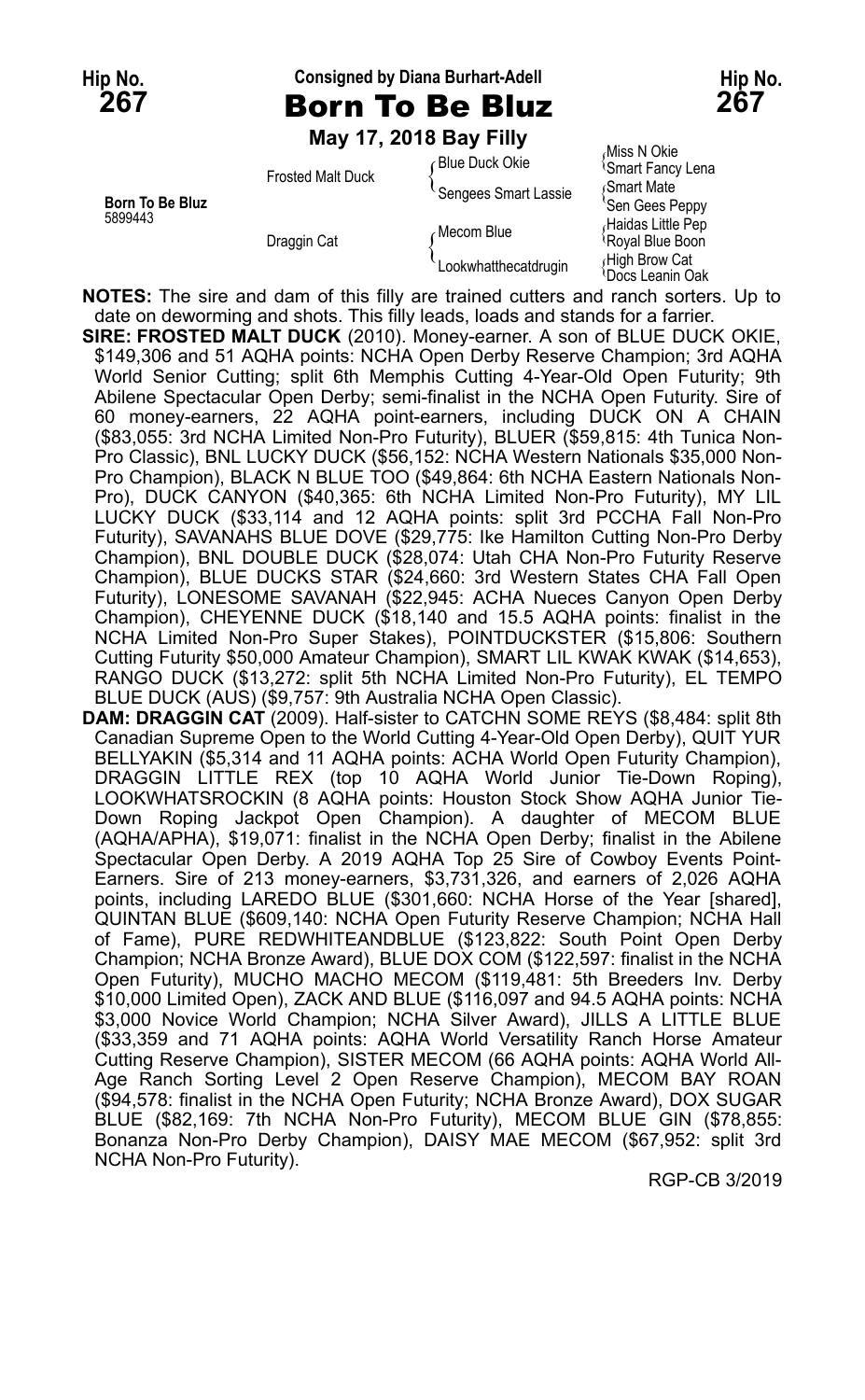## **Hip No. Consigned by Travis Klingeman Hip No. 268** Lynxs Hickory Doll **268**

|                           |                    | 2015 Sorrel Filly  |                                                  |
|---------------------------|--------------------|--------------------|--------------------------------------------------|
|                           | Two Timin Man 2007 | ∈Dos Palomino      | San Jo Lena<br><b>Docs Flying Sug</b>            |
| <b>Lynxs Hickory Doll</b> |                    | Scarlett O Hickory | Doc's Hickory<br>Scarlett O Lena                 |
| 5695745                   | Smart Dolly Chic   | Smart Chic Olena   | Smart Little Lena<br><sup>t</sup> Gay Sugar Chic |
|                           |                    | Lynx Dolly Mama    | Doc's Lynx<br>Dolly Dee Van                      |

**NOTES:** This well bred little mare has been started with a solid foundation and is ready to go any direction you would like. She lopes circles, tracks the sled steer, lopes the barrels, sorts cattle, trail rides and more. She is gentle and well mannered. It won't take long to get her ready to take you to the pay window!

**SIRE: TWO TIMIN MAN 2007** (2007). Son of DOS PALOMINO, \$222,871: split top 10, NCHA Open Super Stakes; 3rd AQHA High Point Junior Cutting; Brazos Bash Open Classic Reserve Champion; 4th Abilene Spectacular Non-Pro Classic; 3rd Suncoast Fall Cutting Non-Pro Derby. Sire of 11 money-earners, including LITTLE MORIAS GOLD (\$11,844: split 4th Kentucky State Fair Open Derby), TOUCH OF LENA (\$8,743: semi-finalist in the NCHA Non-Pro Futurity), BARELY A DOS (\$6,134: semi-finalist in the NCHA Non-Pro Futurity), FIESTY BLONDE (58 AQHA points: Open Perf. ROM, AQHA World Senior Ranch Riding qualifier), DOSAMINA FRECKLES (\$4,163: 3rd Abilene Spectacular Amateur Derby), DOS COWS DOWN (20.5 AQHA points: Open Perf. ROM, AQHA World Senior Tie-Down Roping qualifier), MR ROYAL DOS (AQHA point-earner), SURE PALOMINO (AQHA pointearner), DOS WHISKEYS MISS (NRHA \$1,759), DOS DE LUCIA (NRCHA \$1,650), GIMME SOME MONEY (14 AQHA points; NCHA \$1,021, AQHA World Amateur Cutting Level 2 qualifier), DOS PEPTO BOON SWIRL (\$19,421: semi-finalist in the NCHA Amateur Futurity), PEPTO PALOMINO (California RCHA May Spectacular Limited Non-Pro Champion), FBW DOS LIL RECOCHET (finalist in the BBR World Barrel Racing Open 5D), DOS PLAY CD (NCHA money-earner). Son of SAN JO LENA, \$133,476 and 89 AQHA points: AQHA World Champion Senior Cutting Horse; NCHA Open Classic/Challenge Champion; Superior Cutting. Sire of 206 money-earners, \$3,668,861, and earners of 2,040 AQHA points.

**DAM: SMART DOLLY CHIC** (1996). Half-sister to SMART LIL WACKER (\$1,238 barrel racing). SMART DOLLY MAMA (ACHA & NCHA money-earner), and a daughter of SMART CHIC OLENA, \$167,471 and 65 AQHA points;NRHA Open Reserve World Champion; AQHA World Champion Senior Reining Horse, AQHA World Champion Senior Cutting Horse, AQHA High Point Cutting Champion;AQHA High Point Senior Cutting Champion Congress Cutting Open Champion. AQHA #1 All-Time Leading Sire of Reining Point-Earners; RGP #2 All-Time Leading Sire of RCH Money-Earners; AQHA #2 All-Time Leading Sire of RCH Point-Earners; an RGP Top 5 All-Time Leading Sire of Ranch Riding Money-Earners. Sire of 1,067 money-earners, \$14,143,408, and earners of 27,970 AQHA points, including SMART SPOOK (\$405,080 and 91.5 AQHA points: NRHA Open Futurity Champion; NRHA Hall of Fame, Superior Reining), OLENA OAK (\$381,390 and 193 AQHA points: AQHA World Champion Junior Working Cow Horse, Superior Reining), CHICS MAGIC POTION (\$318,810 and 150 AQHA points: NRCHA Open Futurity Champion; NRCHA Hall of Fame, Superior Working Cow Horse), A CHIC IN TIME (\$311,044 and 79.5 AQHA points: NSHA RCH World's Richest Stockhorse Open Champion; NCHA Bronze Award), SHINERS CHIC (\$295,247 and 181 AQHA points: AQHA World Senior Reining Level 2 Open Champion; Superior Reining), SMART CRACKIN CHIC (\$217,000: NRCHA Open Futurity Champion), CHIC PLEASE (\$209,184 and 43.5 AQHA points: NRHA Open Futurity Champion).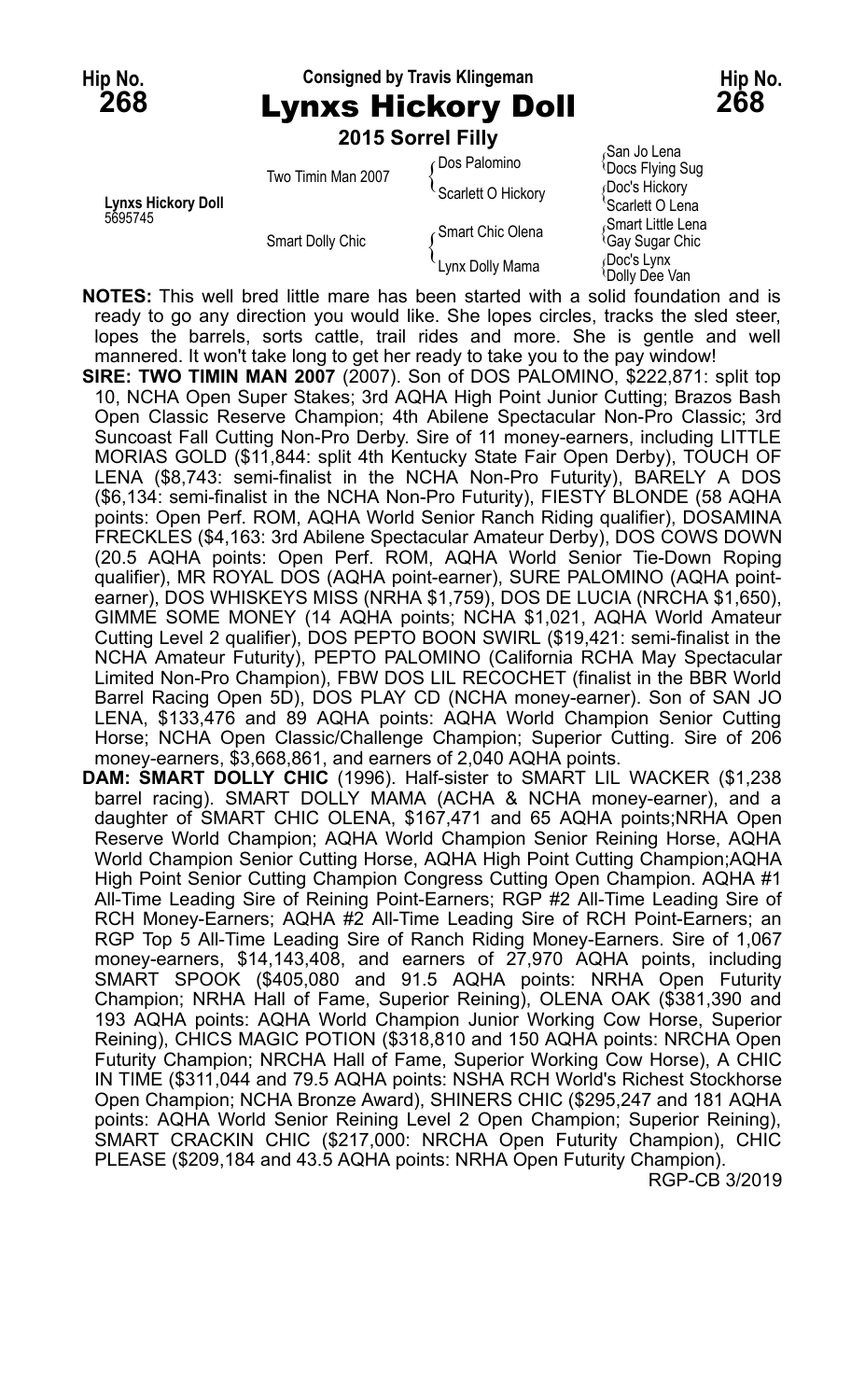# **Hip No. Consigned by Fritz Sturges Hip No. 269** Name Pending **269**

**2014 Chestnut Gelding**

| Name Pending<br>Pending | Little Wars Blaze<br>Boons Magic | ∠Little War O Lena | Smart Little Lena<br>War Leo Missie          |
|-------------------------|----------------------------------|--------------------|----------------------------------------------|
|                         |                                  | Doxie Bars Blaze   | Sugar Bars Blaze SI 85<br>`Ms Jessie Doc Bar |
|                         |                                  | Strawberry Boon    | Peptoboonsmal<br><sup>≀</sup> Shinys Star    |
|                         |                                  | Magic Bolt         | Cuentas Showboy<br>Somekinda Folley          |

**NOTES:** This gelding was born and raised on the ranch and started as a 3 yr old. He is a very nice mover and loves to work cattle. In training with Guy Peterson.

**SIRE: LITTLE WARS BLAZE** (2001). Son of LITTLE WAR O LENA, NCHA \$4,392 RHAA \$5,462: sire of SMART BOON STAR (\$4,596: Denver National Stock Show Cutting \$10,000 Amateur Co-Champion). Son of SMART LITTLE LENA, \$743,275: NCHA Triple Crown. RGP #2 All-Time Leading Sire of Cutting Money-Earners; AQHA #2 All-Time Leading Sire of Cutting Point-Earners; an AQHA Top 5 All-Time Leading Sire of RCH Point-Earners; an RGP Top 25 All-Time Sire of RCH Money-Earners. Sire of 1,468 money-earners, \$42,696,172, and earners of 10,420 AQHA points, including JUSTA SMART PEANUT (\$417,739: NCHA Horse of the Year), RED WHITE AND BOON (\$930,954: NCHA World Champion Gelding; NCHA Hall of Fame), SMART PEPPY LENA (P) (\$492,793: NCHA Non-Pro Co-Reserve World Champion twice; NCHA Hall of Fame), SMART PLAY (\$413,720 and 68.5 AQHA points: NCHA \$5,000 Novice Reserve World Champion; NCHA Gold Award), SOME KINDA MEMORIES (\$378,671: NCHA Open Futurity Champion), PLAYIN N FANCY SMART (\$378,135: NCHA Open Super Stakes Co-Champion), SMART LITTLE SENOR (\$362,933: NCHA Open Futurity Champion; NCHA Gold Award), JIGGIN LITTLE LENA (\$345,284: NCHA Non-Pro World Champion; NCHA Gold Award), QUEJANAISALENA (\$338,204: 4th NCHA Super Stakes Open Classic), COMMANDICATE (\$300,112: NCHA World Champion Gelding twice; NCHA Gold Award), SMART WHITTLE WENA (\$293,455: 4th NCHA Non-Pro Super Stakes), DESIRES LITTLE REX (\$287,519: NCHA Open Futurity Reserve Champion).

**DAM: BOONS MAGIC** (2005). A daughter of STRAWBERRY BOON, an AQHA point-earner: 4th SHOT Stockhorse Classic All-Around; 3rd SHOT Stockhorse Classic Ranch Trail; 5th SHOT Stockhorse Classic Western Pleasure; 6th SHOT Stockhorse Classic Reining; Fort Worth Stock Show Versatility Ranch Horse Overall Champion. Sire of 4 money-earners, including SKIPPININTHEBOONDOCS (AQHA point-earner: Working Western Horse Celebration RCH \$7,500 Limited Open Derby Champion), PEPTOS SPECIAL KAY (SHOT Stockhorse World All-Around Junior Open Reserve Champion), STRAWBERRY BOONSFARM (Working Western Horse Celebration RCH Non-Pro Futurity Champion), JUSTA SWINGING LULU (RHAA money-earner), HI SANDY BOONE (RHAA money-earner). Son of PEPTOBOONSMAL, \$180,487: NCHA Open Futurity Champion. A 2019 AQHA #1 Leading Sire of Speed Event Point-Earners; an RGP Top 10 All-Time Sire of Ranch Riding Money-Earners; an AQHA Top 10 All-Time Sire of RCH Point-Earners. Sire of 897 money-earners, \$27,182,357, and earners of 7,772 AQHA points, including LITTLE PEPTO GAL (\$523,742: NCHA Horse of the Year, NCHA Hall of Fame), COPASPEPTO (\$480,064: NCHA Horse of the Year, NCHA Hall of Fame), ONE TIME PEPTO (\$331,097: NCHA Open Super Stakes Champion), ONCE IN A BLU BOON (\$319,002: AQHA World Champion Senior Cutting Horse), PEPTO BOOM (\$317,018: 4th Breeders Inv. Non-Pro Derby; NCHA Silver Award), PEPTOS STYLISH MISS (\$302,911: 4th NCHA Open Super Stakes), BOON TOO SUEN (\$262,009: NCHA World Champion Stallion; NCHA Silver Award).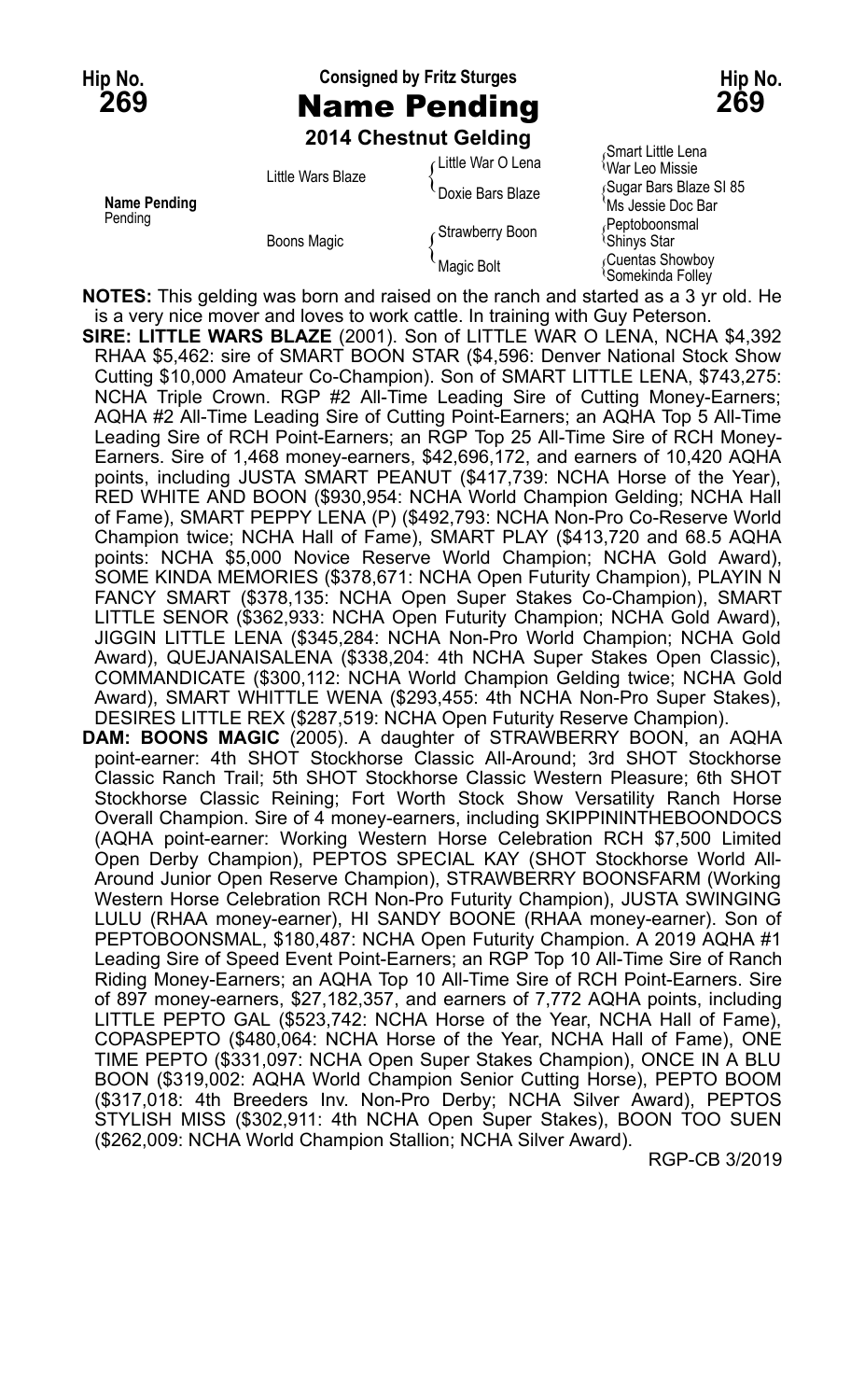# **Hip No. Consigned by Dean Williamson Hip No. 270** Icy Intentions **270**

**2014 Palomino Gelding**

|                            | Zippen Scotch N Ice | Invested Gold       | 7111e invester<br><sup>1</sup> Zippos Billie       |
|----------------------------|---------------------|---------------------|----------------------------------------------------|
| Icy Intentions<br>X0715728 |                     | Fox Bar Time        | Scotch Bar Time<br>'Gee Bees Foxy Lady             |
|                            | Sleepy Intentions   | Too Sleepy To Zip ، | Zippo Jack Bar<br><sup>1</sup> To Sleepy Too       |
|                            |                     | Major Intentions    | A Major Leaguer<br><sup>i</sup> Vaudeville Vămp 83 |

<sub>S</sub>The Invester<br><sup>I</sup>Zippos Billie  $\beta$ Cotch Bar Time

**NOTES:** This is a big, 16 hand, dark gold palomino gelding. He is a beautiful soft mover that has a big stop and a nice level top line. You do not want to miss him. Watch him perform. In training with Sam Shrum.

**SIRE: ZIPPEN SCOTCH N ICE** (2007). Sire of KAHLUA N ICE (IBHA World Disciplined Rail Junior Youth Open Champion), ZIPS ICE ICE BABY (5.5 AQHA points: PHBA World NSBA 2-Year-Old Open Western Pleasure Co-Champion). Son of INVESTED GOLD, and 54 AQHA points: 5th Kentucky 3-Year-Old Open Western Pleasure Futurity; 5th PHBA World 3-Year-Old Open Western Pleasure Derby; Superior Western Pleasure. Sire of 7 money-earners, including INVESTMENT DIVERSION (\$3,233 and 242.5 AQHA points: top 10 NSBA World Trail Select Amateur, AQHA Amateur Champion), INVESTED IN A HOTROD (\$7,410: PHBA World NSBA 3-Year-Old Open Western Pleasure Derby Reserve Champion), VESTED TRADITION (25.5 AQHA points: PHBA World Junior Trail Reserve Champion), REDS HOT INVESTMENT (IBHA World 2-Year-Old Open Longe Line Reserve Champion), INVESTED GOLD EAGLE (PHBA Honor Roll Novice Youth Western Pleasure Champion), SHE INVESTED IN GOLD (PHBA Honor Roll Amateur Hunter Under Saddle Champion), IGS YELLA ROOSTER (PHBA Honor Roll Novice Amateur Western Pleasure Reserve Champion), IGS YELLOW DIAMOND (5 AQHA points: top 10 PHBA World Senior Youth Trail), VESTED GOLD ENTRY (AQHA point-earner), INVESTED JUSTIN TIME (AQHA pointearner), DIVERSION INVESTMENT (AQHA point-earner), ONLY INVEST IN GOLD (8th ABRA World Open Longe Line).

**DAM: SLEEPY INTENTIONS** (2007). A daughter of TOO SLEEPY TO ZIP, \$21,439 and 8 AQHA points: NSBA World WA CHA Get of Sire Reserve Champion; Congress Limited Open Western Pleasure Futurity Champion: 7th AQHA World 2- Year-Old Western Pleasure; split 6th Just For Pleasure NSBA 2-Year-Old Open Western Pleasure; 6th Just For Pleasure Open Longe Line. A 2019 AQHA Top 5 Leading Sire of Hunter Under Saddle & English All-Around Point-Earners; 2019 RGP Top 5 Leading Sire of Hunter Under Saddle & English All-Around Money-Earners; 2019 AQHA Top 10 Sire of Western All-Around Point-Earners. Sire of 230 money-earners, \$1,088,550, and earners of 20,096 AQHA points, including SLEEPIN IN THE RAIN (\$82,008 and 962 AQHA points: AQHA World Champion Amateur Western Pleasure Horse, AQHA Amateur Champion), SLEEP ALILBIT LONGER (\$49,921 and 168.5 AQHA points: AQHA World Level 2 Open Junior Hunter Under Saddle Champion; Superior Hunter Under Saddle), ELIS A SLEEPIN (\$48,366 and 1,242 AQHA points: AQHA World Champion Senior Western Riding Champion; Superior Western Riding), ZIP UP MY BLUMERS (\$23,277 and 277 AQHA points: AQHA World Level 2 Open Senior Working Hunter Champion; Superior Hunter Hack), IM SLEEPIN SINGLE (\$21,249 and 157.5 AQHA points: AQHA World Level 2 Open Senior Western Pleasure Reserve Champion; Superior Western Pleasure), LITE SLEEPER (\$3,245 and 486.5 AQHA points: AQHA World Level 2 Amateur Reserve Champion Halter Performance Mare, AQHA Amateur Champion), SLIP OFF TO SLEEP (484.5 AQHA points: AQHA High Point Showmanship Level 2 Amateur Reserve Champion).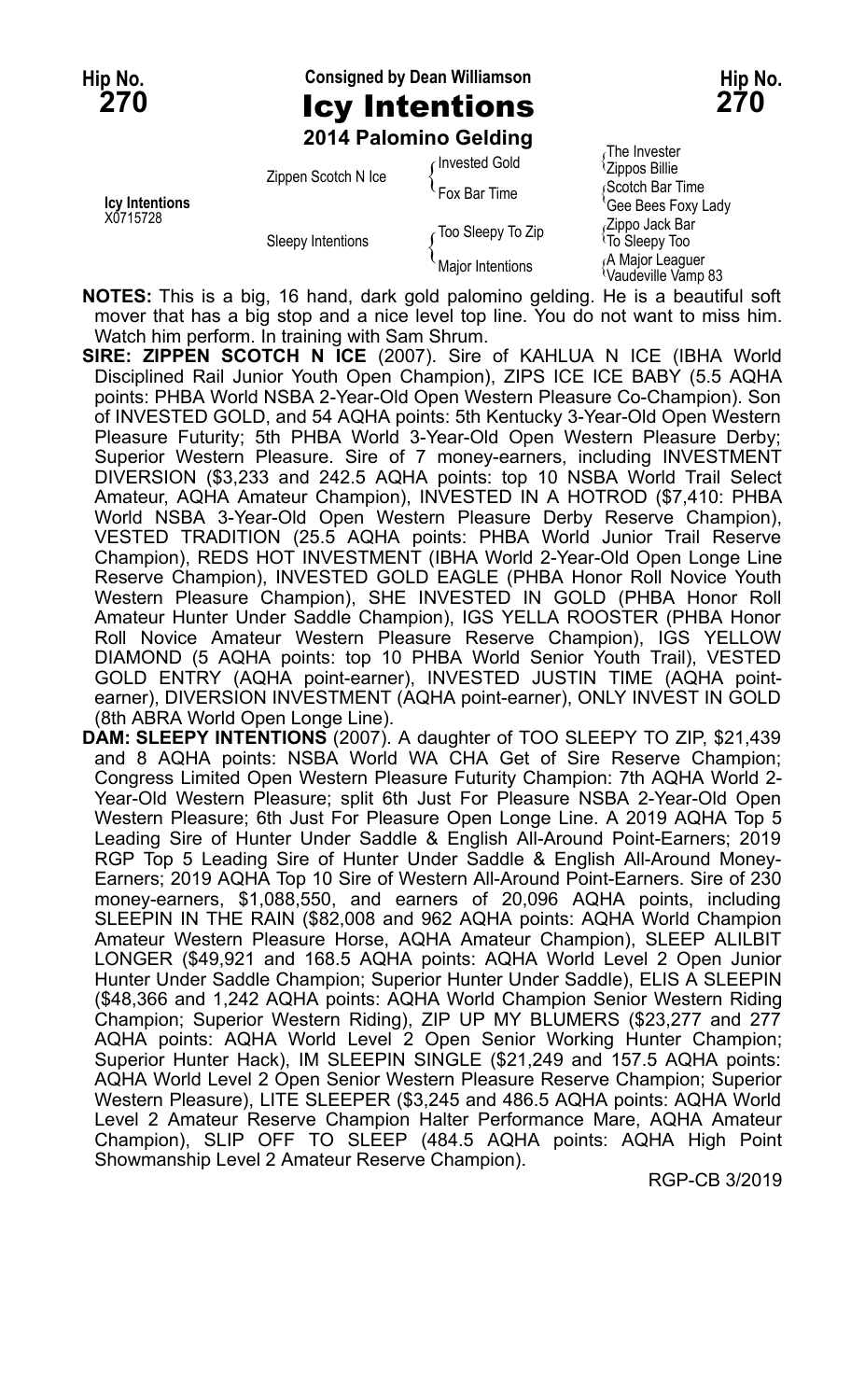## **Hip No. Consigned by True North Horses Hip No. 271** Chloe Forkland **271**

**June 24, 2017 Sorrel Filly**

First Down Dash SI 105 Stoll Strawberry Silk SI 105<br>Forkland The Colly The Music Control of Strawberry Silk SI<br>Ginnys Muneca **Chloe Forkland** Chloe Chloe Chloe Chloe Chloe Chloe Chloe Chloe Chloe Chloe Chloe Chloe Chloe Chloe Chloe Chloe<br>Chloe's Hickory Chloe Chloe Chloe Chloe Chloe Chloe Chloe Chloe Chloe Chloe Chloe Chloe Chloe Chloe Chloe Chl 5849448 Doc's Hickory (Docs Quickory Pooc's Hickory<br>Mamie Quickory { Docs Quickory { Lauro Lassie<br>Quaker Jake Mamie Shahan {Mamie Faye

**NOTES:** This athletic filly has had 30 days under saddle. She loads in the trailer, stands tied and has a lot of potential.

- **SIRE: FORKLAND** (2008). Son of STOLI SI 99, Champion Racing 3-Year-Old; Champion Racing 3-Year-Old Colt, 10 race wins, \$332,237, won All American Derby [G1], West Texas Futurity [G1], Z Wayne Griffin Director's Stakes-2nd Div [G3]; sire of 47 RGP money-earners, 37 stakes winners, \$16,319,695, including STOLIS WINNER SI 112 (World Champion Race Horse, 13 race wins, \$2,242,661, won All American Futurity [G1]), KETEL WON SI 107 (Champion Racing Aged Horse, 8 race wins, \$651,740, won The Champ At Sunland Park [G1]), SURE SHOT B SI 103 (8 race wins, \$573,548, won Texas Classic Futurity [G1]), A STOLI MATE SI 102 (8 race wins, \$431,263, won Los Alamitos Winter Champ [G1], NTR), VODKA WITH ICE SI 119 (15 race wins, \$428,662, won AQHA Challenge Champ [G1], NTR), TRENDI SI 96 (4 race wins, \$393,325, won Rainbow Futurity [G1]), TESTING THE ICE SI 104 (6 race wins, \$388,620.50, won Sunland Champ Challenge [G2]), DONT LET DOWN SI 103 (7 race wins, \$698,301.66), FRENCH FURY SI 110 (10 race wins, \$181,207, 2nd AQRA Turf Paradise Derby), XO KATE SI 115 (11 race wins, \$242,302, won Harrah's Distaff Stakes [G3]), STOLI CHICK (\$3,614 and 12 AQHA points: AQHA Reserve World Champion Amateur Barrel Horse), EYE STOL FIRST (\$38,721: 3rd BUC Days Pro Rodeo Barrel Racing), MISS CONCAN (NBHA World Barrel Racing Super Senior3D Champion), ANY GIVEN SUNDAY B (\$24,185: finalist in the BFA World Barrel Futurity Finals Open), STOLI WITH A TWIST (\$21,864 and 26 AQHA points: 9th Old Fort Days Open Barrel Futurity), STOLI MY RIDE (\$20,816: finalist Diamonds N Dirt Open Barrel Futurity), BOROLO (\$14,223: WPRA Junior NFR Barrel Racing Average Senior Youth Reserve Champion).
- **DAM: MAMIE QUICKORY** (2005). A daughter of DOCS QUICKORY; sire of 5 money-earners, including RED HOT QUICKORY (NCHA money-earner), MISS CHICKORY (Josey Junior World Barrel Racing JR4D class winner), QUICKORY CHARGE (barrel racing money-earner), QUICKORY QUIXOTE (NCHA moneyearner), TOPAZ DOC (SHOT money-earner). Son of DOC'S HICKORY, and 42 AQHA points;AQHA High Point Cutting Stallion, AQHA Reserve High Point Cutting Champion;AQHA Reserve High Point Cutting Champion. An RGP Top 10 All-Time Sire of Cutting Money-Earners; an AQHA Top 10 All-Time Sire of Cutting Point-Earners; an AQHA Top 25 All-Time Sire of Cowboy Events Point-Earners. Sire of 1,032 money-earners, \$21,822,298, and earners of 9,256 AQHA points, including HICAPOO (\$447,855: NCHA Horse of the Year, NCHA Hall of Fame), MISS SILVER PISTOL (\$512,755: Gold and Silver Cutting 4-Year-Old Open Champion; NCHA Hall of Fame), SAN JOSE HICKORY (\$235,513: Gold and Silver Cutting 4- Year-Old Open Champion), HIGH BROW HICKORY (\$229,771: NCHA Open Futurity Co-Reserve Champion; NCHA Bronze Award), SANTA BELLE (\$224,732: NCHA Non-Pro Co-World Champion; NCHA Gold Award), HICK CHICAROO (\$210,762: 6th Breeders Inv. Open Derby; NCHA Gold Award), AGLOWS FIRST RIO (\$207,011: 3rd NCHA Open Futurity), HICKADUAL (\$202,730: PCCHA Open Futurity Reserve Champion).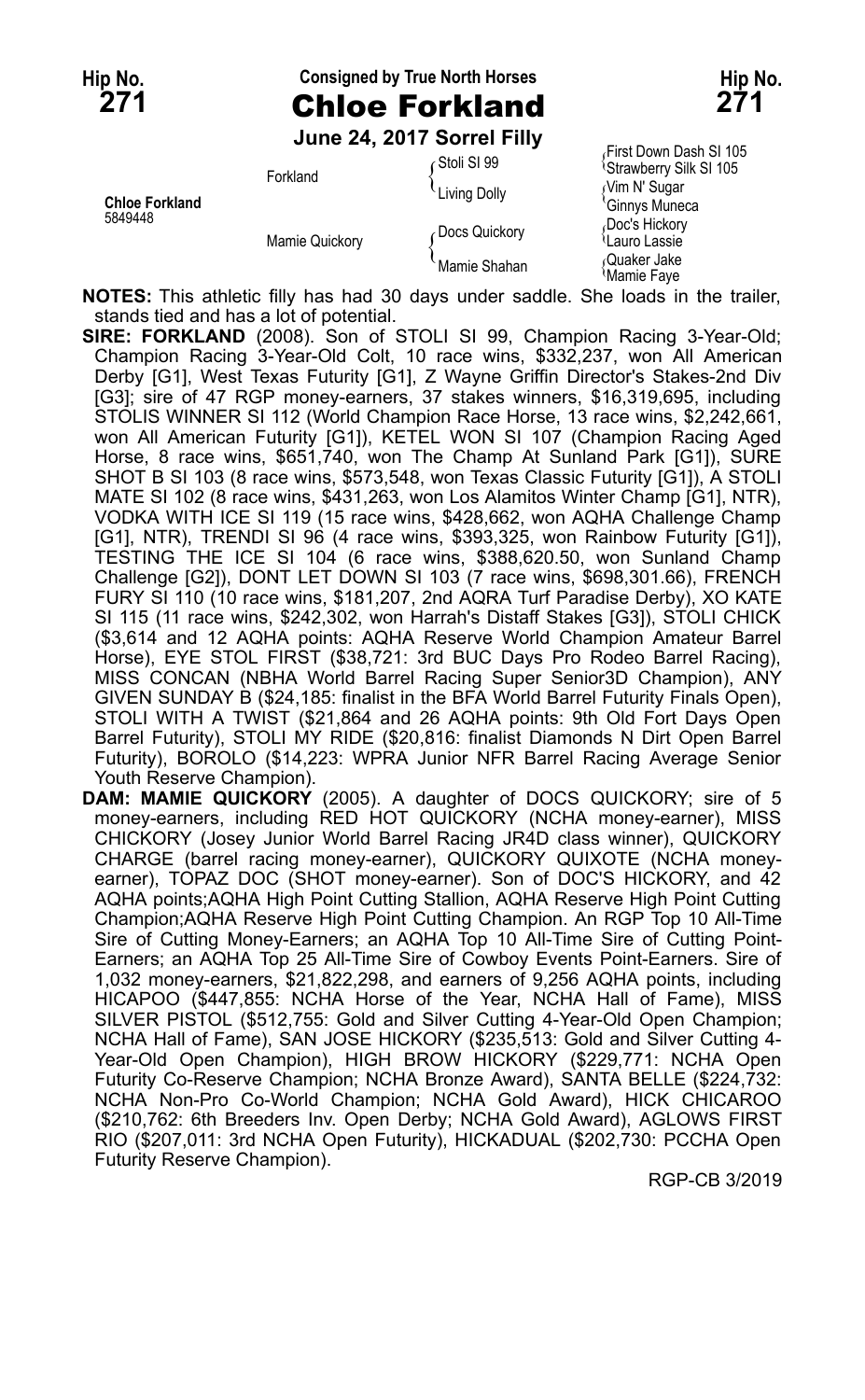# **Hip No. Consigned by Tietjen Performance Horses LLC Hip No.**

**272** Some Stylish Okie **272 2016 Sorrel Gelding**

|                   |                     | LUTU UUTTUI UURIIRI |                                           |
|-------------------|---------------------|---------------------|-------------------------------------------|
|                   | Some Kinda Okie     | Miss N Okie         | Miss N Cash،<br><sup>1</sup> Okie K Cutie |
| Some Stylish Okie |                     | Some Kinda Memories | Smart Little Lena<br>'Some Kinda Playgirl |
| 5742954           | Peptos Stylish Mate | Peptos Stylish Oak  | Peptoboonsmal<br><b>Moms Stylish Kat</b>  |
|                   |                     | Mates Royale        | <sub></sub> Smart Mate<br>Reys Royal Tari |

**NOTES:** This is a thick made gelding with the conformation, athletic ability and disposition to do anything you want. He is extremely easy to be around and very trainable. He has been ridden out in a wide variety of terrains checking cows. He has been started working the flag and live cattle. He hobbles, ties, loads, clips and stands for the farrier.

- **SIRE: SOME KINDA OKIE** (2003); finalist in the NCHA Eastern Nationals Open; finalist in the NCHA Eastern Nationals \$3,000 Novice. Half-brother to SOME KINDA HIGHBROW (\$454,699: NCHA Open World Champion Gelding; NCHA Hall of Fame), SOME KINDA SWEETY (\$134,193: 6th NCHA Open Futurity), MY LIL CATILLAC (\$107,939: 3rd Augusta Open Classic; NCHA Silver Award), SOMEKINDA SHINEY (\$97,377: PCCHA Winter/Spring Premier Open Classic Reserve Champion), FERNTURITY (\$63,613: finalist in the NCHA Non-Pro Futurity), SOME KINDA TWISTER (\$58,298: split top 10, NCHA Non-Pro Derby). Out of SOME KINDA MEMORIES (\$378,671: NCHA Open Futurity Champion). Sire of DUAL IT OUT OKIE (\$23,777: NCHA Area 25 Open Champion). Son of MISS N OKIE, \$5,983 and 13 AQHA points: semi-finalist in the NCHA Open Super Stakes; 8th AQHA World Junior Cutting. Sire of 76 money-earners, 28 AQHA point-earners, including BLUE DUCK OKIE (\$149,306 and 51 AQHA points: NCHA Open Derby Reserve Champion), OKIE MADERA (\$107,634 and 21.5 AQHA points: 6th Augusta 4-Year-Old Open Futurity), MISSY OKIE (\$14,994 and 173.5 AQHA points: AQHA Reserve World Champion Team Penning Horse; Superior Team Penning), MISSY OKIE (\$14,994 and 173.5 AQHA points: AQHA Reserve World Champion Team Penning Horse; Superior Team Penning).
- **DAM: PEPTOS STYLISH MATE** (2004). Dam of IMA STYLISH HYDRIVE (NCHA \$1,905). Half-sister to SMARTY CATT (\$22,952: Kansas CHA Open Derby Champion), HICKORYS DANCYN MATE (NCHA money-earner), and a daughter of PEPTOS STYLISH OAK, \$5,680: 3rd Australia NCHA Open Derby. Sire of 358 money-earners, \$3,953,981, 52 AQHA point-earners, including PEPTOS STYLISH SUE (\$226,056: finalist in the NCHA Open Futurity), REDNECK STYLE (\$185,668: Tunica Non-Pro Classic Co-Champion), ONE ROAN PEPTOS (\$141,282: Australia NCHA Open Futurity Reserve Champion; Australian NCHA Hall of Fame), LIZZYS STYLISH PEPTO (\$3,768 and 76 AQHA points: AQHA World Ranch Sorting Level 2 Amateur Champion), ESKDALE WEST ROOSTER (AUS) (\$86,463: Australia NCHA Open Futurity Champion), PIMPED OUT PEPTO (\$79,289: PCCHA Non-Pro Futurity Champion), OAK AND ASHES (AUS) (\$77,365: Australia NCHA Open Classic Champion; Australian NCHA Hall of Fame), PEPTOS STYLISH FOXY (\$75,505: PCCHA Fall Open Futurity Champion), STYLISH SCOTTI (\$75,407: PCCHA Fall Open Classic/Challenge Reserve Champion), DOCS STYLISH PEPTO (\$73,997: Congress Non-Pro Classic Reserve Champion), NO MOORE ONE MOORE (AUS) (\$71,502: Australia NCHA Open Futurity Reserve Champion), ONE STYLISH PEPTO (AUS) (\$67,812: Australia NCHA Open Derby Champion), CURRELL PEPTOS SHADOW (AUS) (\$63,591: split 3rd Australia NCHA Open Futurity), STYLISH N CASUAL (AUS) (\$60,585: Australia NCHA Non-Pro Classic Champion), LETHAL N STYLISH (AUS) (\$59,102: Australia NCHA Non-Pro Classic Champion).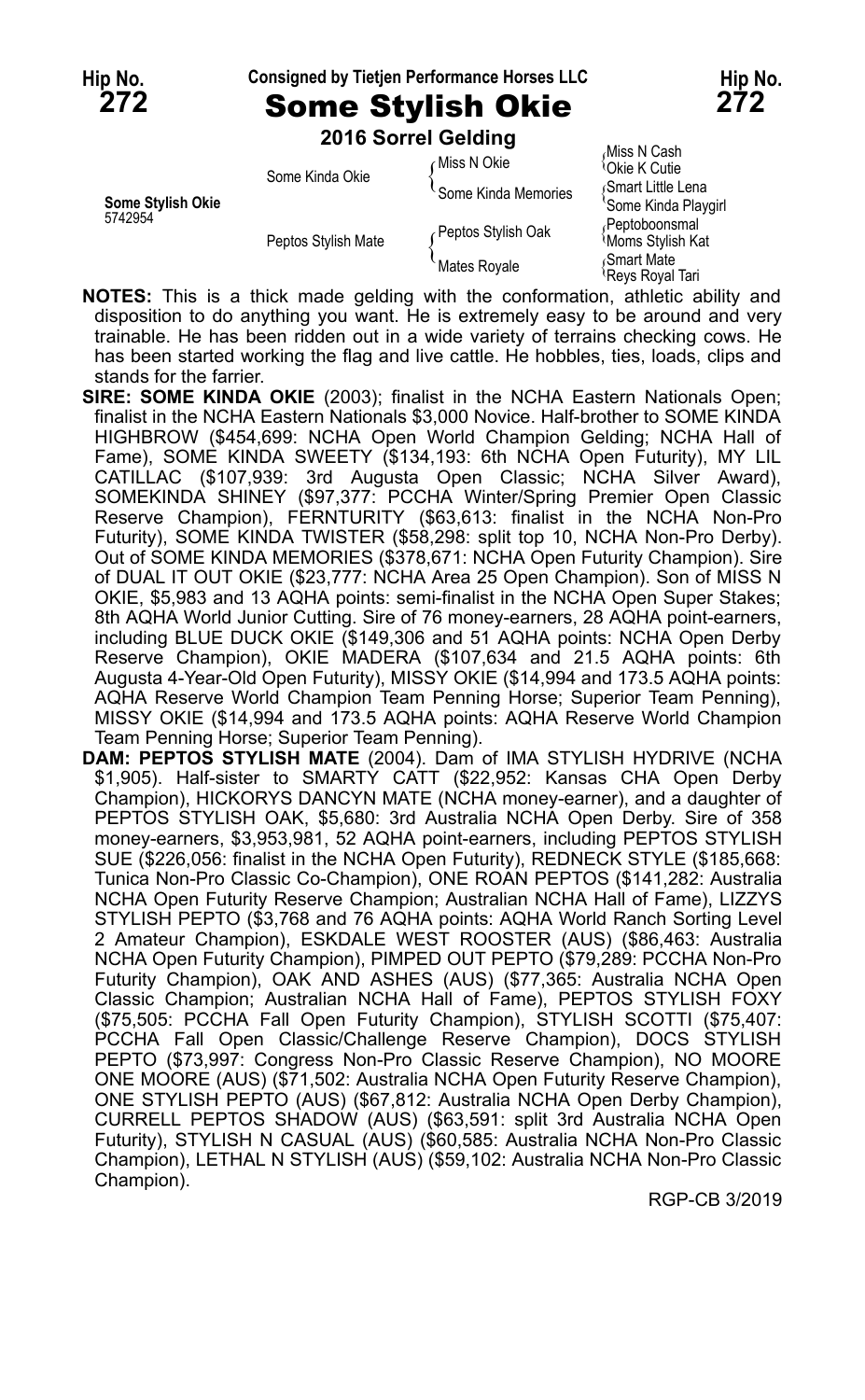**Hip No. Consigned by Jake Lemons Hip No.**

|                                  |                         | 2015 Bay Filly   |                                     |
|----------------------------------|-------------------------|------------------|-------------------------------------|
|                                  | <b>Blue Gold Melody</b> | ⊊Scotties Blue   | Wild Horse Breezy<br>Megargel Jill  |
| <b>Miss TC Telena</b><br>5693366 |                         | Miss Melody Gold | ∫Tee J Truly Gold<br>'Bella Hancock |
|                                  | Telena Gold             | Black Chick Gold | Black Chick 89<br>Miss Eagle 95     |
|                                  |                         | Melody Peggy     | Smoky Jim<br>Ì∩lahhar Hank Sua      |

Clabber Hank Sue

**NOTES:** This a big, stout, using type mare that is very pretty and ready to continue. She has been used in the arena, ridden outside to check cattle and in the feedyard. Eligible for the AQHA Ranching Heritage Program.

**SIRE: BLUE GOLD MELODY** (2002). Sire of ADD BROWN SUGAR (AQHA pointearner: San Angelo Stock Show AQHA Judge 3 Halter 2-Year-Old & Under Mare Youth Champion), MIS TC ABBY FOUR (3rd Caprock 3-Year-Old Ranch Horse Limited Open Futurity). Son of SCOTTIES BLUE. Son of WILD HORSE BREEZY 75. He is by BOGIE BLACK; sire of BOGIES BEAUTY (55.5 AQHA points: Open Perf. ROM, AQHA World Amateur Team Penning qualifier), FAIR FRECKLES (11 AQHA points; NCHA money-earner), BABY BAY 67 (11 AQHA points), BOGIE'S BANDJOE (5 AQHA points: 7th AQHYA World Cutting), SHUFFLES BROTHER (AQHA point-earner; NCHA money-earner), PATTI SAUCE (AQHA point-earner), DOLLS BROTHER (Unplaced at 2), COLOR ME CLASSIC (Unplaced to 3), LOTTIES DOLL (Unplaced to 3), CALL HIM THE STREK (Unplaced to 3), SHUFFEL (NCHA money-earner), TOM'S BREEZY (NCHA money-earner). **DAM: TELENA GOLD** (1997). Full sister to UMBRA GOLD (9th RHAA Top finalist), TRES GEMINI (3rd RHAA Finals), PEGS JESSE (98.5 AQHA points: AQHA High Point International Youth Reining twice, Superior Youth Reining), JILLS PEG ONEILL (69 AQHA points: 5th AQHA High Point Senior Working Cow Horse Open), SIX LUCKY PEGS (RHAA money-earner). A daughter of BLACK CHICK GOLD; sire of 14 money-earners, including PEGS JESSE (98.5 AQHA points: AQHA High Point International Youth Reining twice, Superior Youth Reining), OLENAWOOD

GALS CROW (BFA World Barrel Racing 2D Senior Youth Reserve Champion), JILLS PEG ONEILL (69 AQHA points: 5th AQHA High Point Senior Working Cow Horse Open), SNIPPYS CROW (10.5 AQHA points: 3rd AQHA High Point Senior Versatility Ranch Horse Open), DONT MARK ON ME (8 AQHA points), CROWS TT (5 AQHA points: 3rd AQHA High Point Junior Versatility Ranch Horse Open), BLUEWOOD GOLD (AQHA point-earner), CROWS LENA LUCK (RHAA \$2,476), ONE O THREE CHICK (NCHA Certificate of Ability), UMBRA GOLD (9th RHAA Top finalist), TRES GEMINI (3rd RHAA Finals), CROWS BLACK JOE (3rd SHOT Stockhorse Finals Overall Open), JOSEPHS GOLD (RHAA money-earner), CROWS SECRET BUBBLE (SHOT money-earner), TEENIES LAST LADY (RHAA money-earner), SIX LUCKY PEGS (RHAA money-earner), MISS DUN DAISY (Fort Worth Inv. Ranch Horse Overall Open Champion).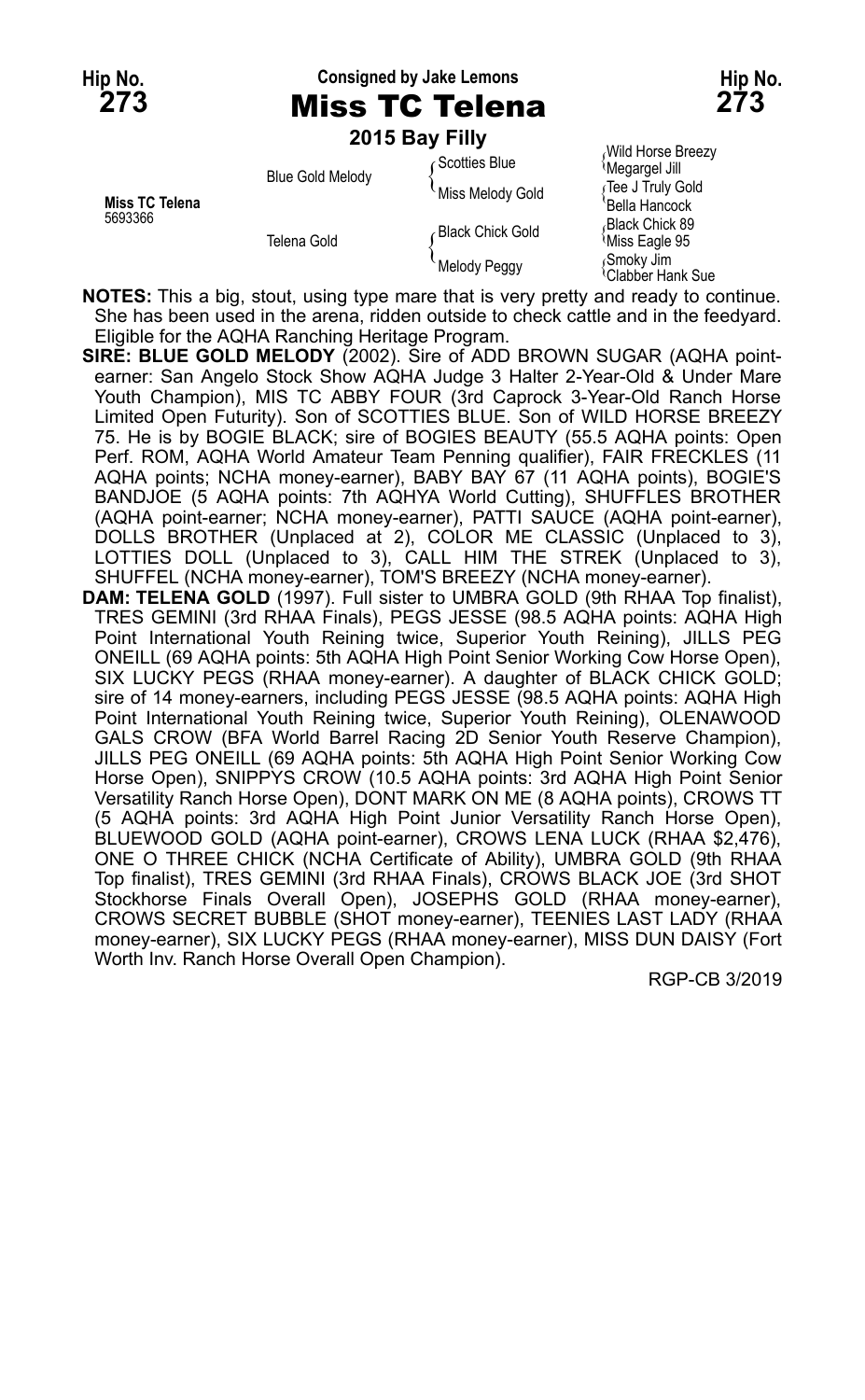# **Hip No. Consigned by Marty Kline Hip No.**

| 274                        | 274<br><b>Macs Restless Heart</b> |                        |                                                 |  |  |
|----------------------------|-----------------------------------|------------------------|-------------------------------------------------|--|--|
|                            |                                   | 2006 Sorrel Mare       |                                                 |  |  |
|                            | Quixote Mac                       | Doc Quixote            | Doc Bar،<br><sup>{</sup> Magnolia Gal           |  |  |
| <b>Macs Restless Heart</b> |                                   | Spooky Sophie          | Commander King<br>'Prissy Baby                  |  |  |
| 5044302                    | <b>Restless N Right</b>           | <b>Dox Mister Hank</b> | Doc O'Lena<br><sup>1</sup> Missy's Hankie       |  |  |
|                            |                                   | Mis Cee Bee Thermo     | √Thermo Everett Jr<br><sup>l</sup> Cee The Boss |  |  |

**NOTES:** Cribber. **Sells BRED in 2018 to Catto Boy.**

**SIRE: QUIXOTE MAC** (1989). \$116,637: NCHA Open World Champion; NCHA Open World Champion Stallion; NCHA Open Finals Reserve Champion; Abilene Spectacular Open Classic Champion; NCHA Open Classic/Challenge Champion. Sire of 61 money-earners, 23 AQHA point-earners, including PLAYBOYS MOLLY MAC (\$158,519: 4th NCHA Open Futurity), MACS LITTLE DOLLY (\$42,212: NCHA Youth Co-World Champion), HICKORY MOLLY MAC (\$32,776 and 520 AQHA points: AQHA World Amateur Ranch Sorting Champion; Superior Team Penning), MACRIE (29.5 AQHA points: AQHYA World Ranch Sorting Int. Exhibitor Reserve Champion), QUIXOTES MOLLY MAC (\$65,010: 5th NCHA Finals \$10,000 Amateur), HICKORY DICKORY MAC (\$56,580: 4th NCHA Finals \$50,000 Amateur), LITTLE DIXIE MAC (\$54,955: 3rd NCHA Non-Pro Super Stakes), QUIXOTE CUTTIN (\$54,705: Congress Spring Cutting Spectacular 5/6-Year-Old Open Reserve Champion), MACRIE (29.5 AQHA points: AQHYA World Ranch Sorting Int. Exhibitor Reserve Champion), SANCIE MAC (\$39,102: Polo Ranch Cutting 5/6-Year-Old Amateur Reserve Champion), MISS TARI MAC (\$27,812: 3rd NCHA Finals \$3,000 Novice), MR PRETTY BOY MAC (\$17,578: finalist in the NCHA Eastern Nationals Senior Youth), MR MACORENA (\$16,056: Southern Non-Pro Cutting Futurity Co-Reserve Champion), POP A QUIXOTE (\$15,292: finalist in the NCHA Amateur Classic/Challenge), MAC O MOLLY (\$14,499: 4th The Non-Pro PRMTMAM&NP), MISSY PRISSY MAC (\$10,405: West Texas Non-Pro Derby Co-Reserve Champion), DRY MACTINI (\$9,758: NCHA Certificate of Ability), MAC RENA GLO (\$8,271: finalist in the PCCHA Non-Pro Futurity).

**DAM: RESTLESS N RIGHT** (1997). A daughter of DOX MISTER HANK; sire of 6 money-earners, including DOX SNAKE CHARMER (\$10,234 and 218 AQHA points: AQHA World Champion Amateur Heading Horse, Superior Heeling), HANKY PANKY DOX (\$7,385: 7th State of Missouri CHA Open Futurity), LUV TO CUT (\$6,816 and 74.5 AQHA points: 9th AQHA World Senior Reining, Superior Reining), DOC CEE LENA (\$4,159: 6th Kansas Open Cutting Futurity), DOX MISSY KATY (6.5 AQHA points), HANKS LINDY LEE (AQHA point-earner), ADAS PARADOX (AQHA point-earner), REAL PEPPY HANK (AQHA point-earner), MISSIN THERMO LENA (AQHA point-earner), MISTER KEYSTONE DOX (4th Montana Challenge Team Penning Open). Son of DOC O'LENA, \$23,848 and an AQHA point-earner: NCHA Open Futurity Champion. An AQHA Top 5 All-Time Leading Sire of Cutting Point-Earners; an RGP Top 25 All-Time Sire of Cutting Money-Earners. Sire of 745 money-earners, \$16,958,528, and earners of 6,927 AQHA points, including SMART LITTLE LENA (\$743,275: NCHA Triple Crown, NCHA Hall of Fame), CD OLENA (\$170,706: NCHA Horse of the Year, NCHA Hall of Fame), TAP O LENA (\$502,145: NCHA Non-Pro Reserve World Champion; NCHA Hall of Fame), LENAS DYNAMITE (\$265,764: Bonanza 4-Year-Old Open Champion), SCARLETT O LENA (\$245,964: NCHA Non-Pro Futurity Co-Reserve Champion; NCHA Bronze Award), SONITALENA (\$224,772: NCHA World Champion; NCHA Hall of Fame).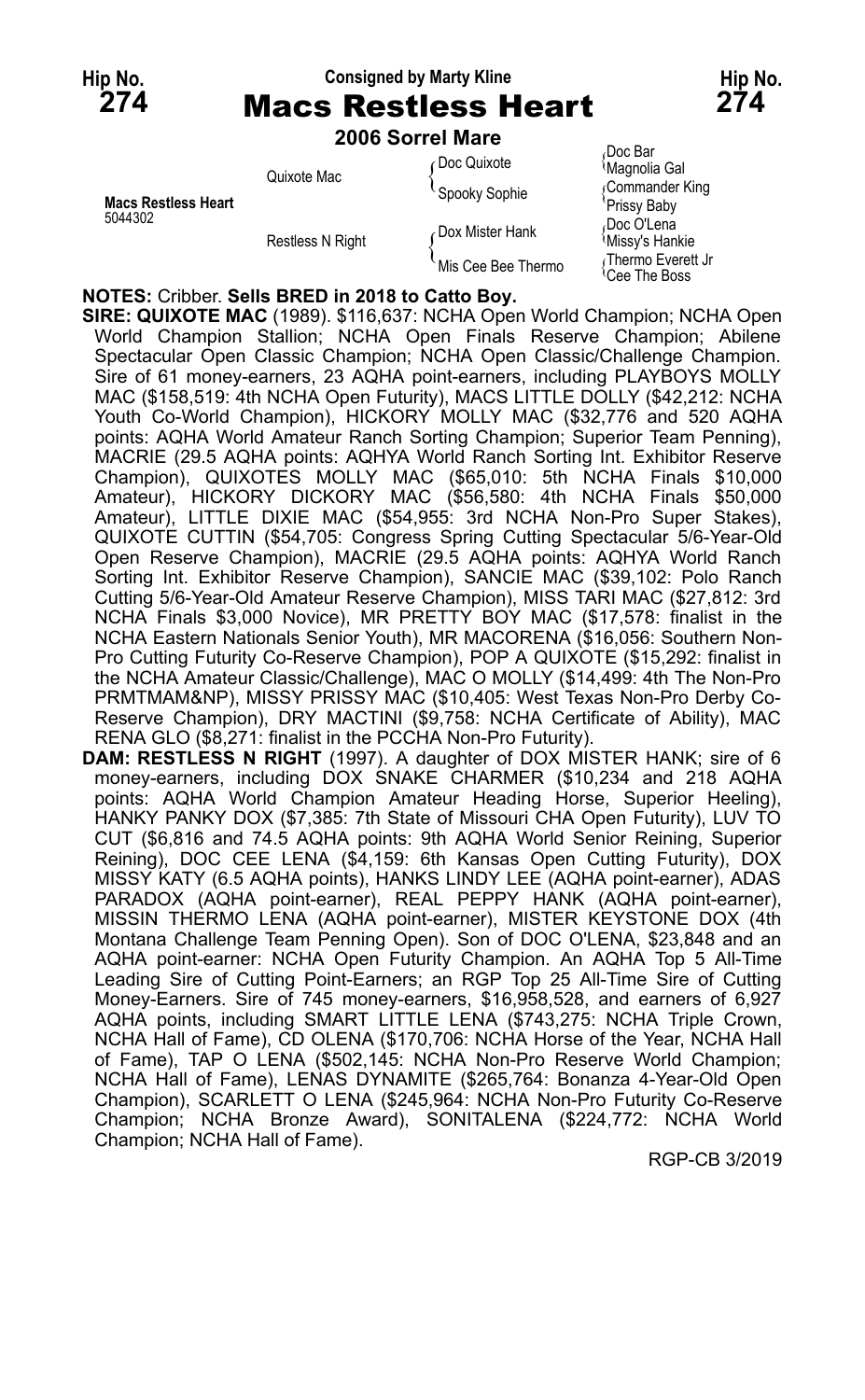### **Hip No. Consigned by Derek Haken Hip No.**

### **2006 Buckskin Gelding**

| <b>Cee Bees Ballio</b><br>4896645 | Cee Bees Peppy | Cee Bee Command<br>Peppys Apree | Fritz Command<br>∪ay Bee's Best<br>Reppys Humo<br>'Saucy Bar Flit |
|-----------------------------------|----------------|---------------------------------|-------------------------------------------------------------------|
|                                   | Calm Commotion | Cola Cowboy                     | Classy Doc Bar،<br><sup>≀</sup> Ben's Velveteen                   |
|                                   |                | Miss Harmac                     | Harmac Bull SI 82<br><sup>{</sup> Okie Stormy                     |

**NOTES:** This finished head horse is buckskin, stout, quiet and gentle. "Burr" is safe for the whole family. He has won money on the head side at 12 point and down jackpots. He has also packed elk in Colorado.

- **SIRE: CEE BEES PEPPY** (1995). Sire of PEPPY GUNSMOKE (145 AQHA points: AQHA High Point Youth Stake Racing Champion), CEE BEE MR SAN PEPPY (AQHA point-earner). Son of CEE BEE COMMAND, and 98 AQHA points: AQHA World Champion Senior Working Cow Horse; AQHA World Champion Senior Reining Horse; 5th Congress Senior Reining; 4th AQHA World Senior Reining; AQHA High Point Reining Open Leader; Superior Reining. Sire of 25 moneyearners, 30 AQHA point-earners, including HUMO COMMAND (\$3,128 and 44.5 AQHA points: AQHA Select World Tie-Down Roping Champion), MAY BEE CEE BEE (140.5 AQHA points and \$4,073: Superior Heeling, AQHA World Senior Heeling qualifier), SNIP O COMMAND (Montana RCHA Special Derby \$5,000 Limited Open Champion), CEE BEE TOUGH (31 AQHA points: Open Perf. ROM, AQHA World Senior Reining qualifier), CEE BEE SNAP (33 AQHA points: 4th Northwest Qhc Non-Pro Reining), CREME DE COCO BUENO (33 AQHA points: Open Perf. ROM, AQHA World Senior Reining qualifier), CEE BEE E ZEE (36 AQHA points: Open Perf. ROM, AQHA World Youth Heading qualifier), CEE THE PRESCRIPTION (40.5 AQHA points: Open Perf. ROM), TUNE SMITH (\$9,005 and 191 AQHA points: AQHA Reserve High Point Amateur Reining Champion; Superior Amateur Reining), MISS FRITZ COMMAND (39 AQHA points: AQHA Reserve High Point Youth Reining Champion), CEE BEE CLASSY (finalist in the Congress Limited Open Reining Futurity), FRENCH KAHLUA (16 AQHA points).
- **DAM: CALM COMMOTION** (1991). A daughter of COLA COWBOY; sire of PEN THREES WARRIOR (AQHA point-earner). Son of CLASSY DOC BAR, NCHA money-earner and an AQHA point-earner and sire of 3 money-earners, including DOCS CLASSY HONEY (\$5,375 and an AQHA point-earner: 6th California 3-Year-Old Open Cutting Futurity), DOCS CLASSY PATTY (91.5 AQHA points: AQHA Reserve High Point Youth Tie-Down Roping Champion), MR CLAZZEE DOC (6 AQHA points), GOLDEN CLASS (AQHA point-earner: NCHA Certificate of Ability), MISS CHISUM (NCHA money-earner). He is by DOC BAR, and 36 AQHA points: AQHA Hall of Fame Once third, at 2. An AQHA Top 10 All-Time Sire of Cutting Point-Earners. Sire of 223 RGP money-earners, \$3,306,791, and earners of 8,921 AQHA points and \$1,098, including DOCS OTOETTA (\$183,034: NCHA Non-Pro Top Ten Co-Champion; NCHA Hall of Fame), DOC WILSON (\$124,614: 5th Arizona Sun Circuit Cutting Finals Open; NCHA Hall of Fame), HANDLE BAR DOC (\$173,707: NCHA World Champion; NCHA Hall of Fame), DOC'S STARLIGHT (\$134,442 and 60 AQHA points: NCHA World Champion Mare; NCHA Hall of Fame, Superior Cutting), BEARLY DOC (\$105,327: NCHA World Champion Mare; NCHA Platinum Award), DOC'S MARMOSET (\$94,066 and 24 AQHA points: NCHA World Champion Mare; NCHA Hall of Fame), FIZZABAR (\$50,842 and 125 AQHA points: NCHA World Champion Mare; NCHA Hall of Fame, Superior Cutting), DOC N MISSY (\$109,787: NCHA Open Reserve World Champion; NCHA Platinum Award).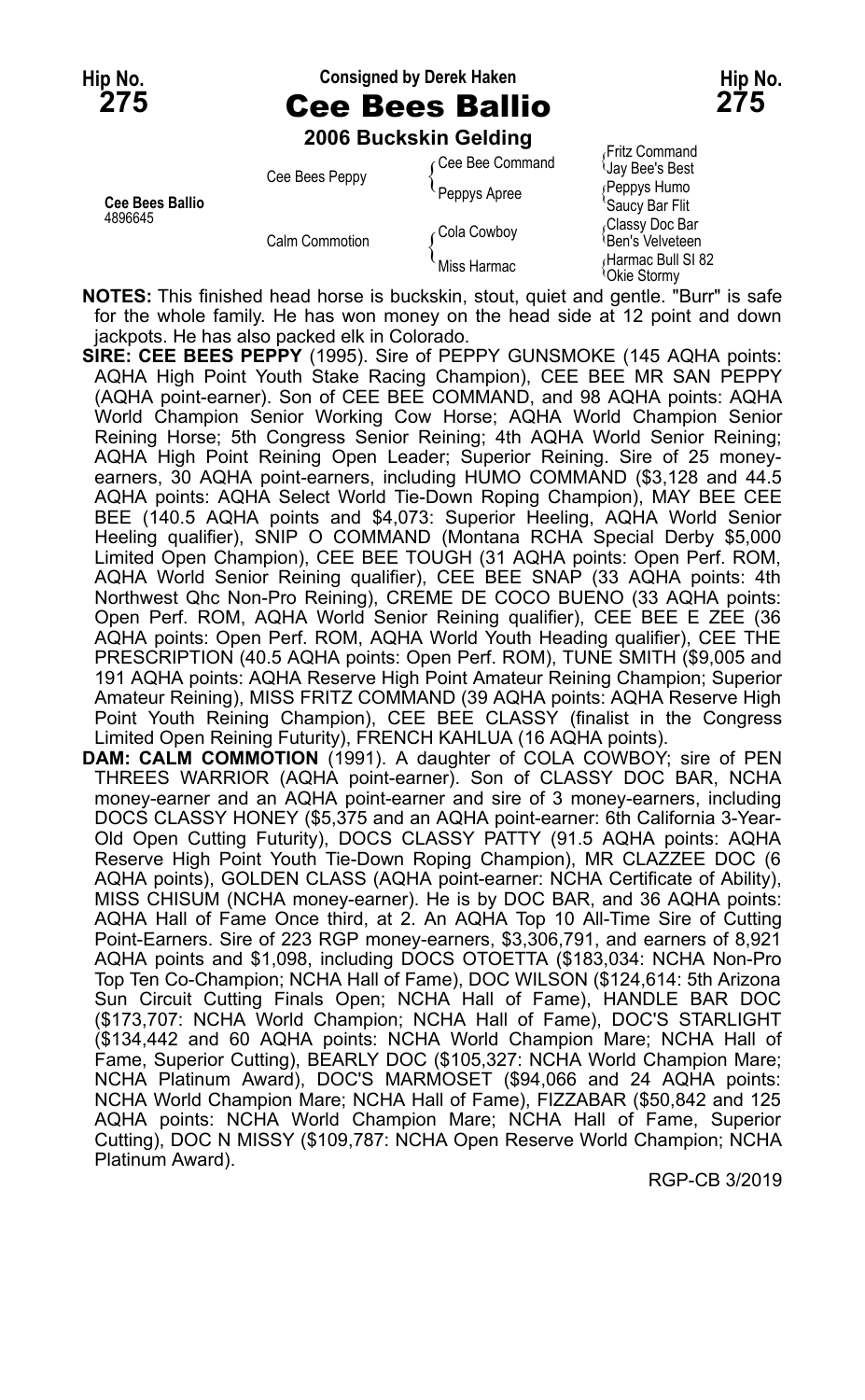**Hip No. Consigned by Jake Weatherly Hip No. 276** Miracle Mode **276**

**2016 Sorrel Gelding**

|                                | <b>LUTU JULICI OCIUILU</b> |                         |                                        |
|--------------------------------|----------------------------|-------------------------|----------------------------------------|
| <b>Miracle Mode</b><br>5786283 | Cruze Mode                 | Wimpys Little Step      | Nu Chex To Cash<br>Leolita Step        |
|                                |                            | Smart Lassie Chick      | Smart Chic Olena<br>'King Tucks Lassie |
|                                | <b>Greyt Miracle</b>       | Greyt Whiz <sub>،</sub> | Topsail Whiz،<br>Easter Cabin          |
|                                |                            | Miss King Degree        | Poco King Tuck<br>Miss Handy Degree    |

**NOTES:** This gelding was born on the Waggoner Ranch. "Eazy E" has it all...looks, size and ability. He has been used all over the ranch. He loves his job and is tough as nails. Rides correctly and is sound in every way. Eligible for the AQHA Ranching Heritage Program.

- **SIRE: CRUZE MODE** (2009). \$42,469 and 39 AQHA points: AQHA World Level 2 Amateur Reserve Champion Working Cow Horse; NRCHA World Two-Rein Open Co-Reserve Champion; 4th NRCHA World Open Hackamore; finalist in the NRHA Open Derby; finalist in the NRHA Int. Open Derby twice. Sire of 3 money-earners, including CRUZIN TO THIS CD (5.5 AQHA points: SHOT Stockhorse World Junior Reining Champion), SWEET LA CRUZE (Stampede Open Reining Futurity Champion), POCO ALA MODE (roping money-earner). Son of WIMPYS LITTLE STEP, \$185,757: NRHA Open Futurity Champion; Congress Open Reining Futurity Champion. AQHA #1 All-Time Leading Sire of Ranch Riding Point-Earners; 2019 AQHA #1 Leading Sire of Ranch Horse Point-Earners; RGP #2 All-Time Leading Sire of Ranch Riding Money-Earners. Sire of 1,007 money-earners, \$11,161,446, and earners of 10,228 AQHA points, including WIMPYS LITTLE CHIC (\$516,556: NRHA Open Futurity Champion; NRHA Hall of Fame), RC FANCY STEP (\$364,455: NRBC Open Derby Reserve Champion), WIMPYS LITTLE BUDDY (\$285,341 and 192.5 AQHA points: AQHA Reserve World Champion Senior Reining Horse, Superior Reining), WIMPYNEEDSACOCKTAIL (\$281,506 and 69 AQHA points: NRBC Open Derby Champion; Superior Reining), CFR CENTENARIO WIMPY (\$180,741: split 4th NRBC Open Derby), WIMPY CHIC (\$179,134: 3rd NRHA Open Futurity), SHOW ME THE BUCKLES (\$156,943: NRHA Open Futurity Co-Reserve Champion), WIMPYS HIGH BID (\$155,283 and 94.5 AQHA points: split 5th NRHA Open Futurity, Superior Reining), YELLOW JERSEY (\$150,568 and 18.5 AQHA points: Italian NRHA Open Derby Co-Champion).
- **DAM: GREYT MIRACLE** (2009). A daughter of GREYT WHIZ, and 14 AQHA points: 6th AQHA World Performance Halter Stallions. An RGP Top 5 All-Time Leading Sire of Ranch Riding & Ranch Horse Money-Earners. Sire of 9 money-earners, including GREYT SOCKS (\$67,637 and 160 AQHA points: AQHA World Champion Amateur Versatility Ranch Horse), THATD BEE GREYT (22.5 AQHA points: 5th AQHA World Amateur Ranch Riding), POCO THE GREYT (AQHA point-earner: SHOT Stockhorse Lubbock Texas All-Around Non-Pro Reserve Champion), GENTLEMAN WHIZ (AQHA point-earner; NRHA money-earner), ROUTE 66 (AQHA point-earner: Florida RHA Classic Green Reiner class winner), GREYT BALLS OF FIRE (AQHA point-earner: finalist in AQHYA World Heading Level 2), TQH LIL HAWLEYS WHIZ (AQHA point-earner), GREYT MARGARITA (RHAA money-earner), SASSY GREYT LADY (AQHA Ranching Heritage Finals 4-Year-Old & Over Boxing Level 1 Youth Champion), MY BOOTS ARE GREYT (RHAA moneyearner), GREYT WHISKEY (RHAA money-earner). Son of TOPSAIL WHIZ, \$53,868 and 11 AQHA points;3rd NRHA Open Futurity, Congress Junior Reining Open Champion. RGP #1 All-Time Leading Sire of Reining Money-Earners; AQHA #2 All-Time Leading Sire of Reining Point-Earners; an AQHA Top 10 All-Time Sire of Ranch Riding Point-Earners. Sire of 922 money-earners, \$12,663,017, and earners of 14,442 AQHA points, including THE GREAT WHIZ (\$256,470: NRHA Open Futurity Champion).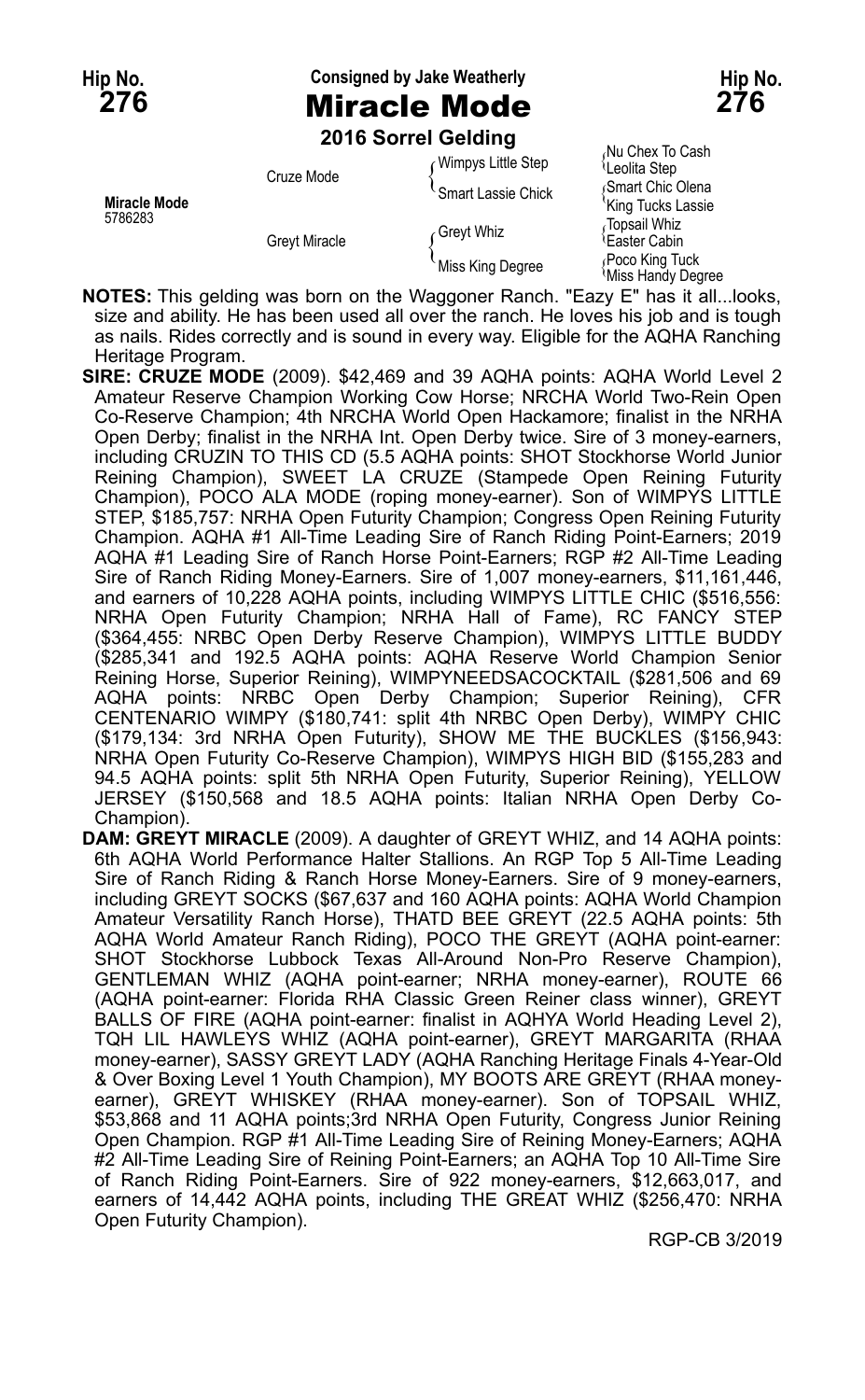Champion).

### **Hip No. Consigned by Robert & Nellie Butler Hip No.**

### **277** Texas Smart Shiner **277 2016 Palomino Gelding**

| <b>Texas Smart Shiner</b><br>5772323 | Strait To Texas     | Gmart Little Lena   | Doc O'Lena<br><b>Smart Peppy</b>                    |
|--------------------------------------|---------------------|---------------------|-----------------------------------------------------|
|                                      |                     | Peppy Little Tivio  | Peppy San Badger<br>Tari Tivio                      |
|                                      | Little Smart Shiner | Rooster Looks Smart | Gallo Del Cielo<br><sup>1</sup> Lenas Little Smarty |
|                                      |                     | Miss Shining Leo    | Shining Spark<br>≀Darcv Mambo                       |

**NOTES:** This is a smart, athletic, well bred gelding. He is 100% sound. He has been ridden in the pastures as well as the arena. What a good pedigree, good conformation and a pretty palomino. Started right by Ivan Raber.

**SIRE: STRAIT TO TEXAS** (2000). NCHA money-earner and 7 AQHA points: AQHA World Senior Working Cow Horse qualifier. Sire of 7 money-earners, including STRAIGHT TO WIN (\$8,516 and 61 AQHA points: AQHA High Point Heeling Select Amateur Champion), TEXS SHININGPRINCESS (ARHA World Halter 2-Year-Old & Under Mare Youth Champion), TEXAS LITTLE ANNIE (18 AQHA points: American Ranch Horse Assoc. World Amateur Ranch Riding Reserve Champion), MADONNA TEXAS (AQHA point-earner; \$2,811, AQHA World Youth Ranch Sorting qualifier), MISS TEXAS STRAIT (AQHA point-earner), STRAIT SAILOR (moneyearner BFA World Open Barrel Futurity), HEZ STRAIT SMOKEN (Black Hills Stock Show Ranch Horse Novice Reserve Champion twice), TEXAS TRAVLER (NRHA money-earner), STRAIT LITTLE OKIE (money-earner), TEXAS LITTLE ANGEL (NRHA money-earner). Son of SMART LITTLE LENA, \$743,275: NCHA Triple Crown. RGP #2 All-Time Leading Sire of Cutting Money-Earners; AQHA #2 All-Time Leading Sire of Cutting Point-Earners; an AQHA Top 5 All-Time Leading Sire of RCH Point-Earners; an RGP Top 25 All-Time Sire of RCH Money-Earners. Sire of 1,468 money-earners, \$42,696,172, and earners of 10,420 AQHA points, including JUSTA SMART PEANUT (\$417,739: NCHA Horse of the Year), RED WHITE AND BOON (\$930,954: NCHA World Champion Gelding; NCHA Hall of Fame), SMART PEPPY LENA (P) (\$492,793: NCHA Non-Pro Co-Reserve World Champion twice; NCHA Hall of Fame), SMART PLAY (\$413,720 and 68.5 AQHA points: NCHA \$5,000 Novice Reserve World Champion; NCHA Gold Award). **DAM: LITTLE SMART SHINER** (2003). Dam of SHINERS CIELO WHIZ (\$13,487: Big Red Challenge Non-Pro Reining Derby Champion; Gordyville Breeders Cup Reining Derby Limited Non-Pro Reserve Champion; split 9th NRHA Cowtown Classic Derby Limited Non-Pro). Half-sister to SHINERS GOTTA SPOOK (4th WPRA Finals Barrel Racing Open 4D class), NICADUALS SHINER (12.5 AQHA points: top 10 Congress Reining Futurity Primetime Open), TEXS

SHININGPRINCESS (ARHA World Halter 2-Year-Old & Under Mare Youth Champion). A daughter of ROOSTER LOOKS SMART, 12.5 AQHA points: Open Perf. ROM; AQHA World Senior Reining qualifier. Sire of BRINLEYS ROOSTER (30.5 AQHA points: Open Perf. ROM, AQHA World Junior Ranch Riding qualifier), ROYALLY SMART GALINA (AQHA point-earner), LITTLE RUF LIL (barrel racing money-earner). Son of GALLO DEL CIELO, \$28,437: split 7th Chisholm Trail Open Derby; split 4th Steamboat Springs Cutting 4-Year-Old Open. An RGP Top 10 All-Time Sire of Ranch Riding & Reining Money-Earners; an AQHA Top 10 All-Time Sire of Reining & Ranch Riding Point-Earners; an AQHA Top 25 All-Time Sire of RCH & Cowboy Events Point-Earners; an RGP Top 25 All-Time Sire of RCH Money-Earners. Sire of 537 money-earners, \$6,293,344, and earners of 13,453 AQHA points, including THE WIZSTER (\$206,152: NRBC Open Derby Reserve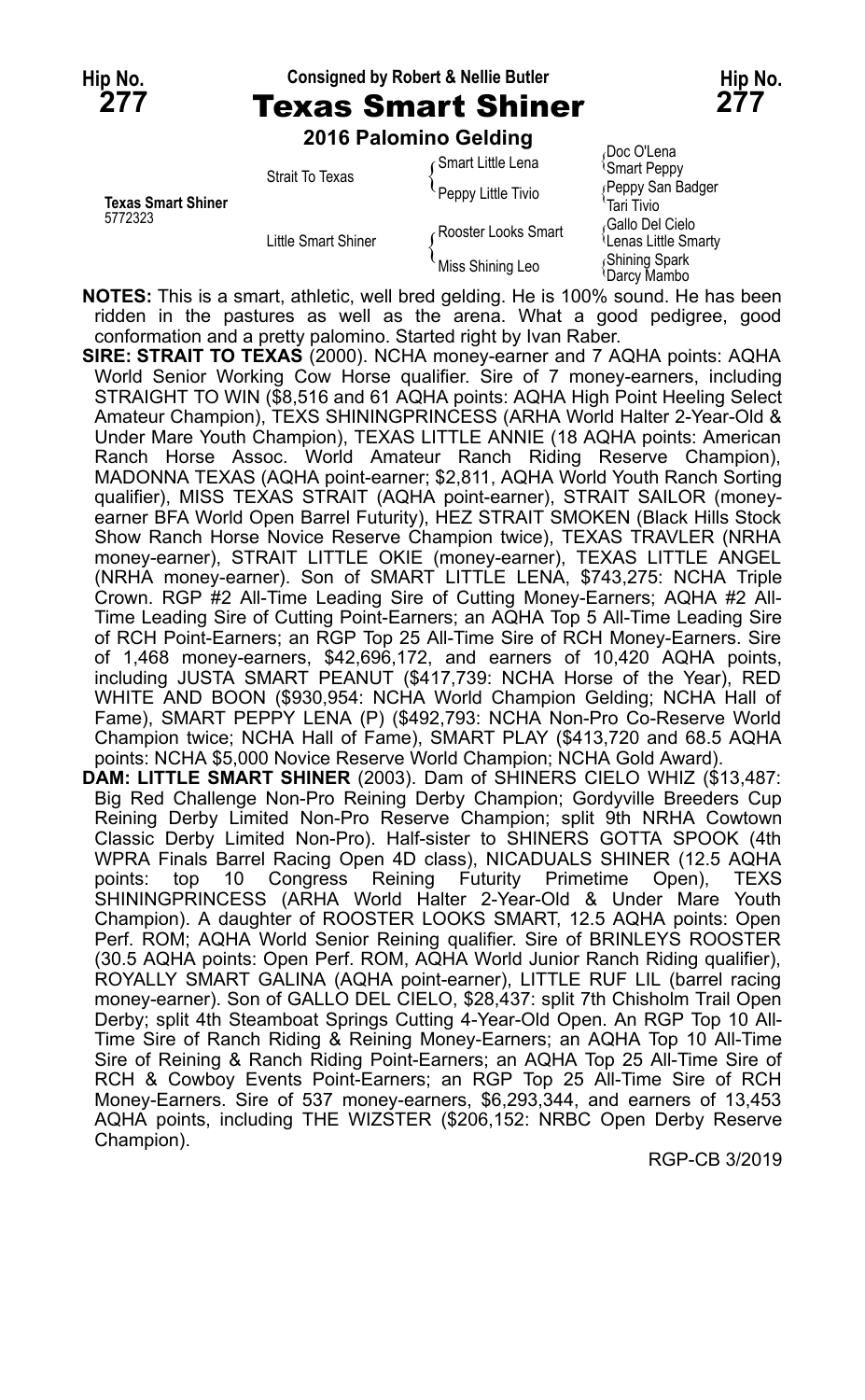# **Hip No. Consigned by Ryan Cate Hip No. 278** HH Shiners Whizz **278**

**2014 Chestnut Gelding**

|                                    | Sanalena Spark     | <b>Shining Spark</b> | Genuine Doc<br><sup>1</sup> Diamonds Sparkle  |
|------------------------------------|--------------------|----------------------|-----------------------------------------------|
|                                    |                    | Sanalena Miss        | Doc O'Lena                                    |
| <b>HH Shiners Whizz</b><br>5613544 | Hollywood Miz Whiz |                      | `Sana Doc                                     |
|                                    |                    | <b>Topsail Whiz</b>  | Topsail Cody<br>Jeanie Whiz Bar               |
|                                    |                    | Miss Tawny Jac       | Hollywood Jac 86<br><b>Sheza Naughty Pine</b> |

**NOTES:** "Sailor" is a 5 yr old that has a good start on the heel side and is lightly started in the breakaway pen. He is ready for your finishing touches and hauling. "Sailor" has had 5 plus months of solid heeling training with John Ryon Foster of Weatherford, Texas.

- **SIRE: SANALENA SPARK** (1996). \$7,258: 9th Southwest RHA Int. Open Futurity; 3rd Kansas RHA Heart Of American Limited Open Futurity; money-earner in the NRHA Int. Open Futurity; 4th Governors Limited Open Classic Reining). Son of SHINING SPARK, \$62,674 and 17 AQHA points; AQHA World Champion Junior Reining Horse, AQHA World Champion Junior Reining Horse. RGP #1 All-Time Leading Sire of RCH Money-Earners; AQHA #1 All-Time Leading Sire of Cowboy Events & RCH Point-Earners; an AQHA Top 5 All-Time Leading Sire of Reining Point-Earners; an RGP Top 10 All-Time Sire of Reining Money-Earners. Sire of 710 money-earners, \$10,329,700, and earners of 36,849 AQHA points, including SHINING N SASSY (\$259,262: NRHA Open Futurity Champion), MISS REY O SHINE (\$159,715: 5th NRBC Open Derby), SMART SHINETTA (\$132,394: 4th NRCHA Open Futurity), SHINE LIKE HAIL (\$115,938 and 59 AQHA points: NRCHA Open Futurity Reserve Champion), SHINE ON LINE (\$111,525 and 44.5 AQHA points: 4th NRBC Open Derby), SHINERS NICKLE (\$107,339: NRCHA Open Futurity Co-Reserve Champion), JUST GOTTA SHINE (\$106,375 and 95.5 AQHA points: 5th AQHA High Point Amateur Performance Halter Stallions), SHINEY NU ANNIE (\$104,961: NRCHA Open Futurity Reserve Champion), SPARK N LOULENA (\$103,902: NRCHA World Open Hackamore Reserve Champion).
- **DAM: HOLLYWOOD MIZ WHIZ** (2002). Split 4th Alberta Spring Classic NRHA Open Derby. Dam of MIDNIGHT IN THE BAY (AQHA point-earner: Arizona RHA Best in the West Futurity Primetime Non-Pro Reserve Champion; finalist in the High Roller Reining Classic Limited Non-Pro Futurity, 3rd Southern California RHA Saddle Limited Non-Pro class). Half-sister to GREAT HOLLYWOOD WHIZ (AQHA pointearner: 3rd Central Montana Mem. Int. Open Reining Futurity), LILO BIT O HOLLYWOOD (NRHA money-earner), JACSAIL CODY (Yellowstone Slide Reining Rookie class winner), SHESA SAILIN JAC (3rd Rocky Mountain RHA Summer Slide Limited Non-Pro Futurity), VON HALEN (split 7th Great Plains Open Reining Futurity). A daughter of TOPSAIL WHIZ, \$53,868 and 11 AQHA points;3rd NRHA Open Futurity, Congress Junior Reining Open Champion. RGP #1 All-Time Leading Sire of Reining Money-Earners; AQHA #2 All-Time Leading Sire of Reining Point-Earners; an AQHA Top 10 All-Time Sire of Ranch Riding Point-Earners. Sire of 922 money-earners, \$12,667,627, and earners of 14,448 AQHA points, including THE GREAT WHIZ (\$256,470: NRHA Open Futurity Champion), EASY OTIE WHIZ (\$233,611: split 5th NRHA Open Futurity), WHIZKEY N DIAMONDS (\$222,619: 3rd NRHA Open Futurity), DUN IT FOR WHIZKEY (\$215,958: NRHA Open Futurity Co-Reserve Champion), SMOKING WHIZ (\$208,840 and 85 AQHA points: AQHA World Champion Senior Reining Horse, Superior Reining), WHIZASUNNYSAILOR BB (\$201,396: NRHA Top top 10 Open Open Reserve Champion), IN LIKE FLINN (\$188,526 and 62.5 AQHA points: 4th NRHA Open Futurity, Superior Reining). RGP-CB 3/2019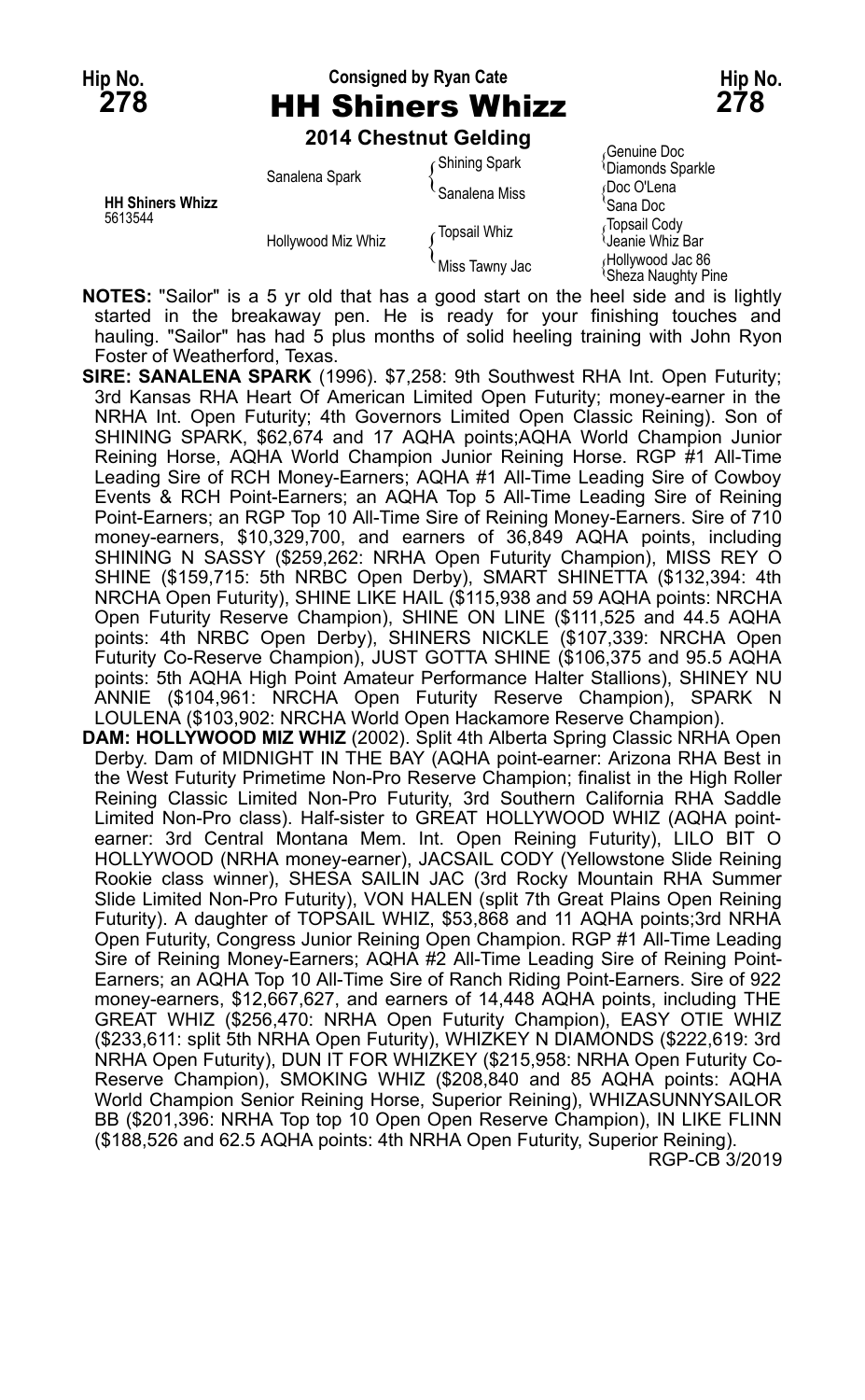### **Hip No. Consigned by Jeff Stubblefield Hip No.**

**279** Senator Doc Cody **279**

**2001 Bay Gelding** Son Ofa Doc<br>Son Of Twentynine { Dry Doc 29} Senator Star Doc de March Senator Star Doc<br>Senators Misty Leo {Two Eyed Senator<br>Doris Leo Three **Senator Doc Cody** Doris Leo Three 4156104<br>Topsail Cody Philo Loomis (Population) Codys Doc Miss Fight Gay Less { Shill Loomis<br>Cay Lesa {Gay Less {\Gay Less {\Gay Red<br>Miss Whetstone Bay {\Shi's Flight {My Black Red

**NOTES:** This gelding is a finished, solid and seasoned rope horse. He is excellent on both ends. He has been hauled to every major roping and rodeo all over the southeast and USTRC Finals. He will fit a #6 Roper down, has no bad habits and is easy to rope on. If you want a solid, seasoned honest horse on both ends that is ready to haul and win, here he is. You will not find a nicer horse to jackpot on.

**SIRE: SENATOR STAR DOC** (1994). Sire of DONS GAY (4th All-In Barrel Racing Round 2 Day 2 Jackpot Youth 3D). Son of SON OF TWENTYNINE; sire of POCO BABY DOC (6th Cowboy Publishing Challenge Open Tie-Down Roping). Son of SON OFA DOC, \$18,786 and 41 AQHA points: AQHA Reserve World Champion Senior Cutting Horse; semi-finalist in the NCHA Open Derby. An AQHA Top 25 All-Time Sire of Cutting Point-Earners. Sire of 326 RGP money-earners, \$5,625,927, and earners of 3,294 AQHA points, including BOB ACRE DOC (\$426,136: NCHA World Champion; NCHA Hall of Fame), SHORT DOC (\$339,755: NCHA World Champion Gelding twice; NCHA Hall of Fame), SONOFADOCJOE (\$198,551: ACHA World Non-Pro Champion; ACHA Hall of Fame, NCHA Bronze Award), FRECKLES SON OFA DOC (\$169,685: NCHA Open Derby Champion), SOME KIND OFA DOC (\$134,266: 4th Tropicana Cutting Open Classic; NCHA Bronze Award), SON OFA SENIOR (\$104,029: semi-finalist in the NCHA Open Super Stakes; NCHA Gold Award), SON O LENA (\$103,322: split 7th NCHA Open Super Stakes; NCHA Bronze Award), PF SON OFA WAR LEO (\$102,991: split 3rd Northwest Cutting Festival Futurity Open; NCHA Bronze Award), THE LADY DOC (\$100,504: 3rd Atlantic Coast Cutting 4-Year-Old Open Futurity; NCHA Bronze Award).

**DAM: CODYS DOC MISS** (1992). A daughter of PHILO LOOMIS; sire of MYSTERY RHYTHM (10.5 AQHA points: Heartland NBHA National Barrel Racing Senior 3D Champion). Son of TOPSAIL CODY, \$29,237 and 24 AQHA points: AQHA World Champion Junior Reining Horse; NRHA Open Futurity Champion; NRHA Hall of Fame. An AQHA Top 10 All-Time Sire of Reining Point-Earners. Sire of 343 moneyearners, \$2,057,836, and earners of 6,904 AQHA points, including TOPSAILS RIEN MAKER (\$372,047: NRCHA World Open Hackamore Champion; NRCHA Hall of Fame), CEE BLAIR SAILOR (\$118,128 and 84.5 AQHA points: NRHA Open World Champion; NRHA Hall of Fame, NCHA Silver Award, Superior Reining), FRECKLES TOP PRIZE (\$70,410 and 51 AQHA points: NRHA Non-Pro World Champion twice), TOPSAIL DUDE (\$29,607 and 84 AQHA points: AQHYA World Champion Reining Horse twice, Superior Reining), CASH IN CODY (\$29,291 and 15.5 AQHA points: AQHA World Champion Amateur Reining Horse), CHANTI CODY (86 AQHA points: AQHYA World Team Penning Reserve Champion), REST STOP (\$64,425: NRHA Open Futurity Reserve Champion; NRHA Hall of Fame), TOPSAIL WHIZ (\$53,868 and 11 AQHA points: 3rd NRHA Open Futurity; NRHA Hall of Fame), CHANTI CODY (86 AQHA points: AQHYA World Team Penning Reserve Champion), SAIL WIN SAM (\$41,654 and 39 AQHA points: NRHA Limited Open Futurity Champion), TOPSAILS SKEETS (\$40,671 and 17 AQHA points: NRHA Top top 10 Open Open Reserve Champion), TOP SLIDER (\$38,325 and 161 AQHA points: split 6th NRHA Open Futurity, Superior Reining).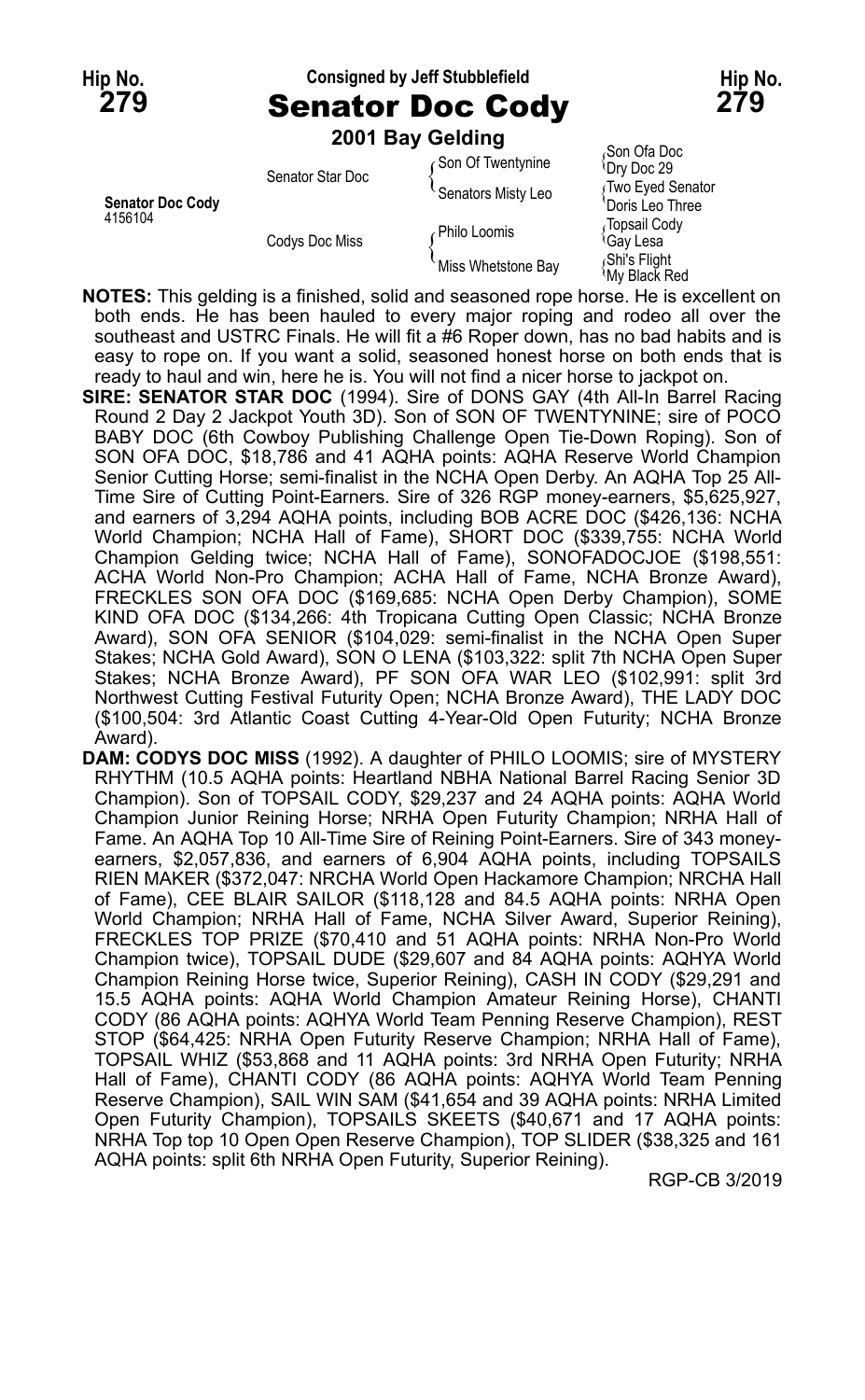**280** Reds Gunsmoke **280**

**Hip No. Consigned by Corner Pocket Quarter Horses Hip No.**

**2003 Brown Gelding**

| <b>Reds Gunsmoke</b><br>4451857 | Chicks Gunsmoke SI 81 | ⊊Chicks Beduino SI 104  | (Beduino (TB)<br><sup>1</sup> A Classy Chick SI 89 |
|---------------------------------|-----------------------|-------------------------|----------------------------------------------------|
|                                 |                       | My Special Heart SI 93  | Special Effort SI 104                              |
|                                 | VF Baby Doll Red      |                         | Gamblin Easy                                       |
|                                 |                       | On The Money Red SI 103 | Bennie's Big Red SI 99                             |
|                                 |                       |                         | <b>Dolly Priest</b>                                |
|                                 |                       | Mitottaforcit           | dn Force SI 92                                     |
|                                 |                       |                         | Mito Baby Dollie SI 80                             |

**NOTES:** This is a big, 16 hand, very stout gelding. "Gunner" has been with us since he was a 4 yr old. He is great on the trail, not spooky and will cross anything. He ran 1D times and loves the pattern, but has not been run on the pattern since 2014. He has never taken a lame step and has not been injected. Owner is no longer running barrels. Would make a great High School or College rodeo horse.

**SIRE: CHICKS GUNSMOKE SI 81** (1999). Unplaced at 2. Sire of \$19,617, including VF SMOKED RABBIT (\$11,647: All American Barrel Racing Youth 3D Champion), SINFUL CHICK SI 87 (\$9,185, race winner), VF RED HOT CHICK SI 99 (\$8,675, race winner), VF A SMOKIN DUCK (\$3,945 and 16 AQHA points: 4th Congress Junior Barrel Racing), VF CHICKS LIKA ME (AQHA point-earner: 3rd Go For BROKE Barrel Racing Cedar RAPIDS June Open 3D), VF UP IN SMOKE (AQHA point-earner: finalist Lucky Dog Barrel Racing Texarkana Arkansas Open 4D class), GUNSMOKE IN THE HEIR SI 81 (race placed), CHICKS DEAL (Unplaced to 4), OUGHTAGOSMOKIN (Unplaced to 3), VF NEXT GREAT SMOKE (Unplaced at 2), VF CHICKS AN GUNS (Unplaced at 2), VF GUNSLINGER (finalist NBHA Syracuse Spectacular Barrel Racing Open 4D class), VF HEAVENLY SMOKE (7th International Barrel Racing Assoc. National Barrel Racing Open 3D), VF BABY CHICK (7th Elite Summer Sizzle Barrel Racing Extravaganza Youth 5D class). Son of CHICKS BEDUINO SI 104, AQHA Hall of Fame; 7 race wins, \$412,099, won Governor's Cup Futurity [RG3], Bay Meadows Futurity [G1], 2nd Dash For Cash<br>Futurity [G1]; sire of 141 stakes winners, \$35,496,925, including Futurity [G1]; sire of 141 stakes winners, \$35,496,925, including WHOSLEAVINGWHO SI 105 (World Champion Race Horse, 23 race wins, \$1,334,842, won Champion of Champions [G1]), SEPARATIST SI 101 (Champion Racing 2-Year-Old Colt, 16 race wins, \$889,044.50, won Golden State Derby [G1]). **DAM: VF BABY DOLL RED** (1998). Half-sister to VF FORCEADASH (\$8,683: Barrel Racing Bash Carthage Missouri May Open 1D winner), VF FORCED TO DASH (finalist in the Speedhorse Silver Cup Open Barrel Futurity), CF SHE OTTA ROCK IT (3rd Barrel Racing Bash TOPEKS Kansas November Open 2D class), VF FASHION DESIGNER (finalist in the BFA World Barrel Racing Open Derby). A daughter of ON THE MONEY RED SI 103, 6 race wins, \$32,358, won Florida QHA Derby, Beau Brummell Stakes, 3rd Florida Bred Maturity. An RGP Top 25 All-Time Sire of Speed Event Point-Earners & Barrel Racing Money-Earners. Sire of 157 RGP money-earners, \$1,766,922, and earners of 1,013 AQHA points; 4 stakes winners, \$421,115, including SR RED RYDER (\$279,883: 3rd Champion of Champions Barrel Racing All-Age Slot Race), ON THE MONEY LUV (\$161,119: Old Fort Days Barrel Futurity Champion), SEE MY MONEY (\$149,549: Old Fort Days Barrel Futurity Champion), DESIGNER RED (\$53,898 and 70.5 AQHA points: AQHA World Champion Senior Barrel Racing Horse, Superior Barrel Racing), IM ON THE MONEY TO SI 99 (9 race wins, \$58,666, won Debutante Stakes), ROMANCING THE RED (\$78,728 and 30 AQHA points: 5th BFA World Barrel Derby 1D), ROMANCE AMD MONEY (\$74,010: Speedhorse Silver Cup Open Barrel Futurity Champion), EARS MY MONEY (\$67,957: finalist in the BBR World Barrel Racing Open 2D twice), NACHO MONEY (P) (\$52,637: 4th Old Fort Days Barrel Futurity), VF RED BULLY (\$46,399: Old Fort Days Barrel Racing Open Derby Champion).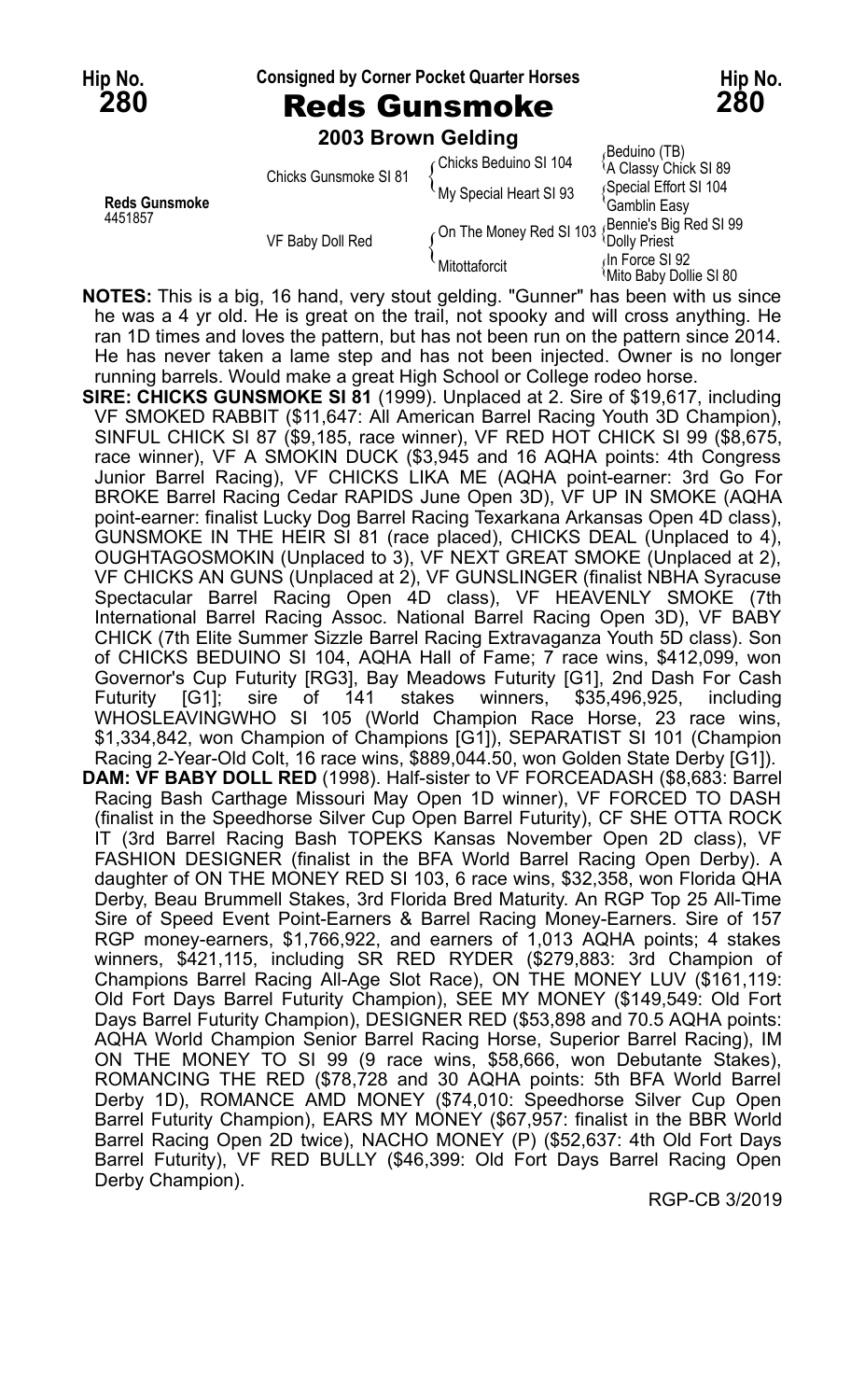## **Hip No. Consigned by True North Horses Hip No. 281** Volare Forkland **281**

**June 8, 2018 Sorrel Colt**

|                                   |                | <u>UMIN U. LUTU UUITUI UUIT</u> |                                                               |
|-----------------------------------|----------------|---------------------------------|---------------------------------------------------------------|
| <b>Volare Forkland</b><br>5921507 | Forkland       | ⊊Stoli SI 99                    | First Down Dash SI 105<br><sup>1</sup> Strawberry Silk SI 105 |
|                                   |                | Living Dolly                    | Nim N' Sugar                                                  |
|                                   | Mamie Quickory | Docs Quickory                   | 'Ginnys Muneca<br>Doc's Hickory<br>Lauro Lassie               |
|                                   |                | Mamie Shahan                    | ،Quaker Jake<br>≀Mamie Fave                                   |

**NOTES:** This colt has beautiful conformation with cool color. He is big boned and is sturdy built.

- **SIRE: FORKLAND** (2008). Son of STOLI SI 99, Champion Racing 3-Year-Old; Champion Racing 3-Year-Old Colt, 10 race wins, \$332,237, won All American Derby [G1], West Texas Futurity [G1], Z Wayne Griffin Director's Stakes-2nd Div [G3]; sire of 47 RGP money-earners, 37 stakes winners, \$16,319,695, including STOLIS WINNER SI 112 (World Champion Race Horse, 13 race wins, \$2,242,661, won All American Futurity [G1]), KETEL WON SI 107 (Champion Racing Aged Horse, 8 race wins, \$651,740, won The Champ At Sunland Park [G1]), SURE SHOT B SI 103 (8 race wins, \$573,548, won Texas Classic Futurity [G1]), A STOLI MATE SI 102 (8 race wins, \$431,263, won Los Alamitos Winter Champ [G1], NTR), VODKA WITH ICE SI 119 (15 race wins, \$428,662, won AQHA Challenge Champ [G1], NTR), TRENDI SI 96 (4 race wins, \$393,325, won Rainbow Futurity [G1]), TESTING THE ICE SI 104 (6 race wins, \$388,620.50, won Sunland Champ Challenge [G2]), DONT LET DOWN SI 103 (7 race wins, \$698,301.66), FRENCH FURY SI 110 (10 race wins, \$181,207, 2nd AQRA Turf Paradise Derby), XO KATE SI 115 (11 race wins, \$242,302, won Harrah's Distaff Stakes [G3]), STOLI CHICK (\$3,614 and 12 AQHA points: AQHA Reserve World Champion Amateur Barrel Horse), EYE STOL FIRST (\$38,721: 3rd BUC Days Pro Rodeo Barrel Racing), MISS CONCAN (NBHA World Barrel Racing Super Senior3D Champion), ANY GIVEN SUNDAY B (\$24,185: finalist in the BFA World Barrel Futurity Finals Open), STOLI WITH A TWIST (\$21,864 and 26 AQHA points: 9th Old Fort Davs Open Barrel Futurity), STOLI MY RIDE (\$20,816: finalist Diamonds N Dirt Open Barrel Futurity), BOROLO (\$14,223: WPRA Junior NFR Barrel Racing Average Senior Youth Reserve Champion).
- **DAM: MAMIE QUICKORY** (2005). A daughter of DOCS QUICKORY; sire of 5 money-earners, including RED HOT QUICKORY (NCHA money-earner), MISS CHICKORY (Josey Junior World Barrel Racing JR4D class winner), QUICKORY CHARGE (barrel racing money-earner), QUICKORY QUIXOTE (NCHA moneyearner), TOPAZ DOC (SHOT money-earner). Son of DOC'S HICKORY, and 42 AQHA points;AQHA High Point Cutting Stallion, AQHA Reserve High Point Cutting Champion;AQHA Reserve High Point Cutting Champion. An RGP Top 10 All-Time Sire of Cutting Money-Earners; an AQHA Top 10 All-Time Sire of Cutting Point-Earners; an AQHA Top 25 All-Time Sire of Cowboy Events Point-Earners. Sire of 1,032 money-earners, \$21,822,298, and earners of 9,256 AQHA points, including HICAPOO (\$447,855: NCHA Horse of the Year, NCHA Hall of Fame), MISS SILVER PISTOL (\$512,755: Gold and Silver Cutting 4-Year-Old Open Champion; NCHA Hall of Fame), SAN JOSE HICKORY (\$235,513: Gold and Silver Cutting 4- Year-Old Open Champion), HIGH BROW HICKORY (\$229,771: NCHA Open Futurity Co-Reserve Champion; NCHA Bronze Award), SANTA BELLE (\$224,732: NCHA Non-Pro Co-World Champion; NCHA Gold Award), HICK CHICAROO (\$210,762: 6th Breeders Inv. Open Derby; NCHA Gold Award), AGLOWS FIRST RIO (\$207,011: 3rd NCHA Open Futurity), HICKADUAL (\$202,730: PCCHA Open Futurity Reserve Champion).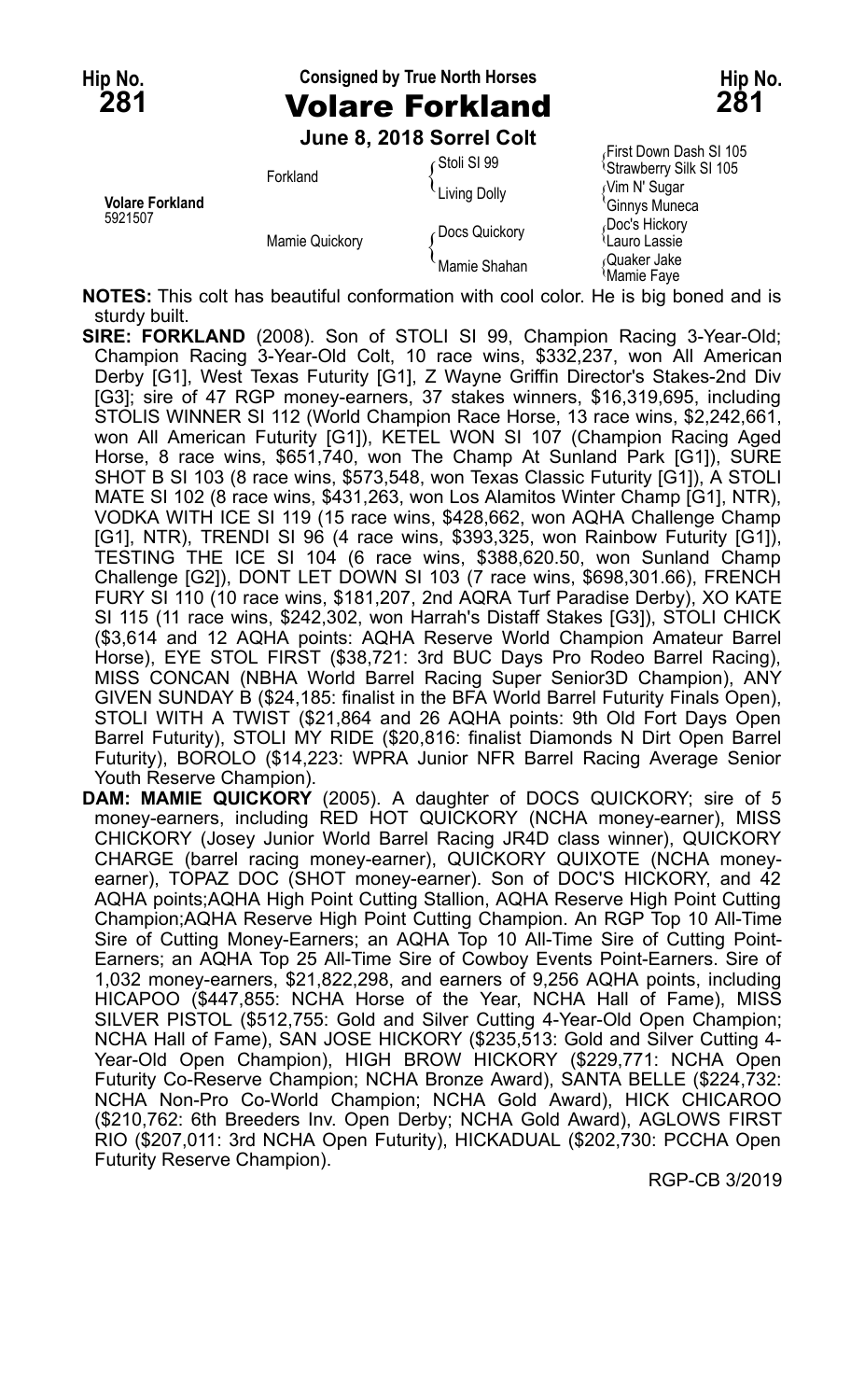## **Hip No. Consigned by Kirk Smith Hip No. 282** Sixes Blue Pick **282**

**2011 Gray Stallion**

| <b>Sixes Blue Pick</b><br>5374135 | <b>Sixes Pick</b>        | Tanguery Gin   | Doc O'Lena<br><sup>∖</sup> Gin Echols |
|-----------------------------------|--------------------------|----------------|---------------------------------------|
|                                   |                          | Natural Pick   | ∫Tenino Badger<br><b>Natural</b>      |
|                                   | <b>Blue Gunpowder Ms</b> | Pq Gunpowder ، | Playgun<br>Powderriver Pepidoc        |
|                                   |                          | Ms Blue Deline | Red Hot Hancock<br>'Blue Deline       |

**SIRE RECORD:** Sire of 7 AQHA foals, 4 crops.

**NOTES:** "Luther" is a very broke ranch stallion with an incredible handle and great looks to go along with it. He was born on the legendary 6666 Ranch, is sired by the great SIXES PICK, and is out of one of 6666 best producing mares, BLUE GUNPOWDER MS. "Luther" has seen a lot of miles and has done all aspects of ranch work from doctoring sick calves to dragging cattle in the spring. He is very easy to handle whether you hand breed him or turn him out with several mares. If you have 5 mares or 20 or just want a nice horse to have around, don't miss out on a rare opportunity. Sale prep with Ivan Raber. Nominated to the AQHA Ranching Heritage Program. 5-Panel N/N.

- **SIRE: SIXES PICK** (1998). \$8,550 and 98.5 AQHA points: AQHA World Champion Versatility Ranch Horse; AQHA World Versatility Ranch Horse Conformation Champion; AQHA World Versatility Ranch Horse Trail Champion; AQHA World Versatility Ranch Horse Cutting Reserve Champion; AQHA Reserve High Point Senior Versatility Ranch Horse; Superior Versatility Ranch Horse. An RGP Top 5 All-Time Leading Sire of Ranch Horse Money-Earners; 2018 RGP Top 25 Sire of Ranch Riding Money-Earners; an AQHA Top 25 All-Time Sire of Ranch Horse Point-Earners. Sire of 30 money-earners, 18 AQHA point-earners, including TAKE A PICK (\$21,240 and 15.5 AQHA points: AQHA World Versatility Ranch Horse Overall Cowboy Champion), SIXES SIXGUN (\$19,051 and 59 AQHA points: AQHA World Versatility Ranch Horse Ranch Cow Work Division Open Champion), PICKIN TIVIO (\$4,302 and 17 AQHA points: AQHA World Versatility Ranch Horse Ranch Riding Champion), A RED BIRD (\$3,168 and 41 AQHA points: AQHA World Level 2 Amateur Jumping Champion), WYOMING PICK (\$50,000: Road to the Horse 3- Year-Old Open Challenge Co-Champion), FRENCHMANS PICK (\$34,138: Rooftop Rodeo Barrel Racing Open Reserve Champion), TRIXIES SIXES (\$24,646 and 29.5 AQHA points: AQHA Ranching Heritage Finals 4-Year-Old Working Ranch Horse Open Champion), PERFECT PERFORMANCE (\$10,000: Road to the Horse 3-Year-Old Challenge Champion).
- **DAM: BLUE GUNPOWDER MS** (2003). A daughter of PG GUNPOWDER, \$18,739: semi-finalist in the NCHA Open Futurity; 6th Suncoast Winter Open Derby; semifinalist in the NCHA Open Super Stakes. Sire of 20 money-earners, including RL GUNPOWDERS LENITA (\$17,753 and 179.5 AQHA points: AQHA World Amateur Ranch Sorting Champion), SWEETNLOUS GUNPOWDER (\$52,327: 7th NCHA Finals \$10,000 Novice; NCHA Bronze Award), WS SNICKELFRITZ (\$21,533: NCHA \$2,000 Limited Rider Co-World Champion), GUNPOWDERS LIL FLICK (\$10,764: Ranch CHA Year-End All-Age Open Champion), PG WOODSHE COW (\$9,961: Chisholm Trail CHA Fall Amateur Classic Co-Reserve Champion), RL GUNPOWDERS SQUALL (AQHA point-earner: SHOT Stockhorse World All-Around Youth Champion), RL GUNPOWDERS DUALLY (\$4,519: NCHA Certificate of Ability), BET ON GUNPOWDER 498 (NCHA \$3,476), SMART LIL GUNPOWDER (17 AQHA points: FQHR Roundup & Review Cutting Amateur Champion), GUNPOWDER PICK (AQHA point-earner: 4th CSU Legends of Ranching Ranch Horse Maturity Open).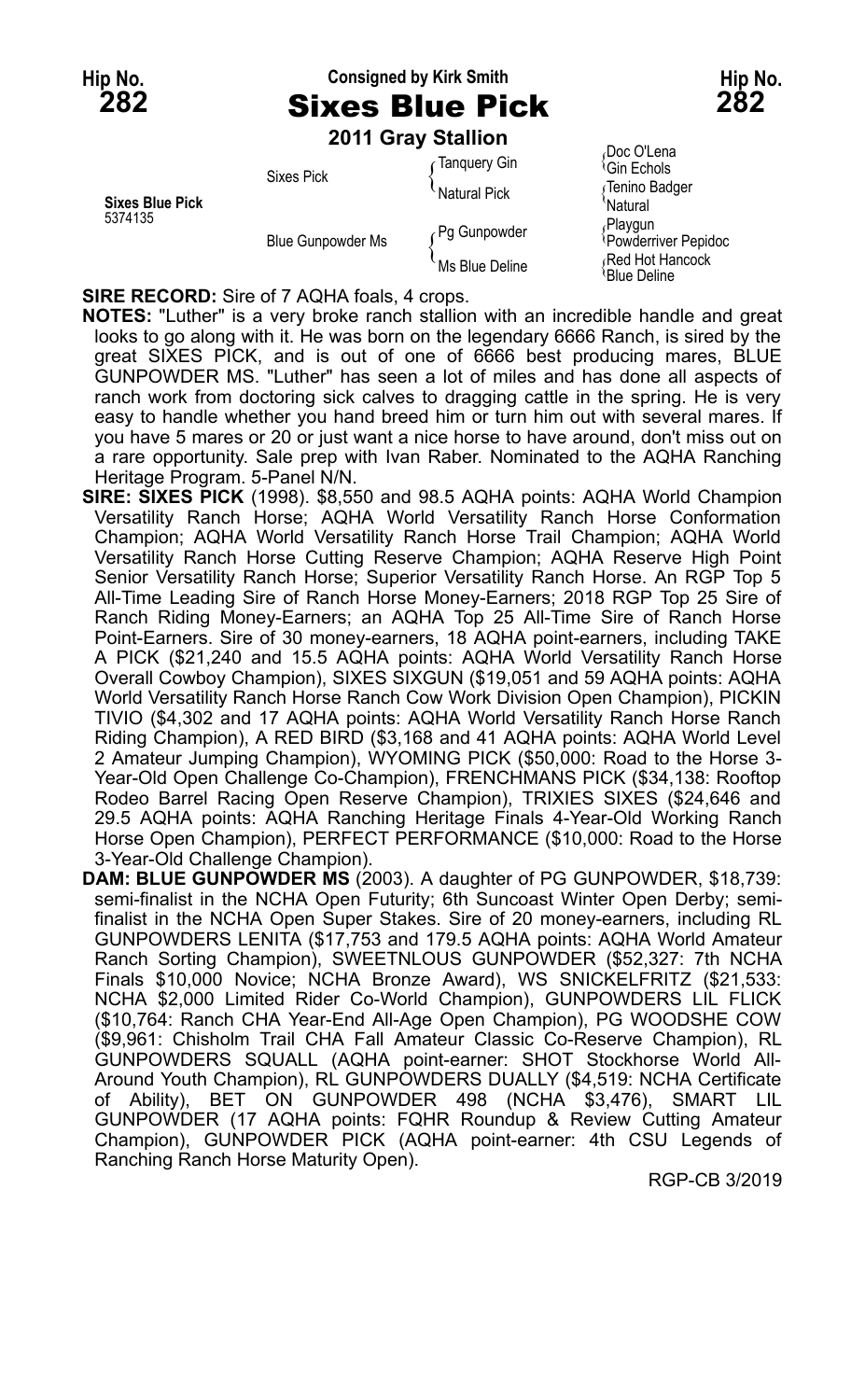### **Hip No. Consigned by Diamond Land & Cattle LLC Hip No.**

### **283** Heavens Music **283**

|                                 |                   | 2006 Gray Mare     |                                                      |
|---------------------------------|-------------------|--------------------|------------------------------------------------------|
| <b>Heavens Music</b><br>4880080 | Seven From Heaven | r Playgun          | Freckles Playboy<br>Miss Silver Pistol               |
|                                 |                   | Peppys From Heaven | (Peppy San Badger<br>'Royal Blue Boon                |
|                                 | CD Music          | ∈CD Olena          | Doc O'Lena<br><sup><i>i</i>CD</sup> Chica San Badger |
|                                 |                   | Ms Freckles Music  | Freckles Playboy<br>Poco Music Mizz 78               |

**NOTES:** AQHA Incentive Fund. In training with Russ Carroll.

**SIRE: SEVEN FROM HEAVEN** (1999). \$72,732 and 7 AQHA points: AQHA World Champion Junior Cutting Horse; Valley RCHA Fresno Futurity Open Co-Reserve Champion; split 3rd Memphis Cutting 4-Year-Old Open Futurity; West Texas Open Classic Reserve Champion; finalist in the Augusta Open Classic twice. Half-brother to HEAVENS HICKORY (D) (\$56,527: Congress Cutting \$50,000 Amateur Champion). Out of PEPPYS FROM HEAVEN (\$143,350: split 6th NCHA Open Futurity). Sire of 26 money-earners, 12 AQHA point-earners, including AN OKIE FROM HEAVEN (\$9,478 and 15 AQHA points: NSHA RCH Classic Novice Horse Open Reserve Champion), REMEMBER SUNSET (\$5,000: Road to the Horse 3- Year-Old Team Challenge Open Co-Champion), BLACK MEDICINE (36 AQHA points: 8th AQHA Select World Heeling), HAIDAS SEVEN HEAVEN (37 AQHA points: American Ranch Horse Assoc. World Junior Ranch Cutting Champion twice), BLIVIT (110.5 AQHA points: finalist in AQHA World Amateur Ranch Sorting), CPR PLAGUNS SHADOW (20.5 AQHA points: & RHAA money-earner, AQHA World Amateur Heeling Level 2 qualifier), BCC SEVEN ROSES (AQHA pointearner), SONADA DEL CIELO (AQHA point-earner: AQHA High Point International Halter Aged Mare Open), WINDY SEVEN (AQHA point-earner: AQHA High Point International Team Penning Open), PK SEVEN COME ELEVEN (AQHA pointearner), LENAS SHINNING GUN (AQHA point-earner), MCC DOUBLE HEAVEN (6 AQHA points: & RHAA \$1,360, AQHA World Amateur Barrel Racing Level 2 qualifier), SEVEN SUN (RHAA money-earner), PEPONITA SEVEN (6th Fort Worth AQHA Ranching Heritage 5-Year-Old & Over Amateur).

**DAM: CD MUSIC** (2000). Dam of PLAYIN STYLISH MUSIC (\$4,827: NCHA Certificate of Ability), SMOOTH CD MUSIC (NCHA money-earner). Half-sister to BLOW N GO PLAYBOY (\$8,594: 6th Congress Non-Pro Cutting Futurity), MR FRECKLE CAT (\$7,225: NCHA Certificate of Ability), LITTLE JERRYS GIRL (money-earner All America Barrel Racing Youth 4D). A daughter of CD OLENA, \$170,706: NCHA Horse of the Year. An RGP Top 25 All-Time Sire of Cutting & RCH Money-Earners; an AQHA Top 25 All-Time Sire of Cutting & Ranch Horse Point-Earners. Sire of 690 money-earners, \$17,539,430, and earners of 4,422 AQHA points, including SISTER CD (\$852,710: NCHA Non-Pro Co-World Champion; NCHA Hall of Fame), CD BOONSMAL (\$339,668 and 27.5 AQHA points: South Point Open Cutting Futurity Champion; NCHA Gold Award), PATRICK LA DUAL (\$266,333: NCHA Non-Pro Co-World Champion), PALE FACE JOSE (\$265,317: 3rd Augusta Open Classic), VESPAA (\$249,154: Showdown in Cowtown Winter Slot Cutting Non-Pro Reserve Champion), CD LIGHTS (\$233,383: NCHA World Champion Stallion; NCHA Gold Award), CLASSICAL CD (\$227,013: 6th NCHA Open Futurity), PLAYIN CDS (\$223,606: top 10, NCHA Non-Pro Futurity), OPUS EX (\$223,571: NCHA \$50,000 Amateur Reserve World Champion), CD HOMBRE (\$221,738: split top 10, NCHA Non-Pro Futurity), CD OLENA PEPPY (\$212,608: split 5th Breeders Inv. Non-Pro Derby), CD FANCY CHANCE (\$211,956: NCHA Junior Youth Co-World Champion), DESDE EL COMIENZO (\$193,886: NCHA \$50,000 Amateur Co-World Champion), CD ROYAL (\$190,907: NCHA Non-Pro Futurity Reserve Champion; NCHA Bronze Award).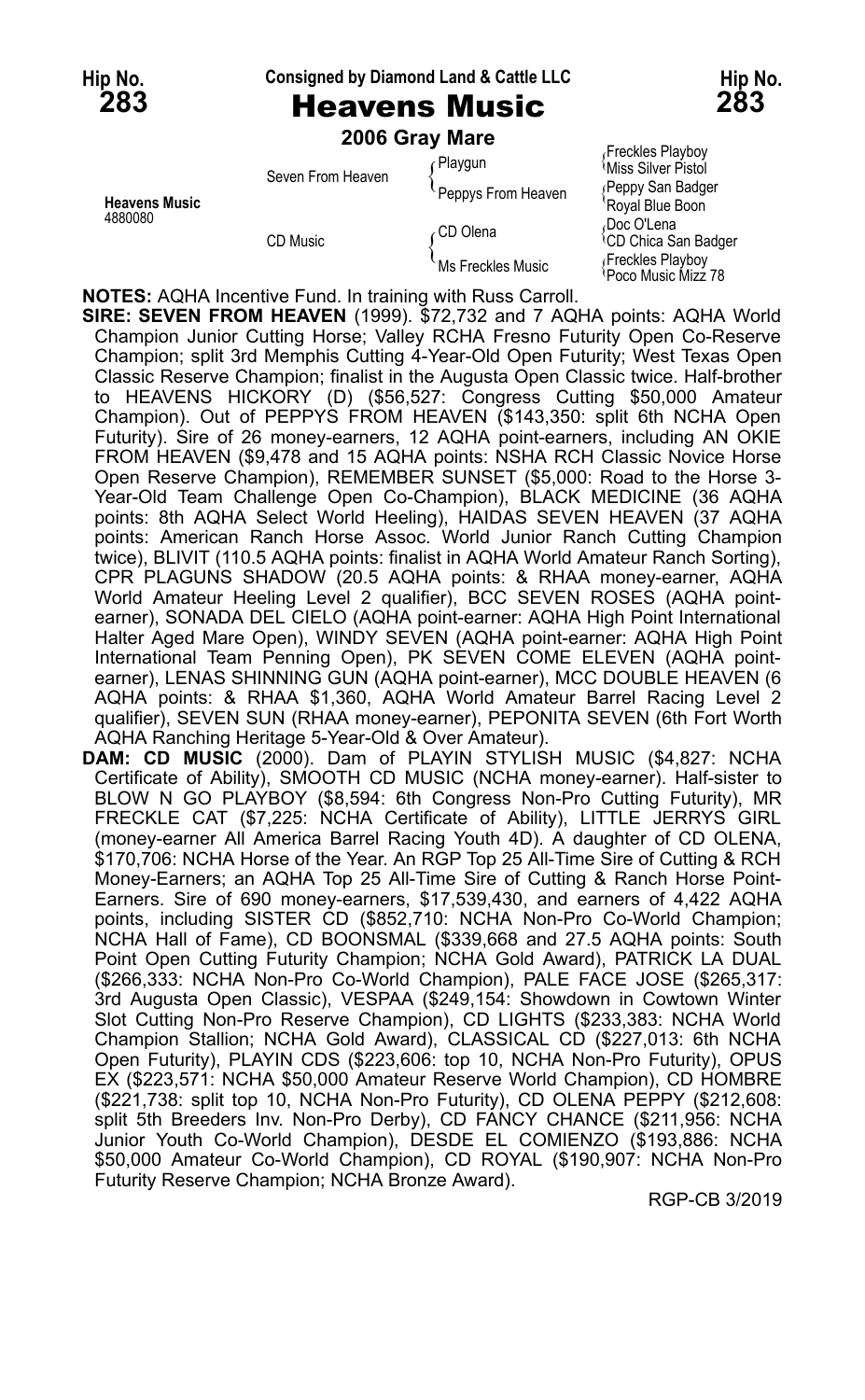## **Hip No. Consigned by Mitch Priest Hip No. 284** BV Quixoteboon **284**

**2013 Red Roan Mare**

| <b>BV Quixoteboon</b> | Our Little Boons    | <b>Boons Milliennium</b><br>Our Little Sister | Peptoboonsmal<br><sup>≀</sup> Millie Montana<br>Haidas Little Pep<br>'Our Little Lena |
|-----------------------|---------------------|-----------------------------------------------|---------------------------------------------------------------------------------------|
| 5743947               | Quixote Ray Shooter | Lil Short Shooter<br>My Quixote Rey           | Playgun<br><b>Short Stop Sis</b><br>Peppy Rey Codyب                                   |
|                       |                     |                                               | Lynxs Of Quixote                                                                      |

**NOTES:** "Rosa" was started in cutting and has been ranched on daily, sorting cow/calves, roped on in the pasture and dragging calves. She will stay with you all day. She has a big stop and turnaround. This is a really nice mare.

- **SIRE: OUR LITTLE BOONS** (2008). Money-earner, and 18.5 AQHA points: Amateur Perf. ROM; AQHA Select World Ranch Sorting qualifier. Sire of MV KAT BOON (AQHA point-earner, AQHA World Amateur Ranch Sorting Level 2 qualifier). Son of BOONS MILLIENNIUM, \$19,531: finalist in the NCHA Open Super Stakes; finalist in the Augusta 4-Year-Old Open Futurity; semi-finalist in the NCHA Open Derby. Sire of 41 money-earners, 16 AQHA point-earners, including BOONS LUCKY CHOICE (AQHA High Point Youth Cowboy Mounted Shooting Champion twice, AQHA Youth Cowboy Mounted Shooting Youth Champion), BOONS MR MILLIENIUM (\$8,260: NRCHA World Two-Rein Non-Pro Reserve Champion), QR HICKORY BOON (\$24,592 and 33.5 AQHA points: NRCHA Futurity Amateur Champion), DARLING BOON (\$21,329: Wyoming RCHA Cathy Coleman Open Derby Champion), BOONS HOT TAMALE (\$11,517: 3rd SHOT Stockhorse San Angelo All-Around Open), MONTANA CASH BOON (\$9,628 and 93 AQHA points: 3rd AQHA Select World Team Penning), KF BOONS O LENA (\$9,614 and 17 AQHA points: 5th Bluebonnet CHA August Open Derby), MISS BOONS MARADA (\$8,826: 5th Utah CHA Amateur Classic), BOONSBERRY PIE (\$6,660 and an AQHA point-earner: 4th Great Lakes Challenge Open Derby), BOONS HICKORY STICK (\$5,307: 7th ACHA World Futurity Open).
- **DAM: QUIXOTE RAY SHOOTER** (2009). Full sister to QUIXOTE REY SHOOTER (AQHA point-earner; \$3,013). A daughter of LIL SHORT SHOOTER; sire of 5 money-earners, including LYNX SHOOTER (\$3,634 and 112.5 AQHA points: 3rd AQHA Select World Ranch Sorting, Superior Ranch Sorting), QUIXOTE REY SHOOTER (AQHA point-earner; \$3,013), MV SKEET SHOOTER (25.5 AQHA points: Open Perf. ROM, AQHA World Amateur Ranch Sorting qualifier), KASSIDY SHOOTER (9 AQHA points), UP TOWN SHOOTER (8 AQHA points), STRATEGIC PLANNING (AQHA point-earner; NCHA money-earner), MV LYNX SHOOTER (AQHA point-earner, AQHA Select World Ranch Sorting qualifier), COWTOWN SHOOTER (AQHA point-earner), SHOOTER DUNNIT (Ranch Sorting National Championships Earnings), CODY REY SHOOTER (finalist West Coast Barrel Racing Assoc. Finals Open 5D). Son of PLAYGUN, \$183,538: AQHA High Point Junior Cutting Champion; 3rd AQHA High Point Junior Cutting. An RGP Top 10 All-Time Sire of Ranch Horse Money-Earners; an AQHA Top 10 All-Time Sire of Ranch Horse & Cowboy Events Point-Earners; 2019 AQHA Top 10 Sire of Cowboy Events Point-Earners; an AQHA Top 25 All-Time Sire of RCH Point-Earners. Sire of 511 money-earners, \$9,430,065, and earners of 9,064 AQHA points, including WATCH ME WHIP (\$183,595: NCHA Non-Pro Horse of the Year), MR BEAMON (\$327,915: NCHA Open Futurity Reserve Champion), PEPPY PLAYS FOR CASH (\$304,942: 3rd NCHA Non-Pro Futurity; NCHA Bronze Award), PRF PLAYGUNS PEP (\$283,785: NCHA Non-Pro Reserve World Champion), PG HEAVILY ARMED (\$265,100: NCHA Open Finals Champion), STRAIGHTSHOT PLAYGUN (\$253,196: 3rd Memphis Cutting 4-Year-Old Open Futurity; NCHA Bronze Award), PLAYIN TAG (\$235,819: NCHA Open Super Stakes Champion).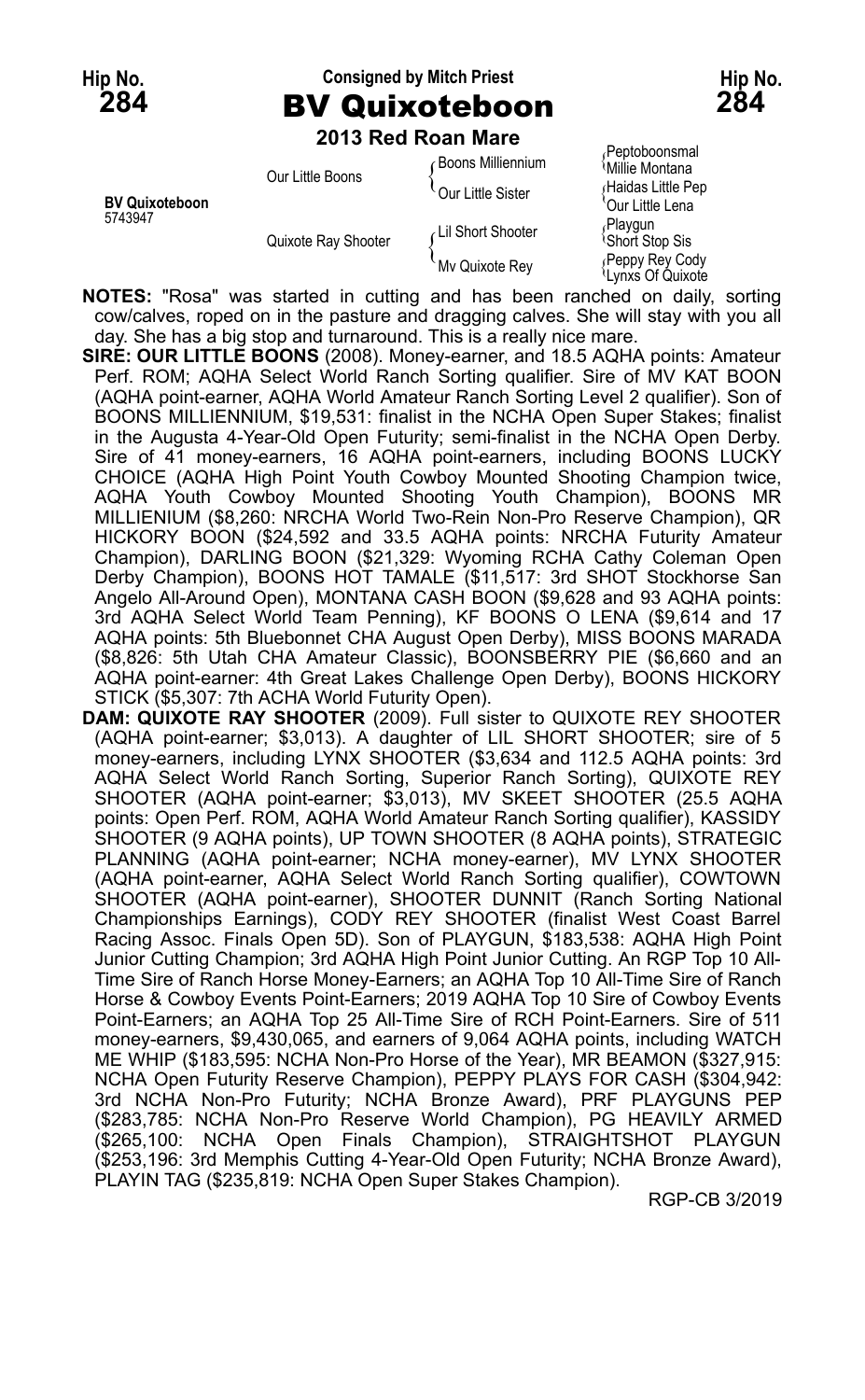### **Hip No. Consigned by Marty Kline Hip No. 285** Geronimo Smart **285**

**2013 Sorrel Gelding**

|                           | $\sim$ 19 991161 96191119 |                      |                                                        |
|---------------------------|---------------------------|----------------------|--------------------------------------------------------|
| Geronimo Smart<br>5649423 | Little Quixote Abner      | ∩ Smart Little Abner | Smart Little Lena<br>A Lenaette<br>Quixote Mac         |
|                           |                           | Freckle Face Mac     |                                                        |
|                           | Macs Restless Heart       | ∠Quixote Mac         | Sancieleo<br>Doc Quixote<br><sup>l</sup> Spooky Sophie |
|                           |                           | Restless N Right     | Dox Mister Hank<br>≀Mis Cee Bee Thermo                 |

**NOTES:** This fancy gelding is broke to ride. He will make a hand for a cowboy. He is a calf roping prospect, cowy and a big stopper. Cribber.

- **SIRE: LITTLE QUIXOTE ABNER** (2007). Son of SMART LITTLE ABNER, \$25,869: split top 10, NCHA Open Futurity. Sire of 8 money-earners, including DMAC DANDY DEVINE (\$181,108: NCHA \$50,000 Amateur Co-World Champion), DMAC TOOTY RUDY (\$32,875: Bonanza Amateur Classic Reserve Champion), DMAC ABNERCROMBIE (\$9,357: finalist in the NCHA Limited Non-Pro Classic/Challenge), LIGHTNIN LITTLE LENA (\$4,958: semi-finalist in the NCHA Non-Pro Futurity), DMAC EYE KANDY (\$4,060 and 6.5 AQHA points: NCHA Certificate of Ability), SMART LITTLE AMOS (NCHA Certificate of Ability), SC SMART ABBY LYNX (NRHA money-earner), ABNERS BRIGHT STAR (NCHA money-earner). Son of SMART LITTLE LENA, \$743,275: NCHA Triple Crown. RGP #2 All-Time Leading Sire of Cutting Money-Earners; AQHA #2 All-Time Leading Sire of Cutting Point-Earners; an AQHA Top 5 All-Time Leading Sire of RCH Point-Earners; an RGP Top 25 All-Time Sire of RCH Money-Earners. Sire of 1,468 money-earners, \$42,696,172, and earners of 10,420 AQHA points, including JUSTA SMART PEANUT (\$417,739: NCHA Horse of the Year), RED WHITE AND BOON (\$930,954: NCHA World Champion Gelding; NCHA Hall of Fame), SMART PEPPY LENA (P) (\$492,793: NCHA Non-Pro Co-Reserve World Champion twice; NCHA Hall of Fame), SMART PLAY (\$413,720 and 68.5 AQHA points: NCHA \$5,000 Novice Reserve World Champion; NCHA Gold Award), SOME KINDA MEMORIES (\$378,671: NCHA Open Futurity Champion).
- **DAM: MACS RESTLESS HEART** (2006). A daughter of QUIXOTE MAC, \$116,637: NCHA Open World Champion; NCHA Open World Champion Stallion; NCHA Open Finals Reserve Champion; Abilene Spectacular Open Classic Champion; NCHA Open Classic/Challenge Champion. Sire of 61 money-earners, 23 AQHA pointearners, including PLAYBOYS MOLLY MAC (\$158,519: 4th NCHA Open Futurity), MACS LITTLE DOLLY (\$42,212: NCHA Youth Co-World Champion), HICKORY MOLLY MAC (\$32,776 and 520 AQHA points: AQHA World Amateur Ranch Sorting Champion; Superior Team Penning), QUIXOTES MOLLY MAC (\$65,010: 5th NCHA Finals \$10,000 Amateur), HICKORY DICKORY MAC (\$56,580: 4th NCHA Finals \$50,000 Amateur), LITTLE DIXIE MAC (\$54,955: 3rd NCHA Non-Pro Super Stakes), QUIXOTE CUTTIN (\$54,705: Congress Spring Cutting Spectacular 5/6- Year-Old Open Reserve Champion), SANCIE MAC (\$39,102: Polo Ranch Cutting 5/6-Year-Old Amateur Reserve Champion), MISS TARI MAC (\$27,812: 3rd NCHA Finals \$3,000 Novice), MR PRETTY BOY MAC (\$17,578: finalist in the NCHA Eastern Nationals Senior Youth), MR MACORENA (\$16,056: Southern Non-Pro Cutting Futurity Co-Reserve Champion), POP A QUIXOTE (\$15,292: finalist in the NCHA Amateur Classic/Challenge), MAC O MOLLY (\$14,499: 4th The Non-Pro PRMTMAM&NP), MISSY PRISSY MAC (\$10,405: West Texas Non-Pro Derby Co-Reserve Champion), DRY MACTINI (\$9,758: NCHA Certificate of Ability), MAC RENA GLO (\$8,271: finalist in the PCCHA Non-Pro Futurity), MACS DRY BETSY (\$8,259: Bonanza Amateur Classic Reserve Champion), SWEET SUGAR MAC (\$7,379: 3rd Great Lakes Cutting Open Classic), MC FLO (\$7,097: NCHA Area 3 Co-Champion \$15,000 Amateur Champion).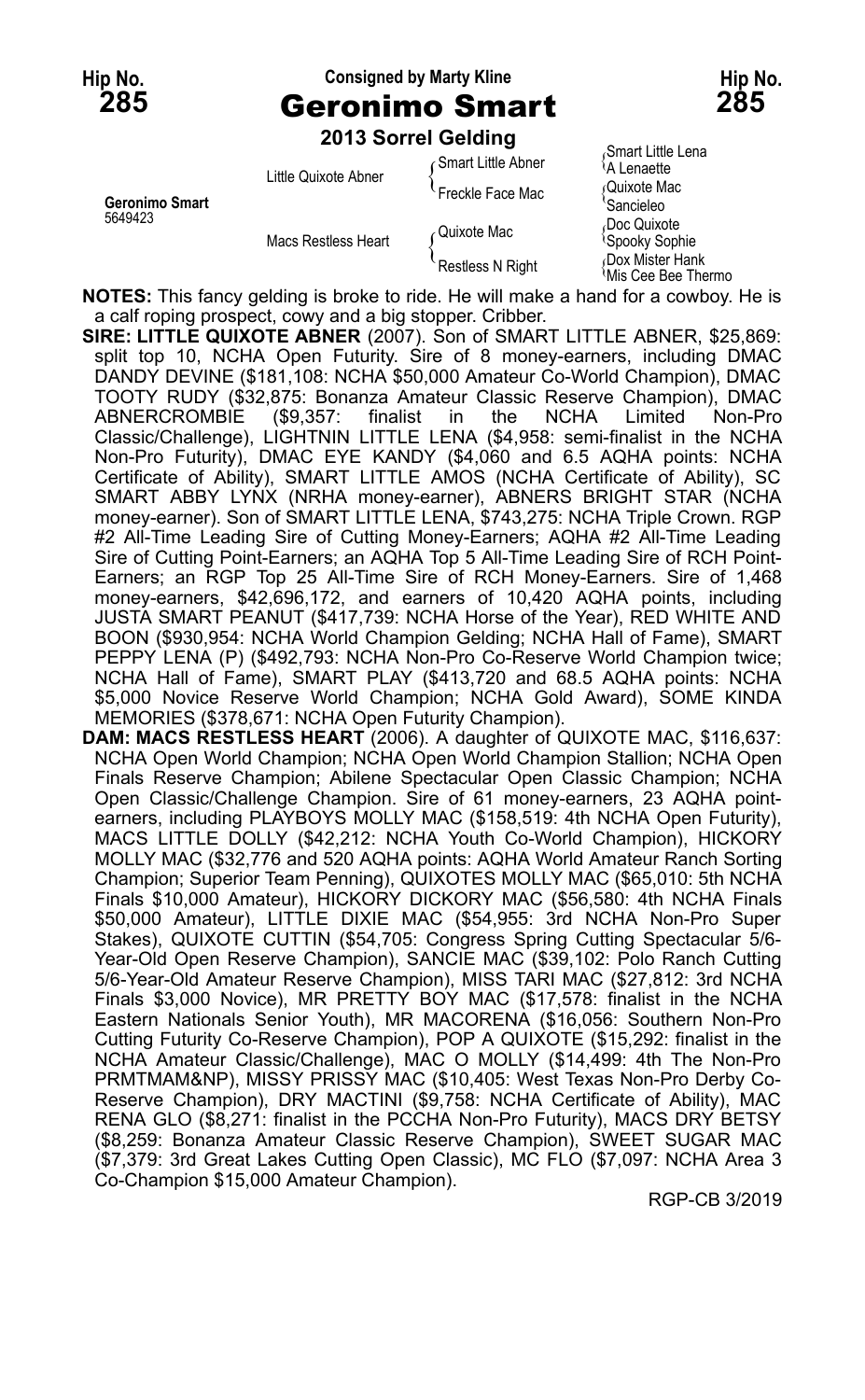**Hip No. Consigned by Heath Thompson Hip No. 286** Goffs Dial 37 **286**

**2009 Brown Gelding**

| Goffs Dial 37<br>5211051 | Starbert Jo Bryce | Bobbys Jo Bert         | Jo Bert Jo،<br><sup>{</sup> Kem Bobby              |
|--------------------------|-------------------|------------------------|----------------------------------------------------|
|                          |                   | <b>Fan San Sue</b>     | Chickasaw Bert<br>'Starbert Anita                  |
|                          | Dial Ms Smith     | Little John Dial SI 95 | Johnny Dial SI 100<br><i><b>Miss Leo Macet</b></i> |
|                          |                   | Nancy Ann Smith SI 88  | R. Smith (TB)<br><sup>1</sup> Easter Bunny Saga    |

- **NOTES:** I purchased "Jack" as a 4 yr old from a local feedlot where he had been used to ride pens and doctor cattle daily for 2 years. He then had 60 days calf roping training. Afterwards we roped steers, heading and heeling, before starting him in bulldogging. He was hauled to pro and amateur rodeos in steer wrestling for a year. Although, we have steer wrestled on him, he never lost his ability to rate and he is still willing to do whatever you of ask him.
- **SIRE: STARBERT JO BRYCE** (1998). Son of BOBBYS JO BERT; sire of STARBERT JO MORSAN (AQHA point-earner), DANS LITTLE MOON (AQHA point-earner), STARBERT JO DUDE (AQHA point-earner). Son of JO BERT JO; sire of LYNNE LEO BERT (15.5 AQHA points: Open Perf. ROM), LEEANNS STARBERT (AQHA point-earner), BERTS STAR BABY (\$1,008 barrel racing). He is by LANCASTER BERT; sire of BOONER (49.5 AQHA points: Open Perf. ROM).
- **DAM: DIAL MS SMITH** (1990). Dam of 3 money-earners, including DIAL TA FAME (\$4,055: 3rd Elite Extravaganza Barrel Racing Derby Go #2 Open; 5th Elite Extravaganza Barrel Racing Derby Go Open Champion; 3rd Lance Graves International Barrel Racing Champ Open 1D), DIAL MR SMITH (AQHA pointearner: 3rd NBHA Youth World Barrel Racing Teen Youth 1D; 6th All American Barrel Racing Go #2 Youth 2D; money-earner International Barrel Racing Assoc. National Barrel Racing Open 2D), DIAL A GOLDEN GOOSE (4th JB QH Barrel Futurity Amateur; 6th Elite Extravaganza Barrel Racing Open 3D, Old Fort Days Barrel Racing Derby Qualifier Open 2D Champion). Full sister to DIAL A RED ROOSTER (\$94,877: Old Fort Days Barrel Racing Derby Champion), WINDY CITY DIAL (\$1,240 barrel racing). Half-sister to DIALAROOSTERFORCASH (\$116,819 and 36.5 AQHA points: 6th BFA World Open Barrel Futurity), HEZANUTHER ROOSTER (\$23,355 and 13 AQHA points: BBR World Barrel Racing 2D class winner), VEGAS OR BUST (7 AQHA points and \$5,635), CASH DEALINS (\$5,342: 7th BFA Barrel Futurity Juvenile Open), DASHIN DYNASTY (10 AQHA points: 5th AQHA World Junior Barrel Racing), ROOSTERS CASHIN IN (48.5 AQHA points: AQHYA World Barrel Racing Int. Exhibitor Champion), COCKADOODLECASH (3rd PAC West Under The Big Top Open Barrel Futurity 2D), DIALIN A DYNASTY (4th Old Fort Days Barrel Futurity Consolation Open 2D).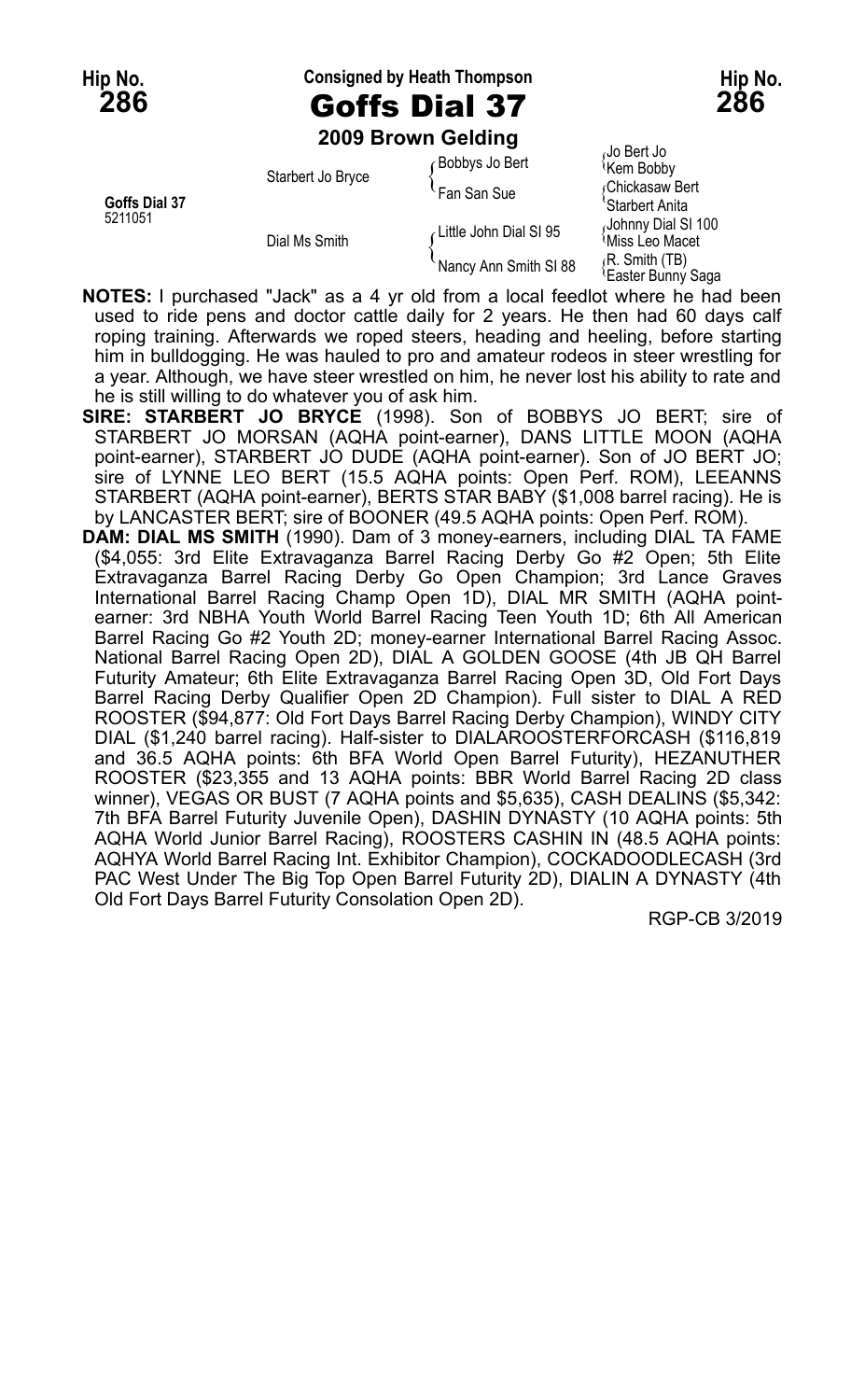### **Hip No. Consigned by Duane & Nancy Daniel Hip No.**

# **287** Stylish Eighty **287**

**2008 Sorrel Gelding**

| <b>Stylish Eighty</b><br>5149110 | <b>Playin Stylish</b> | Docs Stylish Oak<br>Playboys Mom | Doc's Oak<br><b>Docs Stylish</b><br>Freckles Playboy<br>Lenaette |
|----------------------------------|-----------------------|----------------------------------|------------------------------------------------------------------|
|                                  | <b>Best Eighty</b>    | Eddie Eighty                     | Eddie 40،<br>Tootie Toot 71                                      |
|                                  |                       | <b>Naturally Best</b>            | Peppy San Badger<br>Naturally Good                               |

**NOTES:** This is a big, pretty, gentle gelding. He has been used to doctor yearlings, drag calves, work a gate and prowl pastures. He is a smooth traveler. Enrolled in the AQHA Ranching Heritage Program.

- **SIRE: PLAYIN STYLISH** (1995). \$118,764: NCHA Horse of the Year; NCHA Open Super Stakes Champion; Augusta 4-Year-Old Open Futurity Champion. An RGP Top 25 All-Time Sire of Ranch Horse & RCH Money-Earners. Sire of 303 moneyearners, \$4,098,977, and earners of 3,020 AQHA points, including STYLISH LITTLE OAK (\$125,703: NRCHA Open Futurity Champion), PLAYIN ATTRACTION (\$111,705: NRCHA Open Futurity Reserve Champion), PLAYIN IN JEWELS (\$83,661: NCHA Junior Youth Co-World Champion; NCHA Silver Award), MR PLAYINSTYLISH (\$145,551 and 30.5 AQHA points: AQHA World Champion Junior Working Cow Horse), GENUINE AND STYLISH (\$55,966 and 226 AQHA points: AQHA World Champion Senior Heading Horse, AQHA Performance Champion), SHINEY PLAY STYLE (\$23,128 and 99.5 AQHA points: AQHA World Int. Exhibitor Ranch Riding Champion), PLAYIN WITH SIXES (\$18,947 and 606 AQHA points: AQHA World Senior Heeling Level 2 Open Champion; Superior Heading), TERRIFIC MOVEMENT (\$10,457: AQHA World Versatility Ranch Horse Ranch Cow Work Division Cowboy Reserve Champion), PLAYIN BY FIVE (\$99,140 and 10 AQHA points: PCCHA Open Derby Reserve Champion), PLAYIN PLAYGUN (\$98,742: Canada Lammles Open Cutting Futurity Champion), SUES STYLISH BABE (\$98,631: 3rd Suncoast Fall Open Cutting Futurity), ROCKIN N PLAYING (\$73,992: finalist in the NCHA Non-Pro Futurity), LESTER ARMOUR (\$73,012: finalist in the NCHA Open Futurity), PEPTOS STYLISHBARBIE (\$67,225: top 10, NCHA Super Stakes Limited Non-Pro Classic), STYLIN ORPHAN (\$64,887: finalist in the NCHA Non-Pro Futurity).
- **DAM: BEST EIGHTY** (1991). Dam of BEST GIN (RHAA money-earner). Half-sister to PEARL SNAPPIN (\$80,667: Austin Rodeo Barrel Champion). A daughter of EDDIE EIGHTY; sire of FROSTY EDDIE (29 AQHA points: 8th AQHA World Junior Heeling), MODEL EDDIE (31 AQHA points: AQHA High Point Youth Working Cow Horse), EIGHTY MODEL (AQHA point-earner; NCHA money-earner), EDDIE NYLON (AQHA point-earner). Son of EDDIE 40; sire of 6 money-earners, including SANDHILL BIRD (16 AQHA points: Open Perf. ROM), LADY DUN DUN (6 AQHA points: NCHA Certificate of Ability), SANDHILL 25 (5 AQHA points; NCHA moneyearner), LADY KABOO (AQHA point-earner: NCHA \$1,368), EDDIE ROSITA (AQHA point-earner), ACKLEY VALLEY (AQHA point-earner), PIJON LADY (NCHA money-earner), CLEVER CHICK (NSBA money-earner), EDDIE SOCKS (NCHA money-earner). He is by EDDIE, NCHA money-earner; sire of 23 AQHA pointearners, including PHOEBE CHESS (135 AQHA points: AQHA High Point Reining Champion; Superior Reining), EDIE LENA (198 AQHA points and NCHA \$14,381; NCHA Bronze Award, Superior Cutting), EDDIE'S DIAMOND (77 AQHA points; Superior Cutting), SANCHO WHITE (41 AQHA points: Open Perf. ROM), CINDERELLA WHITE (42 AQHA points and NCHA \$3,380), EDDIE'S BROWNIE (\$3,147 and 10 AQHA points: NCHA Certificate of Ability), EDDIE BLACK (10 AQHA points; NCHA money-earner), WALT'S EDDIE (6 AQHA points: Open Perf. ROM), COWBOY GO (5 AQHA points).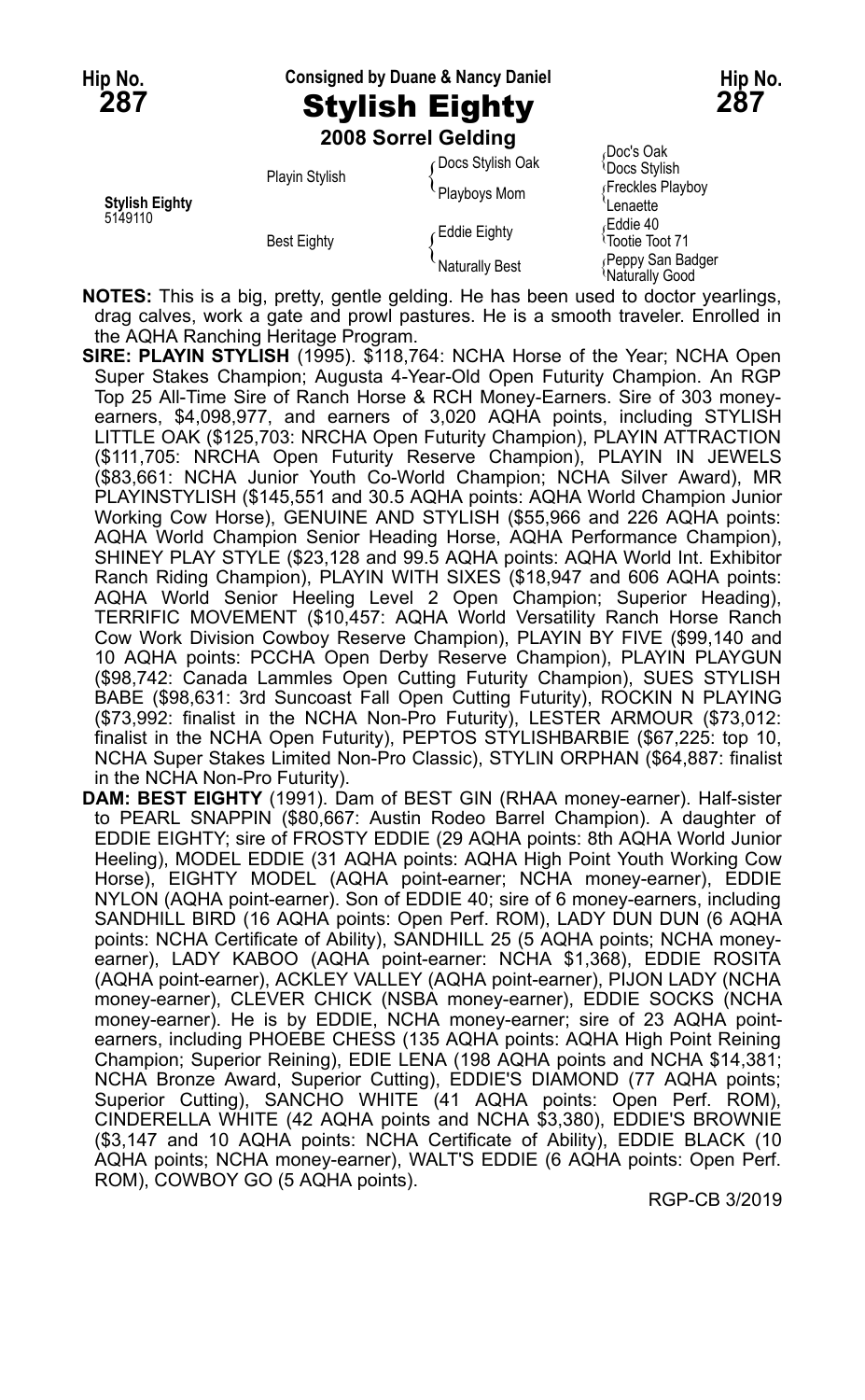### **Hip No. Consigned by Jake Weatherly Hip No. 288** SP Hesa Last Bingo **288**

**2016 Sorrel Gelding**

|                               | <b>LUTU JULICI OCIUILU</b> |                      |                                              |
|-------------------------------|----------------------------|----------------------|----------------------------------------------|
| SP Hesa Last Bingo<br>5765624 | <b>Shiners Last</b>        | <b>Shining Spark</b> | Genuine Doc<br><sup>l</sup> Diamonds Sparkle |
|                               |                            | Sonitas Kindra       | Sonita's Last<br>'Li'l Miss Jo Bar           |
|                               | Rita Bingo                 | Bingo Hickory        | Doc's Hickory<br><sup>l</sup> Bingo Quixote  |
|                               |                            | Panzarita Lena       | Shorty Lena<br><i><b>Sandy Leo Smith</b></i> |

**NOTES:** "Gucci" is a high class gelding. He is gentle and rides correctly. He has been used all over the ranch. This is a real nice gelding that is built to last.

**SIRE: SHINERS LAST** (2000). RHAA money-earner and An AQHA point-earner. Sire of NMSU SHINERS SUERTE (56 AQHA points: 8th Cornhusker Classic ARHFA Futurity Heeling Limited Open). Son of SHINING SPARK, \$62,674 and 17 AQHA points;AQHA World Champion Junior Reining Horse, AQHA World Champion Junior Reining Horse. RGP #1 All-Time Leading Sire of RCH Money-Earners; AQHA #1 All-Time Leading Sire of Cowboy Events & RCH Point-Earners; an AQHA Top 5 All-Time Leading Sire of Reining Point-Earners; an RGP Top 10 All-Time Sire of Reining Money-Earners. Sire of 710 money-earners, \$10,329,700, and earners of 36,834 AQHA points, including SHINING N SASSY (\$259,262: NRHA Open Futurity Champion), MISS REY O SHINE (\$159,715: 5th NRBC Open Derby), SMART SHINETTA (\$132,394: 4th NRCHA Open Futurity), SHINE LIKE HAIL (\$115,938 and 59 AQHA points: NRCHA Open Futurity Reserve Champion), SHINE ON LINE (\$111,525 and 44.5 AQHA points: 4th NRBC Open Derby), SHINERS NICKLE (\$107,339: NRCHA Open Futurity Co-Reserve Champion), JUST GOTTA SHINE (\$106,375 and 95.5 AQHA points: 5th AQHA High Point Amateur Performance Halter Stallions), SHINEY NU ANNIE (\$104,961: NRCHA Open Futurity Reserve Champion), SPARK N LOULENA (\$103,902: NRCHA World Open Hackamore Reserve Champion), SHINE BY THE BAY (\$178,699 and 516.5 AQHA points: AQHA World Show Reserve Superhorse, AQHA Performance Champion), BFR IGNITING SPARKS (\$127,221 and 672.5 AQHA points: AQHA World Show Superhorse, AQHA Performance Champion).

**DAM: RITA BINGO** (2001). Half-sister to SMART LITTLE REG (\$20,684: South Coast Winter Amateur Derby Co-Champion). A daughter of BINGO HICKORY, \$182,938: NCHA Open Super Stakes Reserve Champion; 6th Gold and Silver Cutting Stakes 4-Year-Old Open; NCHA Breeders Cutting Open Reserve Champion; Gold and Silver Cutting Stakes 5/6-Year-Old Open Reserve Champion; split 5th NCHA Open Derby. Sire of 108 money-earners, \$1,704,730, and earners of 1,446 AQHA points, including BINGO LEGACY (\$129,058: 3rd NCHA Open Derby), LEGACYS LIL BINGO (\$110,308: finalist in the NCHA Non-Pro Futurity), ALL NIGHT BINGO (\$110,030: 7th NCHA Amateur Futurity; NCHA Bronze Award), BINGO ROYAL MISS (\$109,411: PCCHA Open Futurity Reserve Champion), JIGGIN BINGO (\$112,912 and 22.5 AQHA points: NCHA Youth Co-World Champion; NCHA Silver Award), MR BINGO JIGGS (\$8,327 and 68 AQHA points: AQHA World Champion Open Team Penning Horse), BUNNY BINGO (\$23,928 and 104 AQHA points: AQHYA Reserve World Champion Ranch Sorting Horse), WR BINGOLINGO (\$82,373: top 10 NCHA Amateur Futurity), BINGO ON THE RIVER (\$75,511: 4th Bonanza Open Classic), PRETTY BOY BINGO (\$60,518: finalist in the Congress Non-Pro World Series of Cutting; NCHA Bronze Award), SMART BINGO PLAYER (P) (\$53,427: Bluebonnet CHA Stakes Open Classic Reserve Champion).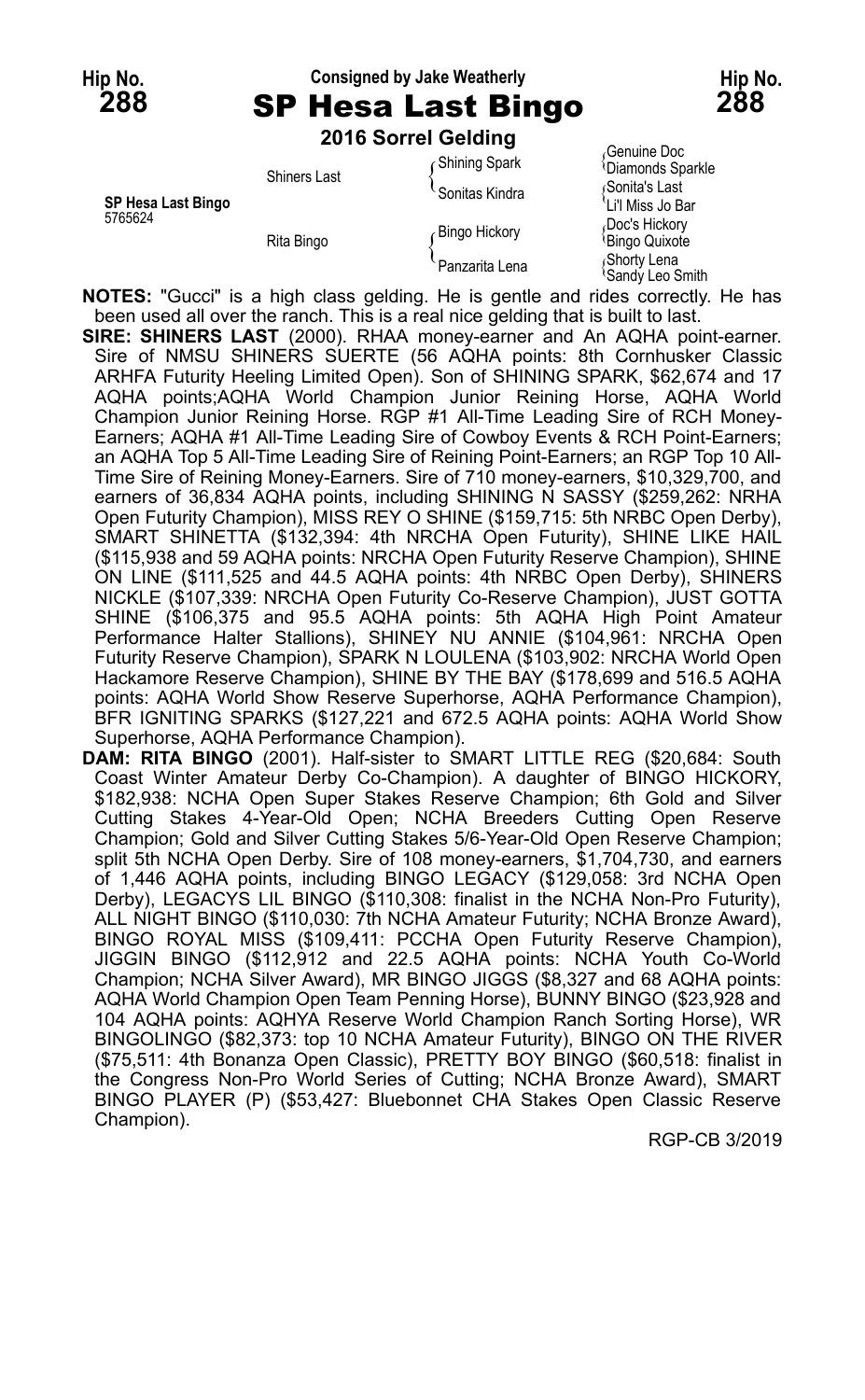**Hip No. Consigned by Sammuel Colt & Casandra Elam Hip No.**



**289** TS Lady Smoke **289**

**2011 Bay Roan Mare**

| <b>TS Lady Smoke</b><br>5379628 | Ffcougar Hancock   | Ff Buddy Cookie      | Adons Red Valentine<br><i><b>Miss Ole Sonny Siera</b></i> |
|---------------------------------|--------------------|----------------------|-----------------------------------------------------------|
|                                 |                    | Blue Bonny Hancock   | Short Hancock                                             |
|                                 | Miss Patties Smoke |                      | 'Bonny Lowry                                              |
|                                 |                    | Gray Smoke Dawdle    | ،Cocoa Satan SI 86                                        |
|                                 |                    |                      | <sup>{</sup> Dawdle                                       |
|                                 |                    | Patties Mellow Three | Mellow Bee Deep SI 85<br>Rene's Pattie Girl               |

**NOTES:** This mare is an all around ranch horse. She has been used to doctor cattle, drag calves, open gates and she side passes. Take her to the feedlots or trail rides, she can do it all.

**SIRE: FFCOUGAR HANCOCK** (2007). Son of FF BUDDY COOKIE. Son of ADONS RED VALENTINE; sire of HIS HAVOCS HANCOCK (AQHA point-earner). He is by STEVE TUCKER 76.

**DAM: MISS PATTIES SMOKE** (1995). A daughter of GRAY SMOKE DAWDLE. Son of COCOA SATAN SI 86, Race winner; finalist South Texas Champ Series #1; sire of COCOAS CANDY (AQHA point-earner), BONNIEST BAY BOY (AQHA pointearner), COCOA ROLL (1 third, to 3), SATANS BOOKIE (4 thirds, at 2), RHOADS KRISSY BABE (race placed at 2), MY COCOA MOLLY (Unplaced to 3), JOE SATAN (Unplaced at 2). He is by DEVIL'S RAFFEL, 4 race wins; sire of 1 stakes winners, \$11,285).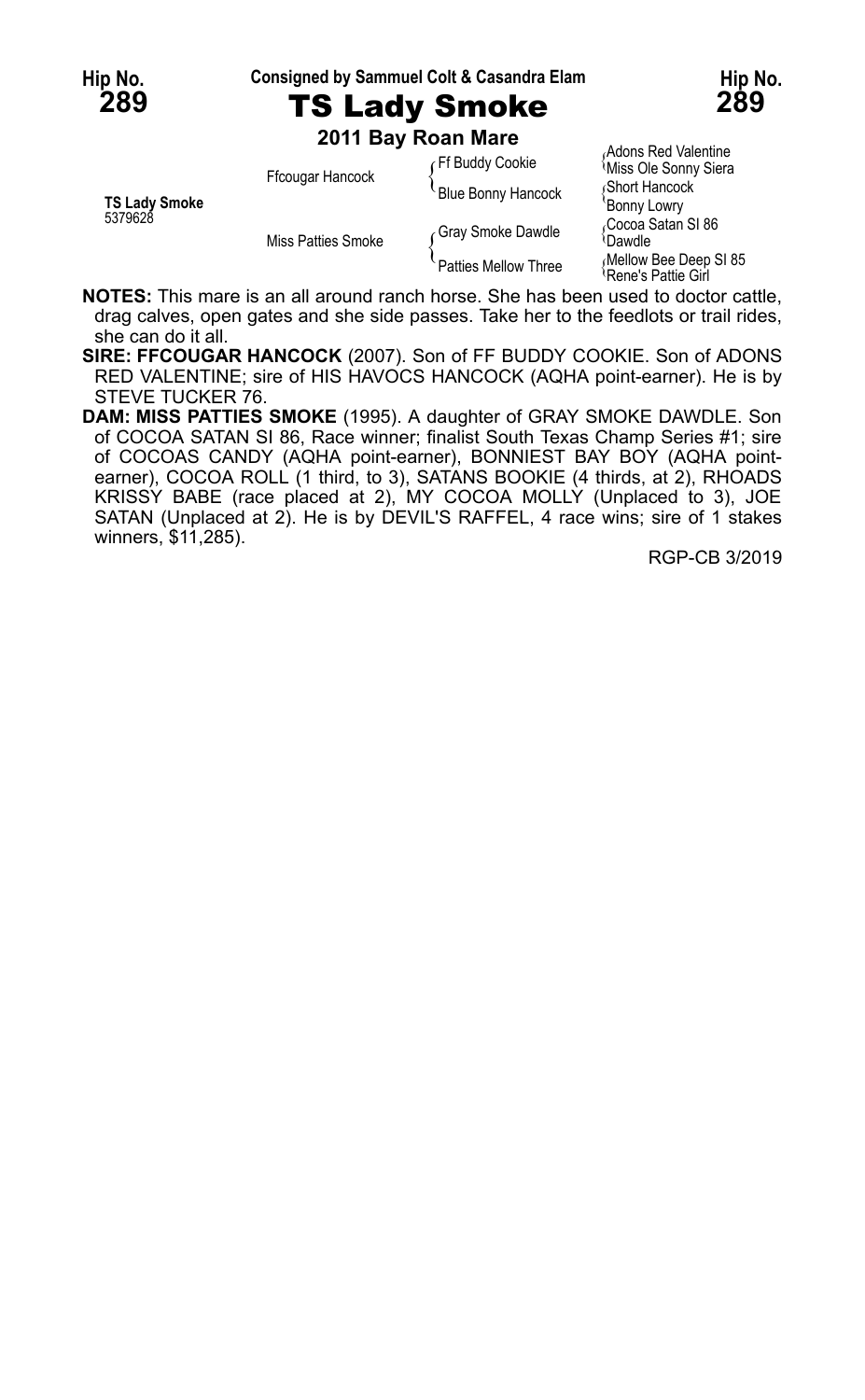### **Hip No. Consigned by True North Horses Hip No. 290** Texas Uchaboon **290**

**March 16, 2018 Bay Colt**

| <b>Texas Uchaboon</b><br>5908061 | Ochaking Darkeyedsun | Blue Eyed Dunnit   | (DGIII IIUV A DUI IIU<br>Palo Flex                 |
|----------------------------------|----------------------|--------------------|----------------------------------------------------|
|                                  |                      | Quickory Chapolin  | Docs Quickory<br>'Spd Miss Olena                   |
|                                  | <b>Boon Swing</b>    | Lil Fancy Swinging | Lil Swinging Hickory<br><sup>≀</sup> Doc Bar Fancv |
|                                  |                      | Playing Miss Boon  | Playme King Duches<br>Erocklos Rooppott            |

<sub>f</sub>Definitly A Dunit<br><sup>\</sup>Palo Flex Docs Quickory <sup>{</sup>Doc Bar Fancy<br><sub>{</sub> Playme King Duchess Freckles Boonnett

**NOTES:** This colt has a kind eye and is easy to work with.

**SIRE: OCHAKING DARKEYEDSUN** (2010). NRHA money-earner. A son of BLUE EYED DUNNIT; sire of OCHAKING DARKEYEDSUN (NRHA money-earner). Son of DEFINITLY A DUNIT, an AQHA point-earner: finalist Colorado International Reining Festival; 3rd IBHA World Aged Halter Stallion. Sire of 17 money-earners, 10 AQHA point-earners, including POCO DOT DUNIT (\$3,109 and 9 AQHA points: AQHA World Cowboy Mounted Shooting Select Amateur Reserve Champion), DEFINITLY HOLLYWOOD (175 AQHA points: AQHA World Performance Halter Stallion Level 2 Open Reserve Champion; Superior Heading), POCO DOT DUNIT (\$3,109 and 9 AQHA points: AQHA World Cowboy Mounted Shooting Select Amateur Reserve Champion), DEFINITLY HOLLYWOOD (175 AQHA points: AQHA World Performance Halter Stallion Level 2 Open Reserve Champion; Superior Heading), CODY BILL DUNIT (14 AQHA points: WFQHA World 4/10-Year-Old Stallion Open Reserve Champion), CIERA DUNNIT (Magic Valley RCH Snaffle Bit Futurity \$5,000 Pro-Am Reserve Champion), DUN A BADGER (\$4,174 and 7 AQHA points: NBHA Youth World Barrel Racing Teen Youth 3D class winner), MABY LOU DUN IT (HA) (\$4,160: 8th Half Arabian 4/5-Year-Old Open Reining Futurity), MAYBE LOU DUNIT (HA) (\$4,143: split 8th Half Arabian 4/5-Year-Old Open Reining Futurity), DUN FADED MY GENES (\$3,927 and 72.5 AQHA points: American Ranch Horse Assoc. World Get of Sire Open Champion), CLASSY DIAMOND DUNIT (AQHA point-earner; NRHA AQHA point-earner).

**DAM: BOON SWING** (2006). A daughter of LIL FANCY SWINGING, NCHA moneyearner. Son of LIL SWINGING HICKORY; sire of 5 money-earners, including TUCKERS DRY HICKORY (\$14,599: 3rd Canadian Supreme Open to the World RCH Open Futurity), SWINGING TRYST (5th Revolution Barrel Racing Finale Open 2D class), LIL FANCY SWINGING (NCHA money-earner), LITTLE SWINGIN MISS (NCHA money-earner), PEPPY HICKORY ZAN (money-earner). He is by JUSTA SWINGING PEPPY, \$69,753 and 7 AQHA points: Augusta 4-Year-Old Open Futurity Reserve Champion; split 3rd Montgomery Cutting 4-Year-Old Open Futurity. Sire of 141 money-earners, \$3,083,492, 38 AQHA point-earners, including SWINGING LITTLE GAL (\$323,291: split 7th NCHA Open Futurity), SWINGING ECLIPSE (\$141,944: finalist in the NCHA Non-Pro Super Stakes), SWINGIN STAR LADY (\$114,387: Augusta 4-Year-Old Non-Pro Futurity Champion), JUSTA SWINGING JANE (\$108,996: finalist in the NCHA Non-Pro Futurity), JUSTA HICKORY SPADE (\$106,091 and 27.5 AQHA points: split 6th Suncoast Fall Open Derby; NCHA Silver Award), SWINGING TO THE BEAT (\$105,137: 3rd PCCHA Fall Open Futurity), JUSTA LENA 1997 (\$58,968 and 32 AQHA points: NCHA Junior Youth Co-World Champion), LITTLE SWINGIN (\$63,942 and 15 AQHA points: NCHA Youth Co-Reserve World Champion), JUSTA GINNIN MISS (\$99,825: Suncoast Winter Cutting Classic Non-Pro Champion), JUSTASWINGING PEANUT (\$98,001: Chisholm Trail CHA 4-Year-Old Open Derby Champion), BIG SWING (\$96,009: top 10, NCHA Non-Pro Futurity).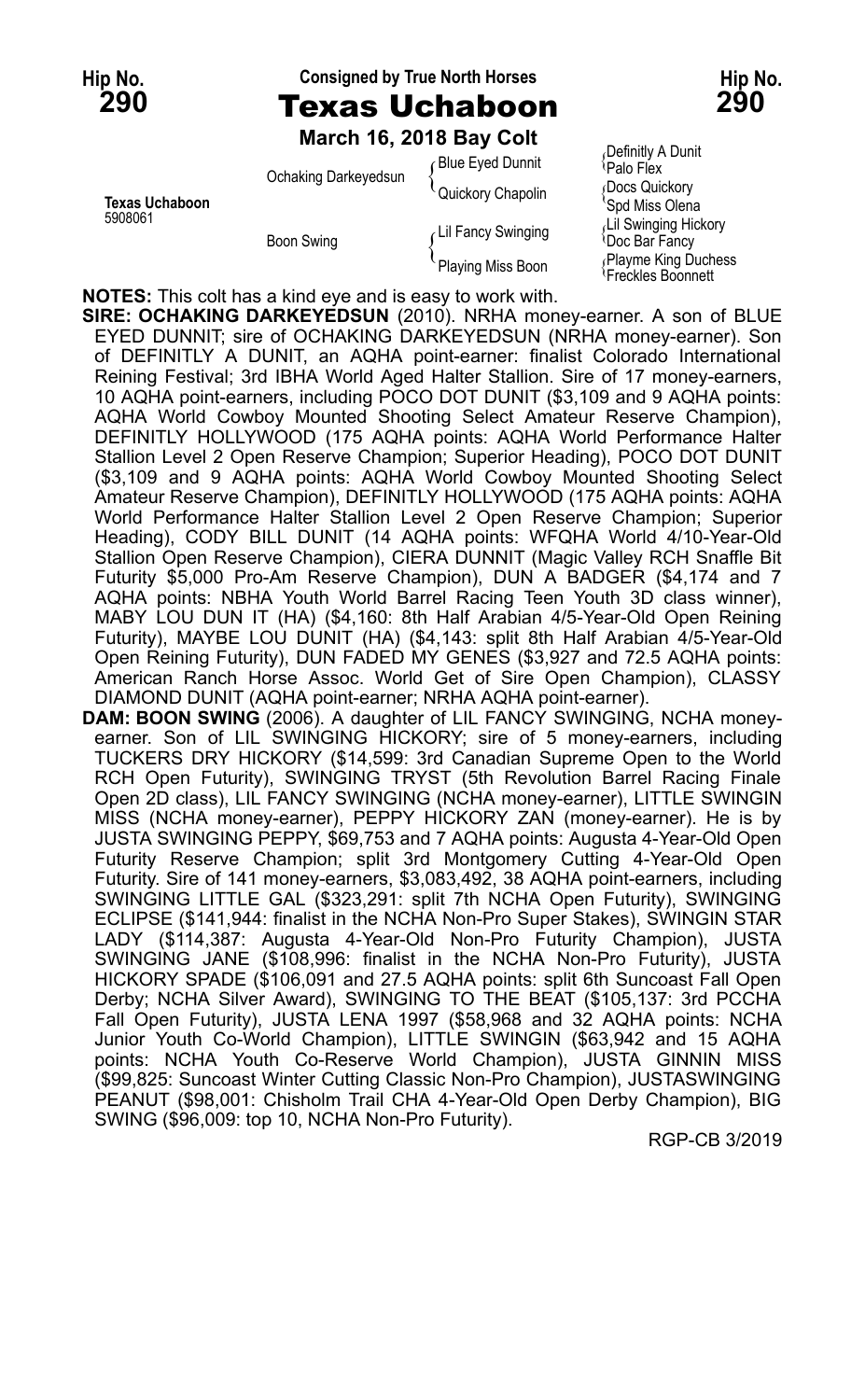# **Hip No. Consigned by Marc & Kathy Gordon Hip No. 291** Starlights Glory **291**

**February 8, 2017 Sorrel Filly**

|                                    | Sparks Of Glory   | Jacs Electric Spark | Shining Spark<br>Miss Hello Hollywood      |
|------------------------------------|-------------------|---------------------|--------------------------------------------|
|                                    |                   | Glory B Whiz        | Topsail Whiz                               |
| <b>Starlights Glory</b><br>5896053 | Please Dont Spook |                     | 'Dunit In Glory                            |
|                                    |                   | Grays Starlight     | Peppy San Badger<br><b>Doc's Starlight</b> |
|                                    |                   | Please Dont Smoke   | Mr Gun Smoke<br>≀Fancv Buɑ Bar             |

**NOTES:** This is a very pretty and easy going mare. She had an injury in her back muscles as a baby which prevents her from performing sliding stops for reining. She should be okay to ride and has had 120 days of riding. In training with Yonathan Baruch.

**SIRE: SPARKS OF GLORY** (2008). \$16,519 and 63 AQHA points: split 4th Scottsdale Open Classic Reining Futurity; Scottsdale Classic Int. Open Reining Futurity Co-Champion; 4th NRBC Reining 7Up Challenge Open; finalist in the Southwest RHA Int. Open Futurity; split 7th NRHA Futurity Primetime Open; Superior Reining. Sire of CUSTOMIZED SPARKS (\$4,357: 4th Oklahoma RHA Ride/Slide Novice Horse Level 4 Open Derby), DUN FOR GLORY (Southwest RHA Futurity Level 2 Ride/Slide Open class winner). Son of JACS ELECTRIC SPARK, \$85,907 and 38 AQHA points: split 8th NRBC Open Derby twice; 8th NRHA Open Derby. A 2019 RGP Top 10 Sire of Reining Money-Earners; 2018 RGP Top 10 Sire of Ranch Riding Money-Earners; an RGP Top 25 All-Time Sire of Reining & Ranch Riding Money-Earners. Sire of 307 money-earners, \$3,533,148, and earners of 2,929 AQHA points, including ELECTRIC CODE (\$215,402 and 25.5 AQHA points: 3rd NRHA Open Futurity), REF BLACK MAMBA (\$121,754: 4th NRHA Open Futurity), HOLIER THEN THOU (\$121,699: split 5th NRHA Open Futurity), ELECTRIC CHA CHING (\$112,520: NRHA Int. Open Derby Champion), STEPPIN ON SPARKS (\$108,266 and 53.5 AQHA points: Superior Reining), MR ELECTRIC SPARK (\$102,712 and 65 AQHA points: Reining By The Bay Open Derby Champion twice, Superior Reining), LATE NIGHT STOPPER (\$101,687).

**DAM: PLEASE DONT SPOOK** (2000). \$7,397: semi-finalist in the NCHA Open Futurity. Dam of 8 money-earners, including SPOOKS SMOKEN WIMPY (\$45,000 and 56.5 AQHA points: NRHA Non-Pro Derby Co-Reserve Champion; Tulsa Reining Classic Non-Pro Derby Champion; 4th Congress Reining Senior Youth), WIMPYS SMOKIN GIRL (\$33,178 and 26 AQHA points: split 7th NRHA Open Derby; 4th NRHA Int. Open Derby, split 5th Tulsa Reining Classic Futurity Open), SPOOKS LITTLE STEP (\$6,735: Quebec AQR Reining Pre Open Futurity Reserve Champion; 6th Performance Quebec Limited Open Reining Futurity, split 8th Performance Quebec Reining Open Derby twice), SMOKIN LITTLE STEP (46.5 AQHA points: 3rd Arizona RHA Best in the West Non-Pro Futurity, 3rd Randy Cutbirth Mem. Classic Reining Open Derby; finalist in the High Roller Reining Classic Limited Non-Pro Futurity), WIMPYS JUST SMOKIN (AQHA point-earner: 3rd Oregon RHA Open Classic Derby, Oregon RHA Classic Derby \$50,000 Limited Open Champion; Oregon Reining Rookie class winner), SMOKIN ICE (NCHA money-earner), SMOKEN LIGHTS (split 9th split 9th Wild Rag NRCHA World Greatest Shoot-Out Open). Full sister to STARLIGHTS SMOKIN (\$3,595 and 70 AQHA points: N California RCH May Bridle Spectacular Open Champion), GRAYS ANATOMY (13.5 AQHA points: finalist in the Congress Int. Open Reining Futurity). Half-sister to SMOKE N ZACK (\$38,954: semi-finalist in the NCHA Open Futurity), DONT GET HIGH (\$13,861: Will Rogers Non-Pro Cutting Futurity Reserve Champion), SMOKE N BOONS VELVET (\$4,523: finalist in the NRCHA Open Futurity).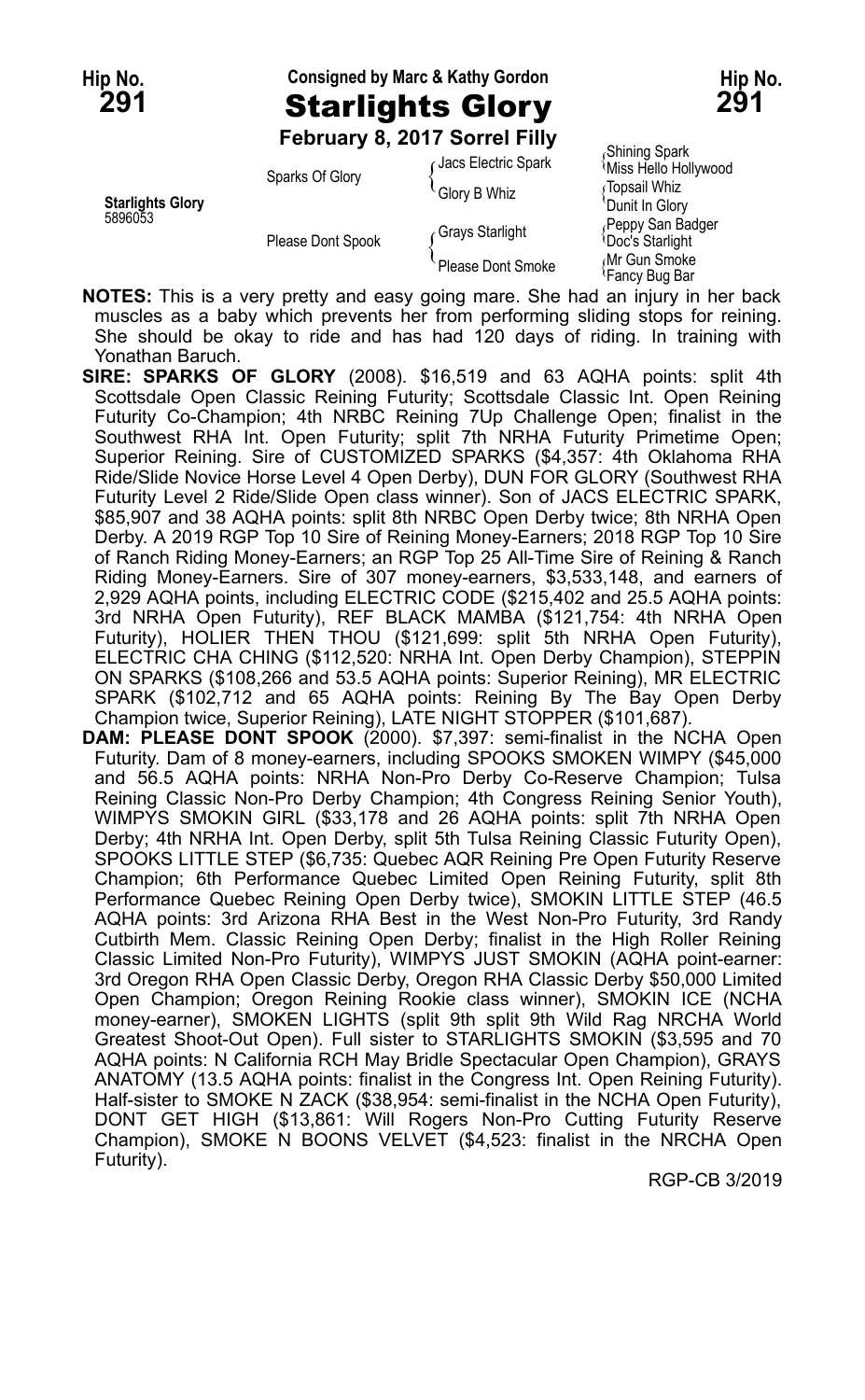### **Hip No. Consigned by Jack & Sherry Cowan Hip No.**

**292** Moonshine Acre **292**

**2008 Sorrel Gelding**

| <b>Moonshine Acre</b><br>5078540 | Cats Moonshine | High Brow Cat<br><sup>l</sup> Genuine Moonshine | <sup>1</sup> Smart Little Kitty<br>Genuine Doc<br>'Peppys Red Moon |
|----------------------------------|----------------|-------------------------------------------------|--------------------------------------------------------------------|
|                                  | Bobs Last Acre | Bob Acre Doc                                    | Son Ofa Doc<br><sup>l</sup> Sapp's Sandy                           |
|                                  |                | Pobre Badger                                    | Peppy San Badger<br><sup>1</sup> Pobrecita Mentira                 |

High Brow Cat (High Brow Hickory

**SIRE: CATS MOONSHINE** (2001). \$150,252: split 4th NCHA Open Futurity; Augusta 4-Year-Old Open Futurity Reserve Champion; finalist in the NCHA Open Derby; UBS Western States CHA Open Derby Reserve Champion; Wyoming CHA Open Classic Champion. Sire of 115 money-earners, \$1,433,526, 29 AQHA pointearners, including REYCY MOON (\$209,363: Brazos Bash Open Derby Reserve Champion), MOOOY BUENO (\$124,160: 6th Brazos Bash Open Cutting Futurity), CATS LIL MOON GEES (\$25,472 and 93.5 AQHA points: AQHA World Level 2 Open Junior Cutting Reserve Champion; Superior Cutting), HOOCHIE COO CAT (\$8,316 and 50 AQHA points: AQHA World Versatility Ranch Horse Trail Reserve Champion), CATS SUGARSHINE (\$84,966: NCHA \$5,000 Novice Horse Non-Pro Reserve World Champion), CAT DADDY MOONSHINE (\$80,649 and 34 AQHA points: finalist in the NCHA Non-Pro Futurity), ITS CLASSIFIED (\$77,541: 3rd NCHA Non-Pro Super Stakes), CATIN SAFARI (\$73,143: Breeders Inv. Non-Pro Derby Co-Reserve Champion), REYS OF MOONSHINE (\$58,191: Wrangler Non-Pro Classic Champion), CATS LIL MOON GEES (\$25,472 and 93.5 AQHA points: AQHA World Level 2 Open Junior Cutting Reserve Champion; Superior Cutting), HOOCHIE COO CAT (\$8,316 and 50 AQHA points: AQHA World Versatility Ranch Horse Trail Reserve Champion), MY MOONSHINES MISSIN (\$47,435: split 5th "The Non-Pro" All-Age \$15,000 Novice), FLEW TO THE MOON (\$38,129: finalist in the NCHA Non-Pro Derby), A SHINY PEANUT (\$37,736: Wrangler Open Cutting Futurity Reserve Champion), TRAVALINONMOONSHINE (\$31,645 and 14 AQHA points: 6th NSHA RCH Open Futurity).

**DAM: BOBS LAST ACRE** (2001). Half-sister to POBRES CAT (\$116,058: Suncoast Fall Open Cutting Futurity Champion), SMART REY BADGER (\$65,816: finalist in the NCHA Non-Pro Super Stakes), SMART COLORED BADGER (P) (\$42,771: split 3rd Wyoming CHA Open Futurity), POBRE HICKORY (\$11,634: finalist in the NCHA Eastern Nationals \$10,000 Amateur), POBRES MONTANA CAT (\$11,521: Montana CHA Big Sky Non-Pro Derby Champion), HICKORYS REPEAT (\$5,455: Corbridge Ranch Inv. Cutting 4-Year-Old Open Champion), POBRE BINGO (\$3,675: 4th Heartland Cutting 4-Year-Old Non-Pro). A daughter of BOB ACRE DOC, \$426,136: NCHA Open World Champion; AQHA Reserve World Champion Senior Cutting Horse, AQHA Reserve World Champion Senior Cutting Horse. An RGP Top 25 All-Time Sire of Cutting Money-Earners. Sire of 426 money-earners, \$10,575,422, and earners of 1,587 AQHA points, including NOT QUITE AN ACRE (\$156,656: NCHA Horse of the Year, NCHA Gold Award), AUTUMN ACRE (\$364,360: split 4th NCHA Open Futurity), BOBS SMOKIN JOE (\$281,235: NCHA Open Futurity Champion), PEPONITAS ACRE (\$272,986: NCHA Non-Pro Futurity Champion; NCHA Gold Award), FOUR ACRES (\$258,915: 3rd NCHA Open Futurity; NCHA Bronze Award), TOOTH ACRE (\$244,478: ACHA World Open Champion; ACHA Hall of Fame, NCHA Certificate of Ability), BOBS SMART CHANCE (\$219,581: 3rd NCHA Open Futurity), CHRISTYS ACRE (\$209,918: NCHA World Champion Stallion; NCHA Hall of Fame), BOBCORN (\$154,809: NCHA \$10,000 Novice Horse Non-Pro World Champion), BOB ACRE MOLLY (\$147,346: NCHA Open Finals Reserve Champion twice; NCHA Platinum Award). RGP-CB 3/2019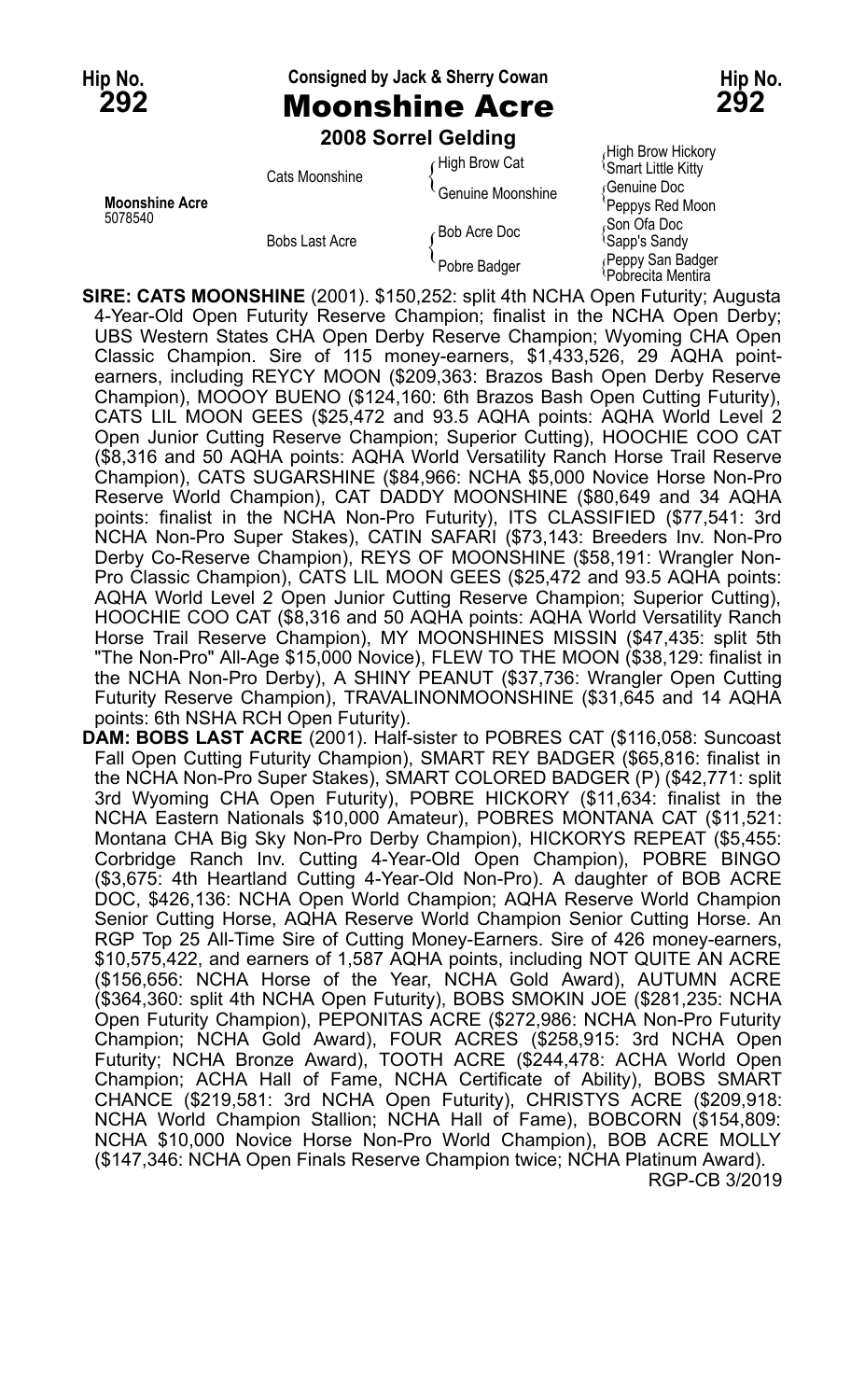### **Hip No. Consigned by Jason Miller Hip No. 293** San Bucka **293**

**2007 Sorrel Mare**

|                      |                   | zuur sorrei mare |                                        |
|----------------------|-------------------|------------------|----------------------------------------|
|                      | Araujo San Pete   | GAraujo San      | Mr San Peppy<br>Uim Bar Donna          |
| San Bucka<br>5172081 |                   | Matts Glo        | ∫Matts King<br>'Showdown Evalin        |
|                      | Wimpy Ramonda Bar | ∠Kibbles An Bits | Doc's Prescription<br>≀Hassaγampa Lisa |
|                      |                   | Ramonda Bar      | Bar Beaut SI 85<br>Wimpy Ramonda       |

**NOTES:** This big, stout mare was ridden as a young horse but has been a broodmare the last several years. She stands 15 hands. **Sells with foal at side by SMOOTH ADDITION.**

**SIRE: ARAUJO SAN PETE** (2001). Son of ARAUJO SAN; sire of 3 money-earners, including SAN PEPPERS SOCKS (AQHA point-earner: Colorado State Fair RHA Open Futurity Reserve Champion), ROYAL SAN ARAUJO (AQHA point-earner), CATTY SAN PEPPY (4th South Dakota Open Cutting Futurity), OKLAHOMA SAN STAR (7th OKC Summer Barrel Racing Shoot-Out Qualifier Round 1 Open 4D). Son of MR SAN PEPPY, \$107,866 and 161 AQHA points: NCHA Open World Champion twice; NCHA Open World Champion Stallion twice; AQHA World Champion Senior Cutting Horse; AQHA High Point Cutting Stallion; AQHA Reserve High Point Cutting Champion; Superior Cutting. An AQHA Top 25 All-Time Sire of Cutting Point-Earners. Sire of 294 RGP money-earners, \$2,943,387, and earners of 3,210 AQHA points, including MISS PEPPY ALSO (\$199,758: NCHA Open Super Stakes Reserve Champion; NCHA Silver Award), CHIQUTO PEPPY (\$112,798 and 15.5 AQHA points: Abilene Western Cutting All-Age \$20,000 Amateur Champion; NCHA Bronze Award), SUGARS SAN PEPPY (\$108,538: split 4th Dixie National Stock Show NCHA Non-Pro; NCHA Bronze Award), SAN PEPPY SAM (\$101,331: split 7th NCHA Open Super Stakes; NCHA Bronze Award), TENINO SAN (\$146,657: NCHA World Champion; NCHA Hall of Fame), PEPPY SAN BADGER (\$172,711: NCHA Open Reserve World Champion; NCHA Hall of Fame), LITTLE BADGER TIVIO (\$37,108: AQHYA World Cutting Champion), MR SAN DANCER (\$94,252 and 26 AQHA points: 6th NCHA Open Finals; NCHA Platinum Award), PEPPYS GEM (\$79,341: semi-finalist in the NCHA Open Futurity; NCHA Silver Award), PEPPYS TOAST (\$74,128: finalist in the NCHA Open Super Stakes; NCHA Bronze Award), TOT OGIN (\$72,911: split 3rd NCHA Breeders Cup Open). **DAM: WIMPY RAMONDA BAR** (1995). A daughter of KIBBLES AN BITS; sire of DOCS LITTLE ORPHAN (16 AQHA points: finalist in AQHA World Jumping Amateur twice). Son of DOC'S PRESCRIPTION, NCHA money-earner and 25 AQHA points: Open Perf. ROM. An AQHA Top 25 All-Time Sire of Cutting Point-Earners. Sire of 328 RGP money-earners, \$2,527,694, and earners of 8,689 AQHA points, including DOSEY DOC (\$154,252: NCHA Non-Pro Super Stakes Champion), DOCS ROYAL DANCER (\$148,790: NCHA Non-Pro Super Stakes Champion), DEMIDOC (\$135,152: NCHA Non-Pro Derby Champion), NEAT PRESCRIPTION (\$63,160 and 15 AQHA points: AQHA World Champion Junior Cutting Horse), BAKER PRESCRIPTION (\$97,646: NCHA Non-Pro Futurity Champion), HERCULES SCRIPTION (\$82,772 and 15.5 AQHA points: Atlantic Coast Non-Pro Cutting Futurity Reserve Champion), DOC SURE CURE (\$81,582: CHA Nebraska Open Classic Champion; NCHA Silver Award), DOCS DIABLO (\$68,854 and 27 AQHA points: NCHA Open Futurity Champion), PERSCRIPTIONS LENA (\$64,212 and 93 AQHA points: 5th NCHA Challenge Open; NCHA Bronze Award, Superior Cutting), DOCTRINAIRE (\$58,259: Augusta Cutting All-Age \$50,000 Non-Pro Reserve Champion), DOC RED ANT (\$57,429 and 11 AQHA points: NCHA \$20,000 Amateur Reserve World Champion).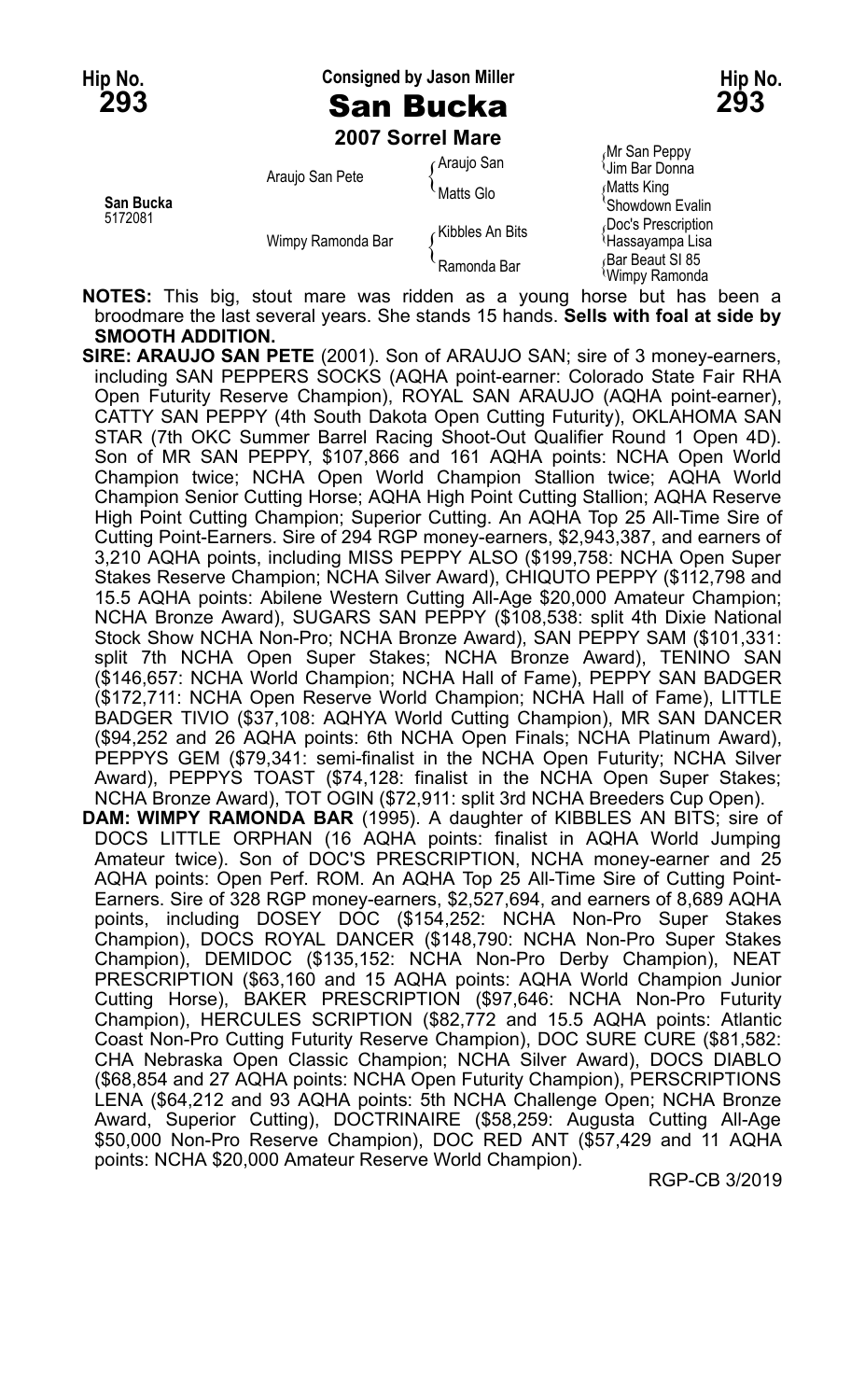**Hip No. Consigned by Marty Kline Hip No.**

**April 16, 2017 Sorrel Gelding**

| Dog My Cats |                   | `Lenas Plavtov          | ι ισυκισστιαγυυγ<br>'Freckles O Lena                |
|-------------|-------------------|-------------------------|-----------------------------------------------------|
| 5872604     | Little Miss Abner | Little Quixote Abner    | Smart Little Abner<br><sup>1</sup> Freckle Face Mac |
|             |                   | <b>Restless N Right</b> | Dox Mister Hank<br><i><b>Mis Cee Bee Thermo</b></i> |

 $f$  High Brow Cat  $f$  High Brow Hickory Catto Boy Catto Boy Catto Boy Catto Boy Catto Boy

**NOTES:** This super nice, 2 yr old gelding is broke to ride with 90 days under saddle. He is a super prospect.

**SIRE: CATTO BOY** (2002). \$74,884: top 10 NCHA Open Classic/Challenge; finalist in the NCHA Open Derby; State of Missouri CHA Open Derby Champion; finalist in the Brazos Bash Open Derby; State of Missouri CHA Open Classic Champion. Sire of 13 money-earners, including CATTO GIRL (95.5 AQHA points: AQHA World Team Penning Level 2 Amateur Reserve Champion), CATTO GIRL (95.5 AQHA points: AQHA World Team Penning Level 2 Amateur Reserve Champion), LIL CATTO CARLA (\$22,483: finalist in the NCHA Eastern Nationals \$25,000 Novice), DIVA N A CATTOLAC (\$17,246: 4th "The Non-Pro" 4-Year-Old \$50,000 Amateur), HOTEL CATTOFORNIA (\$15,625: finalist in the NCHA Amateur Super Stakes Classic), CATTONOOGALENA (\$14,805: semi-finalist in the NCHA Non-Pro Futurity), CATTOBELL (\$10,698: Kansas CHA Non-Pro Derby Champion), CATTOSTROPHIC (NCHA \$4,166), CAT N JEWEL (\$3,744: NCHA Certificate of Ability), CATTONONAMYS (\$3,418: 8th Southern Cutting Derby \$50,000 Amateur), STYLIN N A CATTOLAC (NCHA \$1,837), BELLS ON A CATTOLAC (NCHA moneyearner), CATTO LENA KING (NCHA money-earner), BOON AND CROCKET (NCHA money-earner). Son of HIGH BROW CAT, \$110,800: Augusta Open Classic Champion. RGP #1 All-Time Leading Sire of Cutting Money-Earners; AQHA #1 All-Time Leading Sire of Cutting Point-Earners. Sire of 1,816 money-earners, \$81,034,874, and earners of 9,867 AQHA points, including DONT LOOK TWICE (\$843,096 and 51.5 AQHA points: NCHA Horse of the Year, NCHA Hall of Fame, Superior Cutting), METALLIC CAT (\$637,711: NCHA Horse of the Year, NCHA Hall of Fame), BOON SAN KITTY (\$565,504: NCHA Horse of the Year [shared]. **DAM: LITTLE MISS ABNER** (2011). A daughter of LITTLE QUIXOTE ABNER. Son of SMART LITTLE ABNER, \$25,869: split top 10, NCHA Open Futurity. Sire of 8 money-earners, including DMAC DANDY DEVINE (\$181,108: NCHA \$50,000 Amateur Co-World Champion), DMAC TOOTY RUDY (\$32,875: Bonanza Amateur Classic Reserve Champion), DMAC ABNERCROMBIE (\$9,357: finalist in the NCHA Limited Non-Pro Classic/Challenge), LIGHTNIN LITTLE LENA (\$4,958: semi-finalist in the NCHA Non-Pro Futurity), DMAC EYE KANDY (\$4,060 and 6.5 AQHA points: NCHA Certificate of Ability), SMART LITTLE AMOS (NCHA Certificate of Ability), SC SMART ABBY LYNX (NRHA money-earner), ABNERS BRIGHT STAR (NCHA money-earner). He is by SMART LITTLE LENA, \$743,275: NCHA Triple Crown. RGP #2 All-Time Leading Sire of Cutting Money-Earners; AQHA #2 All-Time Leading Sire of Cutting Point-Earners; an AQHA Top 5 All-Time Leading Sire of RCH Point-Earners; an RGP Top 25 All-Time Sire of RCH Money-Earners. Sire of 1,468 money-earners, \$42,696,172, and earners of 10,420 AQHA points, including JUSTA SMART PEANUT (\$417,739: NCHA Horse of the Year), RED WHITE AND BOON (\$930,954: NCHA World Champion Gelding; NCHA Hall of Fame), SMART PEPPY LENA (P) (\$492,793: NCHA Non-Pro Co-Reserve World Champion twice; NCHA Hall of Fame), SMART PLAY (\$413,720 and 68.5 AQHA points: NCHA \$5,000 Novice Reserve World Champion; NCHA Gold Award).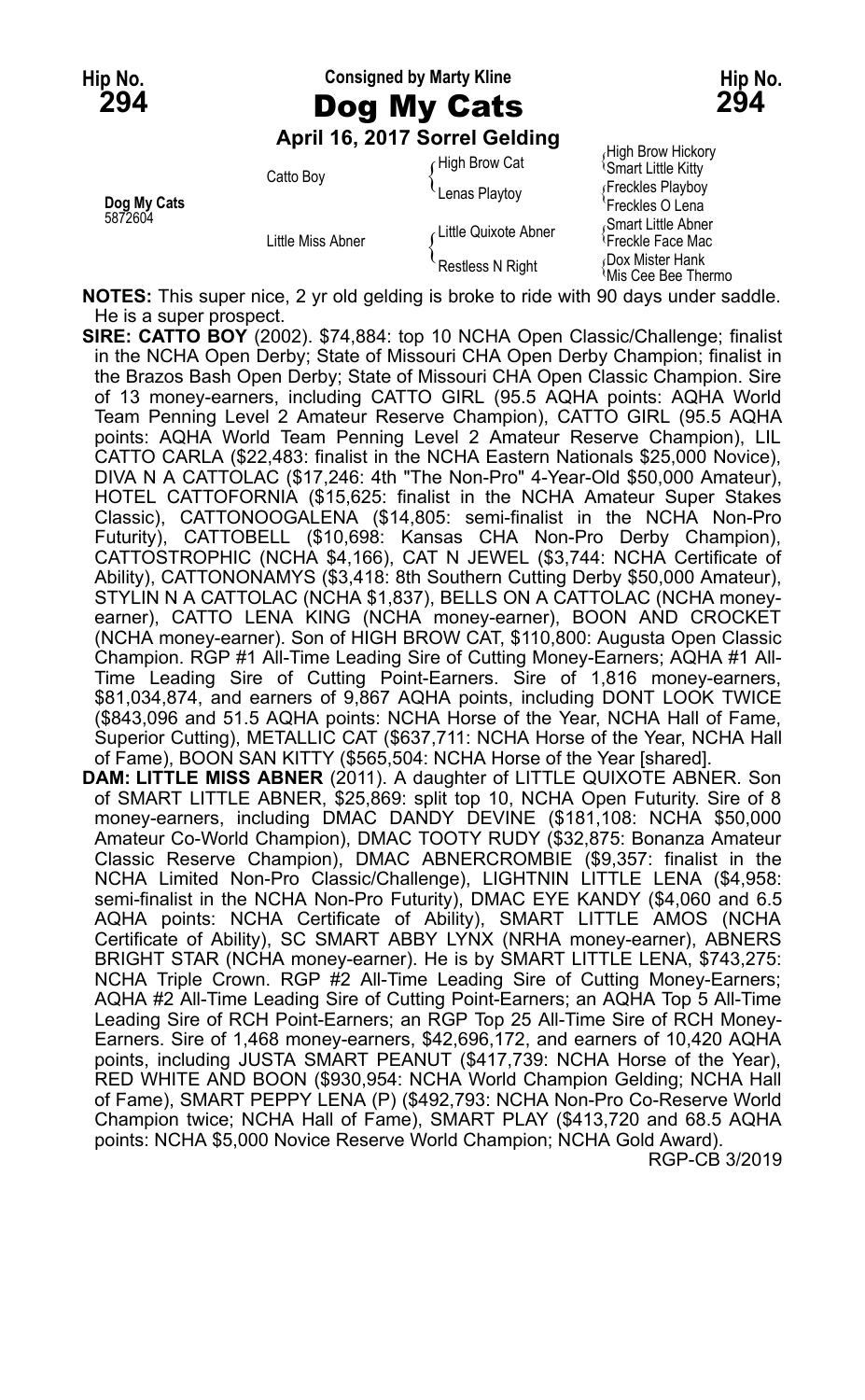#### **Hip No. Consigned by Eric Martinez Hip No. 295** THR Blackhills Boon **295**

**2015 Red Roan Colt**

| <b>THR Blackhills Boon</b><br>5680880 | Weavers Okie Boon   | Merada Ima Boonsmal<br>Snw Anita In Heaven | Peptoboonsmal<br><sup>≀</sup> Merada Site<br>∩lma Bit Of Heaven |
|---------------------------------------|---------------------|--------------------------------------------|-----------------------------------------------------------------|
|                                       | Fancy Leo Blackburn | Mr Blackburn 975                           | Okies Anita<br>Fortys Last Chance<br><b>Eagles Forty Bucks</b>  |
|                                       |                     | Roper Nell                                 | Rusty Leo Roper<br>Roan Brandy Jane                             |

an Brandy Jane

**NOTES:** This 4 yr old stallion is a well broke, all around horse. He is ready to take in any direction. He has been used on cattle and started in team roping. He is 100% sound and has a very good disposition.

**SIRE: WEAVERS OKIE BOON** (2009). Son of MERADA IMA BOONSMAL, \$14,291 and an AQHA point-earner: 9th PCCHA Open Futurity; finalist in the NCHA Eastern Nationals \$2,000 Limited Rider. Sire of 12 money-earners, including WEAVERS SMOKIN BOON (\$19,253: split 3rd NRCHA Futurity Amateur), GEM OF A HICKORYBOON (14.5 AQHA points: Colorado RCHA Mid American Bridle Youth class winner), PEPTOS N SMART MODE (AQHA point-earner: 4th AQHA High Point Cowboy Mounted Shooting LIMLVL3SLCTAM), WEAVERS NIC N BOON (MT RCHA Futurity Stallion Stakes Open Champion), WEAVERS PEPPY BOON (MT RCH Fall Stallion Stakes Snaffle Bit Open Futurity Reserve Champion), WEAVERS SMOKIN DUAL (split 3rd Arizona RCHA Fall Classic Int. Open Futurity), WEAVERS BOONSMAL KAT (NCHA money-earner), WEAVERS IMASMARTMISS (NCHA money-earner), WEAVERS SMART SITE (NRCHA money-earner), WEAVERS MERADASHEREE (NCHA money-earner), LENAS RED BOONSMAL (top 10, NCHA Futurity Champions Cup 50-65 Year-Old Rider Open), HEY THERE BOON (NRCHA money-earner), MERADA IMA OPALSBOON (cutting money-earner). Son of PEPTOBOONSMAL, \$180,487: NCHA Open Futurity Champion. A 2019 AQHA #1 Leading Sire of Speed Event Point-Earners; an RGP Top 10 All-Time Sire of Ranch Riding Money-Earners; an AQHA Top 10 All-Time Sire of RCH Point-Earners. Sire of 897 money-earners, \$27,182,236, and earners of 7,738 AQHA points, including LITTLE PEPTO GAL (\$523,742: NCHA Horse of the Year, NCHA Hall of Fame), COPASPEPTO (\$480,064: NCHA Horse of the Year, NCHA Hall of Fame), ONE TIME PEPTO (\$331,097: NCHA Open Super Stakes Champion), ONCE IN A BLU BOON (\$319,002: AQHA World Champion Senior Cutting Horse), PEPTO BOOM (\$317,018: 4th Breeders Inv. Non-Pro Derby; NCHA Silver Award), PEPTOS STYLISH MISS (\$302,911: 4th NCHA Open Super Stakes), BOON TOO SUEN (\$262,009: NCHA World Champion Stallion; NCHA Silver Award).

**DAM: FANCY LEO BLACKBURN** (2004). A daughter of MR BLACKBURN 975; sire of 2 money-earners, including TWO EYED ELECTRIFIED (finalist Run For The Bonus Barrel Racing World Finals Open 4D), BLACKBURN POCO ACE (NRHA money-earner), MR BLACKBURN 2000 (6th ABRA World Halter Yearling Stallion Open). Son of FORTYS LAST CHANCE; sire of MR BLACKBURN 946 (23.5 AQHA points: Open Perf. ROM), MISS BLACKBURN FANCY (AQHA point-earner), BAR DEE MR BLACKBURN (RHAA money-earner). He is by MR BLACKBURN 40, and 41.5 AQHA points: AQHA Champion. Sire of 11 AQHA point-earners, including MR BLACKBURN 101 (52 AQHA points; AQHA Champion), MR BLACKBURN 88 (146 AQHA points; Superior Western Pleasure), MISTER B B STINGER (105 AQHA points: Open Perf. ROM), BLACKBURN 3 BARS (24 AQHA points: Open Perf. ROM), BLACKBURN 220 (18 AQHA points: Open Perf. ROM), PRETTY STYLISH (7 AQHA points), MR BLACKBURN 95 (AQHA point-earner), CRYSTAL SPRINGS 1 (AQHA point-earner), CRYSTAL SPRINGS 18 (AQHA point-earner), FORTY PECOS (AQHA point-earner), BLACKBURN REGAL (Unplaced to 5).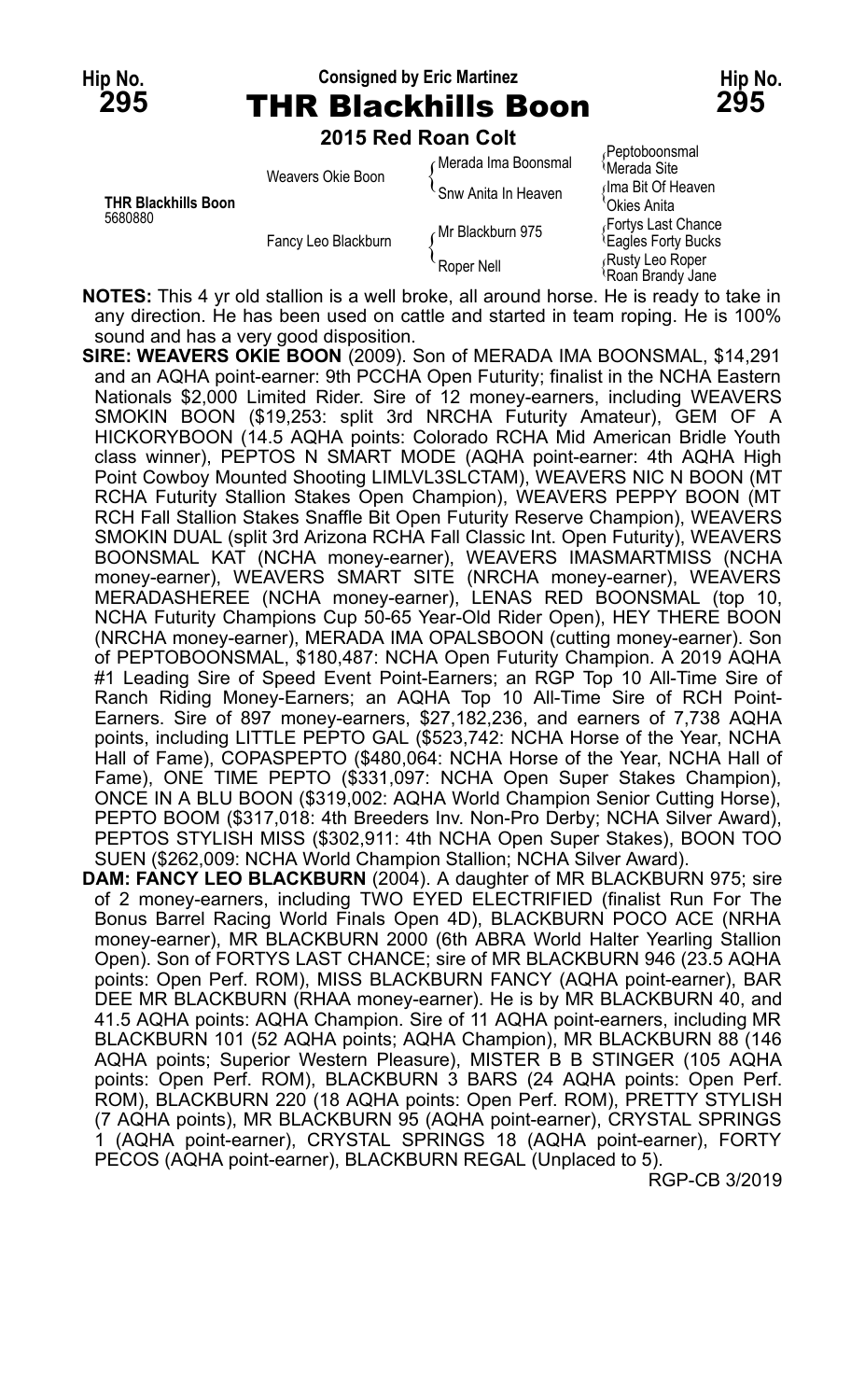**Hip No. Consigned by Fritz Sturges Hip No. 296** Wars Smokin Hickory **296**

|                                       | 2016 Bay Filly    |                    |                                                                |
|---------------------------------------|-------------------|--------------------|----------------------------------------------------------------|
| <b>Wars Smokin Hickory</b><br>5920841 | Little Wars Blaze | ∠Little War O Lena | <sub>∩</sub> Smart Little Lena<br><i><b>War Leo Missie</b></i> |
|                                       |                   | Doxie Bars Blaze   | Sugar Bars Blaze SI 85<br>Ms Jessie Doc Bar                    |
|                                       | Rose Hill Hickory | Red Hot Hickory    | Doc's Hickory<br><sup>≀</sup> Miss Smokin Chex                 |
|                                       |                   | Rose Hill Silver   | Docs Eddie Lena<br>'Silver Jo Peep                             |

**NOTES:** This is an outstanding, athletic mare that is all about getting things done. She was born and raised on the ranch. In training with Guy Peterson.

**SIRE: LITTLE WARS BLAZE** (2001). Son of LITTLE WAR O LENA, NCHA \$4,392 RHAA \$5,462: sire of SMART BOON STAR (\$4,596: Denver National Stock Show Cutting \$10,000 Amateur Co-Champion). Son of SMART LITTLE LENA, \$743,275: NCHA Triple Crown. RGP #2 All-Time Leading Sire of Cutting Money-Earners; AQHA #2 All-Time Leading Sire of Cutting Point-Earners; an AQHA Top 5 All-Time Leading Sire of RCH Point-Earners; an RGP Top 25 All-Time Sire of RCH Money-Earners. Sire of 1,468 money-earners, \$42,696,172, and earners of 10,420 AQHA points, including JUSTA SMART PEANUT (\$417,739: NCHA Horse of the Year), RED WHITE AND BOON (\$930,954: NCHA World Champion Gelding; NCHA Hall of Fame), SMART PEPPY LENA (P) (\$492,793: NCHA Non-Pro Co-Reserve World Champion twice; NCHA Hall of Fame), SMART PLAY (\$413,720 and 68.5 AQHA points: NCHA \$5,000 Novice Reserve World Champion; NCHA Gold Award), SOME KINDA MEMORIES (\$378,671: NCHA Open Futurity Champion), PLAYIN N FANCY SMART (\$378,135: NCHA Open Super Stakes Co-Champion), SMART LITTLE SENOR (\$362,933: NCHA Open Futurity Champion; NCHA Gold Award), JIGGIN LITTLE LENA (\$345,284: NCHA Non-Pro World Champion; NCHA Gold Award), QUEJANAISALENA (\$338,204: 4th NCHA Super Stakes Open Classic), COMMANDICATE (\$300,112: NCHA World Champion Gelding twice; NCHA Gold Award), SMART WHITTLE WENA (\$293,455: 4th NCHA Non-Pro Super Stakes), DESIRES LITTLE REX (\$287,519: NCHA Open Futurity Reserve Champion).

**DAM: ROSE HILL HICKORY** (1996). A daughter of RED HOT HICKORY, \$27,729 and 41 AQHA points: 5th ACHA World Open; split 5th San Antonio Cutting \$10,000 Novice; 8th AQHA World Senior Cutting; finalist in AQHA World Senior Cutting; finalist ACHA World \$2;500 Novice Rider. Sire of 26 money-earners, 16 AQHA point-earners, including RED HOT ALENA (\$33,961 and 264 AQHA points: AQHA World Champion Open Ranch Sorting Horse, Superior Team Penning), CASH OUT THE WAZOO (P) (\$6,310: APHA World 3-Year-Old Cutting Challenge Open Champion), MIA RED HOT HICKORY (238.5 AQHA points: 5th AQHA High Point Senior Team Penning Open, Superior Team Penning), RED HOT CHUNK (\$26,566: "The Non-Pro" All-Age Amateur Co-Reserve Champion), HICKORY ATTITUDE (\$11,281: Coors Cowtown Cutting Non-Pro Reserve Champion), RED HOT SCRIPT (\$10,241: Kansas CHA \$2,000 Limited Rider Reserve Champion), HOME RUN DOLLY (\$5,781 and 38.5 AQHA points: finalist in the NCHA Non-Pro Classic/Challenge), HICKORYS FRECKLES (\$5,081 and 7.5 AQHA points: 1), JOKAHOMA JOKER (31.5 AQHA points: Open Perf. ROM, AQHA World Team Penning qualifier), HICKORYS HOLLY SUE (88 AQHA points: 4th AQHA Select World Team Penning), SMOKIN HICKORY JO (\$4,473: NCHA Certificate of Ability), CHICKASHA SALLY (P) (\$3,595: NCHA Area 8 \$10,000 Amateur Reserve Champion), RED HOT N SMOKIN (10.5 AQHA points: American Ranch Horse Assoc. Honor Roll All-Age Open Working Cow Horse Champion), RED HOT SMOKIN (8.5 AQHA points: AQHA World Amateur Barrel Racing qualifier), HICKORY DICKERY LENA (6 AQHA points), MISSYS HOT HICKORY (5.5 AQHA points), SHEA RED HOT (AQHA point-earner: ACHA & NCHA \$1,155).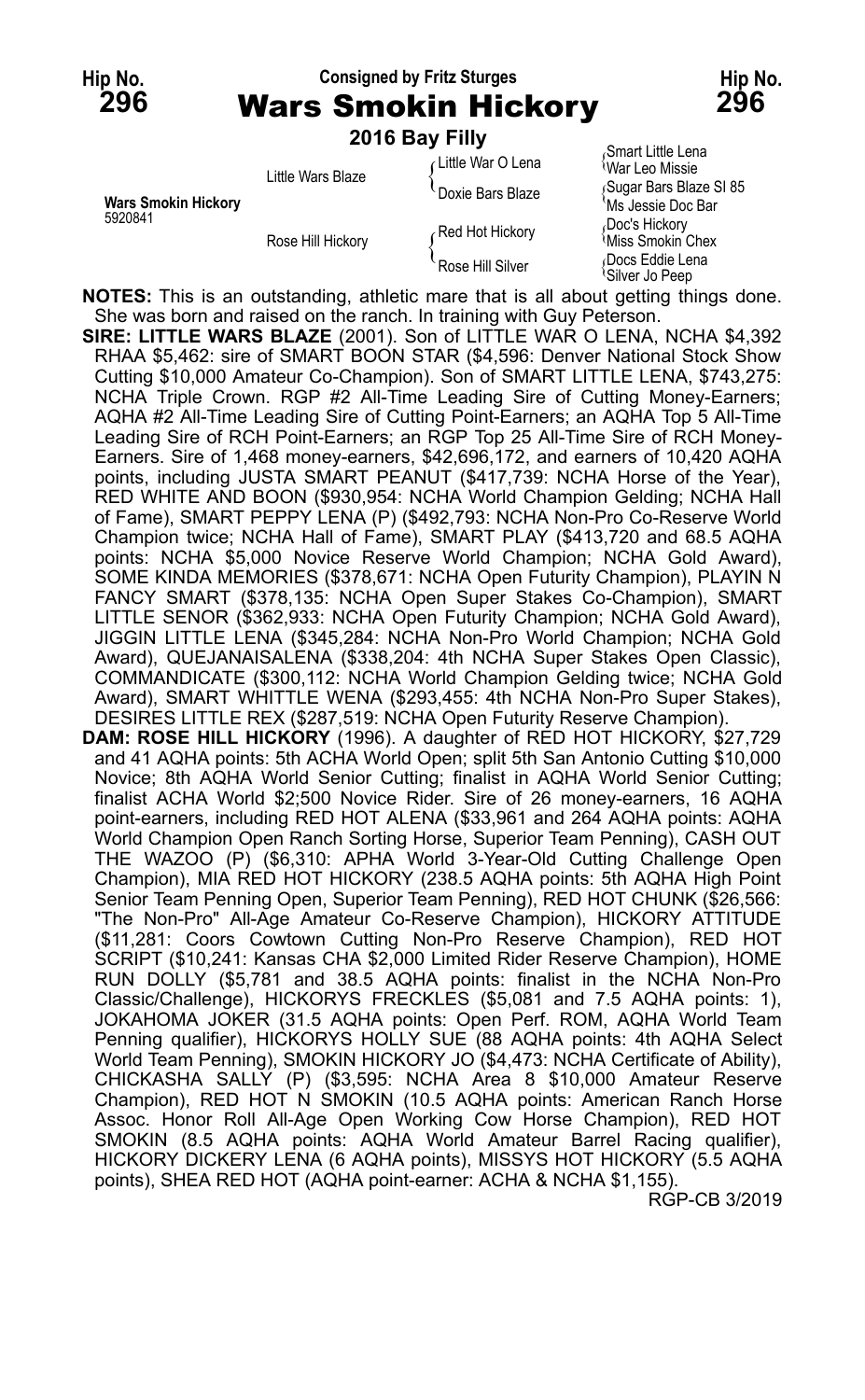| Hip No.<br>297                  | <b>Consigned by Riley Kopischke</b><br><b>Geta Good Look Girls</b> |                     |                                           |
|---------------------------------|--------------------------------------------------------------------|---------------------|-------------------------------------------|
|                                 |                                                                    | 2015 Sorrel Gelding |                                           |
|                                 | Genuine Count Down                                                 | ⊊Genuine Doc        | Doc Bar،<br><sup>1</sup> Gay Bar's Gen    |
| Geta Good Look Girls<br>5693844 |                                                                    | Count On Doc        | Docs Bo Acres<br>Countersail              |
|                                 | Docs Miss Lily Red                                                 | Docs Cure           | Doc's Prescription<br><b>Miss Gold 01</b> |
|                                 |                                                                    | Sans Straw          | Peppy San Can<br>Odalisque                |

**NOTES:** This is a big, stout, 4 yr old gelding. He lopes nice circles, changes leads and has a good stop. Has been hauled and well started on the head side and lightly started on the heel side. He has roped and pulled calves to the fire in the pasture. He will make a great Versatility Ranch Horse or will work all day at the ranch.

- **SIRE: GENUINE COUNT DOWN** (1995). Sire of 4 money-earners, including GENUINE DOCS KAZOOM (5.5 AQHA points: AQHA World Amateur Ranch Riding qualifier), DM GENUINE RADAR (AQHA point-earner), DM GENUINE BUBBA (3rd CBT Summer Dash Barrel Racing Open 3D), DM GENUINE GEORGE (Battle in the Saddle AQHA/BBR Barrel Racing Open 3D Reserve Champion), DM GENUINE NUGGETT (6th Lucky Dog Barrel Racing Texarkana Arkansas Open 4D class), MONSTER DOC CASH (7th BBR World Barrel Racing Jackpot Open 3D). Son of GENUINE DOC, \$23,922 and 55 AQHA points: AQHA Reserve World Champion Senior Cutting Horse; 3rd NCHA Non-Pro Super Stakes; semi-finalist in the NCHA Open Futurity; semi-finalist in the NCHA Open Super Stakes: 7th NCHA Non-Pro Derby; Superior Cutting. An AQHA Top 5 All-Time Leading Sire of Cowboy Events Point-Earners. Sire of 269 money-earners, \$2,398,246, and earners of 14,626 AQHA points, including GENUINE NITA (\$113,437: split 7th NCHA Non-Pro Super Stakes; NCHA Bronze Award), GENUINE REDBUD (\$61,467 and 1,344.5 AQHA points: AQHA World Show Superhorse, AQHA Performance Champion), GENUINE PEPPY SAN (P) (\$107,023: APHA World Junior Cutting Champion; NCHA Bronze Award), PEPPYS GENUINE DOC (\$69,406: NCHA Open Reserve World Champion Gelding), SHINING SPARK (\$62,674 and 17 AQHA points: AQHA World Champion Junior Reining Horse; NRHA Hall of Fame), GENUINE DRIFTER (\$45,296 and 1,432 AQHA points: AQHYA World Champion Heeling Horse, AQHA Performance Champion), POPULAR DOC (\$66,354: split 4th Memphis Cutting 4-Year-Old Non-Pro Futurity).
- **DAM: DOCS MISS LILY RED** (1991). Dam of FLASHY BLONDE ZIPPER (PHBA World Junior Road Hack Open Reserve Champion; PHBA Honor Roll Junior Road Hack Open Champion; Oklahoma PEA Go for the Gold Futurity 4-Year-Old & Under Open Hunter Under Saddle Stakes Champion), GENUINE DOCS KAZOOM (5.5 AQHA points: AQHA World Amateur Ranch Riding qualifier). A daughter of DOCS CURE, \$3,652 and 30 AQHA points: ACHA Top top 10 \$15,000 Novice Champion. Sire of SHIS GOLD DOC (23 AQHA points: Open Perf. ROM, AQHA World Amateur Team Penning qualifier), DOCS JR TOWIE (15 AQHA points: Open Perf. ROM), DOCS FIRST CURE (ACHA & NCHA \$2,223), ROCKET MOON DOC (7th Cowboy Publishing Challenge Barrel Racing). Son of DOC'S PRESCRIPTION, NCHA money-earner and 25 AQHA points: Open Perf. ROM. An AQHA Top 25 All-Time Sire of Cutting Point-Earners. Sire of 328 RGP money-earners, \$2,527,694, and earners of 8,689 AQHA points, including DOSEY DOC (\$154,252: NCHA Non-Pro Super Stakes Champion), DOCS ROYAL DANCER (\$148,790: NCHA Non-Pro Super Stakes Champion), DEMIDOC (\$135,152: NCHA Non-Pro Derby Champion), NEAT PRESCRIPTION (\$63,160 and 15 AQHA points: AQHA World Champion Junior Cutting Horse), BAKER PRESCRIPTION (\$97,646: NCHA Non-Pro Futurity Champion), HERCULES SCRIPTION (\$82,772 and 15.5 AQHA points: Atlantic Coast Non-Pro Cutting Futurity Reserve Champion).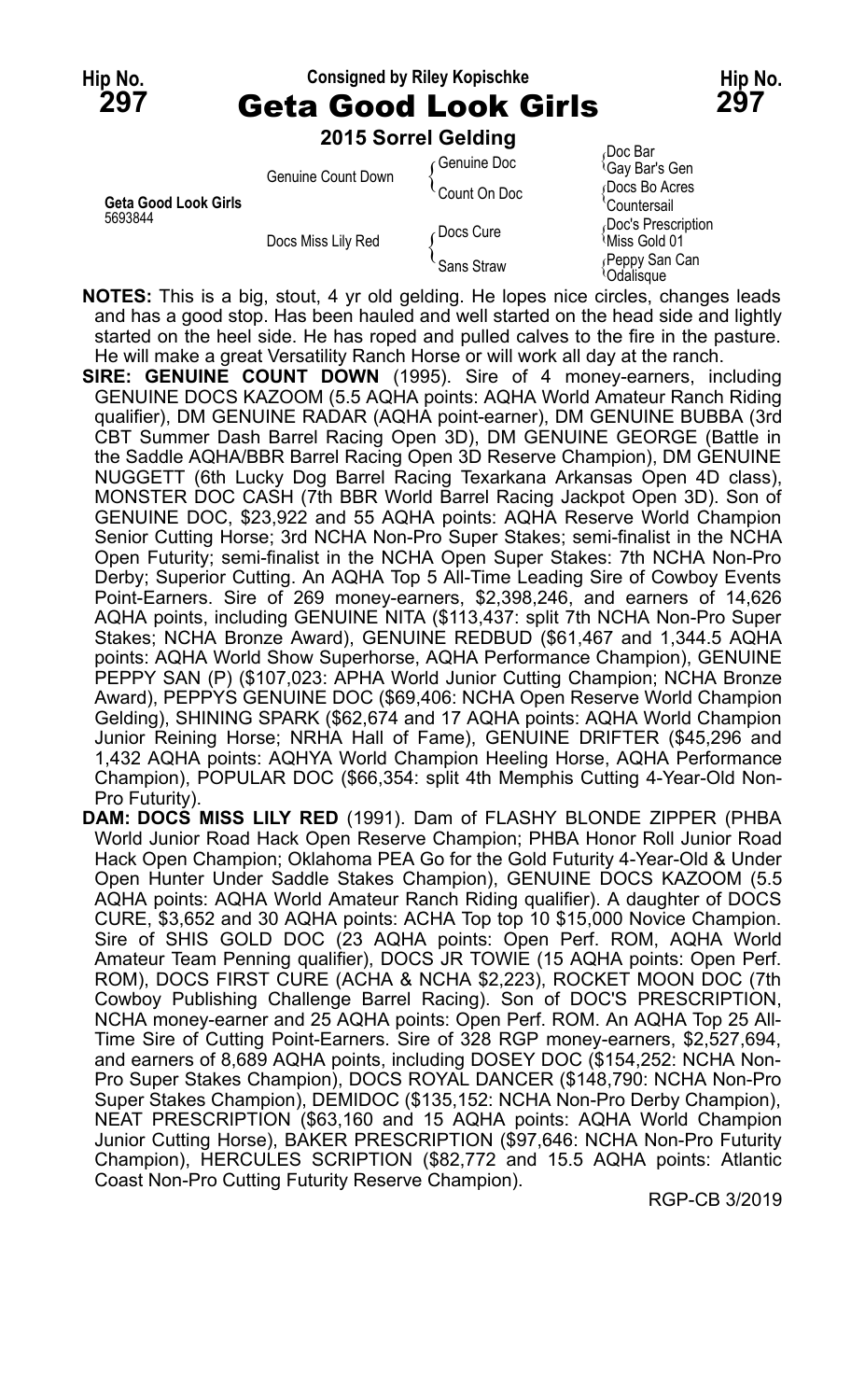# **Hip No. Consigned by Dallas Warr Hip No.**

**2003 Black Mare**

| 2009 Μανητικά σ          |                   |                   |                                              |  |
|--------------------------|-------------------|-------------------|----------------------------------------------|--|
| <b>Shante</b><br>4492766 | Colonels A Doc    | ∩Colonel Freckles | Jewel's Leo Bars<br><sup>{</sup> Christy Jay |  |
|                          |                   | Docs Manta        | Doc Bar<br>'Royal Rosette                    |  |
|                          | Young Santa Belle | Young Gun         | Freckles Playboy<br>Lenaette                 |  |
|                          |                   | Santa Belle       | Doc's Hickory<br><sup>t</sup> Santo Peppy    |  |

**NOTES:** This mare is your best friend and in your pocket everywhere you go. She was left open due to late foaling date. She is an easy breeder.

- **SIRE: COLONELS A DOC** (1983). NCHA money-earner. Sire of 5 money-earners, including DOC SANTA BELLE (\$14,880: finalist in the NRHA Non-Pro Futurity), CUTTER FRECKLE (45 AQHA points; Youth Perf. ROM), COLS DEL RIO BAR (52.5 AQHA points: split 3rd Ardmore RCH Classic 4/5-Year-Old Non-Pro), DOCS EL BANDIDO (16.5 AQHA points: & NRCHA money-earner, AQHA World Amateur Working Cow Horse qualifier), CUTTERS DEL RIO (15.5 AQHA points; Amateur Perf. ROM, AQHA World Amateur Reining qualifier), WEZA PLEASIN (AQHA pointearner: E Ohio 2-Year-Old Snaffle Bit Western Pleasure Open Champion), DOCS JERARCA (AQHA point-earner, AQHA World Aged Stallions qualifier), DOCS DURAMAX (NRHA money-earner). Son of COLONEL FRECKLES, \$46,305 and an AQHA point-earner: NCHA Open Futurity Champion; finalist in the NCHA Open Derby. Sire of 361 money-earners, \$5,058,728, and earners of 2,743 AQHA points, including COLONEL LIL (\$244,145: NCHA Open Futurity Champion), COLS LIL PEPPER (\$186,118: NCHA Open Futurity 1st semi-finalist In The Reserve Champion), COLONEL FLIP (\$171,865: split 3rd NCHA Open Futurity), CURLY RODE HER MA (\$159,782: split 3rd Gold and Silver Cutting Stakes 4-Year-Old Non-Pro), COLONEL LEO BAR (\$142,989: NCHA Open Super Stakes Reserve Champion; NCHA Bronze Award), GLOW A FRECKLE (\$136,466: PCCHA Open Futurity Reserve Champion), FRECKLES FANTASY (\$126,308: 6th The Masters Cutting Open; NCHA Silver Award), CHLOES FRECKLES (\$126,251: split 7th NCHA Open Super Stakes; NCHA Silver Award), FRECKLES FLYNN (\$116,650: 6th NCHA Open Finals; NCHA Platinum Award), COLONEL REY LEW (\$108,914: 5th Wrangler Open Cutting Futurity; NCHA Silver Award).
- **DAM: YOUNG SANTA BELLE** (1991). Dam of DOC SANTA BELLE (\$14,880 AQHA point-earner: finalist in the NRHA Non-Pro Futurity, Southwest RHA Non-Pro Futurity Champion; NRHA Limited Non-Pro Futurity Reserve Champion). Half-sister to BELLES N BULLETS (\$421,588: NCHA Junior Youth Co-Reserve World Champion; NCHA Hall of Fame), THE BELLE O THE BALL (\$81,273: 3rd Millionheir Open Derby), BELLE MATE (\$76,575: finalist in the NCHA Open Futurity), MH IM INTO CUTTING (\$55,814: 3rd Millionheir Cutting Non-Pro Derby), MAXIMILIANOX (D) (\$48,293: split 3rd NCHA Amateur Classic/Challenge), MH SANTAS MILLION (\$40,770: Idaho CHA Non-Pro Classic Champion), BELLA DUAL (\$13,856: semi-finalist in the NCHA Open Futurity), ZIGGY BELLE (\$13,546: semi-finalist in the NCHA Open Futurity), SANTA CAT (\$5,725: Utah CHA Derby Novice Reserve Champion), SAN TULE BELLE (\$3,992: 8th Memphis Cutting 4- Year-Old Amateur Futurity). Out of SANTA BELLE (\$224,732: NCHA Non-Pro Co-World Champion; NCHA Gold Award. A daughter of YOUNG GUN, \$34,749: Bonanza 4-Year-Old Open Champion; split 5th Augusta 4-Year-Old Open Futurity. Sire of 238 money-earners, \$3,390,994, and earners of 1,766 AQHA points, including BIG GUN (P) (\$240,112: Memphis Open Classic Champion), YOUNG GUN CLASSIC (\$166,066: NCHA \$10,000 Novice Horse Non-Pro Reserve World Champion; NCHA Silver Award), BIT OF YOUNG GUN (\$127,743: 5th NCHA Non-Pro Futurity).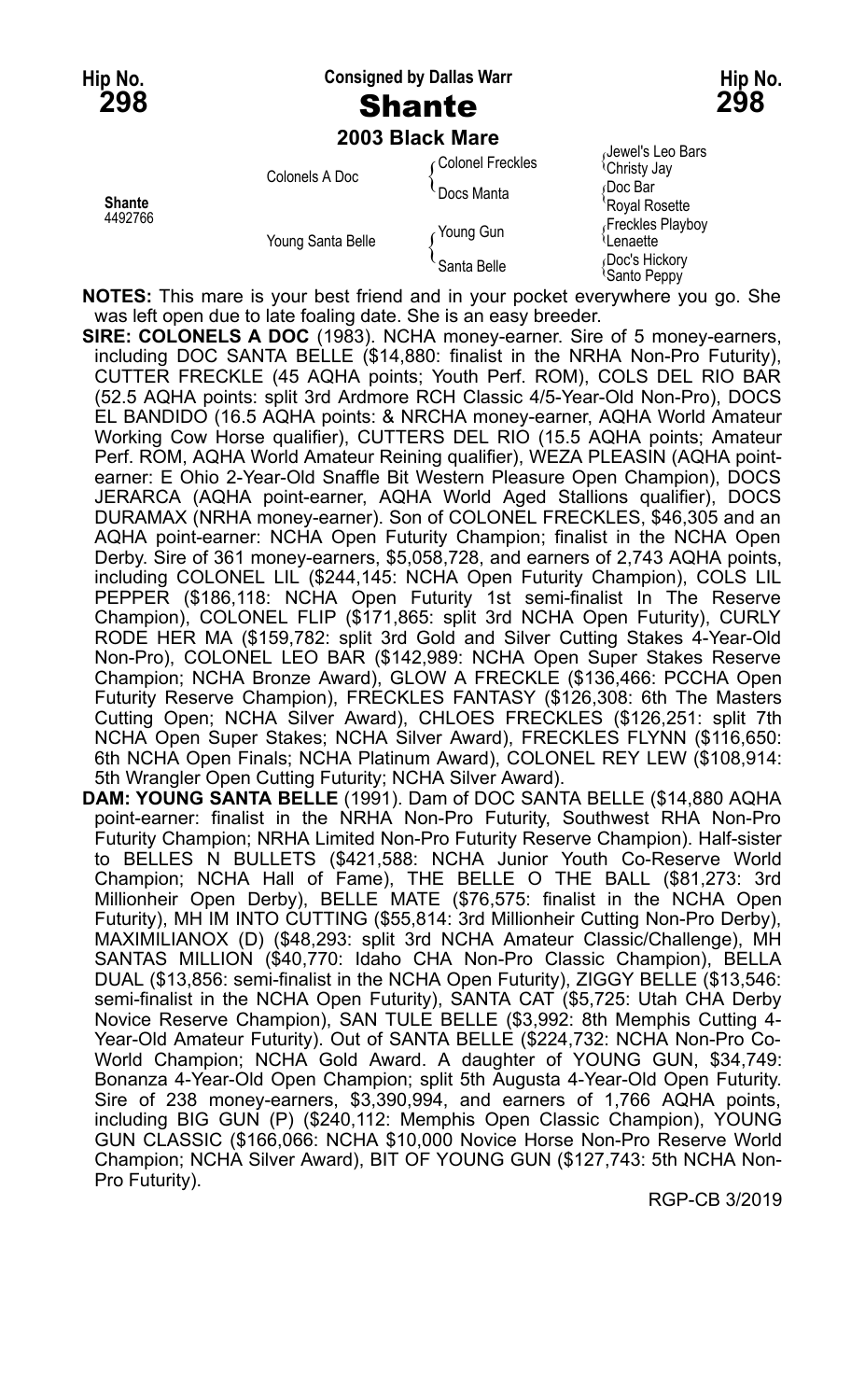## **Hip No. Consigned by True North Horses Hip No. 299** Jodi Forkland **299**

**April 20, 2017 Gray Filly**

|                          |                   | ADIII ZU, ZUTT UIAV FIIIV | First Down Dash SI 105                         |
|--------------------------|-------------------|---------------------------|------------------------------------------------|
| Jodi Forkland<br>5849450 | Forkland          | ⊊Stoli SI 99              | <sup>1</sup> Strawberry Silk SI 105            |
|                          |                   | Living Dolly              | Nim N' Sugar<br>'Ginnys Muneca                 |
|                          | Quickory Chapolin | Docs Quickory             | Doc's Hickory<br>ਪLauro Lassie                 |
|                          |                   | Spd Miss Olena            | San Peppys Doc<br><sup>1</sup> Docs Rock Olena |

**NOTES:** This filly has had 30 days under saddle. She is loads in the trailer and stands tied. This an easy going, confident mare.

- **SIRE: FORKLAND** (2008). Son of STOLI SI 99, Champion Racing 3-Year-Old; Champion Racing 3-Year-Old Colt, 10 race wins, \$332,237, won All American Derby [G1], West Texas Futurity [G1], Z Wayne Griffin Director's Stakes-2nd Div [G3]; sire of 47 RGP money-earners, 37 stakes winners, \$16,319,695, including STOLIS WINNER SI 112 (World Champion Race Horse, 13 race wins, \$2,242,661, won All American Futurity [G1]), KETEL WON SI 107 (Champion Racing Aged Horse, 8 race wins, \$651,740, won The Champ At Sunland Park [G1]), SURE SHOT B SI 103 (8 race wins, \$573,548, won Texas Classic Futurity [G1]), A STOLI MATE SI 102 (8 race wins, \$431,263, won Los Alamitos Winter Champ [G1], NTR), VODKA WITH ICE SI 119 (15 race wins, \$428,662, won AQHA Challenge Champ [G1], NTR), TRENDI SI 96 (4 race wins, \$393,325, won Rainbow Futurity [G1]), TESTING THE ICE SI 104 (6 race wins, \$388,620.50, won Sunland Champ Challenge [G2]), DONT LET DOWN SI 103 (7 race wins, \$698,301.66), FRENCH FURY SI 110 (10 race wins, \$181,207, 2nd AQRA Turf Paradise Derby), XO KATE SI 115 (11 race wins, \$242,302, won Harrah's Distaff Stakes [G3]), STOLI CHICK (\$3,614 and 12 AQHA points: AQHA Reserve World Champion Amateur Barrel Horse), EYE STOL FIRST (\$38,721: 3rd BUC Days Pro Rodeo Barrel Racing), MISS CONCAN (NBHA World Barrel Racing Super Senior3D Champion), ANY GIVEN SUNDAY B (\$24,185: finalist in the BFA World Barrel Futurity Finals Open), STOLI WITH A TWIST (\$21,864 and 26 AQHA points: 9th Old Fort Days Open Barrel Futurity), STOLI MY RIDE (\$20,816: finalist Diamonds N Dirt Open Barrel Futurity), BOROLO (\$14,223: WPRA Junior NFR Barrel Racing Average Senior Youth Reserve Champion).
- **DAM: QUICKORY CHAPOLIN** (2005). Dam of OCHAKING DARKEYEDSUN (NRHA money-earner). Half-sister to SPD FRECKLED OLENA (\$3,823: 5th North Texas CHA 4-Year-Old Non-Pro). A daughter of DOCS QUICKORY; sire of 5 moneyearners, including RED HOT QUICKORY (NCHA money-earner), MISS CHICKORY (Josey Junior World Barrel Racing JR4D class winner), QUICKORY CHARGE (barrel racing money-earner), QUICKORY QUIXOTE (NCHA money-earner), TOPAZ DOC (SHOT money-earner). Son of DOC'S HICKORY, and 42 AQHA points;AQHA High Point Cutting Stallion, AQHA Reserve High Point Cutting Champion;AQHA Reserve High Point Cutting Champion. An RGP Top 10 All-Time Sire of Cutting Money-Earners; an AQHA Top 10 All-Time Sire of Cutting Point-Earners; an AQHA Top 25 All-Time Sire of Cowboy Events Point-Earners. Sire of 1,032 money-earners, \$21,822,298, and earners of 9,256 AQHA points, including HICAPOO (\$447,855: NCHA Horse of the Year, NCHA Hall of Fame), MISS SILVER PISTOL (\$512,755: Gold and Silver Cutting 4-Year-Old Open Champion; NCHA Hall of Fame), SAN JOSE HICKORY (\$235,513: Gold and Silver Cutting 4- Year-Old Open Champion), HIGH BROW HICKORY (\$229,771: NCHA Open Futurity Co-Reserve Champion; NCHA Bronze Award), SANTA BELLE (\$224,732: NCHA Non-Pro Co-World Champion; NCHA Gold Award), HICK CHICAROO (\$210,762: 6th Breeders Inv. Open Derby; NCHA Gold Award), AGLOWS FIRST RIO (\$207,011: 3rd NCHA Open Futurity), HICKADUAL (\$202,730: PCCHA Open Futurity Reserve Champion).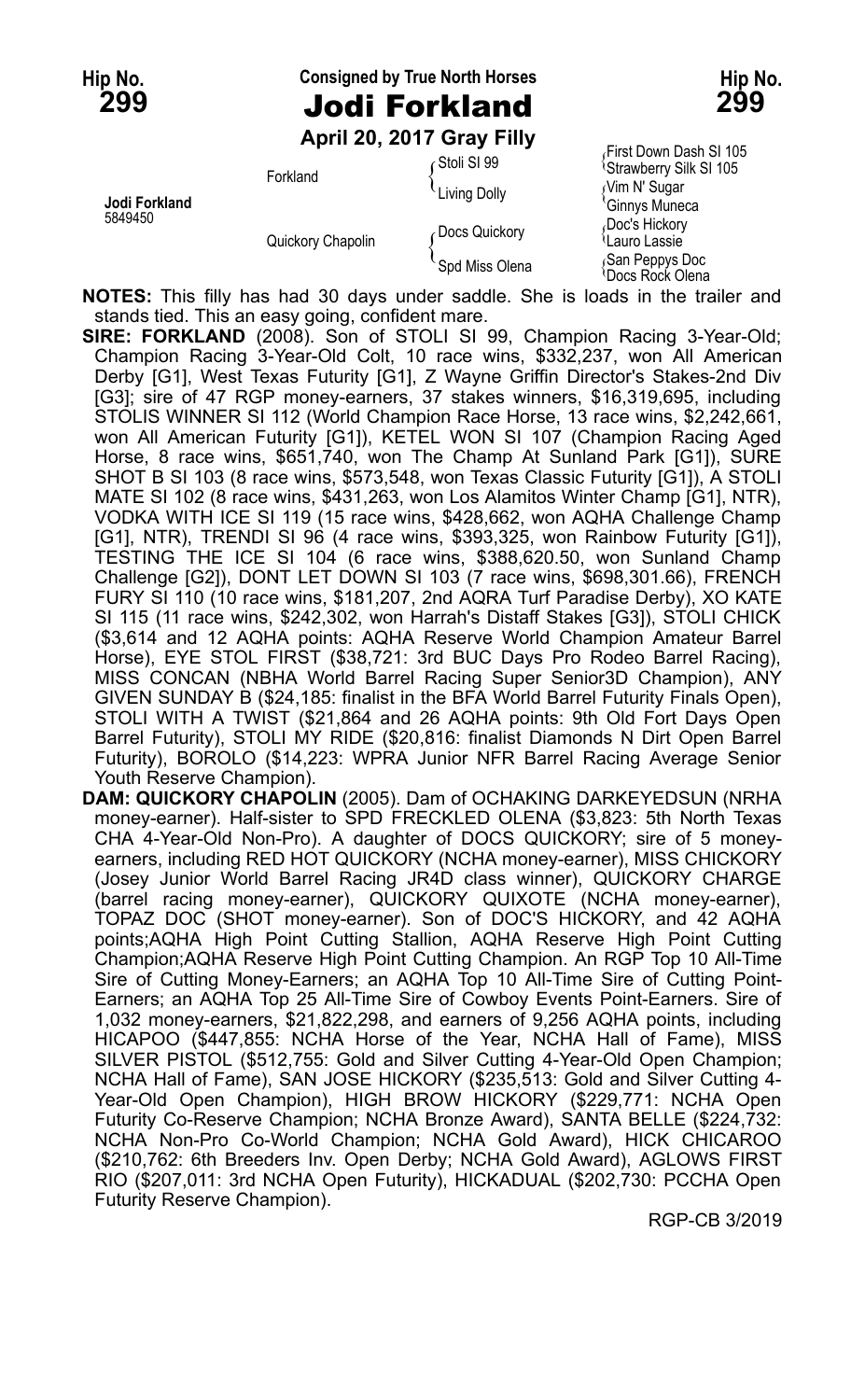# **Hip No. Consigned by Sid Zacharias Hip No. 300** Night Shinez **300**

#### **2016 Buckskin Gelding**

| <b>Night Shinez</b><br>5755249 | Nightime Shiner  | Night Deposit Chex   | ווטסט טו גסווט שווו<br><sup>t</sup> Salena Cee   |
|--------------------------------|------------------|----------------------|--------------------------------------------------|
|                                |                  | 'Shining Magic Spark | Shining Spark                                    |
|                                | <b>ZNA Angel</b> |                      | 'Chicks Lynx Olena                               |
|                                |                  | Zipnzanza            | Deacons Zanza Bee<br><sup>1</sup> Zippo Dahn Bar |
|                                |                  | Sassy Folly Too 82   | Ready Regards 75<br><sup>1</sup> Sassy Folly 63  |

<sub>/</sub>Nu Chex To Cash<br><sup>\</sup>Salena Cee *Nining Spark<br>Chicks Lynx Olena<br>Deacons Zanza Bee* 

**NOTES:** This pretty buckskin gelding is easy to catch and easy to work with. He has been started under saddle, been ridden on the ranch and has tracked cattle.

**SIRE: NIGHTIME SHINER** (2011). 36.5 AQHA points: AQHA World Versatility Ranch Horse Ranch Riding Division Cowboy Reserve Champion; AQHA Reserve High Point Level 2 Open Junior Ranch Riding Horse; Southwest RCHA April Hackamore Limited Open class winner; top 10 AQHA World Versatility Ranch Horse Ranch Trail Division Open; 3rd AQHA World Versatility Ranch Horse Ranch Reining Division Cowboy). Son of NIGHT DEPOSIT CHEX, \$118,909 and 266.5 AQHA points: NRHA Non-Pro World Champion; AQHA World Champion Amateur Working Cow Horse; NRCHA World Bridle Non-Pro Champion; AQHA High Point Working Cow Horse Select Amateur Reserve Champion; Congress Amateur Reining Champion; Superior Reining; Superior Working Cow Horse; Superior Amateur Reining. Sire of 37 money-earners, 24 AQHA point-earners, including NIGHTIME SHINER (36.5 AQHA points: AQHA World Versatility Ranch Horse Ranch Riding Division Cowboy Reserve Champion), LADYS LAST DEPOSIT (7 AQHA points: AQHA High Point Junior Colas Open Champion), ISCREAM FOR ICECREAM (\$9,571: AQHA Select World Heeling Reserve Champion; Superior Amateur Heading), NIGHTIME SHINER (36.5 AQHA points: AQHA World Versatility Ranch Horse Ranch Riding Division Cowboy Reserve Champion), NIGHT FRECKLES (\$7,148 and an AQHA point-earner: split 9th NRHA Limited Non-Pro Futurity), NIGHT TIME DEPOSIT (32.5 AQHA points: 5th Georgia RCH Fall Open Futurity), WRANGLER CEE CASH (NRHA \$4,327), LOLLYWOODINHOLLYWOOD (8 AQHA points: 8th NRCHA Limited Open Futurity), CORONA NIGHT CHEX (7.5 AQHA points: 5th AQHA Cattle Level 1 Champ Ranch Riding Jackpot Level 1 Select Amateur).

**DAM: ZNA ANGEL** (2003). A daughter of ZIPNZANZA; sire of ZNZ SKIP TO MY LOU (AQHA point-earner), ZNZ RACE THE TRUCK (GR CH WFQHA World Halter Yearling Stallion Open). Son of DEACONS ZANZA BEE, and 10.5 AQHA points: WFQHA World Get of Sire Open Champion; WFQHA World Get Of Sire Champion; Gr Ch WFQHA World Breeders Get Of Sire Open. Sire of 3 money-earners, including EYED BEE JACKIE (AQHA point-earner: AQHYA World Jumping Int. Exhibitor Reserve Champion), EYED BEE JACKIE (AQHA point-earner: AQHYA World Jumping Int. Exhibitor Reserve Champion), DEACONS SKIPBEAU (WFQHA World Halter Yearling Gelding Open Champion), DEACON ROCK (WFQHA World Halter Weanling Stallion Champion), SKIP TO JAZZ (WFQHA World Halter Broodmare Open Champion), JUST CALL ME CHUCKY (WFQHA World 4/10-Year-Old Gelding Open Reserve Champion), HARLEY ZANZA BAR (72 AQHA points), ZANADELL ZIP (20.5 AQHA points: 8th AQHA World Amateur Heeling), TAKE A ZIP N CEE (AQHA point-earner), ZANTISHA (AQHA point-earner), SHEZA HOT MERCEDES (Illinois QHA Breeders Longe Line Futurity Open Co-Reserve Champion), SKIP TO JEWEL (3rd WFQHA World Halter Weanling Mares Open), SKIP TO XENA (GR CH WFQHA World Halter Weanling Mares Open).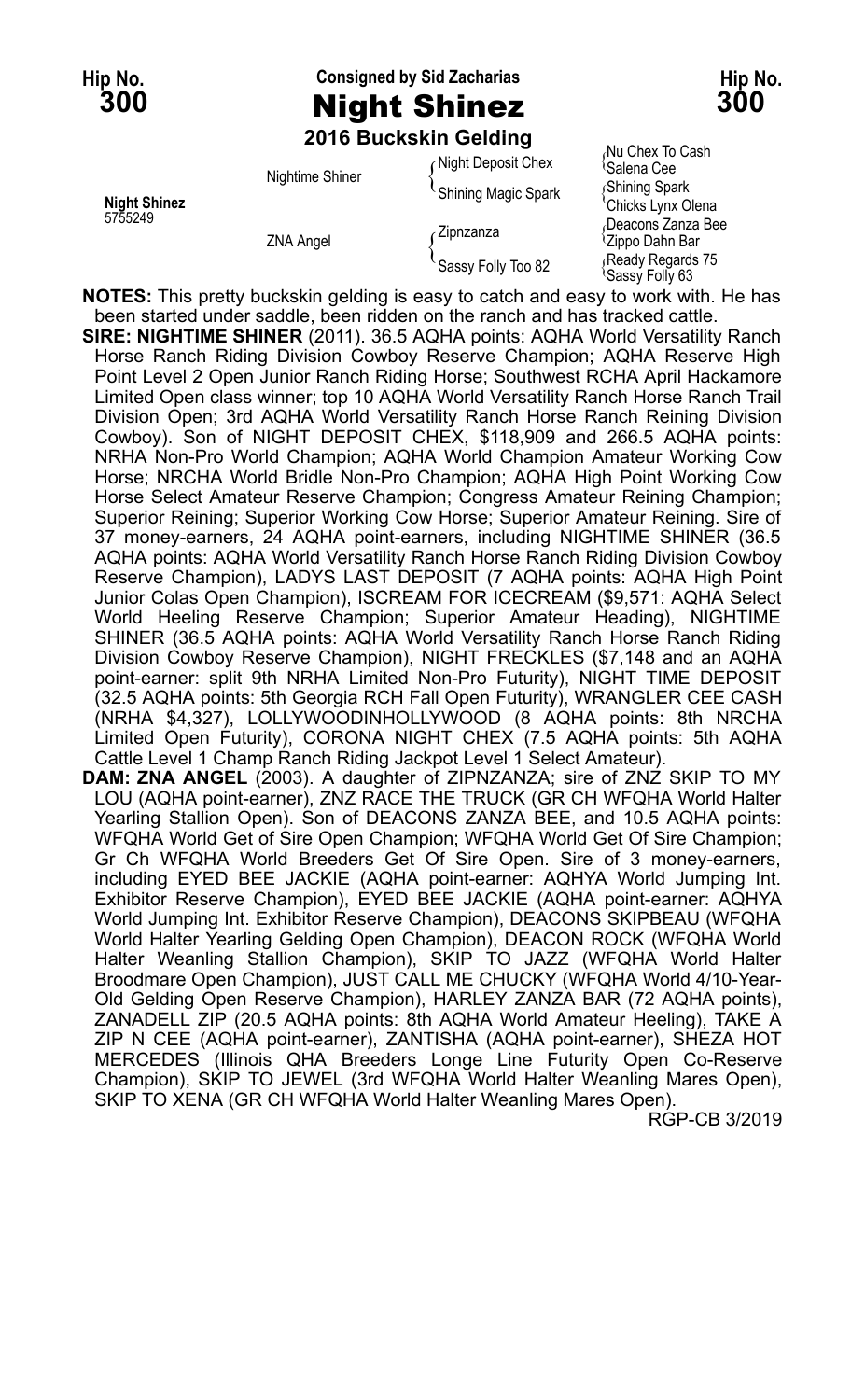**Hip No. Consigned by Fritz Sturges Hip No. 301** Diamond Tiger Leo **301**

**2016 Gray Colt**

| Diamond Tiger Leo<br>5908946 | Little Wars Blaze | Little War O Lena  | Smart Little Lena<br><sup>≀</sup> War Leo Missie  |
|------------------------------|-------------------|--------------------|---------------------------------------------------|
|                              |                   | Doxie Bars Blaze   | Sugar Bars Blaze SI 85<br>`Ms Jessie Doc Bar      |
|                              | Savanah Jack      | Cool Diamond Jack  | Cool Blue Haze،<br><sup>1</sup> Kellys Kandy Kiss |
|                              |                   | Savanah Lil Orphan | Quincys Tiger Leo<br>≀Ladv Savanah Te             |

**NOTES:** This is an outstanding stallion prospect that is extremely willing. He was born and raised on the ranch. He has always had a very good mind and wants to please. In training with Guy Peterson.

**SIRE: LITTLE WARS BLAZE** (2001). Son of LITTLE WAR O LENA, NCHA \$4,392 RHAA \$5,462: sire of SMART BOON STAR (\$4,596: Denver National Stock Show Cutting \$10,000 Amateur Co-Champion). Son of SMART LITTLE LENA, \$743,275: NCHA Triple Crown. RGP #2 All-Time Leading Sire of Cutting Money-Earners; AQHA #2 All-Time Leading Sire of Cutting Point-Earners; an AQHA Top 5 All-Time Leading Sire of RCH Point-Earners; an RGP Top 25 All-Time Sire of RCH Money-Earners. Sire of 1,468 money-earners, \$42,696,172, and earners of 10,420 AQHA points, including JUSTA SMART PEANUT (\$417,739: NCHA Horse of the Year), RED WHITE AND BOON (\$930,954: NCHA World Champion Gelding; NCHA Hall of Fame), SMART PEPPY LENA (P) (\$492,793: NCHA Non-Pro Co-Reserve World Champion twice; NCHA Hall of Fame), SMART PLAY (\$413,720 and 68.5 AQHA points: NCHA \$5,000 Novice Reserve World Champion; NCHA Gold Award), SOME KINDA MEMORIES (\$378,671: NCHA Open Futurity Champion), PLAYIN N FANCY SMART (\$378,135: NCHA Open Super Stakes Co-Champion), SMART LITTLE SENOR (\$362,933: NCHA Open Futurity Champion; NCHA Gold Award), JIGGIN LITTLE LENA (\$345,284: NCHA Non-Pro World Champion; NCHA Gold Award), QUEJANAISALENA (\$338,204: 4th NCHA Super Stakes Open Classic), COMMANDICATE (\$300,112: NCHA World Champion Gelding twice; NCHA Gold Award), SMART WHITTLE WENA (\$293,455: 4th NCHA Non-Pro Super Stakes), DESIRES LITTLE REX (\$287,519: NCHA Open Futurity Reserve Champion).

**DAM: SAVANAH JACK** (2008). A daughter of COOL DIAMOND JACK. Grandson of LEO HANCOCK HAYES; sire of 3 money-earners, including BAR STAR DANGER (107.5 AQHA points: AQHA Select World Tie-Down Roping Reserve Champion; Superior Amateur Tie-Down Roping), BAR STAR SADIE (47 AQHA points: 8th AQHA World Amateur Tie-Down Roping), HANCOCK RED FOX (17.5 AQHA points: Open Perf. ROM), BLUES Z SNIP (AQHA point-earner), FUNNY B BEAR CAT (AQHA point-earner).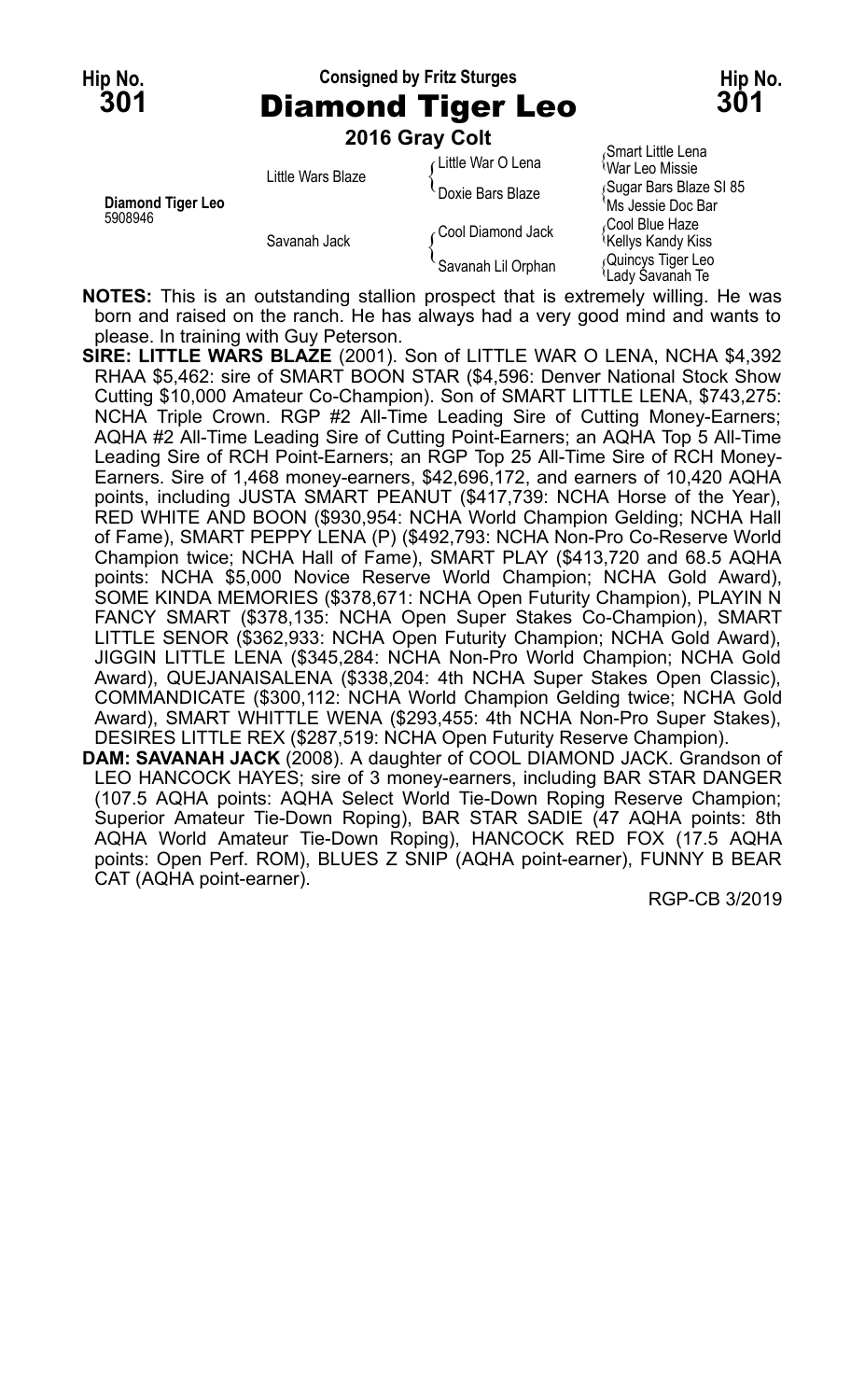**2014 Palomino Gelding**

| <b>Cowbovs Shinin A 460</b><br>5592814 | Seven S Toronado | <b>Shining Spark</b> | <b>UGHUILG DUG</b><br><sup>1</sup> Diamonds Sparkle |
|----------------------------------------|------------------|----------------------|-----------------------------------------------------|
|                                        |                  | Seven S Zanetta      | (Zan Parr Bar<br>'Seven S Specketta                 |
|                                        | Seven S Wish On  | Lenas Wright On      | Smart Little Lena<br><sup>1</sup> Slide Me Again    |
|                                        |                  | Seven S Zans Wish    | Real Gun<br><sup>1</sup> Seven S Misty Zan          |

**NOTES:** This is a very balanced and pretty gelding. He is strong on all of his cow horse maneuvers. He wasn't shown, no fault of his own. He has been started on tracking the heeling dummy. He should make a breakaway horse deluxe. Eligible for the AQHA Ranching Heritage Program. In training with Tim Scott.

- **SIRE: SEVEN S TORONADO** (1998). Sire of 3 money-earners, including COWBOYS SHININ 507 (\$5,868: All American Barrel Racing Youth 3D Champion), COWBOYS SHININ 301 (NRHA \$3,272), COWBOYS SHININ 308 (AQHA pointearner), COWBOYSSHINING A 303 (ranch riding money-earner). Son of SHINING SPARK, \$62,674 and 17 AQHA points;AQHA World Champion Junior Reining Horse, AQHA World Champion Junior Reining Horse. RGP #1 All-Time Leading Sire of RCH Money-Earners; AQHA #1 All-Time Leading Sire of Cowboy Events & RCH Point-Earners; an AQHA Top 5 All-Time Leading Sire of Reining Point-Earners; an RGP Top 10 All-Time Sire of Reining Money-Earners. Sire of 710 money-earners, \$10,329,700, and earners of 36,834 AQHA points, including SHINING N SASSY (\$259,262: NRHA Open Futurity Champion), MISS REY O SHINE (\$159,715: 5th NRBC Open Derby), SMART SHINETTA (\$132,394: 4th NRCHA Open Futurity), SHINE LIKE HAIL (\$115,938 and 59 AQHA points: NRCHA Open Futurity Reserve Champion), SHINE ON LINE (\$111,525 and 44.5 AQHA points: 4th NRBC Open Derby), SHINERS NICKLE (\$107,339: NRCHA Open Futurity Co-Reserve Champion), JUST GOTTA SHINE (\$106,375 and 95.5 AQHA points: 5th AQHA High Point Amateur Performance Halter Stallions), SHINEY NU ANNIE (\$104,961: NRCHA Open Futurity Reserve Champion).
- **DAM: SEVEN S WISH ON** (2009). A daughter of LENAS WRIGHT ON, \$105,846 and 61 AQHA points: NRHA Open Futurity Champion; AQHA World Champion Junior Working Cow Horse; AQHA Reserve World Champion Junior Reining Horse; AQHA High Point Junior Reining Champion; money-earner in the NRHA 4/5-Year-Old Super Stakes Open. An AQHA Top 10 All-Time Sire of RCH Point-Earners; an AQHA Top 25 All-Time Sire of Reining Point-Earners; an RGP Top 25 All-Time Sire of RCH Money-Earners. Sire of 154 money-earners, \$1,654,987, and earners of 4,544 AQHA points, including HES WRIGHT ON (\$172,067 and 126.5 AQHA points: NRCHA World Open Bridle Champion; Superior Heeling), COEUR D WRIGHT STUFF (\$126,439 and 64 AQHA points: Mallorca Western Festival Reining Open Co-Reserve Champion; Superior Reining), LENALILTOTHEWRIGHT (\$102,843 and 80.5 AQHA points: 8th NRCHA World's Greatest Horseman OP/RANDY Paul), LENAS TAXMAN (\$61,942 and 99 AQHA points: NRHA Primetime Non-Pro World Champion; Superior Amateur Reining), WRIGHT SMART OLENA (\$69,542 and 164.5 AQHA points: AQHA World Champion Senior Heading Horse), SHES COWISMATIC (\$65,177 and 87 AQHA points: AQHA World Champion Amateur Working Cow Horse), TC LENA (\$54,984 and 195 AQHA points: AQHYA World Champion Working Cow Horse, Superior Youth Reining), COEUR D MISTER (\$57,189 and 250.5 AQHA points: 5th AQHA High Point Junior Working Cow Horse, Superior Reining), WRIGHT ON NED (\$50,014 and 133 AQHA points: 4th AQHA World Junior Working Cow Horse), LENAS GRAY (\$45,737 and 111.5 AQHA points: NRCHA World Bridle Open Reserve Champion; Superior Reining).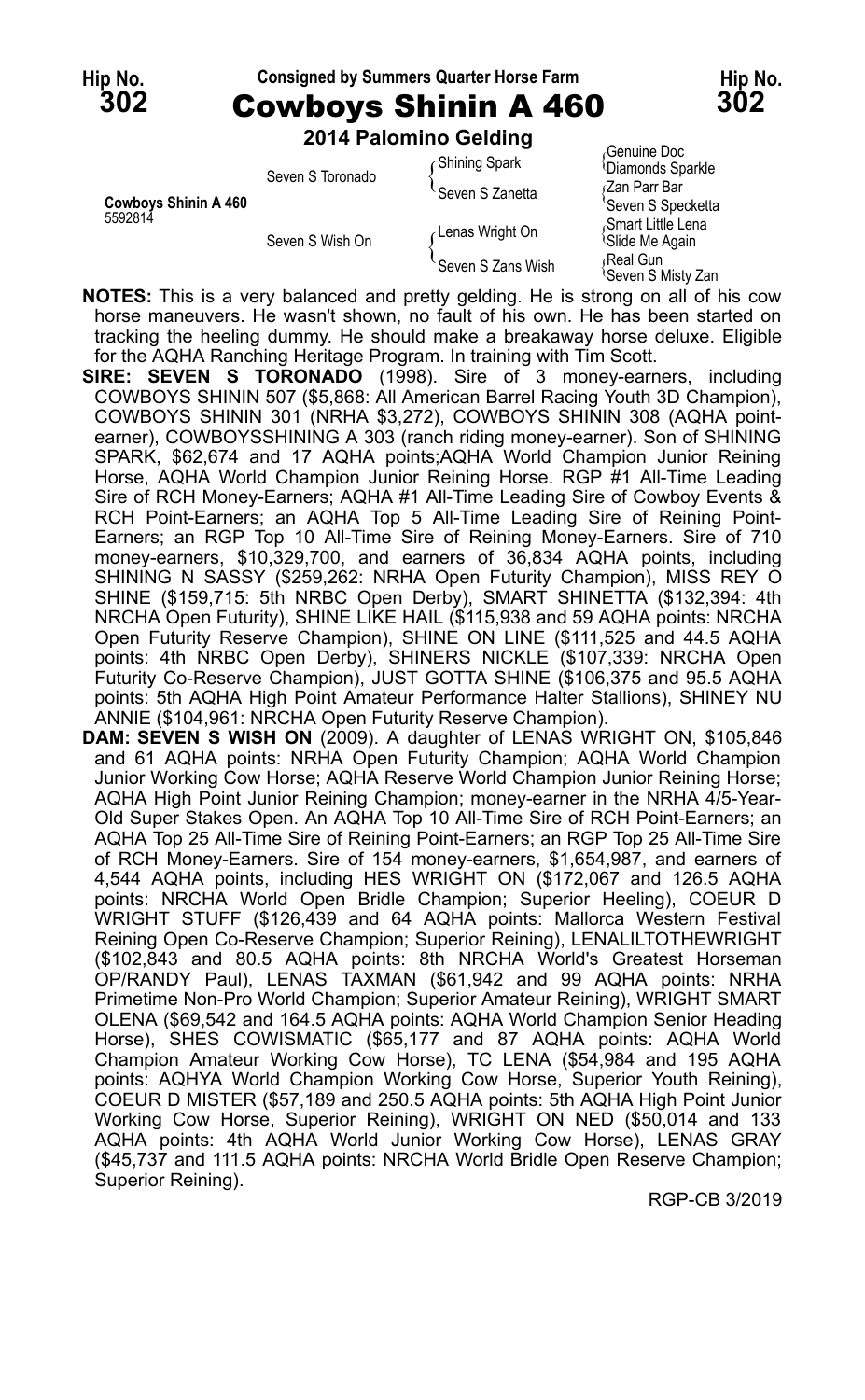### **Hip No. Consigned by Diana Burhart-Adell Hip No. 303** Frostd Glass Slipper **303**

**March 11, 2018 Brown Filly**

|                             |                          | March 11, 2018 Brown Filly |                                        |
|-----------------------------|--------------------------|----------------------------|----------------------------------------|
|                             | <b>Frosted Malt Duck</b> | Blue Duck Okie             | Miss N Okie<br><b>Smart Fancy Lena</b> |
| <b>Frostd Glass Slipper</b> |                          | Sengees Smart Lassie       | Smart Mate<br>'Sen Gees Peppy          |
| 5876330                     | Hillbilly Two Shus       | Wot A Hillbilly            | Hillbilly Britches<br>Lees Anza Baby   |
|                             |                          | Sheens Joy                 | <b>Black Sheen</b><br>≀Boots Jov       |

**NOTES:** The sire of this filly is an accomplished ranch sorter and her dam is foundation bred. Up to date on deworming and shots. This filly leads, loads and stands for the farrier.

- **SIRE: FROSTED MALT DUCK** (2010). Money-earner. A son of BLUE DUCK OKIE, \$149,306 and 51 AQHA points: NCHA Open Derby Reserve Champion; 3rd AQHA World Senior Cutting; split 6th Memphis Cutting 4-Year-Old Open Futurity; 9th Abilene Spectacular Open Derby; semi-finalist in the NCHA Open Futurity. Sire of 60 money-earners, 22 AQHA point-earners, including DUCK ON A CHAIN (\$83,055: 3rd NCHA Limited Non-Pro Futurity), BLUER (\$59,815: 4th Tunica Non-Pro Classic), BNL LUCKY DUCK (\$56,152: NCHA Western Nationals \$35,000 Non-Pro Champion), BLACK N BLUE TOO (\$49,864: 6th NCHA Eastern Nationals Non-Pro), DUCK CANYON (\$40,365: 6th NCHA Limited Non-Pro Futurity), MY LIL LUCKY DUCK (\$33,114 and 12 AQHA points: split 3rd PCCHA Fall Non-Pro Futurity), SAVANAHS BLUE DOVE (\$29,775: Ike Hamilton Cutting Non-Pro Derby Champion), BNL DOUBLE DUCK (\$28,074: Utah CHA Non-Pro Futurity Reserve Champion), BLUE DUCKS STAR (\$24,660: 3rd Western States CHA Fall Open Futurity), LONESOME SAVANAH (\$22,945: ACHA Nueces Canyon Open Derby Champion), CHEYENNE DUCK (\$18,140 and 15.5 AQHA points: finalist in the NCHA Limited Non-Pro Super Stakes), POINTDUCKSTER (\$15,806: Southern Cutting Futurity \$50,000 Amateur Champion), SMART LIL KWAK KWAK (\$14,653), RANGO DUCK (\$13,272: split 5th NCHA Limited Non-Pro Futurity), EL TEMPO BLUE DUCK (AUS) (\$9,757: 9th Australia NCHA Open Classic).
- **DAM: HILLBILLY TWO SHUS** (2004). A daughter of WOT A HILLBILLY. Son of HILLBILLY BRITCHES75. He is by NIFTY BRITCHES I; sire of SHEZA NIFTY BABY (5 AQHA points).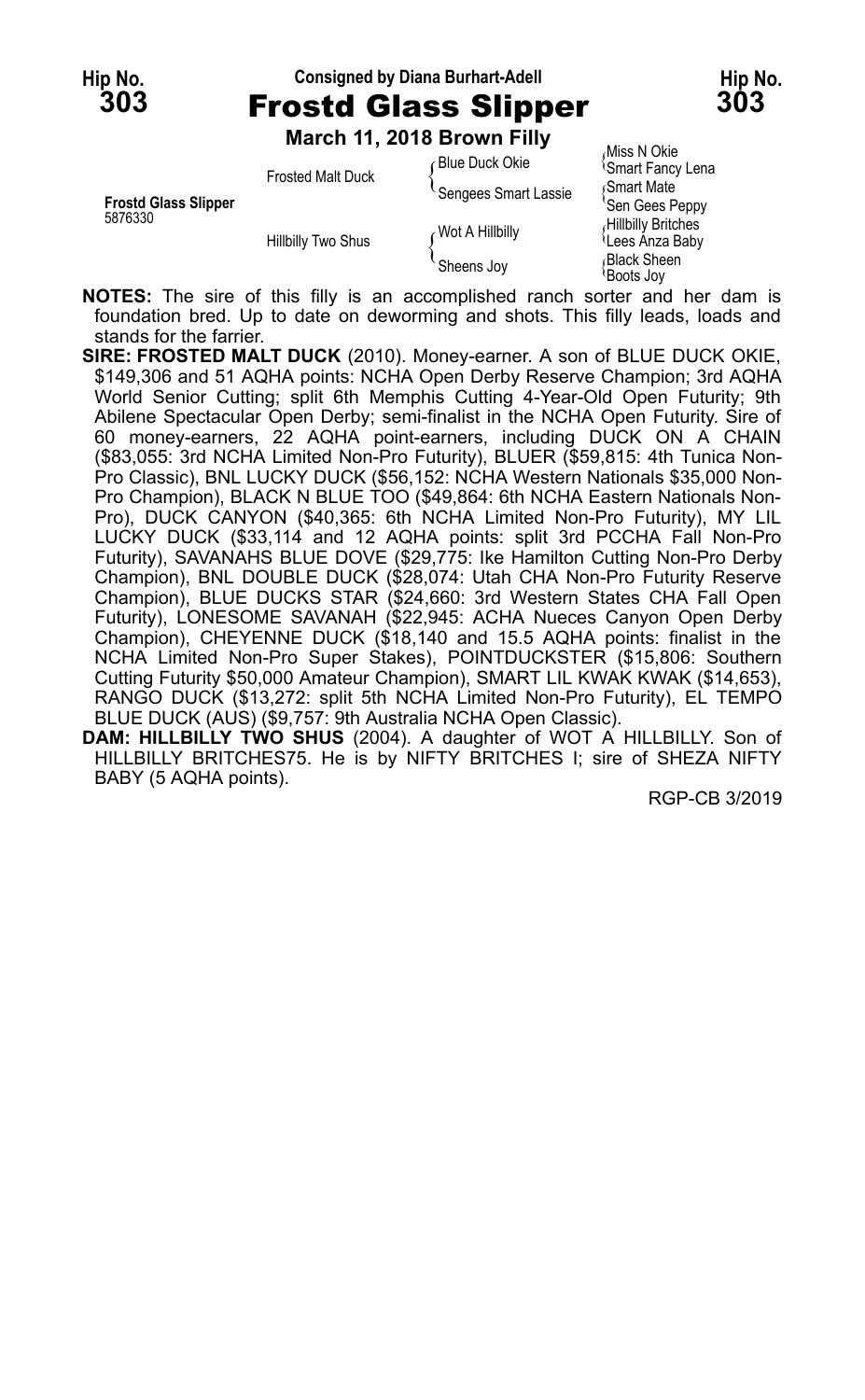#### **Hip No. Consigned by Diamond Land & Cattle LLC Hip No.**

### **304** Dualin Lil Scoot **304 2007 Sorrel Mare**

Doc O'Lena<br>
Smart Little Lena<br>
Smart Peppy Smart Lil Scoot<br>
Sonscoot { Sonscoot { Sonscoot { Sonscoot }<br>
Miss Tiny **Dualin Lil Scoot**<br>4949773 Peppy San Badger <br>  $\int$ Dual Pep  $\int$ <sup>Pual Pep {\tiss Dual Doc }</sup> Smart Fancy Lena <br>
Smart Fancy Lena Space Fancy Pean

Docs Fancy Peppy

#### **NOTES:** Broodmare sound.

**SIRE: SMART LIL SCOOT** (1996). \$266,425: 5th NCHA Open Futurity; NCHA Super Stakes Open Classic Champion. Sire of 310 money-earners, \$5,355,603, and earners of 3,014 AQHA points, including TRAVS SCOOTER (\$221,566: NCHA Non-Pro Futurity Champion), SCOOTIN SOLANO (\$220,709: finalist in the NCHA Open Futurity), SMARTYS SHADOW (\$181,055: NCHA Super Stakes Open Classic Reserve Champion), DUAL YA SCOOT (\$175,863: 3rd NCHA Non-Pro Futurity), MOMS STYLISH SCOOT (\$151,228: split top 10, NCHA Open Futurity), SCOOT JUSTA LIL (\$138,305: NCHA \$35,000 Non-Pro Co-World Champion), SCOOT OVER HERE (\$118,553: NCHA Limited Non-Pro Classic/Challenge Reserve Champion), STELLAS LIL SCOOT (\$113,436: NCHA \$15,000 Novice Non-Pro World Champion), SMARTYS MAN (\$113,162: 4th NCHA Finals Non-Pro), SHORT SCOOTIN (\$112,361: semi-finalist in the NCHA Open Futurity), SCOOTER MCGAVIN (\$108,125: split 4th NCHA Limited Open Futurity), SCOOTERS LIGHT (\$106,664: semi-finalist in the NCHA Open Futurity), SCOOTIN WITH STYLE (\$106,085: split 7th PCCHA Fall Open Futurity), MR PEPTO SCOOT (\$101,201 and 38.5 AQHA points: finalist in the NCHA Open Futurity), PEPTOS SCOOTIN MAN (\$84,135: NCHA Junior Youth Co-World Champion), SMARTIES SOLANOSALLY (\$11,861 and 37.5 AQHA points: AQHA World Versatility Ranch Horse Ranch Cow Work Division Limited Amateur Champion), SMARTYS REAL CADDY (\$9,396 and 376 AQHA points: AQHA World Amateur Team Penning Champion; Superior Amateur Team Penning), SMARTYS MISS PEPPER (\$5,656 and 37 AQHA points: AQHA World Champion Open Team Penning Horse).

**DAM: DUALQUITA** (1996). Dam of 5 money-earners, including SCOOTIN DUALQUITA (\$31,225: finalist in the NCHA Non-Pro Derby; split 7th Abilene Spectacular Non-Pro Classic, semi-finalist in the NCHA Non-Pro Super Stakes), LENA QUITA (\$18,119 and 21.5 AQHA points: Florida CHA Spring Open Classic Champion; Florida CHA Winter Open Derby Reserve Champion; Florida Suncoast CHA Fall Open Classic Champion), CUTTIN UP DOWNTOWN (AQHA pointearner; \$1,009 cutting, AQHA World Senior Cutting Level 2 qualifier), SMOOTH DUALQUITA (finalist in the Augusta 4-Year-Old Open Futurity), DUALQUITA LENA (Ranch Sorting National Championships Earnings). Full sister to CHULA DUAL (\$168,021 and 12.5 AQHA points: split 4th NCHA Open Futurity). Half-sister to BLUE DUCK OKIE (\$149,306 and 51 AQHA points: NCHA Open Derby Reserve Champion), HIGHBROWS FANCY CAT (\$103,810: split 6th NCHA Open Super Stakes), REYGANS SMART LENA (\$75,678 and 42 AQHA points: NRCHA Open Derby Champion), SMART BOY PEPPY (\$44,771: top 10, NCHA Finals \$2,000 Limited Rider; NCHA Bronze Award), TELESIS FAN MAN (\$38,420: semi-finalist in the NCHA Open Classic/Challenge), PEPPY BOY LENA (\$34,913: 9th PCCHA Open Futurity), LA BONITA COQUETA (\$21,824: finalist in the NCHA Amateur Super Stakes), FANCY OKIE DNA (\$21,578: split 4th Augusta Non-Pro Classic), MY FANCY PEPTO (\$12,226: ACHA World Open Derby Reserve Champion).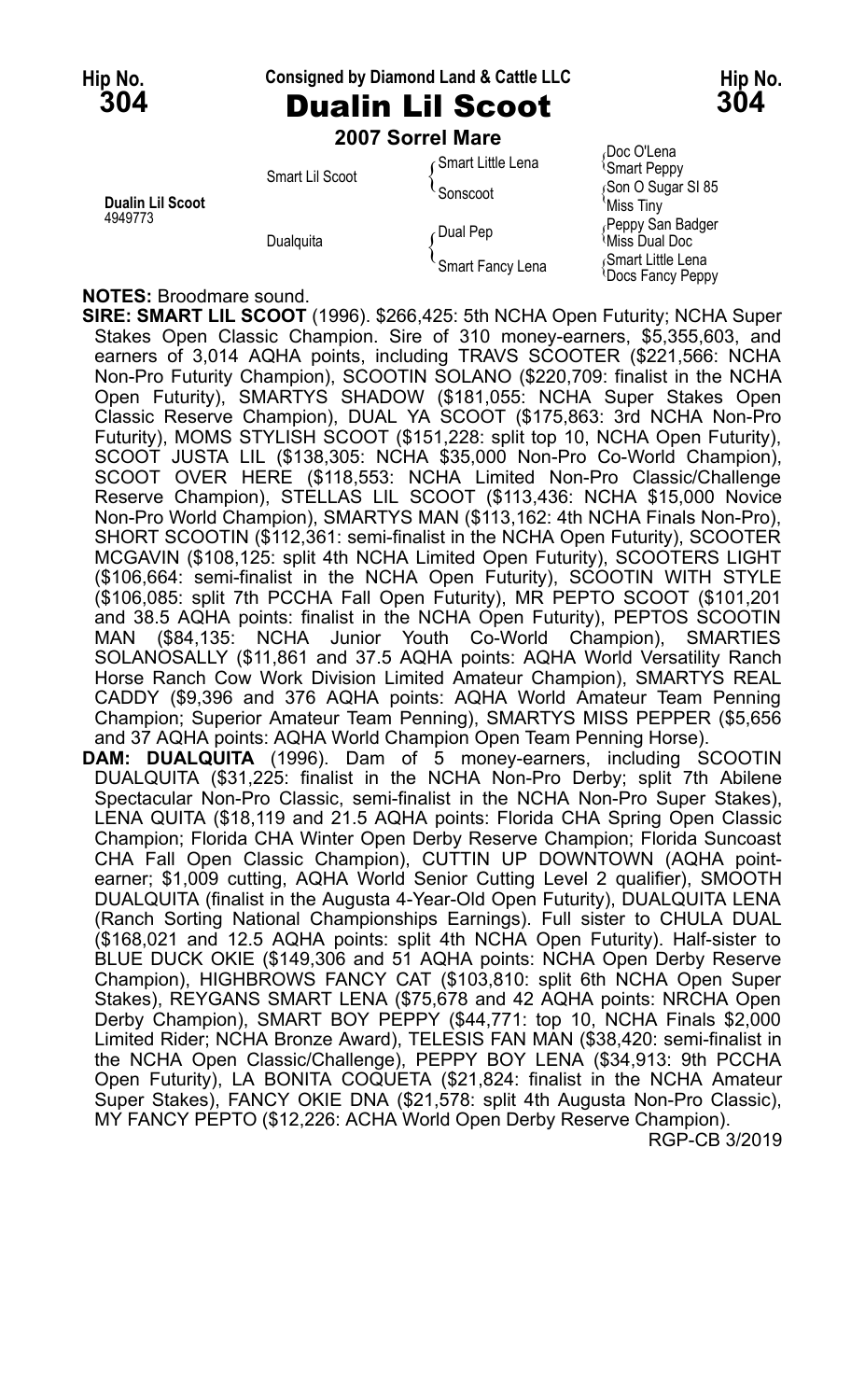### **Hip No. Consigned by Marty Kline Hip No. 305** Little Quixote Moon **305**

**May 3, 2017 Chestnut Filly**

|                     | Little Quixote Abner | ∈Smart Little Abner | ινπιαι ι Ειιισ Εσπα<br><sup>≀</sup> A Lenaette |
|---------------------|----------------------|---------------------|------------------------------------------------|
|                     |                      | Freckle Face Mac    | Quixote Mac                                    |
| Little Quixote Moon | Macs Restless Heart  |                     | Sancieleo                                      |
| 5862278             |                      | ∠Quixote Mac        | Doc Quixote<br><b>Spooky Sophie</b>            |
|                     |                      | Restless N Right    | Dox Mister Hank<br>≀Mis Cee Bee Thermo         |
|                     |                      |                     |                                                |

<sub>/</sub>Smart Little Lena<br><sup>\</sup>A Lenaette

**NOTES:** This nice, 2 yr old filly is broke to ride with 90 days under saddle.

**SIRE: LITTLE QUIXOTE ABNER** (2007). Son of SMART LITTLE ABNER, \$25,869: split top 10, NCHA Open Futurity. Sire of 8 money-earners, including DMAC DANDY DEVINE (\$181,108: NCHA \$50,000 Amateur Co-World Champion), DMAC TOOTY RUDY (\$32,875: Bonanza Amateur Classic Reserve Champion), DMAC ABNERCROMBIE (\$9,357: finalist in the NCHA Limited Non-Pro Classic/Challenge), LIGHTNIN LITTLE LENA (\$4,958: semi-finalist in the NCHA Non-Pro Futurity), DMAC EYE KANDY (\$4,060 and 6.5 AQHA points: NCHA Certificate of Ability), SMART LITTLE AMOS (NCHA Certificate of Ability), SC SMART ABBY LYNX (NRHA money-earner), ABNERS BRIGHT STAR (NCHA money-earner). Son of SMART LITTLE LENA, \$743,275: NCHA Triple Crown. RGP #2 All-Time Leading Sire of Cutting Money-Earners; AQHA #2 All-Time Leading Sire of Cutting Point-Earners; an AQHA Top 5 All-Time Leading Sire of RCH Point-Earners; an RGP Top 25 All-Time Sire of RCH Money-Earners. Sire of 1,468 money-earners, \$42,696,172, and earners of 10,420 AQHA points, including JUSTA SMART PEANUT (\$417,739: NCHA Horse of the Year), RED WHITE AND BOON (\$930,954: NCHA World Champion Gelding; NCHA Hall of Fame), SMART PEPPY LENA (P) (\$492,793: NCHA Non-Pro Co-Reserve World Champion twice; NCHA Hall of Fame), SMART PLAY (\$413,720 and 68.5 AQHA points: NCHA \$5,000 Novice Reserve World Champion; NCHA Gold Award), SOME KINDA MEMORIES (\$378,671: NCHA Open Futurity Champion).

**DAM: MACS RESTLESS HEART** (2006). A daughter of QUIXOTE MAC, \$116,637: NCHA Open World Champion; NCHA Open World Champion Stallion; NCHA Open Finals Reserve Champion; Abilene Spectacular Open Classic Champion; NCHA Open Classic/Challenge Champion. Sire of 61 money-earners, 23 AQHA pointearners, including PLAYBOYS MOLLY MAC (\$158,519: 4th NCHA Open Futurity), MACS LITTLE DOLLY (\$42,212: NCHA Youth Co-World Champion), HICKORY MOLLY MAC (\$32,776 and 520 AQHA points: AQHA World Amateur Ranch Sorting Champion; Superior Team Penning), QUIXOTES MOLLY MAC (\$65,010: 5th NCHA Finals \$10,000 Amateur), HICKORY DICKORY MAC (\$56,580: 4th NCHA Finals \$50,000 Amateur), LITTLE DIXIE MAC (\$54,955: 3rd NCHA Non-Pro Super Stakes), QUIXOTE CUTTIN (\$54,705: Congress Spring Cutting Spectacular 5/6- Year-Old Open Reserve Champion), SANCIE MAC (\$39,102: Polo Ranch Cutting 5/6-Year-Old Amateur Reserve Champion), MISS TARI MAC (\$27,812: 3rd NCHA Finals \$3,000 Novice), MR PRETTY BOY MAC (\$17,578: finalist in the NCHA Eastern Nationals Senior Youth), MR MACORENA (\$16,056: Southern Non-Pro Cutting Futurity Co-Reserve Champion), POP A QUIXOTE (\$15,292: finalist in the NCHA Amateur Classic/Challenge), MAC O MOLLY (\$14,499: 4th The Non-Pro PRMTMAM&NP), MISSY PRISSY MAC (\$10,405: West Texas Non-Pro Derby Co-Reserve Champion), DRY MACTINI (\$9,758: NCHA Certificate of Ability), MAC RENA GLO (\$8,271: finalist in the PCCHA Non-Pro Futurity), MACS DRY BETSY (\$8,259: Bonanza Amateur Classic Reserve Champion), SWEET SUGAR MAC (\$7,379: 3rd Great Lakes Cutting Open Classic), MC FLO (\$7,097: NCHA Area 3 Co-Champion \$15,000 Amateur Champion).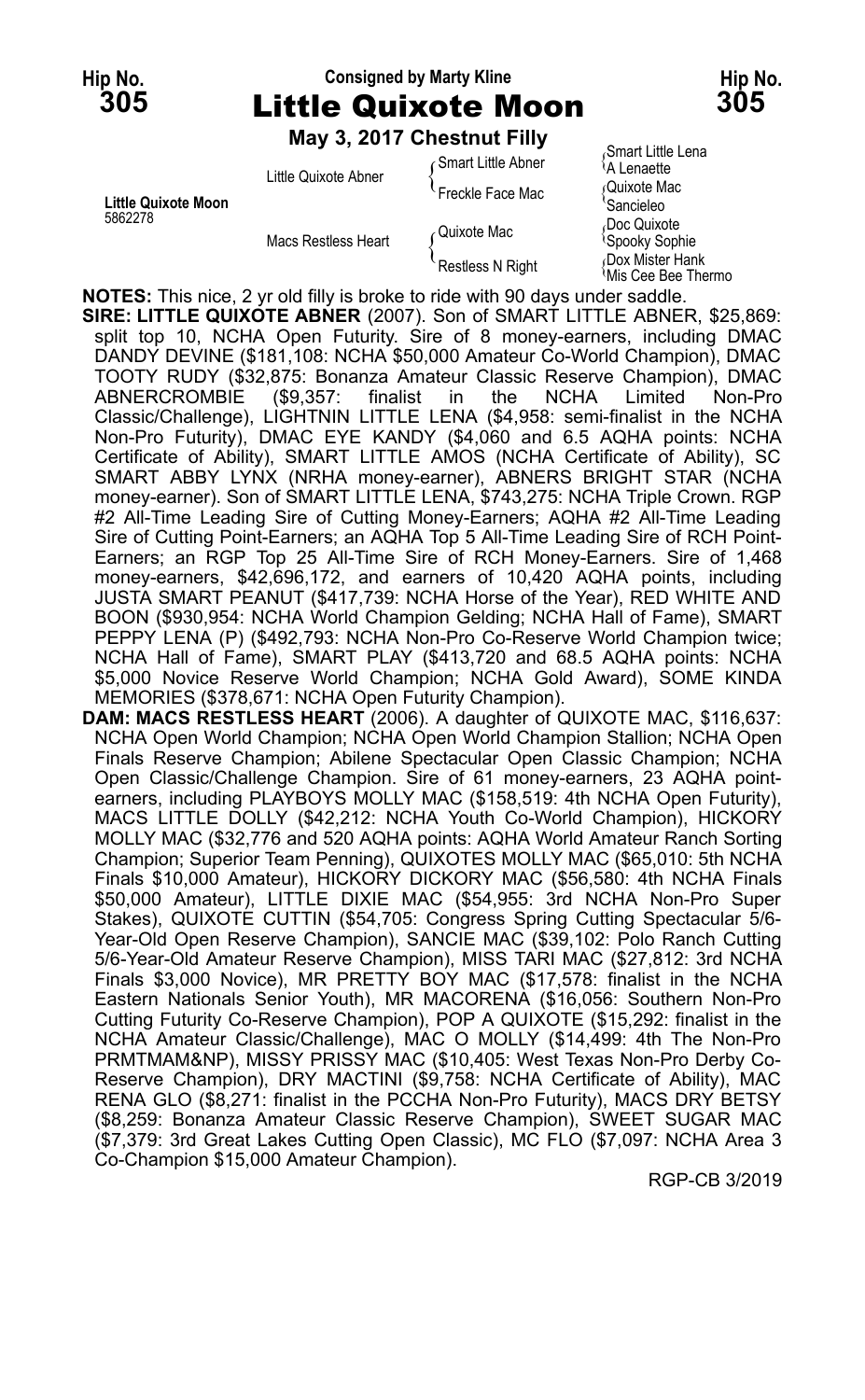**Hip No. Consigned by Flag Ranch LLC Hip No.**

# **306** Dual Bobby **306**

**2014 Chestnut Gelding**

|                       | <b>ZUTA CHESHIUL OBIUMIŲ</b> |                      |                                                    |
|-----------------------|------------------------------|----------------------|----------------------------------------------------|
| Dual Bobby<br>5646783 | <b>Bobby Starlight</b>       | Grays Starlight      | Peppy San Badger<br><b>Doc's Starlight</b>         |
|                       |                              | Cats Bobby Sox       | ∫Hiqh Brow Cat<br>'Smoky Marrland                  |
|                       | Dual Peep                    | Dual Pep             | Peppy San Badger<br><sup>≀</sup> Miss Dual Doc     |
|                       |                              | Smart Little Bo Peep | Smart Little Lena<br><sup>{</sup> Freckles Bo Peep |

**NOTES:** This is a very athletic gelding that has had 3 months of roping the smarty, and is just started roping cattle. In training with Dale Bennett.

**SIRE: BOBBY STARLIGHT** (2002). \$142,054: NRCHA World Bridle Open Reserve Champion; NRCHA Derby Bridle Spectacular Open Reserve Champion; 4th NRCHA Open Derby; 3rd NRCHA World's Greatest Horseman with Zane DAVIS; Idaho RCHA Open Futurity Reserve Champion. Half-brother to LITTLE JERRI SOX (\$92,413: top 10 NCHA Non-Pro Futurity). Out of CATS BOBBY SOX (\$66,030: 3rd NCHA Non-Pro Futurity). Sire of 3 money-earners, including BOBBYS PLAYGUN (\$10,587: NRCHA World Hackamore Non-Pro Champion), STARLIGHTS REMINGTON (\$5,437: 4th Reno Snaffle Bit RCH Limited Open Futurity), HES GENUINE BOBBY (AQHA point-earner: money-earner in the Colorado RCHA Mid America \$7,500 Limited Open Futurity). Son of GRAYS STARLIGHT, \$41,128: Arizona Sun Circuit Cutting 4-Year-Old Open Futurity Champion. An AQHA Top 10 All-Time Sire of RCH Point-Earners; an RGP Top 25 All-Time Sire of RCH & Cutting Money-Earners; an AQHA Top 25 All-Time Sire of Reining Point-Earners. Sire of 501 money-earners, \$12,619,252, and earners of 6,614 AQHA points, including STELLA STARLIGHT (\$310,379: 5th NCHA Open Futurity), STARLIGHT GEM (\$246,791: 3rd NCHA Non-Pro Futurity), A LITTLE STARLIGHT (\$226,507: NCHA Open Super Stakes Champion), MAGNALIGHT (\$206,497: NCHA \$50,000 Amateur Co-World Champion), REMEDY FOR SWEETS (\$203,706: Polo Ranch Cutting 4-Year-Old Open Derby Reserve Champion), SAN STARGAZER (\$198,263: PCCHA Fall 4-Year-Old Open Stakes Co-Reserve Champion), STARLIGHT N DIAMONDS (\$194,091: NCHA Super Stakes Non-Pro Classic Reserve Champion). **DAM: DUAL PEEP** (2007). Dam of CATS PEEP (barrel racing,pole bending moneyearner), MISS DUELIN FOR CASH (Old Fort Days Barrel Racing Open 3D winner; finalist in the Barrel Racing Bash Pawhuska Oklahoma March Open 4D class). A daughter of DUAL PEP, \$313,192: split 3rd NCHA Open Super Stakes. An RGP Top 5 All-Time Leading Sire of Cutting Money-Earners; an AQHA Top 25 All-Time Sire of Cutting & Cowboy Events Point-Earners. Sire of 831 money-earners, \$25,873,768, and earners of 5,987 AQHA points, including DUAL REY ME (\$814,292 and 30.5 AQHA points: NCHA World Champion 3 times; NCHA Hall of Fame), DUALLY LENA (\$395,616: NCHA Open Futurity Reserve Champion), OLENA DUALLY (\$302,685: finalist in the NCHA Open Futurity; NCHA Gold Award), TAPT TWICE (\$285,226: Breeders Inv. Open Derby Reserve Champion), PLAYBOY MCCRAE (\$264,562: NCHA Open Futurity Champion), AUTUMN BOON (\$258,185: NCHA Open Super Stakes Champion; NCHA Hall of Fame), JACK RUBY (D) (\$256,082: split 4th NCHA Open Classic/Challenge), AL POOCINO (\$255,333: NCHA Open Classic/Challenge Co-Champion), SMOKIN DUALLY (\$254,038: NCHA Open Super Stakes Reserve Champion), KIT DUAL (\$251,791: 3rd NCHA Open Futurity), DUAL REWARD (\$236,393 and 15.5 AQHA points: 4th NCHA Open Futurity; NCHA Silver Award), BOB DUALIN (\$231,641: NCHA Junior Youth Co-Reserve World Champion), ZEE DUALY (\$228,410: NCHA Non-Pro Super Stakes Co-Reserve Champion), JUNE BUG DUALLY (\$224,733: split 3rd NCHA Open Futurity).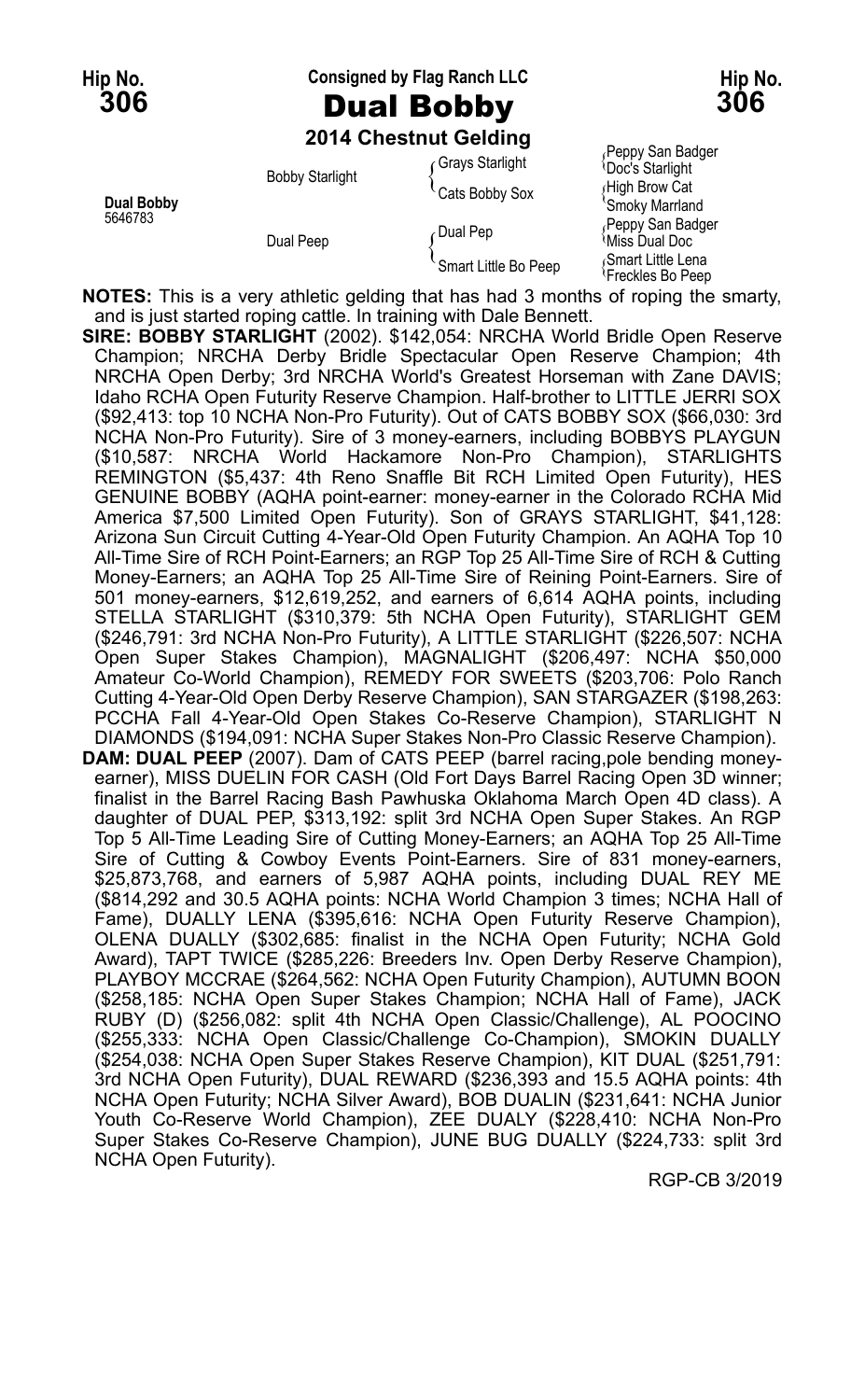#### **Hip No. Consigned by Ivan Raber Hip No. 307** Little Playboy Cat **307 2016 Gray Gelding**

|                               | <b>2016 Gray Gelding</b>  |                    |                                           |
|-------------------------------|---------------------------|--------------------|-------------------------------------------|
| Little Playboy Cat<br>5778146 | Cats Playin On Time       | Sophisticated Catt | High Brow Cat<br><sup>{</sup> Shania Cee} |
|                               |                           | Fls Playin On Time | ∫Playgun<br>Oaks Cowgirl                  |
|                               | <b>Smart San Freckles</b> | Peppy Uh Huh       | Freckles Playboy<br>≀Peppy La Pu          |
|                               |                           | Smartest Peppy San | Smartest Little Pep<br>≀Guens San         |

**NOTES:** This pretty gray gelding is riding nicely and will make a "real deal" kind of horse. He has been ridden outside in the pasture, in the timber and down the trails. Sells 100% sound. In training with Ivan Raber.

- **SIRE: CATS PLAYIN ON TIME** (2009). 9 AQHA points: 3rd North Central RCHA Fall Open Derby; North Central RCHA Fall Derby Novice Horse Open Reserve Champion; North Central RCHA Fall Open Derby Fence Work Champion; North Central RCHA Spring Derby Novice Horse Open Champion. A son of SOPHISTICATED CATT, \$192,509: AQHA World Champion Senior Cutting Horse 3 times; finalist in the NCHA Open Super Stakes; South Point Winter Cutting Open Classic Champion; 6th NCHA Super Stakes Open Classic; 3rd Augusta Open Classic. A 2018 RGP Top 25 Sire of RCH Money-Earners. Sire of 297 moneyearners, \$2,003,783, and earners of 1,572 AQHA points, including DUCKS DUX (AUS) (\$143,335: Australia NCHA Open Futurity Champion; Australian NCHA Hall of Fame), CASEY CATT (\$115,416: finalist in the NCHA Open Futurity), LIL SOPHIE BAKER (96 AQHA points: AQHA World All-Age Ranch Sorting Level 2 Open Champion), STREY CATT (\$69,881 and 10 AQHA points: 5th NCHA Non-Pro Futurity), SOPHISTICATED REY (\$57,468: NCHA \$5,000 Novice Horse Non-Pro Reserve World Champion), CEE SOPHI KAT (\$52,343: NCHA Amateur Super Stakes Reserve Champion), MAGICOOL (AUS) (\$45,232: Australia NCHA Open Classic Champion), SUICIDE BLONDE (AUS) (\$41,053: Australia NCHA Non-Pro Classic Co-Champion), SPRINGTIME CATT (\$37,134: Congress Open Cutting Futurity Reserve Champion), A SOPHISTICATED PLAN (\$32,184: Southern Non-Pro Cutting Futurity Reserve Champion).
- **DAM: SMART SAN FRECKLES** (2004). Dam of SMART LITTLE GUITAR (AQHA point-earner: Minnesota CHA Fall Festival Breeders Non-Pro Futurity Champion; money-earner Minnesota CHA Fall Festival Non-Pro Futurity). A daughter of PEPPY UH HUH, \$86,799: top 10 NCHA Open Super Stakes; Memphis Cutting 4- Year-Old Open Futurity Co-Reserve Champion; top 10 NCHA Open Derby; split 7th Abilene Spectacular Open Derby: 7th Abilene Spectacular Open Classic. Sire of 11 money-earners, including UH HUH PLAYBOY (\$37,606: 5th NCHA Western Nationals \$3,000 Novice), UH HUH KATE (\$18,582: semi-finalist in the NCHA Non-Pro Derby), PEPPY SCHOOLGIRL (\$4,300: Southwest RCHA Texas Star Non-Pro Derby Reserve Champion), PEPPYS LITTLE MACK (17.5 AQHA points: semifinalist in the NCHA Amateur Futurity), FRECKLES UH HUH (AQHA point-earner; NRCHA money-earner), LIL SUGAR UH HUH (AQHA point-earner, AQHA World Youth Boxing qualifier), CLASSY UH HUH (NCHA money-earner), KITTY JO BAGGINS (NCHA money-earner), DUAL FLEET VALENTINE (NCHA moneyearner), ROCKIN B PEPPY (P) (NCHA money-earner), UH HUH ILL BE ROCKIN (NCHA money-earner), OH YEAH IM A PEPPY (NCHA money-earner). Son of FRECKLES PLAYBOY, \$60,015 and 25 AQHA points;AQHA World Champion Junior Cutting Horse, AQHA World Champion Junior Cutting Horse, top 10, NCHA Top 10. An RGP Top 5 All-Time Leading Sire of Cutting Money-Earners; an AQHA Top 5 All-Time Leading Sire of Cutting Point-Earners; an AQHA Top 25 All-Time Sire of Cowboy Events & RCH Point-Earners. Sire of 1,043 money-earners, \$28,791,095, and earners of 10,193 AQHA points.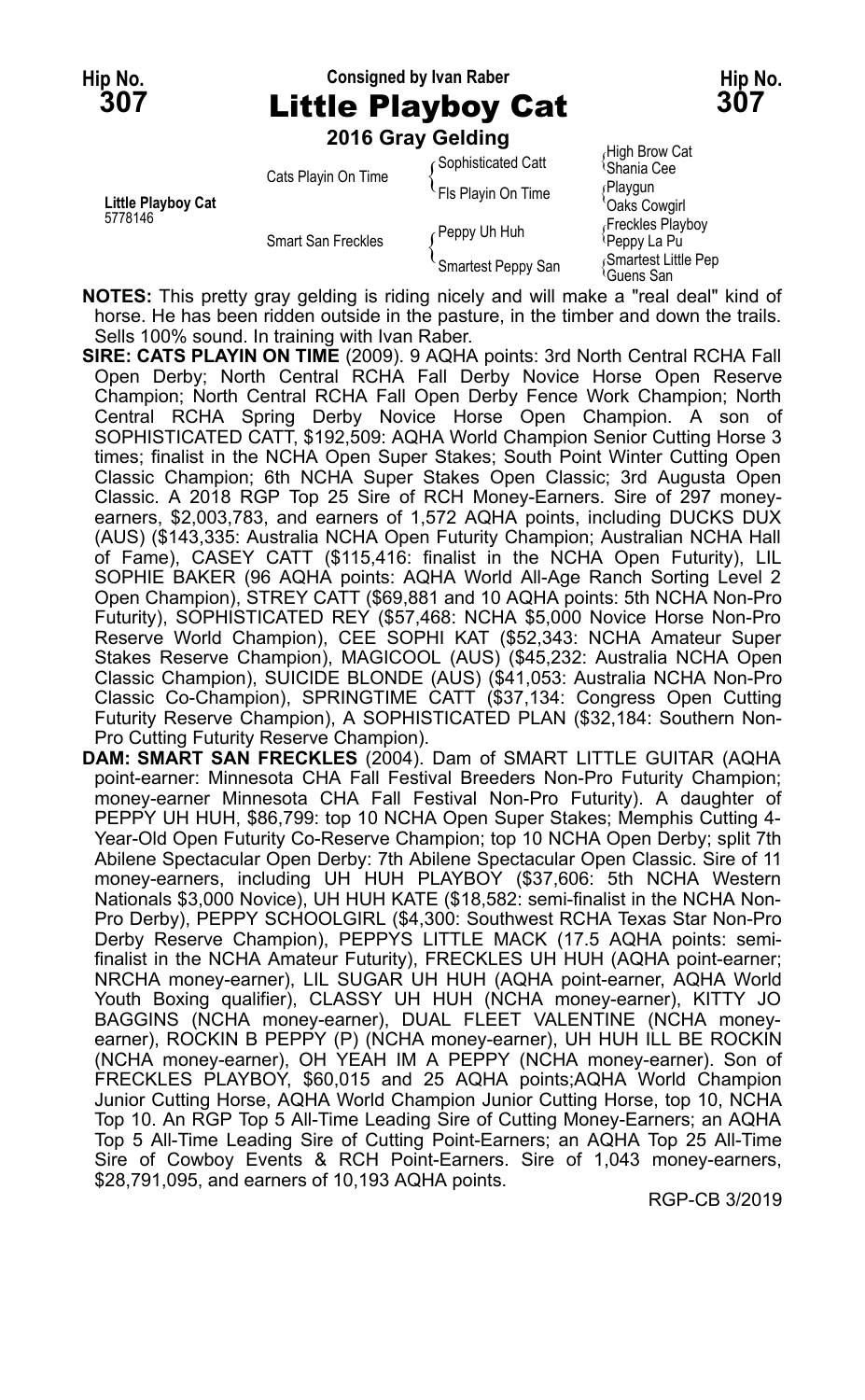

| Frenchmans Risky Fool (P)<br>P992113 | Frenchmans Bogie (Q)                                                                                                                                                                                                              | <b>Bogies General</b><br>Frenchmans Violet | <b>DUYIC DIAHNUS</b><br>Please Cassy Go SI 97<br>Frenchmans Guy  |
|--------------------------------------|-----------------------------------------------------------------------------------------------------------------------------------------------------------------------------------------------------------------------------------|--------------------------------------------|------------------------------------------------------------------|
|                                      | Risky Bars (P)                                                                                                                                                                                                                    | Mr Bo Gingles                              | Frenchmans Topaz<br>Mid Night Breeze<br><sup>1</sup> Diamond Flo |
|                                      |                                                                                                                                                                                                                                   | Sony Tease (Q)                             | Mr Supersonic<br>Bar Tease                                       |
|                                      | $\mathbf{A}$ . The contract of the contract of the contract of the contract of the contract of the contract of the contract of the contract of the contract of the contract of the contract of the contract of the contract of th |                                            |                                                                  |

**NOTES:** "Joker" is an extremely reliable horse that has been used for every job you can imagine on the ranch. He is started in heading and is patterned on the barrels. This horse has a good turn around and sliding stop. He could excel in any discipline. Sound and sane.

**SIRE: FRENCHMANS BOGIE** (2000). Sire of 55 money-earners, including CHICKS DIG BOGIE (\$4,470 and 10.5 AQHA points: AQHYA World Barrel Racing Level 2 Reserve Champion), CHICKS DIG BOGIE (\$4,470 and 10.5 AQHA points: AQHYA World Barrel Racing Level 2 Reserve Champion), BOGIES FRENCH BUG (\$47,466 and 16 AQHA points: 3rd Cloverdale Rodeo Barrel Racing), BOGIES TRIPLE THREAT (\$9,283: BFA World Barrel Futurity Youth Champion), BOGIES FRENCH TRICK (\$24,977: All American Barrel Racing Youth 1D Champion), BOGIES FRENCH KITTEN (\$11,549: Lucky Dog Barrel Racing Texarkana Arkansas March Open 3D winner), FRENCHMANS HIGH (\$12,502: BBR World Barrel Racing Open 2D Champion), FRENCHMAN MEMORY (\$8,303 and 9 AQHA points: BFA World Barrel Racing Youth 1D Reserve Champion), BOGIES FRENCH DASHER (\$8,926: No Bull Barrel Racing Grandslam Jacksonville SHORT Go Open 1D Reserve Champion), FRENCH BOGIE ON DECK (\$6,560: 3rd Mid Western Rodeo Barrel Racing), BOGIES FRENCH JUDGE (\$6,506: 4th No Bull Barrel Racing Finale Shoot-Out Open 3D), BOGIES FRENCH SUNSET (\$5,580: 6th NBHA World Barrel Racing Finals Open 3D), FRENCHMANS DASHETTE (P) (\$4,039: 5th Panty Raid Barrel Futurity Average Open), BOGIES FRENCH BULL (\$3,704: New YEARS Fun Run Barrel Racing Average Open 1D Reserve Champion), KISSN BOGIES GAL (\$3,053 and 32 AQHA points: money-earner in the BBR World Barrel Racing Open 2D 3 times), SHAKE IT FAST BOGIE (AQHA point-earner; \$1,742 barrel racing), AHH MAZING (AQHA point-earner: 4th MEGAN MCCAIN Mem. Barrel Racing Future Fortune Open 2D), BUGS FOR A FRENCHMAN (AQHA point-earner).

**DAM: RISKY BARS (P)**A daughter of MR BO GINGLES; sire of 9 performers including HALF OFF THE WALL (17 Working points, ROM); MIDNIGHT SIERRA (4 Working, 23 Youth Working points, Youth ROM); COUNT BO (2 Amateur Working, 5 Novice Working points); GINGLE ALL THE WAY (1 Halter, 23 Working, 4 Novice Amateur Working points); BOS RIPPIN GOOD (1 Halter, 1 Amateur Halter point).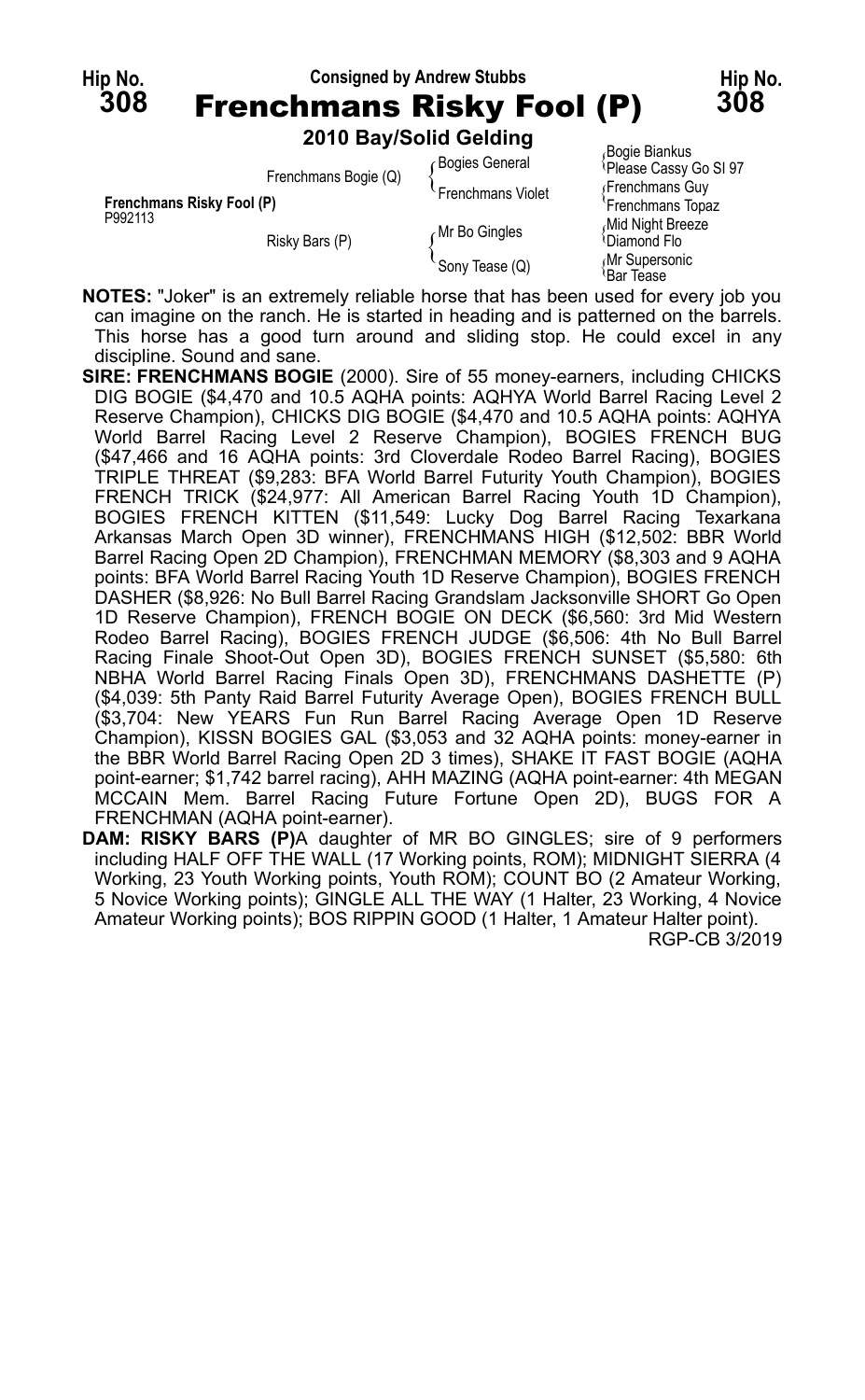# **Hip No. Consigned by True North Horses Hip No. 309** Korina Forkland **309**

**June 3, 2018 Sorrel Filly**

**Korina Forkland** هات المسلم المسلم المسلم المسلم المسلم المسلم المسلم المسلم المسلم المسلم المسلم المسلم المسلم<br>Dec's Hickory (Doc's Hickory (December) 5921508 Doc's Hickory Chapolin (Docs Quickory Chapolin Miss Olena { Docs Alickory<br>Quickory Chapolin { Spd Miss Olena { San Peppys Doc<br>Chapone Box Pepy Olena { Spd Miss Olena { Space Box Quan

First Down Dash SI 105 Stoll Strawberry Silk SI 105<br>Forkland The Colly The Music Control of Strawberry Silk SI<br>Ginnys Muneca San Peppys Doc<br><sup>{</sup>Docs Rock Olena

**NOTES:** This filly has beautiful conformation, is flashy and super athletic.

**SIRE: FORKLAND** (2008). Son of STOLI SI 99, Champion Racing 3-Year-Old; Champion Racing 3-Year-Old Colt, 10 race wins, \$332,237, won All American Derby [G1], West Texas Futurity [G1], Z Wayne Griffin Director's Stakes-2nd Div [G3]; sire of 47 RGP money-earners, 37 stakes winners, \$16,319,695, including STOLIS WINNER SI 112 (World Champion Race Horse, 13 race wins, \$2,242,661, won All American Futurity [G1]), KETEL WON SI 107 (Champion Racing Aged Horse, 8 race wins, \$651,740, won The Champ At Sunland Park [G1]), SURE SHOT B SI 103 (8 race wins, \$573,548, won Texas Classic Futurity [G1]), A STOLI MATE SI 102 (8 race wins, \$431,263, won Los Alamitos Winter Champ [G1], NTR), VODKA WITH ICE SI 119 (15 race wins, \$428,662, won AQHA Challenge Champ [G1], NTR), TRENDI SI 96 (4 race wins, \$393,325, won Rainbow Futurity [G1]), TESTING THE ICE SI 104 (6 race wins, \$388,620.50, won Sunland Champ Challenge [G2]), DONT LET DOWN SI 103 (7 race wins, \$698,301.66), FRENCH FURY SI 110 (10 race wins, \$181,207, 2nd AQRA Turf Paradise Derby), XO KATE SI 115 (11 race wins, \$242,302, won Harrah's Distaff Stakes [G3]), STOLI CHICK (\$3,614 and 12 AQHA points: AQHA Reserve World Champion Amateur Barrel Horse), EYE STOL FIRST (\$38,721: 3rd BUC Days Pro Rodeo Barrel Racing), MISS CONCAN (NBHA World Barrel Racing Super Senior3D Champion), ANY GIVEN SUNDAY B (\$24,185: finalist in the BFA World Barrel Futurity Finals Open), STOLI WITH A TWIST (\$21,864 and 26 AQHA points: 9th Old Fort Days Open Barrel Futurity), STOLI MY RIDE (\$20,816: finalist Diamonds N Dirt Open Barrel Futurity), BOROLO (\$14,223: WPRA Junior NFR Barrel Racing Average Senior Youth Reserve Champion).

**DAM: QUICKORY CHAPOLIN** (2005). Dam of OCHAKING DARKEYEDSUN (NRHA money-earner). Half-sister to SPD FRECKLED OLENA (\$3,823: 5th North Texas CHA 4-Year-Old Non-Pro). A daughter of DOCS QUICKORY; sire of 5 moneyearners, including RED HOT QUICKORY (NCHA money-earner), MISS CHICKORY (Josey Junior World Barrel Racing JR4D class winner), QUICKORY CHARGE (barrel racing money-earner), QUICKORY QUIXOTE (NCHA money-earner), TOPAZ DOC (SHOT money-earner). Son of DOC'S HICKORY, and 42 AQHA points;AQHA High Point Cutting Stallion, AQHA Reserve High Point Cutting Champion;AQHA Reserve High Point Cutting Champion. An RGP Top 10 All-Time Sire of Cutting Money-Earners; an AQHA Top 10 All-Time Sire of Cutting Point-Earners; an AQHA Top 25 All-Time Sire of Cowboy Events Point-Earners. Sire of 1,032 money-earners, \$21,822,298, and earners of 9,256 AQHA points, including HICAPOO (\$447,855: NCHA Horse of the Year, NCHA Hall of Fame), MISS SILVER PISTOL (\$512,755: Gold and Silver Cutting 4-Year-Old Open Champion; NCHA Hall of Fame), SAN JOSE HICKORY (\$235,513: Gold and Silver Cutting 4- Year-Old Open Champion), HIGH BROW HICKORY (\$229,771: NCHA Open Futurity Co-Reserve Champion; NCHA Bronze Award), SANTA BELLE (\$224,732: NCHA Non-Pro Co-World Champion; NCHA Gold Award), HICK CHICAROO (\$210,762: 6th Breeders Inv. Open Derby; NCHA Gold Award).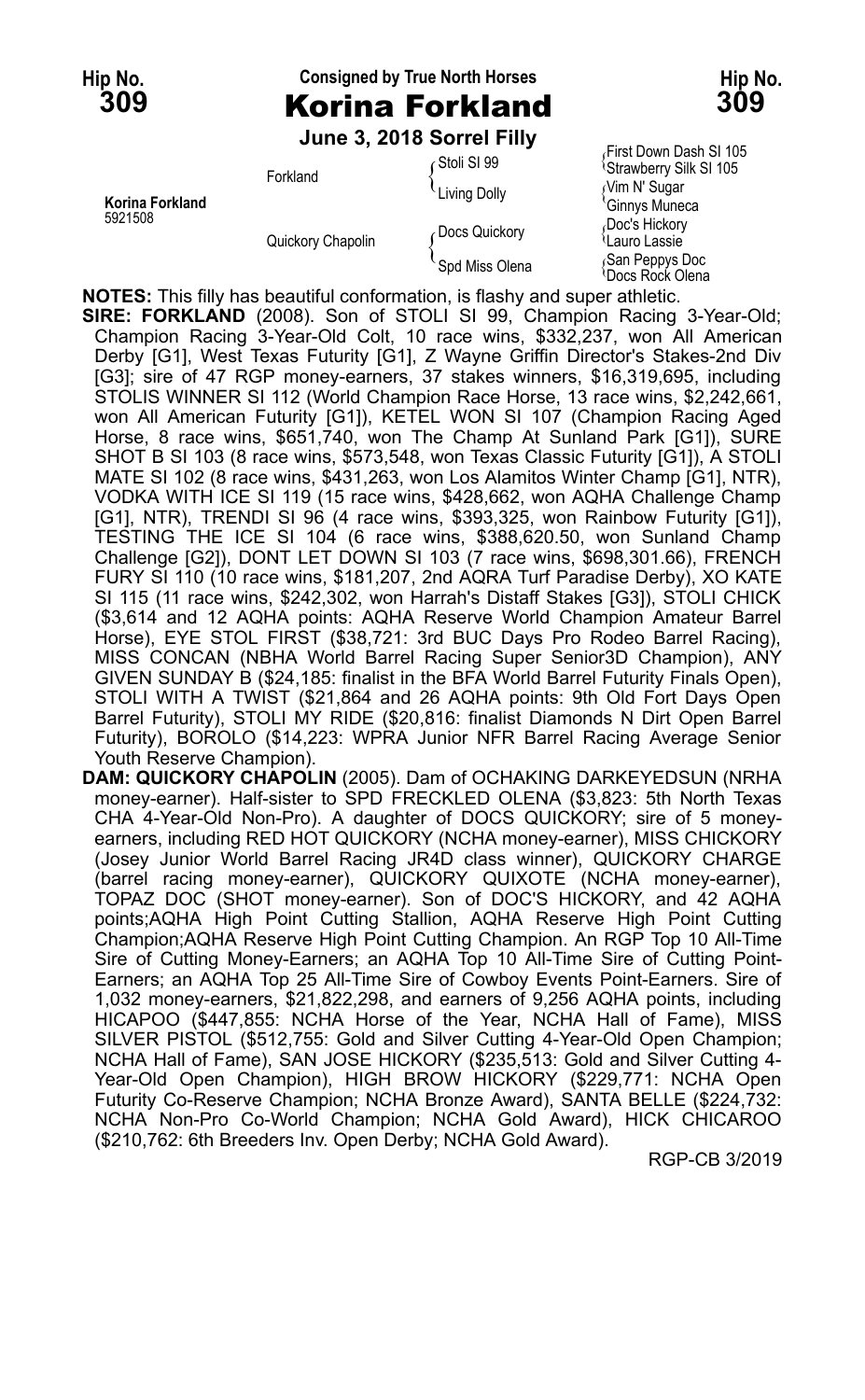#### **Hip No. Consigned by Billy Payne Hip No. 310** Paynessmokeyfreckles **310 2015 Chestnut Filly**

|                      |                    | <b>2015 CNESTRUT FIIIV</b> |                                                     |
|----------------------|--------------------|----------------------------|-----------------------------------------------------|
|                      | Smokey Leo Caballo | ∠Toi Caballo               | Azul Caballo Amigo<br><sup>≀</sup> Toi Otoe         |
| Paynessmokeyfreckles |                    | Seven S Bubbles            | Son O Leo<br>'Stuart's Lisa 58                      |
| 5676413              | Ms Gay Freckles    | ∠Colonels Leo San          | Colonel Freckles<br><sup>≀</sup> Miss Cal's Star 71 |
|                      |                    | Spunky Spuds               | Mr Gay Sugar Bar<br>≀Pavs Jewel                     |

**NOTES:** This gentle, ranch mare has had 60 days training with Shawn Holden.

- **SIRE: SMOKEY LEO CABALLO** (2002). Sire of CJ BAD GIRLFRIEND (split 7th Texas Extreme Barrel Racing Open Classic 2D class). Son of TOI CABALLO; sire of TOI JOI (AQHA point-earner). Son of AZUL CABALLO AMIGO; sire of AZULS TANYALEE (PWRA Horse of The Year Open Heeling Champion), AZULS BLUECHIP SKIP (47.5 AQHA points: Open Perf. ROM), AZULS BAR KING (63.5 AQHA points: Open Perf. ROM), BLUE DOG GEE (AQHA point-earner: 3rd San Antonio Stock Show Judge 2 Team Penning Amateur), REBA BLUE (AQHA pointearner, AQHA World Team Penning qualifier), AZULS CRACKERJACK (AQHA point-earner), BLACK HILLS BADGER (AQHA point-earner), KEO KINGS PEACHES (AQHA point-earner), AZUL LADY SAN (3rd Utah QHA Futurity 3-Year-Old Reining). He is by BLUE LAVEN 74.
- **DAM: MS GAY FRECKLES** (1998). A daughter of COLONELS LEO SAN; sire of 3 money-earners, including COLONELS DANDY DOC (\$6,565: split 6th State of Missouri CHA Open Futurity), DOLLY SAN FRECKLES (10.5 AQHA points: 4th Houston Stock Show AQHA Breakaway Roping Youth), CGB COLONEL JAZZ (10 AQHA points: 5th Fort Worth Timed Event Challenge Junior Tie-Down Roping), CB BAR BE DOLL (AQHA point-earner), MR TIGER FRECKLES (barrel racing moneyearner). Son of COLONEL FRECKLES, \$46,305 and an AQHA point-earner: NCHA Open Futurity Champion; finalist in the NCHA Open Derby. Sire of 361 moneyearners, \$5,058,728, and earners of 2,743 AQHA points, including COLONEL LIL (\$244,145: NCHA Open Futurity Champion), COLS LIL PEPPER (\$186,118: NCHA Open Futurity 1st semi-finalist In The Reserve Champion), COLONEL FLIP (\$171,865: split 3rd NCHA Open Futurity), CURLY RODE HER MA (\$159,782: split 3rd Gold and Silver Cutting Stakes 4-Year-Old Non-Pro), COLONEL LEO BAR (\$142,989: NCHA Open Super Stakes Reserve Champion; NCHA Bronze Award), GLOW A FRECKLE (\$136,466: PCCHA Open Futurity Reserve Champion), FRECKLES FANTASY (\$126,308: 6th The Masters Cutting Open; NCHA Silver Award), CHLOES FRECKLES (\$126,251: split 7th NCHA Open Super Stakes; NCHA Silver Award), FRECKLES FLYNN (\$116,650: 6th NCHA Open Finals; NCHA Platinum Award), COLONEL REY LEW (\$108,914: 5th Wrangler Open Cutting Futurity; NCHA Silver Award), COLONEL BAR GLO (\$99,691 and 25.5 AQHA points: split 4th NCHA Open Futurity), DEE COLONEL (\$99,021: finalist in the NCHA Breeders 5/6-Year-Old Open; NCHA Gold Award), NU CASH (\$92,647: NRCHA Open Futurity Champion; NCHA Bronze Award), DOC A FRECKLES (\$90,977 and 14 AQHA points: NCHA Non-Pro Super Stakes Reserve Champion), COLONEL DUHON (\$84,860 and 24 AQHA points: 3rd NCHA Open Futurity).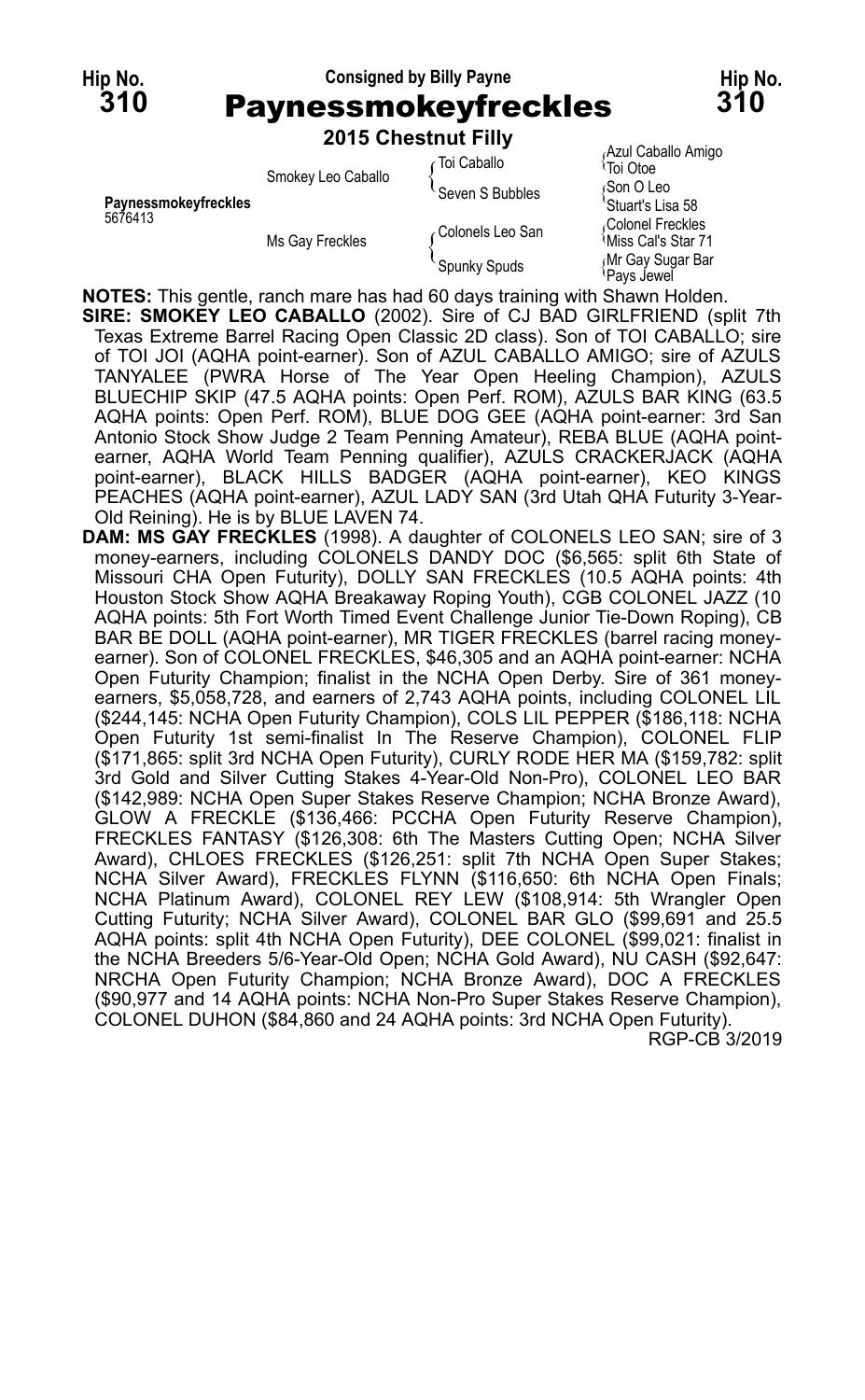# **Hip No. Consigned by Dallas Warr Hip No. 311** Im Stylin In Gold **311**

**2014 Palomino Mare**

| Im Stylin In Gold<br>5653901 | Cols Golden Gamble | Colonels A Doc   | ו טעוטוופו ו ופעמופט<br><sup>₹</sup> Docs Manta |
|------------------------------|--------------------|------------------|-------------------------------------------------|
|                              |                    | Lenas Little Pal | Doc's Solano<br>'Paloma O Lena                  |
|                              | Ms Stylish Dry     | Dry San          | Drv Doc<br><sup>1</sup> Sebruna San             |
|                              |                    | Sr Freckles Lynx | Colonel Freckles<br>\Stvlish I vnx              |

*C*olonel Freckles<br><sup>\</sup>Docs Manta Stylish Lynx

**NOTES:** This mare was never broke because we planned to use her as a broodmare. She has that beautiful, golden palomino color and good pedigree. She could make a nice rider.

- **SIRE: COLS GOLDEN GAMBLE** (2007). Son of COLONELS A DOC, NCHA moneyearner; sire of 5 money-earners, including DOC SANTA BELLE (\$14,880: finalist in the NRHA Non-Pro Futurity), CUTTER FRECKLE (45 AQHA points; Youth Perf. ROM), COLS DEL RIO BAR (52.5 AQHA points: split 3rd Ardmore RCH Classic 4/5-Year-Old Non-Pro), DOCS EL BANDIDO (16.5 AQHA points: & NRCHA moneyearner, AQHA World Amateur Working Cow Horse qualifier), CUTTERS DEL RIO (15.5 AQHA points; Amateur Perf. ROM, AQHA World Amateur Reining qualifier), WEZA PLEASIN (AQHA point-earner: E Ohio 2-Year-Old Snaffle Bit Western Pleasure Open Champion), DOCS JERARCA (AQHA point-earner, AQHA World Aged Stallions qualifier), DOCS DURAMAX (NRHA money-earner). Son of COLONEL FRECKLES, \$46,305 and an AQHA point-earner: NCHA Open Futurity Champion; finalist in the NCHA Open Derby. Sire of 361 money-earners, \$5,058,728, and earners of 2,743 AQHA points, including COLONEL LIL (\$244,145: NCHA Open Futurity Champion), COLS LIL PEPPER (\$186,118: NCHA Open Futurity 1st semi-finalist In The Reserve Champion), COLONEL FLIP (\$171,865: split 3rd NCHA Open Futurity), CURLY RODE HER MA (\$159,782: split 3rd Gold and Silver Cutting Stakes 4-Year-Old Non-Pro), COLONEL LEO BAR (\$142,989: NCHA Open Super Stakes Reserve Champion; NCHA Bronze Award), GLOW A FRECKLE (\$136,466: PCCHA Open Futurity Reserve Champion).
- **DAM: MS STYLISH DRY** (1996). Half-sister to LYNX MAVERIC (finalist Italy Ancr Open Reining Futurity), DIANAS DUN (ACHA & NCHA money-earner; AQHA pointearner.), SHOOTERS BUCKSHOT (NCHA money-earner), and a daughter of DRY SAN, \$94,711 and 5.5 AQHA points: finalist in the NCHA Open Finals; 5th Tropicana Cutting Champ Open; Utah Cutting Challenge Open Champion; moneyearner Idaho RCHA Open Snaffle Bit Futurity; money-earner in the Houston Stock Show NCHA Open. Sire of 32 money-earners, 24 AQHA point-earners, including RM DRY N SPICY (\$29,922: 7th PCCHA Fall 4-Year-Old Open Stakes), THE PERFECT SMOKE (\$25,978: PCCHA Stakes 4-Year-Old Non-Pro Champion), SAN DRY (\$17,478: split 8th NRCHA Open Futurity), DRY SANS ECHO (\$14,388: split 6th Nevada Spectacular Open Derby), RM FLYIN FRECKLE (\$13,639: 5th PCCHA Futurity Gelding Division Stakes Open), DUN DRY CHEX (\$12,338: 9th PCCHA Non-Pro Futurity), PRICE DRY (\$11,808: Southern Oregon RCH Olympics Snaffle Bit Open Futurity Reserve Champion), RENO DRY (\$9,730 and 17 AQHA points: top 10 PCCHA Stakes Non-Pro), MR DRY FLITE (\$6,814: split 9th PCCHA Open Derby), DRY SANS PRINCE (\$6,642: Idaho RCHA Open Futurity Reserve Champion), DRY SAN LEOKIE (\$6,496: Reno ship RCH Snaffle Bit Futurity Open Co-Reserve Champion), KINGS DRY MISS (\$6,180: Big Sky Cutting Bonanza Open Futurity Reserve Champion), DOCS PARTISAN (\$5,476 and 8.5 AQHA points: SHOT Stockhorse World All-Around Non-Pro Reserve Champion), SHAKER DRY (38 AQHA points; NRHA money-earner, AQHA World Senior Reining qualifier), CHICKS DUAL DOC (\$4,639: finalist in the NCHA Western Nationals \$50,000 Amateur).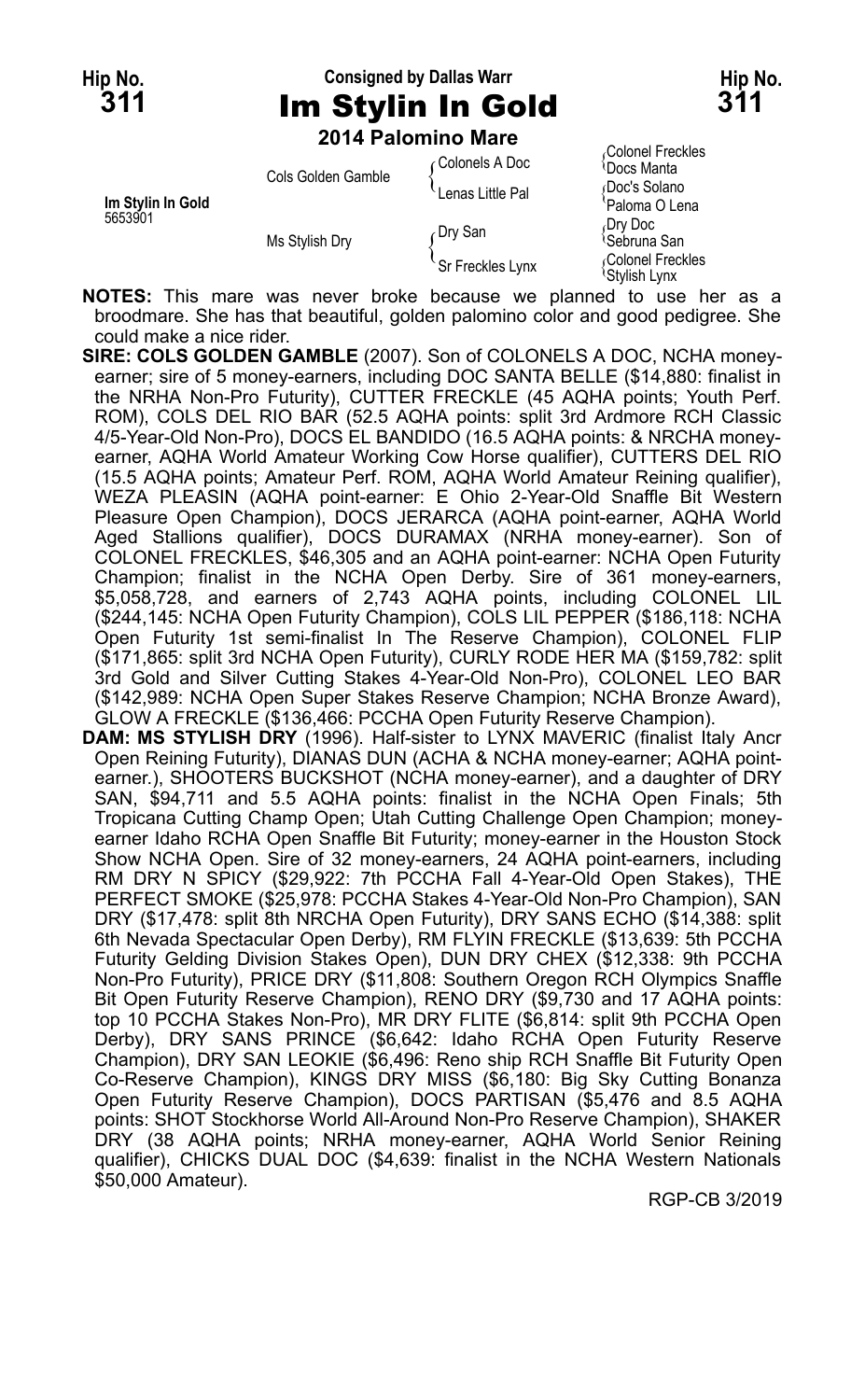# **Hip No. Consigned by 4V Livestock Hip No. 312** Gold Bar Starlet **312**

**April 22, 2018 Buckskin Filly**

Tyree's Honey Fancy Zan Gold Bar (Zans Rawhide 1989)<br>Gold Bar Starlet Miss Fancy Rawhide (Zans Rawhide 1989)<br>Miss Lee Otoe 5907186<br>Jody Fairfax Jodies Rondo (Jody Fairfax<br>Prices Misty Lady Starlet Jodie (Jodies Rondo (Prices Misty Lady)

Zan Parr Bar<br>  $\frac{1}{2}$ Zans Rawhide  $\frac{1}{2}$ Starlet Jodie **Prices Misty Lady**<br>Refluddy Boy<br>Prices Starlet Leo Miss {Prices Starlet Leo Prices Starlet Leo

**NOTES:** This mare has an excellent disposition with a desire to learn. Her sire, FANCY ZAN GOLD BAR, is the sire of durable horses that excel in ranch work, team roping and barrel racing. Nominated to the AQHA Ranching Heritage Program.

- **SIRE: FANCY ZAN GOLD BAR** (2000). Son of ZANS RAWHIDE; sire of FLINT HILLS SUNSHINE (PHBA World Heading Amateur Reserve Champion), ZANOTOES MAURA (PHBA World Junior Reining Open Reserve Champion), ZANS WILLY (6 AQHA points), MISS FANCY RAWHIDE (5 AQHA points), ZANS GOLD STUFF (5 AQHA points), RAWHIDES CHIEF (AQHA point-earner: PHBA Top top 10 Hunter Hack Amateur Champion), RAWHIDES LEO SHEIK (AQHA point-earner), ZANS FANCY GIRL (AQHA point-earner), SPRATS SUZANNE (Ranch Sorting National Championships Earnings), ZANS A DANDY (3rd Barrel Racing Bash Hutchinson Kansas March Senior 2D class). Son of ZAN PARR BAR, and 602 AQHA points: AQHA World Champion 3-Year-Old Open Stallion; AQHA World Aged Halter Stallion Champion twice; AQHA High Point Steer Roping Open Champion; AQHA High Point Halter Open Stallion Champion; AQHA High Point Junior Halter Open Champion; AQHA Champion; Superior Heading; Superior Heeling; Superior Halter; Superior Steer Roping. An AQHA Top 5 All-Time Leading Sire of Cowboy Events Point-Earners. Sire of 122 RGP money-earners and earners of 25,632 AQHA points, including SPARKLES ROSEZANA (\$123,380 and 258.5 AQHA points: NRHA Open Futurity Champion; Superior Heading), ZANS EVEN PARR (\$57,391 and 1,011 AQHA points: AQHA World Show Reserve Superhorse, AQHA Performance Champion), SPARKLES SUZANA (\$74,212 and 967.5 AQHA points: AQHA World Champion Senior Tie-Down Roping Horse, AQHA Champion), ZANS DIAMOND SUN (\$53,847 and 356 AQHA points: AQHA World Champion Junior Reining Horse, Superior Tie-Down Roping).
- **DAM: STARLET JODIE** (2009). A daughter of JODIES RONDO; sire of JODIES ANGEL WAKA (money-earner NBHA Youth World Barrel Racing Teen Youth 4D). Son of JODY FAIRFAX, \$87,999 and 18 AQHA points: 3rd NCHA Open Futurity; 5th Congress Cutting Open; semi-finalist in the NCHA Open Derby; NCHA Area 14 Champion; 3rd NCHA Top 10. Sire of 10 AQHA point-earners, including JODYS DEE BAR (\$30,478: 7th Congress Cutting Non-Pro twice), JODYS APRIL (\$14,438: finalist in the NCHA Open Futurity), ROCK CREEK JODY (\$6,488 and 6 AQHA points. Indiana Open Cutting Futurity Co-Reserve Champion), JODY DONE IT (\$4,390 and an AQHA point-earner: NCHA Certificate of Ability), JODYS GENIE (\$3,643: finalist Canadian 3/4-Year-Old Open Cutting Futurity), LUCKY FIVE STAR (\$3,513: 6th International Cutting - Team Europe), RUSH FAIRFAX (22 AQHA points; NCHA money-earner, AQHA World Amateur Team Penning qualifier), GOODBYE JODEE (AQHA point-earner), CALAMITY FAIRFAX (AQHA pointearner), FRECKLES FAIRFAX (AQHA point-earner), BRITT FAIRFAX (AQHA pointearner), JODYS CALCUTTA (NCHA \$1,204), FIVE STAR SAM (race placed at 2), JODYS SWEETIE (NCHA Certificate of Ability), MISS HOLY FAIRFAX (Huffman Ranch Cutting 4-Year-Old Open Reserve Champion).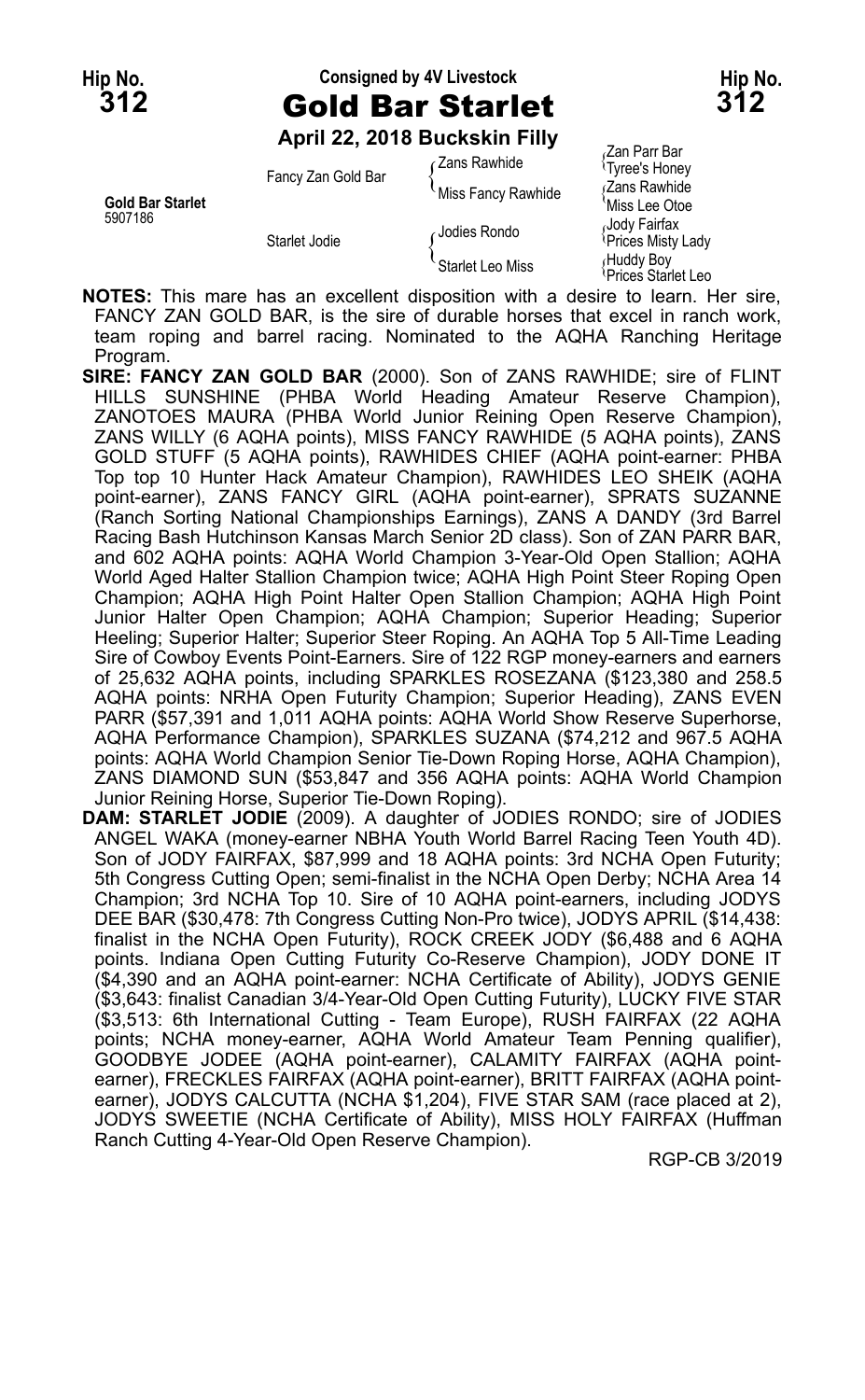### **Hip No. Consigned by Chris Shaw Hip No. 313** One Boy Toy **313**

**2008 Chestnut Gelding**

| One Boy Toy<br>5191669 | One Time Pepto   | ∩Peptoboonsmal | II oppy oan baage<br>Royal Blue Boon        |
|------------------------|------------------|----------------|---------------------------------------------|
|                        |                  | One Time Soon  | Smart Little Lena                           |
|                        | <b>Final Sue</b> |                | 'Uno Princess                               |
|                        |                  | · Peponita     | Peppy San                                   |
|                        |                  |                | <sup>∖</sup> Bonita Tivio                   |
|                        |                  | Sue's Beans    | Doc O'Lena<br><sup>≀</sup> Miss Nina Harris |

<sub>/</sub>Peppy San Badger<br><sup>\</sup>Royal Blue Boon

**PERFORMANCE RECORD:** NCHA money earner. **In 2011:** money-earner Oregon CHA Open Futurity.

**NOTES:** This gelding is an open level ranch sorter/team penner. He is a big mover, fancy broke and good minded. He is ready to take you to the pay window.

**SIRE: ONE TIME PEPTO** (2001). \$331,097: NCHA Open Super Stakes Champion. An RGP Top 5 All-Time Leading Sire of RCH Money-Earners; an AQHA Top 5 All-Time Leading Sire of RCH Point-Earners; 2018 & 2019 RGP Top 10 Sire of Ranch Horse Money-Earners. Sire of 652 money-earners, \$16,129,229, and earners of 4,220 AQHA points, including ONE TIME ROYALTY (\$447,543: NCHA Open Futurity Champion; NCHA Hall of Fame), ONE TIME CHOICE (\$289,296: NCHA World Champion Mare twice; NCHA Hall of Fame), TWISTFUL THINKING (\$280,813: NCHA Super Stakes Non-Pro Classic Co-Reserve Champion), BLUE ONE TIME (\$252,869: split top 10, NCHA Open Futurity), TIME TO HANGEM (\$248,281: split 4th NCHA Open Futurity; NCHA Bronze Award), LITTLE MISS ONE TIME (\$245,413: 3rd NCHA Finals Non-Pro), HICKORY HOLLY TIME (\$231,025 and 73.5 AQHA points: NRCHA World Open Hackamore Champion; Superior Working Cow Horse), TGI PLAYTIME (\$202,606: NCHA Super Stakes Open Classic Champion), JAE BAR ONE TIME (\$199,850: 3rd NCHA Open Futurity), INNOVATION TIME (\$195,074: NCHA \$5,000 Novice Horse Non-Pro World Champion), ONE CATTY CUPID (\$192,757: finalist in the Breeders Inv. Open Derby), ONE ROCKIN PEPTO (\$176,406: NCHA Non-Pro Futurity Champion), DIVAS ON TIME (\$173,746: split 7th NCHA Open Classic/Challenge), TIME N TEQUILA (\$173,350: finalist in the NCHA Non-Pro Super Stakes), CHERRY PEPPERS (\$169,590: finalist in the NCHA Open Futurity), RUBYS RADAR (\$168,297: 5th NRCHA Open Futurity).

**DAM: FINAL SUE** (1992). \$27,315: 6th PCCHA 4-Year-Old Open Stakes; finalist in the NCHA Super Stakes Non-Pro Classic; 5th PCCHA 5/6-Year-Old Non-Pro; top 10 NCHA Amateur Super Stakes Classic; 8th Northwest Cutting 5/6-Year-Old Non-Pro. Dam of 7 money-earners, \$303,259, including SUES BARN CAT (\$161,494: finalist in the NCHA Open Futurity; finalist in the NCHA Non-Pro Futurity, top 10 NCHA Non-Pro Super Stakes), SUES STYLISH BABE (\$98,631 and 8 AQHA points: 3rd Suncoast Fall Open Cutting Futurity; finalist in the NCHA Non-Pro Super Stakes, 7th Breeders Inv. Non-Pro Derby), TIME FOR FINALS (\$26,985: 6th Idaho CHA Open Classic, split 4th PCCHA Summer Derby Cutting World Series Open; 6th Idaho CHA Open Derby), SUES BACHELORETTE (\$11,390: Arizona CHA Open Futurity Reserve Champion; finalist in the PCCHA Summer Open Derby; 4th PCCHA Summer Derby \$10,000 Novice), SUES FIDDYCENT (\$3,313: top 10 Congress Cutting Non-Pro Derby), SUES LIL SCOOTER (NCHA \$1,071), ONE BOY TOY (Above), ITS STYLISH BABE (BRZ) (split 3rd Latin American Champ AQHA Cutting Amateur). Full sister to OK SPANISH PEPPY (\$24,235: semi-finalist in the NCHA Open Futurity), SUES PEPONITA (\$10,604: semi-finalist in the NCHA Open Super Stakes), PEPONITAS FRIJOLES (\$9,782: finalist in the NCHA Open Super Stakes), PEPPY SUE LENA (10 AQHA points: top 10 TQHA National Stakes Cutting 5-Year-Old Non-Pro). Half-sister to JAY BEE TAQUITOS (NCHA moneyearner).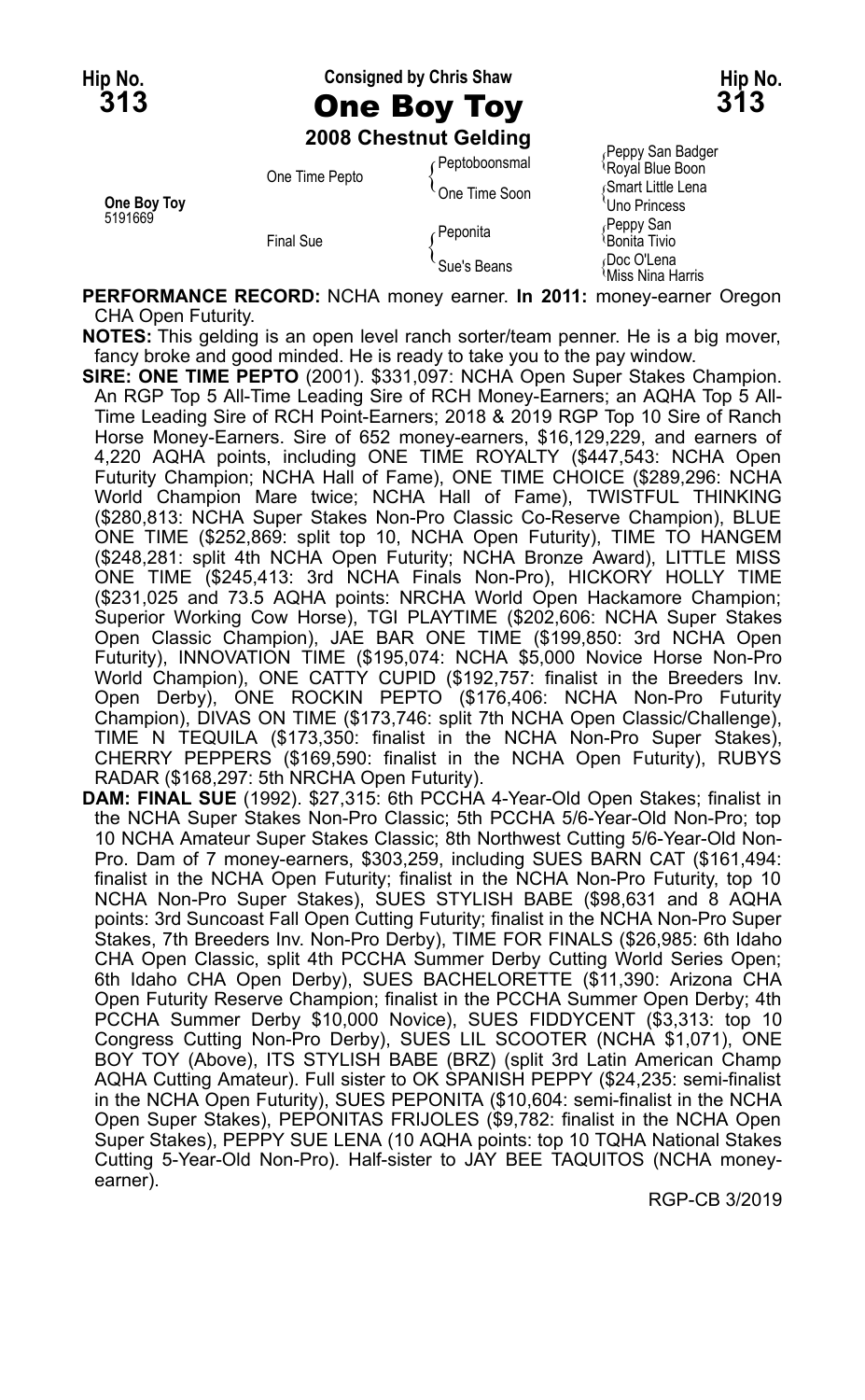### **Hip No. Consigned by Fritz Sturges Hip No. 314** Swingn Little Lena **314 2016 Sorrel Filly**

Smart Little Lena<br>Little Wars Blaze (Little War O Lena {War Leo Missie<br>Doxie Bars Blaze { Sugar Bars Blaze SI 85 Entre Mars Blaze (Sugar Bars Blaze Stive Mars Blaze New York of the Mars Blaze Stive Assemblance Stive Assembla<br>Ms Jessie Doc Bar<br>Alusta Swinging Larry (Alusta Swinging Larry Alusta Swinging Larry Alusta Swinging Larry Alu Swingn Freckles Jane (Swingn Larry Showboy {Justa Swinging Showboy Swingn Freckles Jane (Somigri Larry Showboy<br>Roy Boy Hancock (Sugar Foot Jane {<br>Hic Freckles Jane {<br>Hic Freckles Jane

**NOTES:** This is a super nice filly that loves to work and will be steady and consistent. She was born and raised on the ranch, and was started as 3 yr old. HYPP N/N. In training with Guy Peterson.

**SIRE: LITTLE WARS BLAZE** (2001). Son of LITTLE WAR O LENA, NCHA \$4,392 RHAA \$5,462: sire of SMART BOON STAR (\$4,596: Denver National Stock Show Cutting \$10,000 Amateur Co-Champion). Son of SMART LITTLE LENA, \$743,275: NCHA Triple Crown. RGP #2 All-Time Leading Sire of Cutting Money-Earners; AQHA #2 All-Time Leading Sire of Cutting Point-Earners; an AQHA Top 5 All-Time Leading Sire of RCH Point-Earners; an RGP Top 25 All-Time Sire of RCH Money-Earners. Sire of 1,468 money-earners, \$42,696,172, and earners of 10,420 AQHA points, including JUSTA SMART PEANUT (\$417,739: NCHA Horse of the Year), RED WHITE AND BOON (\$930,954: NCHA World Champion Gelding; NCHA Hall of Fame), SMART PEPPY LENA (P) (\$492,793: NCHA Non-Pro Co-Reserve World Champion twice; NCHA Hall of Fame), SMART PLAY (\$413,720 and 68.5 AQHA points: NCHA \$5,000 Novice Reserve World Champion; NCHA Gold Award), SOME KINDA MEMORIES (\$378,671: NCHA Open Futurity Champion), PLAYIN N FANCY SMART (\$378,135: NCHA Open Super Stakes Co-Champion), SMART LITTLE SENOR (\$362,933: NCHA Open Futurity Champion; NCHA Gold Award), JIGGIN LITTLE LENA (\$345,284: NCHA Non-Pro World Champion; NCHA Gold Award), QUEJANAISALENA (\$338,204: 4th NCHA Super Stakes Open Classic), COMMANDICATE (\$300,112: NCHA World Champion Gelding twice; NCHA Gold Award), SMART WHITTLE WENA (\$293,455: 4th NCHA Non-Pro Super Stakes), DESIRES LITTLE REX (\$287,519: NCHA Open Futurity Reserve Champion).

**DAM: SWINGN FRECKLES JANE** (2008). A daughter of SWINGN LARRY SHOWBOY. Son of JUSTA SWINGING LARRY; sire of BB WENDE (\$3,297: NCHA Certificate of Ability). He is by JUSTA SWINGING PEPPY, \$69,753 and 7 AQHA points: Augusta 4-Year-Old Open Futurity Reserve Champion; split 3rd Montgomery Cutting 4-Year-Old Open Futurity. Sire of 141 money-earners, \$3,083,492, 38 AQHA point-earners, including SWINGING LITTLE GAL (\$323,291: split 7th NCHA Open Futurity), SWINGING ECLIPSE (\$141,944: finalist in the NCHA Non-Pro Super Stakes), SWINGIN STAR LADY (\$114,387: Augusta 4-Year-Old Non-Pro Futurity Champion), JUSTA SWINGING JANE (\$108,996: finalist in the NCHA Non-Pro Futurity), JUSTA HICKORY SPADE (\$106,091 and 27.5 AQHA points: split 6th Suncoast Fall Open Derby; NCHA Silver Award), SWINGING TO THE BEAT (\$105,137: 3rd PCCHA Fall Open Futurity), JUSTA LENA 1997 (\$58,968 and 32 AQHA points: NCHA Junior Youth Co-World Champion), LITTLE SWINGIN (\$63,942 and 15 AQHA points: NCHA Youth Co-Reserve World Champion), JUSTA GINNIN MISS (\$99,825: Suncoast Winter Cutting Classic Non-Pro Champion), JUSTASWINGING PEANUT (\$98,001: Chisholm Trail CHA 4-Year-Old Open Derby Champion), BIG SWING (\$96,009: top 10, NCHA Non-Pro Futurity), JUSTA CAT SPRAT (\$91,977: Wine Country Non-Pro Cutting Futurity Co-Champion), SWINGING TIL FIVE (\$91,803: finalist in the NCHA Super Stakes Non-Pro Classic), SWINGING FIVE (\$83,723: semi-finalist in the NCHA Open Futurity). RGP-CB 3/2019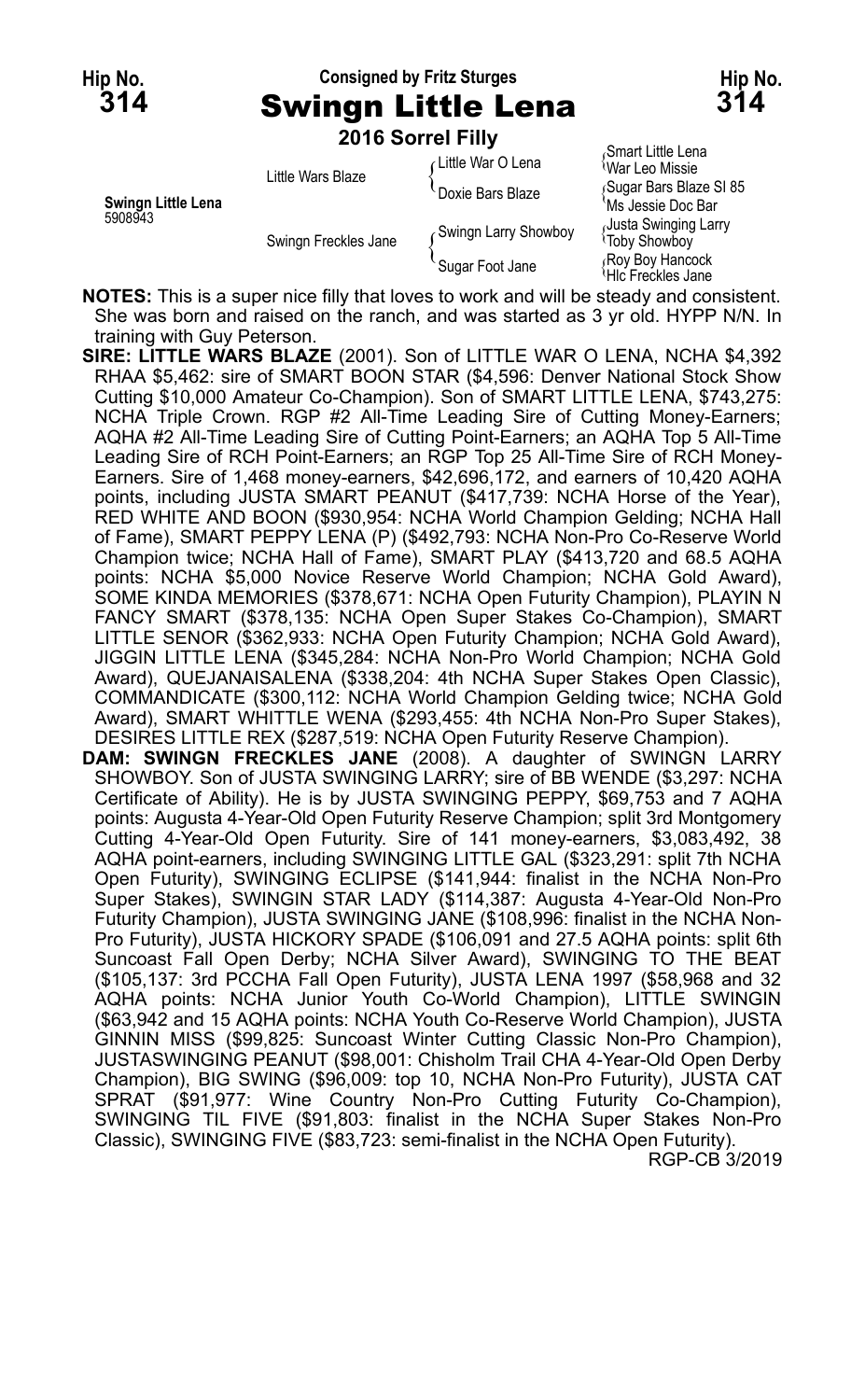# **Hip No. Consigned by Flag Ranch LLC Hip No. 315** One Time Showgirl **315**

**2016 Chestnut Filly**

| <b>One Time Showgirl</b><br>5781707 | One Time Honor | One Time Pepto    | Peptoboonsmal<br><sup>l</sup> One Time Soon |
|-------------------------------------|----------------|-------------------|---------------------------------------------|
|                                     |                | Honor Ease SI 109 | Holland Ease SI 109                         |
|                                     | Swiss Light    |                   | 'Honor A Princess SI 90                     |
|                                     |                | Boonlight Dancer  | Peptoboonsmal                               |
|                                     |                |                   | Little Dancer Lena                          |
|                                     |                | Swiss Showgirl    | Freckles Playboy<br>ਪLittle Swiss Miss      |

**NOTES:** "Show Girl" has been started on the smarty cow. She would make a nice heel/calf roping horse. She is quick footed with a nice stop. She has about 8 months riding. In training with Dale Bennett.

- **SIRE: ONE TIME HONOR** (2007). Southwest RCHA Summer Limited Open Classic Derby Champion; 5th East Coast RCH Limited Open Classic Derby; Southwest RCHA Summer Limited Open Classic Derby Fence Work Co-Champion). Son of ONE TIME PEPTO, \$331,097: NCHA Open Super Stakes Champion. An RGP Top 5 All-Time Leading Sire of RCH Money-Earners; an AQHA Top 5 All-Time Leading Sire of RCH Point-Earners; 2018 & 2019 RGP Top 10 Sire of Ranch Horse Money-Earners. Sire of 652 money-earners, \$16,129,229, and earners of 4,120 AQHA points, including ONE TIME ROYALTY (\$447,543: NCHA Open Futurity Champion; NCHA Hall of Fame), ONE TIME CHOICE (\$289,296: NCHA World Champion Mare twice; NCHA Hall of Fame), TWISTFUL THINKING (\$280,813: NCHA Super Stakes Non-Pro Classic Co-Reserve Champion), BLUE ONE TIME (\$252,869: split top 10, NCHA Open Futurity), TIME TO HANGEM (\$248,281: split 4th NCHA Open Futurity; NCHA Bronze Award), LITTLE MISS ONE TIME (\$245,413: 3rd NCHA Finals Non-Pro), HICKORY HOLLY TIME (\$231,025 and 73.5 AQHA points: NRCHA World Open Hackamore Champion; Superior Working Cow Horse), TGI PLAYTIME (\$202,606: NCHA Super Stakes Open Classic Champion), JAE BAR ONE TIME (\$199,850: 3rd NCHA Open Futurity), INNOVATION TIME (\$195,074: NCHA \$5,000 Novice Horse Non-Pro World Champion), ONE CATTY CUPID (\$192,757: finalist in the Breeders Inv. Open Derby).
- **DAM: SWISS LIGHT** (2007). Half-sister to KINDLE KAT (NCHA \$8,308), SWISS STYLISH (9th American Ranch Horse Assoc. World All-Age Open Working Cow Horse). A daughter of BOONLIGHT DANCER, \$136,253: NRCHA Open Futurity Champion; split 5th NCHA Open Derby; 3rd Santa Ynez RCH Snaffle Bit Futurity Open. Sire of 213 money-earners, \$2,262,372, and earners of 1,382 AQHA points, including THIRD CUTTING (\$545,146: NCHA Open Super Stakes Champion; NCHA Hall of Fame), HARD EIGHT BBQ (\$100,054: 4th NCHA Limited Non-Pro Futurity), STRAY KATZ (\$89,792: 6th NCHA Open Futurity), SCARLET CATDANCER (\$78,722: finalist in the NCHA Amateur Futurity), SHADY BOONLIGHT (\$55,598: 5th Tunica Cutting 4-Year-Old Open Futurity), DANCIN ANGEL (\$33,638: NRCHA World Bridle Novice Non-Pro Rider Reserve Champion), NABISCO ROAN (\$92,292 and 29.5 AQHA points: AQHA Reserve World Champion Senior Working Cow Horse twice), LIL BREAK DANCER 004 (\$49,149: split 5th Brazos Bash Open Cutting Futurity), RAY J BOONLIGHT (\$48,707 and 54 AQHA points: finalist in the NRCHA Open Futurity), ACRES OF BOONLIGHT (\$45,051: split 3rd Music City Open Cutting Futurity), BOONLIGHTS MERADA (\$36,624: split 7th South Point Open Cutting Futurity), MISSIN BOONLIGHT (\$35,304: South Point Open Cutting Futurity Champion), PEPTO PLAYIN FROSTY (\$34,683: top 10 NCHA Non-Pro Futurity), BADDABING BADDABOON (\$32,486 and 36.5 AQHA points: All Florida RCHA Fall Sizzler Bridle Spectacular Non-Pro Champion), BOONLIGHT ANGEL (\$29,974: 4th Congress Open Cutting Futurity), MAX E BOONLIGHT (\$27,176: 5th Music City Open Cutting Futurity), SPOOKY PEPTO (\$25,742: semi-finalist in the NCHA Open Futurity).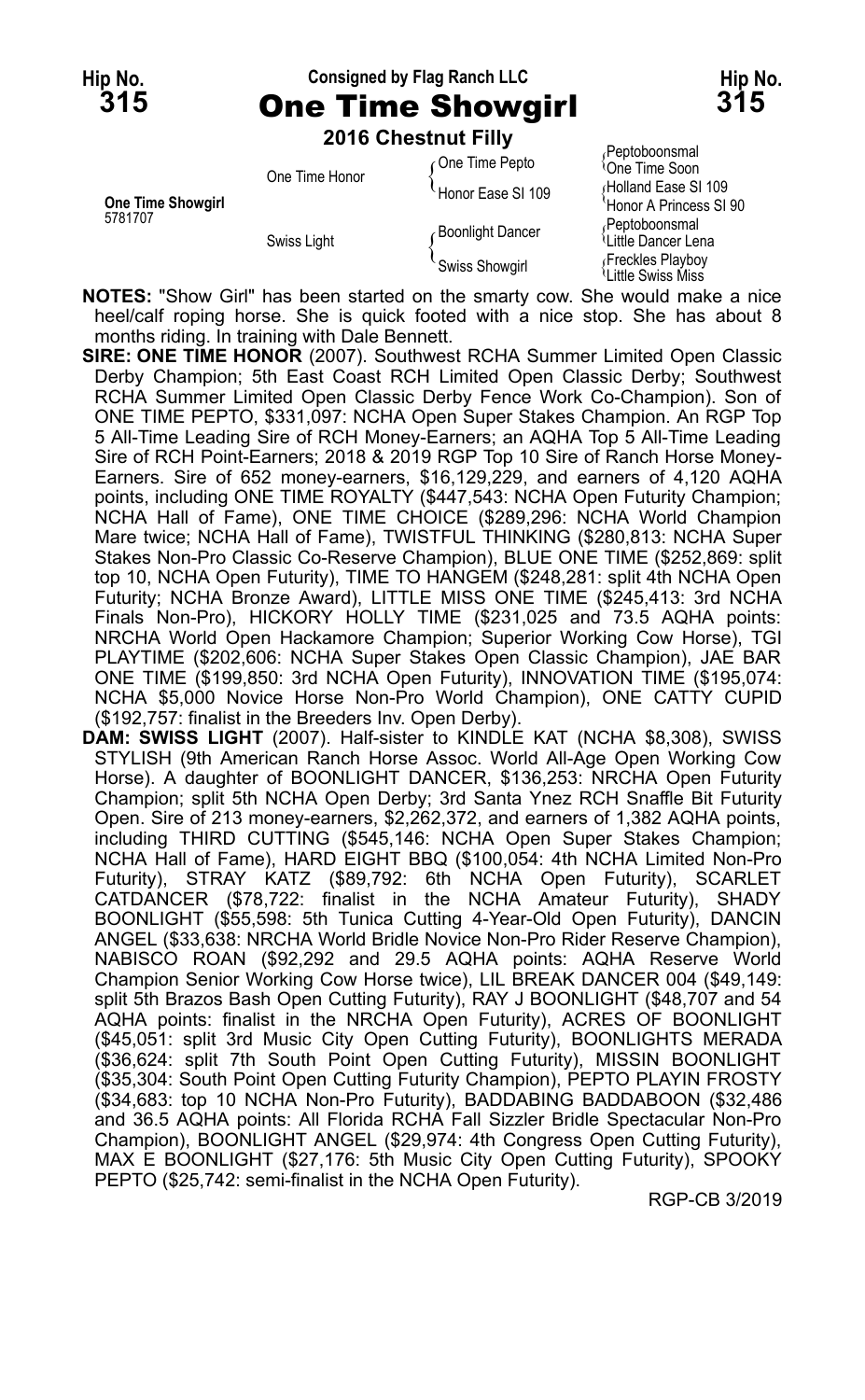| <b>Mas Corona Por Favor</b><br>5691402 | Corona White Chex | Nu Chex To Cash    | 7NU UdSN<br><sup>∖</sup> Amarilla Chex        |
|----------------------------------------|-------------------|--------------------|-----------------------------------------------|
|                                        |                   | Kings Gold Cody    | Corona Cody<br>'Kings Cody Cash               |
|                                        | Tari Please       | Chic Please        | Smart Chic Olena<br><sup>≀</sup> San O Lenita |
|                                        |                   | Taris Holly Can Do | √Taris Catalvst<br>ੇHollv Can Do              |

**NOTES:** This is a "brown eyed blonde" that has been used for sorting and roping outside on a big ranch. She has also be used at the sale barn. She has a big stop, is cowy, safe, gentle and sound.

- **SIRE: CORONA WHITE CHEX** (2005). Sire of CORONAS DUN PLAYIN (\$3,437 and 55 AQHA points: AQHA World Level 2 Open Senior Heeling Champion; Superior Heeling), DUN SLIDIN CHEX (Idaho RHA Teton Slide Yth10&U class winner). Son of NU CHEX TO CASH, \$65,654 and 380.5 AQHA points: NRHA Int. Open World Champion; NRHA Limited Open World Champion; Superior Reining; Superior Working Cow Horse. An AQHA Top 5 All-Time Leading Sire of RCH Point-Earners; an AQHA Top 10 All-Time Sire of Reining Point-Earners; an RGP Top 25 All-Time Sire of Reining & Ranch Riding Money-Earners; an AQHA Top 25 All-Time Sire of Ranch Riding Point-Earners. Sire of 307 money-earners, \$3,800,523, and earners of 8,611 AQHA points, including LIL JOE CASH (\$268,103: NRHA Open Futurity Champion), BIG CHEX TO CASH (\$220,826 and 58.5 AQHA points: NRHA Open Futurity Reserve Champion; Superior Reining), HOT SMOKIN CHEX (\$188,160 and 90 AQHA points: 3rd NRHA Open Futurity, Superior Reining), WIMPYS LITTLE STEP (\$185,757: NRHA Open Futurity Champion; NRHA Hall of Fame), CHEXMASTER (\$104,337: 4th AQHA High Point Senior Reining Level 2 Open), SEE CHEX TO CASH (\$53,005 and 345 AQHA points: NRHA Non-Pro World Champion; NCHA Platinum Award, AQHA Youth Champion), NU CHEXOMATIC (\$183,380: NRHA Open World Champion), NIGHT DEPOSIT CHEX (\$118,909 and 266.5 AQHA points: NRHA Non-Pro World Champion; Superior Reining), SNIP O SATELLITE (\$52,198 and 34.5 AQHA points: NRHA Int. Non-Pro World Champion), NMSU TRUCKIN CHEX (\$183,560 and 268.5 AQHA points: AQHA World Champion Amateur Working Cow Horse 3 times, Superior Working Cow Horse). **DAM: TARI PLEASE** (2003). A daughter of CHIC PLEASE, \$209,184 and 43.5
- AQHA points: NRHA Open Futurity Champion; NRCHA Open Futurity Reserve Champion; 4th River Front NRCHA Open Derby; 5th High Desert RCHA Spect 3- Year-Old Open Snaffle Bit; top 10 NRHA Open Derby. An RGP Top 10 All-Time Sire of Ranch Riding Money-Earners; an RGP Top 25 All-Time Sire of RCH Money-Earners; an AQHA Top 25 All-Time Sire of RCH & Ranch Horse Point-Earners. Sire of 324 money-earners, \$2,729,657, and earners of 4,038 AQHA points, including NO CHIC FLICKS (\$136,797: 8th NRCHA Open Futurity), MORE MAGIC PLEASE (\$107,305: NRCHA Non-Pro Futurity Champion), PLEASE ME WHIZ (\$42,107 and 15 AQHA points: NRHA Int. Non-Pro World Champion; 421 NRHA youth points), ARC CAT HER PLEASE (\$127,467: AQHA World Champion Junior Cutting Horse), IMA CHIC PLEASE (\$97,347 and 29 AQHA points: AQHA World Champion Amateur Working Cow Horse), PLEASE NICKER (\$51,747 and 136 AQHA points: AQHA World Champion Junior Reining Horse, Superior Reining), ARC ALIL CASH PLEASE (\$35,560 and 89.5 AQHA points: AQHA World Champion Amateur Versatility Ranch Horse), ARC SPARKIN CHICS (\$143,940 and 74 AQHA points: AQHA World Int. Exhibitor Junior Cutting Reserve Champion).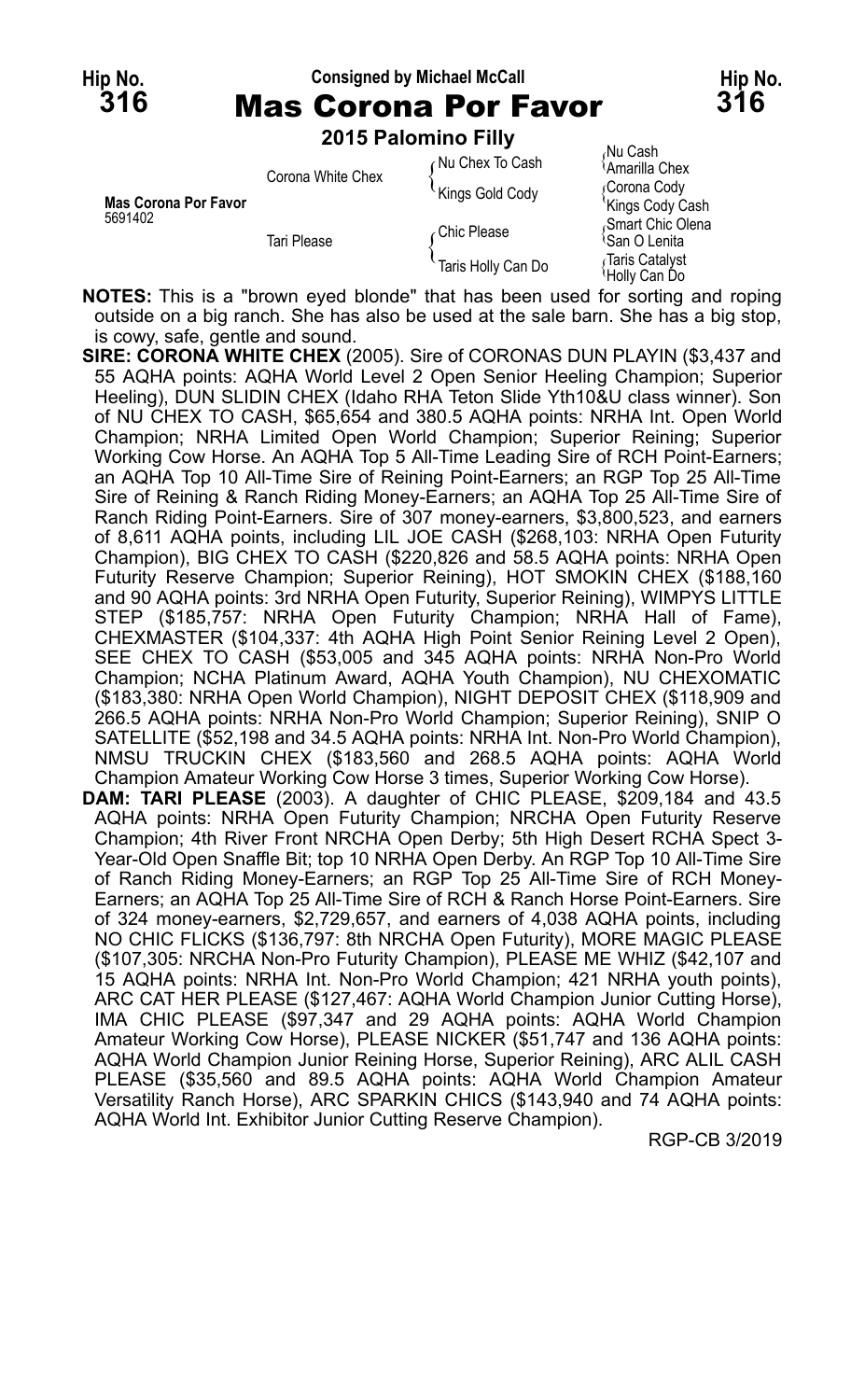| Hip No.<br>317                     |                                                                                       | <b>Consigned by Cross Carson</b><br><b>TC Rock The House (POA)</b> |                          |  | Hip No.<br>317 |
|------------------------------------|---------------------------------------------------------------------------------------|--------------------------------------------------------------------|--------------------------|--|----------------|
|                                    |                                                                                       |                                                                    |                          |  |                |
|                                    |                                                                                       |                                                                    | 2014 Bay/Leopard Gelding |  |                |
|                                    |                                                                                       |                                                                    |                          |  |                |
| TC Rock The House (POA)<br>T-53003 |                                                                                       | Speaker Of The House (POA) {<br>No's Boogie With A Ghost           |                          |  |                |
|                                    |                                                                                       | Implusive Dream (POA)                                              | First Impulse            |  |                |
|                                    |                                                                                       |                                                                    | The Amazing Dream        |  |                |
|                                    | <b>NOTES:</b> "Geronimo" is a nice POA gelding that Cross has been using on the ranch |                                                                    |                          |  |                |

**NOTES:** "Geronimo" is a nice POA gelding that Cross has been using on the ranch for almost 2 years. He is gentle and smooth riding and has been a lot of miles. He has been used as a turnback horse, as well.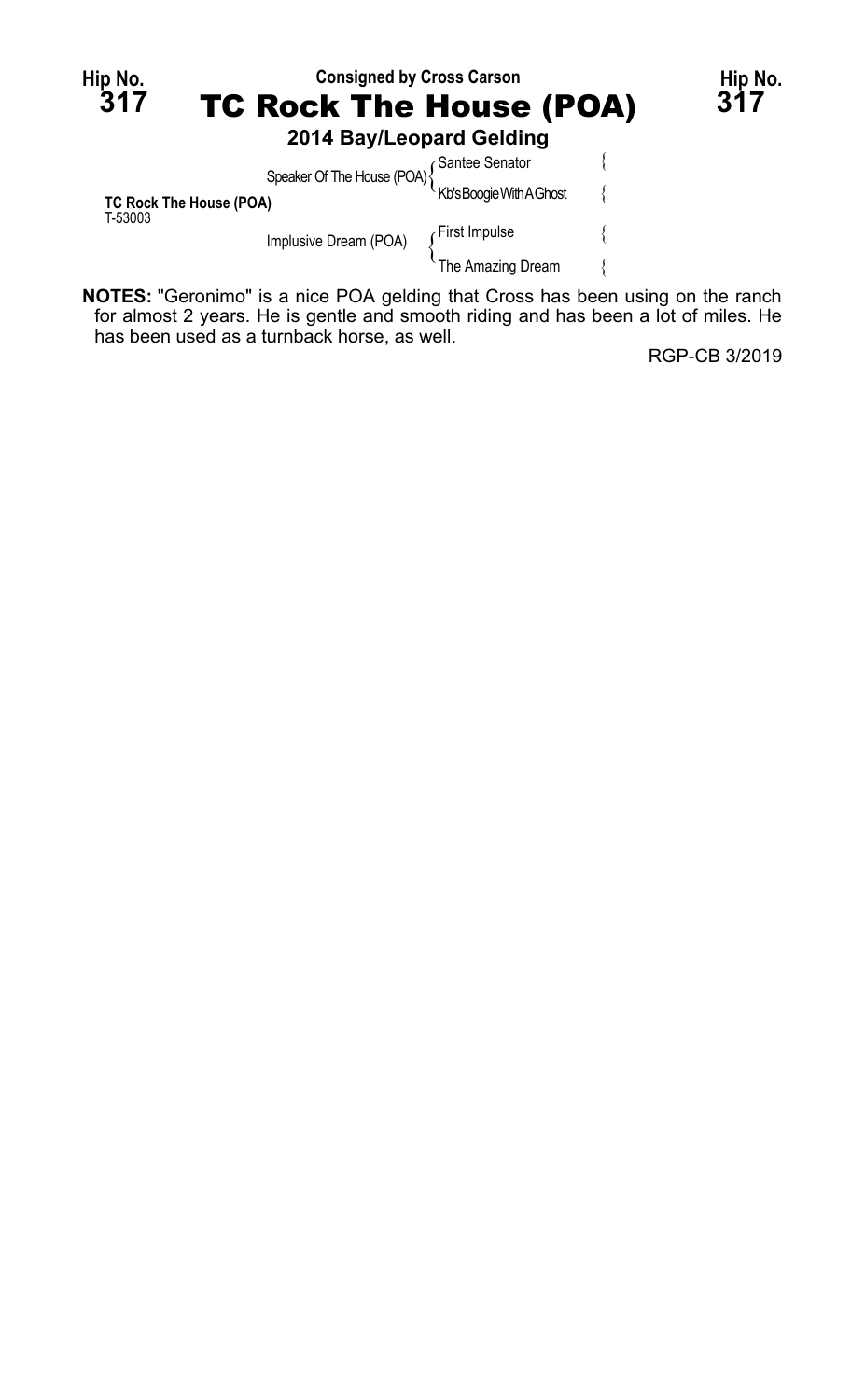## **Hip No. Consigned by Thomas Hixon Hip No. 318** Hes Joes Hottish **318**

**2016 Sorrel Gelding**

|                                    | <b>ZUTO SUITEL OBIGING</b> |                    |                                              |
|------------------------------------|----------------------------|--------------------|----------------------------------------------|
| <b>Hes Joes Hottish</b><br>5835000 | Hottish                    | Spots Hot          | Chula Dual<br><sup>1</sup> Sweet Shorty Lena |
|                                    |                            | Stylish Play Lena  | Docs Stylish Oak<br>'Play Lena               |
|                                    | Smokin Moonlight           | Tigerote           | Doc Quixote<br><sup>1</sup> Smokes Doc Bar   |
|                                    |                            | <b>Thrall Suzy</b> | Ruffus Bars<br>≀Thrall Anne                  |

**NOTES:** This is a stout little horse that has a great handle and can go any direction. This gelding is extremely athletic and has been in training with Andy Loague for 3 months.

**SIRE: HOTTISH** (2008). \$301,843: NCHA Reserve Horse of the Year; Breeders Inv. Open Derby Champion; finalist in the NCHA Open Futurity; NCHA Open Derby Champion; NCHA Non-Pro Super Stakes Champion. Half-brother to PEPTO BOOM (\$317,018: 4th Breeders Inv. Non-Pro Derby; NCHA Silver Award), SMOOTH TALKIN STYLE (\$305,284: NCHA Horse of the Year), HALREYCIOUS (\$227,459: NCHA Super Stakes Open Classic Champion), COPPERISH (\$211,103: Bonanza Open Derby Co-Champion), REYDICULOUS (\$149,054: 5th NCHA Open Super Stakes), ARTS IN STYLE (\$52,631: split 6th Breeders Inv. Non-Pro Derby). Out of STYLISH PLAY LENA (\$289,524: NCHA Open Classic/Challenge Champion). A 2019 RGP Top 5 Leading Sire of Cutting Money-Earners; 2018 RGP Top 25 Sire of RCH Money-Earners. Sire of 66 money-earners, \$2,007,467, including COOL N HOT (\$308,152: NCHA Horse of the Year), DUAL REYISH (\$384,618: NCHA Open Futurity Champion), JUST GETTIN STARTED (\$140,372: 5th NCHA Open Futurity), SF HOTTISH LUMI CAT (\$115,345: split 3rd NCHA Open Futurity), BLACKISH (\$108,969: The Ike Open Derby Champion), HOT LOOKIN CAT (\$91,238: 6th NCHA Open Futurity), HOTT NU COWBOY (\$89,839: finalist in the NCHA Open Super Stakes), HOTT ROD (\$65,230: 3rd NRCHA Open Futurity), SHEZA SMOKIN HOT GAL (\$60,374: top 10 NCHA Non-Pro Futurity), SNEAKISH (\$47,291: NCHA Limited Non-Pro Futurity Co-Champion), HOTT POCKETS (\$43,320: 3rd Southern Open Cutting Futurity), REYZMEHOT (\$41,958: semifinalist in the NCHA Open Futurity).

**DAM: SMOKIN MOONLIGHT** (1996). NCHA money-earner. A daughter of TIGEROTE; sire of 12 money-earners, including LITTLE POKEY QUIXOTE (\$5,468 and 47.5 AQHA points: AQHYA Reserve World Champion Team Penning Horse), SMOKIN RITA (\$36,434: 7th NCHA Amateur Futurity), MR QUIXOTE LEE (7 AQHA points and NRCHA \$8,083), TIGERS BARBEE DOLL (P) (\$6,600: 6th ST. Paul Rodeo Barrel Racing), HOKEY POKEY QUIXOTE (21 AQHA points; Amateur Perf. ROM, AQHA World Amateur Team Penning qualifier), NIC QUIXOLENA (AQHA point-earner; NRHA money-earner), HOKEYOTE (AQHA point-earner), GLO N OTE (AQHA point-earner), SMOKIN MOONLIGHT (NCHA \$1,069), LIL OTE GLO (finalist CHA Nebraska 3-Year-Old Open), WHIMSYOTE (Double G Cutting 4-Year-Old Non-Pro Champion), SMOKIN QUIXOTE GLO (NCHA money-earner), FRITZ N OTE (NCHA money-earner), GO QUIXOTE PATSY (finalist Producers Gone Wild Barrel Racing Open 4D class), LITTLE OTE JONES (NCHA money-earner). Son of DOC QUIXOTE, \$3,729: NCHA Non-Pro Futurity Champion. An RGP Top 25 All-Time Sire of Cutting Money-Earners; an AQHA Top 25 All-Time Sire of Cutting Point-Earners. Sire of 479 money-earners, \$11,012,330, and earners of 4,156 AQHA points, including DOCS OKIE QUIXOTE (\$637,707: NCHA Triple Crown, NCHA Hall of Fame), POCO QUIXOTE RIO (\$1,108,867: Gold and Silver Cutting Stakes 4-Year-Old Open Champion; NCHA Hall of Fame), JAZZOTE (\$646,224: the Masters Cutting Open Champion; NCHA Hall of Fame), CASH QUIXOTE RIO (\$595,402: NCHA World Champion twice; NCHA Hall of Fame).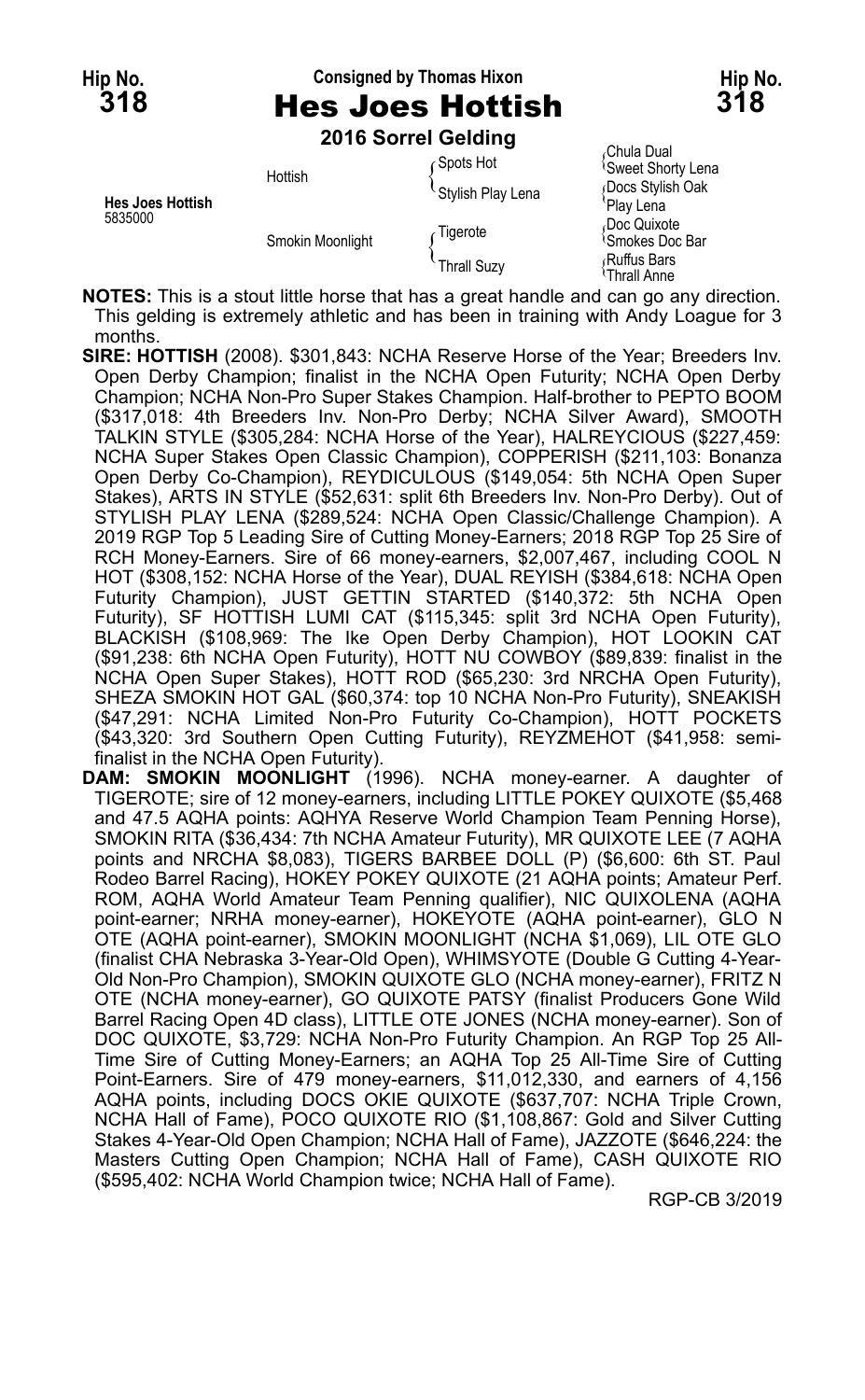### **Hip No. Consigned by Sheryl Haviland Hip No. 319** This Chex Can Hula **319**

**Peppy San Badger** 

**2014 Red Dun Mare**

| This Chex Can Hula<br>5660280 | <b>Chex Rooster</b> | ⊊Gallo Del Cielo | <b>II chhì na nann</b> anns<br><sup>1</sup> Doc's Starlight |
|-------------------------------|---------------------|------------------|-------------------------------------------------------------|
|                               |                     | Sugarita Whiz    | Gopsail Whiz                                                |
|                               |                     |                  | 'Sugarita Chex                                              |
|                               | Tullula Can Hula    | Skeets Peppy     | Peppy San Badger<br><sup>1</sup> Tivios Miss Skeet          |
|                               |                     | Top Spin Jaci    | Jacspin،<br><sup>1</sup> Katys Top Star                     |

- **PERFORMANCE RECORD:** Earner of 13.5 AQHA points. **In 2017:** AQHA World Amateur Ranch Riding qualifier; in 2018: AQHA Select World Ranch Riding qualifier; **in AQHA competition:** Amateur Perf. ROM, earning 2 ranch riding (Level 3) points in open events; 8 ranch riding (Level 3), 2.5 versatility ranch horse trail (Level 3), 1/2 versatility ranch horse conformation (Level 3), 1/2 versatility ranch horse ranch riding (Level 3) point in amateur competition.
- **NOTES:** This is a sweetheart of a mare with a beautiful color and +10 lead changes. She will make a fantastic youth, amateur or rookie horse.
- **SIRE: CHEX ROOSTER** (2002). \$11,862 and 44 AQHA points: split 4th Southwest RHA Futurity Int. Non-Pro; top 10 Southwest RHA Non-Pro Futurity; split 3rd Southwest RHA Limited Non-Pro Futurity; Southwest RHA Futurity Primetime Non-Pro Reserve Champion; 5th Southwest RHA Futurity Go Limited Non-Pro Champion. A 2019 AQHA Top 25 Sire of Ranch Horse Point-Earners. Sire of OUR LADY OF SORRELS (ARHA World Yearling In-Hand Trail Open Reserve Champion), HIGH ROLLING ROOSTER (16 AQHA points: American Ranch Horse Assoc. World Futurity 3-Year-Old Reining Open Champion), THIS CHEX CAN HULA (Above), ROOSTERS MOONLITE (AQHA point-earner: Kansas Sunflower Slide Open Reining Futurity Reserve Champion), ENJOY JOEY (3rd American Ranch Horse Assoc. World Yearling In-Hand Trail Open). Son of GALLO DEL CIELO, \$28,437: split 7th Chisholm Trail Open Derby; split 4th Steamboat Springs Cutting 4-Year-Old Open. An RGP Top 10 All-Time Sire of Ranch Riding & Reining Money-Earners; an AQHA Top 10 All-Time Sire of Reining & Ranch Riding Point-Earners; an AQHA Top 25 All-Time Sire of RCH & Cowboy Events Point-Earners; an RGP Top 25 All-Time Sire of RCH Money-Earners. Sire of 537 money-earners, \$6,293,344, and earners of 13,453 AQHA points.
- **DAM: TULLULA CAN HULA** (2007). \$7,722 and 112.5 AQHA points: American Ranch Horse Assoc. World Amateur Reining Champion; American Ranch Horse Assoc. World Ranchmanship Novice Amateur Champion; ARHA World Novice Amateur Horsemanship Champion; PHBA World Junior Reining Champion; Congress Reining Level 1 Amateur Champion twice. Dam of DUDLEYS DUN DREAMING (9.5 AQHA points: finalist in the Congress Reining Futurity Primetime Open; 8th Congress Ranch Riding Level 1 Open, 3rd ARHA World Halter 3-Year-Old & Over Gelding Amateur), THIS CHEX CAN HULA (Above). Half-sister to LIL YELLA JACIT (Australia Pacific Coast Int. Open Reining Derby Co-Reserve Champion). A daughter of SKEETS PEPPY, \$85,762 and 41.5 AQHA points: NRHA Open Reserve World Champion; 5th NRHA Open Futurity; 4th USET Reining Finals; split 3rd NRHA Derby USET Semi Finals; finalist in the NRBC Open Derby. An AQHA Top 25 All-Time Sire of Ranch Riding Point-Earners. Sire of 189 moneyearners, \$1,357,074, and earners of 3,326 AQHA points, including SKEETS LITTLE ANNIE (\$134,665: 5th NRBC Non-Pro Derby), SKEETS OAK PEPPY (\$128,468 and 16.5 AQHA points: NRCHA World's Greatest Horseman with Clayton Edsall Champion), SKEETS WHIZARD (\$69,462 and 52 AQHA points: AQHA World Champion Amateur Reining Horse 3 times).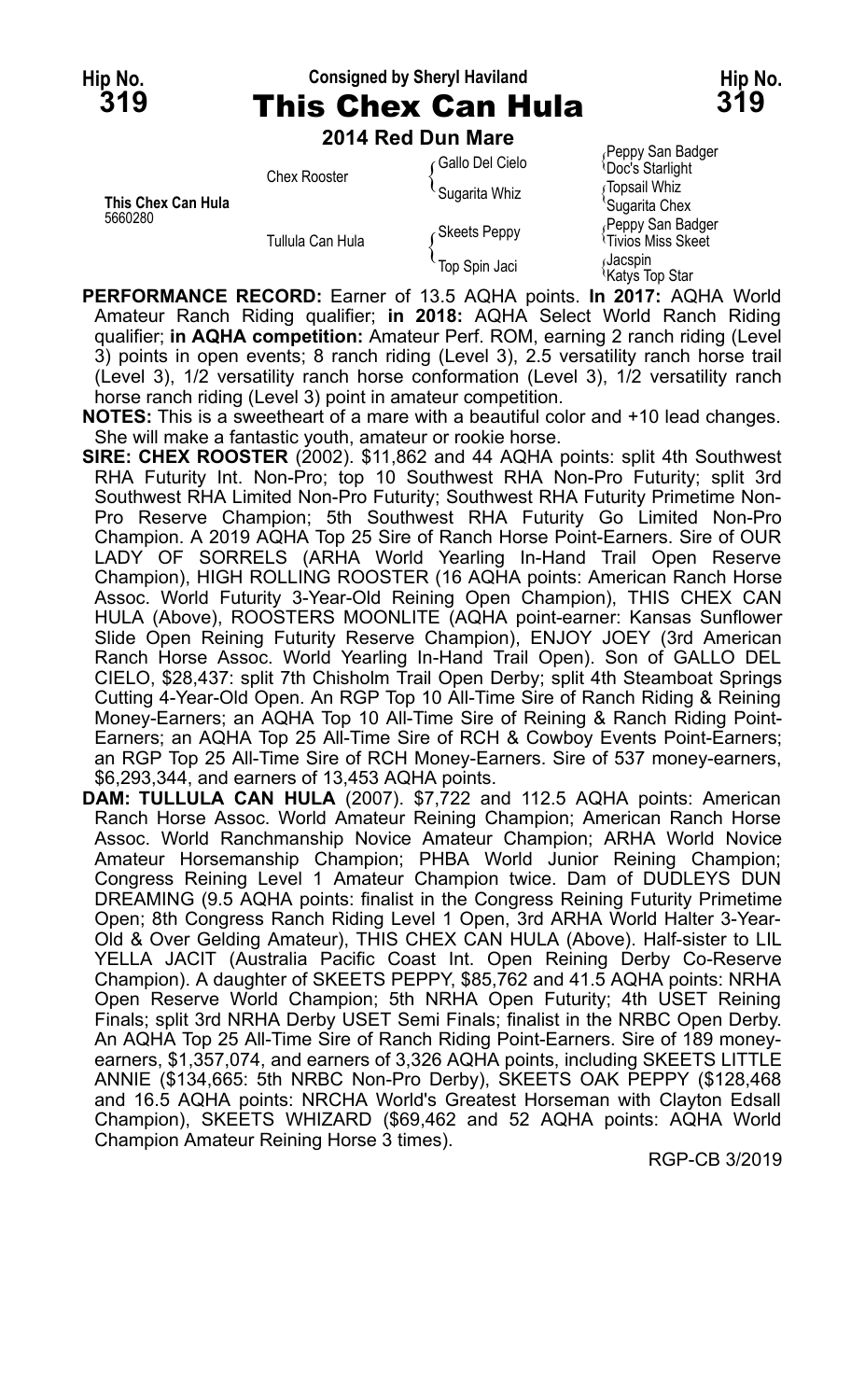**Hip No. Consigned by Rick & Missie Plummer Hip No.**

**2010 Gray Gelding**

|                     |               | Playgun             | Freckles Playboy                               |
|---------------------|---------------|---------------------|------------------------------------------------|
| Zans Gun<br>5292349 | Guns Loaded   |                     | <b>Miss Silver Pistol</b><br>Smart Little Lena |
|                     |               | Samantha Lena       | 'Mild Smoke                                    |
|                     | San Zan Josie | Peppys Last Alibi   | Mr San Peppy<br><sup>l</sup> Shaky Alibi       |
|                     |               | Zans Restless Heart | √Two Parr Three<br><b>My Darling Diamond</b>   |

**NOTES:** This is a finished head horse that is good for a 4 and above. He scores great and can take a lot of runs. He has won buckles and saddles and is ready to go to the jackpot. Enrolled in the AQHA Ranching Heritage Program.

**SIRE: GUNS LOADED** (2005). Sire of PEPPYS GUNS (3rd AQHA Central Level 1 Champ Heading Level 1 Amateur). Son of PLAYGUN, \$183,538: AQHA High Point Junior Cutting Champion; 3rd AQHA High Point Junior Cutting. An RGP Top 10 All-Time Sire of Ranch Horse Money-Earners; an AQHA Top 10 All-Time Sire of Ranch Horse & Cowboy Events Point-Earners; 2019 AQHA Top 10 Sire of Cowboy Events Point-Earners; an AQHA Top 25 All-Time Sire of RCH Point-Earners. Sire of 511 money-earners, \$9,430,065, and earners of 9,064 AQHA points, including WATCH ME WHIP (\$183,595: NCHA Non-Pro Horse of the Year), MR BEAMON (\$327,915: NCHA Open Futurity Reserve Champion), PEPPY PLAYS FOR CASH (\$304,942: 3rd NCHA Non-Pro Futurity; NCHA Bronze Award), PRF PLAYGUNS PEP (\$283,785: NCHA Non-Pro Reserve World Champion), PG HEAVILY ARMED (\$265,100: NCHA Open Finals Champion), STRAIGHTSHOT PLAYGUN (\$253,196: 3rd Memphis Cutting 4-Year-Old Open Futurity; NCHA Bronze Award), PLAYIN TAG (\$235,819: NCHA Open Super Stakes Champion), ARC RUBY PLAYGUNIA (\$207,186 and 21.5 AQHA points: Congress World Series of Cutting Open Champion; NCHA Gold Award), TOY ENGINE (\$196,172: 3rd NCHA Non-Pro Futurity), PLAY MISS (\$180,165: NCHA Open Derby Reserve Champion), PLAY CORN (\$173,277: NCHA \$5,000 Novice Horse Non-Pro Reserve World Champion), PG DRY FIRE (\$141,846 and 36.5 AQHA points: NRCHA Derby Bridle Spectacular Open Champion).

**DAM: SAN ZAN JOSIE** (2001). Half-sister to ZANS GOLD JACKIE (money-earner NBHA World Barrel Racing Open 5D). A daughter of PEPPYS LAST ALIBI, NCHA money-earner. Son of MR SAN PEPPY, \$107,866 and 161 AQHA points: NCHA Open World Champion twice; NCHA Open World Champion Stallion twice; AQHA World Champion Senior Cutting Horse; AQHA High Point Cutting Stallion; AQHA Reserve High Point Cutting Champion; Superior Cutting. An AQHA Top 25 All-Time Sire of Cutting Point-Earners. Sire of 294 RGP money-earners, \$2,943,387, and earners of 3,210 AQHA points, including MISS PEPPY ALSO (\$199,758: NCHA Open Super Stakes Reserve Champion; NCHA Silver Award), CHIQUTO PEPPY (\$112,798 and 15.5 AQHA points: Abilene Western Cutting All-Age \$20,000 Amateur Champion; NCHA Bronze Award), SUGARS SAN PEPPY (\$108,538: split 4th Dixie National Stock Show NCHA Non-Pro; NCHA Bronze Award), SAN PEPPY SAM (\$101,331: split 7th NCHA Open Super Stakes; NCHA Bronze Award), TENINO SAN (\$146,657: NCHA World Champion; NCHA Hall of Fame), PEPPY SAN BADGER (\$172,711: NCHA Open Reserve World Champion; NCHA Hall of Fame), LITTLE BADGER TIVIO (\$37,108: AQHYA World Cutting Champion), MR SAN DANCER (\$94,252 and 26 AQHA points: 6th NCHA Open Finals; NCHA Platinum Award), PEPPYS GEM (\$79,341: semi-finalist in the NCHA Open Futurity; NCHA Silver Award), PEPPYS TOAST (\$74,128: finalist in the NCHA Open Super Stakes; NCHA Bronze Award).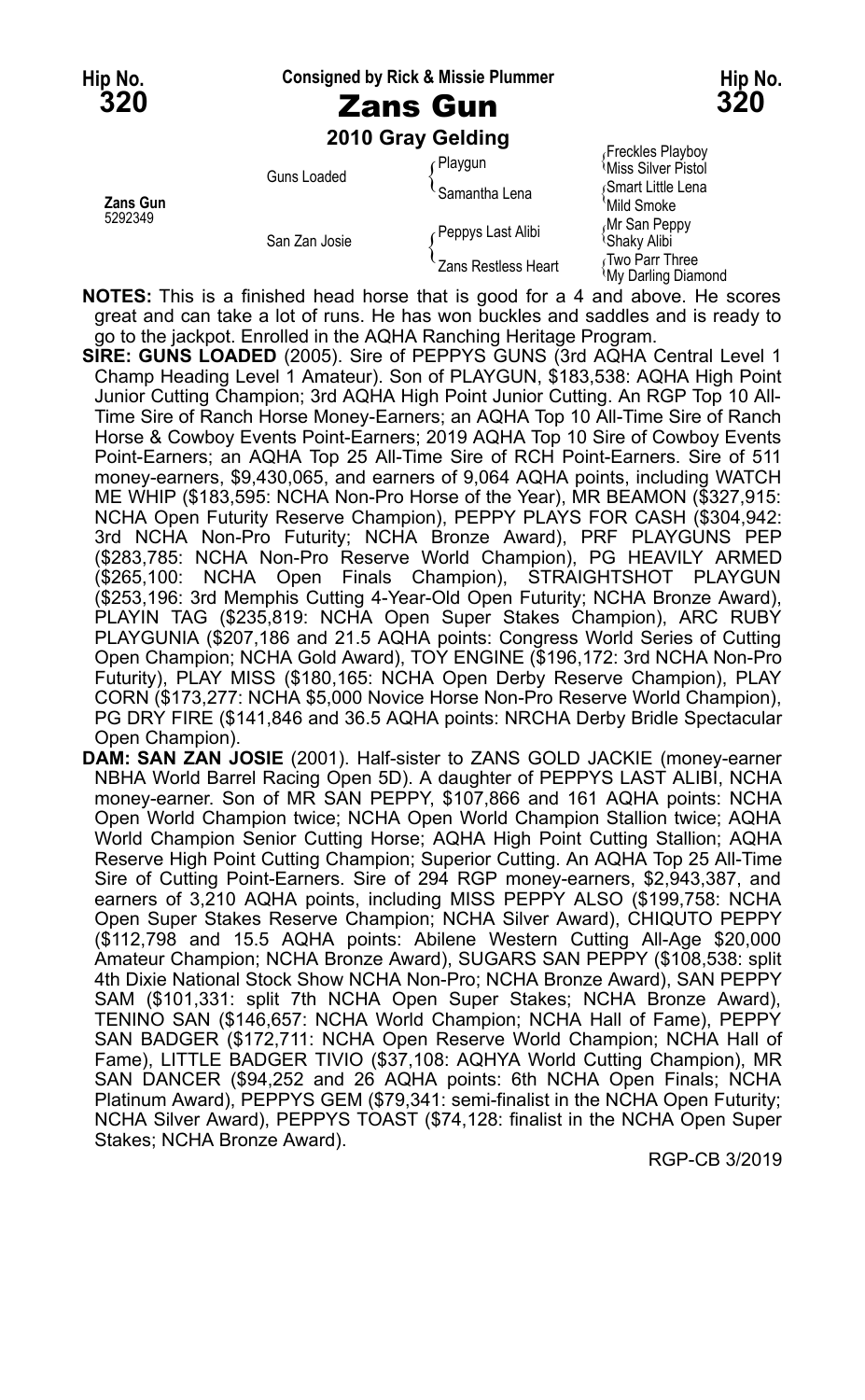### **Hip No. Consigned by Flag Ranch LLC Hip No. 321** Petie Halrey **321**

**2016 Sorrel Filly**

|                                | Halreycious | Dual Rey            | Dual Pep،<br><sup>{</sup> Nurse Rey             |
|--------------------------------|-------------|---------------------|-------------------------------------------------|
| <b>Petie Halrey</b><br>5735014 |             | Stylish Play Lena   | Docs Stylish Oak<br>'Play Lena                  |
|                                | Picks Petie | ∠Sixes Pick         | ∙Tanquery Gin<br><sup>'</sup> Natural Pick      |
|                                |             | <b>Trixie Petie</b> | Paseos Paisano<br><sup>l</sup> Ole Sugar Trixie |

**NOTES:** This is a big, strong filly with a lot of athleticism. She is quick footed with the ability to run. She would make a nice barrel or rope horse prospect. She will have 5 months of riding by sale day. In training with Dale Bennett.

- **SIRE: HALREYCIOUS** (2002). \$227,459: NCHA Super Stakes Open Classic Champion; Augusta Open Classic Reserve Champion; 3rd Abilene Spectacular Open Classic; finalist in the NCHA Open Classic/Challenge; split 4th South Point Open Derby. Full brother to REYDICULOUS (\$149,054: 5th NCHA Open Super Stakes); half-brother to PEPTO BOOM (\$317,018: 4th Breeders Inv. Non-Pro Derby; NCHA Silver Award), SMOOTH TALKIN STYLE (\$305,284: NCHA Horse of the Year), HOTTISH (\$301,843: NCHA Reserve Horse of the Year), COPPERISH (\$211,263: Bonanza Open Derby Co-Champion), ARTS IN STYLE (\$52,631: split 6th Breeders Inv. Non-Pro Derby). Out of STYLISH PLAY LENA (\$289,524: NCHA Open Classic/Challenge Champion). A 2018 RGP Top 25 Sire of Cutting Money-Earners; 2019 AQHA Top 25 Sire of Cowboy Events Point-Earners. Sire of 155 money-earners, \$2,720,386, 28 AQHA point-earners, including NO WAY IN HAL (\$135,092: finalist in the NCHA Open Futurity), IM HAL ON HEELS (\$114,713: top 10, NCHA Open Super Stakes), UNDER THE REYDAR (\$118,752: NCHA Non-Pro Co-World Champion), HALCOM X (\$22,439: AQHA World Level 2 Open Senior Cutting Reserve Champion), LOOKS HALREYCIOUS (\$98,751: split top 10, NCHA Open Futurity), ROYAL RED HAL (\$85,008: split 6th NCHA Non-Pro Futurity), HALREYZN SWINGER (\$82,972: split 5th The Ike 4-Year-Old Open Cutting Futurity), HAL OFA FILLY (\$73,772: 5th NCHA Non-Pro Derby).
- **DAM: PICKS PETIE** (2010). Full sister to TRIXIES SIXES (\$24,646 and 29.5 AQHA points: AQHA Ranching Heritage Finals 4-Year-Old Working Ranch Horse Open Champion). Half-sister to CG I AM A CAT (AQHA point-earner: 4th SHOT Stockhorse Sweetwater Ranch Trail Open). A daughter of SIXES PICK, \$8,550 and 98.5 AQHA points: AQHA World Champion Versatility Ranch Horse; AQHA World Versatility Ranch Horse Conformation Champion; AQHA World Versatility Ranch Horse Trail Champion; AQHA World Versatility Ranch Horse Cutting Reserve Champion; AQHA Reserve High Point Senior Versatility Ranch Horse; Superior Versatility Ranch Horse. An RGP Top 5 All-Time Leading Sire of Ranch Horse Money-Earners; 2018 RGP Top 25 Sire of Ranch Riding Money-Earners; an AQHA Top 25 All-Time Sire of Ranch Horse Point-Earners. Sire of 30 money-earners, 18 AQHA point-earners, including TAKE A PICK (\$21,240 and 15.5 AQHA points: AQHA World Versatility Ranch Horse Overall Cowboy Champion), SIXES SIXGUN (\$19,051 and 59 AQHA points: AQHA World Versatility Ranch Horse Ranch Cow Work Division Open Champion), PICKIN TIVIO (\$4,302 and 17 AQHA points: AQHA World Versatility Ranch Horse Ranch Riding Champion), A RED BIRD (\$3,168 and 41 AQHA points: AQHA World Level 2 Amateur Jumping Champion), WYOMING PICK (\$50,000: Road to the Horse 3-Year-Old Open Challenge Co-Champion), FRENCHMANS PICK (\$34,138: Rooftop Rodeo Barrel Racing Open Reserve Champion), TRIXIES SIXES (\$24,646 and 29.5 AQHA points: AQHA Ranching Heritage Finals 4-Year-Old Working Ranch Horse Open Champion), PERFECT PERFORMANCE (\$10,000: Road to the Horse 3-Year-Old Challenge Champion).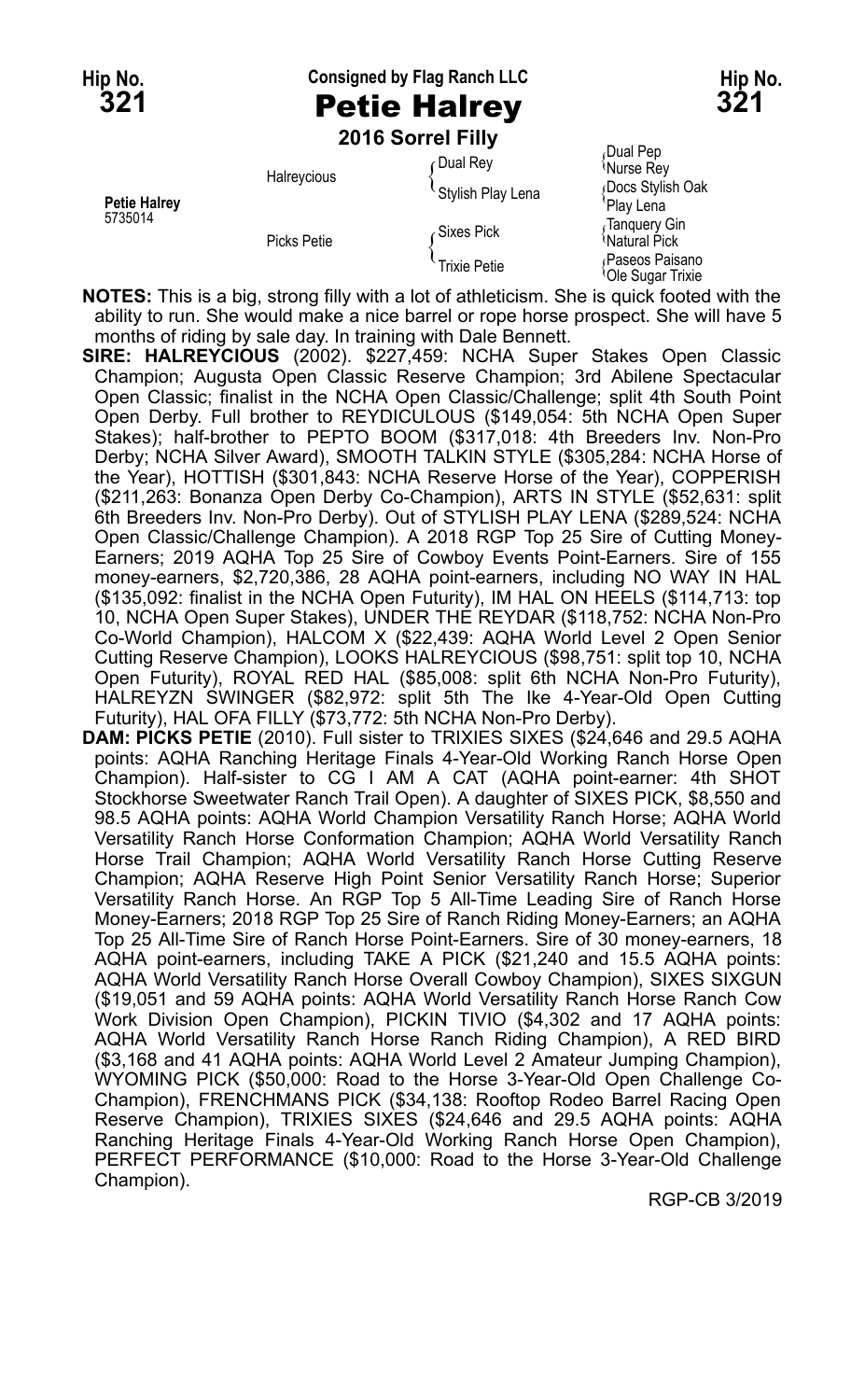# **Hip No. Consigned by Anthony Thornton Hip No. 322** Shining Rey Desire **322**

**2015 Buckskin Filly**

|                                      | LU IU DUUNJINII I III V |                  |                                           |
|--------------------------------------|-------------------------|------------------|-------------------------------------------|
| <b>Shining Rey Desire</b><br>5683044 | Desire Rey              | ⊊Dual Rev        | Dual Pep<br><sup>≀</sup> Nurse Rev        |
|                                      |                         | Playguns Desire  | ∫Playqun<br>Genuine Desire                |
|                                      | Shining Heartthrob      | Shiners Lena Doc | Shining Spark<br><sup>≀</sup> Docs Sulena |
|                                      |                         | TRR Cee Dun It   | Dun It Once More<br>'Blue Cee Badger      |

**NOTES:** This mare has lots of cow and was professionally trained. She is super gentle and will fit the cow horse and roping events. 100% Sound. AQHA Incentive Fund enrolled.

- **SIRE: DESIRE REY** (2006). \$57,232: 6th NRCHA Open Futurity; 3rd Southwest RCHA Circle Y Open Derby; 3rd Southwest RCHA Kalpowar Futurity Open; Southwest RCHA Circle Y Open Derby Fence Work Reserve Champion; Southwest RCHA Kalpowar Futurity Open Fence Work Reserve Champion. Full brother to REYS DESIRE (\$409,603: NCHA Open Super Stakes Champion; NCHA Hall of Fame); half-brother to DESIRE A LIL PEPTO (\$221,817: finalist in the NCHA Open Futurity). Out of PLAYGUNS DESIRE (\$124,352: Brazos Bash Open Derby Champion). Sire of ARA THALIA (9 AQHA points), DUAL REYS WIN MONEY (Ultimate Texas Barrel Racing Classic Futurity Open 2D Champion), SHINING WITH DESIRE (finalist BBR Barrel Racing Southern TERR Open 5D). Son of DUAL REY, \$105,038: split 6th NCHA Open Futurity. A 2018 & 2019 RGP #2 Leading Sire of Cutting Money-Earners; an RGP Top 5 All-Time Leading Sire of Cutting Money-Earners; 2019 AQHA Top 5 Leading Sire of Cowboy Events Point-Earners; an RGP Top 10 All-Time Sire of RCH Money-Earners. Sire of 1,391 money-earners, \$42,446,348, and earners of 8,832 AQHA points, including REYS DUAL BADGER (\$313,563: NCHA Horse of the Year), SPECIAL NU BABY (\$481,197: NCHA World Champion Mare; NCHA Hall of Fame), DONT STOPP BELIEVIN (\$461,516: NCHA Open Reserve World Champion; NCHA Hall of Fame), REYS DESIRE (\$409,603: NCHA Open Super Stakes Champion; NCHA Hall of Fame), REY DOWN SALLY (\$404,170: split 3rd NCHA Open Futurity; NCHA Hall of Fame).
- **DAM: SHINING HEARTTHROB** (2006). Dam of SHINING WITH DESIRE (finalist BBR Barrel Racing Southern TERR Open 5D). A daughter of SHINERS LENA DOC, \$91,890 and 39 AQHA points: NRBC Open Derby Reserve Champion; Santa Ynez RCH Snaffle Bit Open Futurity Reserve Champion; split 6th NRHA Open Derby; finalist in the NRCHA Open Futurity; Valley RCHA Fresno Open Derby Champion. Sire of 75 money-earners, 51 AQHA point-earners, including SHINERS LENA DUST (\$82,294 and 24 AQHA points: AQHA World Champion Junior Reining Horse), GUAPO LENA (\$43,521 and 60.5 AQHA points: finalist in the NRHA Open Futurity), JUSTINS LENA DOC (AP) (\$6,065: ApHC World Junior Reining Champion), MIGHTY LENA DOC (\$16,275: split 6th NRCHA \$7,500 Limited Open Futurity), SHINERS LENA OAK (\$13,152: Big Sky Reining Open Classic Derby Co-Champion), LENAS NU ANNIE (\$12,123 and 19 AQHA points: finalist in the NRCHA Open Futurity), SHINEY AND SMART (\$9,117: Canada Black Gold Reining Open Derby Co-Reserve Champion), LA SHINNING (\$8,878 and 11.5 AQHA points: 3rd NRCHA Int. Non-Pro Futurity), LENA DOCS DOLL (\$7,412 and 13.5 AQHA points: Canada Black Gold Reining Maturity Non-Pro Champion), SEE LENA SHINE (\$7,280 and 18 AQHA points: split 5th Southwest RHA Limited Open Futurity), TOOSMARTFORWHISKEY (\$6,714 and 14.5 AQHA points: Colorado RCHA Summer Spectacular Derby \$5,000 Novice Horse Open Co-Reserve Champion), THIS SHINERS SMOKIN (\$6,415 and 41 AQHA points: Kalpowar RCH RCH Futurity Rein Work Open Champion), WOULDSTOCK (\$5,924 and 56.5 AQHA points: 5th AQHA World Junior Heading).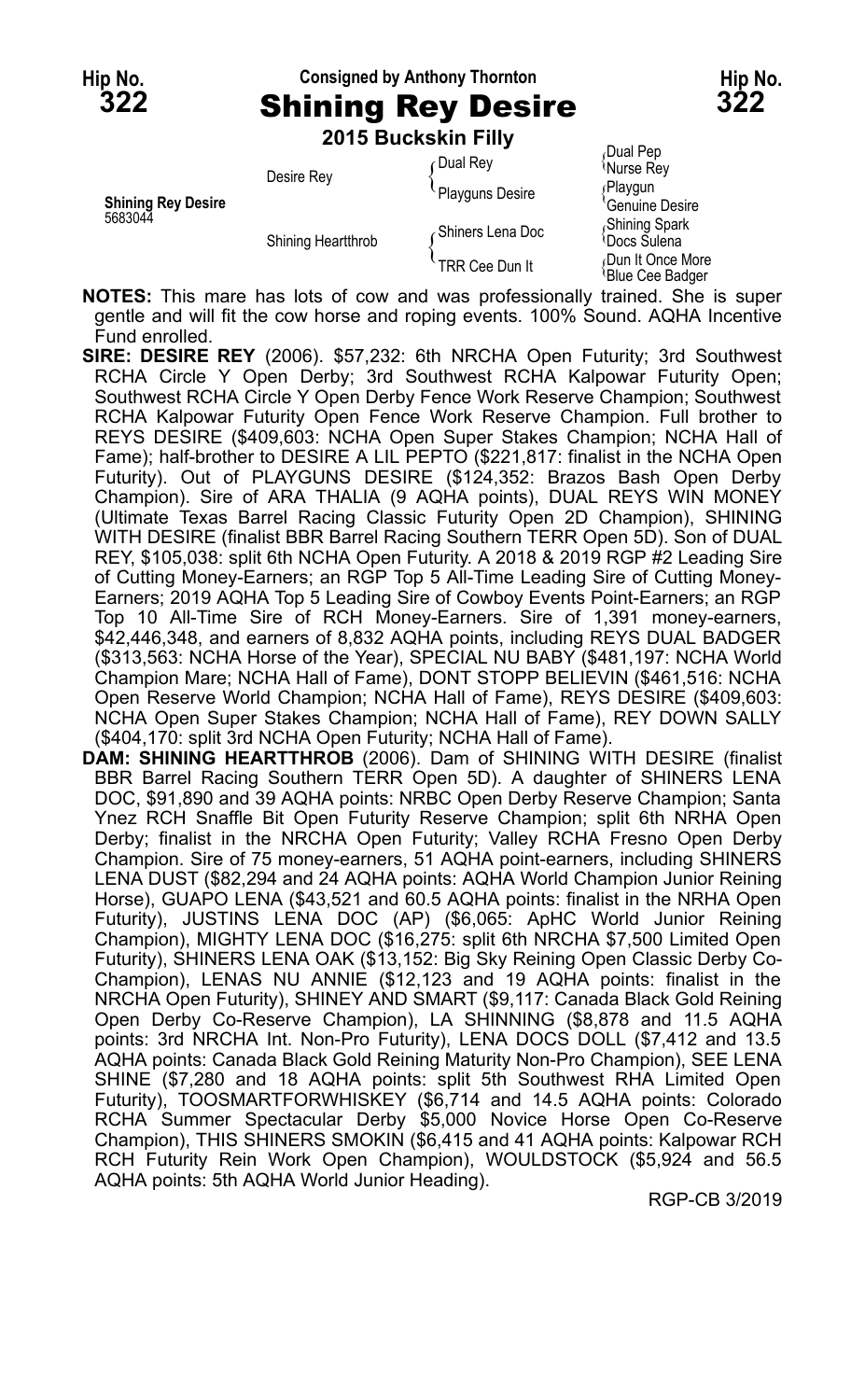# **Hip No. Consigned by Andy Raber Hip No. 323** One Times A Charm **323**

**2016 Bay Roan Filly**

| <b>One Times A Charm</b><br>5800442 | One Big Time     | One Time Pepto   | Peptoboonsmal<br><sup>l</sup> One Time Soon      |
|-------------------------------------|------------------|------------------|--------------------------------------------------|
|                                     |                  | Duals Play Kit   | ∩Kit Dual<br>'Playgiarism                        |
|                                     | Smart Bueno Lena | ∠ARC Matt O Lena | Smart Little Lena<br><sup>l</sup> Gay Sugar Chic |
|                                     |                  | Trudie Tivio     | Flovd Tivio<br><sup>t</sup> Champagne Bobbie     |

**NOTES:** "Charm" is a really nice filly that rides around quietly. She is ready to go any direction you want to take her. In training with Leroy Helmuth.

**SIRE: ONE BIG TIME** (2008). NCHA money-earner. Half-brother to CREEDENCE CLEARWATER (\$130,959: Bonanza Open Classic Co-Champion), SMOOTH PLAY KIT (\$100,718: 4th NCHA Non-Pro Super Stakes). Out of DUALS PLAY KIT (\$261,435: 4th NCHA Open Classic/Challenge). Son of ONE TIME PEPTO, \$331,097: NCHA Open Super Stakes Champion. An RGP Top 5 All-Time Leading Sire of RCH Money-Earners; an AQHA Top 5 All-Time Leading Sire of RCH Point-Earners; 2018 & 2019 RGP Top 10 Sire of Ranch Horse Money-Earners. Sire of 652 money-earners, \$16,129,229, and earners of 4,120 AQHA points, including ONE TIME ROYALTY (\$447,543: NCHA Open Futurity Champion; NCHA Hall of Fame), ONE TIME CHOICE (\$289,296: NCHA World Champion Mare twice; NCHA Hall of Fame), TWISTFUL THINKING (\$280,813: NCHA Super Stakes Non-Pro Classic Co-Reserve Champion), BLUE ONE TIME (\$252,869: split top 10, NCHA Open Futurity), TIME TO HANGEM (\$248,281: split 4th NCHA Open Futurity; NCHA Bronze Award), LITTLE MISS ONE TIME (\$245,413: 3rd NCHA Finals Non-Pro), HICKORY HOLLY TIME (\$231,025 and 73.5 AQHA points: NRCHA World Open Hackamore Champion; Superior Working Cow Horse), TGI PLAYTIME (\$202,606: NCHA Super Stakes Open Classic Champion), JAE BAR ONE TIME (\$199,850: 3rd NCHA Open Futurity), INNOVATION TIME (\$195,074: NCHA \$5,000 Novice Horse Non-Pro World Champion), ONE CATTY CUPID (\$192,757: finalist in the Breeders Inv. Open Derby), ONE ROCKIN PEPTO (\$176,406: NCHA Non-Pro Futurity Champion).

**DAM: SMART BUENO LENA** (2000). 23 AQHA points: Open Perf. ROM. Half-sister to A STANFORD EINSTEIN (Alberta RHA Silver Slate Fall Non-Pro Futurity Reserve Champion), GANGSTER CHICA (split 3rd Canada Prince George RHA Fall Futurity Day 1 Open), GALLO N TIVIO (3rd California RHA Challenge Limited Non-Pro Futurity), and a daughter of ARC MATT O LENA, \$32,855 and 45.5 AQHA points: finalist in the Bonanza 4-Year-Old Open Futurity; split 9th Memphis Cutting 4-Year-Old Open Futurity; finalist Chisholm Trail CHA 4-Year-Old Open Derby; Western Reining Futurity 4/5-Year-Old Open Champion; semi-finalist in the NCHA Open Super Stakes. Sire of 33 money-earners, 21 AQHA point-earners, including ARC DYNA CEE (\$26,000: finalist in the NRCHA Open Futurity), ARC CUSTOMATTIC (\$13,578: Italian Reining Maturity Non-Pro Champion), MISS FROSTY OLENA (\$11,234: 3rd Congress Reining Novice Amateur), MATT KING COLE (\$9,159 and 145.5 AQHA points: finalist Wyoming CHA Open Futurity), CHICKASHA SMART (\$7,896: split 3rd Ruby View RCH Non-Pro Derby), HOUSTON THERSAPROBLM (\$6,684 and 7 AQHA points: split 3rd NRHA Cowtown Limited Open Classic Futurity), LENAS TAMMY NICCY (\$6,557: North Central RHA Futurity Int. Non-Pro Reserve Champion), ARC HOLLENA CEE (\$5,696: Italian RHA Limited Open Futurity Champion), SMOKUM MATT O LENA (3rd Montana RCHA Futurity Stallion Stakes \$5,000 Limited Open), SMART BUENO LENA (23 AQHA points: Open Perf. ROM), MELODYS OLENA (13 AQHA points: American Ranch Horse Assoc. World Ranch Amateur Reining Reserve Champion), MATT QUIXOTE (10.5 AQHA points; NRHA money-earner).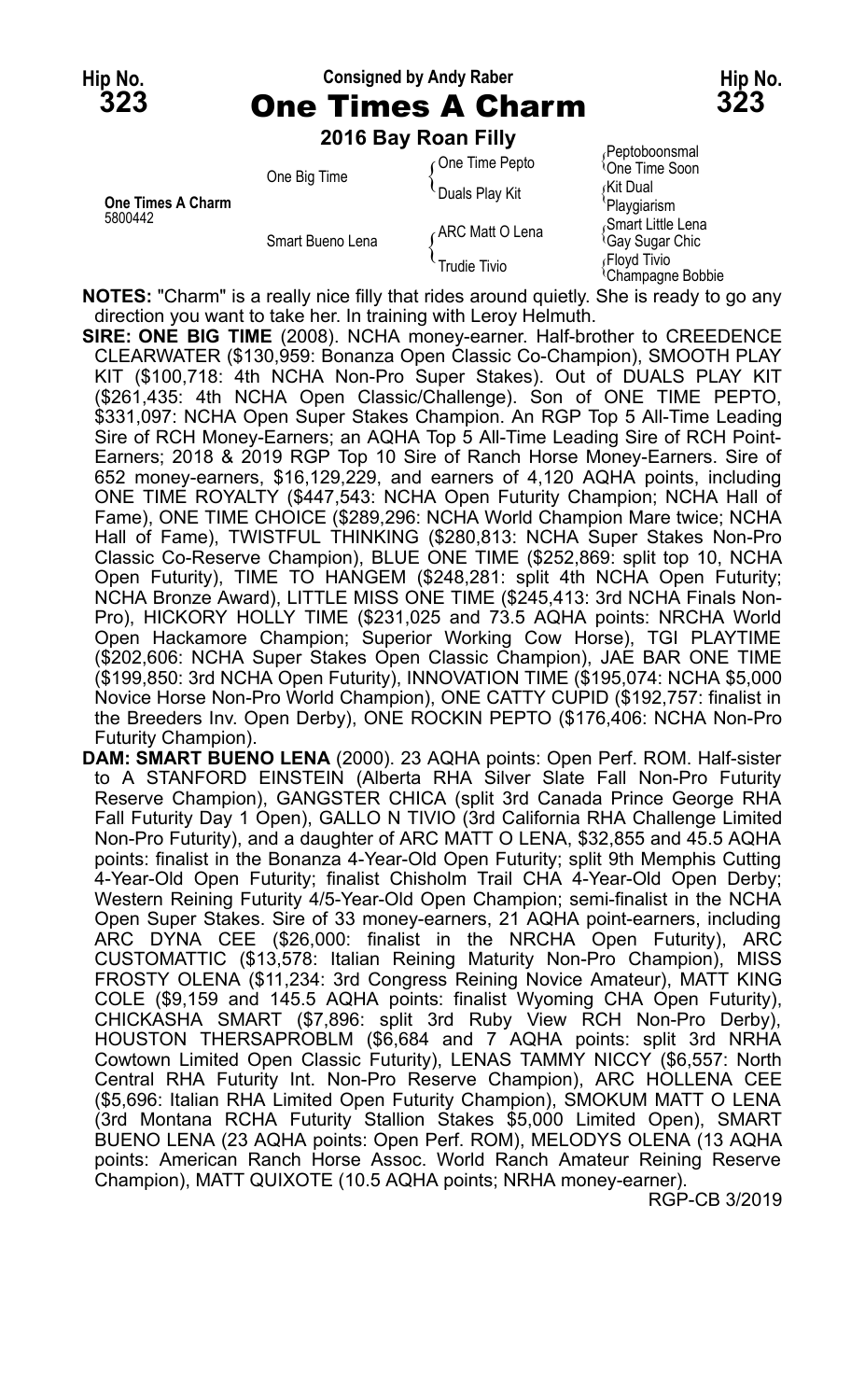#### **Hip No. Consigned by Jake Weatherly Hip No. 324** Upper Class Royalty **324**

**2015 Bay Gelding**

|                            |                      | <b>LUTO DAY OCIUIIIU</b>                             |                                                   |
|----------------------------|----------------------|------------------------------------------------------|---------------------------------------------------|
|                            | CD Royal             | ∈CD Olena<br><b>Boons Royal Uno</b><br>Boon A Little | Doc O'Lena<br><sup>1</sup> CD Chica San Badger    |
| <b>Upper Class Royalty</b> |                      |                                                      | Boon Bar<br>'Uno Spice                            |
| 5723721                    | CT Boon A Peppy Doll |                                                      | Smart Little Lena<br><sup>1</sup> Autumn Boon     |
|                            |                      | Tykes Peppy Doll                                     | Peppy San Badger<br><sup>1</sup> Tykes Carrot Top |

**NOTES:** "Royal" is nice gelding that is extremely gentle and cowy. He has done it all, from ranch work to ranch rodeos and has even been on the heel side in the arena. This gelding rides great, is sound and guaranteed in every way. 5-Panel N/N.

- **SIRE: CD ROYAL** (1997). \$190,907: NCHA Non-Pro Futurity Reserve Champion; 5th NCHA Non-Pro Super Stakes. Sire of 117 money-earners, \$3,741,968, 20 AQHA point-earners, including RUBYS ROYAL CD (\$248,400: top 10 NCHA Open Super Stakes), LIL BIT RECKLESS (\$231,124: AQHA Reserve World Champion Senior Cutting Horse; NCHA Gold Award), LIL DUSTY LOLA (\$219,040: NCHA Finals Non-Pro Reserve Champion; NCHA Silver Award), JUST AS RECKLESS (\$188,399: Breeders Inv. Non-Pro Derby Reserve Champion), CEE DEE ROYAL TEE (\$172,458: 3rd Breeders Inv. Non-Pro Derby), SIMPLE LIVIN (\$139,754: split top 10, NCHA Non-Pro Futurity), GENTLE BEN (\$135,696: split 6th Showdown in Cowtown Summer 4/6-Year-Old Non-Pro Slot Cutting), HIGH STYLE ROYAL (\$120,114: 5th PCCHA Fall 4-Year-Old Open Stakes), ROYAL INCOGNITO (\$112,896: split 3rd Breeders Inv. Non-Pro Derby), ADRENALYNN RUSH (\$105,138: finalist in the NCHA Non-Pro Derby), RECKLESS CHILD (\$95,094: split top 10, NCHA Open Super Stakes), LAGUNA GIRL (\$80,387: NCHA Non-Pro Super Stakes Reserve Champion), A ROYAL DUAL (\$77,026: finalist in the NCHA Non-Pro Futurity), CD LITTLE DOG (\$76,548: PCCHA 4-Year-Old Non-Pro Stakes Reserve Champion), SHORT OF ROYALTY (\$72,925: finalist in the NCHA Non-Pro Super Stakes), CD ROYAL JOYFUL (\$71,680: split 4th South Point Open Derby), ROYAL PANDALENA (\$71,607: 7th PCCHA Open Futurity).
- **DAM: CT BOON A PEPPY DOLL** (2010). Half-sister to SILVER SMOKIN PISTOL (\$9,323: 6th NCHA Finals \$3,000 Novice), SMART PEPPY DOLL (\$7,424: ACHA World Open Futurity Champion), SENOR PUDDY CAT (\$6,724: 3rd Holsey Foundation Cutting Classic Non-Pro), AKA PUDDY PEPPY CAT (semi-finalist in the NCHA Amateur Futurity). A daughter of BOON A LITTLE, \$118,405 and 31.5 AQHA points: AQHA Reserve World Champion Junior Cutting Horse; split 4th Breeders Inv. Open Derby; 3rd AQHA High Point Junior Cutting; finalist in the NCHA Open Derby; 3rd AQHA World Junior Cutting. Sire of 91 money-earners, 32 AQHA pointearners, including STEVE EARL (\$71,387: NCHA Senior Youth Co-Reserve World Champion), LECTRIC BOONA CHIC (\$11,310 and 49.5 AQHA points: AQHA World Team Penning Open Champion), REYDARLUV (\$16,352 and 12.5 AQHA points: AQHA World Level 2 Amateur Cutting Reserve Champion), MISS ARISTOLCRAT (\$76,972: finalist in the NCHA Open Futurity), THIS BLONDS NOT EASY (\$52,878: split 5th PCCHA Fall Open Futurity), REYDARLUV (\$16,352 and 12.5 AQHA points: AQHA World Level 2 Amateur Cutting Reserve Champion), A LITTLE BOON (\$3,990 and 581.5 AQHA points: 4th AQHA High Point Senior Ranch Sorting Open, Superior Ranch Sorting), A LITTLE WILD CAT (\$48,996: Abilene Spectacular SSA Open Derby Reserve Champion), EXACKTA (\$46,567: finalist in the NCHA \$100,000 Amateur Super Stakes), IN THE BOONDOCS 12 (\$40,819: 4th NCHA Non-Pro Futurity), CNN CRYSTAL BOON (\$33,308: 5th NRCHA World Open Hackamore), LITTLE BLUE ZEE (\$32,856 and 15 AQHA points: 4th Music City Open Derby).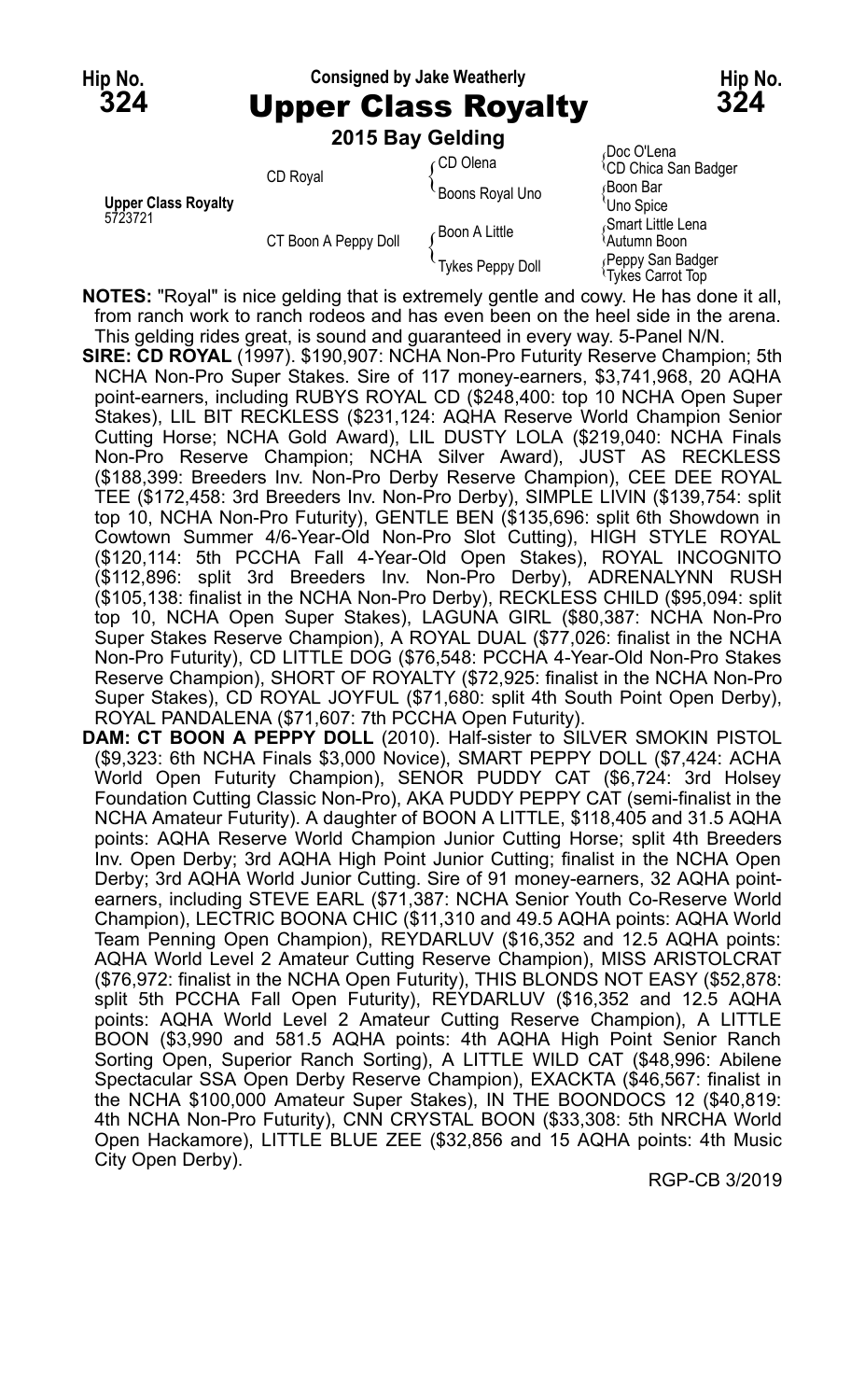#### **Hip No. Consigned by Riverwind Perf Horses LLC Hip No. 325** WB San Peppy Diablo **325**

**2012 Bay Roan Gelding**

|                                       | <b>LUIL DAY INGHI OCIUIIIY</b> |                      |                                            |
|---------------------------------------|--------------------------------|----------------------|--------------------------------------------|
|                                       | Jaycee Fiddle                  | ∈Dans Gamblin Man    | Dan L Straw<br><sup>{</sup> Lady Belle Bee |
| <b>WB San Peppy Diablo</b><br>5457489 |                                | Jaycee Susiesolution | <b>Solution</b><br>'Jaycee Miss Susie 75   |
|                                       | <b>WB Stormys Poco</b>         | Stormys Peppy        | Peppy Sanbar<br>Big Jims Baby              |
|                                       |                                | WB Ms Starbert Poco  | Starbert Champ<br>Poco Diablo Quixote      |
|                                       |                                |                      |                                            |

**NOTES:** This is a good gelding for a beginner. He is ready to jackpot. Has roped steers and is good in the box. He also has been used for roping out in the pasture. **SIRE: JAYCEE FIDDLE** (1994). Son of DANS GAMBLIN MAN, and 40 AQHA points: Open Perf. ROM. Sire of DANS GAMBLIN LADY (5 AQHA points). Son of DAN L STRAW, and 49 AQHA points: AQHA Reserve World Champion Open 3-Year-Old Stallion. Sire of 15 AQHA point-earners, including STRAW COWBOY DAN (226 AQHA points; Superior Hunter Under Saddle), STRAW BALLOT (32 AQHA points: Open Perf. ROM), DANS GAMBLIN MAN (40 AQHA points: Open Perf. ROM), STRAW MITE MISS (23 AQHA points), PURE COUNTRY STRAW (22 AQHA points; Youth Perf. ROM), SYDNEY TOWN (5.5 AQHA points), MAGNUM TWO (AQHA point-earner), SHEER SATIN (AQHA point-earner), CELEBRITY STRAW (AQHA point-earner), TARDYS TUFF DAN (AQHA point-earner). He is by DOUBLE L STRAW SI 95, and 48 AQHA points: AQHA Champion; 3 race wins, \$14,145, 3rd Kansas Futurity; finalist Columbus Futurity; sire of earners of 3,700 AQHA points and \$13,548, including KATY STRAW (855 AQHA points: AQHYA World Showmanship Champion; AQHA Youth Champion), DAN L STRAW (49 AQHA points: AQHA Reserve World Champion Open 3-Year-Old Stallion), DAN L STRAW (49 AQHA points: AQHA Reserve World Champion Open 3-Year-Old Stallion), DOUBLE L ALEJOS (93 AQHA points; AQHA Champion), STRAW CLEMENTINE (140 AQHA points: 5th AQHA High Point Halter Mare Youth, Superior Halter), STRAW NELLIE (80 AQHA points; Superior Halter), STRAW MILLIE (79 AQHA points; Superior Halter), MISS STRAW RAIDER (72 AQHA points; Superior Halter), KID STRAW (65 AQHA points; Superior Halter).

**DAM: WB STORMYS POCO** (2007). A daughter of STORMYS PEPPY, an AQHA point-earner: WFQHA World Junior Steer Stopping Open Champion; WFQHA World Junior Working Cow Horse Champion; WFQHA World Breakaway Roping Junior Amateur Champion; WFQHA World 4/5-Year-Old Amateur Cutting Champion; WFQHA World Working Cow Horse Junior Amateur Reserve Champion. Sire of WB PEPPY ZAN PARR (\$3,624: 3rd High Plains Breeders Ranch Horse Futurity Open), WB ZAN PARR GOLDIE (3rd High Plains Breeders Ranch Horse Futurity Open). Son of PEPPY SANBAR; sire of STORMYS PEPPY (AQHA pointearner: WFQHA World Junior Steer Stopping Open Champion). He is by PEPPY SAN BADGER, \$172,711: NCHA Open Reserve World Champion. An AQHA Top 5 All-Time Leading Sire of Cutting Point-Earners; an RGP Top 10 All-Time Sire of Cutting Money-Earners; an AQHA Top 25 All-Time Sire of RCH Point-Earners. Sire of 1,145 money-earners, \$25,528,970, and earners of 7,448 AQHA points, including LITTLE BADGER DULCE (\$668,461: NCHA Horse of the Year, NCHA Hall of Fame), HAIDAS LITTLE PEP (\$425,174: NCHA Open Futurity Reserve Champion; NCHA Platinum Award), LITTLE TENINA (\$394,315: NCHA Open Futurity Champion; NCHA Hall of Fame), BRIGAPEP (\$345,039: NCHA \$50,000 Amateur Co-World Champion), DUAL PEP (\$313,192: split 3rd NCHA Open Super Stakes), CD CHICA SAN BADGER (\$279,038: Bonanza Non-Pro Derby Champion; NCHA Silver Award), OKAY PEPPY (\$278,694: 7th NCHA Open Futurity; NCHA Bronze Award).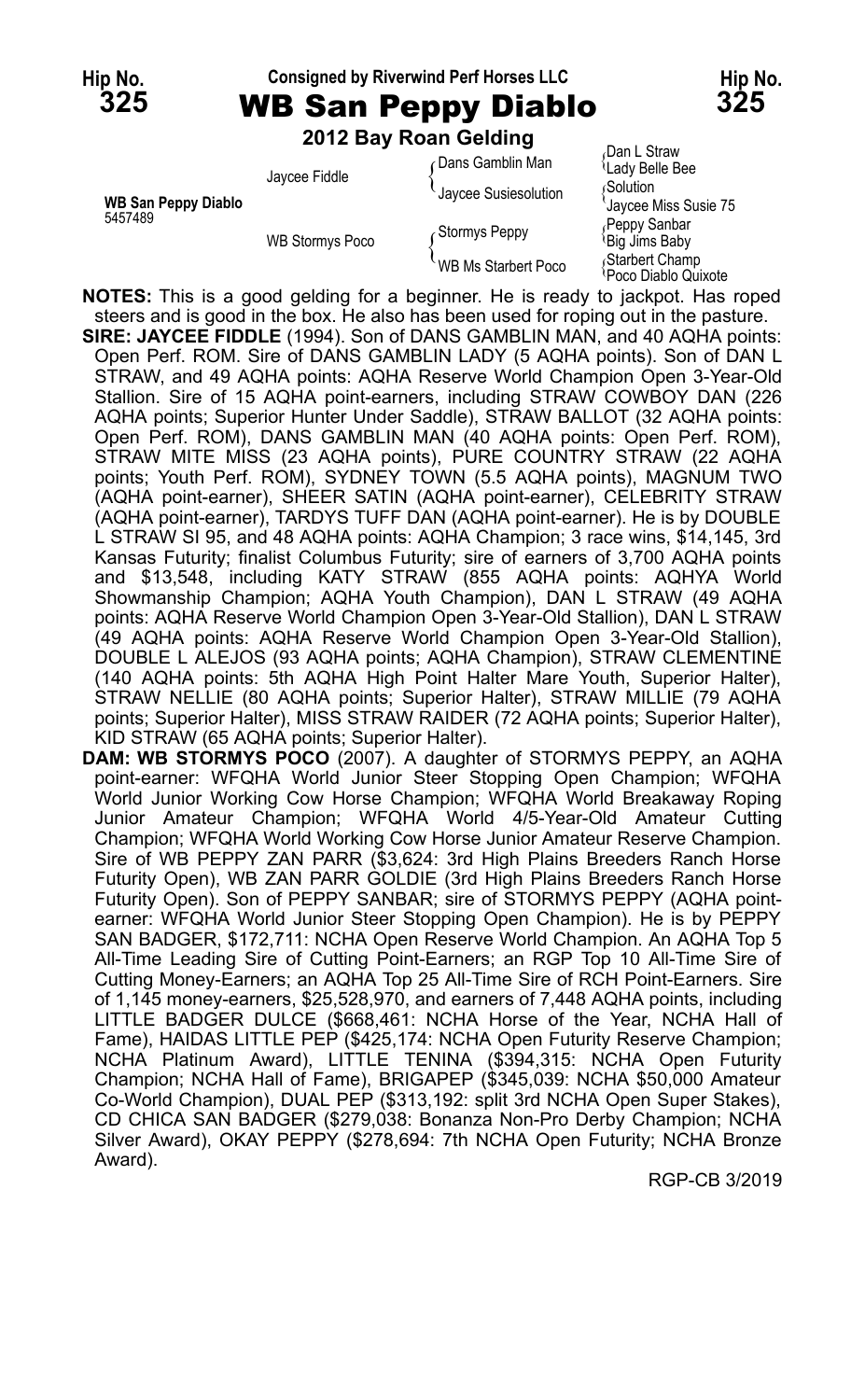# **Hip No. Consigned by Doug Dickey Hip No. 326** Flo Jo Is Flying **326 March 26, 2017 Gray Filly**

|                             | Spin Your Guns    | ∩Real Gun         | Playgun<br>Miss War Chips                    |
|-----------------------------|-------------------|-------------------|----------------------------------------------|
| Flo Jo Is Flying<br>5849180 |                   | Janet Jacspin     | ان)acspin<br>'Triple Bar Stitch              |
|                             | Araujo Jolene San | Araujo San        | Mr San Peppy<br><b>Um Bar Donna</b>          |
|                             |                   | Wimpy Ramonda Bar | <sub>í</sub> Kibbles An Bits<br>≀Ramonda Bar |

**NOTES:** This is a uniquely colored, gray filly. She will be started under saddle and ridden outside. She will be stout and should have the speed and ability to do many things.

- **SIRE: SPIN YOUR GUNS** (2005). Son of REAL GUN, \$48,149 and 472.5 AQHA points: AQHA World Show Superhorse; AQHA Reserve World Champion Senior Working Cow Horse; NRCHA World Limited Open Bridle Champion; 4th AQHA High Point Senior Open Tie-Down Roping; 4th NRCHA World's Greatest Horseman with Chris Littlefield; AQHA Performance Champion; Superior Tie-Down Roping; Superior Heading; Superior Heeling. Sire of 41 money-earners and earners of 2,488 AQHA points, including SEVEN S TOO COLD (\$31,904 and 598 AQHA points: AQHA World Champion Amateur Heeling Horse, Superior Heading), REAL GUNS SWEETIE (\$21,288 and 146.5 AQHA points: AQHA World Champion Junior Heading Horse, Superior Heading), VVF PLAYS WITH GUNS (\$3,700 and 242 AQHA points: AQHA High Point Tie-Down Roping Champion; Superior Tie-Down Roping), SMOKIN REAL GUN (\$9,062 and 166 AQHA points: AQHA Reserve World Champion Junior Tie-Down Roping Horse, Superior Heading), BAR M REAL SUGAR (\$12,069 and 251.5 AQHA points: 3rd AQHA World Junior Heeling, Superior Heading), SEVEN S HOLY Roller (\$11,870 and 136.5 AQHA points: Battle in the Saddle ARHFA Sweepstakes Open Heeling Reserve Champion; Superior Heeling), SEVEN S MISS DAISY (69 AQHA points: \$1,459, Superior Heeling, AQHA World Junior Heeling qualifier), BAR M REAL THING (\$7,834 and 133.5 AQHA points: 3rd AQHA World Amateur Heeling), REAL CEE BREEZE (\$5,494 and 120.5 AQHA points: Battle in the Saddle ARHFA Futurity Heading Non-Pro Champion; Superior Amateur Heading), ROANIES FANCY GUN (28.5 AQHA points: Arizona Sun Circuit Challenge Heading Non-Pro Champion).
- **DAM: ARAUJO JOLENE SAN** (2001). A daughter of ARAUJO SAN; sire of 3 money-earners, including SAN PEPPERS SOCKS (AQHA point-earner: Colorado State Fair RHA Open Futurity Reserve Champion), ROYAL SAN ARAUJO (AQHA point-earner), CATTY SAN PEPPY (4th South Dakota Open Cutting Futurity), OKLAHOMA SAN STAR (7th OKC Summer Barrel Racing Shoot-Out Qualifier Round 1 Open 4D). Son of MR SAN PEPPY, \$107,866 and 161 AQHA points: NCHA Open World Champion twice; NCHA Open World Champion Stallion twice; AQHA World Champion Senior Cutting Horse; AQHA High Point Cutting Stallion; AQHA Reserve High Point Cutting Champion; Superior Cutting. An AQHA Top 25 All-Time Sire of Cutting Point-Earners. Sire of 294 RGP money-earners, \$2,943,387, and earners of 3,210 AQHA points, including MISS PEPPY ALSO (\$199,758: NCHA Open Super Stakes Reserve Champion; NCHA Silver Award), CHIQUTO PEPPY (\$112,798 and 15.5 AQHA points: Abilene Western Cutting All-Age \$20,000 Amateur Champion; NCHA Bronze Award), SUGARS SAN PEPPY (\$108,538: split 4th Dixie National Stock Show NCHA Non-Pro; NCHA Bronze Award), SAN PEPPY SAM (\$101,331: split 7th NCHA Open Super Stakes; NCHA Bronze Award), TENINO SAN (\$146,657: NCHA World Champion; NCHA Hall of Fame), PEPPY SAN BADGER (\$172,711: NCHA Open Reserve World Champion; NCHA Hall of Fame), LITTLE BADGER TIVIO (\$37,108: AQHYA World Cutting Champion).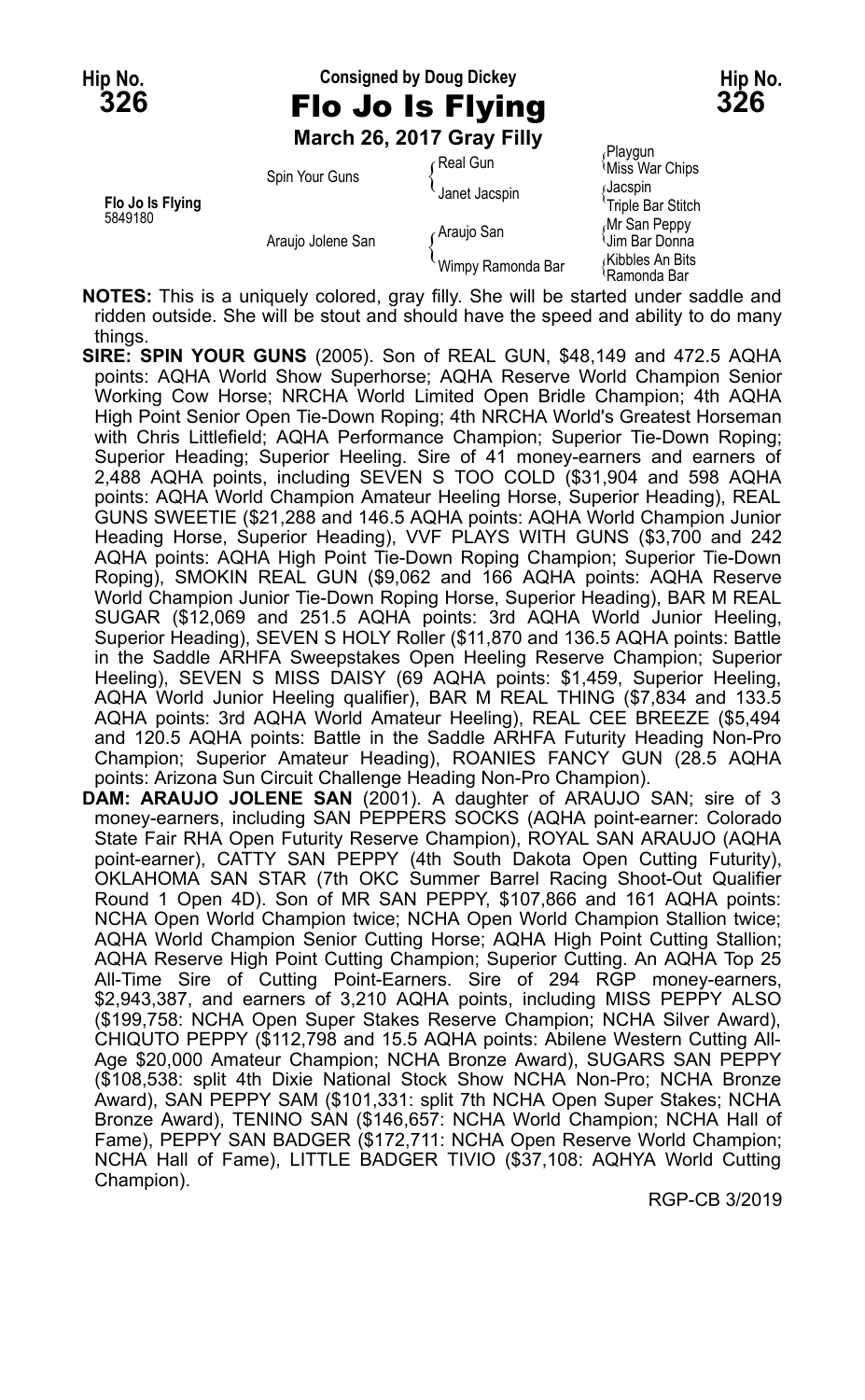# **Hip No. Consigned by Jason Miller Hip No. 327** Smooth Lil Pep **327**

High Brow Cat <sup>i</sup>Shes Pretty Smooth<br><sub>(</sub> Playgun <sup>'</sup>Miss Special Quixote<br>*A*rauio San

Kibbles An Bits Ramonda Bar

**April 3, 2017 Sorrel Filly**

|                | Smooth Addition | Gmooth As A Cat    | י שטום וועווו<br><b>Shes Pretty</b> |
|----------------|-----------------|--------------------|-------------------------------------|
| Smooth Lil Pep |                 | Pg Special Edition | ∫Playqun<br>'Miss Specia            |
| 5854132        | San Bucka       | Araujo San Pete    | Araujo San<br>Matts Glo             |
|                |                 | Wimpy Ramonda Bar  | Kibbles An<br>≀Ramonda B            |

**NOTES:** This nice sized, 2 yr old filly is really shapey and stands around 14.2 hands already. She is really gentle and easy to get along with. She should have around 20+ rides by sale day. This filly should grow to be big enough to rope anything and use all day.

- **SIRE: SMOOTH ADDITION** (2012). Son of SMOOTH AS A CAT, \$501,874: NCHA Horse of the Year. A 2019 AQHA #1 Leading Sire of Cowboy Events Point-Earners; 2018 & 2019 RGP Top 5 Leading Sire of Cutting Money-Earners; 2019 AQHA Top 5 Leading Sire of Ranch Horse Point-Earners; an RGP Top 10 All-Time Sire of Cutting Money-Earners. Sire of 1,107 money-earners, \$26,670,534, and earners of 4,158 AQHA points, including SMOOTH TALKIN STYLE (\$305,284: NCHA Horse of the Year), LHR SMOOTH JAMIE MAY (\$251,430: NCHA Horse of the Year), SMOOTH ASA ZEE (\$619,415: NCHA Non-Pro World Champion; NCHA Hall of Fame), AROSESUCHACLATTER (\$323,079: 5th NCHA Open Futurity), SHORT N SMOOTH (\$298,137: split 4th NCHA Open Super Stakes), SMOOTH N CASH (\$265,836: split 4th NRCHA Open Futurity), HOLLY IS SMOOTH (\$230,752 and 62.5 AQHA points: AQHA World Champion Senior Cutting Horse), SMOOTH GOING CAT (\$215,019: 3rd NCHA Open Futurity), CAT BLACK I (\$209,266: 4th NCHA Open Finals; NCHA Gold Award), SHES TWICE AS SMOOTH (\$196,569: 4th NCHA Open Derby), SMOOTH NU CAT (\$193,816: finalist in the NCHA Open Futurity), TRAVELIN SMOOTH (\$177,258: finalist in the NCHA Open Futurity), SMOOTH AS I CAN (\$173,802: \$25,000 Novice Non-Pro), SHRIMP SHACK SHOOTER (\$164,147: split 3rd Breeders Inv. 5-Year-Old Special Non-Pro), KR ISADORA DUAL (\$161,886: NCHA Open Super Stakes Champion), BOOZIN SUSAN (\$154,473: split 7th NCHA Non-Pro Super Stakes).
- **DAM: SAN BUCKA** (2007). A daughter of ARAUJO SAN PETE. Son of ARAUJO SAN; sire of 3 money-earners, including SAN PEPPERS SOCKS (AQHA pointearner: Colorado State Fair RHA Open Futurity Reserve Champion), ROYAL SAN ARAUJO (AQHA point-earner), CATTY SAN PEPPY (4th South Dakota Open Cutting Futurity), OKLAHOMA SAN STAR (7th OKC Summer Barrel Racing Shoot-Out Qualifier Round 1 Open 4D). He is by MR SAN PEPPY, \$107,866 and 161 AQHA points: NCHA Open World Champion twice; NCHA Open World Champion Stallion twice; AQHA World Champion Senior Cutting Horse; AQHA High Point Cutting Stallion; AQHA Reserve High Point Cutting Champion; Superior Cutting. An AQHA Top 25 All-Time Sire of Cutting Point-Earners. Sire of 294 RGP moneyearners, \$2,943,387, and earners of 3,210 AQHA points, including MISS PEPPY ALSO (\$199,758: NCHA Open Super Stakes Reserve Champion; NCHA Silver Award), CHIQUTO PEPPY (\$112,798 and 15.5 AQHA points: Abilene Western Cutting All-Age \$20,000 Amateur Champion; NCHA Bronze Award), SUGARS SAN PEPPY (\$108,538: split 4th Dixie National Stock Show NCHA Non-Pro; NCHA Bronze Award), SAN PEPPY SAM (\$101,331: split 7th NCHA Open Super Stakes; NCHA Bronze Award), TENINO SAN (\$146,657: NCHA World Champion; NCHA Hall of Fame), PEPPY SAN BADGER (\$172,711: NCHA Open Reserve World Champion; NCHA Hall of Fame), LITTLE BADGER TIVIO (\$37,108: AQHYA World Cutting Champion).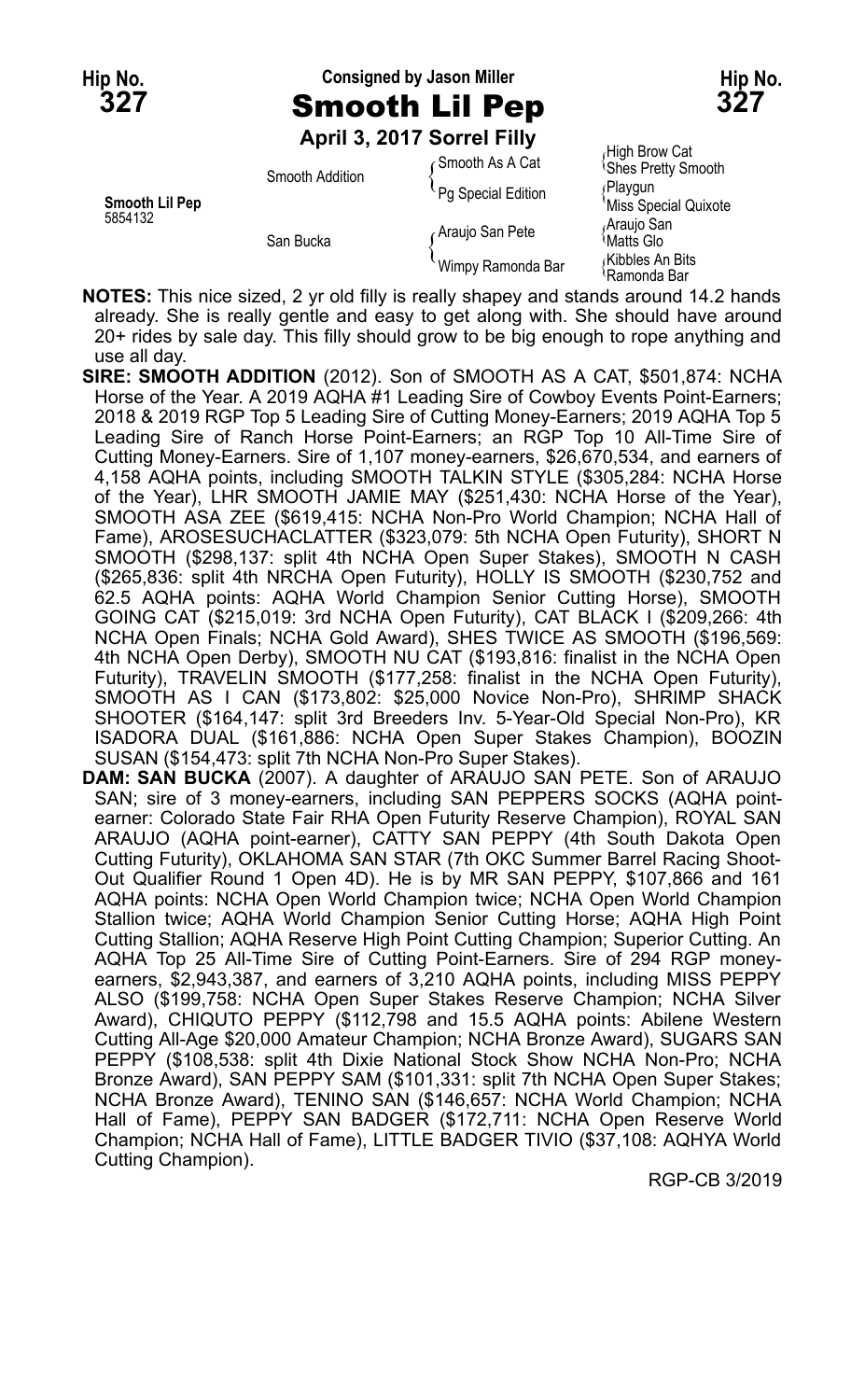# **Hip No. Consigned by Dallas Warr Hip No. 328** Shaneigh Neigh **328**

|                |                    | 2015 Black Filly  |                                             |
|----------------|--------------------|-------------------|---------------------------------------------|
|                | Cols Golden Gamble | ∩Colonels A Doc   | Colonel Freckles<br><sup>≀</sup> Docs Manta |
| Shaneigh Neigh |                    | Lenas Little Pal  | Doc's Solano<br>'Paloma O Lena              |
| 5705576        | Shante             | Colonels A Doc    | Colonel Freckles<br><sup>≀</sup> Docs Manta |
|                |                    | Young Santa Belle | Young Gun،<br>\Santa Relle                  |

**NOTES:** This is a really nice, correct, black filly that will make a great mare. She is in your pocket everywhere you go and has no bad habits. She is being sold due to my health and that is the reason she has not been broke.

- **SIRE: COLS GOLDEN GAMBLE** (2007). Son of COLONELS A DOC, NCHA moneyearner; sire of 5 money-earners, including DOC SANTA BELLE (\$14,880: finalist in the NRHA Non-Pro Futurity), CUTTER FRECKLE (45 AQHA points; Youth Perf. ROM), COLS DEL RIO BAR (52.5 AQHA points: split 3rd Ardmore RCH Classic 4/5-Year-Old Non-Pro), DOCS EL BANDIDO (16.5 AQHA points: & NRCHA moneyearner, AQHA World Amateur Working Cow Horse qualifier), CUTTERS DEL RIO (15.5 AQHA points; Amateur Perf. ROM, AQHA World Amateur Reining qualifier), WEZA PLEASIN (AQHA point-earner: E Ohio 2-Year-Old Snaffle Bit Western Pleasure Open Champion), DOCS JERARCA (AQHA point-earner, AQHA World Aged Stallions qualifier), DOCS DURAMAX (NRHA money-earner). Son of COLONEL FRECKLES, \$46,305 and an AQHA point-earner: NCHA Open Futurity Champion; finalist in the NCHA Open Derby. Sire of 361 money-earners, \$5,058,728, and earners of 2,743 AQHA points, including COLONEL LIL (\$244,145: NCHA Open Futurity Champion), COLS LIL PEPPER (\$186,118: NCHA Open Futurity 1st semi-finalist In The Reserve Champion), COLONEL FLIP (\$171,865: split 3rd NCHA Open Futurity), CURLY RODE HER MA (\$159,782: split 3rd Gold and Silver Cutting Stakes 4-Year-Old Non-Pro), COLONEL LEO BAR (\$142,989: NCHA Open Super Stakes Reserve Champion; NCHA Bronze Award), GLOW A FRECKLE (\$136,466: PCCHA Open Futurity Reserve Champion).
- **DAM: SHANTE** (2003). Full sister to DOC SANTA BELLE (\$14,880: finalist in the NRHA Non-Pro Futurity). A daughter of COLONELS A DOC, NCHA money-earner; sire of 5 money-earners, including DOC SANTA BELLE (\$14,880: finalist in the NRHA Non-Pro Futurity), CUTTER FRECKLE (45 AQHA points; Youth Perf. ROM), COLS DEL RIO BAR (52.5 AQHA points: split 3rd Ardmore RCH Classic 4/5-Year-Old Non-Pro), DOCS EL BANDIDO (16.5 AQHA points: & NRCHA money-earner, AQHA World Amateur Working Cow Horse qualifier), CUTTERS DEL RIO (15.5 AQHA points; Amateur Perf. ROM, AQHA World Amateur Reining qualifier), WEZA PLEASIN (AQHA point-earner: E Ohio 2-Year-Old Snaffle Bit Western Pleasure Open Champion), DOCS JERARCA (AQHA point-earner, AQHA World Aged Stallions qualifier), DOCS DURAMAX (NRHA money-earner). Son of COLONEL FRECKLES, \$46,305 and an AQHA point-earner: NCHA Open Futurity Champion; finalist in the NCHA Open Derby. Sire of 361 money-earners, \$5,058,728, and earners of 2,743 AQHA points, including COLONEL LIL (\$244,145: NCHA Open Futurity Champion), COLS LIL PEPPER (\$186,118: NCHA Open Futurity 1st semifinalist In The Reserve Champion), COLONEL FLIP (\$171,865: split 3rd NCHA Open Futurity), CURLY RODE HER MA (\$159,782: split 3rd Gold and Silver Cutting Stakes 4-Year-Old Non-Pro), COLONEL LEO BAR (\$142,989: NCHA Open Super Stakes Reserve Champion; NCHA Bronze Award), GLOW A FRECKLE (\$136,466: PCCHA Open Futurity Reserve Champion), FRECKLES FANTASY (\$126,308: 6th The Masters Cutting Open; NCHA Silver Award).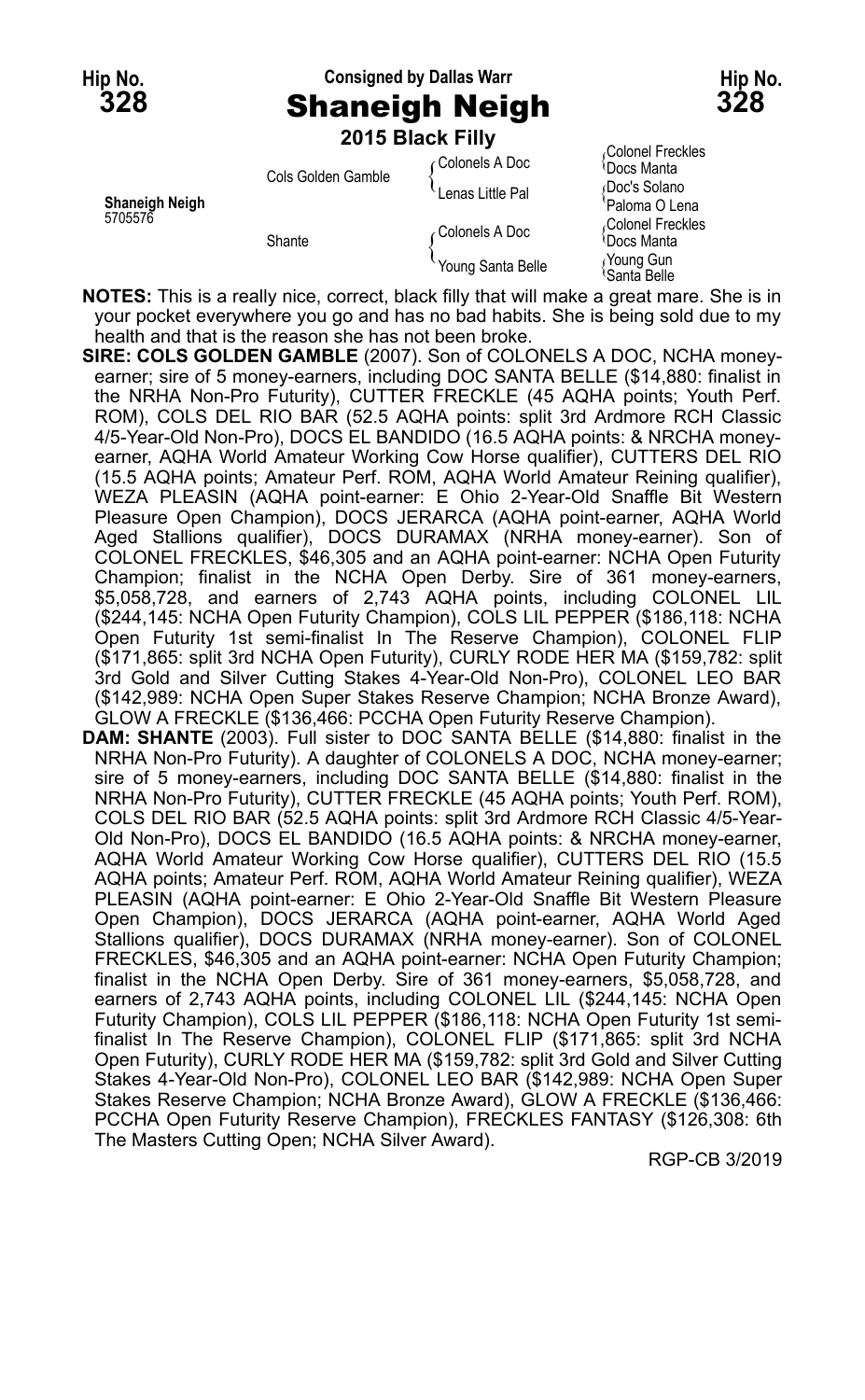# **Hip No. Consigned by Rick & Missie Plummer Hip No.**

| <b>Pistol Packn Cowgirl</b> | 329 |
|-----------------------------|-----|
| 2014 Palomino Mare          |     |
| Playgun                     |     |

| <b>Pistol Packn Cowgirl</b><br>5649040 | Miss And Gun       | Lethal Playgun   | Playgun<br><sup>≀</sup> Smart Letha                 |
|----------------------------------------|--------------------|------------------|-----------------------------------------------------|
|                                        |                    | Misty Lena Belle | Gay Bar Lena<br>Wass Belle                          |
|                                        | Miss Cowboy Pistol | ⊘Su Pistol Pete  | Osu Sonnys Slider<br>Maria Rey Doc                  |
|                                        |                    | Zans Barmaid     | Zans Last Light<br><sup>i</sup> Little Kicker Šusie |

**NOTES:** This mare has had 18 months of professional training. She has been lightly shown and finished on both ends. Here is your chance to show in the rope horse futurity.

- **SIRE: MISS AND GUN** (2008). Son of LETHAL PLAYGUN, and 11 AQHA points: Open Perf. ROM. Sire of 3 money-earners, including NO GUN PLAY (6 AQHA points: ABRA World Open Reining Champion), PLAYGUNS LIL OLENA (11.5 AQHA points; AQHA Select World Ranch Sorting qualifier), GUNNA MISS ME (AQHA point-earner, AQHA World Junior Ranch Riding qualifier), LETHAL N LENA (AQHA point-earner), SMART DOUBLE PLAY (BOWIE Livestock June Ranch Horse Composite Open Reserve Champion). Son of PLAYGUN, \$183,538: AQHA High Point Junior Cutting Champion; 3rd AQHA High Point Junior Cutting. An RGP Top 10 All-Time Sire of Ranch Horse Money-Earners; an AQHA Top 10 All-Time Sire of Ranch Horse & Cowboy Events Point-Earners; 2019 AQHA Top 10 Sire of Cowboy Events Point-Earners; an AQHA Top 25 All-Time Sire of RCH Point-Earners. Sire of 511 money-earners, \$9,430,065, and earners of 9,064 AQHA points, including WATCH ME WHIP (\$183,595: NCHA Non-Pro Horse of the Year), MR BEAMON (\$327,915: NCHA Open Futurity Reserve Champion), PEPPY PLAYS FOR CASH (\$304,942: 3rd NCHA Non-Pro Futurity; NCHA Bronze Award), PRF PLAYGUNS PEP (\$283,785: NCHA Non-Pro Reserve World Champion), PG HEAVILY ARMED (\$265,100: NCHA Open Finals Champion), STRAIGHTSHOT PLAYGUN (\$253,196: 3rd Memphis Cutting 4-Year-Old Open Futurity; NCHA Bronze Award), PLAYIN TAG (\$235,819: NCHA Open Super Stakes Champion), ARC RUBY PLAYGUNIA (\$207,186 and 21.5 AQHA points: Congress World Series of Cutting Open Champion; NCHA Gold Award), TOY ENGINE (\$196,172: 3rd NCHA Non-Pro Futurity).
- **DAM: MISS COWBOY PISTOL** (2003). Dam of RIVERWILD RED COWBOY (\$5,194 and 176 AQHA points: 8th AQHA World Senior Open Tie-Down Roping, top 10 AQHA World Senior Heeling Level 2 Open; 4th AQHA World Heading Level 2 Amateur, Superior Tie-Down Roping), ZANS COWBOY LEGACY (AQHA pointearner). Full sister to GUNS DUNIT AGAIN (49 AQHA points: AQHA World Junior Heeling qualifier), MISS PISTOLERO LIGHT (Arizona Sun Circuit ARHFA Futurity Round 2 Heading Non-Pro Reserve Champion). A daughter of OSU PISTOL PETE, \$26,646 and 691 AQHA points: AQHA World Champion Senior Heeling Horse; AQHA High Point Junior Tie-Down Roping Champion; AQHA Reserve High Point Junior Heading Champion; 3rd AQHA High Point Junior Heeling; AQHA Reserve High Point Amateur Heading Champion; AQHA Performance Champion; Superior Tie-Down Roping; Superior Heading; Superior Heeling; Superior Amateur Heading. Sire of 29 money-earners and earners of 2,256 AQHA points, including THE TOP PISTOL (\$6,377 and 267.5 AQHA points: AQHA World Amateur Int. Exhibitor Breakaway Roping Champion; Superior Amateur Heading), HWP MARSHALL DILLON (\$34,222 and 626.5 AQHA points: Congress Heading Open Champion; Superior Heading), PISTOL FULOFLUCK (99.5 AQHA points: 8th AQHA World Heading Amateur, Superior Amateur Heading), TURKEY CREEK PETE (\$5,034 and 101.5 AQHA points: American Ranch Horse Assoc. World All-Age Open Tie-Down Roping Champion; Superior Tie-Down Roping), HWP PISTOLS BELLE (27.5 AQHA points: AQHA World Youth Heading qualifier).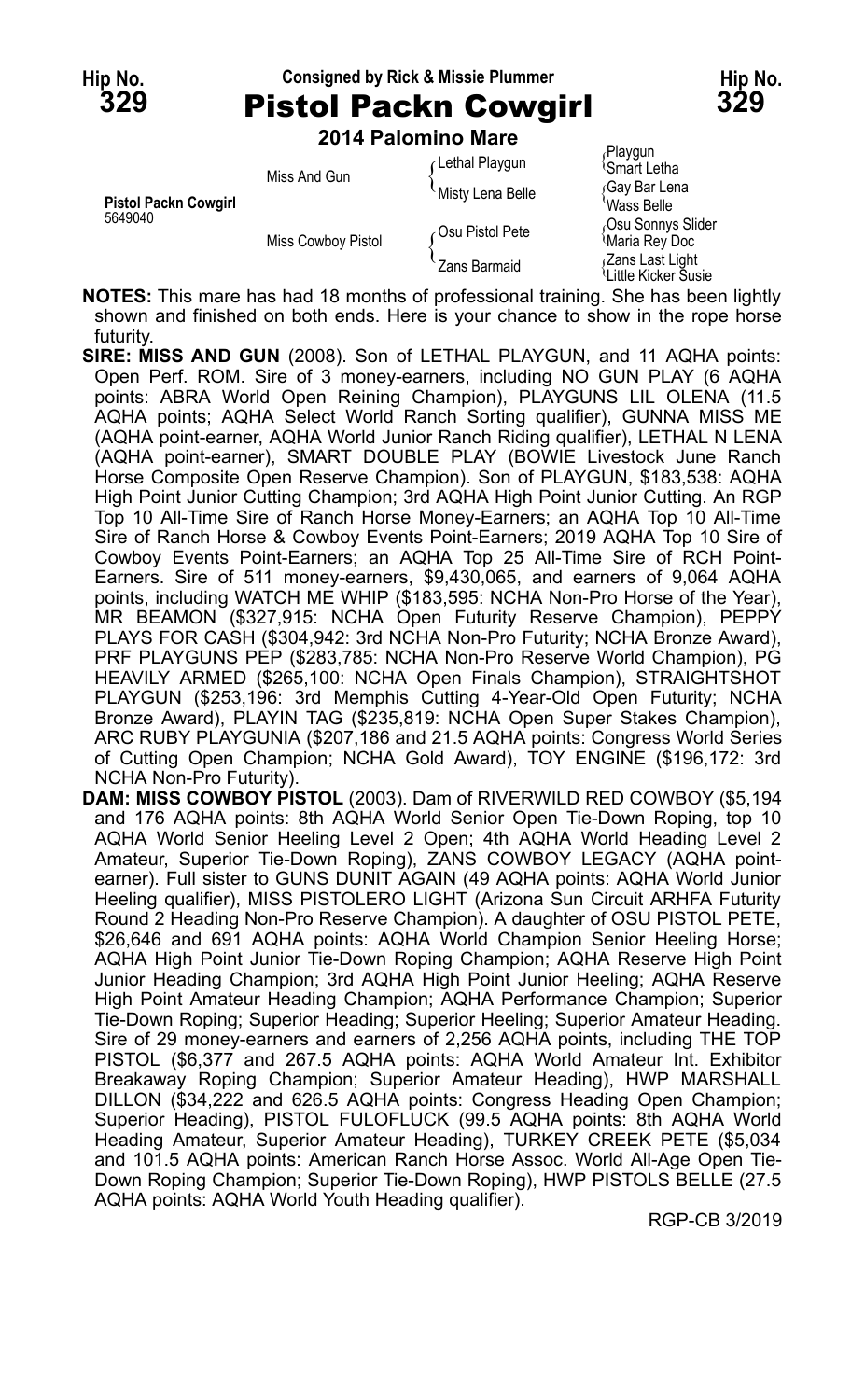#### **Hip No. Consigned by Newlin Travis Hip No. 330** Newts Royal San **330**

**Kristie Cat Creek** 

Ace Of Stone

|                                   |                   | 2016 Sorrel Filly    |                                            |
|-----------------------------------|-------------------|----------------------|--------------------------------------------|
| <b>Newts Royal San</b><br>5790928 | Newts High Brow   | High Brow Hickory    | Doc's Hickory<br><sup>∖</sup> Grulla San   |
|                                   |                   | Christies Yellow Cat | Doctor Alert<br>'Kristie Cat Creek         |
|                                   | Peaches Royal San | The Peach            | Royal Lena San<br><sup>≀</sup> San Peaches |
|                                   |                   | Ace Of Lynx          | Kiowa De Lynx)،<br>Ace Of Stone            |

#### **NOTES:** With Danny Justman.

**SIRE: NEWTS HIGH BROW** (2003). Son of HIGH BROW HICKORY, \$229,771: NCHA Open Futurity Co-Reserve Champion; 4th Gold and Silver Cutting Stakes 4- Year-Old Open. Sire of 394 money-earners, \$5,137,445, and earners of 3,124 AQHA points, including SMART LOOKIN HI BROW (\$216,395: NCHA Open Derby Champion), HIGH BROWS NURSE (\$138,460: NCHA Non-Pro Futurity Reserve Champion), HICKORY LENA STAR (\$133,816: split top 10, NCHA Open Classic/Challenge), HIGH BROW CAT (\$110,800: Augusta Open Classic Champion), MS I BROW (\$106,304: Abilene Western Cutting 5/6-Year-Old Non-Pro Champion), DANDY MISS HICKORY (\$104,477: split 7th NCHA Open Super Stakes), HARD TWIST HICKORY (\$103,352 and 14.5 AQHA points: NCHA \$50,000 Amateur World Champion), MR SMOKE HICKORY (\$123,221: ACHA World Open Champion; NCHA Silver Award), PLAYMATES HICKORY (\$81,967: NCHA Junior Youth Co-Reserve World Champion), TEASPOON CEE (\$67,699 and 207.5 AQHA points: AQHA Reserve World Champion Team Penning Horse; Superior Amateur Ranch Sorting), SMART LIL HIGHBROW (\$99,099 and 18 AQHA points: 4th NCHA Open Super Stakes), BROWBEATER (D) (\$96,781: Augusta 4- Year-Old Non-Pro Futurity Reserve Champion), LITTLE BELLY DANCER (\$91,208: Augusta Open Classic Champion), LENA BROW (\$81,639: NCHA \$3,000 Novice World Champion; NCHA Bronze Award), PERFECT HIGH BROW (\$81,396: Music City Non-Pro Classic Reserve Champion; NCHA Bronze Award), A RARE EDITION (\$76,828: 4th Chisholm Trail Cutting 5/6-Year-Old Non-Pro), SCATTER HICKORY (\$73,076: 3rd NCHA Amateur Classic/Challenge), HICKORYS LOWENBRAU (\$68,354: Abilene Spectacular 5/6-Year-Old Open Reserve Champion).

**DAM: PEACHES ROYAL SAN** (2008). A daughter of THE PEACH. Son of ROYAL LENA SAN, NCHA money-earner; sire of 3 money-earners, including SASSY LENA SAN (51.5 AQHA points: Open Perf. ROM, AQHA World Junior Heading qualifier), ROYAL FRECKLES SAN (AQHA point-earner), GREYSTONE COWISMATIC (NCHA \$1,952), SANCIELEO SAN (NCHA \$1,419), ROYAL LENA ROCK (NCHA money-earner). He is by PEPPY SAN BADGER, \$172,711: NCHA Open Reserve World Champion. An AQHA Top 5 All-Time Leading Sire of Cutting Point-Earners; an RGP Top 10 All-Time Sire of Cutting Money-Earners; an AQHA Top 25 All-Time Sire of RCH Point-Earners. Sire of 1,145 money-earners, \$25,528,970, and earners of 7,448 AQHA points, including LITTLE BADGER DULCE (\$668,461: NCHA Horse of the Year, NCHA Hall of Fame), HAIDAS LITTLE PEP (\$425,174: NCHA Open Futurity Reserve Champion; NCHA Platinum Award), LITTLE TENINA (\$394,315: NCHA Open Futurity Champion; NCHA Hall of Fame), BRIGAPEP (\$345,039: NCHA \$50,000 Amateur Co-World Champion), DUAL PEP (\$313,192: split 3rd NCHA Open Super Stakes), CD CHICA SAN BADGER (\$279,038: Bonanza Non-Pro Derby Champion; NCHA Silver Award), OKAY PEPPY (\$278,694: 7th NCHA Open Futurity; NCHA Bronze Award), DELTA FLYER (P) (\$260,363: NCHA Open Super Stakes Champion; APHA Hall of Fame), AMANDO PEPPY (\$256,848: NCHA Non-Pro World Champion), IMARI TARI (\$255,320: Augusta 4-Year-Old Open Futurity Champion; NCHA Bronze Award).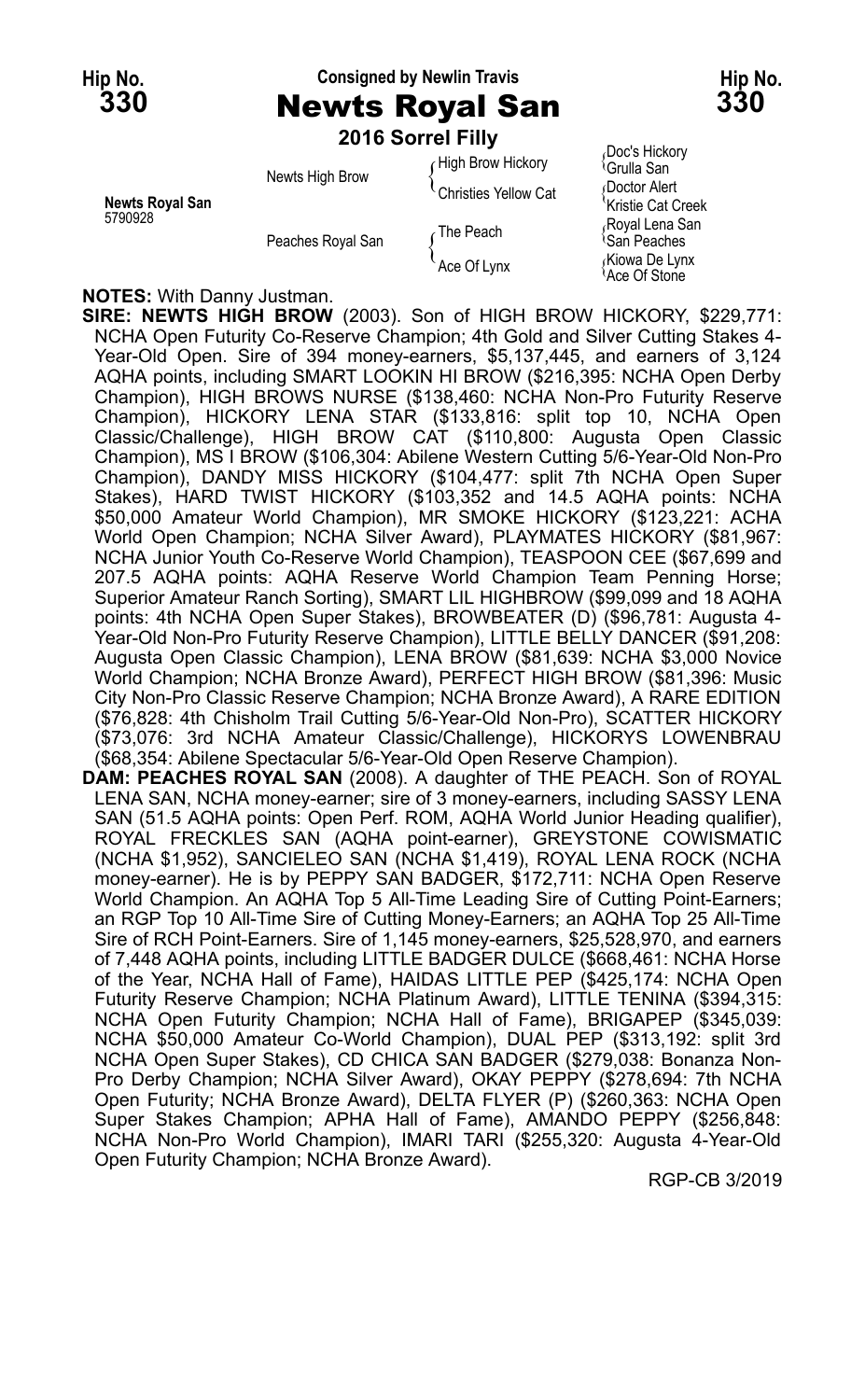### **Hip No. Consigned by Mike Spicer Hip No. 331** Pepo Freckles Hick **331**

**2007 Buckskin Gelding**

|                               | <b>ZUVI DUCRSKIII UBIUIIIY</b> |                           |                                                |
|-------------------------------|--------------------------------|---------------------------|------------------------------------------------|
| Pepo Freckles Hick<br>5917819 | Freckles Pepolena              | Mr Freckles Olena         | Colonel Freckles<br><sup>'</sup> Kitty Olena   |
|                               |                                | Miss Pep San Too          | Peppy San<br>Cee Joan                          |
|                               | Me Hickory                     | Smart Peppy Doc           | Doc O'Lena،<br><i><b>Smart Peppy</b></i>       |
|                               |                                | <b>Brinks Hickory Luv</b> | Doc's Hickory<br><i><b>Sport Model Pam</b></i> |

**NOTES:** "Buck" has been used on a ranch and in the feedyard. He is good traveling and sure footed in rocks and rough country. This gelding is sound. Currently with Ivan Raber.

- **SIRE: FRECKLES PEPOLENA** (2001). Sire of FRECKLES FROSTIE GAL (3rd Barrel Racing Bash Hutchinson Kansas March Senior 2D class). Son of MR FRECKLES OLENA, \$21,987 and an AQHA point-earner: 4th CHA Nebraska Open Classic; 3rd Kansas Cutting Open Classic: 7th Kansas Cutting Classic Non-Pro; Kansas NON Pro Tournament Cutting All-Age \$10,000 Non-Pro Champion; 3rd CHA Nebraska Futurity All-Age \$20,000 Amateur. Sire of 18 money-earners, 12 AQHA point-earners, including FRECKLES O MARY (\$16,439: Idaho Cutting Non-Pro Derby Co-Reserve Champion), MFO HARVEY (\$11,341 and 13.5 AQHA points: 6th Cowboy Publishing Challenge Open Tie-Down Roping), FRECKLES MAY OLENA (\$9,115: money-earner Kansas Open Cutting Futurity), MCELROANY (\$8,527 and 21.5 AQHA points: 7th AQHA Select World Cutting), HOTRODDER HANNA (\$7,888: NCHA Day Area 7 7th \$3,000 Novice Champion), MR COLONEL COOL (28.5 AQHA points: Open Perf. ROM, AQHA World Amateur Team Penning qualifier), STIX OLENA (32.5 AQHA points: Ranch Sorting National Championships Earnings), FRECKLES CUTTER DOC (\$4,906: top 10 Kansas CHA Open Futurity), TWO FER (\$3,675: 4th Solid Gold Cutting Futurity 4-Year-Old Non-Pro), MFO SUE (5 AQHA points: 5th American Ranch Horse Assoc. World All-Age Open Western Riding), RBS FRECKLES (AQHA point-earner: 5th AQHYA World Heading Int. Exhibitor), JONNIE FRECKLES (AQHA point-earner: finalist in AQHYA World Breakaway Roping), PEBBLES FRECKLES (AQHA point-earner).
- **DAM: ME HICKORY** (1996). Half-sister to HICKORY LUVS JAZZ (\$3,889 and 8 AQHA points: NCHA Certificate of Ability, AQHA World Senior Cutting qualifier), and a daughter of SMART PEPPY DOC, \$124,489: Augusta Open Classic Reserve Champion; finalist in the NCHA Open Super Stakes; Abilene Western Cutting Open Classic Co-Reserve Champion; NCHA Challenge Open Reserve Champion; split 7th Memphis Cutting Open Classic. Sire of 166 RGP money-earners, \$1,529,547, and earners of 1,838 AQHA points, including SMART PEPPY QUIXOTE (\$196,578: NCHA Super Stakes Non-Pro Classic Reserve Champion), MIA SMART PEPPY DOC (80.5 AQHA points: NRHA Youth World Champion; 368.5 NRHA youth points), SMART APRIL (\$72,184: split top 10, NCHA Open Classic/Challenge), RIO SMART (\$55,889: semi-finalist in the NCHA Open Futurity; NCHA Bronze Award), ROLLADAKER (\$55,293: NCHA Western Nationals \$10,000 Amateur Reserve Champion; NCHA Bronze Award), SMART PEPPY DOC DOLL (\$53,263: NRCHA World Hackamore Non-Pro Champion), LEGEND DE LENA (\$25,851: NRCHA World Hackamore Non-Pro Reserve Champion), ONE SMART RESPONSE (\$48,429: 7th NRCHA Int. Open Futurity), SPD REMEDYS REPEAT (\$45,466: 3rd PCCHA Open Derby), SMART PEPPY PUDDIN (\$39,135: Memphis Cutting 4-Year-Old Non-Pro Futurity Co-Champion), LESSON IN LEAVIN (\$37,775 and 55.5 AQHA points: NRHA Top top 10 Non-Pro Reserve Champion; NCHA Platinum Award, Superior Amateur Reining), ROSIES PEPPY DOC (\$36,836: top 10 NCHA Non-Pro Futurity), BONNIES SMART PEPPY (P) (\$36,747: split 4th NRCHA Int. Open Futurity).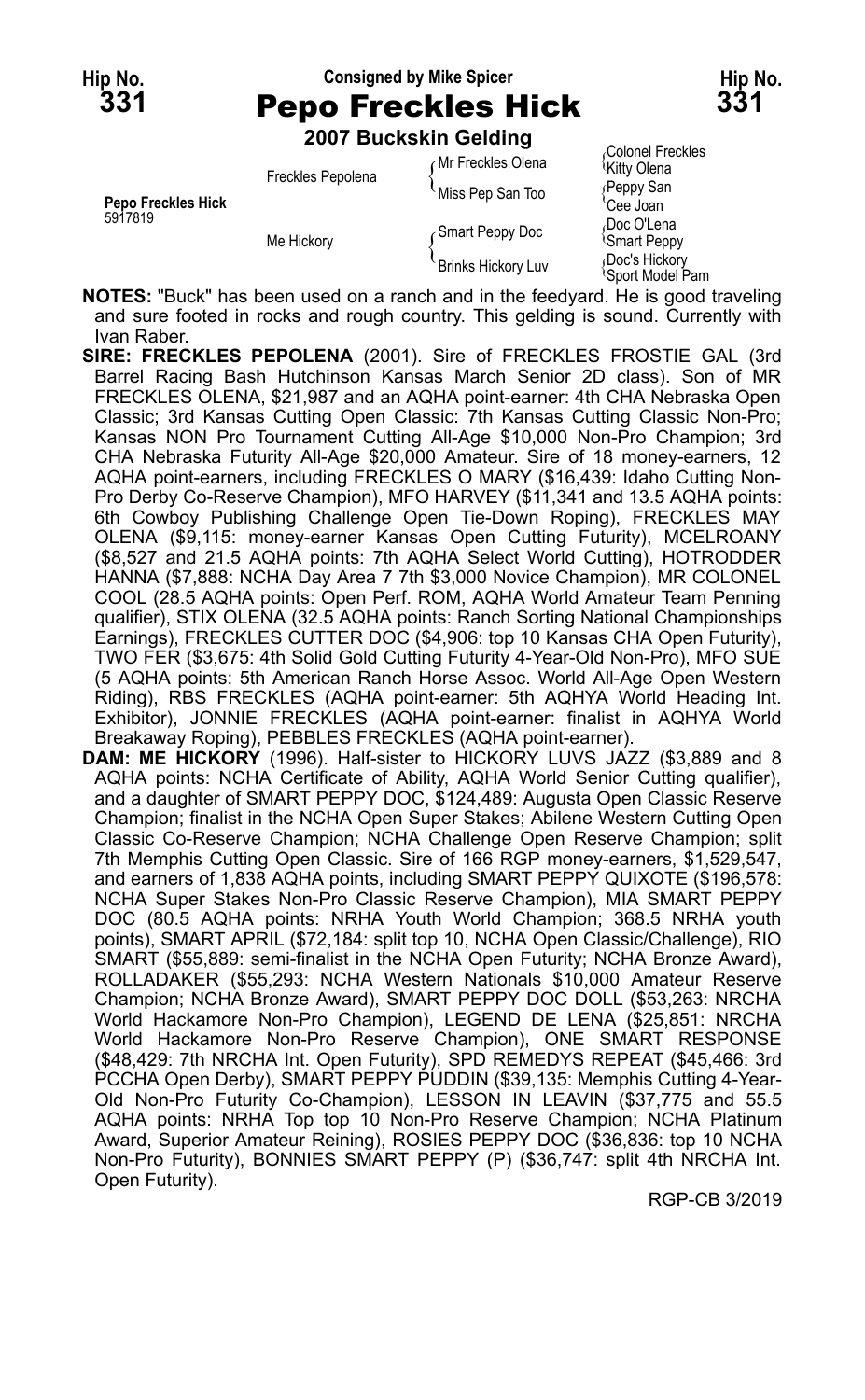**Hip No. Consigned by Chris Shaw Hip No.**

# **332** Tag Tice **332**

**2012 Sorrel Gelding**

**NOTES:** This gelding was trained by Tag Rice as a 3 yr old. He is an open caliber, automatic ranch sorter/team penner with a big stop. He will work a cattle or flag with hand down. He is easy going and very laid back.

- **SIRE: CHIQUITA CAT** (2006). \$43,239: finalist in the NCHA Open Futurity; semifinalist in the NCHA Super Stakes Open Classic. Half-brother to CROWN HIM PISTOL (\$114,331: split top 10, NCHA Open Futurity). Out of CHIQUITA PISTOL (\$557,501: NCHA Triple Crown, NCHA Hall of Fame). Sire of 14 money-earners, including RICCI RICARDO (\$17,641: semi-finalist in the NCHA Open Futurity), YODA CAT (\$13,639: Copper Spring Ranch Open Barrel Futurity Reserve Champion), FINCHER CAT (\$6,723: finalist in the NCHA Limited Non-Pro Futurity), CB CHIQUITA CAT (AQHA point-earner; North Central RCHA Spring \$7,500 Limited Open Derby Champion), BILLIE THE SILLY (AQHA point-earner; NRCHA money-earner, AQHA World Junior Working Cow Horse Level 2 qualifier), FRECKLES ON MY CAT (semi-finalist in the NCHA \$100,000 Amateur Futurity), CANDYS PISTOL (semi-finalist in the NCHA \$100,000 Amateur Super Stakes), CHIQUITA CANDYMAN (money-earner Holsey Foundation Open Derby), PARKMANS SISSIECAT (money-earner NCHA Amateur Futurity), PLAYIN CHIQUITA (7th Holsey Foundation Cutting Non-Pro Derby), TENNESSEE JED (ACHA & NCHA money-earner), MISMA CAT (4th Texas Extreme Barrel Racing Classic Jackpot Youth 1D class), CHILLI CAT (9th Destrys Free-4-ALL Barrel Racing Open 5D), SHEZA CAT FIVE KIND (6th Kinder Cup Barrel Racing Champ Open 3D). Son of HIGH BROW CAT, \$110,800: Augusta Open Classic Champion. RGP #1 All-Time Leading Sire of Cutting Money-Earners; AQHA #1 All-Time Leading Sire of Cutting Point-Earners. Sire of 1,816 money-earners, \$81,032,474, and earners of 9,867 AQHA points.
- **DAM: LIZZACALITY** (2008). Full sister to ALLOTA PLAY TIME (\$74,386: El Rancho Open Classic Co-Reserve Champion), ALLOTA STYLE (\$12,976 and 15 AQHA points: Chisholm Trail CHA Fall Derby Limited Non-Pro Champion). A daughter of LIZZYS GOTTA PLAYER, \$108,346: NCHA Open World Champion Stallion; Bonanza 4-Year-Old Open Champion. Sire of 90 money-earners, \$3,122,841, 31 AQHA point-earners, including MOMS STYLISH PLAYER (\$367,652: NCHA Open Super Stakes Champion; NCHA Hall of Fame), DIZZY LIZZY GIRL (\$272,924: 5th PCCHA Fall Open Futurity), SIR STYLISH LIZZY (\$238,890: NCHA Non-Pro Co-World Champion), CARD TRICK (\$191,664: Tunica Cutting Open Classic Reserve Champion; NCHA Gold Award), LIZZYS GOT STYLE (\$105,532: split 5th Breeders Inv. Non-Pro Derby), ATM PLAYER (\$13,911: AQHA World Level 2 Open Junior Cutting Champion), STYLISH LIZZORRO (\$78,592 and 69.5 AQHA points: AQHA Select World Cutting Champion; NCHA Bronze Award), STYLISH LIZZIE (\$90,697: semi-finalist in the NCHA Open Futurity), PLAY ON LIZZY (\$76,416 and 19.5 AQHA points: 4th Bonanza 4-Year-Old Open), MY STYLISH LIZZY (\$74,596: 3rd Cotton Stakes Open Classic), ALLOTA PLAY TIME (\$74,386: El Rancho Open Classic Co-Reserve Champion), LIZZYS LIL PLAYER (\$71,006: NCHA \$15,000 Amateur Reserve World Champion), MOONSTRUCK PLAYER (\$68,299: 3rd NCHA Non-Pro Classic/Challenge), NOTSHARONMYLIZZY (\$67,491: finalist in the NCHA Super Stakes Open Classic; NCHA Bronze Award).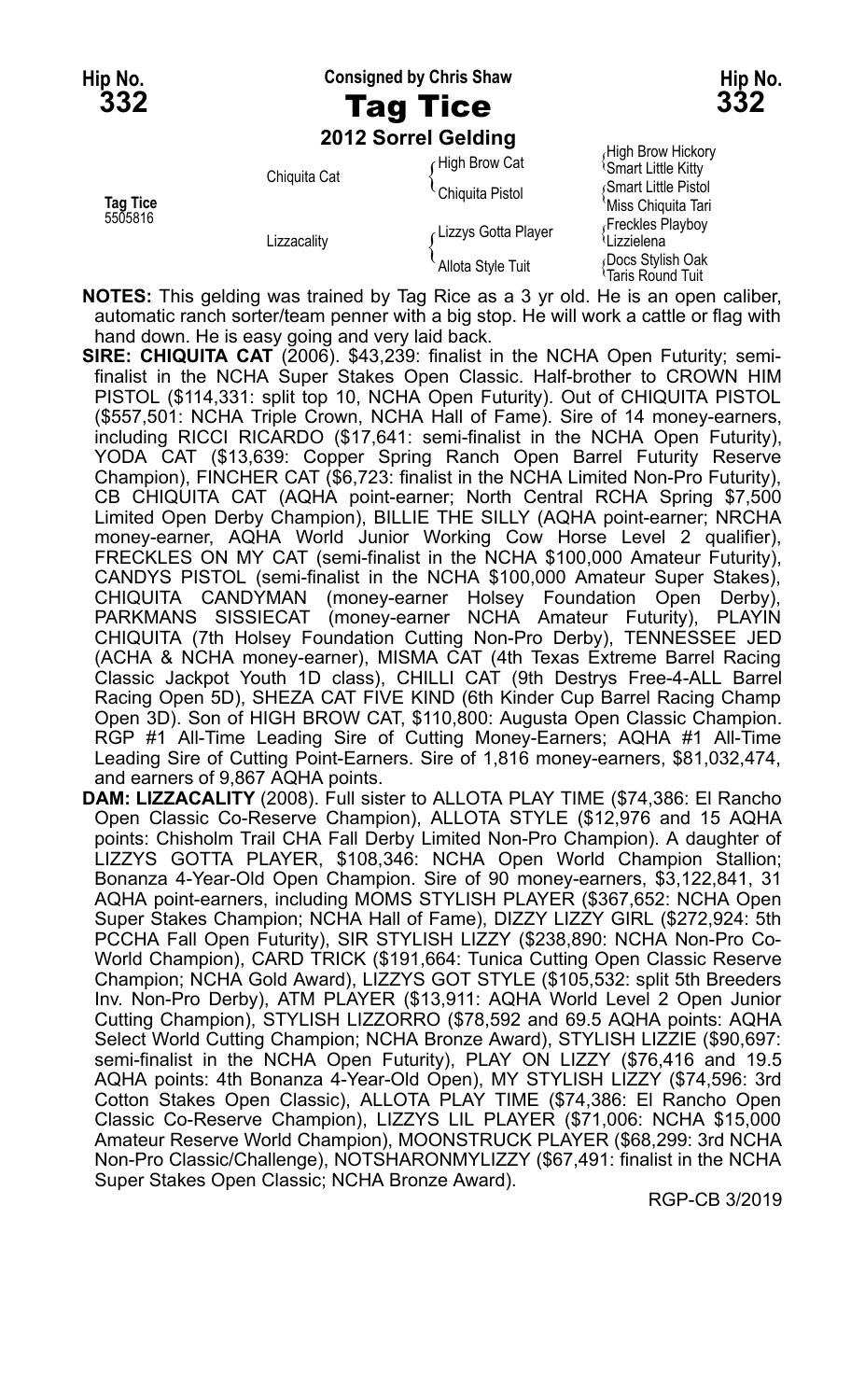#### **Hip No. Consigned by Jerry Franklin Hip No. 333** JMK Blissful Blond **333**

**2004 Palomino Mare**

|                           |                  | <b><i>LUVT FAIVIIIIIIV MAIG</i></b> |                                                   |
|---------------------------|------------------|-------------------------------------|---------------------------------------------------|
|                           | Mr Yella Fella   | Page Impressive                     | Pretty Impressive<br><sup>{</sup> Page Boys Pearl |
| <b>JMK Blissful Blond</b> |                  | Lets Skip Town<br>∠ Too Conclusive  | Smooth Town<br>'Jaye Paula Ward                   |
| 4474693                   | Isnt She Obvious |                                     | Conclusive Country<br>Imps Perfection             |
|                           |                  | An Obvious Nickey                   | Obvious Conclusion<br>ੈNicks Bid                  |

**PERFORMANCE RECORD:** Money earner. **In 2004:** 3rd PHBA World Halter Weanling Mares Open; 5th PHBA World Amateur Weanling Mares; **in AQHA competition:** 0.5 halter (Level 3) point in open events.

**NOTES: Sells BRED March 15, 2019 to OBVIOUSLY STARLIGHT.**

**SIRE: MR YELLA FELLA** (1995). \$12,104 and 173.5 AQHA points: AQHA World Champion Amateur Aged Stallion; AQHA World Champion 2-Year-Old Open Stallion; AQHA Reserve World Champion Aged Stallion; AQHA Reserve High Point Junior Stallion; AQHA Reserve High Point Halter Stallion; Superior Halter. An RGP Top 10 All-Time Sire of Halter Money-Earners; an AQHA Top 10 All-Time Sire of Halter Point-Earners. Sire of 424 money-earners and earners of 16,683 AQHA points, including WON AND ONLY FELLA (\$30,762 and 1,331 AQHA points: AQHA World Champion 3-Year-Old Gelding.; Superior Halter), JMK VIRTUAL REALITY (\$24,923 and 360 AQHA points: AQHA World Champion Yearling Gelding; Superior Halter), TOTALLY UNEXPECTED (\$24,542 and 852.5 AQHA points: AQHYA World Champion Yearling Gelding; Superior Halter), JMK MAXIMUS (\$16,462 and 20.5 AQHA points: AQHA World Champion Weanling Stallion), JMK DYNAMIC FELLA (\$16,317 and 444.5 AQHA points: AQHA World Amateur Champion 2-Year-Old Gelding; Superior Halter), ON THE RED CARPET (\$13,506 and 102 AQHA points: AQHA World Amateur Yearling Mares Champion; Superior Halter), JMK BLINK BLINK (\$13,213 and 16.5 AQHA points: AQHA World Open Yearling Mares Champion), TOO COOL TO BE YELLA (\$12,566 and 27 AQHA points: AQHA World Weanling Mares Champion), JMK MALIBU KEN (\$11,851 and 86 AQHA points: AQHA World Champion Yearling Stallion; Superior Halter), FELLA FOR HIRE (\$5,494 and 402 AQHA points: AQHA World Aged Gelding Int. Exhibitor Champion; Superior Halter). A Leading Maternal Grandsire. Including LALICIOUS (\$14,540 and 43.5 AQHA points: AQHA World Yearling Mare Level 2 Amateur Champion).

**DAM: ISNT SHE OBVIOUS** (1998). 16 AQHA points; Dam of 3 money-earners, including TIME FORGED (\$5,486 and 44 AQHA points: 4th Congress Limited Open Weanling Stallions; 4th Congress Halter Weanling Stallion Amateur; 4th 4-H Congress Halter Weanling Stallion Limited Amateur), JMK NATURE MADE (AQHA point-earner: 4th Oklahoma PEA Get of Gold Halter Futurity Junior Weanling Stallion Open, 3rd Oklahoma PEA Go for the Gold Futurity Halter Junior Weanling Stallion Open; 5th Oklahoma PEA Get of Gold Halter Futurity Junior Weanling Stallion Amateur), JMK BLISSFUL BLOND (Above). Full sister to CONCLUSIVE EXPLOSIVE (AQHA point-earner). Half-sister to SECURE IN HER FUTURE (AQHA point-earner), IM PRECOCIOUS (AQHA point-earner), and a daughter of TOO CONCLUSIVE, and 9 AQHA points: 3rd Rocky Mountain QHA Golden Halter Yearling Stallion Open. Sire of 16 money-earners, 15 AQHA point-earners, including SIMPLY TWO CONCLUSIV (\$8,768 and 287 AQHA points: 3rd Arizona Stallion Breeders Closed Halter Yearling Stallion & Gelding Open, Superior Halter), AWSOME TAZ (\$3,106 and 86.5 AQHA points: 6th Congress Amateur Aged Stallions, Superior Halter), AWESOME PENNY (25.5 AQHA points: Arizona QHA Stallion Breeders Futurity Closed Yearling Mare Open Champion), ISNT SHE OBVIOUS (16 AQHA points), CONCLUSIVE HARRY (16.5 AQHA points; AQHA Select World 3-Year-Old Gelding qualifier), LOUD LUCIFER (6.5 AQHA points). RGP-CB 3/2019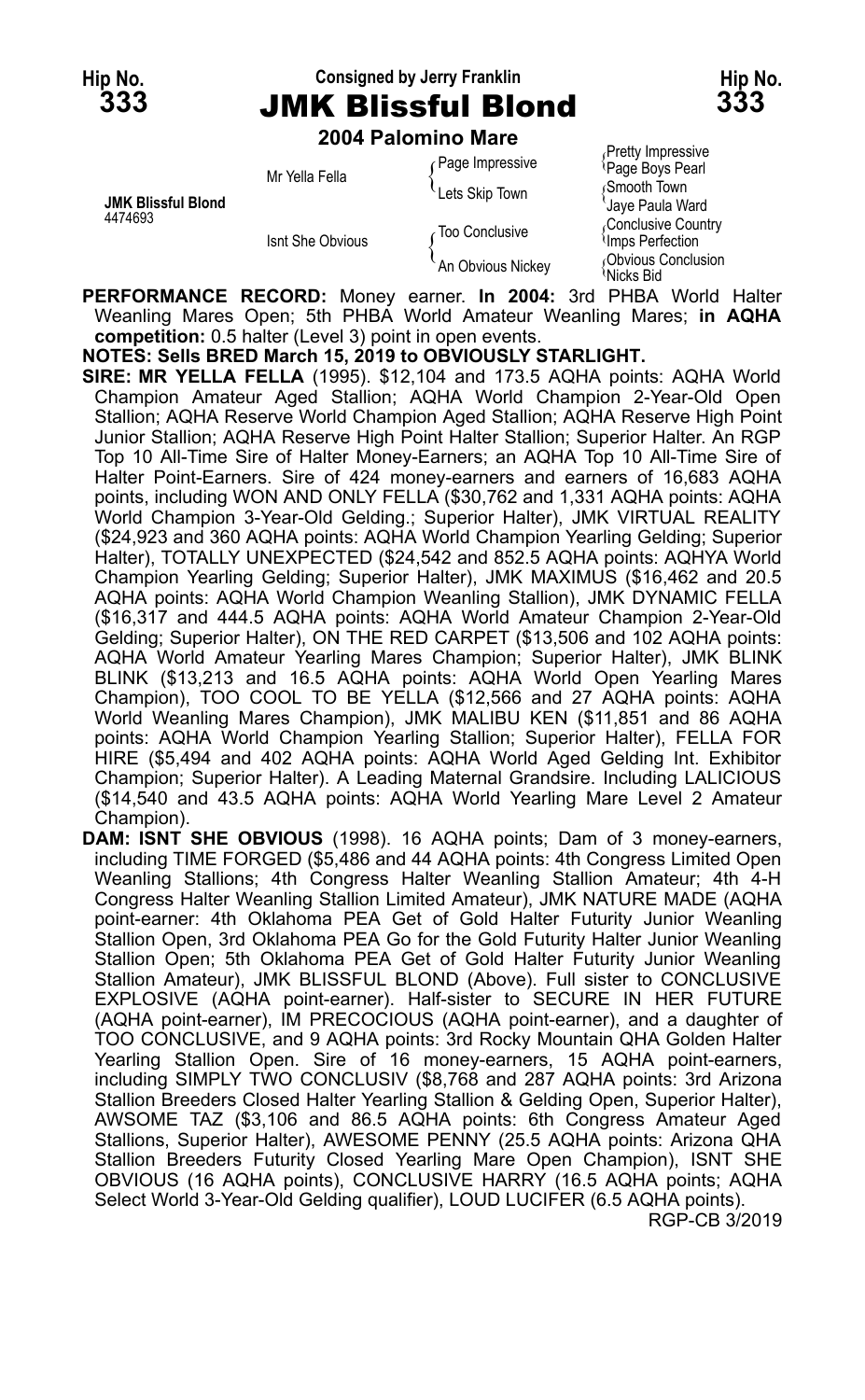#### **Hip No. Consigned by B & B Quarter Horses Hip No.**

#### **2014 Gray Stallion**

|         | Playgun         | Freckles Playboy   | Jewel's Leo Bars<br><sup>≀</sup> Gav Jav           |
|---------|-----------------|--------------------|----------------------------------------------------|
| Played  |                 | Miss Silver Pistol | Doc's Hickory<br>'Pistol Lady 2 Be                 |
| 5601053 | Stylin Caddilac | Docs Stylish Sam   | Docs Stylish Oak<br><sup>≀</sup> Playboys Samantha |
|         |                 | Foxy San Man       | Freckles San Man<br><b>Sonoita Frosty 77</b>       |

- **NOTES:** This is a fancy young stallion that is coming off the ranch he was raised on. He has been used like a gelding and is very broke. He had lots of cattle roped off of him outside. He has never been shown but is very capable. He has sired 100% gray offspring in his first year of breeding. Eligible for the AQHA Ranching Heritage Program. 5-Panel N/N.
- **SIRE: PLAYGUN** (1992). \$183,538: AQHA High Point Junior Cutting Champion; 3rd AQHA High Point Junior Cutting. An RGP Top 10 All-Time Sire of Ranch Horse Money-Earners; an AQHA Top 10 All-Time Sire of Ranch Horse & Cowboy Events Point-Earners; 2019 AQHA Top 10 Sire of Cowboy Events Point-Earners; an AQHA Top 25 All-Time Sire of RCH Point-Earners. Sire of 511 money-earners, \$9,430,065, and earners of 9,064 AQHA points, including WATCH ME WHIP (\$183,595: NCHA Non-Pro Horse of the Year), MR BEAMON (\$327,915: NCHA Open Futurity Reserve Champion), PEPPY PLAYS FOR CASH (\$304,942: 3rd NCHA Non-Pro Futurity; NCHA Bronze Award), PRF PLAYGUNS PEP (\$283,785: NCHA Non-Pro Reserve World Champion), PG HEAVILY ARMED (\$265,100: NCHA Open Finals Champion), STRAIGHTSHOT PLAYGUN (\$253,196: 3rd Memphis Cutting 4-Year-Old Open Futurity; NCHA Bronze Award), PLAYIN TAG (\$235,819: NCHA Open Super Stakes Champion), ARC RUBY PLAYGUNIA (\$207,186 and 21.5 AQHA points: Congress World Series of Cutting Open Champion; NCHA Gold Award), TOY ENGINE (\$196,172: 3rd NCHA Non-Pro Futurity), PLAY MISS (\$180,165: NCHA Open Derby Reserve Champion), PLAY CORN (\$173,277: NCHA \$5,000 Novice Horse Non-Pro Reserve World Champion), PG DRY FIRE (\$141,846 and 36.5 AQHA points: NRCHA Derby Bridle Spectacular Open Champion), PLAYGUNS DESIRE (\$124,352: Brazos Bash Open Derby Champion).
- **DAM: STYLIN CADDILAC** (2006). Full sister to STYLISH SAMMY (\$5,556: semifinalist in the NCHA Non-Pro Futurity). Half-sister to STYLISH SANA (6th Kansas CHA 5/6-Year-Old Open). A daughter of DOCS STYLISH SAM, split 6th Kansas Cutting 4-Year-Old Open; money-earner Gold Coast Cutting 4-Year-Old Open; money-earner in the Texas Cutting 4-Year-Old Open. Sire of 11 money-earners, including FOXIE IN STYLE (\$23,510 and 16 AQHA points: AQHA World Champion Amateur Cutting Horse), DOCS STYLISH FOX (\$60,979: 3rd Calgary Stampede Non-Pro World Series of Cutting), STYLABOON (\$36,000: split 7th NCHA Amateur Classic/Challenge), STYLE TUIT (\$25,325: 3rd Royal Flush Cutting Open Classic), FOXY SAMNTHA (\$18,279: semi-finalist in the NCHA Non-Pro Super Stakes), DOCS STYLISH MISTY (\$10,415: split 3rd Wyoming CHA Open Derby), STYLISH SAMMY (\$5,556: semi-finalist in the NCHA Non-Pro Futurity), SAMMYS LIL PEPPER (\$4,545 and 9 AQHA points: 3rd Breeders Inv. Classic 100KLIMRDROP), STYLISH LIL PEPPER (NCHA \$3,040), STYLIN TUIT (\$9,154American Ranch Horse Assoc. Honor Roll All-Age Working Ranchhorse Youth Reserve Champion), STYLIN AROUND (NCHA money-earner). Son of DOCS STYLISH OAK, \$77,182 and an AQHA point-earner: Augusta Cutting 5-Year-Old Open Classic Champion; Gold and Silver Cutting Stakes 5/6-Year-Old Open Co-Reserve Champion. An RGP Top 25 All-Time Sire of Cutting Money-Earners. Sire of 236 money-earners, \$9,352,773, and earners of 1,476 AQHA points.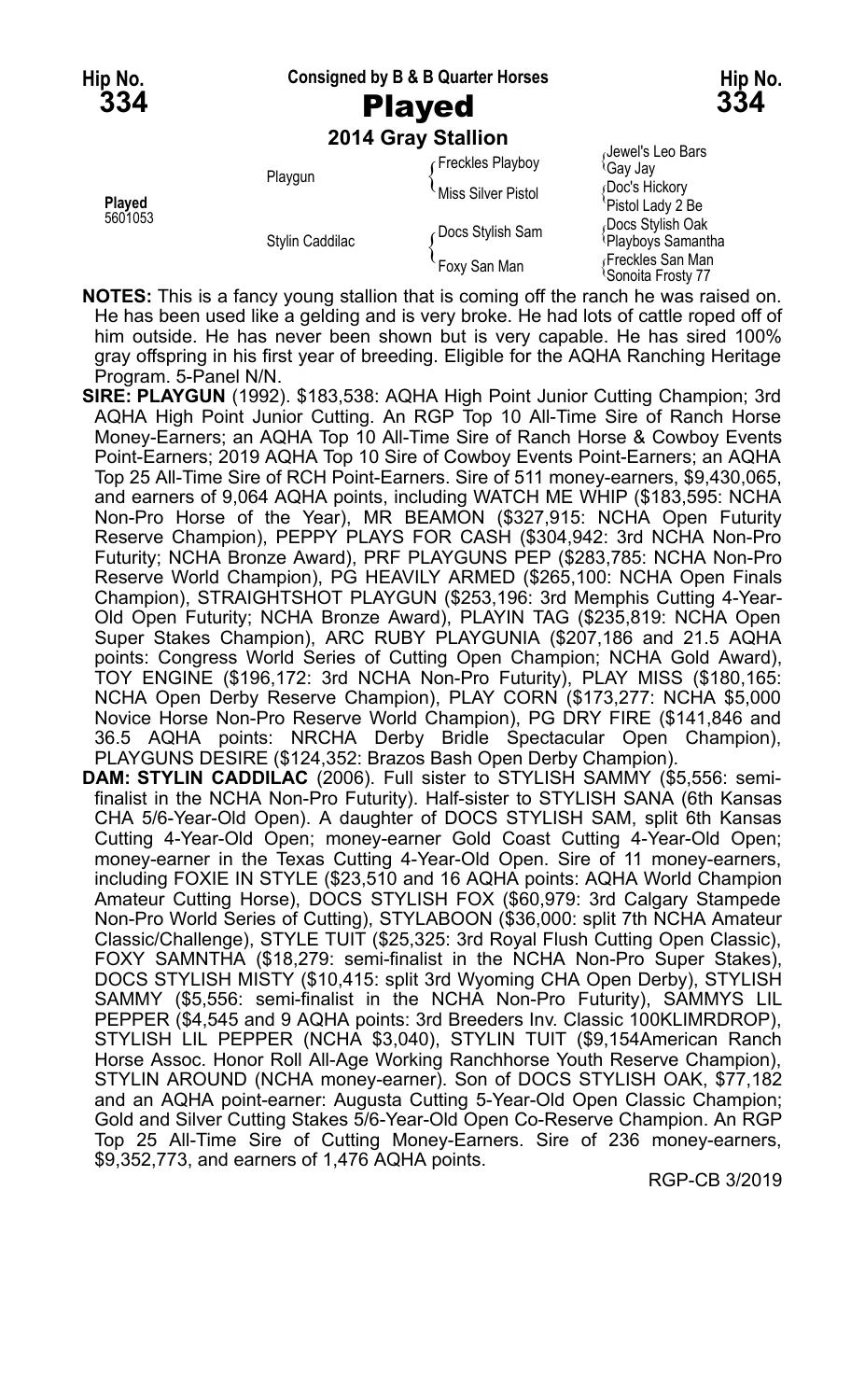**Hip No. Consigned by Diana Burhart-Adell Hip No. 335** Frosted Smarthickory **335 April 12, 2017 Bay Filly**

|                             |                          | APULLE, ZU LI DAY FILLY |                                            |
|-----------------------------|--------------------------|-------------------------|--------------------------------------------|
|                             | <b>Frosted Malt Duck</b> | ∩Blue Duck Okie         | Miss N Okie<br><b>Smart Fancy Lena</b>     |
| <b>Frosted Smarthickory</b> |                          | Sengees Smart Lassie    | Smart Mate<br>'Sen Gees Peppy              |
| 5914923                     | Young Hickory April      | Hickoryote              | Doc's Hickory<br>Jazabell Quixote          |
|                             |                          | April Young Gun         | Young Gun<br><sup>\</sup> Clarks Sleek Sis |

**NOTES:** The sire and dam of this filly are both accomplished Ranch Sorting horses. This filly is indeed smart and a quick learner. Up to date on deworming and shots. She will have 30 to 45 rides before the sale. Started by Michael Johns.

**SIRE: FROSTED MALT DUCK** (2010). Money-earner. A son of BLUE DUCK OKIE, \$149,306 and 51 AQHA points: NCHA Open Derby Reserve Champion; 3rd AQHA World Senior Cutting; split 6th Memphis Cutting 4-Year-Old Open Futurity; 9th Abilene Spectacular Open Derby; semi-finalist in the NCHA Open Futurity. Sire of 60 money-earners, 22 AQHA point-earners, including DUCK ON A CHAIN (\$83,055: 3rd NCHA Limited Non-Pro Futurity), BLUER (\$59,815: 4th Tunica Non-Pro Classic), BNL LUCKY DUCK (\$56,152: NCHA Western Nationals \$35,000 Non-Pro Champion), BLACK N BLUE TOO (\$49,864: 6th NCHA Eastern Nationals Non-Pro), DUCK CANYON (\$40,365: 6th NCHA Limited Non-Pro Futurity), MY LIL LUCKY DUCK (\$33,114 and 12 AQHA points: split 3rd PCCHA Fall Non-Pro Futurity), SAVANAHS BLUE DOVE (\$29,775: Ike Hamilton Cutting Non-Pro Derby Champion), BNL DOUBLE DUCK (\$28,074: Utah CHA Non-Pro Futurity Reserve Champion), BLUE DUCKS STAR (\$24,660: 3rd Western States CHA Fall Open Futurity), LONESOME SAVANAH (\$22,945: ACHA Nueces Canyon Open Derby Champion), CHEYENNE DUCK (\$18,140 and 15.5 AQHA points: finalist in the NCHA Limited Non-Pro Super Stakes), POINTDUCKSTER (\$15,806: Southern Cutting Futurity \$50,000 Amateur Champion), SMART LIL KWAK KWAK (\$14,653), RANGO DUCK (\$13,272: split 5th NCHA Limited Non-Pro Futurity), EL TEMPO BLUE DUCK (AUS) (\$9,757: 9th Australia NCHA Open Classic).

**DAM: YOUNG HICKORY APRIL** (2004). A daughter of HICKORYOTE, \$110,627: Gold and Silver Cutting Stakes 4-Year-Old Non-Pro Champion; split 3rd NCHA Non-Pro Futurity; finalist in the NCHA Open Futurity; 3rd Augusta Non-Pro Classic; finalist in the Augusta 4-Year-Old Open Futurity. Sire of 124 money-earners, \$1,601,911, 44 AQHA point-earners, including LITTLE ORPHAN OTE (\$68,426 and 103.5 AQHA points: AQHYA World Cutting Champion; Superior Cutting), PLAY LUCKY OTE (\$80,149: 4th NCHA Super Stakes Gelding Stakes Non-Pro), A GINUWINE JAZZ (\$76,778: PCCHA 4-Year-Old Non-Pro Stakes Champion), OTES LITTLE DARLIN (\$72,432: finalist in the NCHA Non-Pro Futurity), MISS GENUINE OTE (\$67,544: 6th NCHA Non-Pro Derby; NCHA Bronze Award), LILOTE (\$62,248: PCCHA Open Futurity Champion), OTE REY (\$60,719: 4th NCHA Open Futurity), PEYOTE BIRD (\$56,735 and 29.5 AQHA points: top 10, NCHA Non-Pro Super Stakes), ODIE MOUSE (\$50,801: 4th ACHA World \$10,000 Limited Horse), SLICK OTE (\$43,143: 4th Chisholm Trail Cutting Non-Pro Derby), IRISH OTE (\$43,031: 9th Memphis Cutting 4-Year-Old Open Futurity), OTE OLANO (\$39,269: 7th Congress Spring Cutting Spectacular 5/6-Year-Old Non-Pro), ARSENIO (\$35,474 and 175.5 AQHA points: PCCHA Non-Pro Futurity Champion; Superior Team Penning), LITTLE BITTY DARLIN (\$34,496: finalist in the NCHA Open Futurity), OTE ME OTE MY (\$33,779: NCHA Non-Pro Futurity Reserve Champion), HICKS HOME BOY (\$31,840: 4th Augusta 4-Year-Old Non-Pro Futurity), PISTOLOTE (\$31,569: finalist in the NCHA Amateur Futurity), PLAYOTE (\$29,959: PCCHA Non-Pro Futurity Champion), SMART DIAMOND (\$27,798: Congress Cutting Open Classic Reserve Champion).

RGP-CB 3/2019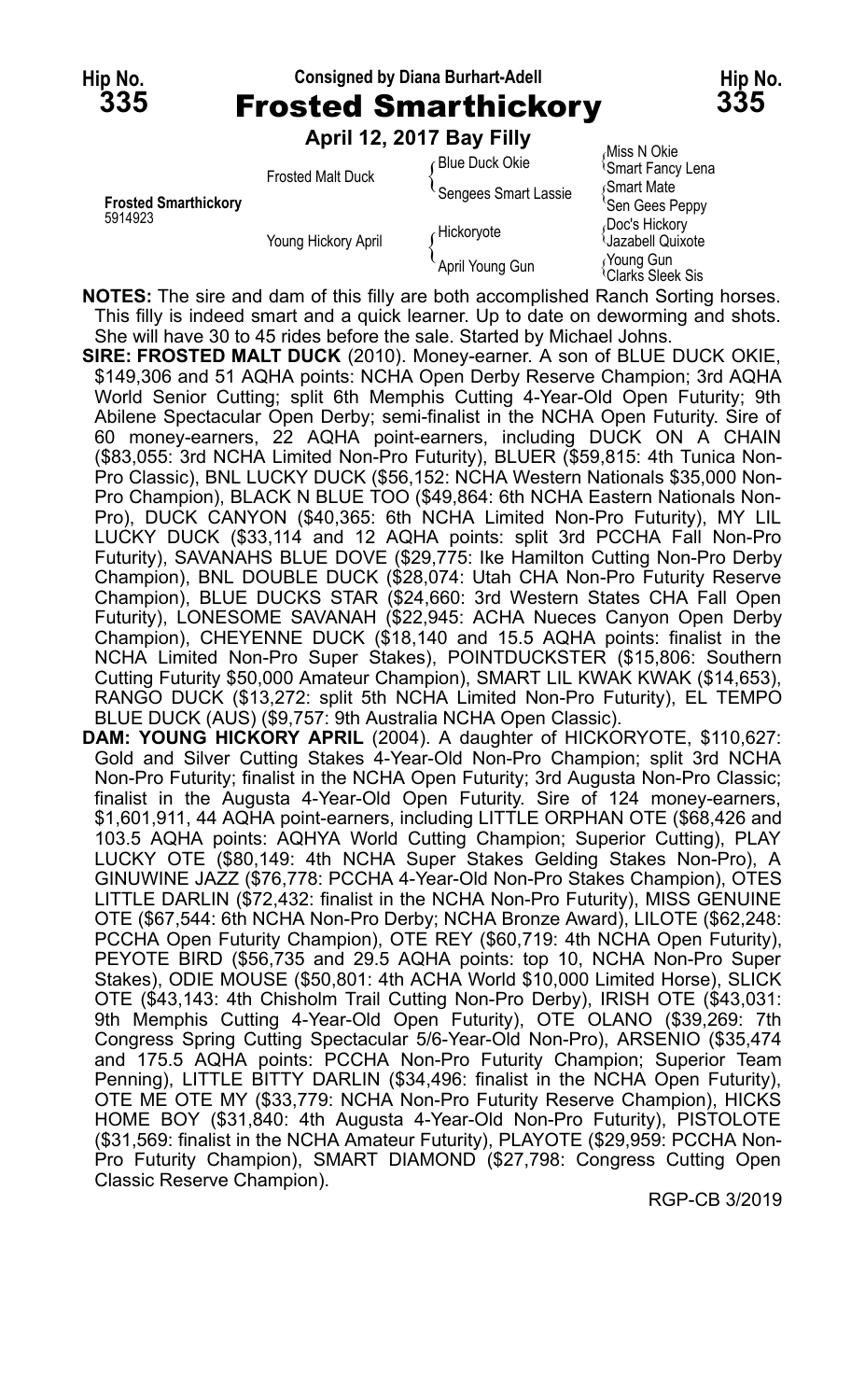#### **Hip No. Consigned by Barbara Dickey Hip No. 336** Smooth Looks **336**

#### **May 4, 2017 Chestnut Gelding**

| <b>Smooth Looks</b><br>5857223 | Smooth Addition | Gmooth As A Cat    | High Brow Cat                              |
|--------------------------------|-----------------|--------------------|--------------------------------------------|
|                                |                 |                    | <b>Shes Pretty Smooth</b>                  |
|                                | Jojo Has A Gun  | Pq Special Edition | ∫Playqun<br>'Miss Special Quixote          |
|                                |                 | Spin Your Guns     | Real Gun∧،<br><b>Janet Jacspin</b>         |
|                                |                 | Araujo Scotch San  | <sub>ú</sub> Arauio San<br>\Starbert C Rea |

**NOTES:** This is a stout made colt that wants to be gentle. He is started under saddle and has been ridden outside. He will have the ability and versatility to excel at many things.

- **SIRE: SMOOTH ADDITION** (2012). A son of SMOOTH AS A CAT, \$501,874: NCHA Horse of the Year. A 2019 AQHA #1 Leading Sire of Cowboy Events Point-Earners; 2018 & 2019 RGP Top 5 Leading Sire of Cutting Money-Earners; 2019 AQHA Top 5 Leading Sire of Ranch Horse Point-Earners; an RGP Top 10 All-Time Sire of Cutting Money-Earners. Sire of 1,107 money-earners, \$26,670,534, and earners of 4,158 AQHA points, including SMOOTH TALKIN STYLE (\$305,284: NCHA Horse of the Year), LHR SMOOTH JAMIE MAY (\$251,430: NCHA Horse of the Year), SMOOTH ASA ZEE (\$619,415: NCHA Non-Pro World Champion; NCHA Hall of Fame), AROSESUCHACLATTER (\$323,079: 5th NCHA Open Futurity), SHORT N SMOOTH (\$298,137: split 4th NCHA Open Super Stakes), SMOOTH N CASH (\$265,836: split 4th NRCHA Open Futurity), HOLLY IS SMOOTH (\$230,752 and 62.5 AQHA points: AQHA World Champion Senior Cutting Horse), SMOOTH GOING CAT (\$215,019: 3rd NCHA Open Futurity), CAT BLACK I (\$209,266: 4th NCHA Open Finals; NCHA Gold Award), SHES TWICE AS SMOOTH (\$196,569: 4th NCHA Open Derby), SMOOTH NU CAT (\$193,816: finalist in the NCHA Open Futurity), TRAVELIN SMOOTH (\$177,258: finalist in the NCHA Open Futurity), SMOOTH AS I CAN (\$173,802: \$25,000 Novice Non-Pro), SHRIMP SHACK SHOOTER (\$164,147: split 3rd Breeders Inv. 5-Year-Old Special Non-Pro), KR ISADORA DUAL (\$161,886: NCHA Open Super Stakes Champion), BOOZIN SUSAN (\$154,473: split 7th NCHA Non-Pro Super Stakes), CHET SMOOTH (\$149,672: NCHA Non-Pro Super Stakes Reserve Champion), MERCEDES SMOOTHE (\$148,900: NCHA \$25,000 Novice World Champion).
- **DAM: JOJO HAS A GUN** (2012). A daughter of SPIN YOUR GUNS. Son of REAL GUN, \$48,149 and 472.5 AQHA points: AQHA World Show Superhorse; AQHA Reserve World Champion Senior Working Cow Horse; NRCHA World Limited Open Bridle Champion; 4th AQHA High Point Senior Open Tie-Down Roping; 4th NRCHA World's Greatest Horseman with Chris Littlefield; AQHA Performance Champion; Superior Tie-Down Roping; Superior Heading; Superior Heeling. Sire of 41 moneyearners and earners of 2,488 AQHA points, including SEVEN S TOO COLD (\$31,904 and 598 AQHA points: AQHA World Champion Amateur Heeling Horse, Superior Heading), REAL GUNS SWEETIE (\$21,288 and 146.5 AQHA points: AQHA World Champion Junior Heading Horse, Superior Heading), VVF PLAYS WITH GUNS (\$3,700 and 242 AQHA points: AQHA High Point Tie-Down Roping Champion; Superior Tie-Down Roping), SMOKIN REAL GUN (\$9,062 and 166 AQHA points: AQHA Reserve World Champion Junior Tie-Down Roping Horse, Superior Heading), BAR M REAL SUGAR (\$12,069 and 251.5 AQHA points: 3rd AQHA World Junior Heeling, Superior Heading), SEVEN S HOLY Roller (\$11,870 and 136.5 AQHA points: Battle in the Saddle ARHFA Sweepstakes Open Heeling Reserve Champion; Superior Heeling), SEVEN S MISS DAISY (69 AQHA points: \$1,459, Superior Heeling, AQHA World Junior Heeling qualifier), BAR M REAL THING (\$7,834 and 133.5 AQHA points: 3rd AQHA World Amateur Heeling).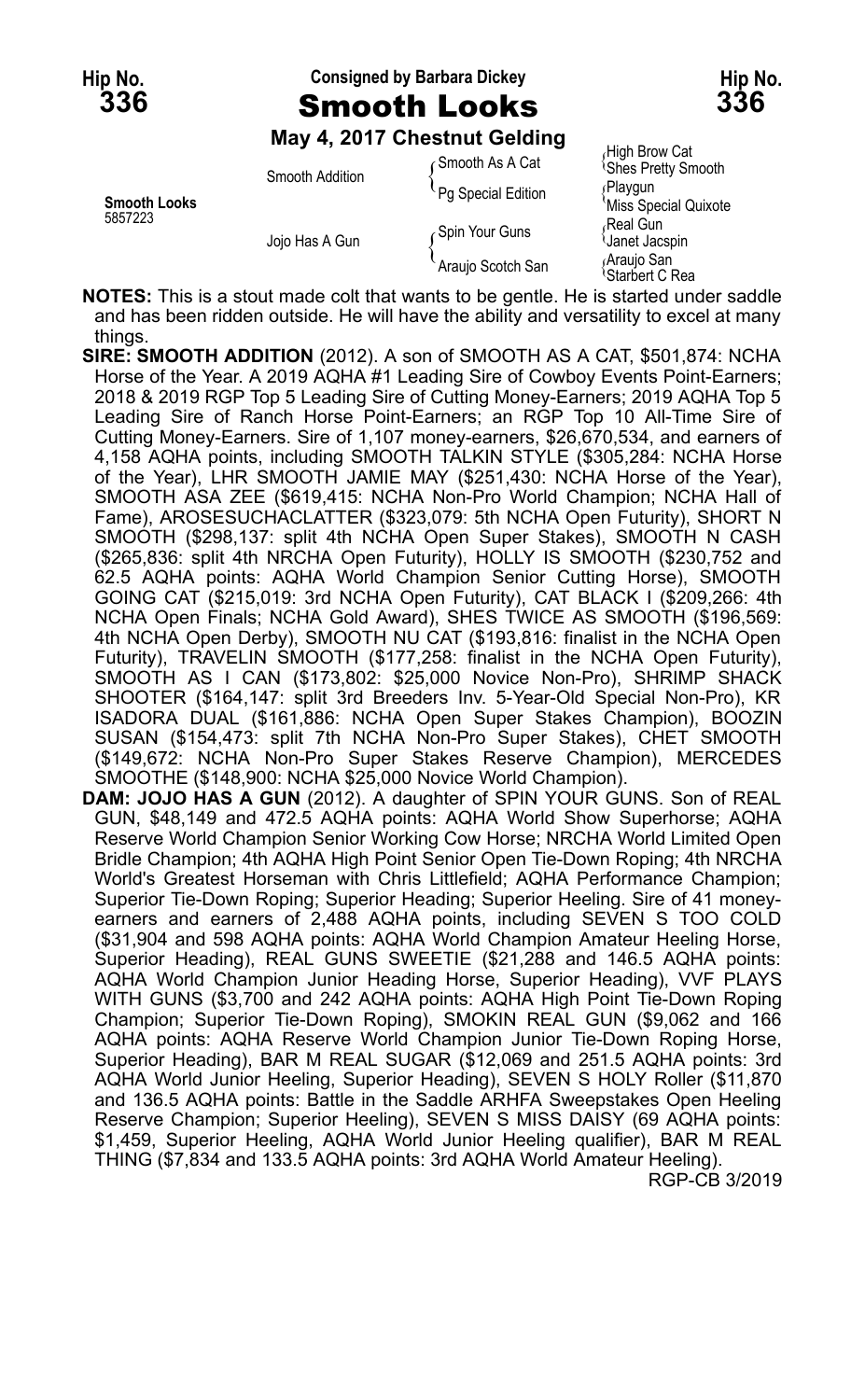### **Hip No. Consigned by Circle B Farm Hip No. 337** CBR Rocka Doc Rey **337**

#### **March 11, 2017 Sorrel Colt**

|                                     | <b>MAIGH II, ZUIT SUITEL CUIL</b> |                   |                                                       |
|-------------------------------------|-----------------------------------|-------------------|-------------------------------------------------------|
| <b>CBR Rocka Doc Rev</b><br>5893226 | Copenreygen<br>Arockabob          | Oual Rev          | Dual Pep،<br>Murse Rey                                |
|                                     |                                   | Ms Bingo Catalina | Bingo Hickory<br>'Fancy Catalyst                      |
|                                     |                                   | Bob Acre Doc      | <sub>∩</sub> Son Ofa Doc<br><sup>l</sup> Sapp's Sandy |
|                                     |                                   | Arocka Doc        | Son Ofa Doc<br>≀Doc's Takla                           |

**NOTES:** This colt has 30 days training with Shawn Holden.

**SIRE: COPENREYGEN** (2004). Son of DUAL REY, \$105,038: split 6th NCHA Open Futurity. A 2018 & 2019 RGP #2 Leading Sire of Cutting Money-Earners; an RGP Top 5 All-Time Leading Sire of Cutting Money-Earners; 2019 AQHA Top 5 Leading Sire of Cowboy Events Point-Earners; an RGP Top 10 All-Time Sire of RCH Money-Earners. Sire of 1,392 money-earners, \$42,448,673, and earners of 8,832 AQHA points, including REYS DUAL BADGER (\$313,563: NCHA Horse of the Year), SPECIAL NU BABY (\$481,197: NCHA World Champion Mare; NCHA Hall of Fame), DONT STOPP BELIEVIN (\$461,516: NCHA Open Reserve World Champion; NCHA Hall of Fame), REYS DESIRE (\$409,603: NCHA Open Super Stakes Champion; NCHA Hall of Fame), REY DOWN SALLY (\$404,170: split 3rd NCHA Open Futurity; NCHA Hall of Fame), MISS ELLA REY (\$378,668 and 94.5 AQHA points: NCHA Non-Pro Co-World Champion; NCHA Bronze Award), CR SUN REYS (\$371,053: split 4th NCHA Open Super Stakes; NCHA Hall of Fame), TR DUAL REY (\$353,174: NCHA Open Super Stakes Reserve Champion), LIL RATTLER (\$339,414: Showdown in Cowtown Winter Slot Cutting Open Reserve Champion), DUAL SMART REY (\$330,436: NCHA Open Super Stakes Champion), ROCKIN W (\$329,722: NCHA Open Futurity Champion), REYANN HICKORY (\$324,141: 4th NCHA Non-Pro Futurity), BUTTON DOWN SUPERCAT (\$290,815: Breeders Inv. Open Derby Reserve Champion), REYZIN THE CASH (\$278,381: NCHA Open Classic/Challenge Champion; NCHA Hall of Fame), SVR REYL SMART (\$275,865: NCHA Open Super Stakes Co-Reserve Champion), SODA REY BAY (\$273,279: AQHYA World Cutting Level 2 Reserve Champion).

**DAM: AROCKABOB** (1995). Dam of MS HAIDAS ACRE (67 AQHA points: 6th AQHA World Ranch Sorting Level 2 Amateur, top 10 AQHYA World Ranch Sorting, AQHA High Point Youth Ranch Sorting Leader). Full sister to AN ACRE A BLAZE (ACHA money-earner). A daughter of BOB ACRE DOC, \$426,136: NCHA Open World Champion; AQHA Reserve World Champion Senior Cutting Horse, AQHA Reserve World Champion Senior Cutting Horse. An RGP Top 25 All-Time Sire of Cutting Money-Earners. Sire of 426 money-earners, \$10,575,422, and earners of 1,587 AQHA points, including NOT QUITE AN ACRE (\$156,656: NCHA Horse of the Year, NCHA Gold Award), AUTUMN ACRE (\$364,360: split 4th NCHA Open Futurity), BOBS SMOKIN JOE (\$281,235: NCHA Open Futurity Champion), PEPONITAS ACRE (\$272,986: NCHA Non-Pro Futurity Champion; NCHA Gold Award), FOUR ACRES (\$258,915: 3rd NCHA Open Futurity; NCHA Bronze Award), TOOTH ACRE (\$244,478: ACHA World Open Champion; ACHA Hall of Fame, NCHA Certificate of Ability), BOBS SMART CHANCE (\$219,581: 3rd NCHA Open Futurity), CHRISTYS ACRE (\$209,918: NCHA World Champion Stallion; NCHA Hall of Fame), BOBCORN (\$154,809: NCHA \$10,000 Novice Horse Non-Pro World Champion), BOB ACRE MOLLY (\$147,346: NCHA Open Finals Reserve Champion twice; NCHA Platinum Award), GORAN (\$142,176: top 10, NCHA Non-Pro Super Stakes), BOB ACRE OAK (\$123,013: 3rd NCHA Non-Pro Futurity), DOX SANDY ACRE (\$122,729: 4th Bonanza 5/6-Year-Old Non-Pro; NCHA Silver Award), BOB ACRE LENA (\$119,392: Augusta Open Classic Champion).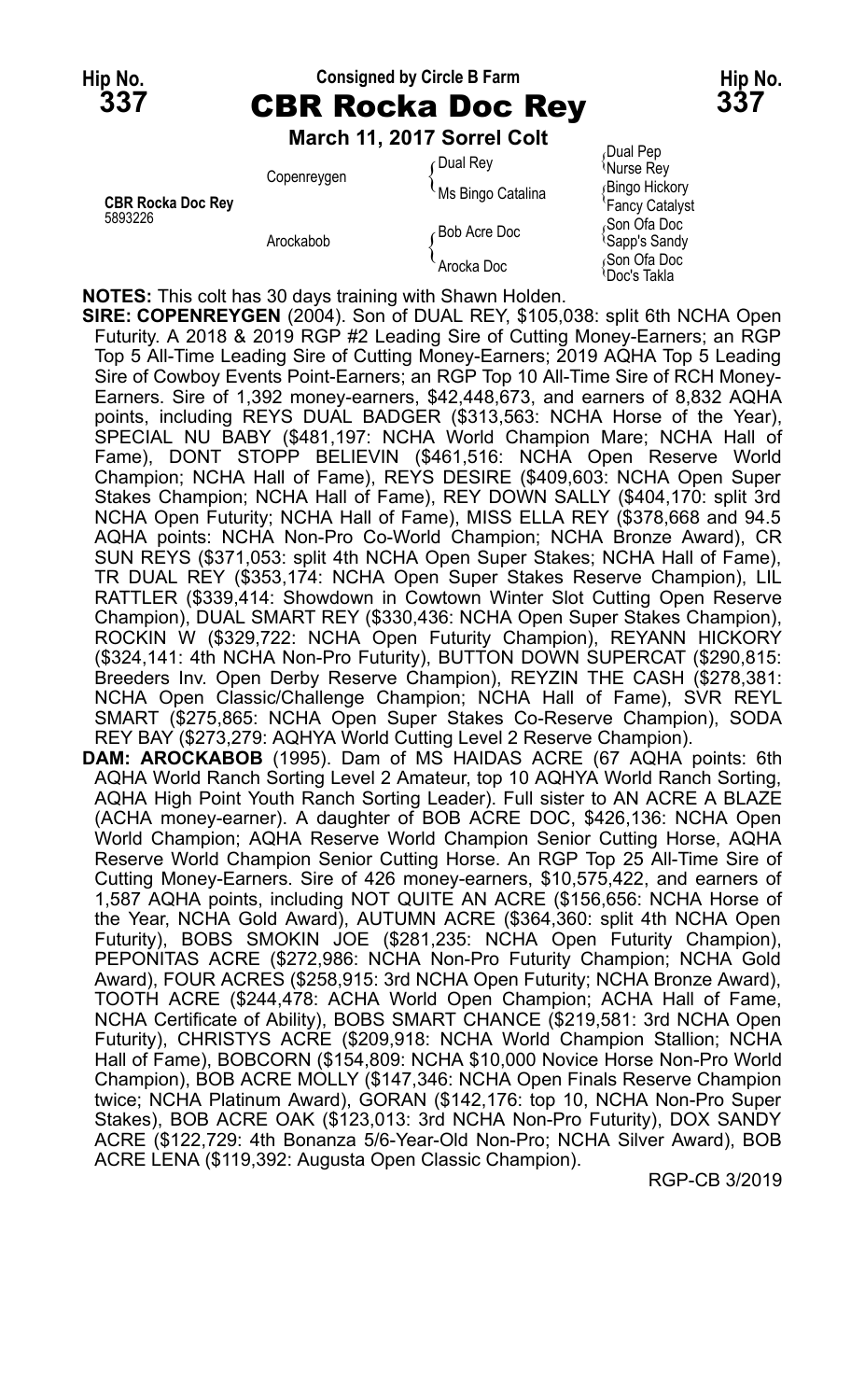#### **Hip No. Consigned by Mike & Kristy Hitti Hip No.**

**April 28, 2017 Sorrel Gelding**

| <b>Meradas Reymond</b><br>5915709 | <b>Rey Dual</b>  | Dual Pep              | Peppy San Badger<br><sup>≀</sup> Miss Dual Doc |
|-----------------------------------|------------------|-----------------------|------------------------------------------------|
|                                   |                  | Nurse Rey             | <b>Wyoming Doc</b><br>Jav Moss                 |
|                                   | Meradas Bar Star | Meradas Money Talks   | Freckles Merada<br>Money Talks Rio             |
|                                   |                  | <b>Bar Olena Miss</b> | Doc's Oak<br>≀Bar O' Lena                      |

**NOTES:** "Rey" is a well built colt with a kind eye. He will be an asset to any cutting, working cow horse or reining program. NCHA Super Stakes nominated. 5-Panel N/N.

- **SIRE: REY DUAL** (2002). \$123,449: split 7th NCHA Open Futurity; finalist in the NCHA Open Super Stakes; top 10 Breeders Inv. Open Derby; 4th Western Horseman Cup Cutting Open; 9th Brazos Bash Open Derby. Full brother to DUAL REY (\$105,038: split 6th NCHA Open Futurity); half-brother to HIGH BROWS NURSE (\$138,460: NCHA Non-Pro Futurity Reserve Champion), MS BAG OF HOPE (\$67,777: PCCHA Open Futurity Champion). Out of NURSE REY (\$80,590: Tropicana Cutting Open Classic Champion). Sire of 60 money-earners, including BUILT TO DUAL (\$7,962 and 172.5 AQHA points: AQHA World Amateur Team Penning Reserve Champion; Superior Amateur Ranch Sorting), SMART REY DUAL (\$4,134 and 57.5 AQHA points: AQHA World All-Age Ranch Sorting Level 2 Open Reserve Champion), TS REYS N CATS (\$60,652: split 6th NCHA Derby \$100,000 Amateur), BUILT TO DUAL (\$7,962 and 172.5 AQHA points: AQHA World Amateur Team Penning Reserve Champion; Superior Amateur Ranch Sorting), SMART REY DUAL (\$4,134 and 57.5 AQHA points: AQHA World All-Age Ranch Sorting Level 2 Open Reserve Champion), ALMORA PEPS DOUBLE REY (AUS) (\$46,407: Australia NCHA Open Futurity Reserve Champion), SATIN REY (AUS) (\$41,495: Australia NCHA Open Futurity Reserve Champion), XTRA SMART REY (\$30,383: split 3rd Bonanza Derby \$100,000 Amateur), DUALIN TOY (\$23,169: Black Hills NCHA Day 1 Open Classic Champion), REYS DUDE (\$15,486: NCHA Area 22 \$10,000 Novice Reserve Champion), REY LETS DUAL (\$15,298: split 3rd Arbuckle Mtn. 4-Year-Old \$100,000 Amateur Futurity).
- **DAM: MERADAS BAR STAR** (1999). Dam of 3 money-earners, including HEART MATE (\$24,844: finalist in the NCHA Non-Pro Futurity), KTZ CASH MONEY (\$10,823: split 3rd Waco Texas Open Cutting Futurity, Waco Texas Limited Open Futurity Champion; money-earner ADA Oklahoma Open Cutting Futurity), WILD HAIRED STAR (AQHA point-earner), MERADAS CASH BAR (split 3rd Colorado RCHA Mid American Futurity Open, South Dakota RCHA Road To Texas Futurity Herd Work Open Reserve Champion). Full sister to MERADAS BAR OLENA (\$3,695: split 3rd Iowa CHA Non-Pro Derby). Half-sister to YOULL MISS ME (\$73,509: Wrangler Non-Pro Derby Champion), LIL PEPTO AT THE BAR (\$69,472: Wrangler Non-Pro Classic Champion), IM MISSIN YOU (\$12,675: 8th Wrangler Non-Pro Classic), PLAYBOY AT THE BAR (\$9,690: finalist in the NCHA Amateur Classic/Challenge), STAR AT THE BAR (\$9,196 and 36.5 AQHA points: 5th Italian NRHA Int. Open Derby), RILEYS PEPTOSPOONFUL (NCHA money-earner), THE DUAL ADVANTAGE (37 AQHA points; NRHA money-earner, AQHA Select World Reining qualifier), and a daughter of MERADAS MONEY TALKS, \$47,894: 5th NCHA Open Derby; 5th Steamboat Springs Open Derby; 4th El Cid Open Cutting Futurity; 4th Diamond B Open Cutting Futurity; finalist in the Memphis Cutting 4- Year-Old Open Futurity. An RGP Top 25 All-Time Sire of Ranch Riding Money-Earners. Sire of 160 money-earners, \$2,653,102, and earners of 3,141 AQHA points, including MERADA CLONE (\$424,532: Abilene Spectacular Open Derby Champion; NCHA Hall of Fame).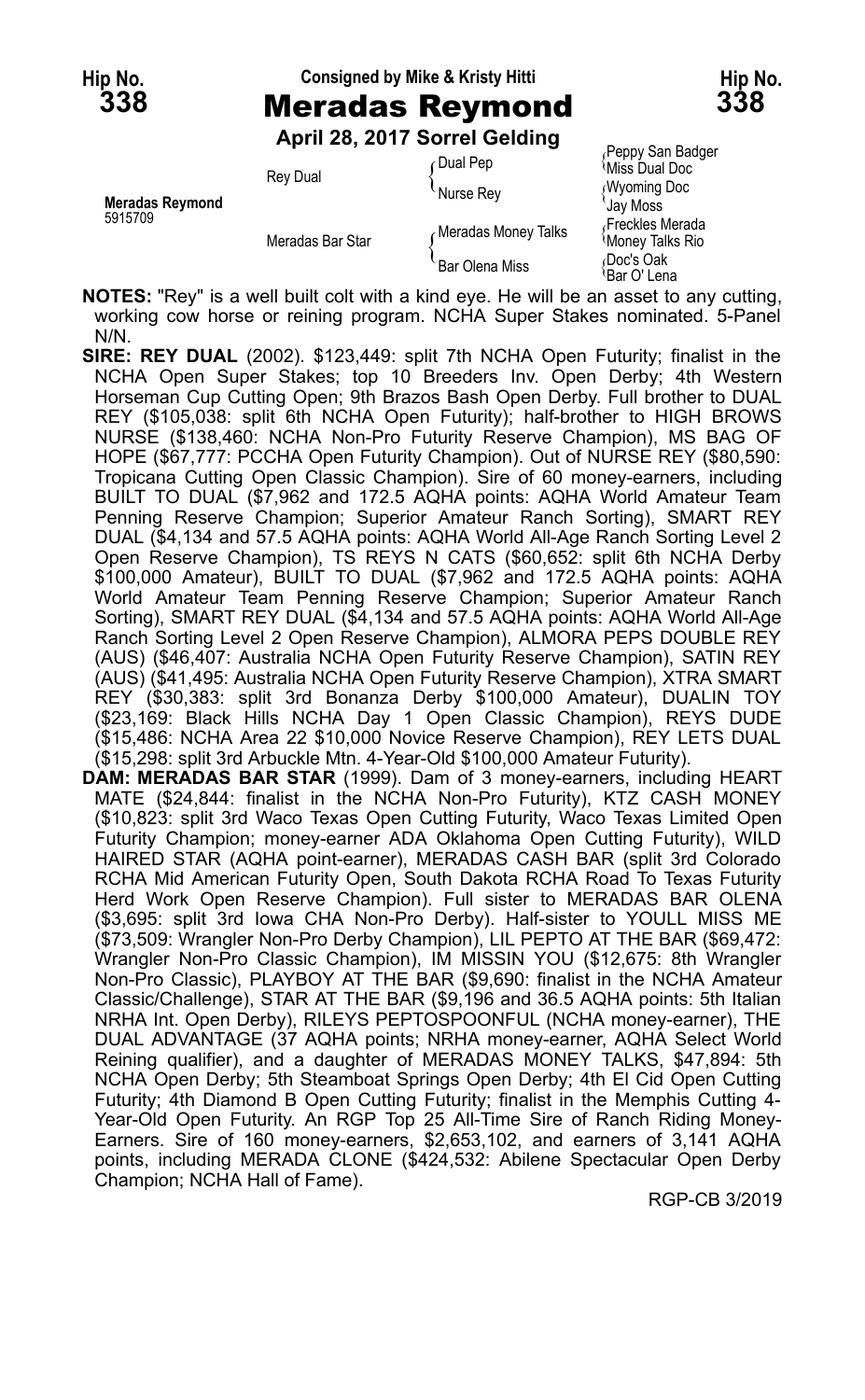**Hip No. Consigned by Tietjen Performance Horses LLC Hip No. 339** RWS Sweet Jackie Oak **339 2016 Bay Gelding**

|                             | <b>LUID DUY OGIUILIU</b>   |                   |                                                  |
|-----------------------------|----------------------------|-------------------|--------------------------------------------------|
|                             | Sweet Gallo Oak            | Gallo Del Cielo   | Peppy San Badger<br><b>Doc's Starlight</b>       |
| <b>RWS Sweet Jackie Oak</b> |                            | Sweet Sister Oak  | Doc's Oak                                        |
| 5796762                     | <b>RWS Pobres Lenaette</b> | Young Pobre       | 'Stacy Doc 79<br>Young Gun<br>Pobres Badger Girl |
|                             |                            | Benito Bar Jackie | Benito Bar Jack<br>\Lotta Billie                 |

- **NOTES:** This is an eye catching bay gelding. He is very trainable with a ton of heart, athletic ability and a big stop. He is light in the mouth, soft sided and responsive. He has been ridden outside in a variety of terrains. He is started on the flag and live cattle. He hobbles, ties, loads, clips and stands for the farrier. Don't miss out on this great young gelding. Eligible for the AQHA Ranching Heritage Program.
- **SIRE: SWEET GALLO OAK** (1999). Sire of RWS OAK OF TEXAS (6.5 AQHA points). Son of GALLO DEL CIELO, \$28,437: split 7th Chisholm Trail Open Derby; split 4th Steamboat Springs Cutting 4-Year-Old Open. An RGP Top 10 All-Time Sire of Ranch Riding & Reining Money-Earners; an AQHA Top 10 All-Time Sire of Reining & Ranch Riding Point-Earners; an AQHA Top 25 All-Time Sire of RCH & Cowboy Events Point-Earners; an RGP Top 25 All-Time Sire of RCH Money-Earners. Sire of 537 money-earners, \$6,293,344, and earners of 13,453 AQHA points, including THE WIZSTER (\$206,152: NRBC Open Derby Reserve Champion), LENA GALLO (\$178,598 and 60 AQHA points: NRBC Open Derby Co-Reserve Champion; Superior Reining), RICOCHET ROOSTER (\$148,708: NRHA Open Futurity Reserve Champion), ROOSTERS WRANGLER (\$125,869 and 62 AQHA points: NRHA Open Futurity Reserve Champion; Superior Reining), ROO STAR (\$163,280 and 537.5 AQHA points: AQHA World Show Superhorse, AQHA Performance Champion), CHIC N ROOST (\$171,317 and 85 AQHA points: NRHA Open World Champion; Superior Reining), TAKA TICKET (\$125,469 and 66 AQHA points: NRHA Int. Non-Pro World Champion), NORTHERN ENTERPRISE (\$91,423 and 35 AQHA points: NRHA Int. Open World Champion), CASHN ROOSTER (\$86,778: NRHA Non-Pro World Champion), KING OFTHE HEN HOUSE (\$31,386 and 952 AQHA points: AQHA World Champion Junior Heeling Horse, AQHA Performance Champion).
- **DAM: RWS POBRES LENAETTE** (2009). A daughter of YOUNG POBRE; sire of RWS POBRES ALLUSIVE (10 AQHA points: 4th AQHA High Point Tie-Down Roping Level 3 Youth), RWS MAVENS PEPPY GEM (AQHA point-earner), RWS YOUNG COCO (Fizz Bomb Classic Barrel Racing Youth 2D Champion). Son of YOUNG GUN, \$34,749: Bonanza 4-Year-Old Open Champion; split 5th Augusta 4- Year-Old Open Futurity. Sire of 238 money-earners, \$3,390,994, and earners of 1,766 AQHA points, including BIG GUN (P) (\$240,112: Memphis Open Classic Champion), YOUNG GUN CLASSIC (\$166,066: NCHA \$10,000 Novice Horse Non-Pro Reserve World Champion; NCHA Silver Award), BIT OF YOUNG GUN (\$127,743: 5th NCHA Non-Pro Futurity), MISS KITTY WILSON (\$116,779: split 6th NCHA Open Futurity), YOUNG GUNS BABE (\$146,664: NCHA Open Reserve World Champion; NCHA Gold Award), HESA MAGNUM PI (\$92,136: NCHA Youth Co-Reserve World Champion; NCHA Bronze Award), PEPPY CHEX YOUR GUN (\$6,129 and 86.5 AQHA points: AQHA World Versatility Ranch Horse Ranch Riding Champion), MALENAS GUN (\$97,374: top 10, NCHA Open Futurity), YOUNG N FRECKLESS (\$85,769: finalist in the NCHA Non-Pro Super Stakes), YOUNG REY GUN (\$81,755 and 38 AQHA points: 3rd AQHA High Point Junior Cutting; NCHA Bronze Award), MISS TOOT N SHOOT (\$81,426: split 3rd Memphis Cutting 4-Year-Old Open Futurity), YOUNG BOOGIE MAN (\$72,571: top 10 Memphis Cutting Classic Non-Pro), PLAYBOYS NU GUN (\$69,436: top 10 NCHA Non-Pro Futurity). RGP-CB 3/2019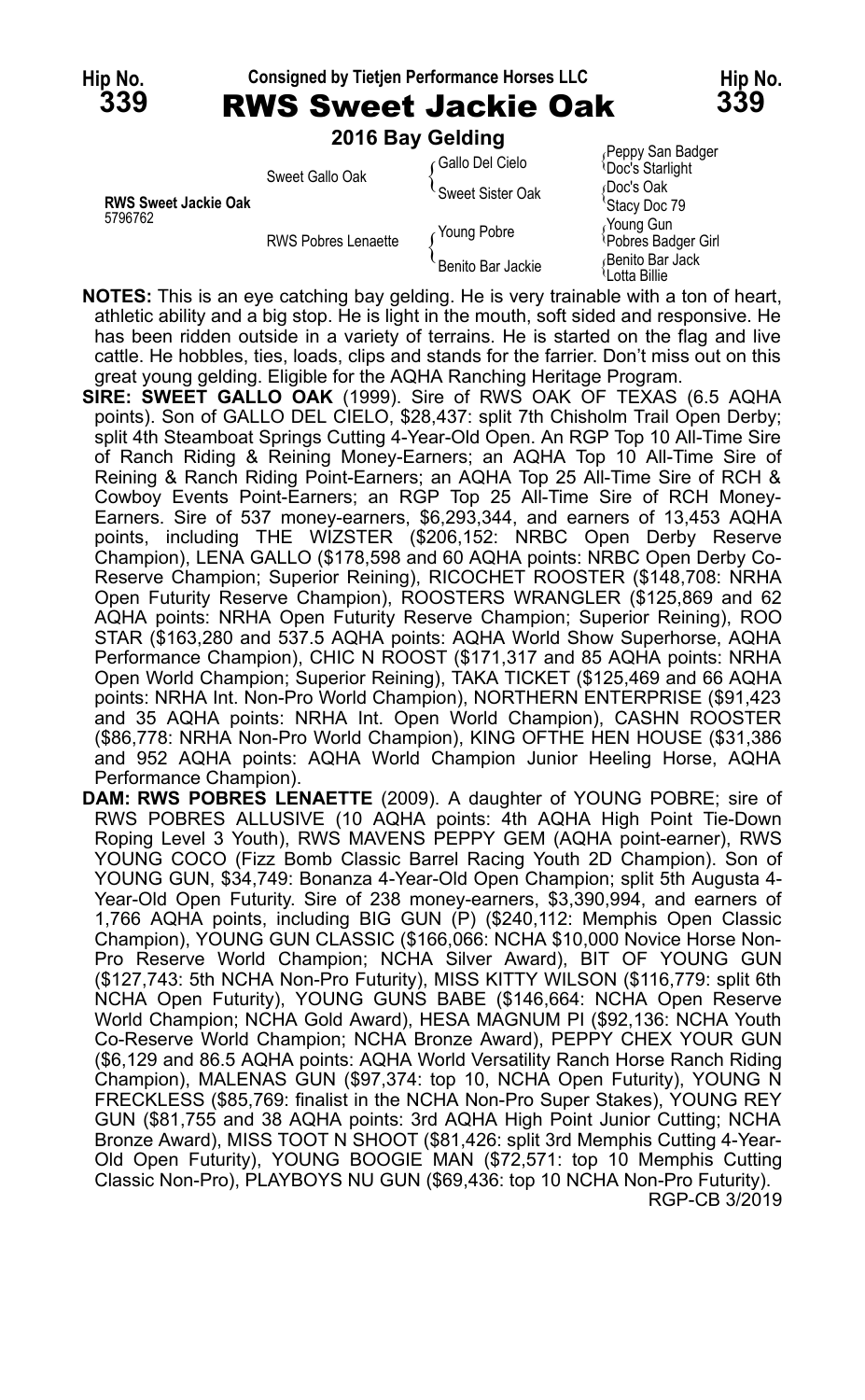#### **Hip No. Consigned by 4V Livestock Hip No. 340** FH Starbert Druid **340**

**Bee Bert** 

**2011 Gray Gelding**

| <b>FH Starbert Druid</b><br>5406297 | Thirty Seven Bert<br><b>Starbert Teques</b> | <sub>∩</sub> Bee Bert Last | 'Starbert Toy                             |
|-------------------------------------|---------------------------------------------|----------------------------|-------------------------------------------|
|                                     |                                             | Lucky Bottom Toy           | Lucky Star Mac<br>'Comanche Toy           |
|                                     |                                             | Star Bert Silver           | Star Six Again<br><sup>≀</sup> Itobe Star |
|                                     |                                             | <b>Bert Lasts Teques</b>   | Bee Bert Last<br>Teques Bee Bert          |

**NOTES:** This is a solid ranch horse that has branded 75 - 100 head and roped cattle in the pasture. Additionally, he has been used as a pack horse in Ouachita National Forrest. He has a strong motor so he is not for a beginner.

**SIRE: THIRTY SEVEN BERT** (2000). Son of BEE BERT LAST. Grandson of BERT, AQHA Hall of Fame. Sire of 58 AQHA point-earners, 1 stakes winners, \$9,749, including JEANNE'S PATSY (14 AQHA points: AQHA High Point Tie-Down Roping Champion), THOMAS BERT (232 AQHA points: AQHA High Point Halter Open Champion Gelding; AQHA Champion), Sutherland's DWIGHT (130 AQHA points: NCHA Certificate of Ability, AQHA Champion), JANIE BERT WATTS (29 AQHA points; NCHA \$1,291, AQHA Champion), BONNIE BERT I SI 85 (6 race wins, won Oklahoma Futurity NTR), BERTONEGRA (74 AQHA points; Superior Reining), BONNIE BERT I SI 85 (6 race wins, won Oklahoma Futurity NTR), SONNY BERT (8 AQHA points: Open Perf. ROM), BERT BURGESS (8 AQHA points: Open Perf. ROM), BERT SIEMON (7 AQHA points; NCHA money-earner), GEORGIA W (7 AQHA points: Open Perf. ROM), DUKE BERT (7 AQHA points: Open Perf. ROM), ERICA (7 AQHA points), DEAR'S SNIPPER (7 AQHA points), FOLLIES' BERT (7 AQHA points), QUE BERT (6 AQHA points; NCHA money-earner), BOBBY WEIMER (5 AQHA points: Open Perf. ROM, race winner), ROCKY BERT SI 85 (8 race wins, an AQHA point-earner), BRYAN'S BERT (AQHA point-earner; NCHA money-earner), FLAP BERT (AQHA point-earner; NCHA money-earner).

**DAM: STARBERT TEQUES** (2005). A daughter of STAR BERT SILVER. Son of STAR SIX AGAIN. He is by STARWAY ALMANAC; sire of TRIGGER'S IMAGE (AQHA point-earner), JAY'S BABY DOLL (NCHA money-earner).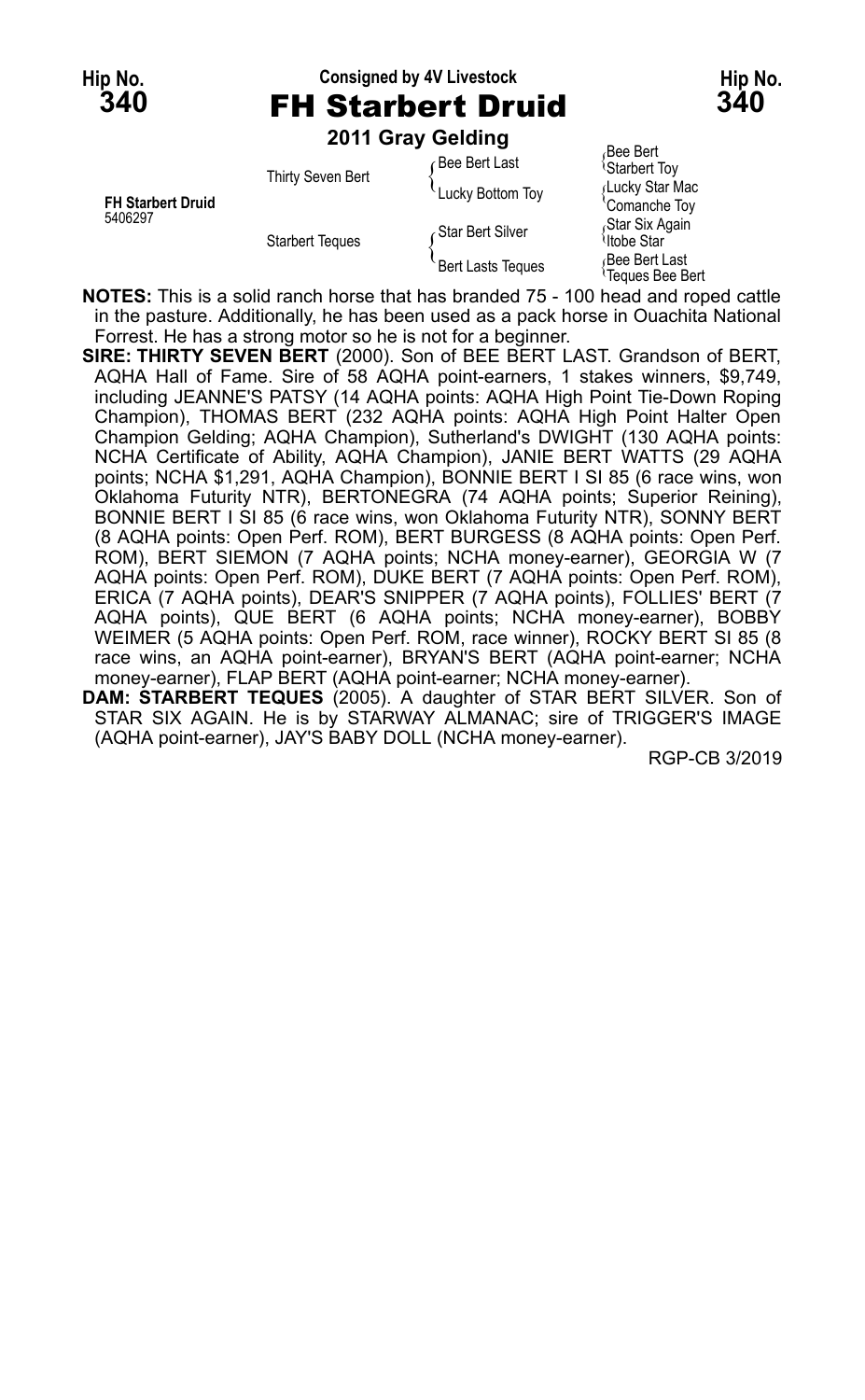| Hip No.<br><b>341</b>     |                  | <b>Consigned by Carlos &amp; Cynthia Moellering</b><br><b>Elans Smart Rascal</b><br>April 10, 2017 Sorrel Gelding | Hip No.<br>341                                                                        |  |
|---------------------------|------------------|-------------------------------------------------------------------------------------------------------------------|---------------------------------------------------------------------------------------|--|
| <b>Elans Smart Rascal</b> | Elans Legacy     | Elans Playboy<br>Legacys Candy                                                                                    | Freckles Playboy<br><sup>∖</sup> Miss Elan<br>∫Legacy<br>'Candy Roan                  |  |
| 5887919                   | Missys Smart Pep | Just A Little Smart<br>Candy San Peppy                                                                            | .Chex That Out<br>High Lena Brow<br><sub>∩</sub> Bo Beve San<br>≀Peppy Pars Candy Bar |  |

**NOTES:** This colt has been ridden at the sale barn for the last 60 days, loading out, penning and sorting.

- **SIRE: ELANS LEGACY** (1999). \$5,895 and an AQHA point-earner: Florida RCH Orange Blossom 4-Year-Old Open Futurity Reserve Champion; Southwest RCHA Kalpowar Open Classic Derby Reserve Champion; 5th Southern States RCH Triple Crown Open Derby: 7th Southwest RCHA Kalpowar Futurity Open; Southwest RCHA Kalpowar Classic Derby Herd Work Open Co-Champion. Sire of SR SEND A CHECK (NCHA money-earner). Son of ELANS PLAYBOY, \$30,308 and 30 AQHA points: AQHA World Champion Senior Cutting Horse; split 8th Bonanza 4-Year-Old Open Futurity; finalist in the Memphis Cutting 4-Year-Old Open Futurity; finalist in the NCHA Super Stakes Open Classic; 3rd San Antonio Cutting Open. Sire of 101 money-earners and earners of 1,723 AQHA points, including SMOKEELAN (\$158,886 and 123 AQHA points: AQHA World Champion Senior Working Cow Horse), TUCKERS LIL PLAYBOY (\$84,395 and 72 AQHA points: Shadow Oak Reining Open Derby Reserve Champion), ELANS A CHIC (\$34,913 and 168 AQHA points: NRCHA World Limited Non-Pro Champion), SMART LITTLE ELAN (\$42,336: Kentucky Reining Cup World Reining Freestyle Open Champion), ELANS HOLIBAR (\$33,083: Montana RCHA Futurity Stallion Stakes Open Champion), TEF ELAN (\$17,204 and 208.5 AQHA points: 7th AQHA Select World Ranch Sorting, Superior Amateur Team Penning), KISSMYSKOOTER (\$23,074 and 35 AQHA points: Congress Senior Barrel Champion), PLAYLAN (\$20,854: Canada Whitall Mem. Cutting 4-Year-Old Open Champion), PLAYBOY MASTER (\$18,783 and 34 AQHA points: finalist in the NRBC Int. Open Derby), ELAN OLENA (\$17,547: Iowa CHA Non-Pro Classic Reserve Champion).
- **DAM: MISSYS SMART PEP** (2007). A daughter of JUST A LITTLE SMART. Son of CHEX THAT OUT, \$49,432 and 40 AQHA points: NRCHA Stakes Open Champion: 7th NRCHA Open Futurity; finalist in the NRHA Open Futurity; 8th AQHA World Junior Reining; AQHA High Point Junior Reining Open Leader. Sire of 42 moneyearners, 33 AQHA point-earners, including SMART LITTLE DUDLEY (\$10,331: NRHA Junior Youth World Champion twice), MESQUITA LENA (\$17,748 and 70.5 AQHA points: AQHA World Working Cow Horse Amateur Int. Exhibitor Reserve Champion), CHEX THIS WAR DOC (240 AQHA points: AQHA World All-Age Ranch Sorting Level 2 Open Reserve Champion; Superior Ranch Sorting), MESQUITA LENA (\$17,748 and 70.5 AQHA points: AQHA World Working Cow Horse Amateur Int. Exhibitor Reserve Champion), CHEX THIS WAR DOC (240 AQHA points: AQHA World All-Age Ranch Sorting Level 2 Open Reserve Champion; Superior Ranch Sorting), CHEX THIS MELODY OUT (\$42,784 and 47 AQHA points: finalist in the NRHA Open Futurity), LENAS CHEXY BADGER (\$22,404 and 22.5 AQHA points: Idaho RCHA Non-Pro Derby Champion), CHECK OUT MY MAGIC (\$16,682: 6th NRCHA Non-Pro Stakes), SMART N BUSY CHEX (\$9,255: West Coast RHA VON REMINIC Futurity Open Co-Reserve Champion), BUSY CHEX N LENA (\$8,707 and 33 AQHA points: California Reining Challenge Int. Open Derby Co-Champion), TULAROSA CHEX (\$8,281 and 15.5 AQHA points: finalist in the NRHA Limited Open Futurity).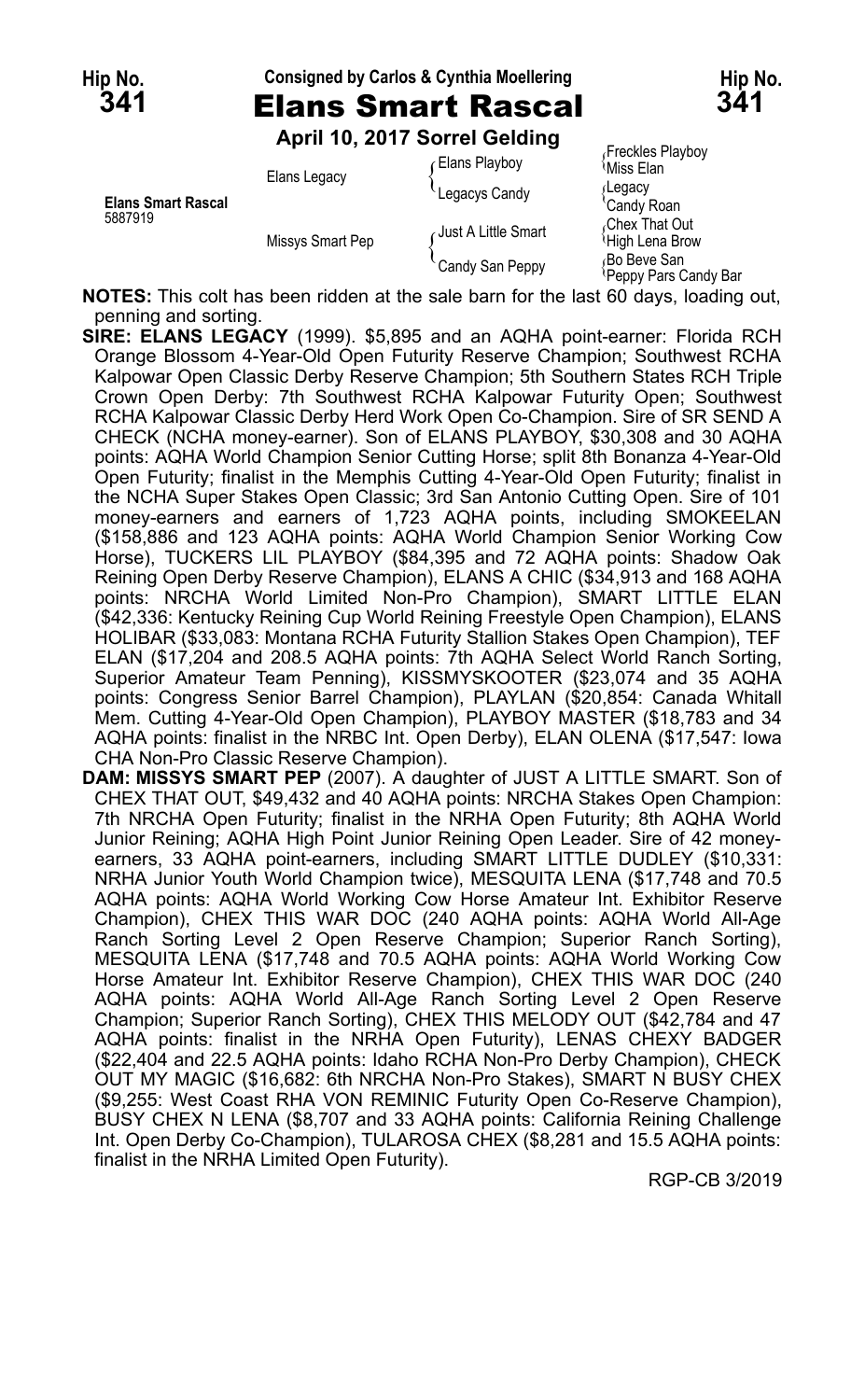#### **Hip No. Consigned by Mike Spicer Hip No. 342** Clarks Scooter **342**

**2003 Bay Gelding** Smart Little Lena (Doc O'Lena<br>Smart Little Lena (Smart Peppy) Smart Lil Scoot<br>
Sonscoot { Sonscoot { Sonscoot { Sonscoot }<br>
Miss Tiny **Clarks Scooter** Miss Tiny<br>4476168 Miss Tiny And the Miss Tiny of the Miss Tiny of the Miss Tiny of the Miss Tiny of the Miss Tiny of the M<br>Alanda Dec Bar

<sup>2</sup> Clark's Doc Bar (Doc Bar (Doc Bar )<br>Nevada Starlet

Clarks Cassey Nevada Starlet { Casa War Bond Casa Lee { Taco Lee

**NOTES:** "Scooter" is a family horse. You can drive a cow on him and anyone can ride him. He is gentle and sound. Sale prep with Cross and Casey Carson.

- **SIRE: SMART LIL SCOOT** (1996). \$266,425: 5th NCHA Open Futurity; NCHA Super Stakes Open Classic Champion. Sire of 310 money-earners, \$5,355,603, and earners of 3,014 AQHA points, including TRAVS SCOOTER (\$221,566: NCHA Non-Pro Futurity Champion), SCOOTIN SOLANO (\$220,709: finalist in the NCHA Open Futurity), SMARTYS SHADOW (\$181,055: NCHA Super Stakes Open Classic Reserve Champion), DUAL YA SCOOT (\$175,863: 3rd NCHA Non-Pro Futurity), MOMS STYLISH SCOOT (\$151,228: split top 10, NCHA Open Futurity), SCOOT JUSTA LIL (\$138,305: NCHA \$35,000 Non-Pro Co-World Champion), SCOOT OVER HERE (\$118,553: NCHA Limited Non-Pro Classic/Challenge Reserve Champion), STELLAS LIL SCOOT (\$113,436: NCHA \$15,000 Novice Non-Pro World Champion), SMARTYS MAN (\$113,162: 4th NCHA Finals Non-Pro), SHORT SCOOTIN (\$112,361: semi-finalist in the NCHA Open Futurity), SCOOTER MCGAVIN (\$108,125: split 4th NCHA Limited Open Futurity), SCOOTERS LIGHT (\$106,664: semi-finalist in the NCHA Open Futurity), SCOOTIN WITH STYLE (\$106,085: split 7th PCCHA Fall Open Futurity), MR PEPTO SCOOT (\$101,201 and 38.5 AQHA points: finalist in the NCHA Open Futurity), PEPTOS SCOOTIN MAN (\$84,135: NCHA Junior Youth Co-World Champion), SMARTIES SOLANOSALLY (\$11,861 and 37.5 AQHA points: AQHA World Versatility Ranch Horse Ranch Cow Work Division Limited Amateur Champion), SMARTYS REAL CADDY (\$9,396 and 376 AQHA points: AQHA World Amateur Team Penning Champion; Superior Amateur Team Penning), SMARTYS MISS PEPPER (\$5,656 and 37 AQHA points: AQHA World Champion Open Team Penning Horse). **DAM: CLARKS CASSEY 85**. Out of CASA LEE (1979). Dam of CLARKS CASSEY
- (\$7,718: Kansas NON Pro Tournament Cutting All-Age \$2,000 Limited Rider Champion; State of Missouri CHA All-Age \$2,000 Amateur Reserve Champion; money-earner Kansas Open Cutting Futurity), CASONITA (\$6,704 and an AQHA point-earner: Kansas Cutting Maturity Non-Pro Reserve Champion; split 5th Heart of Oklahoma Open Cutting Futurity, Heart of Oklahoma Cutting Maturity Non-Pro Champion). A daughter of CLARK'S DOC BAR (1968). NCHA money-earner and 21 AQHA points: Open Perf. ROM. Sire of the dams of \$2,214,733, including PCR CLARKS DUAL PEP (\$203,394: Gold Coast Open Cutting Futurity Champion), SKATER BLUE (\$135,231 and 42 AQHA points: split 4th NCHA Non-Pro Futurity), BINGO ROYAL MISS (\$109,411: PCCHA Open Futurity Reserve Champion), HUGGS OLENA (\$81,214: NCHA \$10,000 Novice World Champion; NCHA Bronze Award), HICKORY GOOD GIRL (\$79,249 and 7 AQHA points: 5th NCHA Open Derby), RITZY CAT (\$62,839: split 3rd Tunica Cutting 4-Year-Old Non-Pro Futurity), DOCS LIL SCRAMBLER (\$61,826: 6th NCHA Open Classic/Challenge; NCHA Bronze Award).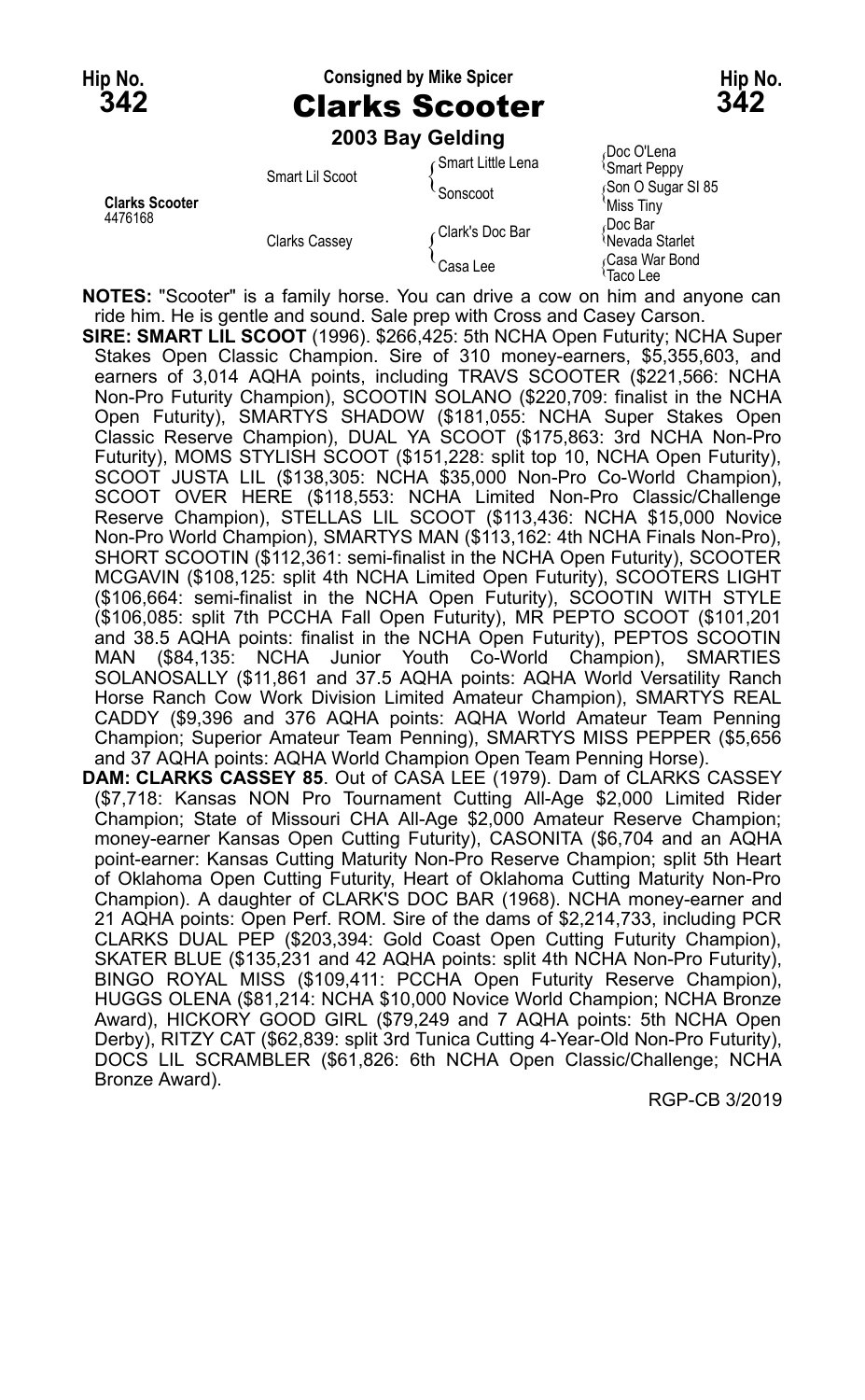#### **Hip No. Consigned by Diamond Land & Cattle LLC Hip No. 343** So Sweet N Stylish **343**

**2014 Sorrel Mare**

| So Sweet N Stylish<br>5792835 | So Sweet Santana     | Short Of Santana<br>So Sweet Pepper | Shorty Lena،<br><sup>1</sup> Sparkling Santana<br>Nitas Wood<br>'Shugs Hot Pepper |
|-------------------------------|----------------------|-------------------------------------|-----------------------------------------------------------------------------------|
|                               | Playin Stylish Music | Playin Stylish<br>CD Music          | Docs Stylish Oak<br>Playboys Mom<br>CD Olena،<br><b>Ms Freckles Music</b>         |

<sub>/</sub>Shorty Lena<br><sup>{</sup>Sparkling Santana <sup>t</sup>Shugs Hot Pepper<br>¿Docs Stvlish Oak

**NOTES:** In training with Russ Carroll.

**SIRE: SO SWEET SANTANA** (2004). \$157,512: NCHA \$35,000 Non-Pro Co-Reserve World Champion; 3rd Cattlemens Classic Non-Pro; San Antonio Non-Pro World Series of Cutting Champion; finalist in the NCHA Non-Pro Classic/Challenge; 8th Breeders Inv. Non-Pro Classic). Son of SHORT OF SANTANA; sire of 38 money-earners, \$1,037,372, 12 AQHA point-earners, including FOXY SANTANA (\$255,086: split top 10, NCHA Super Stakes Non-Pro Classic), SO SWEET SANTANA (\$157,512: NCHA \$35,000 Non-Pro Co-Reserve World Champion; NCHA Bronze Award), SANTANA TIMES TWO (\$154,184 and 16.5 AQHA points: finalist in the NCHA Non-Pro Futurity), LIVIN LAVIDA LOCA (\$83,482: split top 10, NCHA Open Futurity), IM SHORTY NUFF (\$65,029: finalist in the NCHA Non-Pro Classic/Challenge), JUNIES UNLIMITED (\$61,760: top 10, NCHA Non-Pro Futurity), SHORTY TANA (\$34,250: 5th NCHA Derby Amateur), SANTANAS HIRED GUN (\$31,018 and 19.5 AQHA points: finalist in the West Texas Classic Non-Pro), ROCKS LIKE SANTANA (\$19,088: semi-finalist in the NCHA Non-Pro Derby), SHORT NITAS JAZZ (\$13,966: semi-finalist in the NCHA Non-Pro Super Stakes), CURB YOUR URGES (\$13,897: 7th Utah CHA Open Futurity), FIRE IN THE HERD (\$13,271: finalist in the NCHA Amateur Classic/Challenge), ZANA SANTANA (\$12,110: Idaho Cutting 4-Year-Old Amateur Reserve Champion), MEMORIES OF SANTA (\$10,943: CHA Nebraska All-Age \$2,000 Limited Rider Co-Champion), SANTANAS PLAYMATE (\$10,922 and 25 AQHA points: split 4th ACHA World 5/6-Year-Old Open), SANTANA GAY (\$10,532: split 6th NCHA Eastern Nationals \$15,000 Amateur), JUICED UP JORDIE (\$10,347: NCHA Amateur Classic/Challenge Reserve Champion).

**DAM: PLAYIN STYLISH MUSIC** (2007). NCHA \$4,827: Half-sister to SMOOTH CD MUSIC (NCHA money-earner), and a daughter of PLAYIN STYLISH, \$118,764: NCHA Horse of the Year; NCHA Open Super Stakes Champion; Augusta 4-Year-Old Open Futurity Champion. An RGP Top 25 All-Time Sire of Ranch Horse & RCH Money-Earners. Sire of 303 money-earners, \$4,098,977, and earners of 3,020 AQHA points, including STYLISH LITTLE OAK (\$125,703: NRCHA Open Futurity Champion), PLAYIN ATTRACTION (\$111,705: NRCHA Open Futurity Reserve Champion), PLAYIN IN JEWELS (\$83,661: NCHA Junior Youth Co-World Champion; NCHA Silver Award), MR PLAYINSTYLISH (\$145,551 and 30.5 AQHA points: AQHA World Champion Junior Working Cow Horse), GENUINE AND STYLISH (\$55,966 and 226 AQHA points: AQHA World Champion Senior Heading Horse, AQHA Performance Champion), SHINEY PLAY STYLE (\$23,128 and 99.5 AQHA points: AQHA World Int. Exhibitor Ranch Riding Champion), TERRIFIC MOVEMENT (\$10,457: AQHA World Versatility Ranch Horse Ranch Cow Work Division Cowboy Reserve Champion), PLAYIN BY FIVE (\$99,140 and 10 AQHA points: PCCHA Open Derby Reserve Champion), PLAYIN PLAYGUN (\$98,742: Canada Lammles Open Cutting Futurity Champion), SUES STYLISH BABE (\$98,631: 3rd Suncoast Fall Open Cutting Futurity), ROCKIN N PLAYING (\$73,992: finalist in the NCHA Non-Pro Futurity), LESTER ARMOUR (\$73,012: finalist in the NCHA Open Futurity), PEPTOS STYLISHBARBIE (\$67,225: top 10, NCHA Super Stakes Limited Non-Pro Classic), STYLIN ORPHAN (\$64,887: finalist in the NCHA Non-Pro Futurity), STYLIN KITTY (\$63,633: finalist in the NCHA Open Derby), PLAYIN MS DAISY (\$59,042: 4th PCCHA Fall Open Futurity).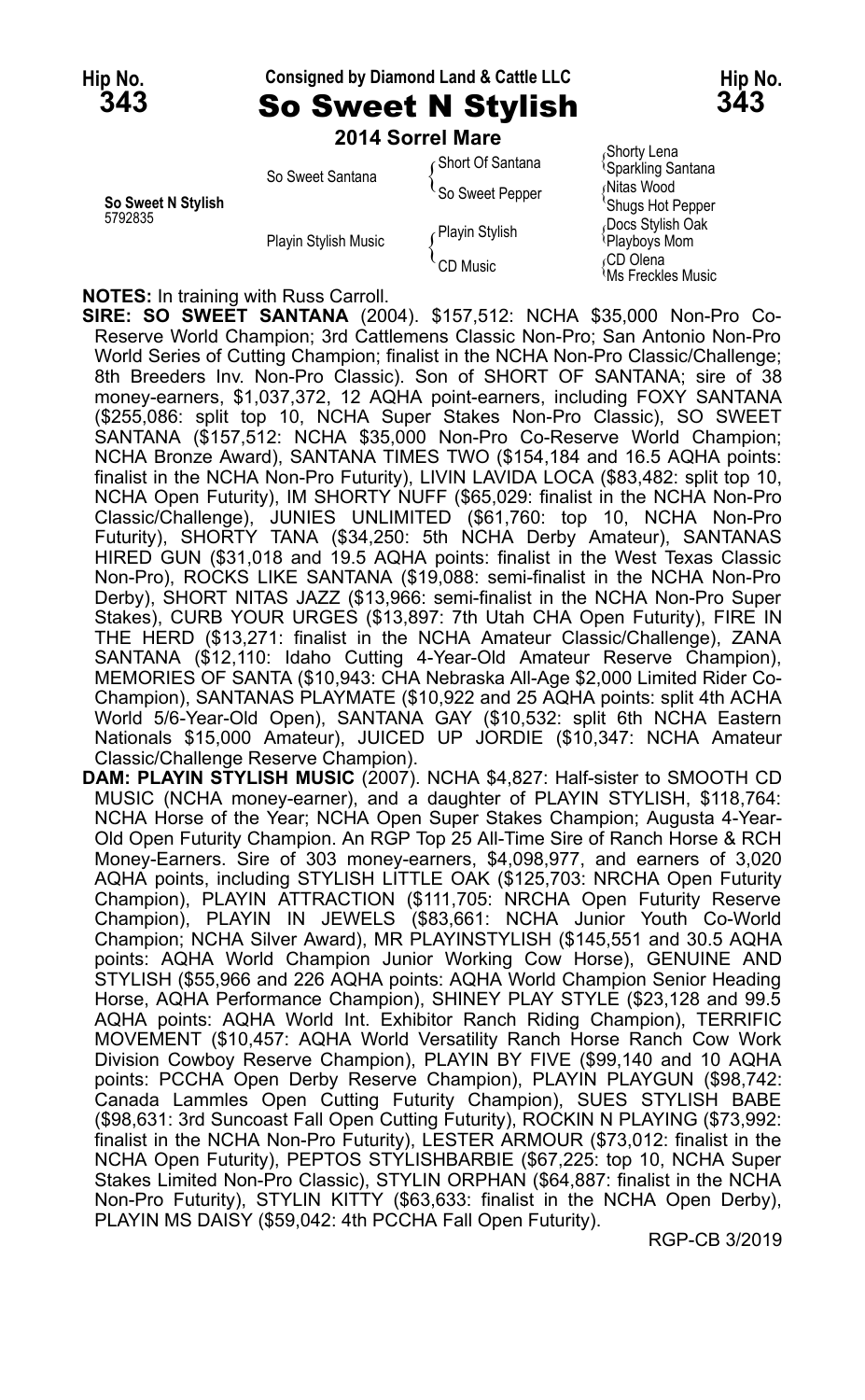### **Hip No. Consigned by Dallas Warr Hip No. 344** Colonels Dry Sonata **344**

|                                       |                | 1998 Black Mare   |                                              |
|---------------------------------------|----------------|-------------------|----------------------------------------------|
|                                       | Colonels A Doc | ∩Colonel Freckles | Jewel's Leo Bars<br><sup>l</sup> Christy Jay |
| <b>Colonels Dry Sonata</b><br>3722473 |                | Docs Manta        | Doc Bar<br>Royal Rosette                     |
|                                       | Dry San Sonata | ∩Dry San          | Dry Doc<br><sup>≀</sup> Sebruna San          |
|                                       |                | Chickashaw Smoke  | Mr Gun Smoke<br><sup>(</sup> Chickasha Jae   |

**NOTES:** This mare is a great mother to her foals, has no bad habits and is an easy breeder. She was left open due to late foaling date. Selling due to my health.

**SIRE: COLONELS A DOC** (1983). NCHA money-earner. Sire of 5 money-earners, including DOC SANTA BELLE (\$14,880: finalist in the NRHA Non-Pro Futurity), CUTTER FRECKLE (45 AQHA points; Youth Perf. ROM), COLS DEL RIO BAR (52.5 AQHA points: split 3rd Ardmore RCH Classic 4/5-Year-Old Non-Pro), DOCS EL BANDIDO (16.5 AQHA points: & NRCHA money-earner, AQHA World Amateur Working Cow Horse qualifier), CUTTERS DEL RIO (15.5 AQHA points; Amateur Perf. ROM, AQHA World Amateur Reining qualifier), WEZA PLEASIN (AQHA pointearner: E Ohio 2-Year-Old Snaffle Bit Western Pleasure Open Champion), DOCS JERARCA (AQHA point-earner, AQHA World Aged Stallions qualifier), DOCS DURAMAX (NRHA money-earner). Son of COLONEL FRECKLES, \$46,305 and an AQHA point-earner: NCHA Open Futurity Champion; finalist in the NCHA Open Derby. Sire of 361 money-earners, \$5,058,728, and earners of 2,743 AQHA points, including COLONEL LIL (\$244,145: NCHA Open Futurity Champion), COLS LIL PEPPER (\$186,118: NCHA Open Futurity 1st semi-finalist In The Reserve Champion), COLONEL FLIP (\$171,865: split 3rd NCHA Open Futurity), CURLY RODE HER MA (\$159,782: split 3rd Gold and Silver Cutting Stakes 4-Year-Old Non-Pro), COLONEL LEO BAR (\$142,989: NCHA Open Super Stakes Reserve Champion; NCHA Bronze Award), GLOW A FRECKLE (\$136,466: PCCHA Open Futurity Reserve Champion), FRECKLES FANTASY (\$126,308: 6th The Masters Cutting Open; NCHA Silver Award), CHLOES FRECKLES (\$126,251: split 7th NCHA Open Super Stakes; NCHA Silver Award), FRECKLES FLYNN (\$116,650: 6th NCHA Open Finals; NCHA Platinum Award), COLONEL REY LEW (\$108,914: 5th Wrangler Open Cutting Futurity; NCHA Silver Award).

**DAM: DRY SAN SONATA** (1988). NCHA money-earner. Half-sister to LITTLE STINGER (P) (1), DRY DOCS KA LUA (NCHA money-earner), A LITTLE DRYER (reining money-earner), and a daughter of DRY SAN, \$94,711 and 5.5 AQHA points: finalist in the NCHA Open Finals; 5th Tropicana Cutting Champ Open; Utah Cutting Challenge Open Champion; money-earner Idaho RCHA Open Snaffle Bit Futurity; money-earner in the Houston Stock Show NCHA Open. Sire of 32 moneyearners, 24 AQHA point-earners, including RM DRY N SPICY (\$29,922: 7th PCCHA Fall 4-Year-Old Open Stakes), THE PERFECT SMOKE (\$25,978: PCCHA Stakes 4-Year-Old Non-Pro Champion), SAN DRY (\$17,478: split 8th NRCHA Open Futurity), DRY SANS ECHO (\$14,388: split 6th Nevada Spectacular Open Derby), RM FLYIN FRECKLE (\$13,639: 5th PCCHA Futurity Gelding Division Stakes Open), DUN DRY CHEX (\$12,338: 9th PCCHA Non-Pro Futurity), PRICE DRY (\$11,808: Southern Oregon RCH Olympics Snaffle Bit Open Futurity Reserve Champion), RENO DRY (\$9,730 and 17 AQHA points: top 10 PCCHA Stakes Non-Pro), MR DRY FLITE (\$6,814: split 9th PCCHA Open Derby), DRY SANS PRINCE (\$6,642: Idaho RCHA Open Futurity Reserve Champion), DRY SAN LEOKIE (\$6,496: Reno ship RCH Snaffle Bit Futurity Open Co-Reserve Champion), KINGS DRY MISS (\$6,180: Big Sky Cutting Bonanza Open Futurity Reserve Champion). RGP-CB 3/2019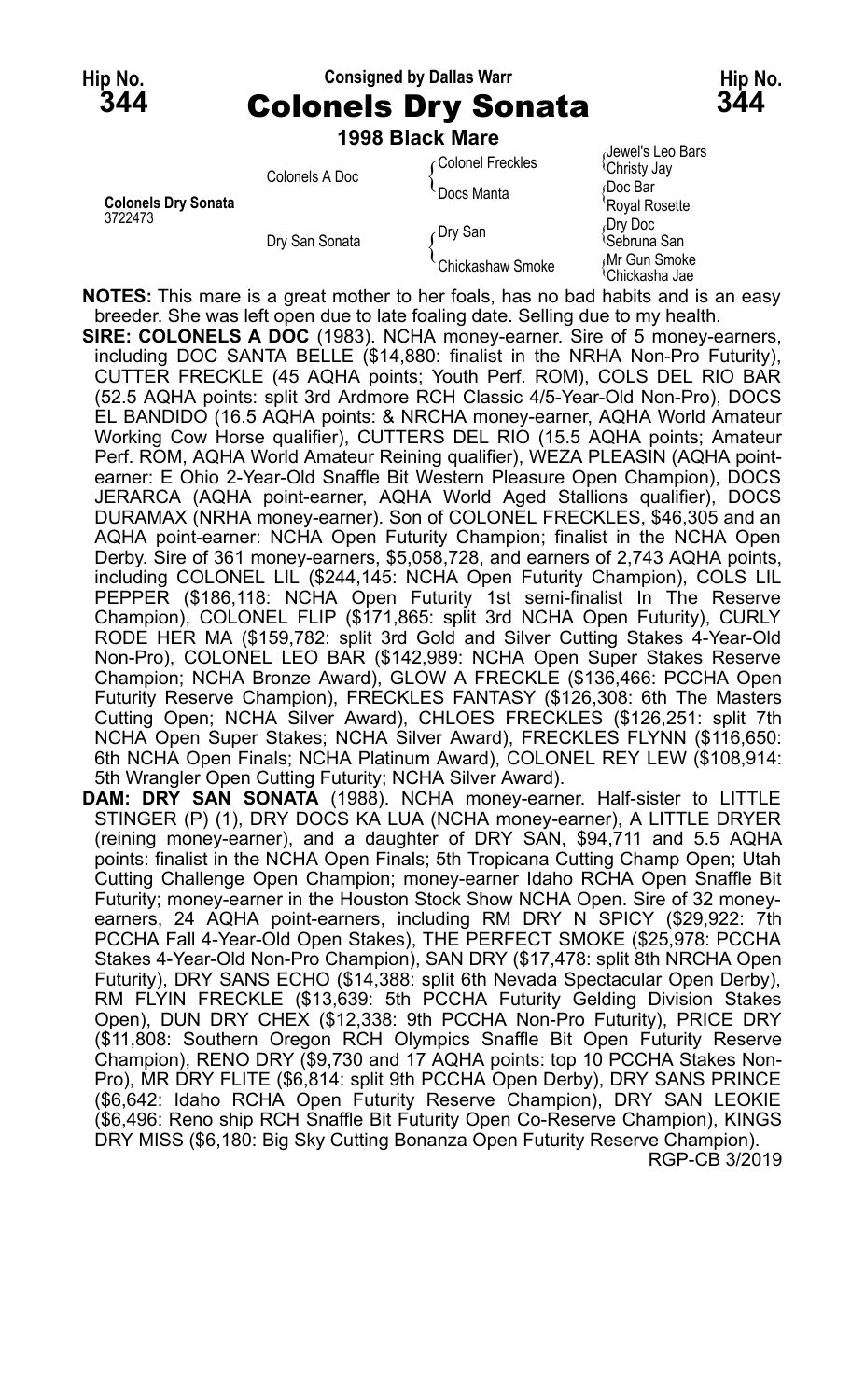

**Cinch (Grade)**

**NOTES:** "Cinch" is a heel horse that stands 14.3 hands. He has that long mane and tail that everybody wants. He is sound and quiet in the box.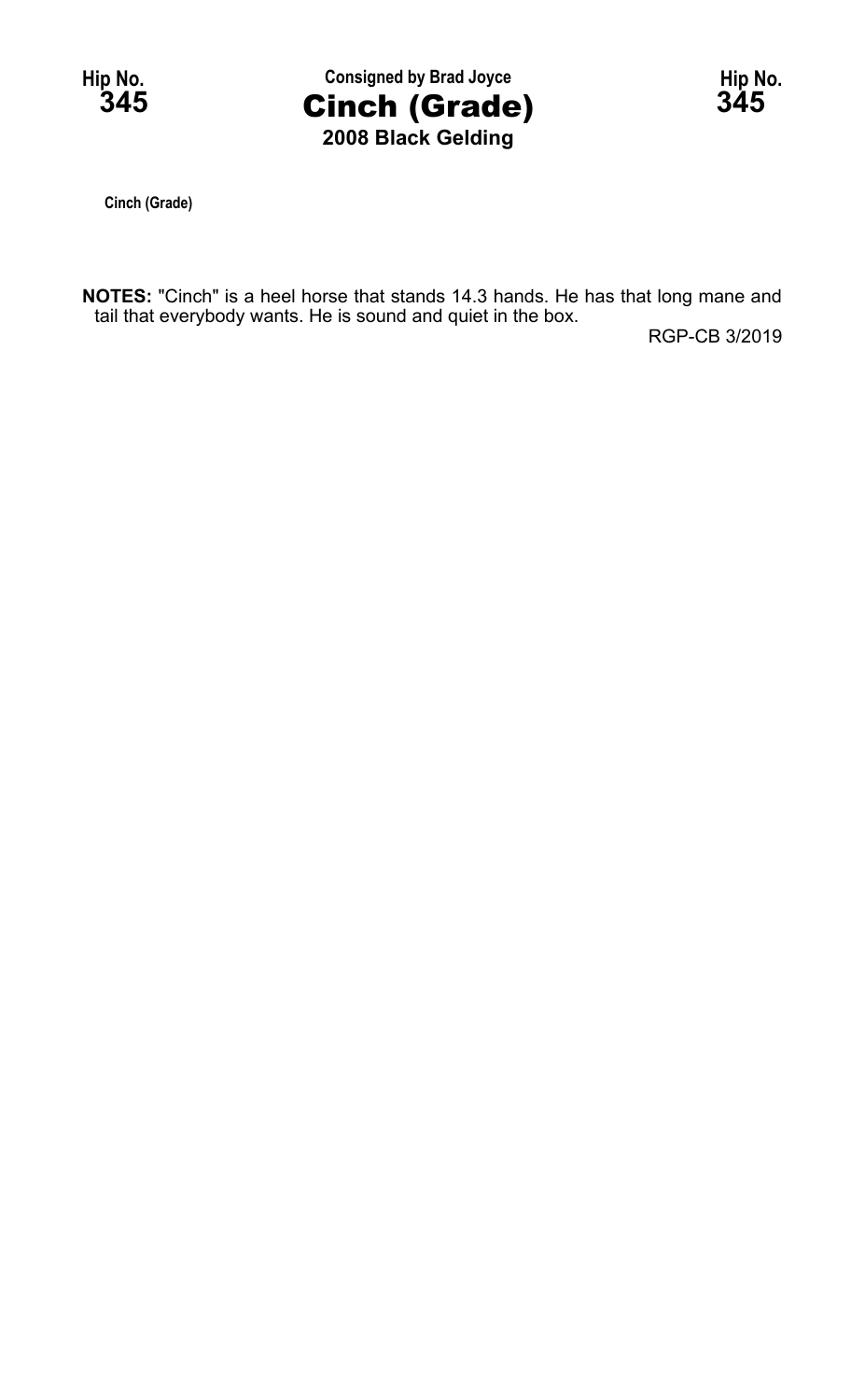# **Hip No. Consigned by David Helmuth Hip No. 346** Heza Royal Kat **346**

**2016 Palomino Gelding**

|                |                          | <b>ZUTO PAIUITIIIIU UBIUIIIU</b>       |                                                                                            |
|----------------|--------------------------|----------------------------------------|--------------------------------------------------------------------------------------------|
| Heza Royal Kat | Palo Duro Cat            | High Brow Cat<br>Shania Cee            | High Brow Hickory<br><b>Smart Little Kitty</b><br>Peppys Boy 895                           |
| 5878817        | <b>Codys Royal Misty</b> | Royalty Too Boot<br>Codys Little Misty | Lynx Melody<br>Poco King Tuck<br>પેLittle Lena Dox<br>Topsail Cody<br><b>\Skeets Misty</b> |

**NOTES:** This is a thick made gelding that is very quiet and gentle. He will make somebody a great family horse. In training with Leroy Helmuth.

**SIRE: PALO DURO CAT** (2002). \$10,753: 4th Augusta 4-Year-Old Limited Open Futurity. Full brother to SOPHISTICATED CATT (\$192,509: AQHA World Champion Senior Cutting Horse 3 times); half-brother to CEE NO COLOR HERE (P) (\$89,916: APHA World Solid Paint-Bred Cutting Champion). Out of SHANIA CEE (\$408,633: NCHA Horse of the Year, NCHA Hall of Fame A 2018 RGP Top 25 Sire of Ranch Horse Money-Earners. Sire of 34 money-earners, 12 AQHA point-earners, including THE CATS IN JAIL (73 AQHA points: AQHA World Level 2 Open Junior Heading Champion), BOXO VALENTINES CAT (\$38,365 and 104.5 AQHA points: AQHA High Point Versatility Ranch Horse All-Around Cowboy Reserve Champion), HIGH BROW KITTY CAT (\$42,242: 5th NRCHA Non-Pro Futurity), CAT LADY 05 (\$36,787: split 7th NCHA Limited Non-Pro Super Stakes), OKP SHANIAS CAT (\$13,435: NCHA Area 1 \$5,000 Novice Champion), MISS CHIQUITA KITTY (\$11,399 and 18.5 AQHA points: NCHA Area 19 \$5,000 Novice Horse Non-Pro Reserve Champion), PALO DURO JEWEL (\$7,891 and 17.5 AQHA points: AQHA High Point Junior Cutting Leader), PALO NITA CAT (\$5,730 and 43 AQHA points: 4th AQHA High Point Junior Working Cow Horse), BOBS DIESEL CAT (\$5,363: Montana RCHA Open Futurity Co-Champion), PALO DURO KITTEN (AQHA pointearner), PALO DURO BLOND (AQHA point-earner), BAY B PALDUR (NCHA \$2,140), TRAVELIN KITTY (NCHA \$1,518), THE YELLO CAT (131.5 AQHA points: 4th North Central RCHA Independence \$1,000 Limited Non-Pro class), PALO DURO PISTOL CAT (US CHA Finals Open Ranch Cutting Co-Champion).

**DAM: CODYS ROYAL MISTY** (1998). Half-sister to DOCS GEENIE (15.5 AQHA points; NRHA money-earner), TOP BADGETTE (3rd Maheras 3-Year-Old Reining Non-Pro Futurity), TOMS ROYAL TOPSAIL (AQHA point-earner; NRHA moneyearner), and a daughter of ROYALTY TOO BOOT. Son of POCO KING TUCK; sire of SILVERKING GYPSY (17.5 AQHA points: split 5th Colorado State Fair NRHA Limited Non-Pro), POCOS LIL PARDNER (9.5 AQHA points: AQHA World Junior Working Cow Horse qualifier), DEL MAR INDIAN (7 AQHA points), POCO DOCTOR JAY (AQHA point-earner), SMART POCO TUCK (FQHR Roundup & Review Team Sorting Open Reserve Champion), POCO SORREL BAR (National Foundation QHA National Barrel Racing Novice Rider Champion). He is by POCO BUENO, and 45 AQHA points: AQHA Hall of Fame; AQHA Champion. An AQHA Top 10 All-Time Sire of Cutting Point-Earners. Sire of 86 money-earners and earners of 7,310 AQHA points, including POCO LENA (\$99,820 and 845 AQHA points: NCHA World Champion Mare 4 times; NCHA Hall of Fame, AQHA Champion), POCO STAMPEDE (\$39,939 and 483 AQHA points: NCHA World Champion; NCHA Hall of Fame, AQHA Champion), POCO MONA (\$49,655 and 330 AQHA points: AQHA High Point Cutting Mare; NCHA Hall of Fame, AQHA Champion), POCO BOB (\$14,608 and 176 AQHA points: 4th NCHA Top 10; NCHA Bronze Award, AQHA Champion).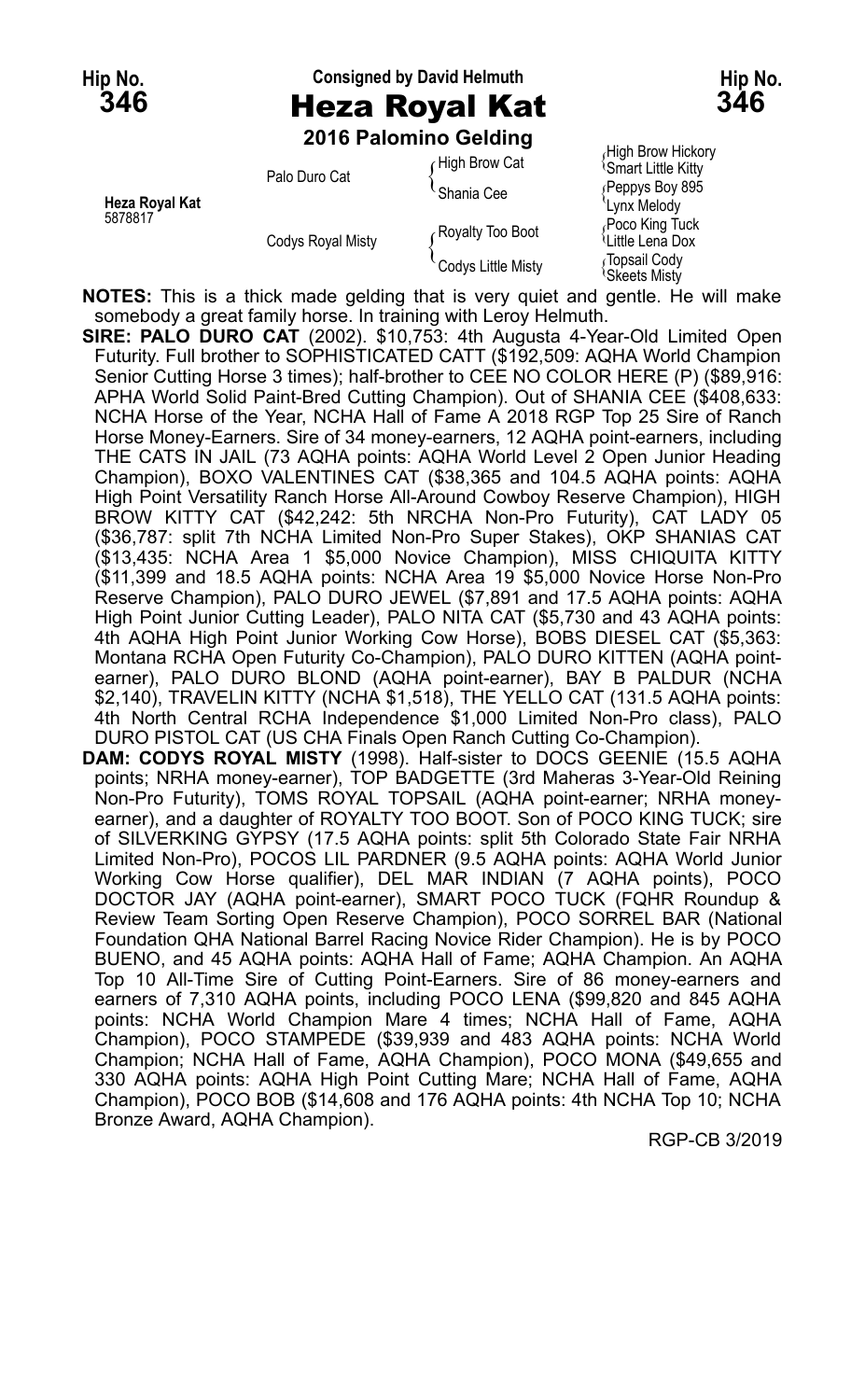### **Hip No. Consigned by Craig Olson Hip No. 347** BJ Starbert Buckaroo **347**

**2006 Buckskin Gelding**

|                                        | <b>ZUUU DUUNJNIII UUIUIIIY</b> |                           |                                              |
|----------------------------------------|--------------------------------|---------------------------|----------------------------------------------|
| <b>BJ Starbert Buckaroo</b><br>4874105 | Skips Gold Fly                 | Skipper King Glo          | Skipper Bouncy،<br>Hankins Highness          |
|                                        |                                | $^{\backprime}$ Mi Ti Flv | Gold Bailey Boy SI 95<br>Clab Den's Miss     |
|                                        | Starbert C Dee                 | Starbert C Smoky          | Cutter's Tommy<br><sup>1</sup> Starbert Hope |
|                                        |                                | Collins Bay Daisy         | Browns Benny Jr<br>Jodie's Daisv             |

**NOTES:** "Lincoln" has a great foundation placed by Ken McNabb. He has been used to gather cattle on his ranch and as a trail horse. He is very sure-footed with a lot of go when needed. He is fancy broke with a lot of buttons, and cute too!

**SIRE: SKIPS GOLD FLY** (1997). Sire of GOLD CREEK FLY (5th Lucky Dog Barrel Racing Texarkana Arkansas October Open 3D). Son of SKIPPER KING GLO; sire of 4 money-earners, including WHAT A COINCIDENCE (51 AQHA points; Amateur Perf. ROM), KING DYNA GLO (14 AQHA points; Youth Perf. ROM), TEQUILAS GLO (10.5 AQHA points; Youth Perf. ROM), SKIPS MIGHTY GOLDY (AQHA pointearner), MY LIL JASPER (4th BBR World Barrel Racing Open 4D), GLO KING GLO (finalist in the BBR World Barrel Racing Open 2D), SKIP TO LA RUE (3rd Tulsa Summer Circuit Longe Line Futurity Open), SKIPS DANDY BLONDY (barrel racing money-earner). Son of SKIPPER BOUNCY; sire of GO SKIPS SMOKE (AQHA point-earner). He is by SMOKEY'S FLAME, and 8 AQHA points).

**DAM: STARBERT C DEE** (1988). A daughter of STARBERT C SMOKY. Son of CUTTER'S TOMMY; sire of 7 money-earners, 14 AQHA point-earners, including STARBERT C JOE (PHBA World Barrel Racing All-Age Open Champion), CUTTERS BERTA STAR (\$7,932: NCHA Certificate of Ability), STARBERT C SHELLY (49 AQHA points: top 10 AQHA World Amateur Tie-Down Roping), STARBERT C SMITH (AQHA point-earner: 3rd Congress Heeling Youth), STARBERT C BABY (13 AQHA points: NCHA Certificate of Ability), STARBERT C BARB (AQHA point-earner: 4th Sunbelt Cutting 4-Year-Old Non-Pro), STARBERT C TRIXIE (8th Sunbelt Cutting 4-Year-Old Non-Pro), CUTTER'S MAN (NCHA money-earner). He is by CUTTER BILL, \$35,964 and 349 AQHA points: NCHA Open World Champion; NCHA Open World Champion Stallion twice; NCHA Non-Pro World Champion; AQHA High Point Cutting Champion; AQHA Hall of Fame; PHBA Hall of Fame; AQHA Champion; Superior Cutting. Sire of 72 RGP moneyearners and earners of 2,967 AQHA points, including BILL'S JAZABELL (\$45,153 and 28 AQHA points: NCHA World Champion Mare; NCHA Bronze Award), CUTTER'S FIRST (\$19,345 and 312 AQHA points: AQHA High Point Cutting Champion; NCHA Bronze Award, AQHA Champion), CUTTER'S WILLIE (\$7,893 and 61 AQHA points: AQHA High Point Junior Cutting Champion; Superior Cutting), BILLS SAN (\$39,129: NCHA Area 14 Reserve Champion; NCHA Silver Award). RGP-CB 3/2019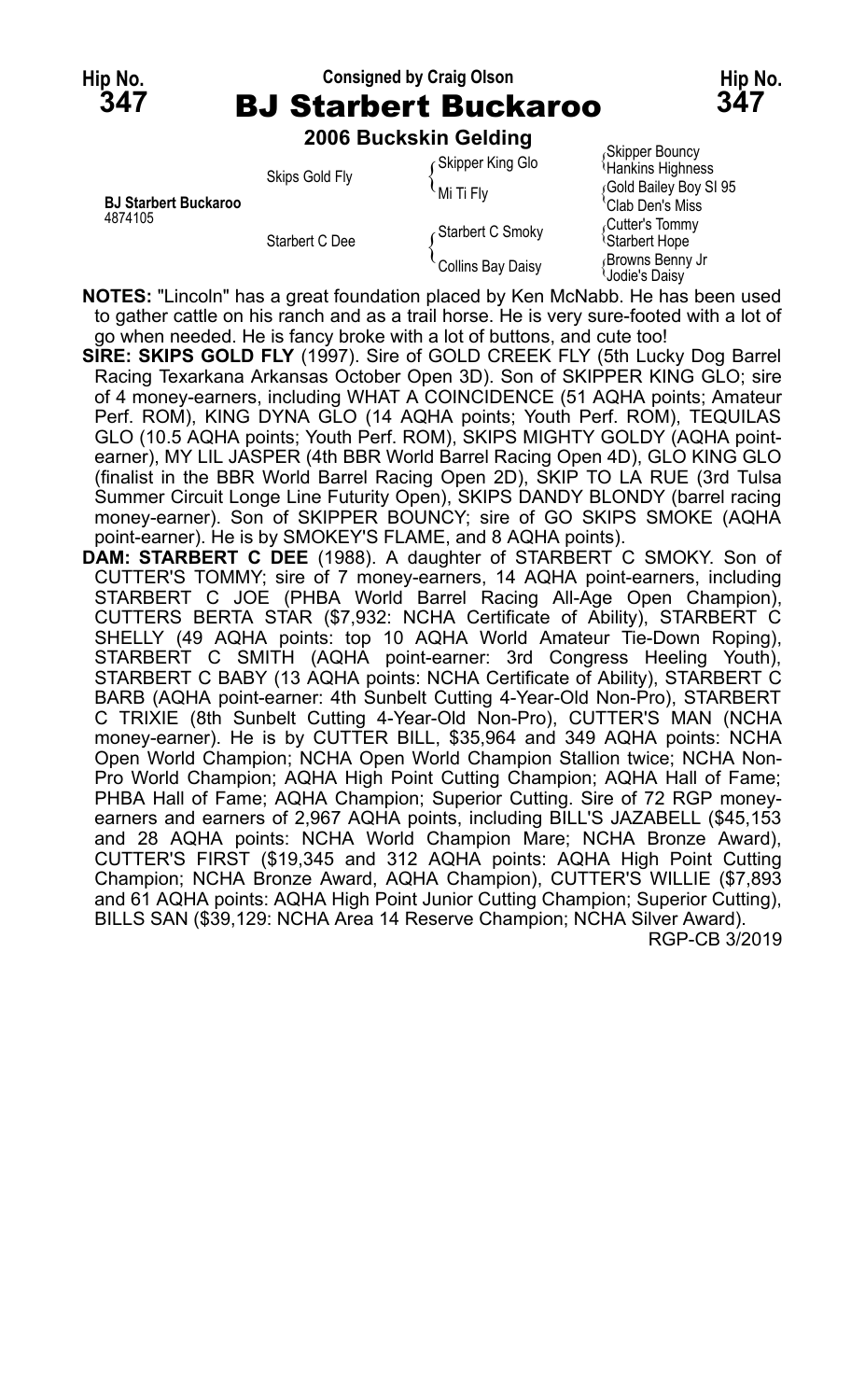# **Hip No. Consigned by Gary Bader Hip No. 348** Cool Kwackin **348**

**2016 Sorrel Gelding**

| <b>Cool Kwackin</b><br>5737757 | Cats A Kwackin | High Brow Cat<br>Kwackin | High Brow Hickory<br><b>Smart Little Kitty</b><br>Dual Pep      |
|--------------------------------|----------------|--------------------------|-----------------------------------------------------------------|
|                                | Cool Reyn      | Dual Smart Rev           | Crackin<br>Dual Rev <sub>،</sub><br><sup>≀</sup> The Smart Look |
|                                |                | Cool The Engines         | Smart Little Lena<br><sup>1</sup> Cats Full Measure             |

**NOTES:** This gelding was raised on our ranch and he stands approximately 14.2 hands. He has low hocks and is athletic with a nice stop. He has had 60 rides under saddle and has moved cattle. He loads in and out of a trailer with no problem. In training with Kyle Krause.

**SIRE: CATS A KWACKIN** (2011). Full brother to CATTING (\$225,788: Augusta Open Classic Reserve Champion), HIGH BROW KWACKIN (\$156,321: split 5th Breeders Inv. Open Derby); half-brother to SMART CRACKIN CHIC (\$217,000: NRCHA Open Futurity Champion), SMOOTH KWACKIN CAT (\$82,498: 5th NCHA Non-Pro Futurity). Son of HIGH BROW CAT, \$110,800: Augusta Open Classic Champion. RGP #1 All-Time Leading Sire of Cutting Money-Earners; AQHA #1 All-Time Leading Sire of Cutting Point-Earners. Sire of 1,816 money-earners, \$81,034,874, and earners of 9,867 AQHA points, including DONT LOOK TWICE (\$843,096 and 51.5 AQHA points: NCHA Horse of the Year, NCHA Hall of Fame, Superior Cutting), METALLIC CAT (\$637,711: NCHA Horse of the Year, NCHA Hall of Fame), BOON SAN KITTY (\$565,504: NCHA Horse of the Year [shared], NCHA Hall of Fame), HIGH BROW CD (\$542,101: NCHA Horse of the Year, NCHA Hall of Fame), SMOOTH AS A CAT (\$501,874: NCHA Horse of the Year, NCHA Hall of Fame), HE BEA CAT (\$392,010: NCHA Horse of the Year, NCHA Silver Award), LITTLE PEPTO CAT (\$577,430: NCHA Super Stakes Open Classic Reserve Champion; NCHA Hall of Fame), FAITH IN MY CAT (\$560,381 and 138 AQHA points: NCHA \$10,000 Novice World Champion; NCHA Hall of Fame, Superior Cutting).

**DAM: COOL REYN** (2009). Half-sister to TOY ENGINE (\$196,172: 3rd NCHA Non-Pro Futurity), THE REYL MCCOY (\$148,857: 4th NCHA Open Super Stakes), COOL LIL SISTER (NCHA money-earner), BEACHES OF OL MEXICO (AQHA point-earner: American Ranch Horse Assoc. World Ranch Boxing Select Amateur Champion). A daughter of DUAL SMART REY, \$330,436: NCHA Open Super Stakes Champion; AQHA World Champion Junior Cutting Horse. A 2018 & 2019 RGP Top 10 Sire of Cutting Money-Earners; 2019 AQHA Top 25 Sire of Cowboy Events Point-Earners; 2019 RGP Top 25 Sire of RCH Money-Earners. Sire of 228 money-earners, \$5,815,744, 33 AQHA point-earners, including DUAL SMART KITTY (\$317,758: NCHA Open Futurity Champion), STOP TOYING WITH ME (\$213,737: 4th NCHA Non-Pro Futurity), CAROLENA REYN (\$209,415: NCHA Non-Pro Super Stakes Co-Champion), DUALS LUCKY CHARM (\$203,861: NRCHA Open Futurity Champion), ROLLZ ROYCE (\$200,819: NCHA Open Super Stakes Reserve Champion), STYLISH LOOK BELLA (\$173,640: 3rd PCCHA Fall Open Classic/Challenge twice), LOU LOU LOUISE (\$137,586: top 10, NCHA Open Futurity), DAINTYS KUAL KITTY (\$122,673: El Rancho Open Derby Champion), DUAL SMART ROSIE (\$119,359: finalist in the NCHA Non-Pro Futurity), REY N STYLE (\$102,717: finalist in the NCHA Open Futurity), B NIMBLE (AUS) (\$148,132: NCHA Non-Pro Co-World Champion), RC SMART KATZ (\$12,657 and 61.5 AQHA points: AQHYA World Champion Ranch Sorting Horse), SCOOTERS DAISY DUKES (\$96,453: split 5th Tunica Cutting 4-Year-Old Open Futurity), CORNREY TWITTY (\$87,096: 6th NCHA Non-Pro Futurity), LIL MADDY REY (\$85,620: top 10, NCHA \$100,000 Amateur Classic/Challenge).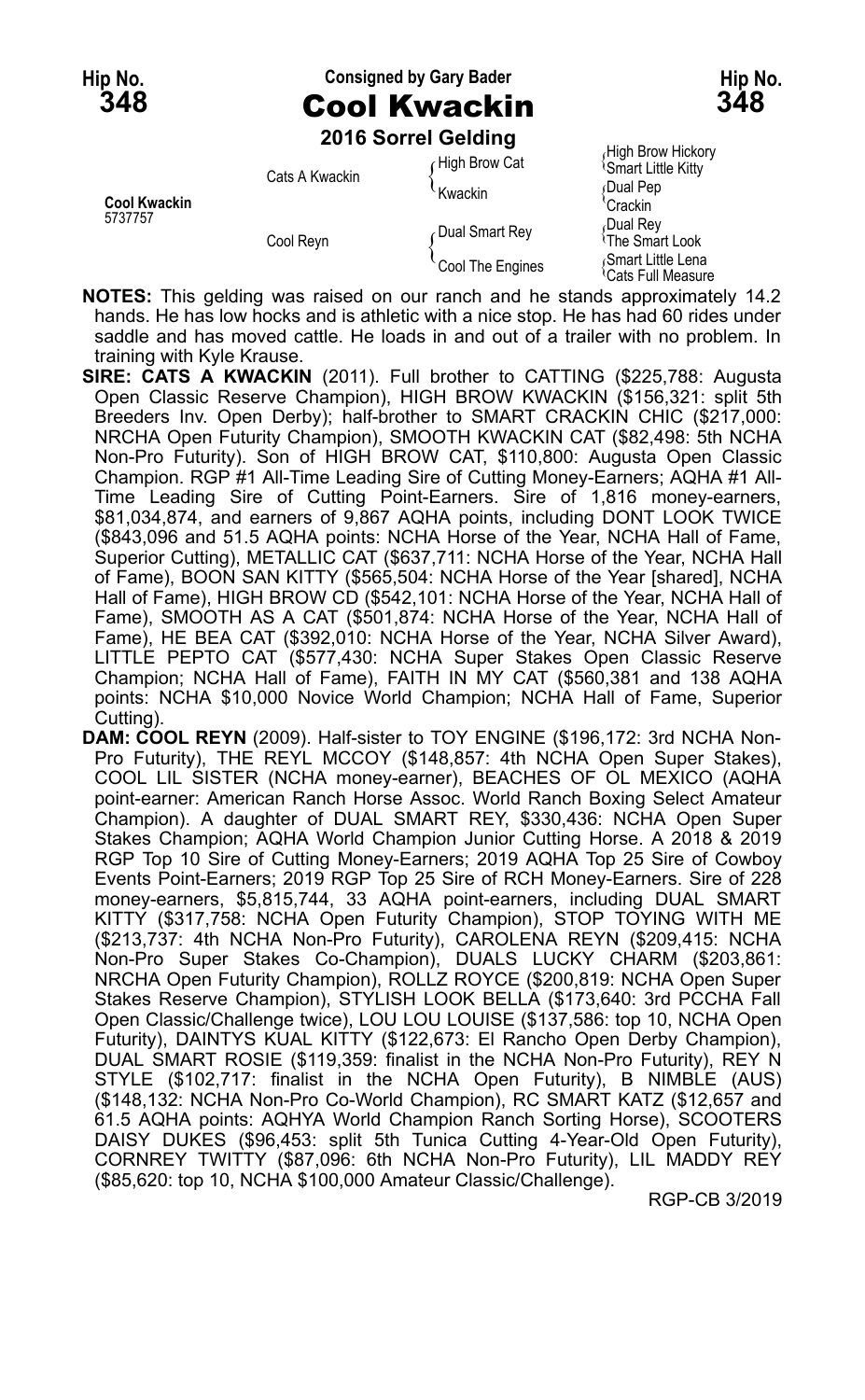# **Hip No. Consigned by Stacey Salkeld Hip No. 349** Sidewinder Cat **349**

**2015 Palomino Gelding**

| <b>Sidewinder Cat</b><br>5719950 | Palo Duro Cat | High Brow Cat  | (Filgh Brow Filckory<br><sup>1</sup> Smart Little Kitty |
|----------------------------------|---------------|----------------|---------------------------------------------------------|
|                                  |               | ≅Shania Cee    | Peppys Boy 895<br>'Lvnx Melodv                          |
|                                  | Money On Aces | Ace O Lena     | Doc O'Lena،<br>≀Miss Paula San                          |
|                                  |               | Cumulus Clouds | Tee J Jacks Money<br><sup>{</sup> Sunny Money Myste     |

High Brow Hickory<br><sup>{</sup>Smart Little Kitty Ioney Mystery

**NOTES:** This is an exceptionally gorgeous, gentle gelding. He can do anything you ask He lopes fast or slow, changes leads, gathers cattle, runs down the fence, obstacles. He is easy to get along with and is a head turner.

- **SIRE: PALO DURO CAT** (2002). \$10,753: 4th Augusta 4-Year-Old Limited Open Futurity. Full brother to SOPHISTICATED CATT (\$192,509: AQHA World Champion Senior Cutting Horse 3 times); half-brother to CEE NO COLOR HERE (P) (\$89,916: APHA World Solid Paint-Bred Cutting Champion). Out of SHANIA CEE (\$408,633: NCHA Horse of the Year, NCHA Hall of Fame A 2018 RGP Top 25 Sire of Ranch Horse Money-Earners. Sire of 34 money-earners, 12 AQHA point-earners, including THE CATS IN JAIL (73 AQHA points: AQHA World Level 2 Open Junior Heading Champion), BOXO VALENTINES CAT (\$38,365 and 104.5 AQHA points: AQHA High Point Versatility Ranch Horse All-Around Cowboy Reserve Champion), HIGH BROW KITTY CAT (\$42,242: 5th NRCHA Non-Pro Futurity), CAT LADY 05 (\$36,787: split 7th NCHA Limited Non-Pro Super Stakes), OKP SHANIAS CAT (\$13,435: NCHA Area 1 \$5,000 Novice Champion), MISS CHIQUITA KITTY (\$11,399 and 18.5 AQHA points: NCHA Area 19 \$5,000 Novice Horse Non-Pro Reserve Champion), PALO DURO JEWEL (\$7,891 and 17.5 AQHA points: AQHA High Point Junior Cutting Leader), PALO NITA CAT (\$5,730 and 43 AQHA points: 4th AQHA High Point Junior Working Cow Horse), BOBS DIESEL CAT (\$5,363: Montana RCHA Open Futurity Co-Champion), PALO DURO KITTEN (AQHA pointearner), PALO DURO BLOND (AQHA point-earner), BAY B PALDUR (NCHA \$2,140), TRAVELIN KITTY (NCHA \$1,518), THE YELLO CAT (131.5 AQHA points: 4th North Central RCHA Independence \$1,000 Limited Non-Pro class).
- **DAM: MONEY ON ACES** (2008). A daughter of ACE O LENA; split 9th Idaho Open Cutting Futurity; money-earner Idaho Non-Pro Cutting Futurity. Sire of LORI O LENA (5th High Desert RCH Limited Open Futurity), ROSALENA STAR (NCHA money-earner). Son of DOC O'LENA, \$23,848 and an AQHA point-earner: NCHA Open Futurity Champion. An AQHA Top 5 All-Time Leading Sire of Cutting Point-Earners; an RGP Top 25 All-Time Sire of Cutting Money-Earners. Sire of 745 money-earners, \$16,958,528, and earners of 6,927 AQHA points, including SMART LITTLE LENA (\$743,275: NCHA Triple Crown, NCHA Hall of Fame), CD OLENA (\$170,706: NCHA Horse of the Year, NCHA Hall of Fame), TAP O LENA (\$502,145: NCHA Non-Pro Reserve World Champion; NCHA Hall of Fame), LENAS DYNAMITE (\$265,764: Bonanza 4-Year-Old Open Champion), SCARLETT O LENA (\$245,964: NCHA Non-Pro Futurity Co-Reserve Champion; NCHA Bronze Award), SONITALENA (\$224,772: NCHA World Champion; NCHA Hall of Fame), MONTANA DOC (\$213,592: 500NO; NCHA Hall of Fame), DOC O'LEO (\$201,918: NCHA World Champion Gelding; NCHA Platinum Award), SANOLESA (\$188,256: NCHA Non-Pro Derby Champion), FANNYS OSKAR (\$181,140: NCHA Open Futurity Co-Reserve Champion), LENAS LUCINDA (\$161,760: 4th NCHA Open Futurity; NCHA Bronze Award), DOX TIME AND AGAIN (\$155,004: finalist in the NCHA Open Finals; NCHA Gold Award), DATA LENA (\$152,199: 3rd Gold and Silver Cutting Stakes 4-Year-Old Open), LENAS TELESIS (\$146,976: NCHA Open Super Stakes Champion), WYOMING DOC (\$134,249: 7th NCHA Finals Non-Pro; NCHA Silver Award).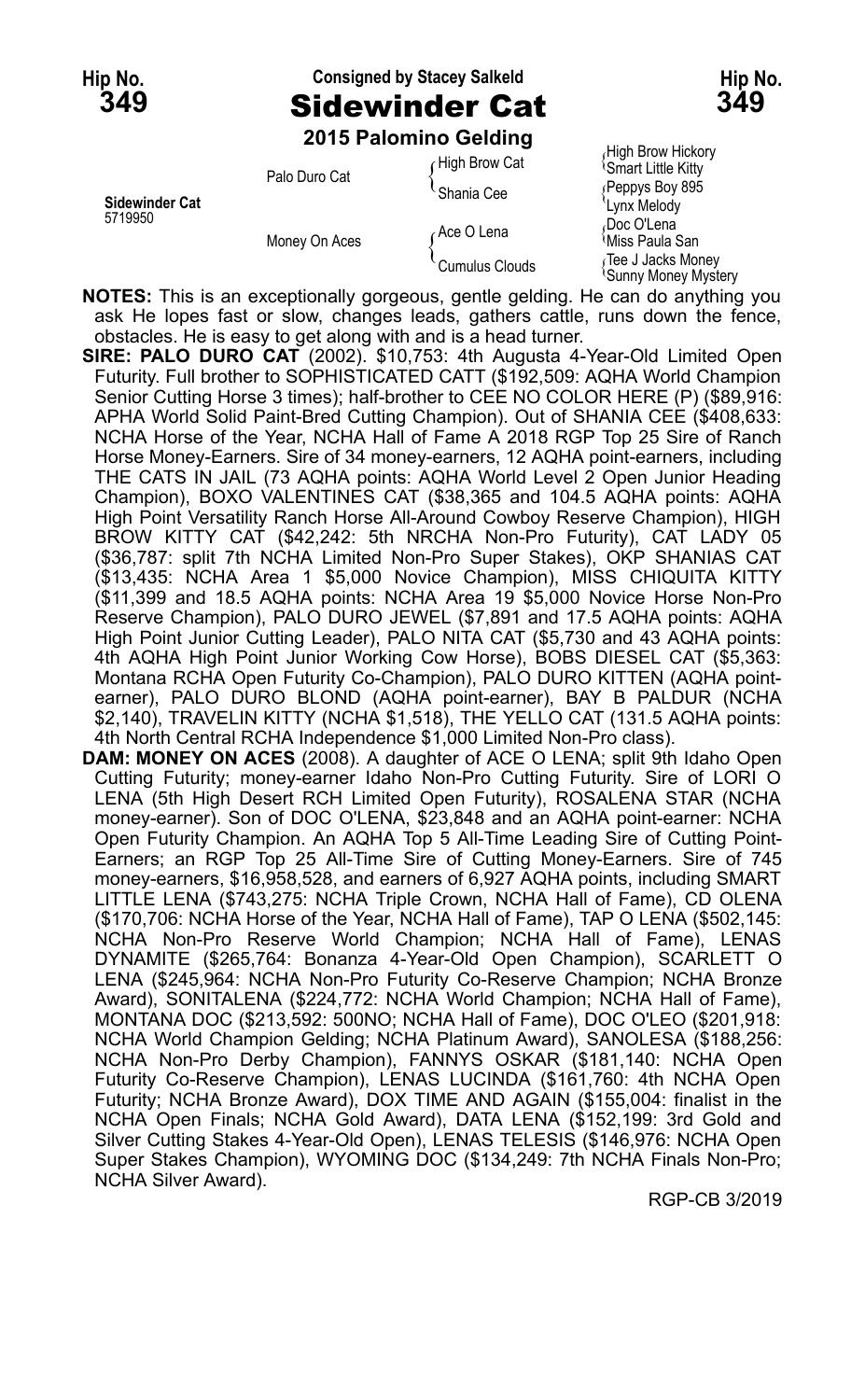#### **Hip No. Consigned by Jerrell Woolwine Hip No. 350** Romp Wrangler **350**



**2007 Blue Roan Gelding**

| <b>Romp Wrangler</b><br>4994939 | Docs Joy Romp         | Joy Romp         | Leo's Roan Man <i>l</i><br><b>Ben Mark's Joy</b> |
|---------------------------------|-----------------------|------------------|--------------------------------------------------|
|                                 |                       | Docs Fancy Baby  | Golorado Sodbuster<br>'Baby Breeze Bar           |
|                                 | <b>Wrangler Cutie</b> | Mr Jake Wrangler | Gwh King Boy<br><sup>1</sup> Kay Jo Wrangler     |
|                                 |                       | Cutie Hunt       | ،Bill Hunt<br><sup>1</sup> Russells Cloud        |

∫Leo's Roan Man<br><sup>∖</sup>Ben Mark's Joy aby Breeze B<mark>ar</mark><br>wh King Bov ussells Cloud

**NOTES:** "Blue Boy" has been a roping horse since he was 3 yrs old. He has won money at Jr High Rodeos, High School Rodeos, College Rodeos and hundreds of rodeos and open jackpots. He is a family roping horse and anyone in the family can rope off of him. Guaranteed to be sound and has been sound all of his life. Will be roped off of sale day.

- **SIRE: DOCS JOY ROMP** (1997). Son of JOY ROMP; sire of SANDQUISTS JOY ROMP (5 AQHA points), ROMP PAT JACK (AQHA point-earner). Son of LEO'S ROAN MAN. He is by SONNY BOY LEO, an AQHA point-earner, Race winner; sire of SONNY JO LEO (40 AQHA points: Open Perf. ROM), WINDSOR N COKE (AQHA point-earner), SONNY BOY REBEL (AQHA point-earner), MISS LEO BAR CAT (race placed at 2), LEO MESILLA BOY (Unplaced at 2).
- **DAM: WRANGLER CUTIE** (1995). A daughter of MR JAKE WRANGLER; sire of WRANGLER COUNTESS (NRHA money-earner). Son of GWH KING BOY, and 7 AQHA points; sire of ANNS IMPRESSOR MAN (50.5 AQHA points: Denver National Stock Show Judge 1 Halter Yearling Stallion Amateur Reserve Champion). He is by LOCK'S KING.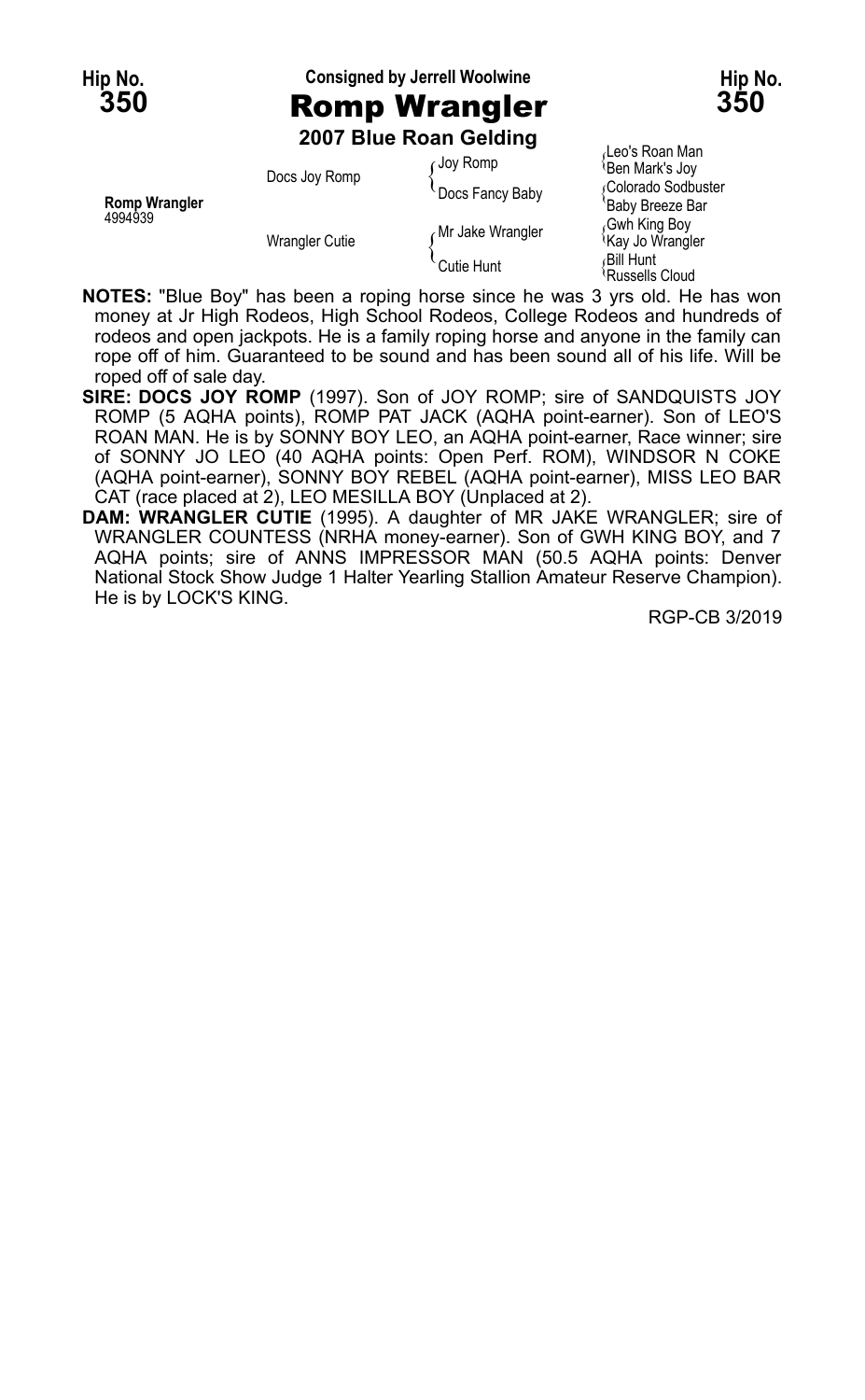#### **Hip No. Consigned by Frankie & Mary Blankenship Hip No.**

**351** Okie Caden **351**

**2016 Bay Gelding**

|                       |                   |                     | Miss N Cash                                                    |
|-----------------------|-------------------|---------------------|----------------------------------------------------------------|
| Okie Caden<br>5747504 | Some Kinda Okie   | ∈Miss N Okie        | <sup>1</sup> Okie K Cutie                                      |
|                       |                   | Some Kinda Memories | Smart Little Lena                                              |
|                       | Poco Stormie Lena | Poco San Lena       | 'Some Kinda Playgirl<br>Doc O'Lena<br><sup>{</sup> Pep's Holly |
|                       |                   | Damons Lady Lynx    | Damons Hot Lynx<br>Senorita Chickadee                          |

**NOTES:** This nice gelding is started well and should go in any direction you want. In training with Mike A. Clark.

- **SIRE: SOME KINDA OKIE** (2003); finalist in the NCHA Eastern Nationals Open; finalist in the NCHA Eastern Nationals \$3,000 Novice. Half-brother to SOME KINDA HIGHBROW (\$454,699: NCHA Open World Champion Gelding; NCHA Hall of Fame), SOME KINDA SWEETY (\$134,193: 6th NCHA Open Futurity), MY LIL CATILLAC (\$107,939: 3rd Augusta Open Classic; NCHA Silver Award), SOMEKINDA SHINEY (\$97,377: PCCHA Winter/Spring Premier Open Classic Reserve Champion), FERNTURITY (\$63,613: finalist in the NCHA Non-Pro Futurity), SOME KINDA TWISTER (\$58,298: split top 10, NCHA Non-Pro Derby). Out of SOME KINDA MEMORIES (\$378,671: NCHA Open Futurity Champion). Sire of DUAL IT OUT OKIE (\$23,777: NCHA Area 25 Open Champion). Son of MISS N OKIE, \$5,983 and 13 AQHA points: semi-finalist in the NCHA Open Super Stakes; 8th AQHA World Junior Cutting. Sire of 76 money-earners, 28 AQHA point-earners, including BLUE DUCK OKIE (\$149,306 and 51 AQHA points: NCHA Open Derby Reserve Champion), OKIE MADERA (\$107,634 and 21.5 AQHA points: 6th Augusta 4-Year-Old Open Futurity), MISSY OKIE (\$14,994 and 173.5 AQHA points: AQHA Reserve World Champion Team Penning Horse; Superior Team Penning), MISSY OKIE (\$14,994 and 173.5 AQHA points: AQHA Reserve World Champion Team Penning Horse; Superior Team Penning), MISS N CONVERSION (\$31,437: Congress Spring Spectacular NCHA \$50,000 Amateur Champion), LA BONITA COQUETA (\$21,824: finalist in the NCHA Amateur Super Stakes), FANCY OKIE DNA (\$21,578: split 4th Augusta Non-Pro Classic), TACKLE N OKIE (\$18,787: split 7th Congress Cutting Open Classic).
- **DAM: POCO STORMIE LENA** (1996). NCHA \$4,575 ACHA \$5,013; dam of 4 AQHA foals, including A HOCUS POCO CAT (NCHA money-earner). Half-sister to OKIE DOC QUIXOTE (split 6th MT Open Cutting Futurity). A daughter of POCO SAN LENA, \$33,140 and 7 AQHA points: 3rd Bonanza 5/6-Year-Old Open; semi-finalist in the NCHA Open Futurity; split 3rd Georgia National Cutting Open Classic; split 8th Abilene Western Open Derby; money-earner El Cid Cutting 5/6-Year-Old Open. Sire of 70 money-earners, 27 AQHA point-earners, including CLOUD NINE DNA (\$119,729: Augusta Cutting All-Age \$50,000 Amateur Champion; NCHA Bronze Award), BONDALENA (\$22,599 and 268.5 AQHA points: AQHA World Amateur Ranch Sorting Champion; Superior Team Penning), HH GIN N LENA (\$98,680: Gateway to Branson Open Cutting Futurity Champion), TRICKA LENA (\$84,237: NCHA Amateur Futurity Reserve Champion), SUNDOWNER SAN (\$60,745: Congress Spring Spectacular Youth Co-Champion), POCO SUGARS STAR (\$43,596: semi-finalist in the NCHA Non-Pro Futurity), GOLD SAN LENA (\$41,892: split 3rd Congress Cutting \$3,000 Novice), QUICK LITTLE COLONEL (\$32,405: top 10 Gold Coast Fall Cutting Futurity 3-Year-Old Non-Pro), HH HANDLE BAR LENA (\$30,850 and 16.5 AQHA points: Oklahoma Early Bird Cutting 4-Year-Old Open Futurity Champion), CELINA LENA (\$23,844: semi-finalist in the NCHA Open Futurity), RG SUGAR LENA (\$23,157: semi-finalist in the NCHA Open Futurity), MS HANDLE BAR HOLLY (\$21,388: semi-finalist in the NCHA Non-Pro Super Stakes), DOS POCO LENA (\$21,354: 6th Steamboat Springs Open Derby).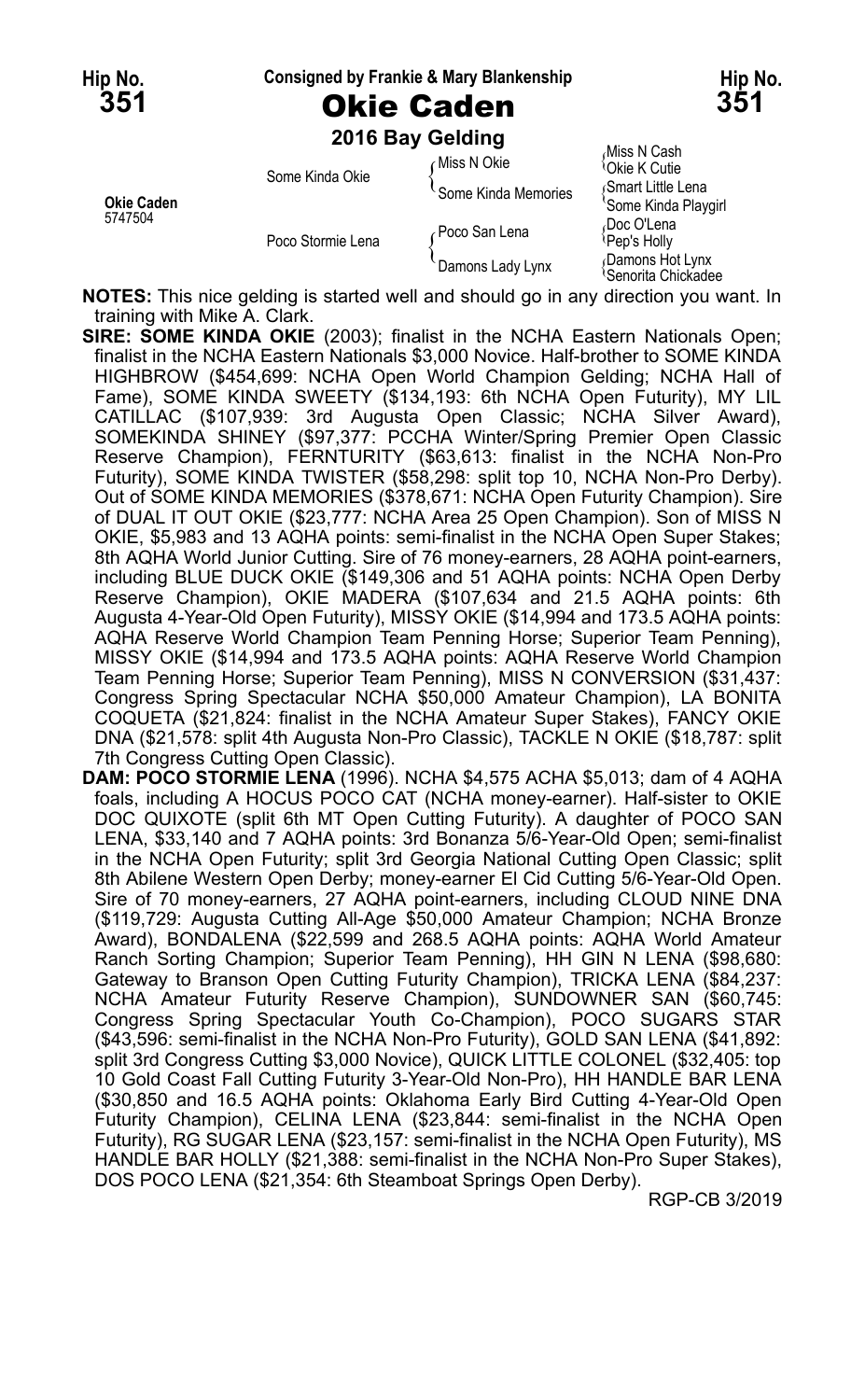#### **Hip No. Consigned by Claud Johnson & Melba Hill Hip No.**

#### **352** Stars Wind Storm **352 2015 Gray Filly**

|                                    | <b>LUTS OR LITTLE</b> |                      |                                                |
|------------------------------------|-----------------------|----------------------|------------------------------------------------|
| <b>Stars Wind Storm</b><br>5872227 | <b>Blue Compadre</b>  | Rips Compadre        | Cool Blue Haze،<br>Rips Nachie                 |
|                                    |                       | Everybod D Watch Zip | (Zippos Jack Bar<br>Watchful Chick             |
|                                    | Deans Star Power      | ∠Power Proof         | Grays Starlight<br><sup>'</sup> Harriets Jewel |
|                                    |                       | Deans Bambo          | Western Doc،<br><b>Bambolena</b>               |

**NOTES:** This mare was in training for 2 months, but hasn't been ridden in 4 months. She is sound, gentle and easy to train. Her dam is a good cutting horse and we used her sire to rope off of. In training with Vanessa Ozburn.

**SIRE: BLUE COMPADRE** (2001). Son of RIPS COMPADRE; sire of RIPS BUCK WHEAT (8th American Ranch Horse Assoc. World Aged Halter Stallion). Grandson of LEO HANCOCK HAYES; sire of 3 money-earners, including BAR STAR DANGER (107.5 AQHA points: AQHA Select World Tie-Down Roping Reserve Champion; Superior Amateur Tie-Down Roping), BAR STAR SADIE (47 AQHA points: 8th AQHA World Amateur Tie-Down Roping), HANCOCK RED FOX (17.5 AQHA points: Open Perf. ROM), BLUES Z SNIP (AQHA point-earner), FUNNY B BEAR CAT (AQHA point-earner).

**DAM: DEANS STAR POWER** (2004). A daughter of POWER PROOF, \$53,773: finalist in the NCHA Open Derby; finalist in the NCHA Super Stakes Open Classic; 6th Memphis Cutting Open Classic; finalist in the NCHA Open Classic/Challenge; 5th Southern Cutting Open Classic. Sire of 29 money-earners, including PROOF OF DIAMONDS (\$92,985: Brazos Bash Open Derby Champion), POWER PACK MAN (\$34,368: NCHA \$50,000 Amateur Co-Reserve World Champion), ML GIRL POWER (\$27,202 and 16 AQHA points: World CHA July ADA Oklahoma All-Age Open class winner), LIL FLOWER POWER (\$24,526: 7th ACHA World Classic Non-Pro), FULL PROOF MISS (\$23,561: split 8th PCCHA Spring Open Derby), SPOOK PROOF (\$21,748: semi-finalist in the NCHA Open Futurity), POWERS DREAM GIRL (\$10,000: semi-finalist in the NCHA Open Futurity), LITTLE POWER PROOF (\$12,614: BBR World Barrel Racing Shoot-Out Open 2D Champion), PLAYFUL POWER (\$8,978: 6th Western States CHA Open Derby), EIGHTY PROOF SHORTY (\$8,238 and 9 AQHA points: finalist Western Sports Cutting Open Classic), SCULLYS PROOF (27 AQHA points; Amateur Perf. ROM, AQHA World Amateur Pole Bending qualifier), BM POWER STROKE (\$4,994: 3rd Ike Hamilton Cutting Non-Pro Derby), XTRA SMART PROOF (\$4,500: split 5th Abilene Spectacular SSA Open Derby), LENAS LITTLE POWER (\$4,146: 5th The Patriot Barrel Racing Shoot-Out Qualifier Open 2D), VISIBLE PROOF (\$3,636: 5th AQHYA World Cutting Int. Exhibitor), HIGH POWERED PEPTO (\$3,510: split 4th Canadian Supreme Open to the World RCH Open Futurity), SWEET NURSE POWER (\$3,424: Kansas CHA Non-Pro Futurity Champion), ML POWER BADGER INA (\$3,065: Gulf Coast RCHA September Limited Open Bridle class winner).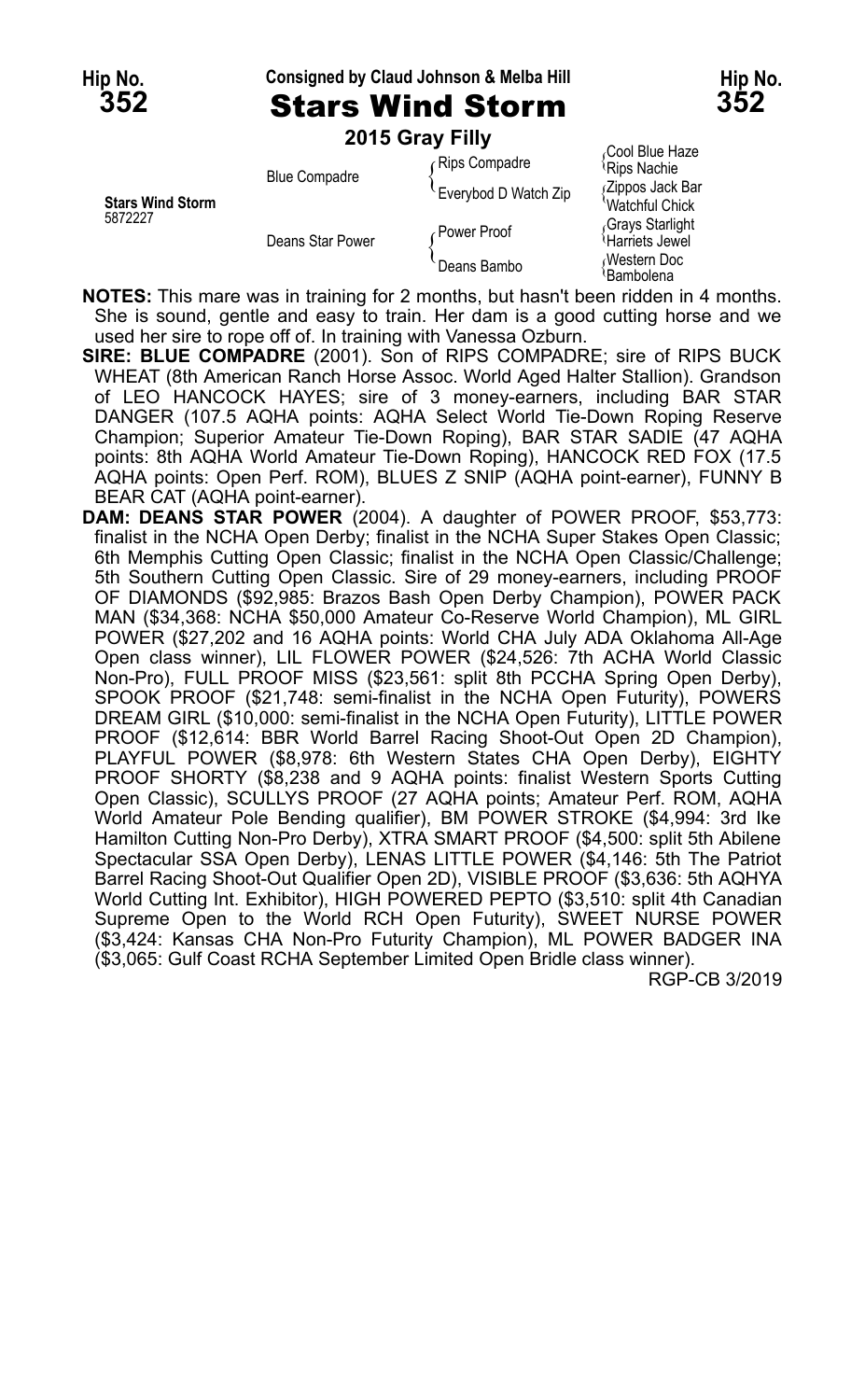#### **Hip No. Consigned by Robert Gallahaire Hip No. 353** Sweet Sanchita Joy **353**



Poco Sanchita Oios

**2016 Buckskin Filly**

| Sweet Sanchita Jov<br>5744961 | Cs Sanchita Seminole | ∠Cl Poco Gold Doc | Lynx O Gold                                       |
|-------------------------------|----------------------|-------------------|---------------------------------------------------|
|                               |                      | Bubas Poco Dolly  | <b>Bubas Billy Barnes</b><br>'Dollys Hancock      |
|                               | Ld Sweet Pecos Joy   | ∠Sweet Gallo Oak  | Gallo Del Cielo،<br><sup>≀</sup> Sweet Sister Oak |
|                               |                      | Demke Gal 224     | Solito Badger<br>Pretty Pecos Joy                 |

**NOTES:** This is a very nice, thick built filly that is quiet and riding very nicely. She will make a great family horse that could go in many different directions. Nominated to the AQHA Ranching Heritage Program.

- **SIRE: CS SANCHITA SEMINOLE** (2003). Son of CL POCO GOLD DOC. Son of POCO SANCHITA OJOS. He is by POCO OJOS GRANDE; sire of 2 moneyearners, including POCO OTEE ZAN (AQHA point-earner), POCO QUIXOTE KING (AQHA point-earner), POCO GAUGUIN (split 4th Saskatchewan RHA Open Futurity), POCO MUCHO GRANDE (NCHA money-earner), POCO STRUCK OIL (3rd FQHR Roundup & Review Halter Aged Stallion 7/10-Year-Old Open), POCO TRIPLE CREEK (3rd WFQHA World Aged Halter Stallion).
- **DAM: LD SWEET PECOS JOY** (2003). A daughter of SWEET GALLO OAK; sire of RWS OAK OF TEXAS (6.5 AQHA points). Son of GALLO DEL CIELO, \$28,437: split 7th Chisholm Trail Open Derby; split 4th Steamboat Springs Cutting 4-Year-Old Open. An RGP Top 10 All-Time Sire of Ranch Riding & Reining Money-Earners; an AQHA Top 10 All-Time Sire of Reining & Ranch Riding Point-Earners; an AQHA Top 25 All-Time Sire of RCH & Cowboy Events Point-Earners; an RGP Top 25 All-Time Sire of RCH Money-Earners. Sire of 537 money-earners, \$6,293,344, and earners of 13,453 AQHA points, including THE WIZSTER (\$206,152: NRBC Open Derby Reserve Champion), LENA GALLO (\$178,598 and 60 AQHA points: NRBC Open Derby Co-Reserve Champion; Superior Reining), RICOCHET ROOSTER (\$148,708: NRHA Open Futurity Reserve Champion), ROOSTERS WRANGLER (\$125,869 and 62 AQHA points: NRHA Open Futurity Reserve Champion; Superior Reining), ROO STAR (\$163,280 and 537.5 AQHA points: AQHA World Show Superhorse, AQHA Performance Champion), CHIC N ROOST (\$171,317 and 85 AQHA points: NRHA Open World Champion; Superior Reining), TAKA TICKET (\$125,469 and 66 AQHA points: NRHA Int. Non-Pro World Champion), NORTHERN ENTERPRISE (\$91,423 and 35 AQHA points: NRHA Int. Open World Champion), CASHN ROOSTER (\$86,778: NRHA Non-Pro World Champion), KING OFTHE HEN HOUSE (\$31,386 and 952 AQHA points: AQHA World Champion Junior Heeling Horse, AQHA Performance Champion).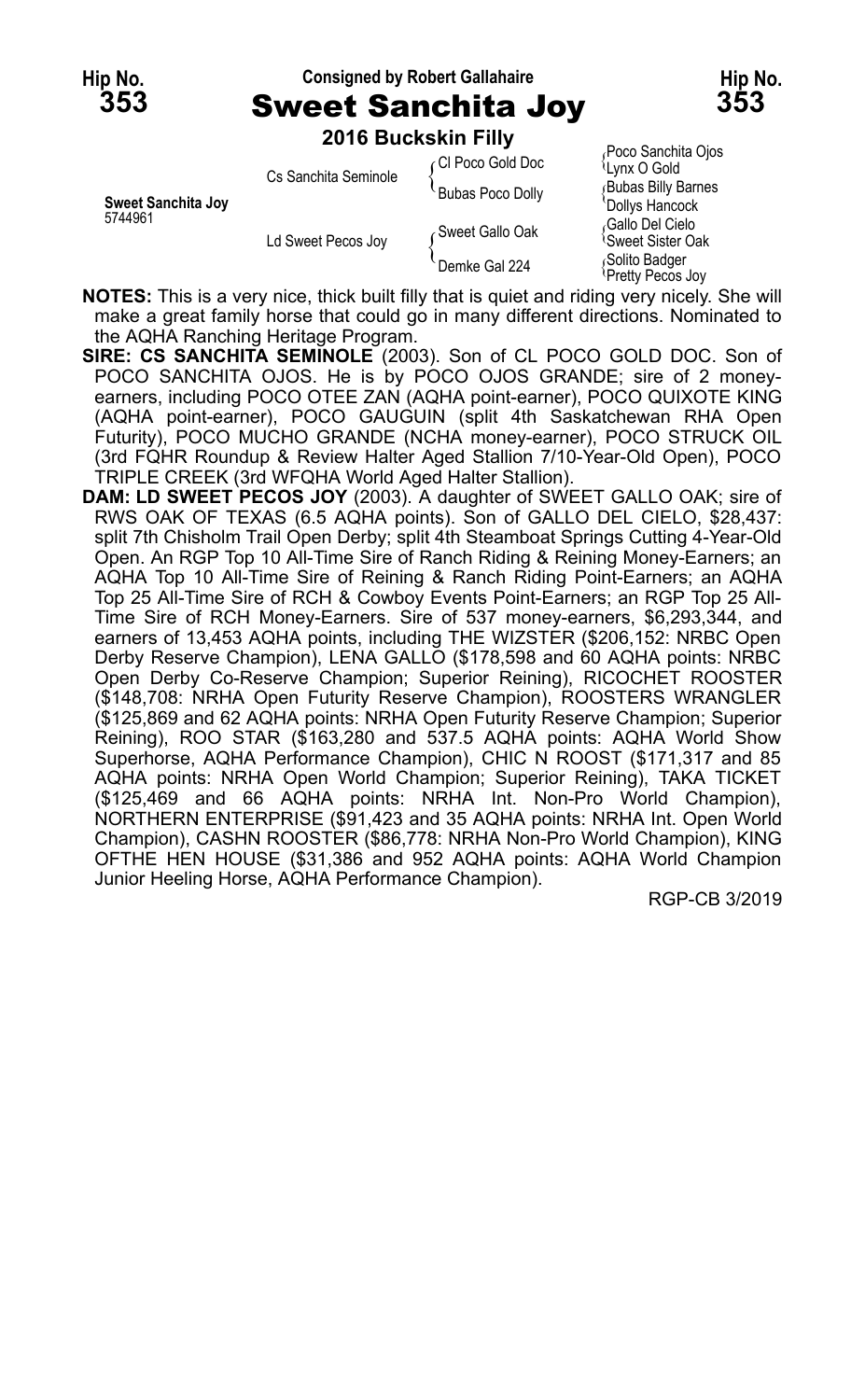#### **Hip No. Consigned by Daniel Schrock Hip No. 354** Mr Dual Bucks **354**

**June 6, 2017 Red Roan Colt**

| <b>Mr Dual Bucks</b><br>5828027 | Dual Star Barred    | ∩Dual Pep<br>Lacy Star Barred | Peppy San Badger<br>Miss Dual Doc<br>Doc's Star Barred<br>Budotoe |
|---------------------------------|---------------------|-------------------------------|-------------------------------------------------------------------|
|                                 | Gold Bucks Boo Bear | Mr Gold Bucks                 | Two Eyed Red Buck<br>Rose Alora                                   |
|                                 |                     | Denver Id Dudette             | The Denver Bartender<br>Lady Pynchon                              |

**NOTES:** "Dually" is a red roan that is coming along nicely in training, roping the dummy and riding outside. Sells 100% sound.

**SIRE: DUAL STAR BARRED** (2001). Full brother to BLOOD SWEAT N CHEERS (\$62,000: split top 10, NCHA Open Futurity). Sire of 6 money-earners, including BUCKY DUAL PEP (AQHA/National Intercollegiate Rodeo Assn. Rodeo Mens Horse of the Year Champion), KISS MY DUALLY (AQHA point-earner: American Ranch Horse Assoc. World All-Age Open Heading Champion), LR UNO DUAL TRES (AQHA point-earner: AQHA High Point Cowboy Mounted Shooting Mare Leader), FHG DUAL FROST (money-earner NBHA Youth World Barrel Racing Teen Youth 2D), DOCY DUAL PEP (4th Lucky Dog Tunica Barrel Racing May Open 3D), HIGH DUAL HICKORY (split 6th San Antonio Open Ranch Gelding Stakes), DUALS HICKORY (Best of The Best Barrel Racing International Barrel Racing Assoc. Jackpot Adult 3D class winner), FHG DUAL PLAYGUN (finalist Greg Olson Mem. Barrel Racing Open 3D). Son of DUAL PEP, \$313,192: split 3rd NCHA Open Super Stakes. An RGP Top 5 All-Time Leading Sire of Cutting Money-Earners; an AQHA Top 25 All-Time Sire of Cutting & Cowboy Events Point-Earners. Sire of 831 money-earners, \$25,873,768, and earners of 5,987 AQHA points, including DUAL REY ME (\$814,292 and 30.5 AQHA points: NCHA World Champion 3 times; NCHA Hall of Fame), DUALLY LENA (\$395,616: NCHA Open Futurity Reserve Champion), OLENA DUALLY (\$302,685: finalist in the NCHA Open Futurity; NCHA Gold Award), TAPT TWICE (\$285,226: Breeders Inv. Open Derby Reserve Champion).

**DAM: GOLD BUCKS BOO BEAR** (2008). Full sister to MISSOURI GOLD RUSH (14.5 AQHA points: top 10 AQHA World Junior Heading Level 2 Open). A daughter of MR GOLD BUCKS, \$17,744 and 463 AQHA points: AQHA Reserve World Champion Senior Heading Horse; finalist in AQHA World Senior Open Tie-Down Roping; AQHA High Point Junior Heading Open Leader; AQHA High Point Junior Heeling Leader twice; AQHA Performance Champion; Superior Tie-Down Roping; Superior Heading; Superior Heeling. Sire of 7 money-earners, including MS TRIPLE BARON RED (\$20,574 and 258.5 AQHA points: 4th AQHA High Point Junior Heeling twice, Superior Heeling), MS TWO ID GOLD BUCKS (19 AQHA points; Amateur Perf. ROM, AQHA World Amateur Heading Level 2 qualifier), MISSOURI GOLD RUSH (14.5 AQHA points: top 10 AQHA World Junior Heading Level 2 Open), FRENCHMANS GOLDBUCKS (7 AQHA points). Son of TWO EYED RED BUCK, \$8,975 and 279 AQHA points: AQHA Reserve High Point Junior Heading Champion; 4th AQHA High Point Junior Heeling; 5th AQHA High Point Junior Open Tie-Down Roping; AQHA High Point Heading Stallion; 9th AQHA World Aged Halter Stallion; AQHA Champion; Superior Heading; Superior Heeling. An AQHA Top 5 All-Time Leading Sire of Cowboy Events Point-Earners; 2019 AQHA Top 25 Sire of Ranch Riding Point-Earners; an RGP Top 25 All-Time Sire of Ranch Horse Money-Earners. Sire of 99 money-earners and earners of 9,765 AQHA points.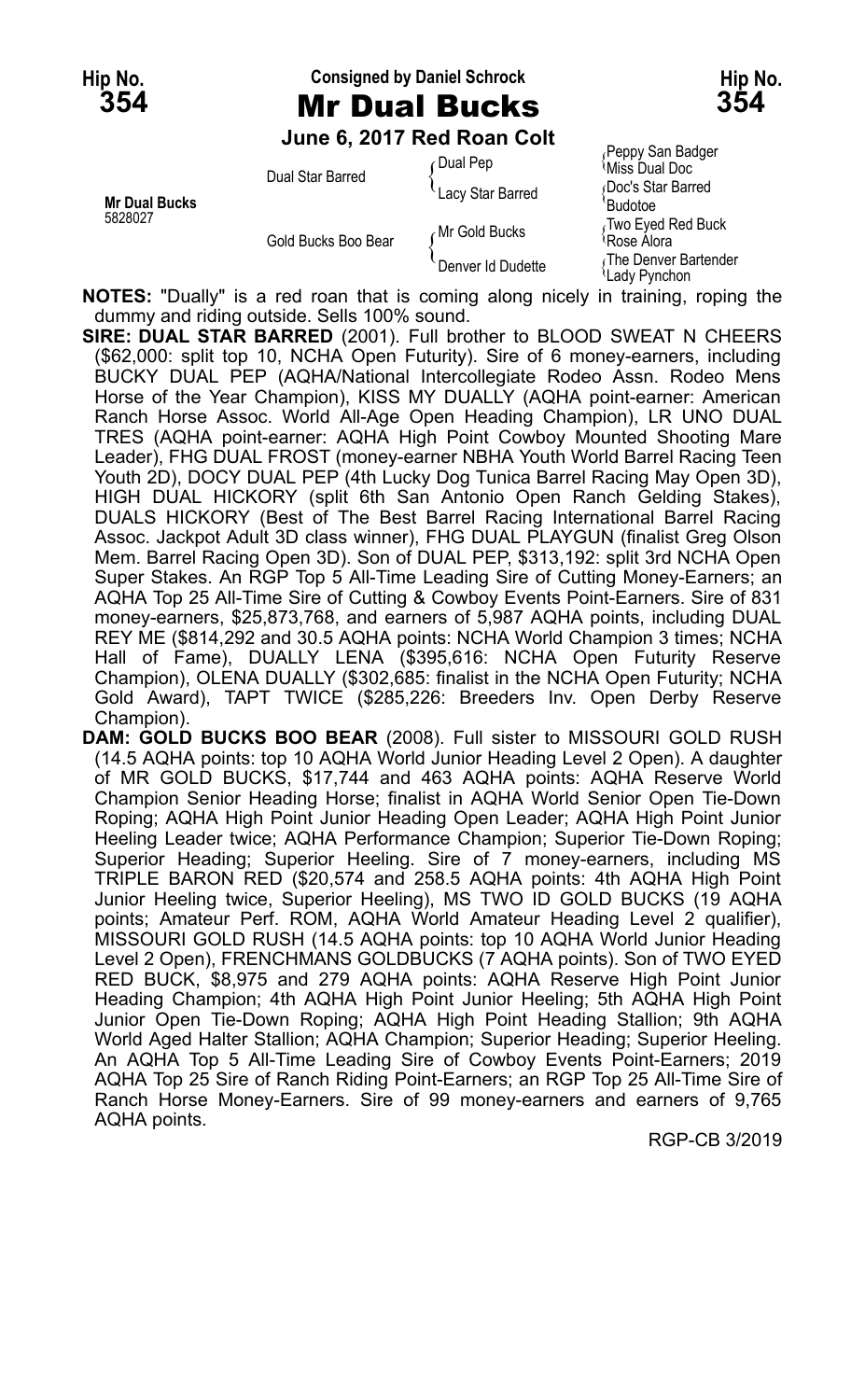**Hip No. Consigned by Dottie St Clair Hill Hip No.**

### **355** StClairs Cat **355**



**2015 Gray Gelding**

|                                |                             | <b>ZUTS Gray Gelding</b> |                                            |
|--------------------------------|-----------------------------|--------------------------|--------------------------------------------|
|                                | Nemacat                     | ∩Smooth As A Cat         | High Brow Cat<br><b>Shes Pretty Smooth</b> |
| <b>StClairs Cat</b><br>5747289 |                             | Ipanema                  | Dual Pep<br>'Hickory Good Girl             |
|                                | <b>StClairs Silver Blue</b> | Dualin Damon             | Dual Pep،<br><sup>{</sup> Trouble Wilson}  |
|                                |                             | Dobie Joes Julie         | Dobie Joe Sox<br>Howdys Gray Queen         |

- **NOTES:** This pretty gray gelding is really gentle. He has been ridden many of miles outside and in the arena. This gelding is a prospect for many different events. Sells 100% sound. GBED N/GBED, HERDA N/N, HYPP N/N, MH N/N, PSSM 1 N/N. In training with Ivan Raber.
- **SIRE: NEMACAT** (2011). Out of IPANEMA (\$43,824: NCHA Non-Pro Derby finalist). Son of SMOOTH AS A CAT, \$501,874: NCHA Horse of the Year. A 2019 AQHA #1 Leading Sire of Cowboy Events Point-Earners; 2018 & 2019 RGP Top 5 Leading Sire of Cutting Money-Earners; 2019 AQHA Top 5 Leading Sire of Ranch Horse Point-Earners; an RGP Top 10 All-Time Sire of Cutting Money-Earners. Sire of 1,107 money-earners, \$26,663,809, and earners of 4,158 AQHA points, including SMOOTH TALKIN STYLE (\$305,284: NCHA Horse of the Year), LHR SMOOTH JAMIE MAY (\$251,430: NCHA Horse of the Year), SMOOTH ASA ZEE (\$619,415: NCHA Non-Pro World Champion; NCHA Hall of Fame), AROSESUCHACLATTER (\$323,079: 5th NCHA Open Futurity), SHORT N SMOOTH (\$298,137: split 4th NCHA Open Super Stakes), SMOOTH N CASH (\$265,836: split 4th NRCHA Open Futurity), HOLLY IS SMOOTH (\$230,752 and 62.5 AQHA points: AQHA World Champion Senior Cutting Horse), SMOOTH GOING CAT (\$215,019: 3rd NCHA Open Futurity), CAT BLACK I (\$209,266: 4th NCHA Open Finals; NCHA Gold Award), SHES TWICE AS SMOOTH (\$196,569: 4th NCHA Open Derby), SMOOTH NU CAT (\$193,816: finalist in the NCHA Open Futurity), TRAVELIN SMOOTH (\$177,258: finalist in the NCHA Open Futurity), SMOOTH AS I CAN (\$173,802: \$25,000 Novice Non-Pro), SHRIMP SHACK SHOOTER (\$164,147: split 3rd Breeders Inv. 5-Year-Old Special Non-Pro), KR ISADORA DUAL (\$161,886: NCHA Open Super Stakes Champion), BOOZIN SUSAN (\$154,473: split 7th NCHA Non-Pro Super Stakes).
- **DAM: STCLAIRS SILVER BLUE** (2007). A daughter of DUALIN DAMON; moneyearner in the Texas Open Cutting Futurity. Son of DUAL PEP, \$313,192: split 3rd NCHA Open Super Stakes. An RGP Top 5 All-Time Leading Sire of Cutting Money-Earners; an AQHA Top 25 All-Time Sire of Cutting & Cowboy Events Point-Earners. Sire of 831 money-earners, \$25,873,768, and earners of 5,987 AQHA points, including DUAL REY ME (\$814,292 and 30.5 AQHA points: NCHA World Champion 3 times; NCHA Hall of Fame), DUALLY LENA (\$395,616: NCHA Open Futurity Reserve Champion), OLENA DUALLY (\$302,685: finalist in the NCHA Open Futurity; NCHA Gold Award), TAPT TWICE (\$285,226: Breeders Inv. Open Derby Reserve Champion), PLAYBOY MCCRAE (\$264,562: NCHA Open Futurity Champion), AUTUMN BOON (\$258,185: NCHA Open Super Stakes Champion; NCHA Hall of Fame), JACK RUBY (D) (\$256,082: split 4th NCHA Open Classic/Challenge), AL POOCINO (\$255,333: NCHA Open Classic/Challenge Co-Champion), SMOKIN DUALLY (\$254,038: NCHA Open Super Stakes Reserve Champion), KIT DUAL (\$251,791: 3rd NCHA Open Futurity), DUAL REWARD (\$236,393 and 15.5 AQHA points: 4th NCHA Open Futurity; NCHA Silver Award), BOB DUALIN (\$231,641: NCHA Junior Youth Co-Reserve World Champion), ZEE DUALY (\$228,410: NCHA Non-Pro Super Stakes Co-Reserve Champion).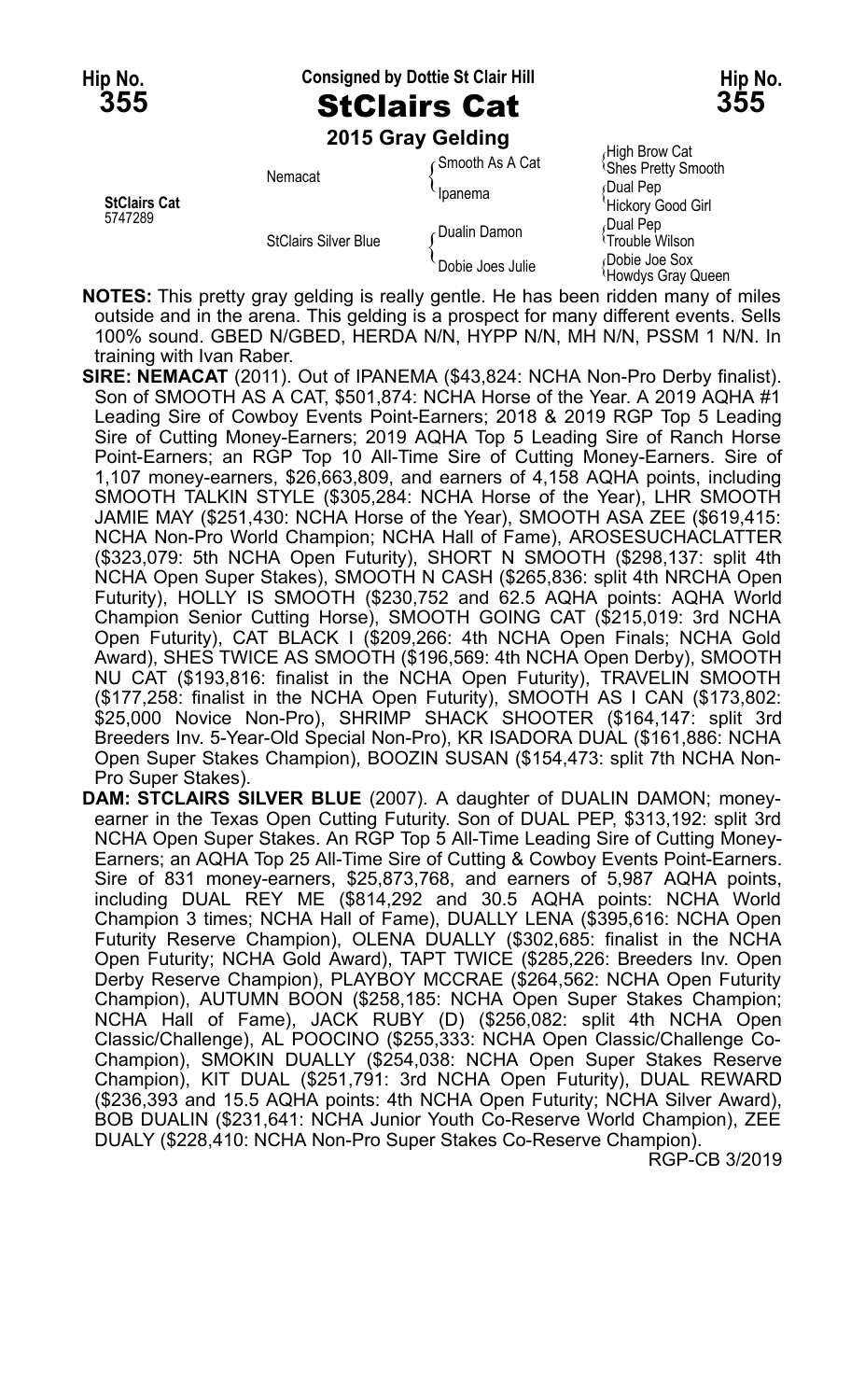### **Hip No. Consigned by Mike & Kristy Hitti Hip No. 356** Name Pending **356**

**2017 Palomino Gelding**

| <b>Name Pending</b><br>Pending | Palo Duro Cat   | High Brow Cat<br>Shania Cee    | <b>Smart Little Kitty</b><br>Peppys Boy 895<br>Lynx Melody        |
|--------------------------------|-----------------|--------------------------------|-------------------------------------------------------------------|
|                                | Miss Okie Josie | Doctor Okie 79<br>Docs A Skipn | Doctor Higgins<br><i><b>Nancy Edwards</b></i><br>Doc Lucky Malbec |
|                                |                 |                                | ∖Shandiin                                                         |

High Brow Hickory<br>Smart Little Kitty Shandiin

**NOTES:** "Max" is a well built colt with a quick mind. He will make a great working cow or roping horse.

- **SIRE: PALO DURO CAT** (2002). \$10,753: 4th Augusta 4-Year-Old Limited Open Futurity. Full brother to SOPHISTICATED CATT (\$192,509: AQHA World Champion Senior Cutting Horse 3 times); half-brother to CEE NO COLOR HERE (P) (\$89,916: APHA World Solid Paint-Bred Cutting Champion). Out of SHANIA CEE (\$408,633: NCHA Horse of the Year, NCHA Hall of Fame A 2018 RGP Top 25 Sire of Ranch Horse Money-Earners. Sire of 34 money-earners, 12 AQHA point-earners, including THE CATS IN JAIL (73 AQHA points: AQHA World Level 2 Open Junior Heading Champion), BOXO VALENTINES CAT (\$38,365 and 104.5 AQHA points: AQHA High Point Versatility Ranch Horse All-Around Cowboy Reserve Champion), HIGH BROW KITTY CAT (\$42,242: 5th NRCHA Non-Pro Futurity), CAT LADY 05 (\$36,787: split 7th NCHA Limited Non-Pro Super Stakes), OKP SHANIAS CAT (\$13,435: NCHA Area 1 \$5,000 Novice Champion), MISS CHIQUITA KITTY (\$11,399 and 18.5 AQHA points: NCHA Area 19 \$5,000 Novice Horse Non-Pro Reserve Champion), PALO DURO JEWEL (\$7,891 and 17.5 AQHA points: AQHA High Point Junior Cutting Leader), PALO NITA CAT (\$5,730 and 43 AQHA points: 4th AQHA High Point Junior Working Cow Horse), BOBS DIESEL CAT (\$5,363: Montana RCHA Open Futurity Co-Champion), PALO DURO KITTEN (AQHA pointearner), PALO DURO BLOND (AQHA point-earner), BAY B PALDUR (NCHA \$2,140), TRAVELIN KITTY (NCHA \$1,518), THE YELLO CAT (131.5 AQHA points: 4th North Central RCHA Independence \$1,000 Limited Non-Pro class), PALO DURO PISTOL CAT (US CHA Finals Open Ranch Cutting Co-Champion).
- **DAM: MISS OKIE JOSIE** (2002). A daughter of DOCTOR OKIE 79. Son of DOCTOR HIGGINS, NCHA \$10,456 and 50 AQHA points: Superior Cutting. Sire of 4 moneyearners, including DOC A LOC (22.5 AQHA points; Youth Perf. ROM), LA QUITAS REQUEST (5 AQHA points), DOCTORS HOLLYWOOD (AQHA point-earner; NCHA money-earner), DOCS GOLD RUSH (AQHA point-earner), HIGGINS MYSTERY (AQHA point-earner), CK NIGGINS DELL (AQHA point-earner, AQHA World Aged Stallions qualifier), METAMORA'S LUCK (P) (NCHA \$1,519), LASCO HIGGINS (ACHA & NCHA money-earner), HIGGINS ELITE (ACHA & NCHA money-earner). He is by DOC'S J JAY, NCHA money-earner and 9 AQHA points; sire of 79 money-earners, 66 AQHA point-earners, including DOCTOR KACHINA (\$63,033: Western States Cutting Open Maturity Reserve Champion; NCHA Bronze Award), THE SNAKE DOCTOR (\$24,755 and 12 AQHA points: top 10 "The Non-Pro" All-Age), DOCTOR JAYS WONDER (P) (\$24,264: Southern Fall Cutting 5/6- Year-Old Open Champion), ANGEL DOCTOR (\$20,508: CHA Nebraska Non-Pro Classic Reserve Champion), DOCTORS SANDY DOLL (\$19,336 and 12 AQHA points: Colorado Classic Cutting 5-Year-Old Non-Pro Champion; NCHA Bronze Award), DOCTOR HENRY (\$16,579 and 19 AQHA points: semi-finalist in the NCHA National Gelding Division), GINGERS DOCTOR (\$15,685: 3rd Kansas NON Pro Tournament Cutting All-Age \$20,000 Amateur), DOCTOR PAINT BAR (P) (\$12,229: 5th Georgia National Cutting 7Up Open), LITTLE DOC LEO (\$10,502: NCHA Certificate of Ability).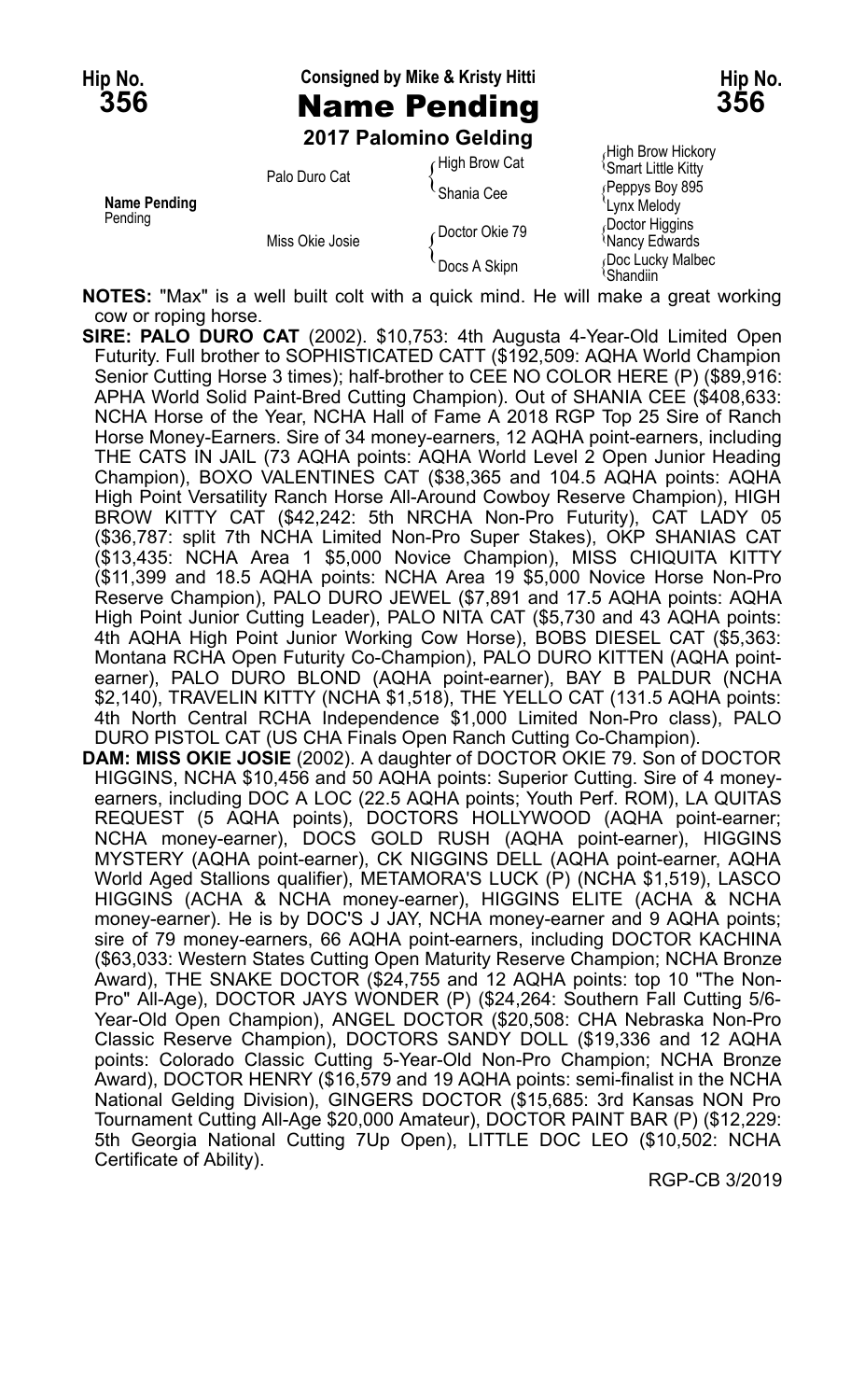# **Hip No. Consigned by David Helmuth Hip No. 357** TR Till Eternity **357**

**2016 Sorrel Gelding**

|                                    | <b>TR Dual Rev</b>   | ⊊Dual Rev          | Dual Pep<br>Murse Rey                |
|------------------------------------|----------------------|--------------------|--------------------------------------|
| <b>TR Till Eternity</b><br>5779873 |                      | Peppys Misty Oaks  | Candy Bar Peppy<br>'Oaks Misty Peppy |
|                                    | <b>Till Eternity</b> | Smart Little Lena  | Doc O'Lena<br><b>Smart Peppy</b>     |
|                                    |                      | Docs Kingetta Chex | Docs King Chex<br>Miss Queen Dolly   |

**NOTES:** If you are looking for a ranch horse or cutting prospect, this ranch gelding has the ability and breeding for you. In training with Leroy Helmuth.

**SIRE: TR DUAL REY** (1999). \$353,174: NCHA Open Super Stakes Reserve Champion; NCHA Open Derby Reserve Champion. An AQHA Top 25 All-Time Sire of Ranch Horse Point-Earners; 2018 RGP Top 25 Sire of RCH Money-Earners. Sire of 353 money-earners, \$4,961,133, and earners of 1,912 AQHA points, including AUSTIN REY (\$223,223: split top 10, NCHA Open Futurity), DARATRCOCOASPREVIEW (\$183,438: Australia NCHA Non-Pro Futurity Champion), INTENTION DEL REY (\$134,383: Brazos Bash Open Classic Reserve Champion; NCHA Silver Award), BOOT SCOOTIN TR (\$127,803: finalist in the NCHA Open Futurity), SDP MOMS TR (\$114,702: top 10, NCHA Open Classic/Challenge), PLAYIN T ETTA (\$110,692: Breeders Inv. Non-Pro Derby Co-Reserve Champion), SDP AL CAPOONE (\$109,985: top 10 NCHA Open Super Stakes), WHAT A REY (\$104,860: NCHA Limited Non-Pro Futurity Champion), LIL REY OF HOPE AS (\$102,002: Australia NCHA Open Futurity Champion), SHES PLAYIN REY (\$71,843 and 38.5 AQHA points: AQHA World Level 2 Open Reserve Champion Senior Working Cow Horse), TR PLAYING CHIC (\$23,972 and 59 AQHA points: AQHA World Level 2 Open Reserve Champion Senior Working Cow Horse), SDP INSTANT REY (\$95,001: semi-finalist in the NCHA Open Futurity), SDP HICAREY (\$80,319: 3rd NCHA Amateur Classic/Challenge), TR GOOD DAY (\$74,117: 4th NCHA Open Gelding Stakes), TRAVALIN TR (\$68,039: finalist in the Breeders Inv. Derby \$10,000 Limited Open), REYSN SAVANAH (\$67,538: finalist in the NCHA Open Futurity), DUALLY DUALLY (\$65,358: Arbuckle Mountain 4-Year-Old Non-Pro Futurity Champion).

**DAM: TILL ETERNITY** (1999). NCHA money-earner. Dam of WILEYS LIL REDHEAD (\$7,532: money-earner Iowa Breeders Open Cutting Futurity, Minnesota CHA Fall Festival Breeders Futurity Open Co-Champion; money-earner Iowa Breeders Cutting Non-Pro Derby). Full sister to SMART CHEX (\$3,278: finalist in the Memphis Cutting 4-Year-Old Non-Pro Futurity), LITTLE RED CHEX (\$3,168 and an AQHA point-earner: 8th Canadian Supreme Open to the World Cutting 3-Year-Old Open), LITTLE SMART CHEX (ACHA & NCHA money-earner), LITTLE AND LOUD (NRHA money-earner). Half-sister to EATIN OUT (\$186,623: 4th NCHA Non-Pro Super Stakes; NCHA Gold Award), FIRST HIGH BROW (\$23,668: finalist in the Bonanza 5/6-Year-Old Non-Pro), DINNER AT CLARKS (\$5,738 and 31 AQHA points: semi-finalist in the NCHA Open Super Stakes), WHAT A STYLE (\$4,368 and 23.5 AQHA points: split 3rd Raleigh Cutting Series 4-Year-Old Open), CECILIA O LENA (NCHA Certificate of Ability), and a daughter of SMART LITTLE LENA, \$743,275: NCHA Triple Crown. RGP #2 All-Time Leading Sire of Cutting Money-Earners; AQHA #2 All-Time Leading Sire of Cutting Point-Earners; an AQHA Top 5 All-Time Leading Sire of RCH Point-Earners; an RGP Top 25 All-Time Sire of RCH Money-Earners. Sire of 1,468 money-earners, \$42,696,172, and earners of 10,420 AQHA points, including JUSTA SMART PEANUT (\$417,739: NCHA Horse of the Year).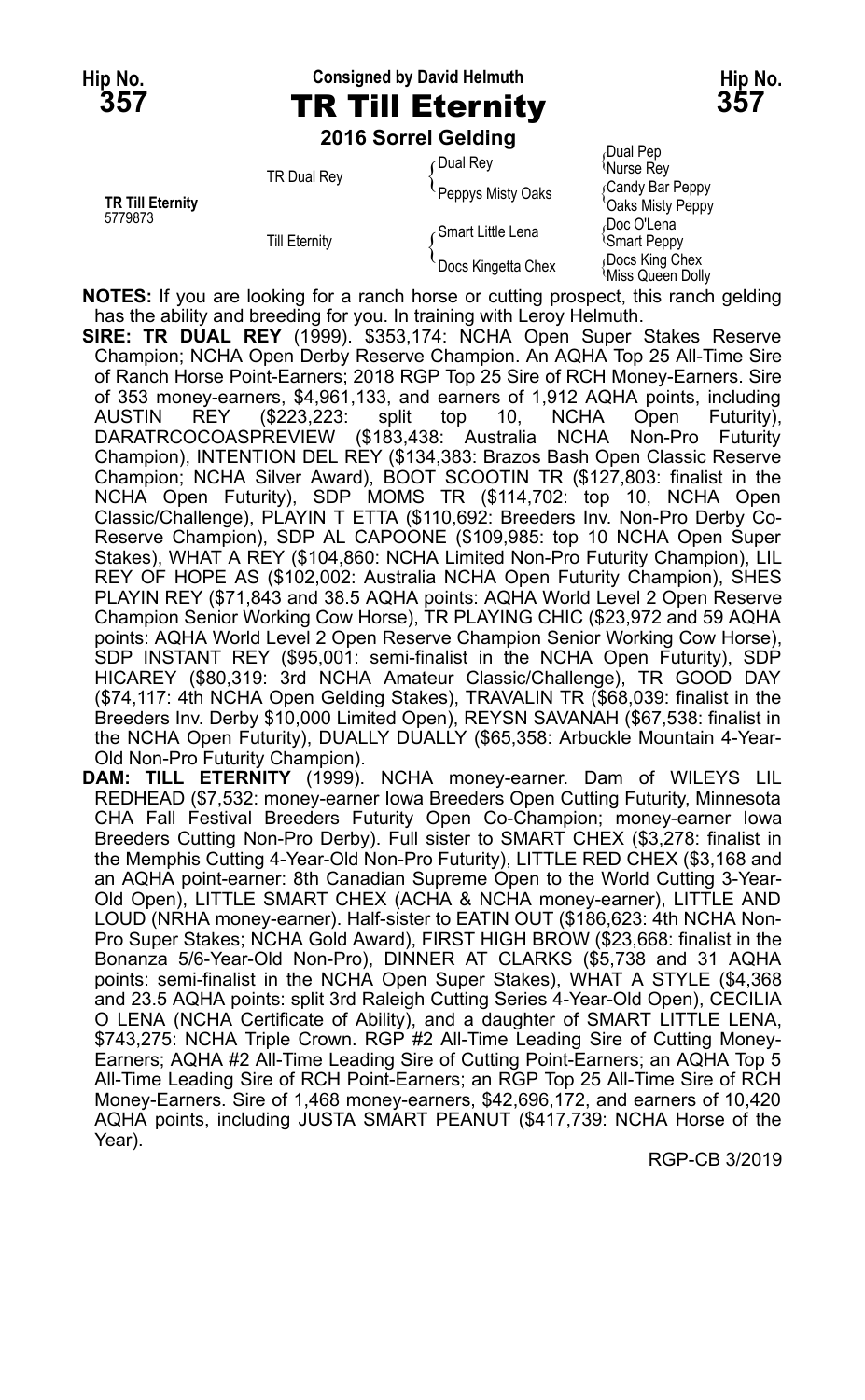# **Hip No. Consigned by Sandra Rians-Snell Hip No. 358** Oaks Highlights **358**

**2007 Sorrel Gelding**

|                                   | <b>LUVI JULICI UCIUIIIU</b> |                    |                                                  |
|-----------------------------------|-----------------------------|--------------------|--------------------------------------------------|
| <b>Oaks Highlights</b><br>5056788 | Highlightcat                | High Brow Cat      | High Brow Hickory<br><b>Smart Little Kitty</b>   |
|                                   |                             | Cammi Light        | Grays Starlight<br>Pand O Lena                   |
|                                   | Oaks Serendipity            | ∠Doc's Oak         | <sub>≀</sub> Doc Bar<br><sup>1</sup> Susie's Bay |
|                                   |                             | Dollys Serendipity | Freckles Playboy<br>'Dolly O'Lena                |

**NOTES:** This gelding is sound and sane with no vices. He has been from the roping pen to the trails with no issues or bad habits. This is a good all around horse. In training with Garrett Mize.

- **SIRE: HIGHLIGHTCAT** (2001). \$135,963: NCHA Non-Pro Futurity Reserve Champion; Western Horseman Cup Cutting Non-Pro Reserve Champion; 3rd Suncoast Fall Open Derby; Suncoast Fall Cutting Non-Pro Derby Reserve Champion; 8th Abilene Spectacular Open Derby. Sire of 34 money-earners, including GINGERLY A CAT (\$84,721: 4th NCHA Non-Pro Classic/ Challenge), SLR LENAS MR CAT (NCHA Area 25 \$35,000 Non-Pro Reserve Champion), ROYS CATOLENA (AUS) (\$23,578: split 3rd Australia NCHA Open Futurity), CADESCAT (\$23,006 and 29 AQHA points: 7th AQHA World Junior Working Cow Horse), COLBYS CAT (\$21,616: top 10, NCHA Limited Non-Pro Classic/Challenge), LIGHTLY FRECKLED CAT (\$18,367: finalist in the Breeders Inv. \$10,000 Novice Derby), SDP HOSANNA (\$10,865: 3rd Utah CHA Open Derby), MILLIE HIGHLIGHT (\$9,127: Washington CHA Open Futurity Reserve Champion), HIGHLIGHTTHATCAT (\$3,376 and 25.5 AQHA points: Working Western Horse Celebration RCH Bridle Spectacular Limited Non-Pro Champion), SWEET STYLIN CAT (\$3,151: top 10 Canadian Supreme Open to the World Open Cutting Futurity), SDP HANGEM HIGH (19 AQHA points; NCHA money-earner, AQHA World Amateur Ranch Sorting Level 2 qualifier), CAT STORMIN GEES (11 AQHA points: AQHA High Point Level 1 Select Amateur Cutting), BOONLIGHT RED (AQHA point-earner: FEQHA European Championships All-Age Open Ranch Cutting Champion), LIGHT MY CAT (AQHA point-earner), HEY SWEET CAT (NCHA \$1,331), HIGHLIGHT SUG (NCHA \$1,317), BIG CATALENA (NCHA \$1,300), CATS MAPLE SUG (split 7th Alberta CHA OLDS Cutters Futurity Day 2 Open).
- **DAM: OAKS SERENDIPITY** (1989). Dam of 3 money-earners, including OAKS LITTLE LENA (\$16,617: split 7th West Texas Open Derby; finalist in the Cotton Stakes Open Derby; finalist in the Abilene Spectacular Non-Pro Derby), SERENDIPITOUS MAC (\$5,016: split 5th San Diego CHA Open Derby; moneyearner Tejon Ranch Open Cutting Futurity), LITTLE UNO OAK (42 AQHA points: 9th AQHA World Open Team Penning, split 3rd Northwest Ranch Festival Cutting Classic Amateur Gelding). Half-sister to PEPONDIPITY (\$16,793: Canadian CHA Supreme Open Classic Champion). A daughter of DOC'S OAK, \$75,658 and 27 AQHA points;split 4th NCHA Open Futurity; 4th NCHA Top 10. An RGP Top 25 All-Time Sire of Cutting Money-Earners. Sire of 527 RGP money-earners, \$10,922,624, and earners of 3,406 AQHA points, including CHAROAKTER EYES (\$298,845: NCHA Super Stakes Open Classic Champion; NCHA Hall of Fame), FRECKLES DOCS OAK (\$271,967: NCHA \$50,000 Amateur Co-World Champion), DOCS LONE OAK (\$252,317 and 10.5 AQHA points: top 10, NCHA Open Futurity; NCHA Gold Award), CASSIES OAK (\$217,000: NCHA \$3,000 Novice World Champion), RAMBO OAK (\$200,582: NCHA Non-Pro Co-World Champion; NCHA Bronze Award), OAK DOLL (\$166,611: 3rd NCHA Open Futurity; NCHA Bronze Award), MAC LEOAK (\$157,140).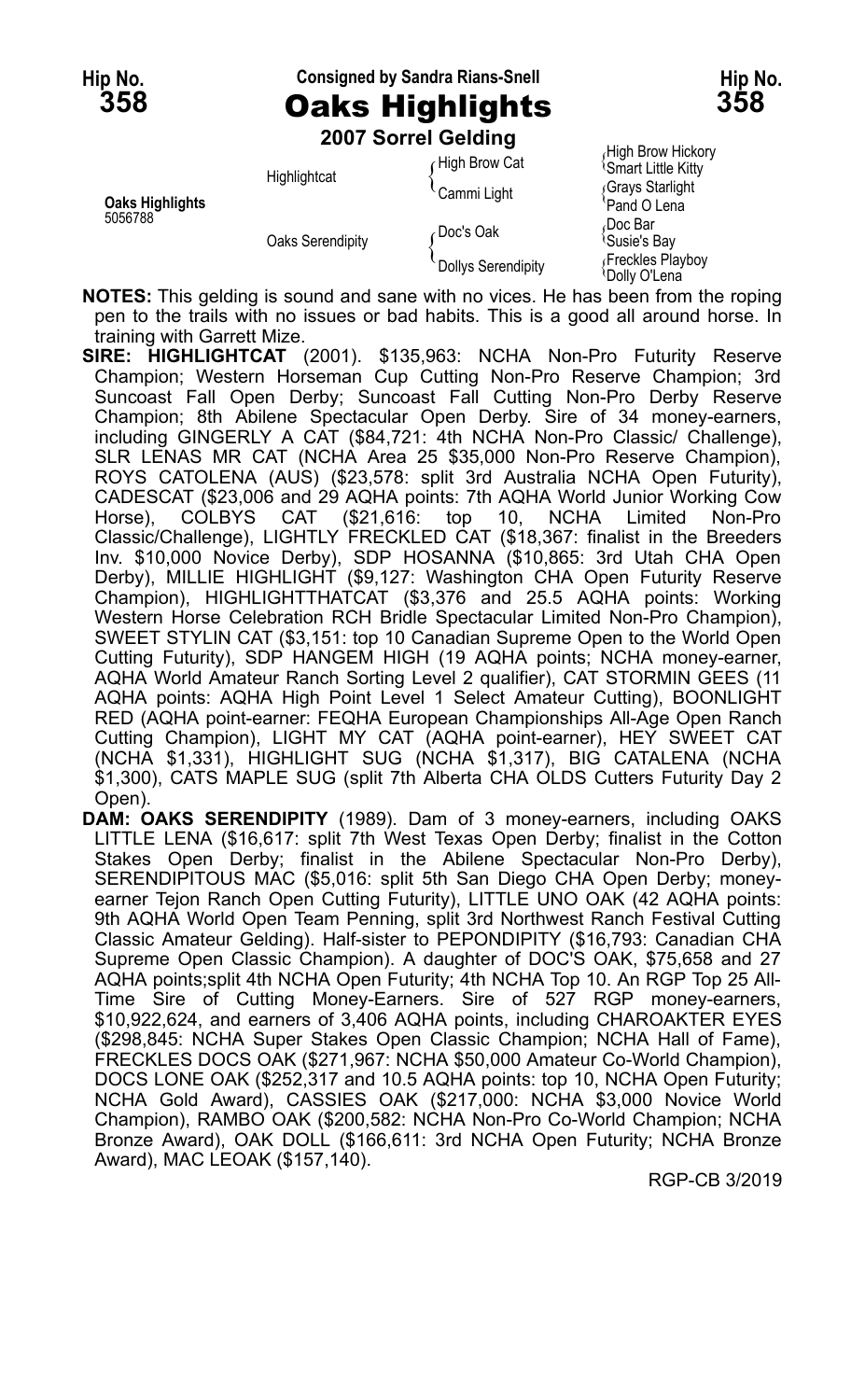

**NOTES:** This smart and willing colt has had 30 days under saddle. He will load in the trailer and stands tied.

- **SIRE: OCHAKING DARKEYEDSUN** (2010). NRHA money-earner. A son of BLUE EYED DUNNIT; sire of OCHAKING DARKEYEDSUN (NRHA money-earner). Son of DEFINITLY A DUNIT, an AQHA point-earner: finalist Colorado International Reining Festival; 3rd IBHA World Aged Halter Stallion. Sire of 17 money-earners, 10 AQHA point-earners, including POCO DOT DUNIT (\$3,109 and 9 AQHA points: AQHA World Cowboy Mounted Shooting Select Amateur Reserve Champion), DEFINITLY HOLLYWOOD (175 AQHA points: AQHA World Performance Halter Stallion Level 2 Open Reserve Champion; Superior Heading), POCO DOT DUNIT (\$3,109 and 9 AQHA points: AQHA World Cowboy Mounted Shooting Select Amateur Reserve Champion), DEFINITLY HOLLYWOOD (175 AQHA points: AQHA World Performance Halter Stallion Level 2 Open Reserve Champion; Superior Heading), CODY BILL DUNIT (14 AQHA points: WFQHA World 4/10-Year-Old Stallion Open Reserve Champion), CIERA DUNNIT (Magic Valley RCH Snaffle Bit Futurity \$5,000 Pro-Am Reserve Champion), DUN A BADGER (\$4,174 and 7 AQHA points: NBHA Youth World Barrel Racing Teen Youth 3D class winner), MABY LOU DUN IT (HA) (\$4,160: 8th Half Arabian 4/5-Year-Old Open Reining Futurity), MAYBE LOU DUNIT (HA) (\$4,143: split 8th Half Arabian 4/5-Year-Old Open Reining Futurity), DUN FADED MY GENES (\$3,927 and 72.5 AQHA points: American Ranch Horse Assoc. World Get of Sire Open Champion), CLASSY DIAMOND DUNIT (AQHA point-earner; NRHA AQHA point-earner).
- **DAM: DOX O PLAYGIRL** (2001). Half-sister to DOX O LENA BOB (\$17,242: 6th Bluebonnet Cutting Stakes 5/6-Year-Old Non-Pro), MR BOB O LENA (split 3rd Bluebonnet CHA 4-Year-Old Open), HAIDA MAY (NCHA money-earner), DOX HAIDA (NCHA money-earner), and a daughter of FRECKLES PLAYBOY, \$60,015 and 25 AQHA points;AQHA World Champion Junior Cutting Horse, AQHA World Champion Junior Cutting Horse, top 10, NCHA Top 10. An RGP Top 5 All-Time Leading Sire of Cutting Money-Earners; an AQHA Top 5 All-Time Leading Sire of Cutting Point-Earners; an AQHA Top 25 All-Time Sire of Cowboy Events & RCH Point-Earners. Sire of 1,043 money-earners, \$28,791,095, and earners of 10,193 AQHA points, including PLAYBOYS MADERA (\$581,282: the Masters Cutting Open Champion; NCHA Hall of Fame), PLAYBOYS KID (\$445,018: NCHA Non-Pro World Champion; NCHA Bronze Award), HYGLO FRECKLES (\$412,141: NCHA World Champion; NCHA Platinum Award), BET YER BLUE BOONS (\$350,615: NCHA World Champion Mare; NCHA Hall of Fame), PLAYBOY BEE JAY (\$346,900: NCHA Non-Pro Super Stakes Champion), JUST PLAYIN SMART (\$324,572 and 50 AQHA points: NCHA World Champion Stallion; NCHA Hall of Fame, Superior Cutting), DRY N FRECKLED (\$302,161: NCHA World Champion Gelding; NCHA Hall of Fame), POWER PLAYER (\$283,349: NCHA Super Stakes Non-Pro Classic Co-Reserve Champion), PLAY LIKE A LENA (\$279,361: NCHA World Champion Mare; NCHA Platinum Award), DAINTY PLAYGIRL (\$271,821: NCHA Open Futurity Champion), PLAYBOYS RUBY (\$268,441: NCHA Non-Pro Super Stakes Champion).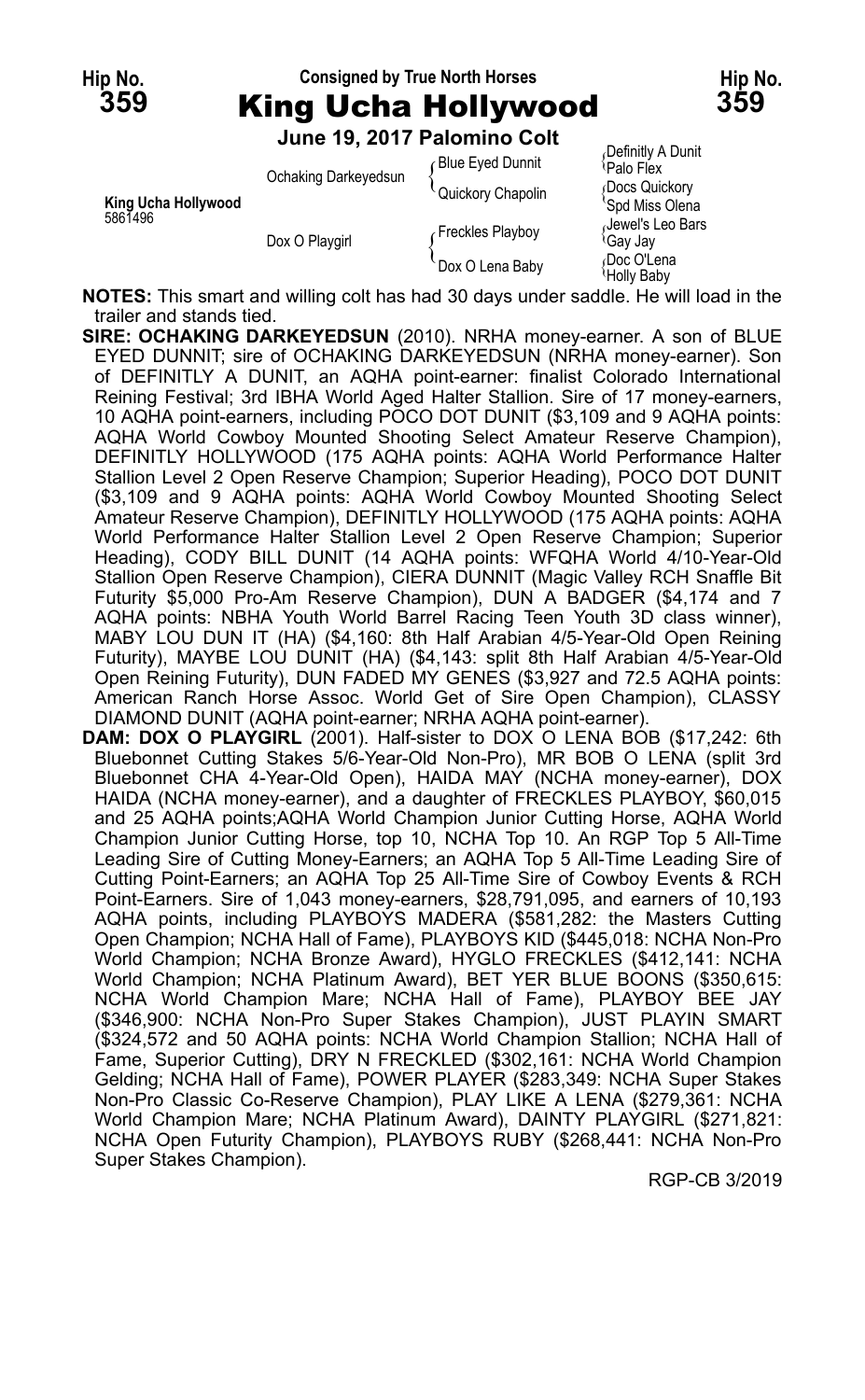## **Hip No. Consigned by Circle B Farm Hip No. 360** CBR Ms Peponita Rey **360**

**March 29, 2017 Bay Filly**

|                                       | Copenreygen | Dual Rev<br>Ms Bingo Catalina | Dual Pep<br>Murse Rey<br>Bingo Hickory             |
|---------------------------------------|-------------|-------------------------------|----------------------------------------------------|
| <b>CBR Ms Peponita Rey</b><br>5917824 | Six Flo     | Mr Peponita Flo               | 'Fancy Catalyst<br>∂Peponita<br>Brinks Hickory Flo |
|                                       |             | Dox Rosie O Grady             | Doc O'Lena<br>Rose Chex                            |

**NOTES:** This filly has had 30 days training with Shawn Holden.

**SIRE: COPENREYGEN** (2004). Son of DUAL REY, \$105,038: split 6th NCHA Open Futurity. A 2018 & 2019 RGP #2 Leading Sire of Cutting Money-Earners; an RGP Top 5 All-Time Leading Sire of Cutting Money-Earners; 2019 AQHA Top 5 Leading Sire of Cowboy Events Point-Earners; an RGP Top 10 All-Time Sire of RCH Money-Earners. Sire of 1,392 money-earners, \$42,448,673, and earners of 8,832 AQHA points, including REYS DUAL BADGER (\$313,563: NCHA Horse of the Year), SPECIAL NU BABY (\$481,197: NCHA World Champion Mare; NCHA Hall of Fame), DONT STOPP BELIEVIN (\$461,516: NCHA Open Reserve World Champion; NCHA Hall of Fame), REYS DESIRE (\$409,603: NCHA Open Super Stakes Champion; NCHA Hall of Fame), REY DOWN SALLY (\$404,170: split 3rd NCHA Open Futurity; NCHA Hall of Fame), MISS ELLA REY (\$378,668 and 94.5 AQHA points: NCHA Non-Pro Co-World Champion; NCHA Bronze Award), CR SUN REYS (\$371,053: split 4th NCHA Open Super Stakes; NCHA Hall of Fame), TR DUAL REY (\$353,174: NCHA Open Super Stakes Reserve Champion), LIL RATTLER (\$339,414: Showdown in Cowtown Winter Slot Cutting Open Reserve Champion), DUAL SMART REY (\$330,436: NCHA Open Super Stakes Champion), ROCKIN W (\$329,722: NCHA Open Futurity Champion), REYANN HICKORY (\$324,141: 4th NCHA Non-Pro Futurity), BUTTON DOWN SUPERCAT (\$290,815: Breeders Inv. Open Derby Reserve Champion), REYZIN THE CASH (\$278,381: NCHA Open Classic/Challenge Champion; NCHA Hall of Fame), SVR REYL SMART (\$275,865: NCHA Open Super Stakes Co-Reserve Champion).

**DAM: SIX FLO** (1999). Half-sister to DOX STEPPIN OUT (\$65,845: finalist in the NRHA Open Futurity), SIXES DUAL (\$8,614: 3rd NCHA Limited Open Futurity). A daughter of MR PEPONITA FLO, \$148,875: NCHA Open Futurity Reserve Champion; finalist in the NCHA Open Super Stakes; Gold Coast Cutting Open Classic Reserve Champion; finalist Montgomery Cutting 4-Year-Old Open Futurity; 4th Biggest Little Cutting 4-Year-Old Open. Sire of 140 money-earners, \$2,936,125, 37 AQHA point-earners, including SHAKIN FLO (\$429,106: NCHA Horse of the Year, NCHA Hall of Fame), HICKORYS GOLDEN FLO (\$186,179: 3rd NCHA Open Super Stakes), MO FLO (\$130,784: finalist in the NCHA Open Futurity; NCHA Bronze Award), GET HER FLOWING (\$112,546: PCCHA Open Classic/Challenge Champion), SUNSPOT FLO (\$105,905: split 7th Breeders Inv. Open Derby), FELINA FLO (\$103,551: split top 10, NCHA Open Futurity), FLOS JEWEL (\$54,928: NCHA Non-Pro Co-Reserve World Champion; NCHA Bronze Award), COMMANDER FLO (\$90,737: Suncoast Fall Non-Pro Cutting Futurity Champion), FLO MOTION (D) (\$78,382: 4th Suncoast Fall Open Cutting Futurity; NCHA Bronze Award), LITTLE MO FLO (\$64,739: 3rd Arizona CHA Mowery Futurity Open), COSMO FLO (\$61,755: PCCHA Fall 4-Year-Old Cutting Stakes Open Co-Reserve Champion), INCREDI BABE (\$60,085: top 10 PCCHA Open Derby; NCHA Bronze Award), CHECK THE FLO (\$58,987: top 10 Memphis Cutting 4-Year-Old Open Futurity), MR FUZZY FLO (\$54,862: split 3rd Breeders Inv. \$10,000 Novice Non-Pro Derby), FLO N ETHYL (\$54,366: split 5th PCCHA Open Futurity), SANTA CRUZ SANDMAN (\$52,090: split 3rd PCCHA Non-Pro Futurity).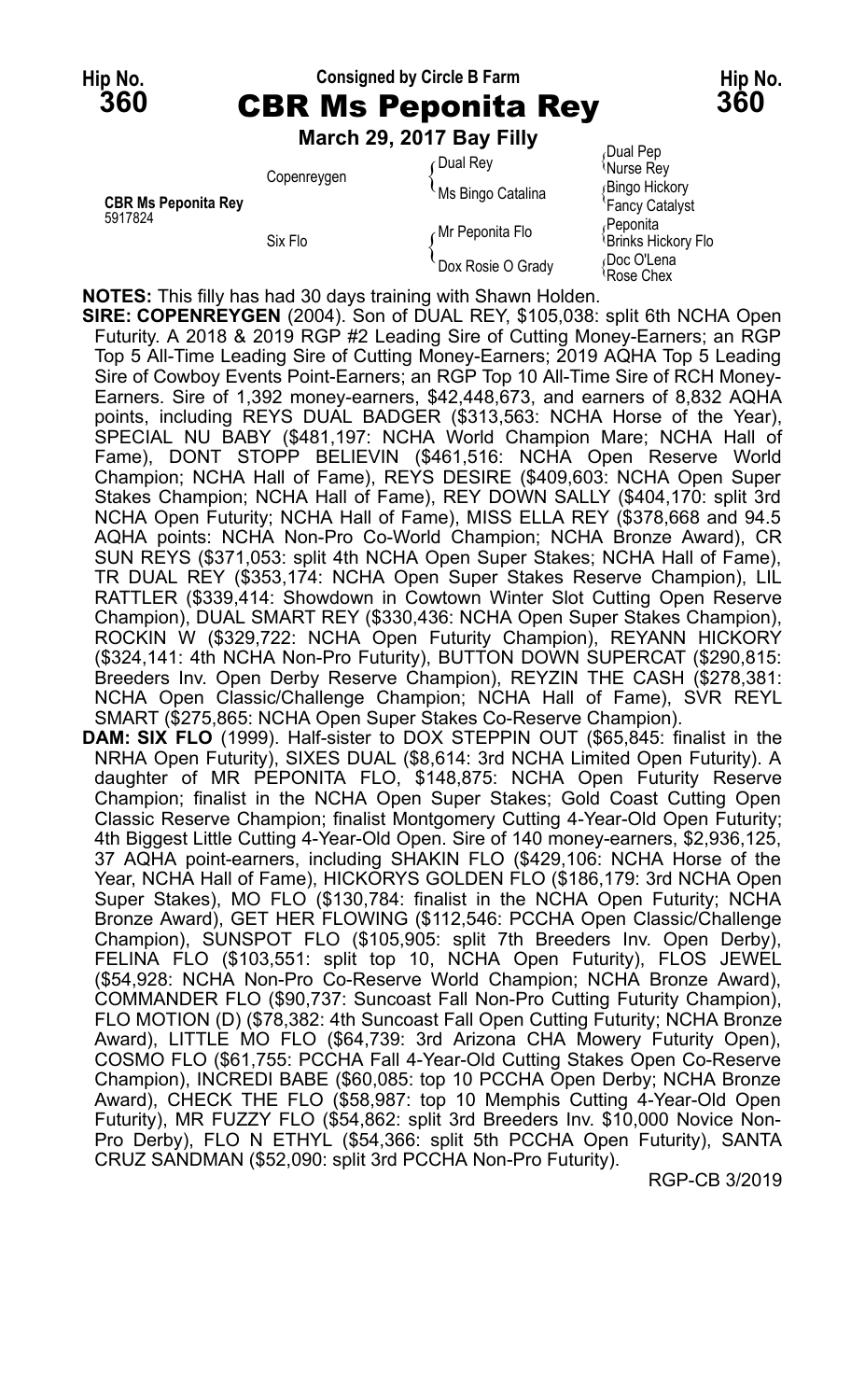# **Hip No. Consigned by Sneed-Pool Cattle Co Inc Hip No. 361** Spark N Nifty Gin **361**

**August 1, 2017 Sorrel Filly**

| <b>Spark N Nifty Gin</b> | <b>Shiners Last</b>     | Ghining Spark<br>Sonitas Kindra | <sup><i>i</i></sup> Diamonds Sparkle<br>Sonita's Last<br>'Li'l Miss Jo Bar |
|--------------------------|-------------------------|---------------------------------|----------------------------------------------------------------------------|
| 5826123                  | <b>Emorys Nifty Gin</b> | Tanguerally                     | Teques Gin<br><sup><i>i</i></sup> Chex Out Sherri                          |
|                          |                         | Drifty Nifty Katy               | Pretty Begger Jack<br><sup><i>Copper Kate Wood</i></sup>                   |

<sub>/</sub>Genuine Doc<br><sup>{</sup>Diamonds Sparkle

**NOTES:** This filly was bred and raised on a 21,000 acre ranch south of Dalhart, Texas. By the sale she will have 90 rides. This includes riding out in the pasture and in the arena, and working on the flag and live cattle. She stands 14.3 hands and weighs 950 lbs.

**SIRE: SHINERS LAST** (2000). RHAA money-earner and An AQHA point-earner. Sire of NMSU SHINERS SUERTE (56 AQHA points: 8th Cornhusker Classic ARHFA Futurity Heeling Limited Open). Son of SHINING SPARK, \$62,674 and 17 AQHA points;AQHA World Champion Junior Reining Horse, AQHA World Champion Junior Reining Horse. RGP #1 All-Time Leading Sire of RCH Money-Earners; AQHA #1 All-Time Leading Sire of Cowboy Events & RCH Point-Earners; an AQHA Top 5 All-Time Leading Sire of Reining Point-Earners; an RGP Top 10 All-Time Sire of Reining Money-Earners. Sire of 710 money-earners, \$10,329,700, and earners of 36,849 AQHA points, including SHINING N SASSY (\$259,262: NRHA Open Futurity Champion), MISS REY O SHINE (\$159,715: 5th NRBC Open Derby), SMART SHINETTA (\$132,394: 4th NRCHA Open Futurity), SHINE LIKE HAIL (\$115,938 and 59 AQHA points: NRCHA Open Futurity Reserve Champion), SHINE ON LINE (\$111,525 and 44.5 AQHA points: 4th NRBC Open Derby), SHINERS NICKLE (\$107,339: NRCHA Open Futurity Co-Reserve Champion), JUST GOTTA SHINE (\$106,375 and 95.5 AQHA points: 5th AQHA High Point Amateur Performance Halter Stallions), SHINEY NU ANNIE (\$104,961: NRCHA Open Futurity Reserve Champion), SPARK N LOULENA (\$103,902: NRCHA World Open Hackamore Reserve Champion), SHINE BY THE BAY (\$178,699 and 516.5 AQHA points: AQHA World Show Reserve Superhorse, AQHA Performance Champion), BFR IGNITING SPARKS (\$127,221 and 672.5 AQHA points).

**DAM: EMORYS NIFTY GIN** (2007). A daughter of TANQUERALLY. Son of TEQUES GIN. He is by TANQUERY GIN, \$15,199 and 6 AQHA points: finalist in the NCHA Open Futurity; semi-finalist in the NCHA Open Derby. Sire of 178 money-earners, \$2,366,648, and earners of 2,280 AQHA points, including GINS SOLANO (\$286,504: NCHA Breeders Cup Open Champion; NCHA Bronze Award), MISS BEEFEATER GIN (\$166,036: Harrahs Open Cutting Futurity Champion), CHOPSTICK (\$136,254: finalist in the NCHA Non-Pro Futurity; NCHA Bronze Award), LITTLE TANQUERY (\$119,785: 3rd NCHA Open Super Stakes), JUDGE TANQUERY (\$100,483: semi-finalist in the NCHA Open Futurity), GINNIN AROUND (\$79,944 and 17.5 AQHA points: NCHA Youth Co-World Champion), SIXES PICK (\$8,550 and 98.5 AQHA points: AQHA World Champion Versatility Ranch Horse, Superior Versatility Ranch Horse), GINCOE (\$80,532: 4th Raleigh Cutting Series 5/6-Year-Old Open), TIMELY TREAT (\$74,491: split 3rd NCHA Open Derby), CAKE DUST (\$73,352: finalist in the NCHA Open Super Stakes), MR GIN CORCHA (\$70,886 and 19.5 AQHA points: Augusta 4-Year-Old Non-Pro Futurity Champion), SIP O GIN (\$70,622: split 6th NCHA Non-Pro Super Stakes), STORKS GIN (\$69,514: NCHA \$20,000 Amateur Co-World Champion), HOLLY GOLD GIN (\$50,651 and 19 AQHA points: Congress Cutting Open Champion), WHIFF OF GIN (\$42,753: finalist in the NCHA Non-Pro Futurity), AGOODUN (\$40,817: NCHA Eastern Nationals \$10,000 Amateur Co-Reserve Champion).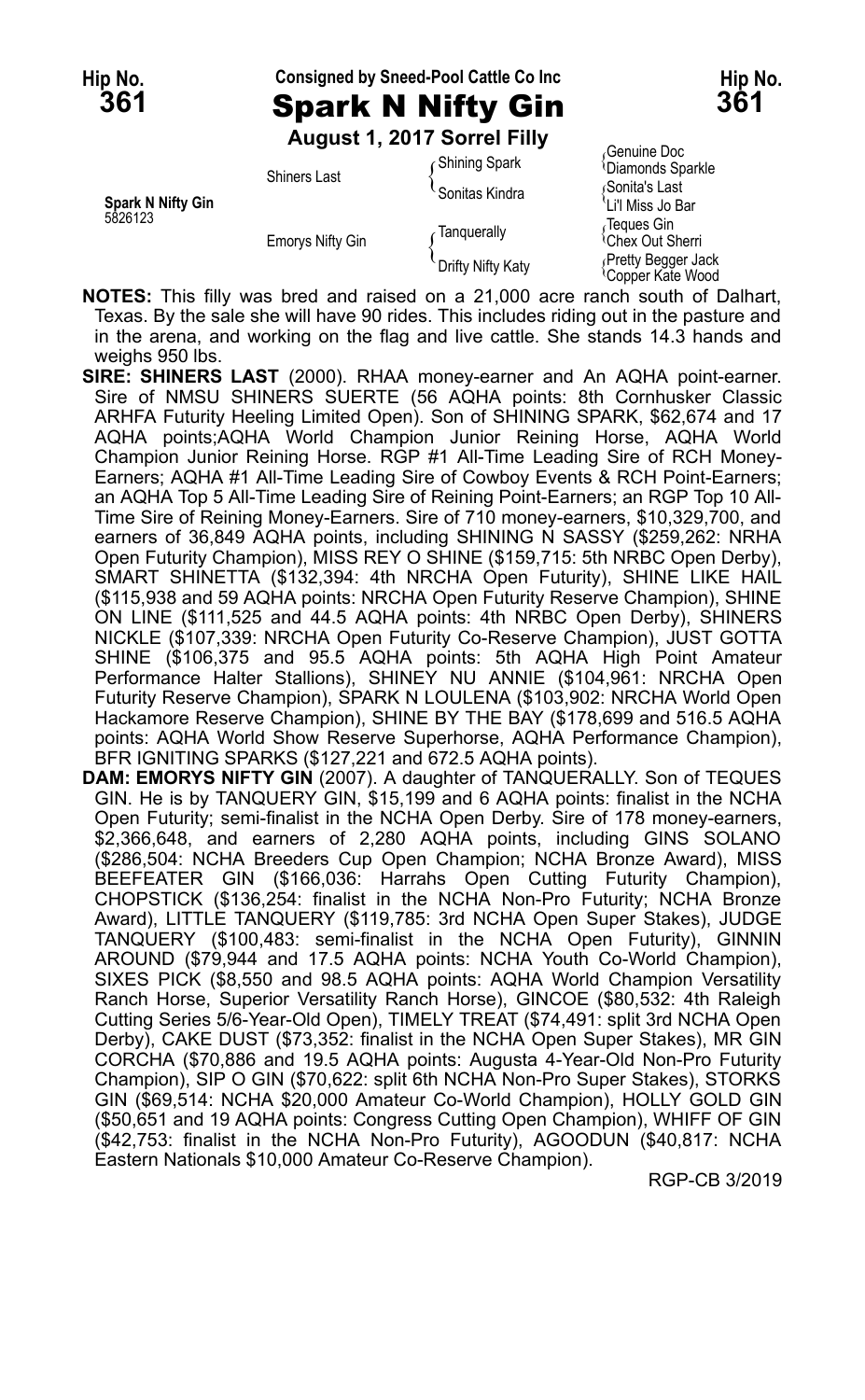# **Hip No. Consigned by Dallas Warr Hip No. 362** Black Winin Chex **362**

**April 2, 2017 Black Filly**

|                                    |                        | - - - - - - - - - - - - - - - - - - - - |                                                       |
|------------------------------------|------------------------|-----------------------------------------|-------------------------------------------------------|
| <b>Black Winin Chex</b><br>5845983 | <b>Busy Winin Chex</b> | ∩Nu Chex To Cash                        | Nu Cash<br><sup>∖</sup> Amarilla Chex                 |
|                                    |                        | Tuckers Tuf N Taffy                     | ∫Tuf N Busy                                           |
|                                    | Colonels Dry Sonata    | Colonels A Doc                          | 'Winnemucca Tucker<br>Colonel Freckles<br>≀Docs Manta |
|                                    |                        | Dry San Sonata                          | ∩Dry San<br><sup><i>i</i></sup> Chickashaw Smoke      |

**NOTES:** This is a really nice, solid black filly that can go either way, cutting or reining. She is being sold due to my health. She has been raised on pasture.

**SIRE: BUSY WININ CHEX** (2007). \$5,443 and an AQHA point-earner: 3rd Tradition Open Reining Futurity; Tradition Int. Open Reining Futurity Reserve Champion; Dorminy Plantation Int. Open Reining Futurity Reserve Champion; split 5th Carolina Fall Atlantic Breeders Incentive Int. Open Reining Futurity; split 9th Carolina Fall Int. Open Reining Futurity. A 2019 AQHA Top 25 Sire of Ranch Horse Point-Earners. Sire of 9 money-earners, including BUSY BE N BLONDE (PHBA World Junior Reining Champion), A BUSY AFFAIR (17.5 AQHA points: Congress Junior Ranch Riding Reserve Champion), BUSY BE N FANCY (\$5,676 and 68.5 AQHA points: 6th Congress Ranch Riding Youth), A BUSY JOKER (7.5 AQHA points: Northeast RCHA July Fever \$5,000 Non-Pro Limited class winner), BUSY AT LAST (\$3,120: 3rd Canada Supreme Reining Non-Pro Futurity), BUSY SHINING CHEX (AQHA point-earner), SHINE WHIZ GOLD (AQHA point-earner), AMERICAN HONEY CHEX (AQHA point-earner), ONE BUSY GUN (5th Mexico RHA Open Futurity), CHEXALICIOUS (split 5th Low Roller Reining Classic Non-Pro Futurity), BUSY RONDA (Smoky Mountain Reining Non-Pro Futurity Co-Reserve Champion), BUSY LACIN CHEX (No Bull Barrel Racing Finale Average Open 3D Champion), FIZZ CHEX (finalist Low Roller Limited Open Reining Classic Futurity). Son of NU CHEX TO CASH, \$65,654 and 380.5 AQHA points: NRHA Int. Open World Champion; NRHA Limited Open World Champion; Superior Reining; Superior Working Cow Horse. An AQHA Top 5 All-Time Leading Sire of RCH Point-Earners; an AQHA Top 10 All-Time Sire of Reining Point-Earners; an RGP Top 25 All-Time Sire of Reining & Ranch Riding Money-Earners; an AQHA Top 25 All-Time Sire of Ranch Riding Point-Earners. Sire of 307 money-earners, \$3,800,523, and earners of 8,585 AQHA points.

**DAM: COLONELS DRY SONATA** (1998). A daughter of COLONELS A DOC, NCHA money-earner; sire of 5 money-earners, including DOC SANTA BELLE (\$14,880: finalist in the NRHA Non-Pro Futurity), CUTTER FRECKLE (45 AQHA points; Youth Perf. ROM), COLS DEL RIO BAR (52.5 AQHA points: split 3rd Ardmore RCH Classic 4/5-Year-Old Non-Pro), DOCS EL BANDIDO (16.5 AQHA points: & NRCHA money-earner, AQHA World Amateur Working Cow Horse qualifier), CUTTERS DEL RIO (15.5 AQHA points; Amateur Perf. ROM, AQHA World Amateur Reining qualifier), WEZA PLEASIN (AQHA point-earner: E Ohio 2-Year-Old Snaffle Bit Western Pleasure Open Champion), DOCS JERARCA (AQHA point-earner, AQHA World Aged Stallions qualifier), DOCS DURAMAX (NRHA money-earner). Son of COLONEL FRECKLES, \$46,305 and an AQHA point-earner: NCHA Open Futurity Champion; finalist in the NCHA Open Derby. Sire of 361 money-earners, \$5,058,728, and earners of 2,743 AQHA points, including COLONEL LIL (\$244,145: NCHA Open Futurity Champion), COLS LIL PEPPER (\$186,118: NCHA Open Futurity 1st semi-finalist In The Reserve Champion), COLONEL FLIP (\$171,865: split 3rd NCHA Open Futurity), CURLY RODE HER MA (\$159,782: split 3rd Gold and Silver Cutting Stakes 4-Year-Old Non-Pro), COLONEL LEO BAR (\$142,989: NCHA Open Super Stakes Reserve Champion; NCHA Bronze Award), GLOW A FRECKLE (\$136,466: PCCHA Open Futurity Reserve Champion).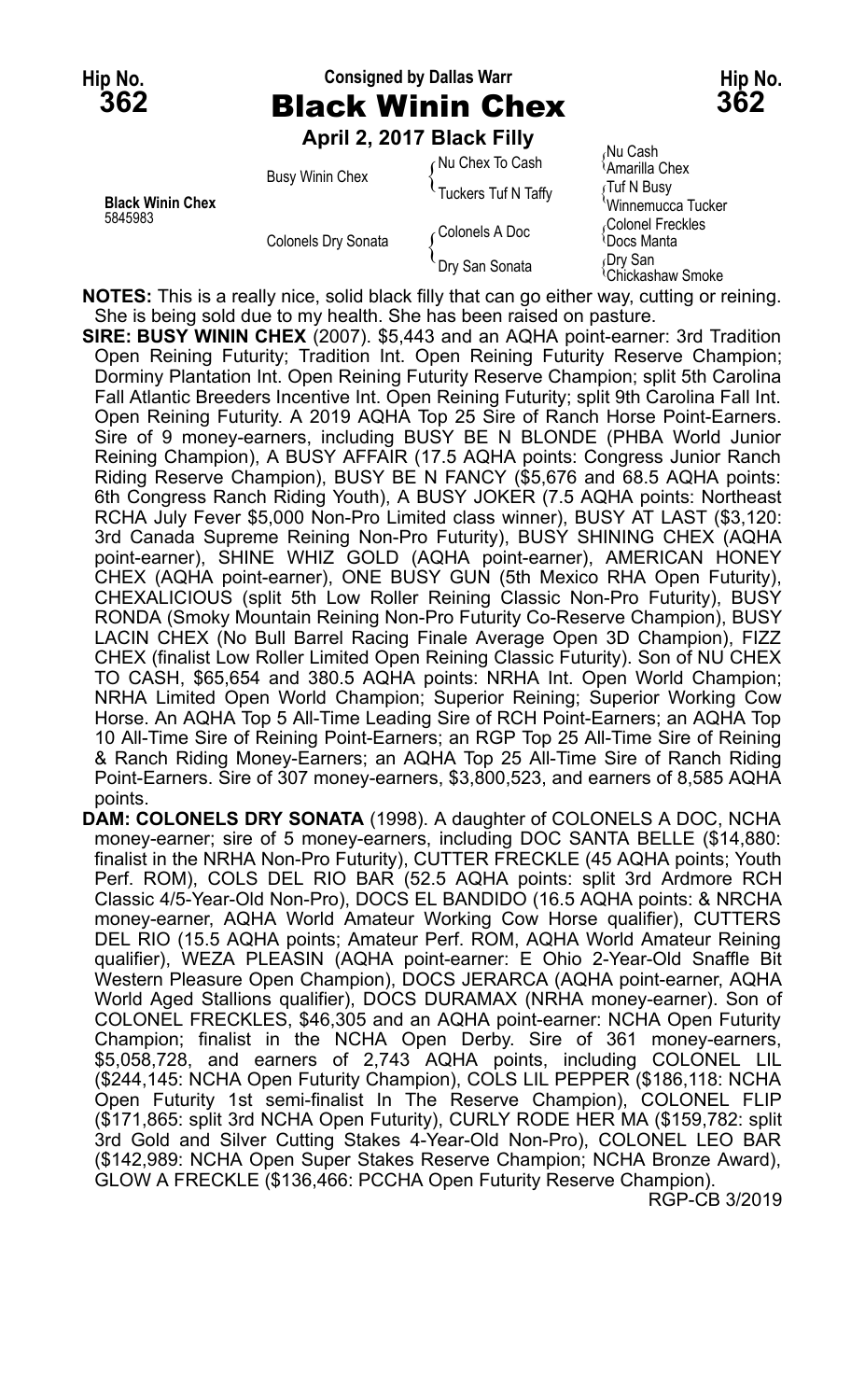### **Hip No. Consigned by Britt Hilton Hip No. 363** Bar B Laughsliketaff **363**

**2015 Red Roan Filly**

|                                        | <b>ZUTU INGU INUGILI IIIV</b> |                            |                                                      |
|----------------------------------------|-------------------------------|----------------------------|------------------------------------------------------|
| <b>Bar B Laughsliketaff</b><br>5682642 | Tonkas Bar B Bound            | <b>Boogers Mytee Tonka</b> | Cee Booger Red<br>Harlanders Rosebud                 |
|                                        |                               | Ima Miss Crossbell         | Miss N Catch<br>'Double Shota Sugar                  |
|                                        | Bar B Nahimana                | Bar B Red Kiowa            | Tiveos Roan Sugar<br><sup>1</sup> Kiowa Diamond Lady |
|                                        |                               | <b>Ebonease Taffy</b>      | Scott Will Win،<br><b>Ebonease</b>                   |

**PERFORMANCE RECORD: In AQHA competition:** 0.5 versatility ranch horse cow work (Level 3) point in open events.

**NOTES:** This mare is qualified for the 2019 AQHA World Show in Versatility Ranch Horse. She has been used in all areas of ranch work, sorted and paired cow/calves, and drug calves to the fire. She has been in training with Joey Griffith for the last 6 months.

**SIRE: TONKAS BAR B BOUND** (2006). An AQHA point-earner. A son of BOOGERS MYTEE TONKA, an AQHA point-earner and sire of 3 money-earners, including TONKAS SPRAT BRAT (21.5 AQHA points: AQHA Central Level 1 Champ Heading Jackpot Level 1 Amateur Reserve Champion), MYTEE HERCULES (14 AQHA points: 7th AQHA World Amateur Tie-Down Roping), TONKAS PEPCEE DOLL (7.5 AQHA points: Denver National Stock Show AQHA Breakaway Roping Amateur Champion), TONKAS BAR B BOUND (AQHA pointearner), TONKAS LILACAN (AQHA point-earner), SHOE QUINCY BOOGER (AQHA point-earner), HARLANS BOOGER BABY (Barrel Racing Bash Hutchinson Kansas March Senior 2D class winner). Son of CEE BOOGER RED; sire of 14 money-earners and earners of 1,186 AQHA points, including BADGERS RODEO RED (\$4,296 and 213 AQHA points: AQHA Reserve World Champion Senior Tie-Down Roping Horse, Superior Tie-Down Roping), BOOGERS FROSTY (70 AQHA points: AQHYA Reserve World Champion Tie-Down Roping Horse), BOOGERS GOOD GIRL (96.5 AQHA points: AQHA Reserve World Champion Amateur Tie-Down Roping Horse), BOOGERS PUDDIN (AQHA point-earner: PHBA World Breakaway Roping All-Age Open Champion), BOOGERS SARGEANT (236 AQHA points: Congress Open Tie-Down Roping Champion; Superior Tie-Down Roping), BOOGERS WENDY (75.5 AQHA points: Circuit Champion Tulsa Winter Circuit Senior Open Tie-Down Roping, Superior Tie-Down Roping), BOOGER IN DISGUISE (28.5 AQHA points: WFQHA World Senior Barrel Racing Amateur Reserve Champion), BOOGERS RED HARLAN (\$7,095 and 31.5 AQHA points: Cowboy Publishing Challenge Open Tie-Down Roping Champion), BOOGERS FANCY PANTS (28.5 AQHA points: AQHA World Senior Heeling qualifier), BOOGERS MISS SANDY (34 AQHA points: 3rd AQHA High Point Tie-Down Roping Amateur), CEE BARS AUNT PEARL (38 AQHA points: Open Perf. ROM, AQHA World Amateur Breakaway Roping qualifier), BOOGERS BUSTER (51.5 AQHA points: 4th AQHA World Breakaway Roping Amateur), BOOGERS APACHE (\$3,022 and 19 AQHA points: 9th Congress Senior Barrel Racing).

**DAM: BAR B NAHIMANA** (2009). Including BAR B LAUGHSLIKETAFF (Above). Full sister to BAR B TWISTED TAFFY (\$1,210). A daughter of BAR B RED KIOWA, and 16 AQHA points: finalist in AQHA World Amateur Tie-Down Roping. Sire of BB CADILLAC JACK (8 AQHA points: PHBA Honor Roll Junior Open Tie-Down Roping Reserve Champion), BAR B TWISTED TAFFY (\$1,210). Son of TIVEOS ROAN SUGAR; sire of BAR B RED KIOWA (16 AQHA points: finalist in AQHA World Amateur Tie-Down Roping), TIVEOS RIO SUPERSTAR (AQHA point-earner). He is by SPARTA TIVEO, NCHA money-earner; sire of MR SPARTA TIVEO (170 AQHA points; Superior Heading, AQHA World Junior Heading qualifier), GIRL NAMED SPARTA (ACHA money-earner).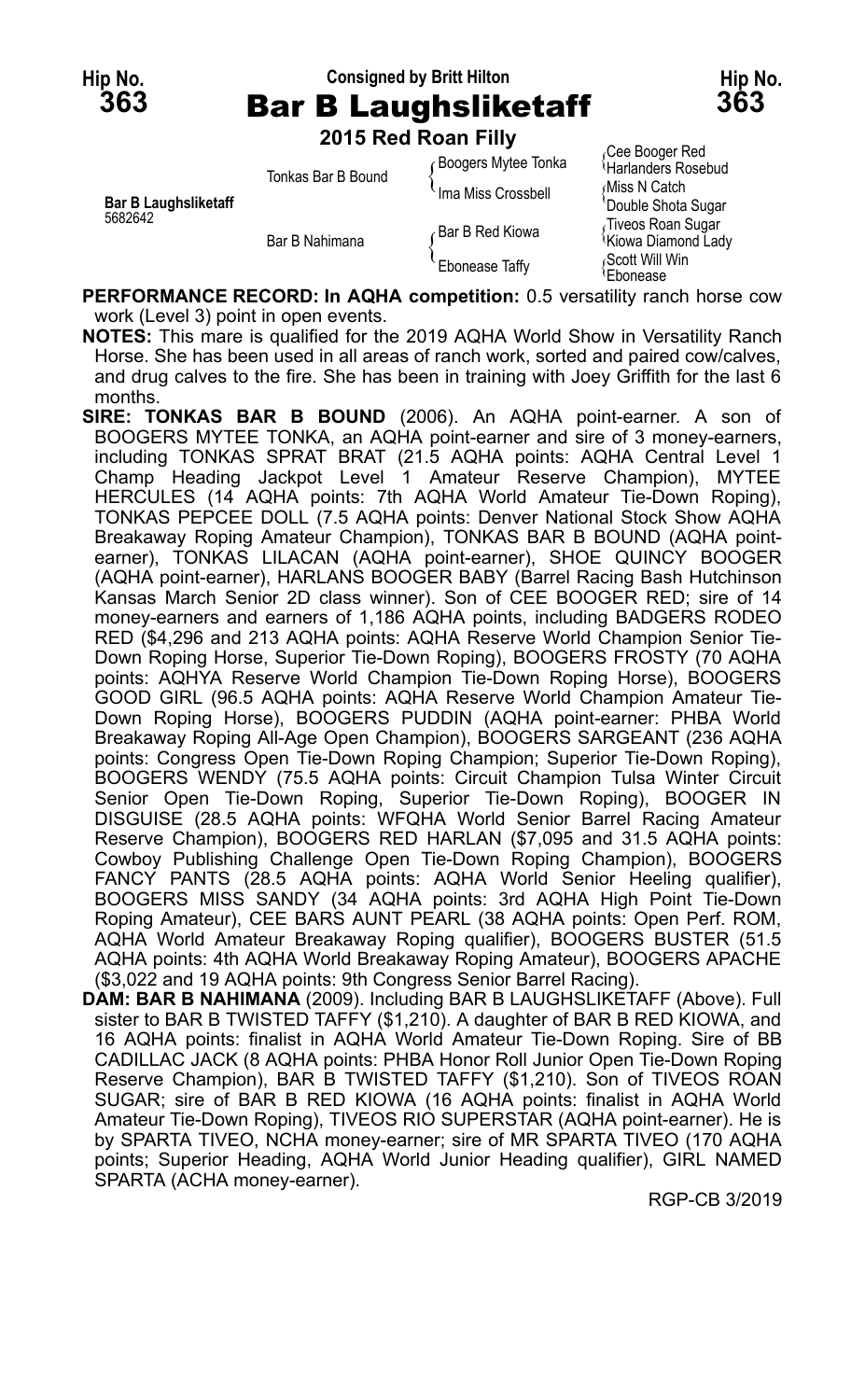#### **Hip No. Consigned by Daniel Schrock Hip No. 364** Sugar Bars Dual **364**

**April 14, 2017 Buckskin Colt**

|                                   |                  | ∩Dual Pep          | Peppy San Badger<br>ੈMiss Dual Doc                 |
|-----------------------------------|------------------|--------------------|----------------------------------------------------|
| <b>Sugar Bars Dual</b><br>5814759 | Dual Star Barred | Lacy Star Barred   | Doc's Star Barred<br>'Budotoe                      |
|                                   | Jessies Gal 026  | Bh Dots In Command | Cee Bee Command<br><b>Dots Sugar Bars</b>          |
|                                   |                  | Illini Lady 103    | Illini Cactus King<br><sup>1</sup> Dt Dash N Eagle |

**NOTES:** "Dually" is a buttermilk buckskin that is coming along nicely in training, roping the dummy and riding outside. Sells 100% sound.

**SIRE: DUAL STAR BARRED** (2001). Full brother to BLOOD SWEAT N CHEERS (\$62,000: split top 10, NCHA Open Futurity). Sire of 6 money-earners, including BUCKY DUAL PEP (AQHA/National Intercollegiate Rodeo Assn. Rodeo Mens Horse of the Year Champion), KISS MY DUALLY (AQHA point-earner: American Ranch Horse Assoc. World All-Age Open Heading Champion), LR UNO DUAL TRES (AQHA point-earner: AQHA High Point Cowboy Mounted Shooting Mare Leader), FHG DUAL FROST (money-earner NBHA Youth World Barrel Racing Teen Youth 2D), DOCY DUAL PEP (4th Lucky Dog Tunica Barrel Racing May Open 3D), HIGH DUAL HICKORY (split 6th San Antonio Open Ranch Gelding Stakes), DUALS HICKORY (Best of The Best Barrel Racing International Barrel Racing Assoc. Jackpot Adult 3D class winner), FHG DUAL PLAYGUN (finalist Greg Olson Mem. Barrel Racing Open 3D). Son of DUAL PEP, \$313,192: split 3rd NCHA Open Super Stakes. An RGP Top 5 All-Time Leading Sire of Cutting Money-Earners; an AQHA Top 25 All-Time Sire of Cutting & Cowboy Events Point-Earners. Sire of 831 money-earners, \$25,873,768, and earners of 5,987 AQHA points, including DUAL REY ME (\$814,292 and 30.5 AQHA points: NCHA World Champion 3 times; NCHA Hall of Fame), DUALLY LENA (\$395,616: NCHA Open Futurity Reserve Champion), OLENA DUALLY (\$302,685: finalist in the NCHA Open Futurity; NCHA Gold Award), TAPT TWICE (\$285,226: Breeders Inv. Open Derby Reserve Champion).

**DAM: JESSIES GAL 026** (2003). A daughter of BH DOTS IN COMMAND; sire of 4 money-earners, including ROY IN COMMAND (\$10,221 and 110.5 AQHA points: 4th AQHA World Junior Heeling, Superior Heeling), NIC IN COMMAND (31.5 AQHA points: Open Perf. ROM, AQHA World Junior Ranch Riding qualifier), MAXIMUS N COMMAND (50 AQHA points: heading,heeling, roping money-earner AQHA World Amateur Heeling qualifier), FAST EDDIE COMMAND (14.5 AQHA points: 4th San Antonio Stock Show Junior Open Tie-Down Roping), BARRY N COMMAND (10 AQHA points; Amateur Perf. ROM, AQHA World Amateur Tie-Down Roping qualifier), ANGELINA IN COMMAND (10.5 AQHA points: Open Perf. ROM), IAM IN COMMAND (8 AQHA points: & SHOT money-earner), RENO WAR COMMAND (AQHA point-earner), COMMANDER COWBOY (FQHR Roundup & Review Champion Yearling Stallion). Son of CEE BEE COMMAND, and 98 AQHA points: AQHA World Champion Senior Working Cow Horse; AQHA World Champion Senior Reining Horse; 5th Congress Senior Reining; 4th AQHA World Senior Reining; AQHA High Point Reining Open Leader; Superior Reining. Sire of 25 money-earners, 30 AQHA point-earners, including HUMO COMMAND (\$3,128 and 44.5 AQHA points: AQHA Select World Tie-Down Roping Champion), MAY BEE CEE BEE (140.5 AQHA points and \$4,073: Superior Heeling, AQHA World Senior Heeling qualifier), SNIP O COMMAND (Montana RCHA Special Derby \$5,000 Limited Open Champion), CEE BEE TOUGH (31 AQHA points: Open Perf. ROM, AQHA World Senior Reining qualifier), CEE BEE SNAP (33 AQHA points: 4th Northwest Qhc Non-Pro Reining), CREME DE COCO BUENO (33 AQHA points: Open Perf. ROM, AQHA World Senior Reining qualifier).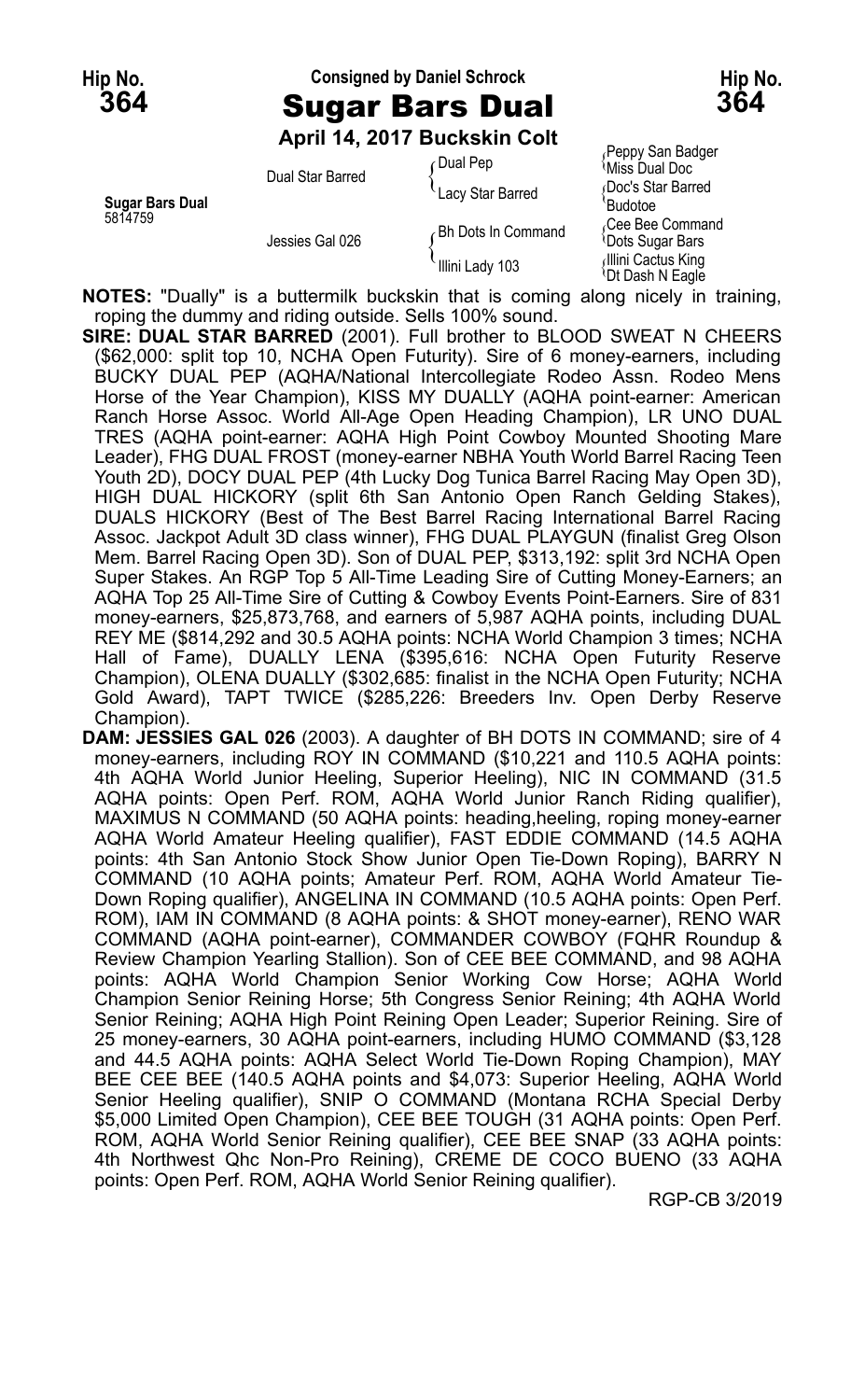**NOTES:** This is a big, pretty gelding that is broke to ride. Using horse deluxe in the show pen.

- **SIRE: QUANAHMO JOE** (1999). Son of QUANAH O LENA, \$83,561: Bonanza 4- Year-Old Open Champion; Northwest Cutting Festival Open Classic Champion; 3rd Reno Western Open Derby; 3rd Augusta Open Classic; top 10, NCHA Open Derby. Sire of 76 money-earners, \$1,140,052, 18 AQHA point-earners, including QUANAHBOB (\$227,996: PCCHA Open Futurity Champion), QUANAHS LITTLE STAR (\$79,549: NCHA Non-Pro Classic/Challenge Champion), LENAS WILD (\$79,509: 7th Abilene Spectacular Open Classic), QUALENA CHUNK (\$72,216: Suncoast Winter Open Derby Reserve Champion), QUANAH SAN (\$61,866 and 67 AQHA points: NRCHA Stakes Open Champion), OLENAS HOLEY SOX (\$18,829 and 49 AQHA points: AQHA Reserve World Champion Amateur Cutting Horse), QUANAHS COL REMEDY (\$46,046 and 135.5 AQHA points: finalist in the NRHA Open Futurity, Superior Reining), QUANAH HOT (\$40,191: 6th NRCHA Open Futurity), QUANAH DEE OF PEP (\$32,964: top 10 Gold Coast Fall Cutting Futurity 3-Year-Old Open), QU BELIEVE (\$30,867: Magic Valley RCHA Open Futurity Champion), ALOTTA QUANAH (\$30,685: NCHA Western Nationals \$3,000 Novice Champion), QUANAH CEE NITA (\$27,529: NCHA Western Nationals \$10,000 Novice Horse Non-Pro Co-Champion), QUANAH REMEDY TOO (\$24,472: 4th San Lucas RCH Classic Futurity Open), ALEXUSLENA (\$23,299: 4th Northwest Ranch Festival Open Cutting Futurity), QUANAH O RENO (\$23,231: split 4th PCCHA Futurity 3-Year-Old Open Gelding Stakes), QUANAH COMMANDER (\$22,150: top 10, NCHA Western Nationals \$10,000 Novice Horse Non-Pro), CUTTIN QUANAHS (\$20,941: 5th PCCHA Non-Pro Derby).
- **DAM: FRECKLES TIMES THREE** (1999). A daughter of FRECKLES MY FRECKLES; sire of FRECKLES TOOTER BILL (PHBA World Breakaway Roping Amateur Champion), FRECKLES GOLD ROCK (5.5 AQHA points), COL BAILEY FRECKLES (AQHA point-earner), FRECKLES DAKOTA (top 10 PHBA World Amateur Reining). Son of FRECKLES ESCORT, NCHA money-earner. Sire of MS FRECKLES DIABLO (AQHA point-earner). He is by COLONEL FRECKLES, \$46,305 and an AQHA point-earner: NCHA Open Futurity Champion; finalist in the NCHA Open Derby. Sire of 361 money-earners, \$5,058,728, and earners of 2,743 AQHA points, including COLONEL LIL (\$244,145: NCHA Open Futurity Champion), COLS LIL PEPPER (\$186,118: NCHA Open Futurity 1st semi-finalist In The Reserve Champion), COLONEL FLIP (\$171,865: split 3rd NCHA Open Futurity), CURLY RODE HER MA (\$159,782: split 3rd Gold and Silver Cutting Stakes 4-Year-Old Non-Pro), COLONEL LEO BAR (\$142,989: NCHA Open Super Stakes Reserve Champion; NCHA Bronze Award), GLOW A FRECKLE (\$136,466: PCCHA Open Futurity Reserve Champion), FRECKLES FANTASY (\$126,308: 6th The Masters Cutting Open; NCHA Silver Award), CHLOES FRECKLES (\$126,251: split 7th NCHA Open Super Stakes; NCHA Silver Award), FRECKLES FLYNN (\$116,650: 6th NCHA Open Finals; NCHA Platinum Award), COLONEL REY LEW (\$108,914: 5th Wrangler Open Cutting Futurity; NCHA Silver Award), COLONEL BAR GLO (\$99,691 and 25.5 AQHA points: split 4th NCHA Open Futurity).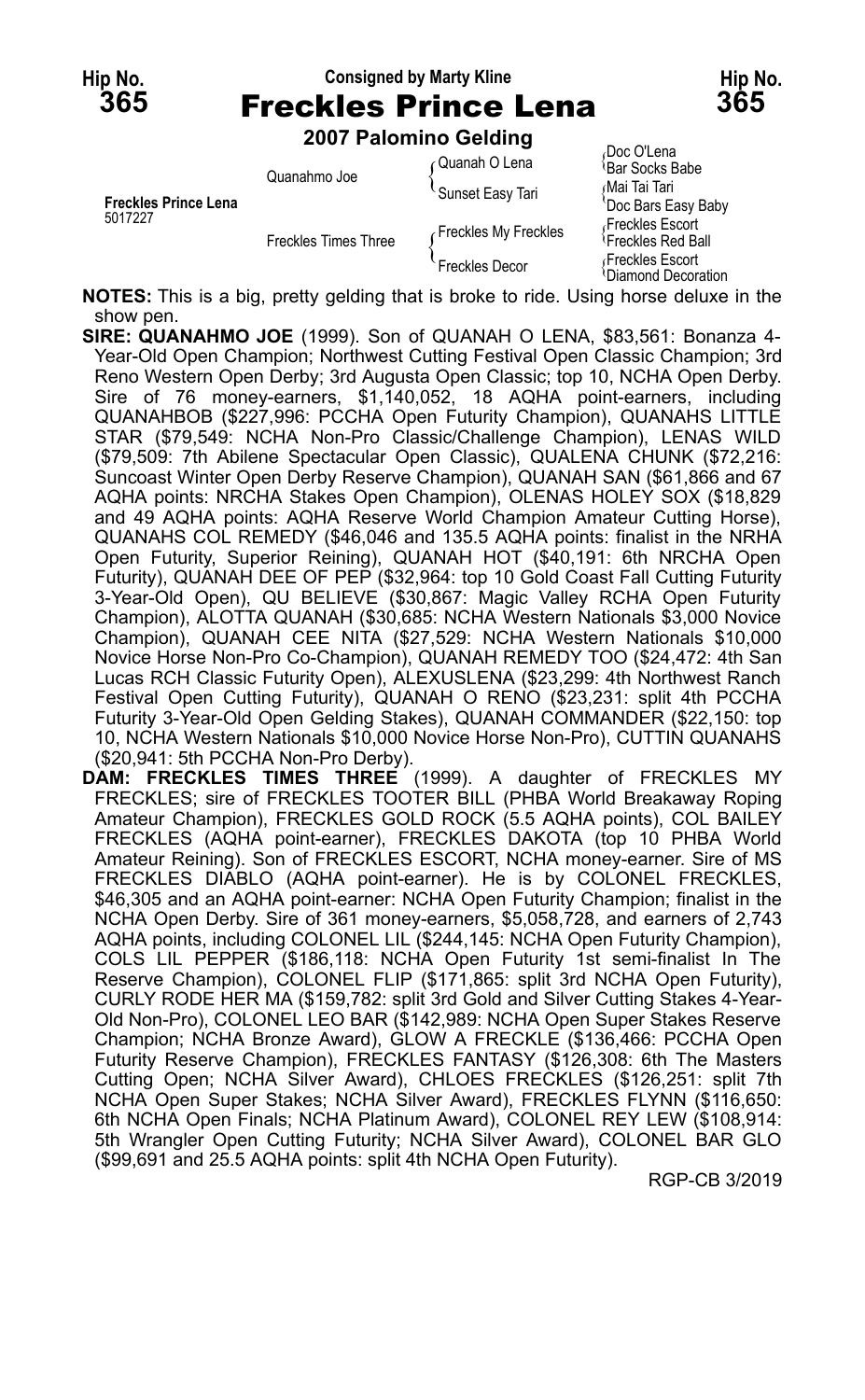#### **Hip No. Consigned by Brock Demaree Hip No. 366** San Im Boss **366**

#### **2011 Buckskin Gelding**

|                        | <b>ZUTT DUCKSKIII OBIUIIIU</b> |                    |                                               |
|------------------------|--------------------------------|--------------------|-----------------------------------------------|
| San Im Boss<br>5834218 | Araujo San Pete                | ∩Araujo San        | Mr San Peppy<br><sup>(</sup> Jim Bar Donna 74 |
|                        |                                | Matts Glo          | Matts King<br>'Showdown Evalin                |
|                        | Leos Full Force                | Leos Rio Superstar | Docs Superstar Bar،<br>Rio Leo Doll           |
|                        |                                | Furry Full Force   | رار Lynx Full Force<br>الـLittle Furry        |

**NOTES:** "Marvin" is a well seasoned head horse. He has been ridden at jackpots and has been ranched on. He scores great in the box, runs and rates good. He will do whatever you want him to do. Will be shown at the preview the day of sale.

**SIRE: ARAUJO SAN PETE** (2001). Son of ARAUJO SAN; sire of 3 money-earners, including SAN PEPPERS SOCKS (AQHA point-earner: Colorado State Fair RHA Open Futurity Reserve Champion), ROYAL SAN ARAUJO (AQHA point-earner), CATTY SAN PEPPY (4th South Dakota Open Cutting Futurity), OKLAHOMA SAN STAR (7th OKC Summer Barrel Racing Shoot-Out Qualifier Round 1 Open 4D). Son of MR SAN PEPPY, \$107,866 and 161 AQHA points: NCHA Open World Champion twice; NCHA Open World Champion Stallion twice; AQHA World Champion Senior Cutting Horse; AQHA High Point Cutting Stallion; AQHA Reserve High Point Cutting Champion; Superior Cutting. An AQHA Top 25 All-Time Sire of Cutting Point-Earners. Sire of 294 RGP money-earners, \$2,943,387, and earners of 3,210 AQHA points, including MISS PEPPY ALSO (\$199,758: NCHA Open Super Stakes Reserve Champion; NCHA Silver Award), CHIQUTO PEPPY (\$112,798 and 15.5 AQHA points: Abilene Western Cutting All-Age \$20,000 Amateur Champion; NCHA Bronze Award), SUGARS SAN PEPPY (\$108,538: split 4th Dixie National Stock Show NCHA Non-Pro; NCHA Bronze Award), SAN PEPPY SAM (\$101,331: split 7th NCHA Open Super Stakes; NCHA Bronze Award), TENINO SAN (\$146,657: NCHA World Champion; NCHA Hall of Fame).

**DAM: LEOS FULL FORCE** (1998). A daughter of LEOS RIO SUPERSTAR, and 226.5 AQHA points: AQHA High Point Amateur Tie-Down Roping Champion; AQHA Reserve High Point Amateur Tie-Down Roping Champion; AQHA Reserve High Point Amateur Breakaway Roping Champion; 3rd Congress Open Tie-Down Roping; finalist in the Congress Tie-Down Roping Amateur; Superior Amateur Tie-Down Roping. Sire of 3 money-earners, 10 AQHA point-earners, including SUPERSTAR SECRET (36 AQHA points: Open Perf. ROM, AQHA World Senior Barrel Racing qualifier), RIOS NIFTY GRAY (57 AQHA points: Open Perf. ROM, AQHA World Amateur Ranch Sorting qualifier), MY RIO SUPERSTAR (124 AQHA points: 4th AQHA World Breakaway Roping Amateur), MISS RIO FURY (9 AQHA points), RIO SHODSEY (6 AQHA points), DI REO (5.5 AQHA points: & NRCHA money-earner), SASSY ROYAL STAR (5.5 AQHA points: AQHA World Amateur Ranch Sorting qualifier), LEOS RIO LYNX (5 AQHA points: 6th FQHR Roundup & Review Ranch Amateur Reining), MR LEO N PEPPY (AQHA point-earner), KETCH A SUPERSTAR (finalist in the BFA World Barrel Futurity 2D), LEO RIOS TARI STAR (3rd FQHR Roundup & Review Ranch Cutting Open). Son of DOCS SUPERSTAR BAR, NCHA money-earner and an AQHA point-earner and sire of 81 money-earners and earners of 1,804 AQHA points, including DOCS SUPER WOLF (\$122,334: 4th NCHA Open Futurity), SUPERSAN DANDY (\$73,963: split 6th NCHA Open Futurity), SUPERSTARS IMAGE (\$13,556: 4th ACHA World \$2,500 Novice Rider), SUPER LEWIE (\$11,363: finalist Tropicana Cutting Spectacular 4- Year-Old Open Futurity), PEPPY OTOE STAR (96 AQHA points: Fort Worth Stock Show Judge 1 Senior Barrel Champion; Superior Barrel Racing).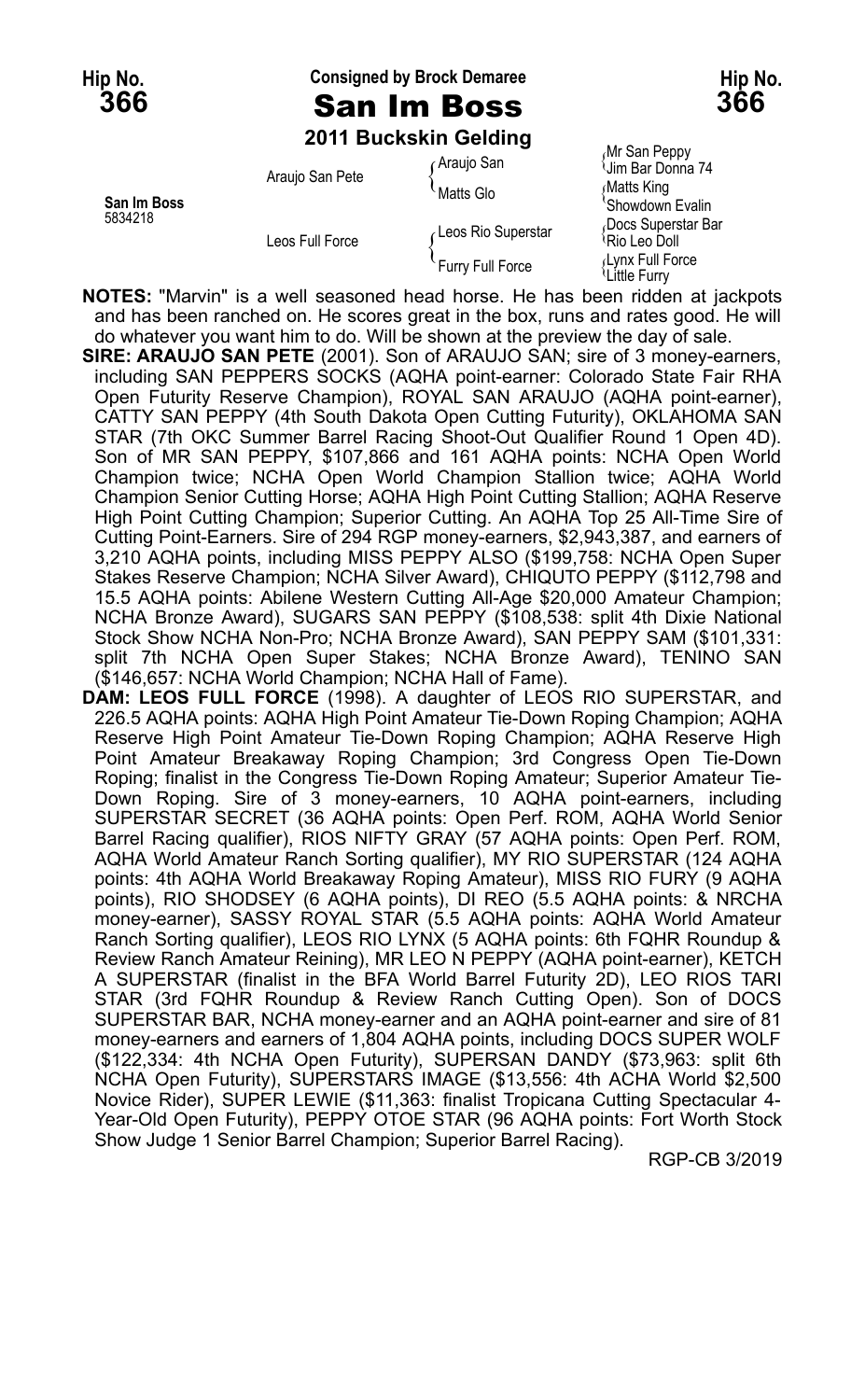**Hip No. Consigned by Marty Kline Hip No. 367** Catto Filena **367**

**May 5, 2017 Sorrel Filly**

|                                |                     | <b>IVIQY J. ZUIT JUITELI IIIV</b> |                                                                         |
|--------------------------------|---------------------|-----------------------------------|-------------------------------------------------------------------------|
|                                | Catto Boy           | High Brow Cat<br>Lenas Playtoy    | High Brow Hickory<br><b>Smart Little Kitty</b><br>Freckles Playboy      |
| <b>Catto Filena</b><br>5862279 | Little Quixote Lena | Little Quixote Abner              | 'Freckles O Lena<br>Smart Little Abner<br><sup>1</sup> Freckle Face Mac |
|                                |                     | Gamma Phi Lena                    | Dox Mister Hank<br>≀Thermo Sock Tina                                    |

**NOTES:** This nice, 2 yr old filly is broke to ride with 90 days under saddle. She is a super prospect. HYPP N/N.

**SIRE: CATTO BOY** (2002). \$74,884: top 10 NCHA Open Classic/Challenge; finalist in the NCHA Open Derby; State of Missouri CHA Open Derby Champion; finalist in the Brazos Bash Open Derby; State of Missouri CHA Open Classic Champion. Sire of 13 money-earners, including CATTO GIRL (95.5 AQHA points: AQHA World Team Penning Level 2 Amateur Reserve Champion), CATTO GIRL (95.5 AQHA points: AQHA World Team Penning Level 2 Amateur Reserve Champion), LIL CATTO CARLA (\$22,483: finalist in the NCHA Eastern Nationals \$25,000 Novice), DIVA N A CATTOLAC (\$17,246: 4th "The Non-Pro" 4-Year-Old \$50,000 Amateur), HOTEL CATTOFORNIA (\$15,625: finalist in the NCHA Amateur Super Stakes Classic), CATTONOOGALENA (\$14,805: semi-finalist in the NCHA Non-Pro Futurity), CATTOBELL (\$10,698: Kansas CHA Non-Pro Derby Champion), CATTOSTROPHIC (NCHA \$4,166), CAT N JEWEL (\$3,744: NCHA Certificate of Ability), CATTONONAMYS (\$3,418: 8th Southern Cutting Derby \$50,000 Amateur), STYLIN N A CATTOLAC (NCHA \$1,837), BELLS ON A CATTOLAC (NCHA moneyearner), CATTO LENA KING (NCHA money-earner), BOON AND CROCKET (NCHA money-earner). Son of HIGH BROW CAT, \$110,800: Augusta Open Classic Champion. RGP #1 All-Time Leading Sire of Cutting Money-Earners; AQHA #1 All-Time Leading Sire of Cutting Point-Earners. Sire of 1,816 money-earners, \$81,034,874, and earners of 9,867 AQHA points, including DONT LOOK TWICE (\$843,096 and 51.5 AQHA points: NCHA Horse of the Year, NCHA Hall of Fame, Superior Cutting), METALLIC CAT (\$637,711: NCHA Horse of the Year, NCHA Hall of Fame), BOON SAN KITTY (\$565,504: NCHA Horse of the Year [shared]. **DAM: LITTLE QUIXOTE LENA** (2012). A daughter of LITTLE QUIXOTE ABNER. Son of SMART LITTLE ABNER, \$25,869: split top 10, NCHA Open Futurity. Sire of 8 money-earners, including DMAC DANDY DEVINE (\$181,108: NCHA \$50,000 Amateur Co-World Champion), DMAC TOOTY RUDY (\$32,875: Bonanza Amateur Classic Reserve Champion), DMAC ABNERCROMBIE (\$9,357: finalist in the NCHA Limited Non-Pro Classic/Challenge), LIGHTNIN LITTLE LENA (\$4,958: semi-finalist in the NCHA Non-Pro Futurity), DMAC EYE KANDY (\$4,060 and 6.5 AQHA points: NCHA Certificate of Ability), SMART LITTLE AMOS (NCHA Certificate of Ability), SC SMART ABBY LYNX (NRHA money-earner), ABNERS BRIGHT STAR (NCHA money-earner). He is by SMART LITTLE LENA, \$743,275: NCHA Triple Crown. RGP #2 All-Time Leading Sire of Cutting Money-Earners; AQHA #2 All-Time Leading Sire of Cutting Point-Earners; an AQHA Top 5 All-Time Leading Sire of RCH Point-Earners; an RGP Top 25 All-Time Sire of RCH Money-Earners. Sire of 1,468 money-earners, \$42,696,172, and earners of 10,420 AQHA points, including JUSTA SMART PEANUT (\$417,739: NCHA Horse of the Year),

RED WHITE AND BOON (\$930,954: NCHA World Champion Gelding; NCHA Hall of Fame), SMART PEPPY LENA (P) (\$492,793: NCHA Non-Pro Co-Reserve World Champion twice; NCHA Hall of Fame), SMART PLAY (\$413,720 and 68.5 AQHA points: NCHA \$5,000 Novice Reserve World Champion; NCHA Gold Award).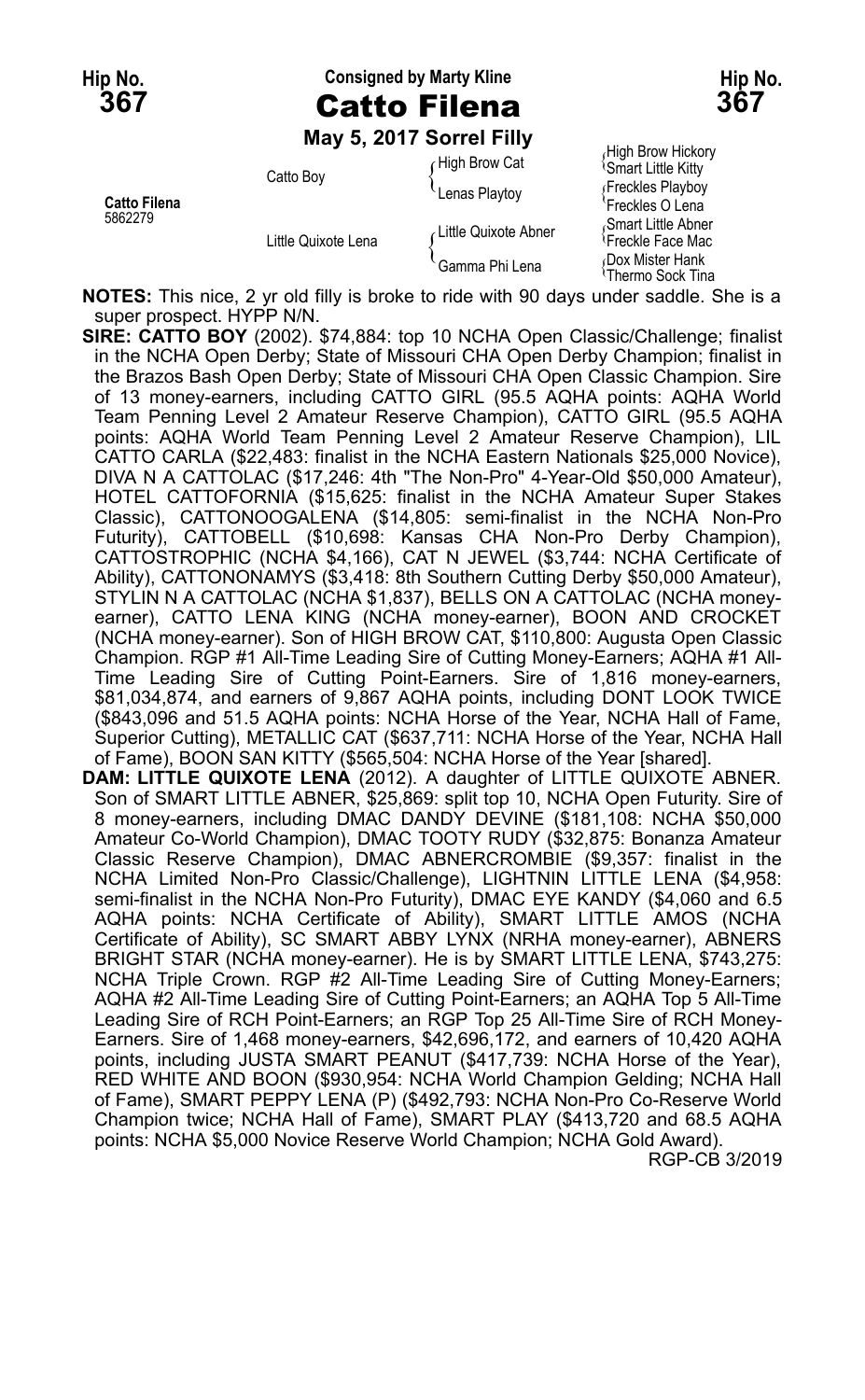**Hip No. Consigned by Leroy Helmuth Hip No. 368** Dual Shootin **368**



**2016 Red Dun Gelding**

|                         | <b>LUTU INGU DUIT OCIUIIIU</b> |                      |                                               |
|-------------------------|--------------------------------|----------------------|-----------------------------------------------|
|                         | Dont Stop Shootin              | Colonels Smoking Gun | ،Colonelfourfreckle<br><sup>≀</sup> Katie Gun |
| Dual Shootin<br>5812059 |                                | <b>Chelsea Lena</b>  | Smart Peppy Doc<br>'Bill's Star Lita          |
|                         | <b>WSR Duals Blue Dido</b>     | ∠Duals Blue Boon     | Dual Pep،<br>Royal Blue Boon                  |
|                         |                                | Hickorys Dido 91     | High Brow Hickory<br>Didolena                 |

**NOTES:** This is a thick made, big stopping gelding that is really broke. In training with Leroy Helmuth.

- **SIRE: DONT STOP SHOOTIN (AQHA/APHA)** (2007). NRHA money-earner. Full brother to GUNS R FOR SHOOTIN (\$114,124: split 4th NRHA Open Derby); halfbrother to PEPPY NICOLENA (\$75,906 and 41.5 AQHA points: AQHYA World Working Cow Horse Reserve Champion). Son of COLONELS SMOKING GUN (Q)COLONELS SMOKINGUN (P), \$177,386: NRHA Hall of Fame; NRHA Open Futurity Reserve Champion; APHA World Champion; USET Finals Champion;APHA World Open Reining Futurity Champion. A 2019 AQHA #1 Leading Sire of Reining Point-Earners; RGP #2 All-Time Leading Sire of Reining Money-Earners; 2019 AQHA Top 5 Leading Sire of Ranch Riding Point-Earners. Sire of 838 money-earners, \$11,329,111, and earners of 5,486 AQHA points, including TINKER WITH GUNS (\$344,118: 4th NRHA Open Futurity), GUNNERS TINSELTOWN (\$307,328: NRHA Open Futurity Reserve Champion), AMERICASNEXTGUNMODEL (\$290,486: NRHA Open Futurity Champion), GUNNERS SPECIAL NITE (\$242,724 and 75 AQHA points: NRHA Open Futurity Reserve Champion; Superior Reining), GUNNATRASHYA (\$233,757: NRHA Open Futurity Champion), ALWAYS GOTYER GUNSUP (\$175,399: NRBC Non-Pro Derby Champion), THE GREAT GUNTINI (P) (\$144,260: 3rd NRHA Open Futurity), SNOW GUN (\$122,354: 3rd NRHA Open Futurity), HF MOBSTER (\$122,338: NRHA Open Derby Champion), GUNS R FOR SHOOTIN (\$114,124: split 4th NRHA Open Derby), COLONELS SHINING GUN (\$112,239: 9th NRHA Open Futurity), GUNNER DUN IT AGAIN (\$112,224: NRBC Int. Open Derby Champion), CHICKS SMOKINGUN (\$111,800: NRHA Top top 10 Open Open Reserve Champion).
- **DAM: WSR DUALS BLUE DIDO** (1999). Dam TS DIDO DUALLY (5 AQHA points: money-earner in the CHA Nebraska Breeders Futurity Open), TS ROYAL BLUE CD (5th No Bull Grandslam FLETCHER World Barrel League Jackpot Open 3D). A daughter of DUALS BLUE BOON, \$193,905: NCHA \$10,000 Novice World Champion; split 3rd NCHA Open Classic/Challenge; 3rd Bonanza 5/6-Year-Old Open; Abilene Spectacular Non-Pro Derby Champion; Chisholm Trail Cutting 5/6- Year-Old Non-Pro Champion. A 2019 AQHA Top 5 Leading Sire of Cowboy Events Point-Earners. Sire of 133 money-earners, \$2,556,705, and earners of 2,077 AQHA points, including MY BLUE HAGAN (\$349,166: NCHA Junior Youth Co-World Champion; NCHA Bronze Award), SKATER BLUE (\$135,231: split 4th NCHA Non-Pro Futurity), FRAGGLE ROCKS (\$128,252: Music City Non-Pro Classic Champion; NCHA Bronze Award), LITTLE BLACK BOON (\$119,231: NCHA Non-Pro Futurity Reserve Champion), MERADAS BLUE SUE (\$112,361: NCHA Open Derby Champion; NCHA Silver Award), CHITA BLUE STAR (\$109,594: finalist in the NCHA Non-Pro Futurity), CASH MY BOON (\$107,891: NCHA Non-Pro Super Stakes Co-Champion), ROYAL BILLIE BOON (\$14,130: NCHA Senior Youth Co-Reserve World Champion), REPLAY BLUE BOON (\$74,472 and 1,086.5 AQHA points: AQHA World Champion Senior Heeling Horse, Superior Heeling), GAR BELLA LENA (\$84,955 and 10 AQHA points: split top 10, NCHA Non-Pro Classic/Challenge), SUEMMA CUM BOON (\$76,408: finalist in the NCHA Non-Pro Super Stakes).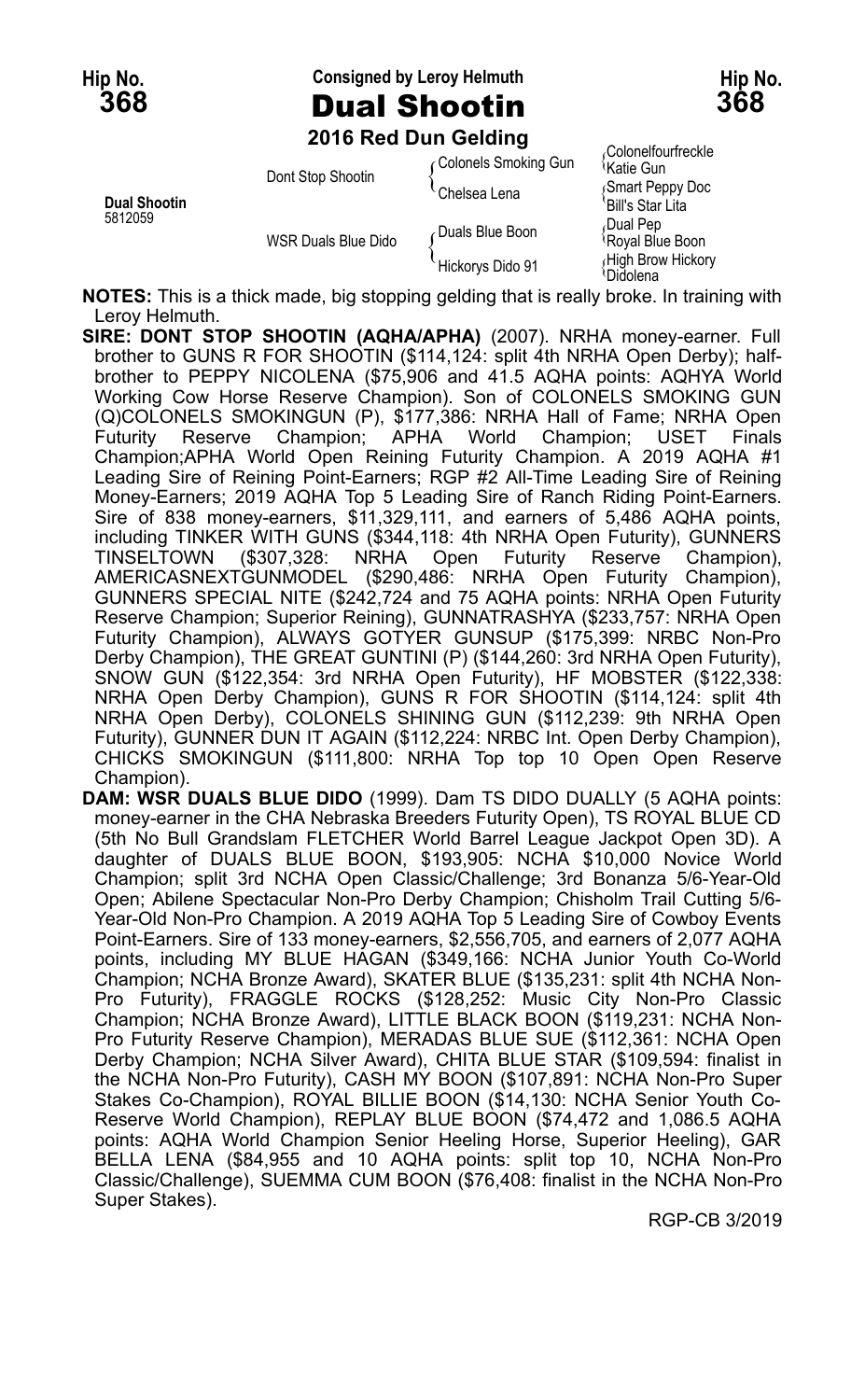**Hip No. Consigned by Derrick St Peter Hip No.**



**369** Bonanzas Playgun **369** 2015 Dun

|  |  | 015 Dun Filly: |  |  |  |  |  |
|--|--|----------------|--|--|--|--|--|
|--|--|----------------|--|--|--|--|--|

|                                    |                      | <b>2015 DUN FIIIV</b>     |                                                   |
|------------------------------------|----------------------|---------------------------|---------------------------------------------------|
| <b>Bonanzas Playgun</b><br>5678478 | Dun Lookin For Paddy | <b>Eds Little Whiskey</b> | Paddys Irish Whiskey<br><sup>l</sup> Chex N April |
|                                    |                      | Kings Blue Fox            | Bavarian King Breeze<br>'Dunny Bar Bee            |
|                                    | Playguns Shady Lady  | Gringo Pistolero          | Playgun<br><sup>1</sup> Cajun Rey Dry             |
|                                    |                      | Hoffs Lady Leo Bert       | <sub>∩</sub> Bert Bonanza<br>≀Onerv Jo Bert       |

**NOTES:** This is a really pretty, young mare that is thick made. I have turned back on her in the cutting arena. I have gathered and doctored pasture cattle on her and used her to calve out heifers. She has a good start in heeling. She is sound and gentle.

**SIRE: DUN LOOKIN FOR PADDY** (2010). South Dakota RCHA Independence Derby Two-Rein Open class winner; Colorado RCHA Fall Futurity Novice Horse Open Reserve Champion; Colorado RCHA Mid America Derby Fence Work \$7;500 Limited Open Champion; Colorado RCHA Fall Futurity Fence Work Novice Horse Open Champion; 3rd Colorado RCHA March Madness Bridle Novice Horse Open class. Sire of JOSE WHISKEY (\$3,395: 3rd Farmers & Ranchers Livestock Ranch Horse Futurity Overall Open), WHISKEYS THREE BARS (4th Farmers & Ranchers Livestock Ranch Horse Futurity Overall Open). Son of EDS LITTLE WHISKEY; sire of 3 money-earners, including SNIP OF WHISKEY (32 AQHA points; NRHA money-earner, AQHA World Senior Reining qualifier), BQH SHOT A WHISKEY (21.5 AQHA points: Open Perf. ROM, AQHA World Amateur Ranch Riding qualifier), MS DYNAMITE STARLITE (AQHA point-earner), DUN LOOKIN FOR PADDY (South Dakota RCHA Independence Derby Two-Rein Open class winner), MISSISSIPPI WHISKEY (NRHA money-earner). Son of PADDYS IRISH WHISKEY, \$12,149: 3rd NCHA Amateur Classic/Challenge: 7th Steamboat Springs Cutting 4- Year-Old Open; semi-finalist in the NCHA Open Derby; finalist in the Augusta Non-Pro Classic. AQHA #2 All-Time Leading Sire of Ranch Horse Point-Earners; an RGP Top 10 All-Time Sire of Ranch Horse Money-Earners; an RGP Top 25 All-Time Sire of Ranch Riding Money-Earners; an AQHA Top 25 All-Time Sire of RCH Point-Earners. Sire of 176 money-earners, \$1,552,188, and earners of 4,828 AQHA points, including SUM IRISH RUM (\$147,211 and 111.5 AQHA points: 3rd NRCHA Open Futurity).

**DAM: PLAYGUNS SHADY LADY** (2011). A daughter of GRINGO PISTOLERO. Son of PLAYGUN, \$183,538: AQHA High Point Junior Cutting Champion; 3rd AQHA High Point Junior Cutting. An RGP Top 10 All-Time Sire of Ranch Horse Money-Earners; an AQHA Top 10 All-Time Sire of Ranch Horse & Cowboy Events Point-Earners; 2019 AQHA Top 10 Sire of Cowboy Events Point-Earners; an AQHA Top 25 All-Time Sire of RCH Point-Earners. Sire of 511 money-earners, \$9,430,065, and earners of 9,064 AQHA points, including WATCH ME WHIP (\$183,595: NCHA Non-Pro Horse of the Year), MR BEAMON (\$327,915: NCHA Open Futurity Reserve Champion), PEPPY PLAYS FOR CASH (\$304,942: 3rd NCHA Non-Pro Futurity; NCHA Bronze Award), PRF PLAYGUNS PEP (\$283,785: NCHA Non-Pro Reserve World Champion), PG HEAVILY ARMED (\$265,100: NCHA Open Finals Champion), STRAIGHTSHOT PLAYGUN (\$253,196: 3rd Memphis Cutting 4-Year-Old Open Futurity; NCHA Bronze Award), PLAYIN TAG (\$235,819: NCHA Open Super Stakes Champion), ARC RUBY PLAYGUNIA (\$207,186 and 21.5 AQHA points: Congress World Series of Cutting Open Champion; NCHA Gold Award), TOY ENGINE (\$196,172: 3rd NCHA Non-Pro Futurity), PLAY MISS (\$180,165: NCHA Open Derby Reserve Champion), PLAY CORN (\$173,277: NCHA \$5,000 Novice Horse Non-Pro Reserve World Champion), PG DRY FIRE (\$141,846 and 36.5 AQHA points: NRCHA Derby Bridle Spectacular Open Champion).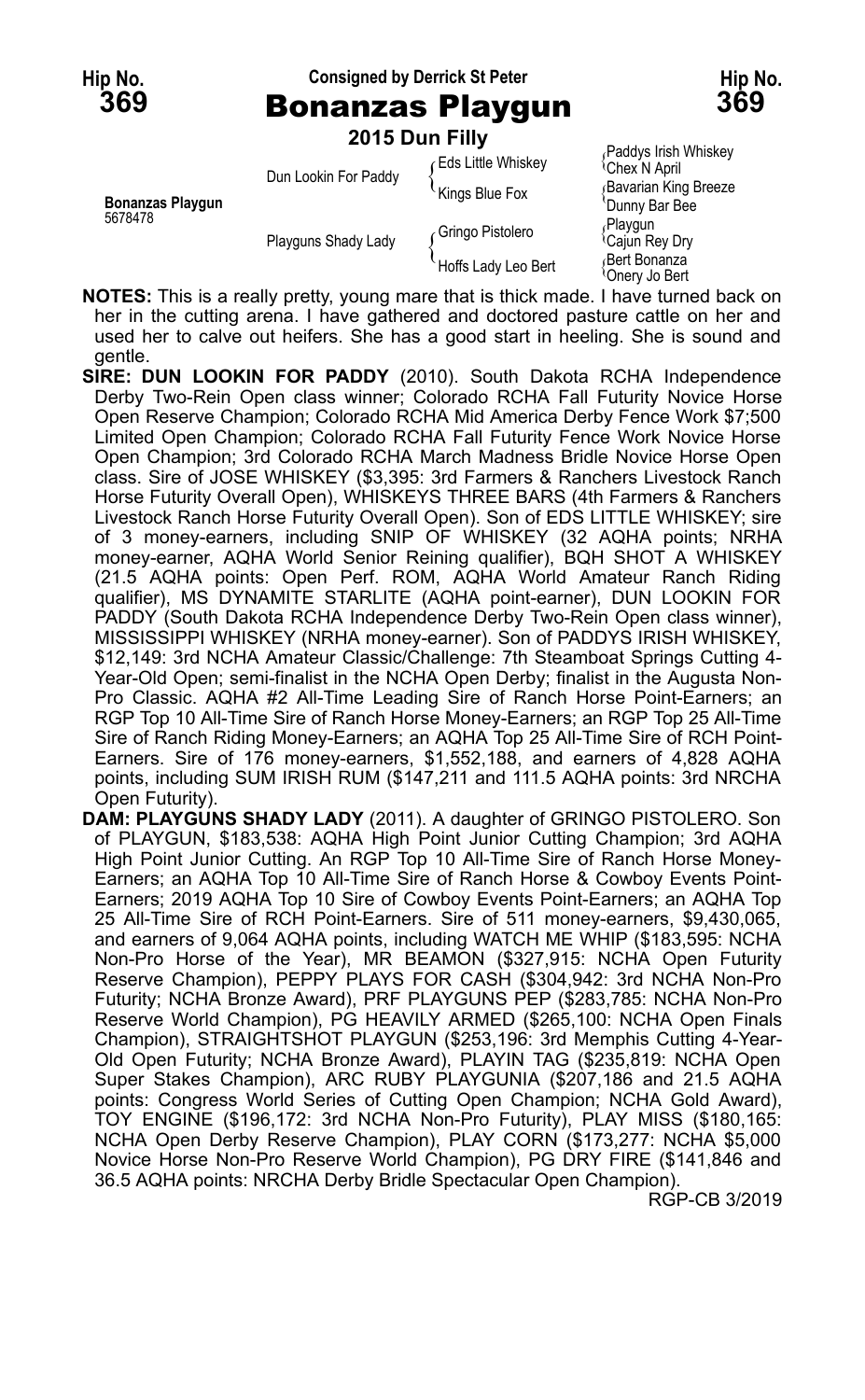#### **Hip No. Consigned by J.D. Tarlton Hip No. 370** Azuls King Hancock **370 2015 Dun Gelding**

|                                      | <b>ZUTS DUIT GEIGHIY</b> |                    |                                                |
|--------------------------------------|--------------------------|--------------------|------------------------------------------------|
|                                      | <b>Azuls Springer</b>    | Azul Caballo Amigo | <sub></sub> Blue Laven<br>Plenty Blue          |
| <b>Azuls King Hancock</b><br>5697187 |                          | Robin Springer     | Springer Star<br>Jeri Jo De                    |
|                                      | <b>GBK Kings Chick</b>   | Rogers King        | King's Starlight<br><sup>{</sup> Vermejo Dixie |
|                                      |                          | Hollywood Henna    | ،The Gold Kat<br>!Fleet Chick Lou              |

- **NOTES:** "King" is an extremely flashy and fancy moving gelding and is well started under saddle. His floating trot and tiger striped legs are sure to get you noticed in the arena. He would excel as a rope horse or ranch versatility horse. He is a very in your pocket horse and wants to please. He loves to have a job and will only continue to exceed expectations under saddle. In training with Dailee Fagnant.
- **SIRE: AZULS SPRINGER** (2000). Son of AZUL CABALLO AMIGO; sire of AZULS TANYALEE (PWRA Horse of The Year Open Heeling Champion), AZULS BLUECHIP SKIP (47.5 AQHA points: Open Perf. ROM), AZULS BAR KING (63.5 AQHA points: Open Perf. ROM), BLUE DOG GEE (AQHA point-earner: 3rd San Antonio Stock Show Judge 2 Team Penning Amateur), REBA BLUE (AQHA pointearner, AQHA World Team Penning qualifier), AZULS CRACKERJACK (AQHA point-earner), BLACK HILLS BADGER (AQHA point-earner), KEO KINGS PEACHES (AQHA point-earner), AZUL LADY SAN (3rd Utah QHA Futurity 3-Year-Old Reining). Son of BLUE LAVEN 74. He is by KANSAS BADGER SI 85, 5 race wins; finalist Nebraska QH Champ, Kansas QHA Futurity; sire of the earners of \$1,680, including PEPPER BADGER (7 AQHA points), BADGERS STRAIT (AQHA point-earner), BADGER SALT (AQHA point-earner), PRAIRIE BADGER (AQHA point-earner), KANSAS GRAY SI 85 (2 race wins), SENORITA BAR SI 85 (2 race wins), MR STAR BADGER (race winner), KAN BEST (race winner), LADY CAN (race winner), BADGER K TWIST (race placed), RANDLE CHIEF (Unplaced to 3), SUNFLOWER GILDA (Unplaced to 4), BADGER TWO (Unplaced to 11), STARWAY BADGER (Unplaced to 4).
- **DAM: GB KINGS CHICK** (2004). A daughter of ROGERS KING; sire of KINGS BRASS BAND (AQHA point-earner: Colorado Gr Ch WFQHA World Team Penning Senior Open), KINGS QUIXOTE CROWN (AQHA point-earner, AQHA World Youth Heading qualifier), KINGS GENIUS (AQHA point-earner), MISS HEAVY STUFF (67.5 AQHA points: & NSBA \$1,040), GB KING RIVER (FQHR Roundup & Review Heading Amateur Champion), KINGS ZACK BLUE (Colorado Gr Ch WFQHA World Team Penning Junior Open), GB KING BARS (3rd FQHR Roundup & Review Breakaway Roping Open). Son of KING'S STARLIGHT, NCHA money-earner and 18.5 AQHA points: Open Perf. ROM. He is by KING, NCHA Hall of Fame. An AQHA Top 25 All-Time Sire of Cutting Point-Earners. Sire of 75 RGP moneyearners and earners of 3,153 AQHA points; 1 stakes winners, \$5,937, including ROYAL KING (\$24,003 and 106 AQHA points: NCHA World Champion Stallion; AQHA Hall of Fame, NCHA Silver Award, Superior Cutting), ASBECK'S BILLIE (\$23,070 and 48 AQHA points: NCHA World Champion Mare; NCHA Bronze Award), KING'S PISTOL (\$21,821 and 97 AQHA points: NCHA World Champion; NCHA Silver Award, AQHA Champion), ROCKY RED (\$16,847 and 109 AQHA points: 7th NCHA Top 10; NCHA Bronze Award, Superior Cutting), FRED B CLYMER (\$15,405 and 105 AQHA points: NCHA Top Ten; NCHA Bronze Award, Superior Cutting), MR HARMON (118.5 AQHA points and NCHA \$12,631; NCHA Bronze Award, AQHA Champion), ROSE KING (100 AQHA points and NCHA \$3,402, AQHA Champion), BLACK GOLD KING (32 AQHA points; NCHA \$2,137, AQHA Champion), KING'S JOE BOY (59 AQHA points; NCHA \$2,085, AQHA Champion).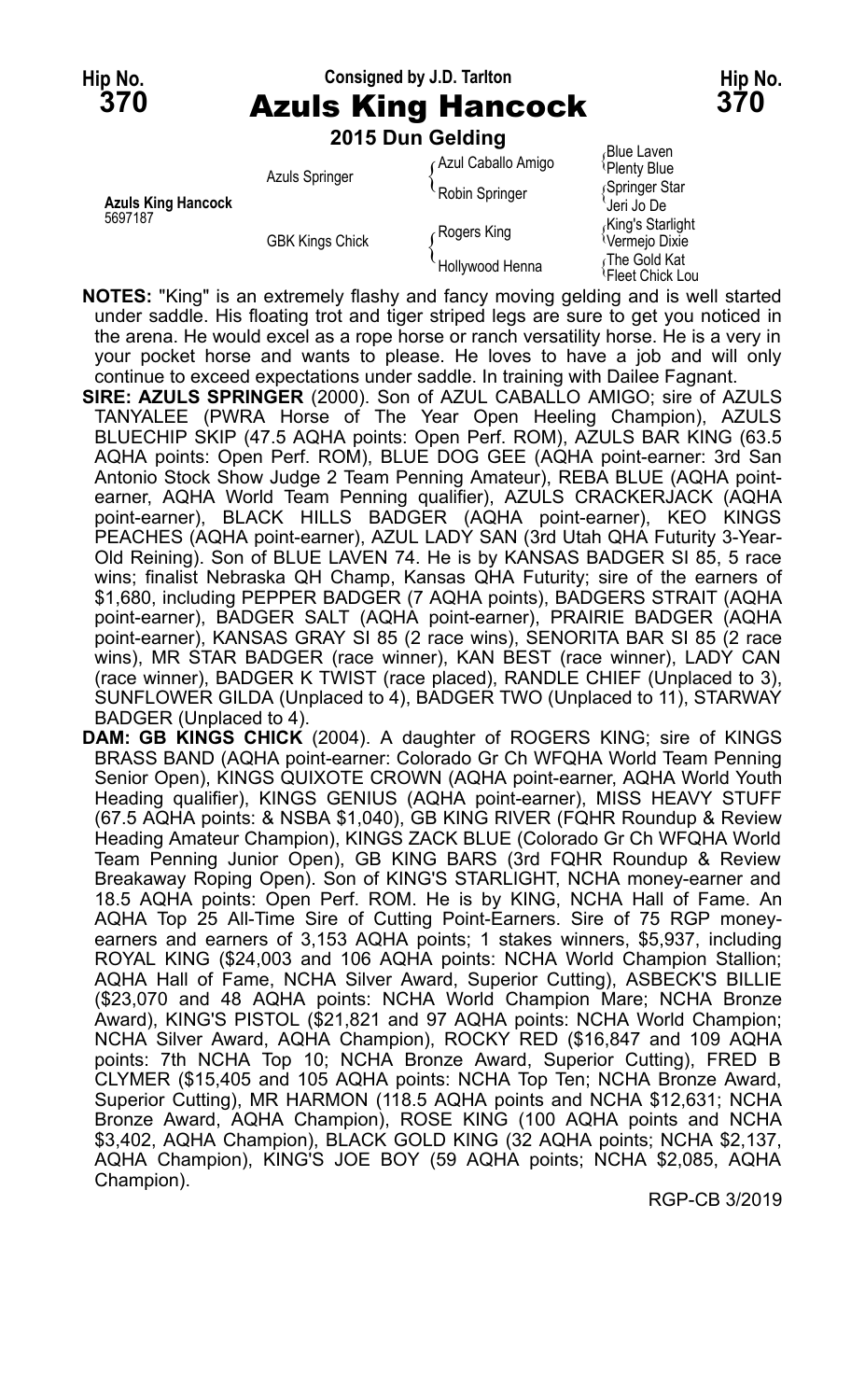**Hip No. Consigned by Robert Gallahaire Hip No.**

## **2013 Red Roan Gelding**

| Pepto Doc | Stop Me Pink | Peptos Stylish Oak<br>Roanie O Lena       | Peptoboonsmal<br><b>Moms Stylish Kat</b><br>Doc O Do<br>Lady 91 SI 85 |
|-----------|--------------|-------------------------------------------|-----------------------------------------------------------------------|
| 5584519   | Ever So Star | Ever So Peppy<br><b>Hollywood Tigress</b> | Smart Little Lena<br><sup>l</sup> Crystals Lil Peppy<br>Holly Bubble  |
|           |              |                                           | Docs Tigress                                                          |

**NOTES:** If you are looking for your next using horse, here he is. Cutting, working cattle or roping, he has done it. This gelding is very quick and quiet and will pull or hold a calf all day.

**SIRE: STOP ME PINK** (2003). Sire of EVER SO PINK (17 AQHA points; Amateur Perf. ROM, AQHA World Amateur Heeling Level 2 qualifier). Son of PEPTOS STYLISH OAK, \$5,680: 3rd Australia NCHA Open Derby. Sire of 358 moneyearners, \$3,953,981, 52 AQHA point-earners, including PEPTOS STYLISH SUE (\$226,056: finalist in the NCHA Open Futurity), REDNECK STYLE (\$185,668: Tunica Non-Pro Classic Co-Champion), ONE ROAN PEPTOS (\$141,282: Australia NCHA Open Futurity Reserve Champion; Australian NCHA Hall of Fame), LIZZYS STYLISH PEPTO (\$3,768 and 76 AQHA points: AQHA World Ranch Sorting Level 2 Amateur Champion), ESKDALE WEST ROOSTER (AUS) (\$86,463: Australia NCHA Open Futurity Champion), PIMPED OUT PEPTO (\$79,289: PCCHA Non-Pro Futurity Champion), OAK AND ASHES (AUS) (\$77,365: Australia NCHA Open Classic Champion; Australian NCHA Hall of Fame), PEPTOS STYLISH FOXY (\$75,505: PCCHA Fall Open Futurity Champion), STYLISH SCOTTI (\$75,407: PCCHA Fall Open Classic/Challenge Reserve Champion), DOCS STYLISH PEPTO (\$73,997: Congress Non-Pro Classic Reserve Champion), NO MOORE ONE MOORE (AUS) (\$71,502: Australia NCHA Open Futurity Reserve Champion), ONE STYLISH PEPTO (AUS) (\$67,812: Australia NCHA Open Derby Champion), CURRELL PEPTOS SHADOW (AUS) (\$63,591: split 3rd Australia NCHA Open Futurity), STYLISH N CASUAL (AUS) (\$60,585: Australia NCHA Non-Pro Classic Champion), LETHAL N STYLISH (AUS) (\$59,102: Australia NCHA Non-Pro Classic Champion), JA LETHAL STYLE (AUS) (\$58,764: Australia NCHA Non-Pro Derby Champion), BUDHAS WARRIOR (P) (\$54,888: NCHA \$2,000 Limited Rider Co-World Champion).

**DAM: EVER SO STAR** (2004). Dam of EVER SO PINK (17 AQHA points; Amateur Perf. ROM, AQHA World Amateur Heeling Level 2 qualifier). A daughter of EVER SO PEPPY, NCHA money-earner; sire of SHEZA SMART QUIXOTE (moneyearner). Son of SMART LITTLE LENA, \$743,275: NCHA Triple Crown. RGP #2 All-Time Leading Sire of Cutting Money-Earners; AQHA #2 All-Time Leading Sire of Cutting Point-Earners; an AQHA Top 5 All-Time Leading Sire of RCH Point-Earners; an RGP Top 25 All-Time Sire of RCH Money-Earners. Sire of 1,468 money-earners, \$42,696,172, and earners of 10,420 AQHA points, including JUSTA SMART PEANUT (\$417,739: NCHA Horse of the Year), RED WHITE AND BOON (\$930,954: NCHA World Champion Gelding; NCHA Hall of Fame), SMART PEPPY LENA (P) (\$492,793: NCHA Non-Pro Co-Reserve World Champion twice; NCHA Hall of Fame), SMART PLAY (\$413,720 and 68.5 AQHA points: NCHA \$5,000 Novice Reserve World Champion; NCHA Gold Award), SOME KINDA MEMORIES (\$378,671: NCHA Open Futurity Champion), PLAYIN N FANCY SMART (\$378,135: NCHA Open Super Stakes Co-Champion), SMART LITTLE SENOR (\$362,933: NCHA Open Futurity Champion; NCHA Gold Award), JIGGIN LITTLE LENA (\$345,284: NCHA Non-Pro World Champion; NCHA Gold Award), QUEJANAISALENA (\$338,204: 4th NCHA Super Stakes Open Classic).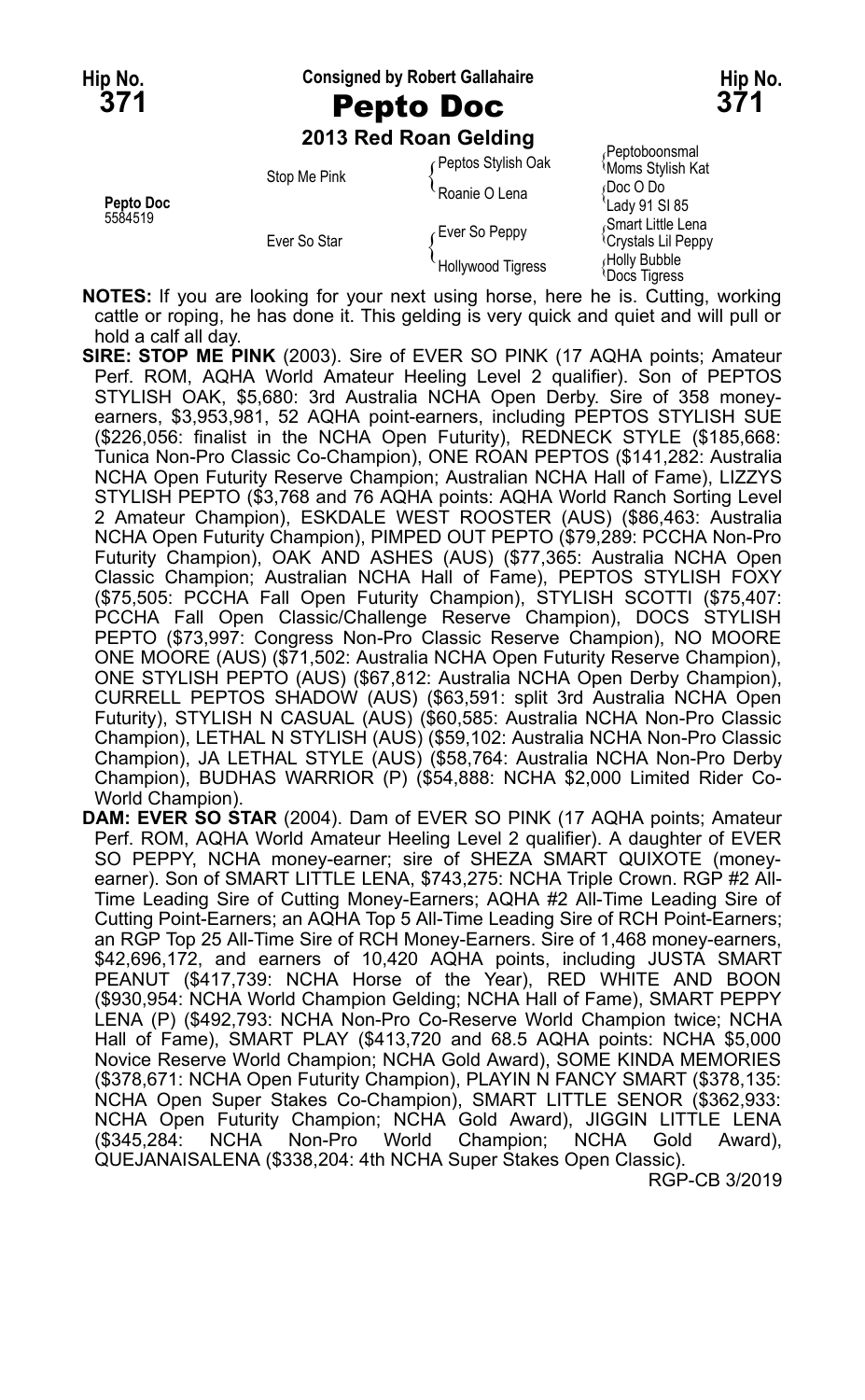**Hip No. Consigned by Dallas Warr Hip No. 372** Christy Dry **372**

**2007 Black Mare**

|                               |                          | ZUVI DIACN MAIE  |                                              |
|-------------------------------|--------------------------|------------------|----------------------------------------------|
| <b>Christy Dry</b><br>5278255 | Colonels A Doc           | Colonel Freckles | Jewel's Leo Bars<br><sup>l</sup> Christy Jay |
|                               |                          | Docs Manta       | Doc Bar<br>'Royal Rosette                    |
|                               | <b>Little Crissy Dry</b> | Peppy San Badger | Mr San Peppy<br><sup>t</sup> Sugar Badger    |
|                               |                          | Hug Me Dry       | Drv Doc<br>Hug Me Kittyo                     |

**NOTES:** This mare has a super pedigree that crosses well on all top stallions. She had a great 2018 colt by LIL SPOON. She was left open due to late foaling date.

**SIRE: COLONELS A DOC** (1983). NCHA money-earner. Sire of 5 money-earners, including DOC SANTA BELLE (\$14,880: finalist in the NRHA Non-Pro Futurity), CUTTER FRECKLE (45 AQHA points; Youth Perf. ROM), COLS DEL RIO BAR (52.5 AQHA points: split 3rd Ardmore RCH Classic 4/5-Year-Old Non-Pro), DOCS EL BANDIDO (16.5 AQHA points: & NRCHA money-earner, AQHA World Amateur Working Cow Horse qualifier), CUTTERS DEL RIO (15.5 AQHA points; Amateur Perf. ROM, AQHA World Amateur Reining qualifier), WEZA PLEASIN (AQHA pointearner: E Ohio 2-Year-Old Snaffle Bit Western Pleasure Open Champion), DOCS JERARCA (AQHA point-earner, AQHA World Aged Stallions qualifier), DOCS DURAMAX (NRHA money-earner). Son of COLONEL FRECKLES, \$46,305 and an AQHA point-earner: NCHA Open Futurity Champion; finalist in the NCHA Open Derby. Sire of 361 money-earners, \$5,058,728, and earners of 2,743 AQHA points, including COLONEL LIL (\$244,145: NCHA Open Futurity Champion), COLS LIL PEPPER (\$186,118: NCHA Open Futurity 1st semi-finalist In The Reserve Champion), COLONEL FLIP (\$171,865: split 3rd NCHA Open Futurity), CURLY RODE HER MA (\$159,782: split 3rd Gold and Silver Cutting Stakes 4-Year-Old Non-Pro), COLONEL LEO BAR (\$142,989: NCHA Open Super Stakes Reserve Champion; NCHA Bronze Award), GLOW A FRECKLE (\$136,466: PCCHA Open Futurity Reserve Champion), FRECKLES FANTASY (\$126,308: 6th The Masters Cutting Open; NCHA Silver Award).

**DAM: LITTLE CRISSY DRY** (1989). AQHA point-earner. Dam of LENAS PEPPY DRY (AQHA point-earner: 3rd Montana Challenge Team Sorting Open, Canadian Finals Rodeo Team Sorting Futurity HI-\$ Horse Reserve Champion), DOCS DURAMAX (AQHA point-earner; NRHA money-earner). Half-sister to BANDITOS HUG A CHIC (\$9,013: The Non-Pro 5/6-Year-Old Amateur Co-Champion). A daughter of PEPPY SAN BADGER, \$172,711: NCHA Open Reserve World Champion. An AQHA Top 5 All-Time Leading Sire of Cutting Point-Earners; an RGP Top 10 All-Time Sire of Cutting Money-Earners; an AQHA Top 25 All-Time Sire of RCH Point-Earners. Sire of 1,145 money-earners, \$25,528,970, and earners of 7,448 AQHA points, including LITTLE BADGER DULCE (\$668,461: NCHA Horse of the Year, NCHA Hall of Fame), HAIDAS LITTLE PEP (\$425,174: NCHA Open Futurity Reserve Champion; NCHA Platinum Award), LITTLE TENINA (\$394,315: NCHA Open Futurity Champion; NCHA Hall of Fame), BRIGAPEP (\$345,039: NCHA \$50,000 Amateur Co-World Champion), DUAL PEP (\$313,192: split 3rd NCHA Open Super Stakes), CD CHICA SAN BADGER (\$279,038: Bonanza Non-Pro Derby Champion; NCHA Silver Award), OKAY PEPPY (\$278,694: 7th NCHA Open Futurity; NCHA Bronze Award), DELTA FLYER (P) (\$260,363: NCHA Open Super Stakes Champion; APHA Hall of Fame), AMANDO PEPPY (\$256,848: NCHA Non-Pro World Champion), IMARI TARI (\$255,320: Augusta 4-Year-Old Open Futurity Champion; NCHA Bronze Award), MR SKYLINE PEPPY (\$243,440: 3rd NCHA Non-Pro Futurity), PEPPYMINT TWIST (\$221,625: NCHA Open Derby Co-Champion; NCHA Hall of Fame).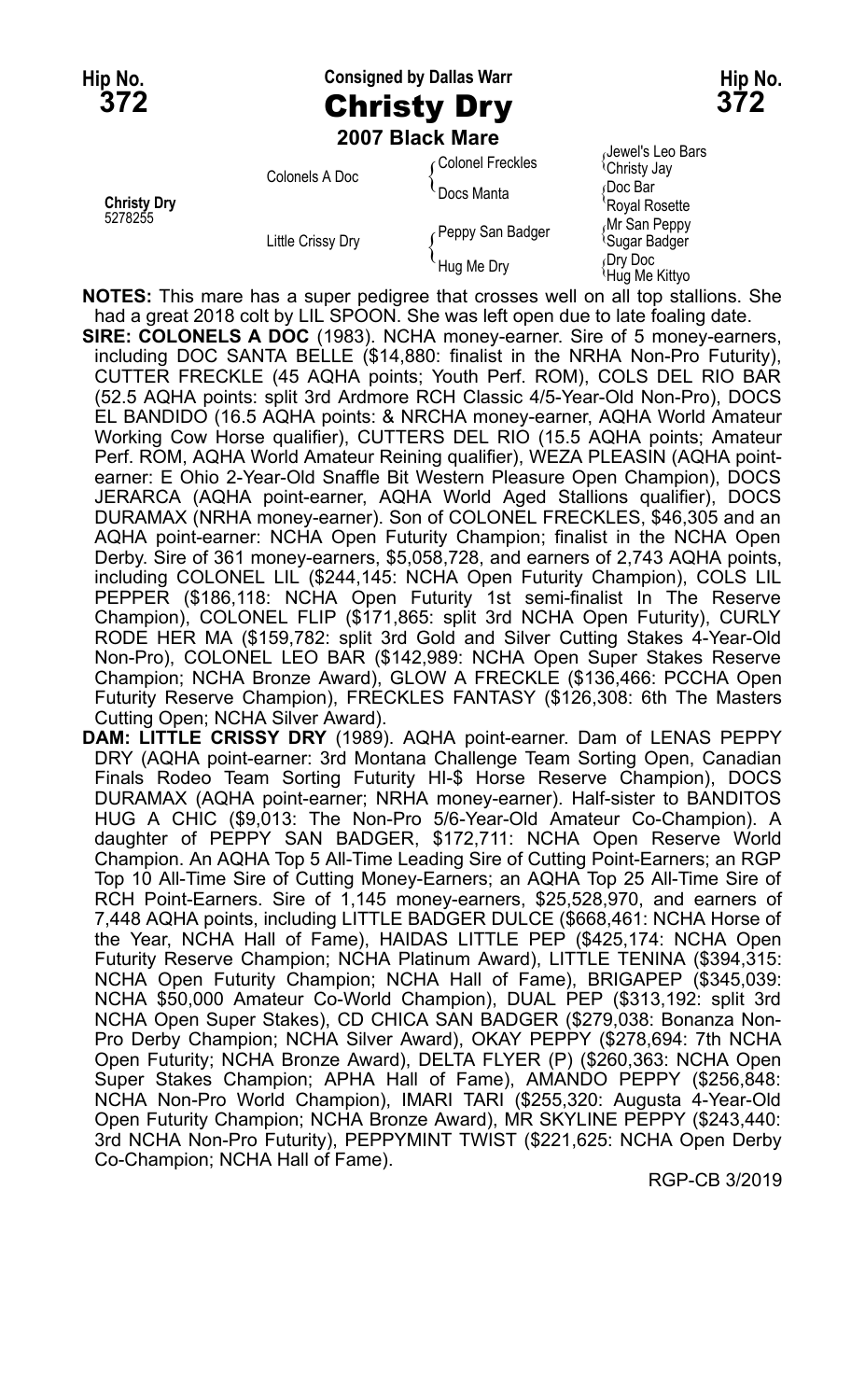

| Sky Pepper Lizzy Bee (P) | May Bee Cee Bee (Q)  | ⊊Cee Bee Command<br>Eddi Star Face | <b>Jay Bee's Best</b><br>Baccis Sox<br>'Gay Star Face                      |
|--------------------------|----------------------|------------------------------------|----------------------------------------------------------------------------|
| 1088864                  | Sky Pepper Annie (P) | ∠Skv Diver<br>Hurrahs Miss (Q)     | Sky Top Bar<br>Pepper Ann (TB)<br>Last Hurrah،<br><b>Showtels Ole Miss</b> |

**SIRE: MAY BEE CEE BEE** (1991). AQHA \$4,073 and 140.5 AQHA points: Superior Heeling; Open Perf. ROM; AQHA World Senior Heeling qualifier; AQHA World Senior Tie-Down Roping qualifier; AQHA World Youth Heeling qualifier. Sire of WILL JACKIE BEE (20.5 AQHA points: Open Perf. ROM), COMMAND ON JACK (11.5 AQHA points: Open Perf. ROM), MISS ANGELINA CEE (AQHA point-earner), CR JACKIES MAY BEE (9th Florida State NBHA Barrel Racing Open 2D class), BLONDYS CARBON COPY (6th FQHR Roundup & Review 2/3-Year-Old Open Geldings). Son of CEE BEE COMMAND, and 98 AQHA points: AQHA World Champion Senior Working Cow Horse; AQHA World Champion Senior Reining Horse; 5th Congress Senior Reining; 4th AQHA World Senior Reining; AQHA High Point Reining Open Leader; Superior Reining. Sire of 25 money-earners, 30 AQHA point-earners, including HUMO COMMAND (\$3,128 and 44.5 AQHA points: AQHA Select World Tie-Down Roping Champion), MAY BEE CEE BEE (140.5 AQHA points and \$4,073: Superior Heeling, AQHA World Senior Heeling qualifier), SNIP O COMMAND (Montana RCHA Special Derby \$5,000 Limited Open Champion), CEE BEE TOUGH (31 AQHA points: Open Perf. ROM, AQHA World Senior Reining qualifier), CEE BEE SNAP (33 AQHA points: 4th Northwest Qhc Non-Pro Reining), CREME DE COCO BUENO (33 AQHA points: Open Perf. ROM, AQHA World Senior Reining qualifier), CEE BEE E ZEE (36 AQHA points: Open Perf. ROM, AQHA World Youth Heading qualifier), CEE THE PRESCRIPTION (40.5 AQHA points: Open Perf. ROM), TUNE SMITH (\$9,005 and 191 AQHA points: AQHA Reserve High Point Amateur Reining Champion; Superior Amateur Reining).

**DAM: SKY PEPPER ANNIE (P)**. Sire is SKY DIVER (P); sire of OLE LONESOME (P) (4th Southwest Missouri Open Cutting Futurity). He is by SKY TOP BAR, stakes winner; sire of the earners of 3,485 points, 103 ROM, 13 Superiors, 6 APHA Champions, 8 World/National Champions, including SKY BUG BINGO (134 points: National Get of Sire Champion; APHA Supreme Champion; Superior Halter; ROM in Hunter Under Saddle, Barrel Racing, Cutting, Reining, Western Pleasure), TOUGH BOOT (212 points: National Heading & Heeling Champion; Open Versatility Champion; Superior Heading & Heeling; ROM in Barrel Racing, Tie-Down Roping, Reining, Steer Stopping, Working Cow Horse), SKY JET SI 101 (National Champion Running Mare twice, 18 wins, 8 stakes wins, \$43,392), SKY BAR RED WING (235 points: National Youth Trail Champion; APHA Champion; ROM in Trail, Western Pleasure, Horsemanship, Showmanship), G BAR (205 points: World Champion Youth Pole Bending Horse; National Youth Barrel Racing Champion; Superior Barrel Racing, Pole Bending; ROM Stake Racing), LADY SKY TOP (964 points: APHA Youth Champion; Versatility Champion; Superior in Horsemanship, Showmanship, Trail, Western Pleasure).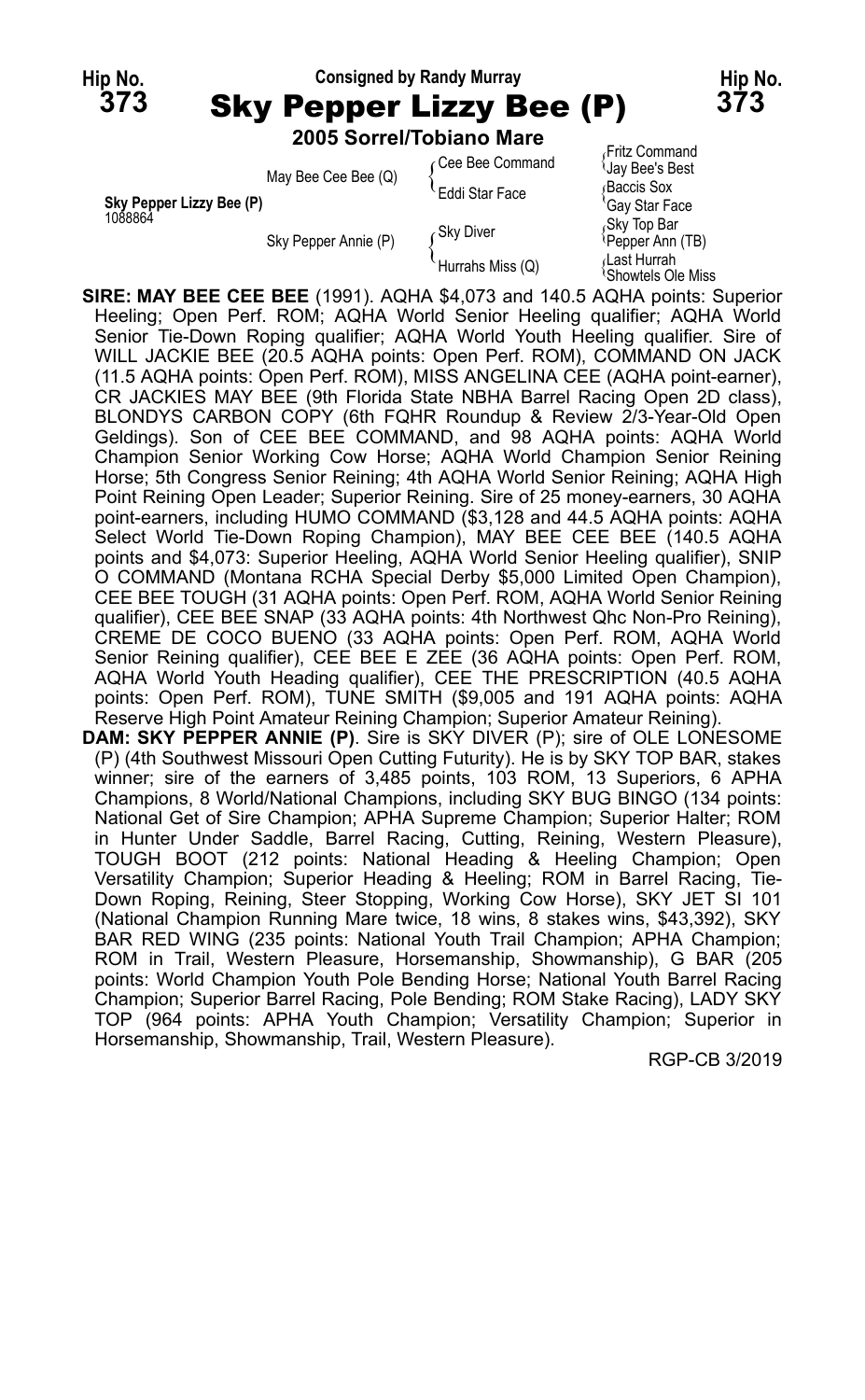#### **Hip No. Consigned by 4V Livestock Hip No. 374** Wagon Wrench Sixteen **374**

**2008 Sorrel Gelding**

|                      |                            | LUUU JUHTI JEIUIHU |                                                |
|----------------------|----------------------------|--------------------|------------------------------------------------|
|                      | Roho Concho                | ∩Absolut Phoebe    | Docs Phoebe<br>Dude's Fancy Doll               |
| Wagon Wrench Sixteen |                            | Tys Classy Lady    | Classy Ty<br>Conchos Lady 001                  |
| 5119253              | <b>Continental Promise</b> | ∠Continental Sam   | The Continental<br><sup>l</sup> Skip Fancy Ann |
|                      |                            | Johns Blue         | Three Bar John Pine<br>Brazos Trouble          |

**NOTES:** This gelding is a solid ranch horse with no fancy handle. He has roped lots of cattle in the pasture, branded 450-500 head, crossed rapids and can handle rough terrain. He has been staked out on overnight rides in Ouachita National Forest. He is cowy and an honest working man.

- **SIRE: ROHO CONCHO** (2000). RHAA money-earner. A son of ABSOLUT PHOEBE, an AQHA point-earner and sire of 2 money-earners, including MDM HICKORY (AQHA point-earner), ROHO CONCHO (RHAA money-earner), AP BABE (5th Triangle Cross Classic Barrel Racing Open 4D class). Son of DOCS PHOEBE, \$26,769 and 50 AQHA points: top 10, NCHA Open Super Stakes; finalist in the NCHA Open Derby; semi-finalist in the NCHA Open Futurity; finalist in the West Texas Maturity Open; Superior Cutting. Sire of 50 money-earners and earners of 1,244 AQHA points, including PHOEBES EXPRESS (\$86,323 and 12 AQHA points: Gold and Silver Cutting Stakes 5/6-Year-Old Non-Pro Champion), PHOEBES KID (\$65,849 and 19 AQHA points: NCHA Breeders 5/6-Year-Old Open Champion; CA), PHANTOM PHOEBE (60.5 AQHA points: AQHA High Point Youth Team Penning Champion), DESTIN DOC (\$31,574: semi-finalist in the NCHA Open Futurity), PHOEBES RASCAL (\$21,792: Congress Super Shoot-Out \$10,000 Amateur Champion), PHOEBES SMOKER (162 AQHA points: 9th AQHA World Barrel Racing Amateur, Superior Barrel Racing), IM A HICKORY SMOKER (\$9,194: NCHA Certificate of Ability), PHOEBES GUN (\$9,160: 4th BFA World Barrel Derby), PHOEBES GUNSLINGER (\$7,253: 5th NCHA Top 10 \$50,000 Amateur), PHOEBES PEPPER WHO (\$6,613: The American Rodeo Barrel Racing PASCO Washington Qualifier Open Champion), SUNKIST PEPPY (\$6,331 and 62.5 AQHA points: finalist in the NRHA Limited Open Derby, Superior Reining), PHOEBES HANDY MISS (\$5,078: 7th Washington CHA Open Futurity).
- **DAM: CONTINENTAL PROMISE** (2000). A daughter of CONTINENTAL SAM; sire of TEK CONTINENTAL ACE (12 AQHA points: Open Perf. ROM, AQHA World Team Penning qualifier). Son of THE CONTINENTAL, and 52 AQHA points: AQHA Champion. Sire of 7 money-earners and earners of 4,483 AQHA points, including BLUE CONTINENTAL (\$7,026 and 10 AQHA points: AQHA World Champion Junior Reining Horse), CONTINENTAL CAN (788 AQHA points: AQHA World Champion 2-Year-Old Open Gelding; AQHA Champion), CONTINENTAL WIN (31 AQHA points: Open Perf. ROM), CONTINENTAL PRISSY (50 AQHA points: Open Perf. ROM), DEE CONTINENTAL (72 AQHA points; Youth Perf. ROM), CHAMPAIN CHARLIE (74 AQHA points: 7th AQHA World Senior Open Tie-Down Roping), EXOTIC FACE (21 AQHA points and NRHA \$4,156), CONTINENTAL PARKER (9 AQHA points), CULLYS CONTINENTAL (9 AQHA points), MARK FIVE LADY (8 AQHA points), CONTINENTAL LACE (8 AQHA points), CONCRETE COWBOY (8 AQHA points), TRANS CONTINENTAL (8 AQHA points: Iowa State Fair Junior Reining Open Champion), OUR CONTINENTAL (8 AQHA points), CONTINENTAL FLY (NRCHA money-earner), CONTINENTAL BELLE (5th NBHA Syracuse Spectacular Barrel Racing Open 4D class), CONTINENTAL DOC (NRCHA moneyearner), CONTINENTAL FROSTY (NRHA money-earner).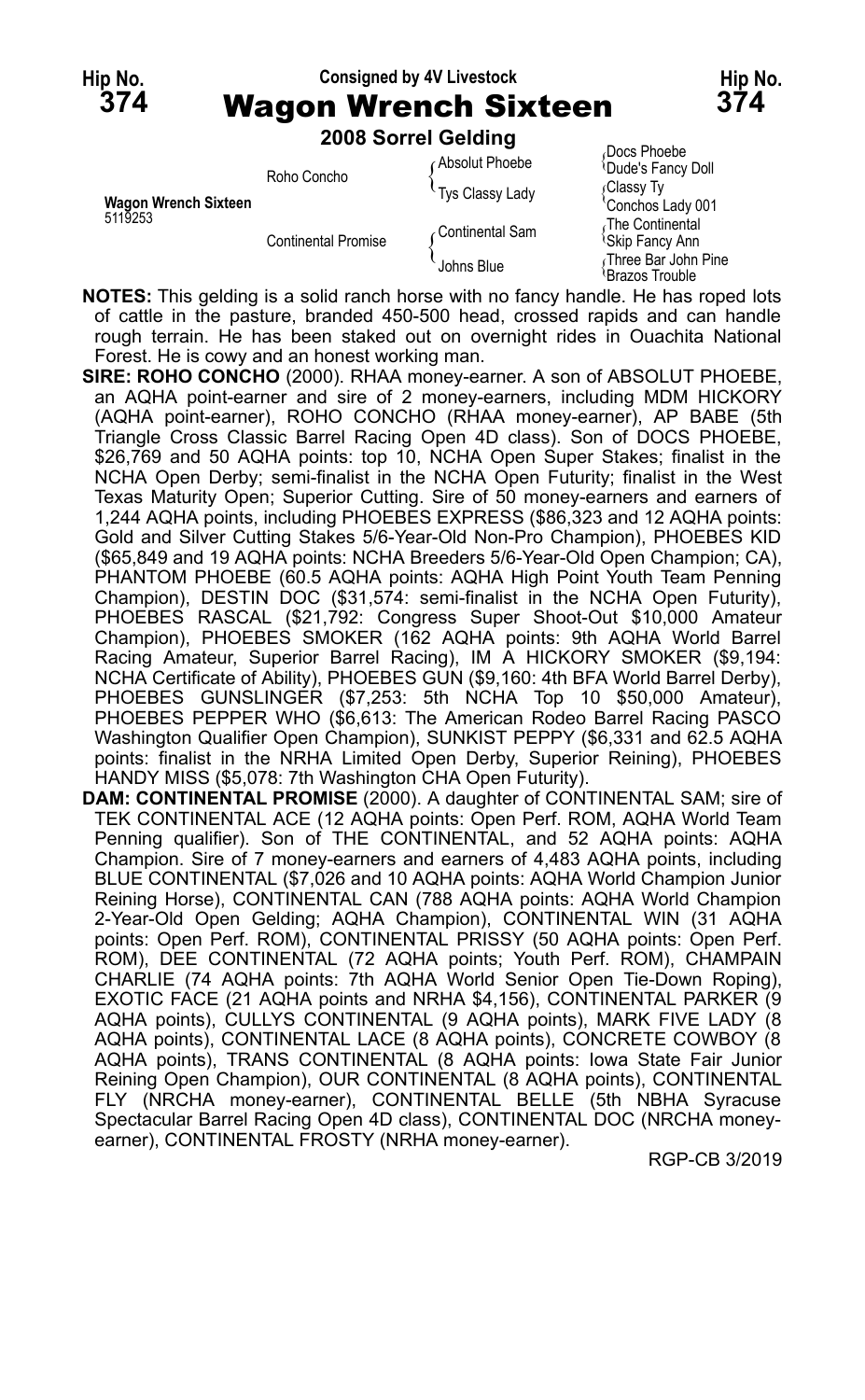**Hip No. Consigned by Rick & Missie Plummer Hip No.**

**2008 Bay Mare**

| Easy To Be Fancy<br>5119612 | Easy Otie Whiz  | Topsail Whiz<br>Miss Poco Easy | Topsail Cody<br>Jeanie Whiz Bar<br>∫My Lucero<br>Poco Javille |
|-----------------------------|-----------------|--------------------------------|---------------------------------------------------------------|
|                             | Hobos Fancy Glo | ∠Continental Hobo              | Squaw Leo،<br><sup>≀</sup> Im Bettern You                     |
|                             |                 | Icy Glo                        | Doc Glo،<br><sup>l</sup> lcy Breeze 76                        |

- **PERFORMANCE RECORD:** Money earner and 8.5 AQHA points. **In 2016:** National Ranch Horse Riding Assoc. Redbud Ranch Youth Reining Reserve Champion; AQHA World Senior Ranch Riding qualifier; **in AQHA competition:** 8 ranch riding (Level 3) points in open events; 1/2 versatility ranch horse reining (Level 3) point in youth activities.
- **NOTES:** This is a finished heel horse with extensive showing in cow horse, ranch and reining. She is built like a tank and is extremely broke and easy to ride. She stands out in a crowd.
- **SIRE: EASY OTIE WHIZ** (1999). \$233,611: split 5th NRHA Open Futurity; 4th NRBC Open Derby; NRBC Int. Open Derby Champion; 4th NRHA Open Derby; FEI/USEF Champ Reining Open Champion. Sire of 100 money-earners and earners of 1,115 AQHA points, including EASY LIL LADY (\$39,623: finalist in the NRHA Open Futurity), SMART WHIZ DELMASO (\$33,770: European NRHA Limited Open Derby Champion), IMA EASY WHIZ (\$28,176: finalist in the NRHA Int. Open Futurity), EASY OKIE DOKIE (\$25,024: Tulsa Reining Classic Non-Pro Futurity Co-Reserve Champion), POP QWIZ (\$22,130 and 71 AQHA points: split 9th NRHA Non-Pro Futurity, Superior Amateur Reining), KANSAS CITY WHIZ (\$19,782 and 19 AQHA points: 8th NRHA \$25,000 Limited Non-Pro Futurity), HOLLYWOOD DUNIT EASY (\$19,740: split 7th NRHA Int. Non-Pro Futurity), TINKER EASY (\$18,792: Low Roller Reining Open Derby Reserve Champion), EASY OTIE BUCKLES (\$18,460 and 16.5 AQHA points: split 9th NRHA Int. Open Futurity), AR EASY JESSIE WHIZ (\$14,747: Performance Quebec Reining Non-Pro Futurity Champion), WHOZ A WHIZ (\$14,588 and 17.5 AQHA points: 7th Scottsdale Classic Int. Open Reining Futurity), EASY MONEY MISS (\$12,209 and 19 AQHA points: NRHA Derby Novice Horse Non-Pro Level 2 class winner), DUNIT ON EASY STREET (59 AQHA points: Graham Stampede Reining 7Up Open Reserve Champion; Superior Reining), GOTTA TAKE A WHIZ (\$9,688: 3rd Yankee RHA Spring 7Up Open).
- **DAM: HOBOS FANCY GLO** (2002). Dam of FANCY KINDA WHIZ (\$4,174: Michigan RHA Mbbo Open Futurity Reserve Champion; Michigan RHA MBBO Int. Non-Pro Derby Reserve Champion; Michigan RHA Mbbo Int. Open Futurity Reserve Champion), EASY TO BE FANCY (Above). Full sister to HOBOS HAMMER TIME (\$5,449: split 8th Eastern Us NRHA Affiliate Finals Limited Non-Pro). A daughter of CONTINENTAL HOBO, and 13 AQHA points: 7th Congress Limited Open Reining. Sire of 8 money-earners, including HOBOS HAMMER TIME (\$5,449: split 8th Eastern Us NRHA Affiliate Finals Limited Non-Pro), CONTINENTAL DYNAGO (NRHA \$3,051), CONTINENTAL TIVIO (AQHA point-earner: finalist in the Congress Int. Open Reining Futurity), RL CLOSE CALL (8 AQHA points; NRHA moneyearner), HOBO BRANDY GLO (8 AQHA points; NRHA money-earner), PAULINES HOBO GIFT (6.5 AQHA points), MISS SLIDIN PINE (AQHA point-earner; NRHA money-earner), SLIDERS (AQHA point-earner), I CONTINENTAL TRAMP (AQHA point-earner), CONTINENTAL SIERRA (5.5 AQHA points: & NRHA \$1,942), CONTINENTAL SLIDE (reining money-earner). Son of SQUAW LEO, NCHA money-earner and 5 AQHA points; sire of 33 AQHA point-earners, including BE AECH ENTERPRISE (\$20,699: NRHA Open World Champion Stallion; NRHA Hall of Fame).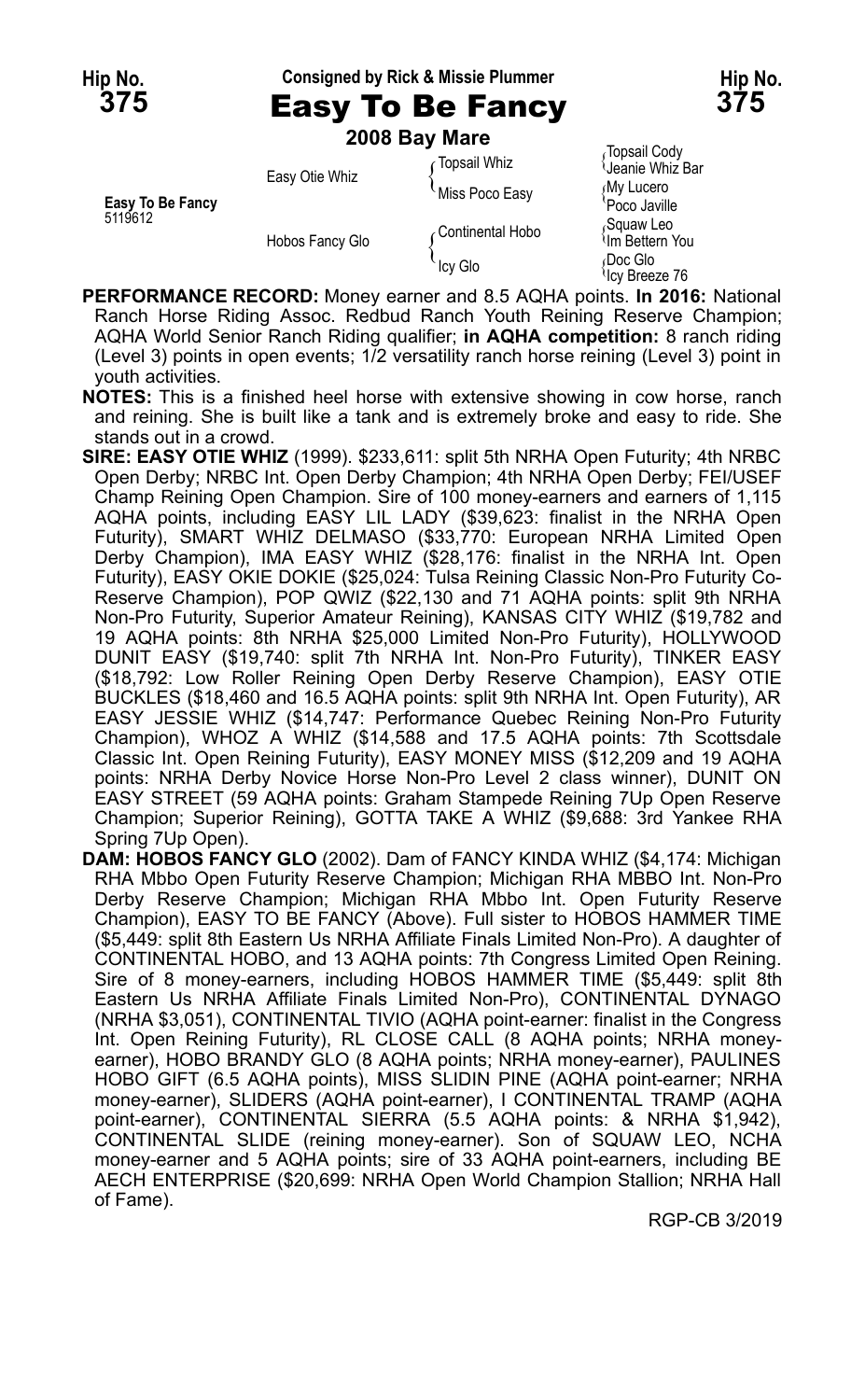# **Hip No. Consigned by Cross Tie Ranch Hip No. 376** Hesa Smart Delight CT (P) **376**

**2013 Buckskin/Tobiano Gelding**

|                           |                                                                                | <b>2013 BUCKSKIII/TODIAIIO GEIGING</b> |                                               |
|---------------------------|--------------------------------------------------------------------------------|----------------------------------------|-----------------------------------------------|
| Hesa Smart Delight CT (P) | Smart Delta (P)                                                                | (Smart Little Lena (Q)                 | Doc O'Lena<br><b>Smart Peppy</b>              |
|                           |                                                                                | Alazulenas Flyer                       | Delta Flyer<br>Alazulena (Q)                  |
| P1031871                  | Lenas Delight CT (Q)                                                           | Colonel Rey Lena                       | Doc O'Lena<br><sup><i>I</i></sup> Christy Jay |
|                           |                                                                                | Ima Peppy CT                           | Ima Colonel Peppy<br>Ima Peppy Tari           |
|                           | $10750$ , This solding has been used as a turnheal; being for the lest $2$ yes |                                        |                                               |

**NOTES:** This gelding has been used as a turnback horse for the last 2 years. We have gathered cattle and have done some pasture roping on him. He should make a good cowboy horse.

**SIRE: SMART DELTA (P)** (2004). \$7,023: APHA World 4-Year-Old Cutting Challenge Open Champion. Sire of KELBYS SMART DELTA (P) (ASHA/APHA Stockhorse Classic Judge Champion twice). Son of SMART LITTLE LENA, \$743,275: NCHA Triple Crown. RGP #2 All-Time Leading Sire of Cutting Money-Earners; AQHA #2 All-Time Leading Sire of Cutting Point-Earners; an AQHA Top 5 All-Time Leading Sire of RCH Point-Earners; an RGP Top 25 All-Time Sire of RCH Money-Earners. Sire of 1,468 money-earners, \$42,696,172, and earners of 10,420 AQHA points, including JUSTA SMART PEANUT (\$417,739: NCHA Horse of the Year), RED WHITE AND BOON (\$930,954: NCHA World Champion Gelding; NCHA Hall of Fame), SMART PEPPY LENA (P) (\$492,793: NCHA Non-Pro Co-Reserve World Champion twice; NCHA Hall of Fame), SMART PLAY (\$413,720 and 68.5 AQHA points: NCHA \$5,000 Novice Reserve World Champion; NCHA Gold Award), SOME KINDA MEMORIES (\$378,671: NCHA Open Futurity Champion), PLAYIN N FANCY SMART (\$378,135: NCHA Open Super Stakes Co-Champion), SMART LITTLE SENOR (\$362,933: NCHA Open Futurity Champion; NCHA Gold Award), JIGGIN LITTLE LENA (\$345,284: NCHA Non-Pro World Champion; NCHA Gold Award), QUEJANAISALENA (\$338,204: 4th NCHA Super Stakes Open Classic), COMMANDICATE (\$300,112: NCHA World Champion Gelding twice; NCHA Gold Award), SMART WHITTLE WENA (\$293,455: 4th NCHA Non-Pro Super Stakes).

**DAM: LENAS DELIGHT CT** (2002). Full sister to SENORITA LENA CT (\$40,939 and 1,407.5 AQHA points: AQHA High Point Team Penning Champion;Superior Team Penning), TEQUILA LENA CT (8th "The Non-Pro" 4-Year-Old Amateur). A daughter of COLONEL REY LENA, \$30,264 and an AQHA point-earner: NRHA Open Reserve World Champion; NRHA Top top 10 Limited Open Reserve Champion; German Americana Reining Open Reserve Champion. Sire of 57 money-earners and earners of 3,188 AQHA points, including DRYS TANGER REY (\$11,957: NRHA Novice Horse Open World Champion), COLONEL SUGAR CT (\$10,311 and 111 AQHA points: AQHA Reserve World Champion Team Penning Horse), SENORITA LENA CT (\$40,939 and 1,407.5 AQHA points: AQHA High Point Team Penning Champion; Superior Team Penning), LENAS FLYIN DELTA CT (P) (\$11,681: APHA World Junior Steer Stopping Open Champion twice), COLONEL SUGAR CT (\$10,311 and 111 AQHA points: AQHA Reserve World Champion Team Penning Horse), DAKOTA LENA (\$37,692 and 64.5 AQHA points: NRHA Limited Open Futurity Champion; Superior Reining), SMOOTH REY LENA (\$10,523 and 337.5 AQHA points: 4th AQHA High Point Junior Heeling, Superior Heading), CT REYN MANN (\$21,295 and 100 AQHA points: 4th Denver Dodge Freestyle Open, Superior Reining), COLONEL REY LYNX CT (\$15,919 and 77 AQHA points: 3rd AQHA Select World Team Penning), SON A LENA CT (\$13,379 and 61.5 AQHA points: Dixie National Stock Show NRHA Reining Limited Non-Pro Reserve Champion), LUVA CT LENA (\$13,187: finalist in the Congress Open Reining Futurity).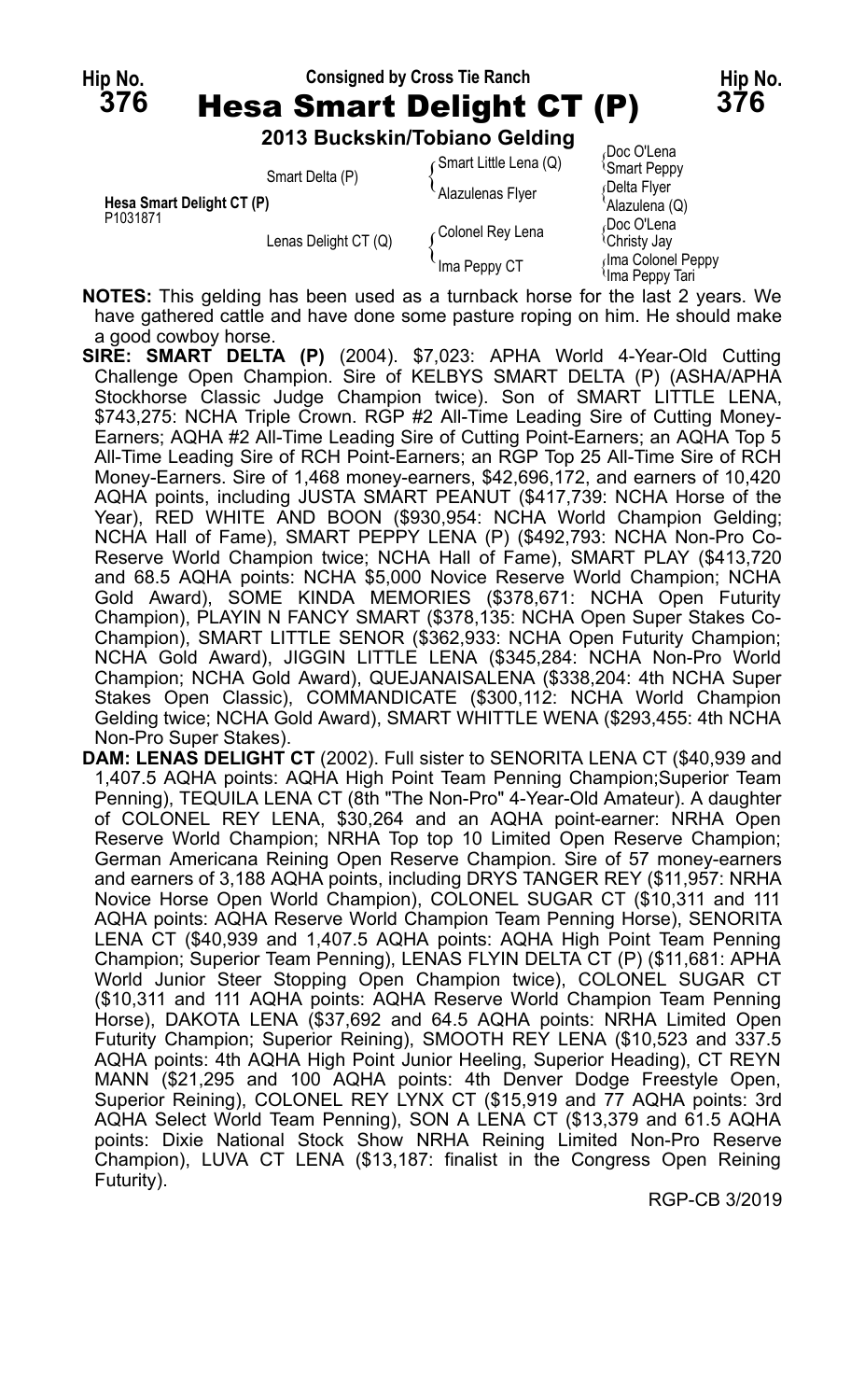**Hip No. Consigned by Riverwind Perf Horses LLC Hip No.**

## **377** Renta Bar **377**

**2013 Chestnut Gelding**

| <b>Renta Bar</b><br>5561087 | Duke Of Leo Bar     | ∩The Duke Of Jacks | Mr Baron Red<br><sup>1</sup> Two Eyed Jodie Sue     |
|-----------------------------|---------------------|--------------------|-----------------------------------------------------|
|                             |                     | My Sandy Bar Leo   | Mr Leo Bar Baron<br>'Dry Angel                      |
|                             | Renta Two Blue Eyed | Jks Blue Ember     | Super Smooth Zeb<br><sup>1</sup> Zippos Ember Straw |
|                             |                     | Ima Renta Red      | Mr Renta Red<br>Bahia Baron Red                     |

**NOTES:** This is a 14.3 hand, chestnut gelding that ropes on both ends. He is a good stopper, and perfect for beginners or any age, #4 to #6 heels and #5 header.

**SIRE: DUKE OF LEO BAR** (2005). Son of THE DUKE OF JACKS, \$14,731 and 484 AQHA points: 4th AQHA High Point Senior Stallions; 5th AQHA High Point Senior Heading; top 10 AQHA World Senior Open Tie-Down Roping; Denver 3-Year-Old Stallion Open Reserve Champion; finalist in AQHA World Aged Halter Stallion; AQHA Champion; AQHA Performance Champion; Superior Tie-Down Roping; Superior Heading; Superior Heeling. Sire of 4 money-earners, including WATCH DUKE (29.5 AQHA points: Open Perf. ROM, AQHA World Junior Heading qualifier), ZANS DUKES OF JACKS (10 AQHA points: 6th Congress Pole Bending Senior Youth), JACK SEEKER (5.5 AQHA points), THE DUKE OF HONEY (AQHA pointearner), DUKES YELLOW ROSE (money-earner PITZER Ranch Horse Inv. Open), GIN EYED JACK (money-earner PITZER Ranch Horse Inv. Open), DUCHESS JACKIE HANK (American Ranch Horse Assoc. World Halter 2-Year-Old Mare Open Champion). Son of MR BARON RED, and 341 AQHA points: AQHA World Show Superhorse; AQHA Reserve World Champion Senior Heading Horse; AQHA Reserve World Champion Senior Tie-Down Roping Horse; AQHA High Point Junior Heeling Champion; AQHA High Point Tie-Down Roping Stallion twice; AQHA Champion; Superior Tie-Down Roping; Superior Heeling. An AQHA Top 10 All-Time Sire of Cowboy Events Point-Earners. Sire of 80 money-earners and earners of 7,446 AQHA points, including RED ROSE ZAN (\$9,122 and 169.5 AQHA points: AQHA World Champion Amateur Heeling Horse, Superior Heading), REDS FANCY TYREE (\$8,138 and 177.5 AQHA points: AQHA World Champion Junior Heading Horse, Superior Amateur Heading), MISS PEARLY RED (76 AQHA points: AQHYA World Team Penning Champion), MISS BARONESS RED (\$12,738 and 387.5 AQHA points: AQHA High Point Junior Heading Champion; AQHA Performance Champion), REDS LITTLE JOE (\$20,341 and 239.5 AQHA points: AQHA Reserve World Champion Senior Heeling Horse, Superior Tie-Down Roping), MR BARON JULES (\$12,964 and 527 AQHA points: 4th AQHA High Point Junior Heading Open, Superior Heading), MISS JESSIES RED (\$7,329 and 226 AQHA points: 6th AQHA World Junior Heading, AQHA Performance Champion), BARONS FEATURE RED (\$11,449 and 340 AQHA points: 5th AQHA High Point Junior Heading Open, AQHA Performance Champion).

**DAM: RENTA TWO BLUE EYED** (2005). A daughter of JKS BLUE EMBER. Son of SUPER SMOOTH ZEB; sire of JK SUPER TUF DOC (8th Congress Tie-Down Roping Youth). He is by PRETTY BUCK ZEB; sire of BLUTCHER MABEL (5 AQHA points), DUN BY ZEB (AQHA point-earner: 5th IBHA World Halter Yearling Stallion Open).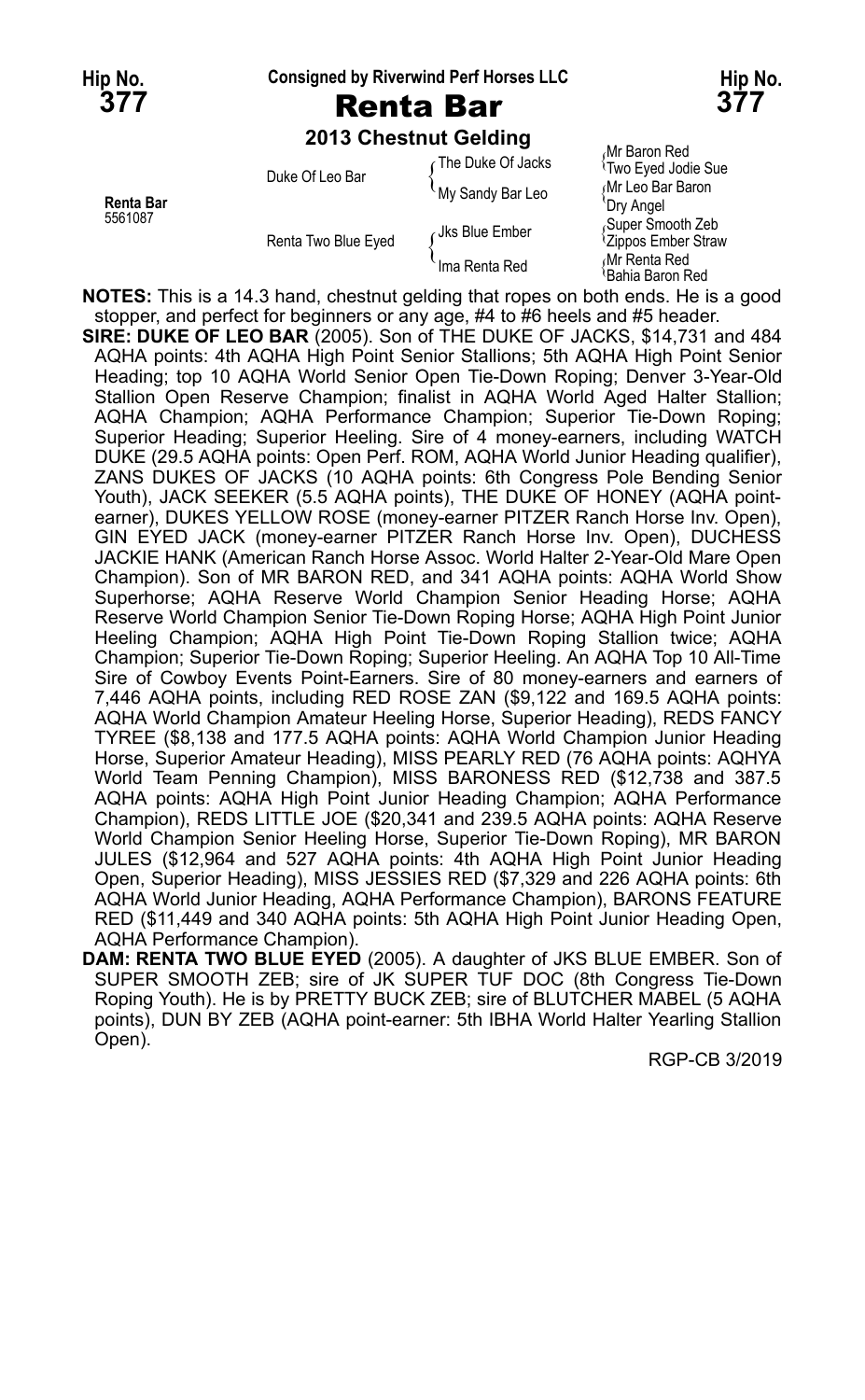## **Hip No. Consigned by Jake Weatherly Hip No. 378** Brite Like Metallic **378**

**2015 Bay Roan Gelding**

|                                       |                     | LUIJ DAY INJAH UCIUIIIY |                                                   |
|---------------------------------------|---------------------|-------------------------|---------------------------------------------------|
| <b>Brite Like Metallic</b><br>5787534 | Metallic Cat        | High Brow Cat           | High Brow Hickory<br><b>Smart Little Kitty</b>    |
|                                       |                     | Chers Shadow            | ∩Peptoboonsmal<br>'Shesa Smarty Lena              |
|                                       | Swingins Brite Idea | Justa Swinging Peppy    | Peppy San Badger<br><sup>l</sup> Special Medicine |
|                                       |                     | Instant Brite Choice    | Sr Instant Choice<br>≀Brite Spotliaht             |

**NOTES:** "Bugs" is a true one of a kind gelding. He has done it all, ranch rodeos, used all over the ranch, and has been heeled on as well. He is extremely gentle and stands for the farrier. You can catch him where he stands.

**SIRE: METALLIC CAT** (2005). \$637,711: NCHA Horse of the Year. A 2018 & 2019 RGP #1 Leading Sire of Cutting Money-Earners; 2018 RGP Top 5 Leading Sire of Ranch Horse Money-Earners; an AQHA Top 5 All-Time Leading Sire of Ranch Horse Point-Earners; 2019 RGP Top 5 Leading Sire of RCH Money-Earners. Sire of 957 money-earners, \$25,454,915, and earners of 2,572 AQHA points, including METALLIC REBEL (\$438,266: NCHA Horse of the Year, NCHA Hall of Fame), PURPLE REYN (\$364,059: NCHA Non-Pro Horse of the Year), BITTERSWEET (\$181,524: NCHA Non-Pro Horse of the Year), HASHTAGS (\$478,571: NCHA World Champion; NCHA Hall of Fame), METELES CAT (\$437,016: AQHA World Champion Junior Cutting Horse twice; NCHA Hall of Fame), STEVIE REY VON (\$420,903: NCHA Open Futurity Champion; NCHA Hall of Fame), CATILLAC REYS (\$233,818: NCHA Non-Pro Co-World Champion), PEDEL TO THE METALL (\$228,377: Showdown in Cowtown Summer 4/6-Year-Old Slot Cutting Open Champion), COPPERISH (\$211,263: Bonanza Open Derby Co-Champion), MISTRESSSIS (\$208,770: split 4th NCHA Open Futurity), MAID OF METAL (\$205,605: NCHA Super Stakes Open Classic Champion), SANNMAN (\$200,039: split 3rd Breeders Inv. Open Derby), MAGISTIC MOON (\$187,799: Arbuckle Mtn. 4- Year-Old Open Futurity Co-Champion), METALLIC MANZIEL (\$185,726: split 6th Breeders Inv. Open Derby), TALIATE (\$180,717: 7th NCHA Open Futurity).

**DAM: SWINGINS BRITE IDEA** (2003). \$7,803: semi-finalist in the NCHA Non-Pro Derby; CHA Nebraska Non-Pro Futurity Champion. A daughter of JUSTA SWINGING PEPPY, \$69,753 and 7 AQHA points: Augusta 4-Year-Old Open Futurity Reserve Champion; split 3rd Montgomery Cutting 4-Year-Old Open Futurity. Sire of 141 money-earners, \$3,083,492, 38 AQHA point-earners, including SWINGING LITTLE GAL (\$323,291: split 7th NCHA Open Futurity), SWINGING ECLIPSE (\$141,944: finalist in the NCHA Non-Pro Super Stakes), SWINGIN STAR LADY (\$114,387: Augusta 4-Year-Old Non-Pro Futurity Champion), JUSTA SWINGING JANE (\$108,996: finalist in the NCHA Non-Pro Futurity), JUSTA HICKORY SPADE (\$106,091 and 27.5 AQHA points: split 6th Suncoast Fall Open Derby; NCHA Silver Award), SWINGING TO THE BEAT (\$105,137: 3rd PCCHA Fall Open Futurity), JUSTA LENA 1997 (\$58,968 and 32 AQHA points: NCHA Junior Youth Co-World Champion), LITTLE SWINGIN (\$63,942 and 15 AQHA points: NCHA Youth Co-Reserve World Champion), JUSTA GINNIN MISS (\$99,825: Suncoast Winter Cutting Classic Non-Pro Champion), JUSTASWINGING PEANUT (\$98,001: Chisholm Trail CHA 4-Year-Old Open Derby Champion), BIG SWING (\$96,009: top 10, NCHA Non-Pro Futurity), JUSTA CAT SPRAT (\$91,977: Wine Country Non-Pro Cutting Futurity Co-Champion), SWINGING TIL FIVE (\$91,803: finalist in the NCHA Super Stakes Non-Pro Classic), SWINGING FIVE (\$83,723: semi-finalist in the NCHA Open Futurity), TUFFY PEP (\$71,217: NCHA \$2,000 Limited Rider Co-World Champion), PAY GIN PEPPY (\$67,036: split 6th NCHA Open Futurity), TIME TO SWING (\$66,338: NCHA \$10,000 Amateur Reserve World Champion).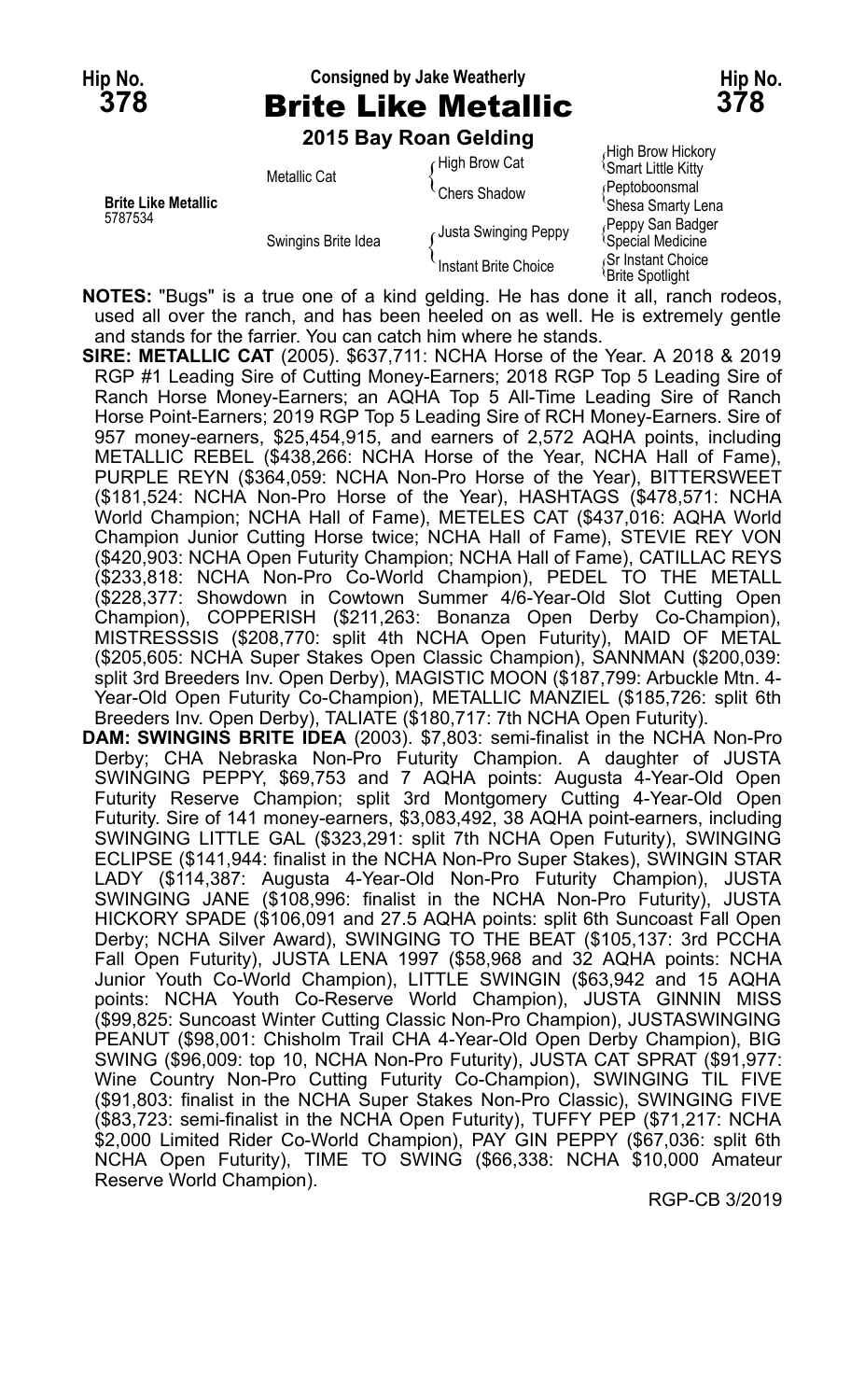## **Hip No. Consigned by Jerry Franklin Hip No. 379** Sorrel Starlight **379**

**2016 Sorrel Filly** Dominate Clu Kid Dominate { Obviously Starlight  $\{\begin{matrix} 1 & 0 & 0 & 0 \\ 0 & 0 & 0 & 0 \\ 0 & 0 & 0 & 0 \end{matrix} \}$  (Hes Obviously Tardy **Sorrel Starlight**<br>5901525 **Page Interventional Startight Community** Page Interventional Page Interventional Page Interventional Page Fage Impressive Mr Yella Fella Muslem of Page Impressive Mr Yella Fella<br>Lets Skip Town  $\int$  Isnt She Obvious  $\int$  Too Conclusive

An Obvious Nickey

#### **NOTES:** 5-Panel N/N.

**SIRE: OBVIOUSLY STARLIGHT** (2006). A son of KID DOMINATE; sire of COOL DOMINATOR (33.5 AQHA points), MR MYSTERIO (88.5 AQHA points; ROM Halter, AQHA World Amateur 3-Year-Old Geldings qualifier), DOMINATE DARLIN (8th APHA World Solid Paint-Bred Halter 2-Year-Old Mare Open). Son of DOMINATE CLU, and 21.5 AQHA points: AQHA World Champion 3-Year-Old Open Stallion; Congress Grand Champion Stallion; finalist in AQHA World ROM. An AQHA Top 25 All-Time Sire of Halter Point-Earners. Sire of 105 money-earners and earners of 8,304 AQHA points, including DOMINATING MISTER (\$25,735 and 365 AQHA points: AQHA World Champion 2-Year-Old Open Gelding; Superior Halter), DISTINCTLY DOMINANT (\$22,021 and 688 AQHA points: AQHA World Champion 3-Year-Old Gelding.; Superior Halter), HEZ AT IT AGAIN (\$15,584 and 281 AQHA points: AQHA World Champion Yearling Gelding; Superior Halter), DOMINATE DELITE (\$11,402 and 94 AQHA points: AQHA World Champion Amateur 2-Year-Old Mare), TO BE DOMINANT (\$10,480 and 100.5 AQHA points: AQHA World Champion 2-Year-Old Open Gelding), UP FRONT N DOMINATE (\$10,149 and 204.5 AQHA points: AQHA World Amateur Champion 2-Year-Old Gelding; Superior Halter), WHY NOT DOMINATE (\$6,791 and 173 AQHA points: AQHA World Champion Yearling Gelding; Superior Halter), BORN TO BE DOMINATE (\$26,308 and 753 AQHA points: AQHA Reserve World Champion Open Aged Gelding; Superior Halter), SURE CAN DOMINATE (\$14,692 and 488.5 AQHA points: AQHA World Aged Gelding Amateur Reserve Champion; Superior Halter), STARRING A CLU (\$4,032 and 28.5 AQHA points: AQHYA World Yearling Mares Reserve Champion).

**DAM: JMK BLISSFUL BLOND** (2004). AQHA point-earner: 3rd PHBA World Halter Weanling Mares Open; 5th PHBA World Amateur Weanling Mares. Full sister to TIME FORGED (\$5,486 and 44 AQHA points: 4th Congress Limited Open Weanling Stallions). Half-sister to JMK NATURE MADE (4th Oklahoma PEA Get of Gold Halter Futurity Junior Weanling Stallion Open), and a daughter of MR YELLA FELLA, \$12,104 and 173.5 AQHA points: AQHA World Champion Amateur Aged Stallion; AQHA World Champion 2-Year-Old Open Stallion; AQHA Reserve World Champion Aged Stallion; AQHA Reserve High Point Junior Stallion; AQHA Reserve High Point Halter Stallion; Superior Halter. An RGP Top 10 All-Time Sire of Halter Money-Earners; an AQHA Top 10 All-Time Sire of Halter Point-Earners. Sire of 424 money-earners and earners of 16,683 AQHA points, including WON AND ONLY FELLA (\$30,762 and 1,331 AQHA points: AQHA World Champion 3-Year-Old Gelding.; Superior Halter), JMK VIRTUAL REALITY (\$24,923 and 360 AQHA points: AQHA World Champion Yearling Gelding; Superior Halter), TOTALLY UNEXPECTED (\$24,542 and 852.5 AQHA points: AQHYA World Champion Yearling Gelding; Superior Halter), JMK MAXIMUS (\$16,462 and 20.5 AQHA points: AQHA World Champion Weanling Stallion), JMK DYNAMIC FELLA (\$16,317 and 444.5 AQHA points: AQHA World Amateur Champion 2-Year-Old Gelding; Superior Halter), ON THE RED CARPET (\$13,506 and 102 AQHA points: AQHA World Amateur Yearling Mares Champion; Superior Halter), JMK BLINK BLINK (\$13,213 and 16.5 AQHA points: AQHA World Open Yearling Mares Champion). RGP-CB 3/2019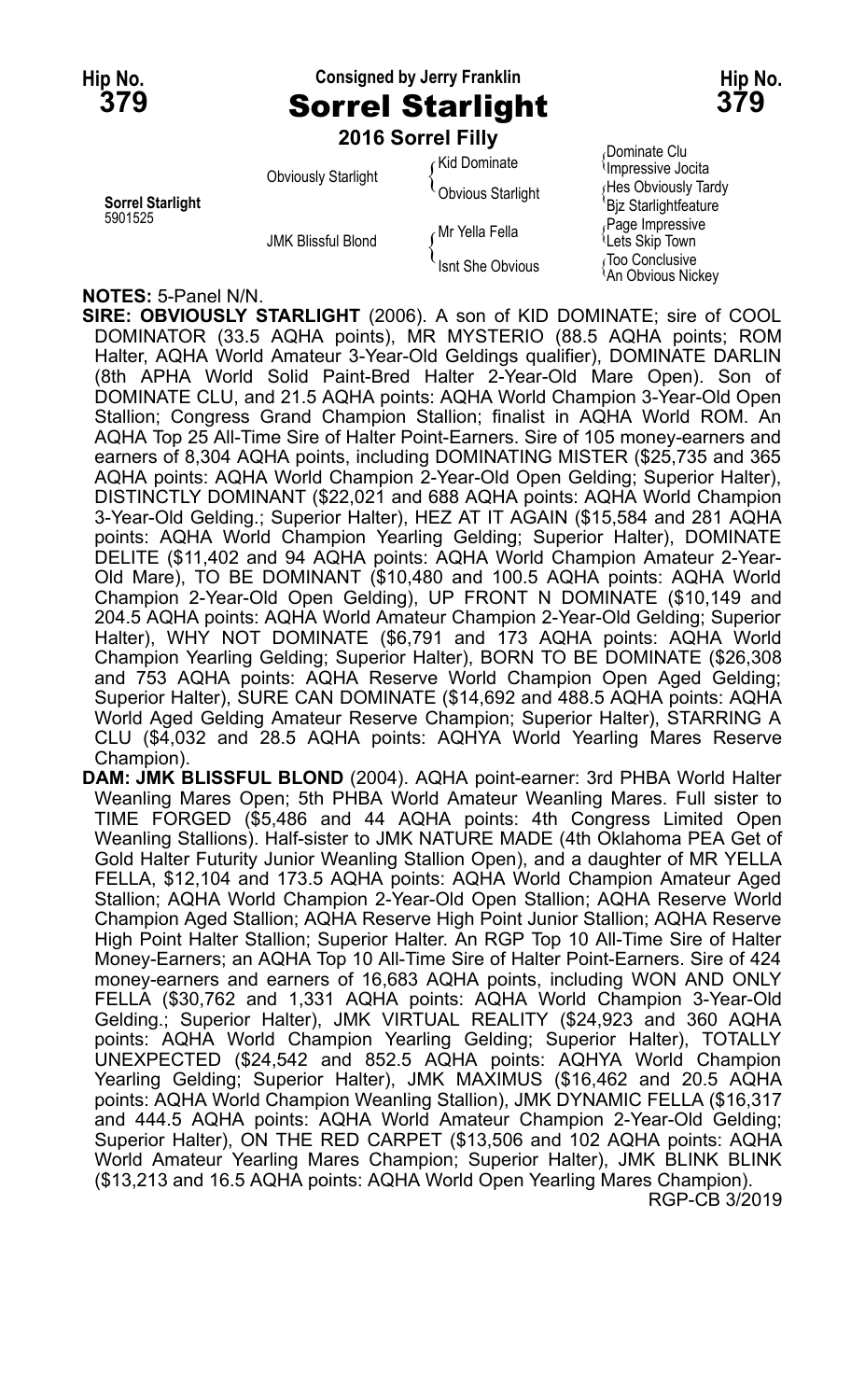#### **Hip No. Consigned by Keith Longacre Hip No. 380** Betts Golden Angel **380**

Jacki

Doc's Hickory

**2016 Palomino Filly**

| <b>Betts Golden Angel</b><br>5774298 | Doctor Jo Friday  | Hickorys Friday     | (DUC 3 THUNUI Y<br><sup>1</sup> Lacy Tivio 77   |
|--------------------------------------|-------------------|---------------------|-------------------------------------------------|
|                                      |                   | Quickrita           | So Quick Joe<br>'Toco Rita                      |
|                                      | Dubs Harlan Angel | Cee Bee Harlan      | Jodie Bob Harlan<br><sup>l</sup> Cee Booger Bee |
|                                      |                   | Jackis Diamond Ruby | Watch Joe Mccue<br>! Rarons Diamond!            |

**NOTES:** This is an extremely nice 3 yr old that is started under saddle. This filly would be an exceptional horse for Ranch Riding and Team Roping. She has excellent conformation, no vices and that good palomino color. In training with Keith Longacre.

- **SIRE: DOCTOR JO FRIDAY** (2000). An AQHA point-earner). Son of HICKORYS FRIDAY; sire of 4 money-earners, including DOC HICKORYS CROSS (\$59,953: BBR World Barrel Racing Jackpot 1D Senior class winner), BOONS GOOD HICKORY (MT RCH Fall Stallion Stakes Futurity \$5,000 Limited Open Champion), GOOD BROS HICKORY (13 AQHA points: 3rd AQHA Select World Breakaway Roping), FRIDAYS NITE LADY (5 AQHA points: AQHA World Amateur Breakaway Roping qualifier), DOCTOR JO FRIDAY (AQHA point-earner), IMA DOC SUGS HICKORY (AQHA point-earner), HICKORYS HOT JAVA (NRCHA money-earner). Son of DOC'S HICKORY, and 42 AQHA points;AQHA High Point Cutting Stallion, AQHA Reserve High Point Cutting Champion;AQHA Reserve High Point Cutting Champion. An RGP Top 10 All-Time Sire of Cutting Money-Earners; an AQHA Top 10 All-Time Sire of Cutting Point-Earners; an AQHA Top 25 All-Time Sire of Cowboy Events Point-Earners. Sire of 1,032 money-earners, \$21,822,298, and earners of 9,256 AQHA points, including HICAPOO (\$447,855: NCHA Horse of the Year, NCHA Hall of Fame), MISS SILVER PISTOL (\$512,755: Gold and Silver Cutting 4- Year-Old Open Champion; NCHA Hall of Fame), SAN JOSE HICKORY (\$235,513: Gold and Silver Cutting 4-Year-Old Open Champion), HIGH BROW HICKORY (\$229,771: NCHA Open Futurity Co-Reserve Champion; NCHA Bronze Award), SANTA BELLE (\$224,732: NCHA Non-Pro Co-World Champion; NCHA Gold Award), HICK CHICAROO (\$210,762: 6th Breeders Inv. Open Derby; NCHA Gold Award), AGLOWS FIRST RIO (\$207,011: 3rd NCHA Open Futurity).
- **DAM: DUBS HARLAN ANGEL** (2010). Full sister to DEBS CB HARLAN (ABRA World Senior Heading Reserve Champion). A daughter of CEE BEE HARLAN; sire of DEBS CB HARLAN (ABRA World Senior Heading Reserve Champion). Son of JODIE BOB HARLAN; sire of 2 money-earners, including HARLANS BOBBI JO (\$3,721 and 344 AQHA points: AQHA Reserve High Point Junior Heading Champion; AQHA Performance Champion), HARLANS BLUE ROSE (7 AQHA points), HAR LA CREME (AQHA point-earner), JOHNNY HARLAN JET (barrel racing money-earner). He is by HARLAN OKMULGEE, and 5 AQHA points; sire of 4 money-earners, 12 AQHA point-earners, including OSU MISS TOM HARLAN (322.5 AQHA points: AQHA World Champion Junior Tie-Down Roping Champion; Superior Tie-Down Roping), OSU SONNY SPECIAL (22 AQHA points: ABRA World All-Age Open Tie-Down Roping Champion), OSU HARLAN AUGUSTUS (28 AQHA points: Open Perf. ROM), OSU SONNY REY GIRL (45 AQHA points: 4th AQHA World Junior Tie-Down Roping), OSU WAYWARD WIND (80.5 AQHA points: 8th AQHA World Junior Tie-Down Roping), OSU HARLANS BLONDY (24 AQHA points: Open Perf. ROM, AQHA World Junior Tie-Down Roping qualifier), OKLMUGEES MISSY (19.5 AQHA points: AQHA World Amateur Team Penning qualifier), OSU SONNYS HIRED GUN (5.5 AQHA points), OSU SMOKIN GUN (AQHA point-earner), MISS KADEE CHICK (AQHA point-earner), OSU OSAGE ANGEL (reining money-earner).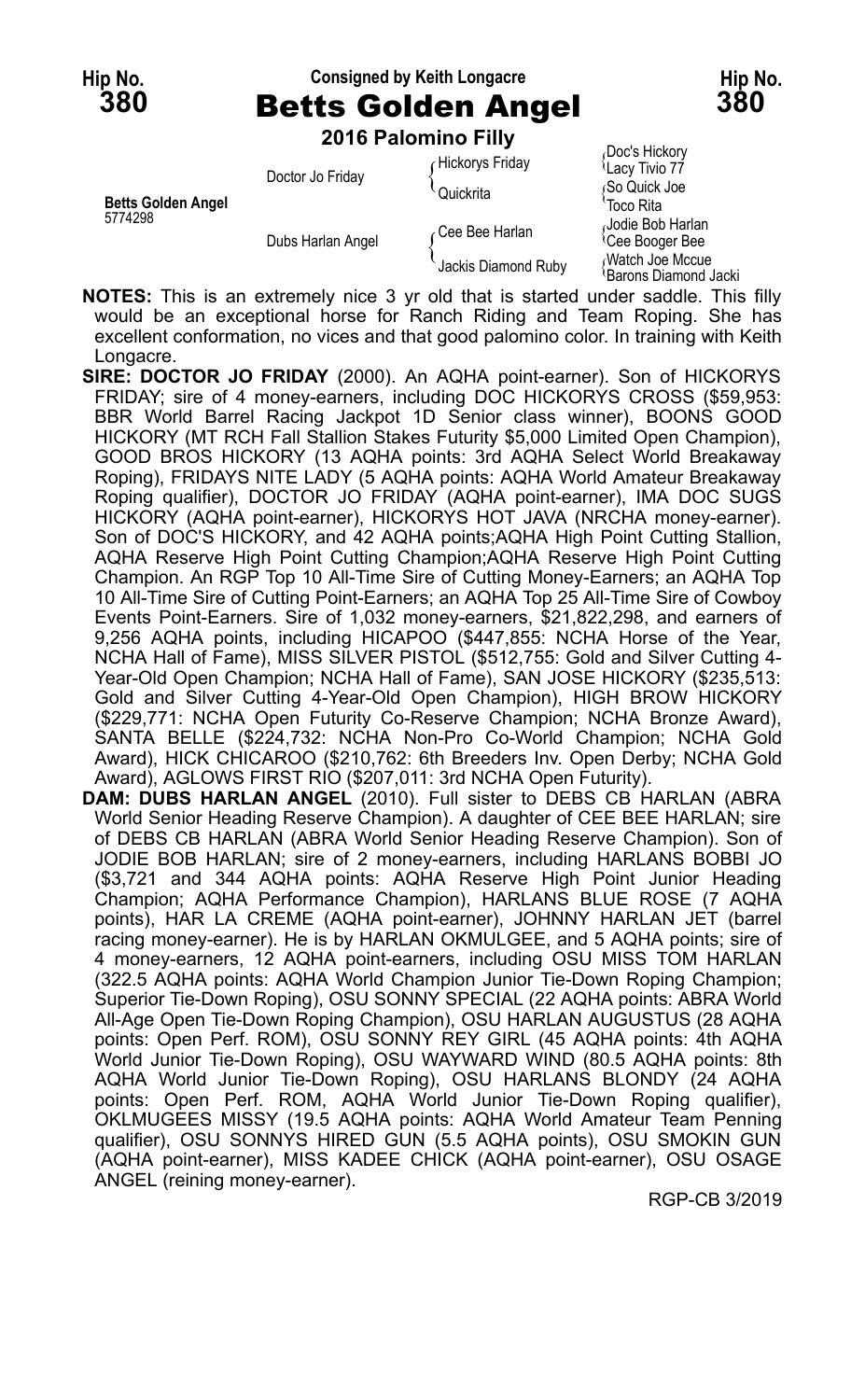#### **Hip No. Consigned by Claud Johnson & Melba Hill Hip No.**

# **381** Lil Freckles Bar **381**

**2015 Gray Filly**

|                                    | <b>Blue Compadre</b> | r Rips Compadre      | <sup>1</sup> Rips Nachie                       |
|------------------------------------|----------------------|----------------------|------------------------------------------------|
| <b>Lil Freckles Bar</b><br>5870733 |                      | Everybod D Watch Zip | (Zippos Jack Bar<br>'Watchful Chick            |
|                                    | Jettys Lil Pride     | ∠Lil Buckwheat       | Grays Starlight<br><sup>1</sup> Colonels Bliss |
|                                    |                      | Jettys Bar Pride     | Leos Cee Bars<br>≀Kinαs Jettv Pride            |

Gool Blue Haze <mark>Zippos Jack Bar</mark><br>Watchful Chick<br>Gravs Starlight Kings Jetty Pride

**NOTES:** This is a sound mare that would make someone a good prospect, as she comes from a long line of performance horses. She hasn't been broke to ride.

**SIRE: BLUE COMPADRE** (2001). Son of RIPS COMPADRE; sire of RIPS BUCK WHEAT (8th American Ranch Horse Assoc. World Aged Halter Stallion). Grandson of LEO HANCOCK HAYES; sire of 3 money-earners, including BAR STAR DANGER (107.5 AQHA points: AQHA Select World Tie-Down Roping Reserve Champion; Superior Amateur Tie-Down Roping), BAR STAR SADIE (47 AQHA points: 8th AQHA World Amateur Tie-Down Roping), HANCOCK RED FOX (17.5 AQHA points: Open Perf. ROM), BLUES Z SNIP (AQHA point-earner), FUNNY B BEAR CAT (AQHA point-earner).

**DAM: JETTYS LIL PRIDE** (2002). A daughter of LIL BUCKWHEAT, earner of 9 AQHA points; sire of COLONELS RED PINE (12 AQHA points: Open Perf. ROM), BUCK BUCKAROO (6 AQHA points: 5th AQHA High Point Halter Senior Stallion Open), MANITOBA BUCKWHEAT (AQHA point-earner). Son of GRAYS STARLIGHT, \$41,128: Arizona Sun Circuit Cutting 4-Year-Old Open Futurity Champion. An AQHA Top 10 All-Time Sire of RCH Point-Earners; an RGP Top 25 All-Time Sire of RCH & Cutting Money-Earners; an AQHA Top 25 All-Time Sire of Reining Point-Earners. Sire of 501 money-earners, \$12,619,252, and earners of 6,614 AQHA points, including STELLA STARLIGHT (\$310,379: 5th NCHA Open Futurity), STARLIGHT GEM (\$246,791: 3rd NCHA Non-Pro Futurity), A LITTLE STARLIGHT (\$226,507: NCHA Open Super Stakes Champion), MAGNALIGHT (\$206,497: NCHA \$50,000 Amateur Co-World Champion), REMEDY FOR SWEETS (\$203,706: Polo Ranch Cutting 4-Year-Old Open Derby Reserve Champion), SAN STARGAZER (\$198,263: PCCHA Fall 4-Year-Old Open Stakes Co-Reserve Champion), STARLIGHT N DIAMONDS (\$194,091: NCHA Super Stakes Non-Pro Classic Reserve Champion), DIAMOND J STARLIGHT (\$189,270: NCHA Super Stakes Non-Pro Classic Champion), DELIGHT OF MY LIFE (\$169,972: 3rd NCHA Open Super Stakes), LIGHT N LENA (\$165,076 and 17.5 AQHA points: split 5th NCHA Super Stakes Open Classic), LIL LIGHTNING BUG (\$152,496: split 4th NCHA Super Stakes Open Classic; NCHA Silver Award), BOBBY STARLIGHT (\$142,054: NRCHA World Bridle Open Reserve Champion), AMANDO STAR (\$138,242: Bonanza 5/6-Year-Old Non-Pro Champion).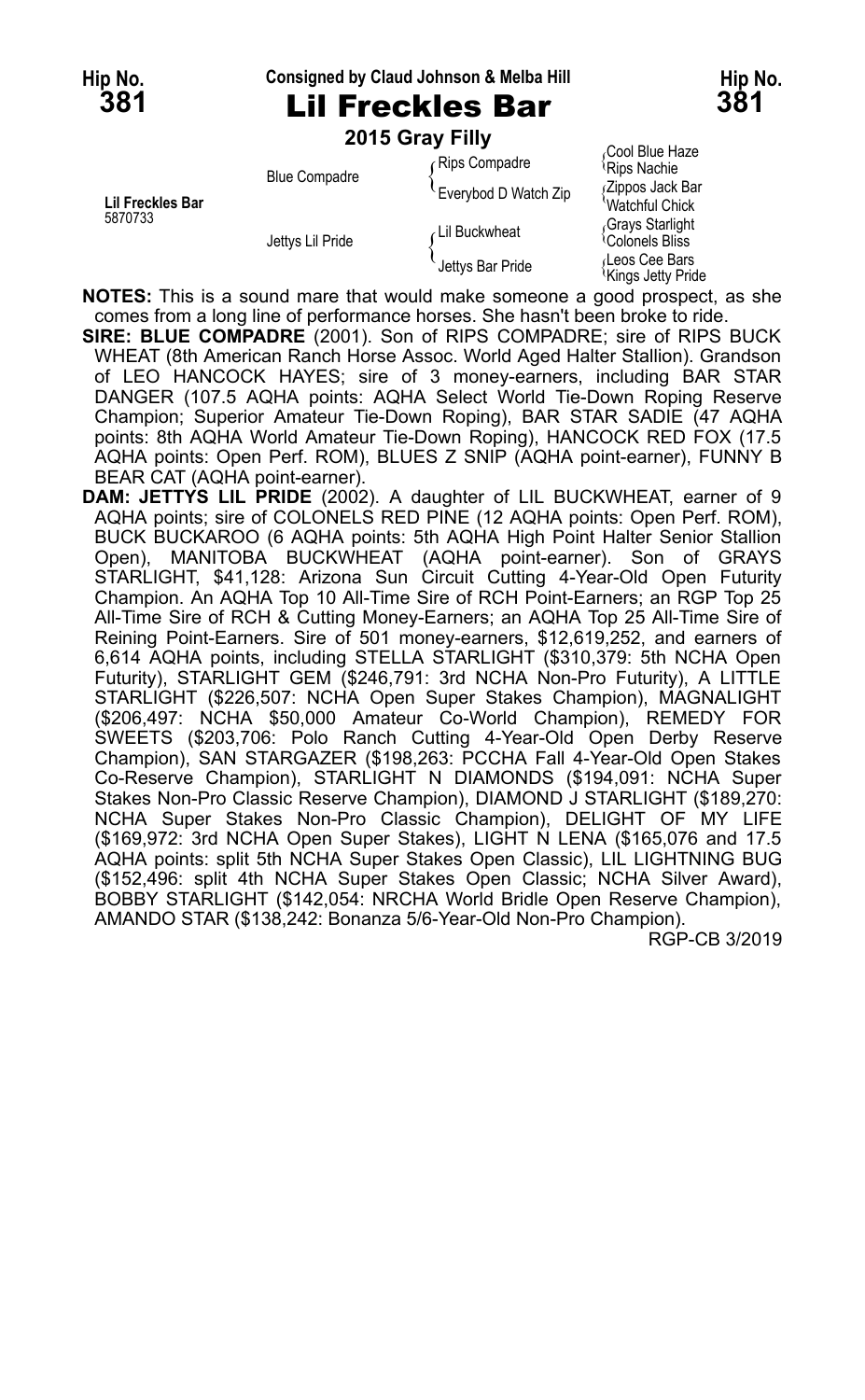## **Hip No. Consigned by 4V Livestock Hip No. 382** Smokin Balou Hickory **382**

**May 17, 2018 Black Colt**

|                                        | May 17, 2018 Black Colt               |                    | Smart Little Lena                     |
|----------------------------------------|---------------------------------------|--------------------|---------------------------------------|
| <b>Smokin Balou Hickory</b><br>5907133 | <b>Blue Lil Hickory</b><br>Lacy Balou | ∙Boon A Little     | <sup>1</sup> Autumn Boon              |
|                                        |                                       | Miss Hickory Wheel | Doc's Hickory<br>'Miss Peppy Wheeling |
|                                        |                                       | Two Socks Tari     | Pure Tari<br><sup>∖</sup> Sock's Miss |
|                                        |                                       | Jody Balou         | Docs Bit O Honey<br>Ready Chailene    |

**NOTES:** This is an extremely athletic colt with a lot of action. He is bred to be a using horse. His sire, BLUE LIL HICKORY, is used on and is a ranch sire for TS Herefords and Quarter Horses in Cottonwood Falls, Kansas.

- **SIRE: BLUE LIL HICKORY** (2009). Son of BOON A LITTLE, \$118,405 and 31.5 AQHA points: AQHA Reserve World Champion Junior Cutting Horse; split 4th Breeders Inv. Open Derby; 3rd AQHA High Point Junior Cutting; finalist in the NCHA Open Derby; 3rd AQHA World Junior Cutting. Sire of 91 money-earners, 32 AQHA point-earners, including STEVE EARL (\$71,387: NCHA Senior Youth Co-Reserve World Champion), LECTRIC BOONA CHIC (\$11,310 and 49.5 AQHA points: AQHA World Team Penning Open Champion), REYDARLUV (\$16,352 and 12.5 AQHA points: AQHA World Level 2 Amateur Cutting Reserve Champion), MISS ARISTOLCRAT (\$76,972: finalist in the NCHA Open Futurity), THIS BLONDS NOT EASY (\$52,878: split 5th PCCHA Fall Open Futurity), REYDARLUV (\$16,352 and 12.5 AQHA points: AQHA World Level 2 Amateur Cutting Reserve Champion), A LITTLE BOON (\$3,990 and 581.5 AQHA points: 4th AQHA High Point Senior Ranch Sorting Open, Superior Ranch Sorting), A LITTLE WILD CAT (\$48,996: Abilene Spectacular SSA Open Derby Reserve Champion), EXACKTA (\$46,567: finalist in the NCHA \$100,000 Amateur Super Stakes), IN THE BOONDOCS 12 (\$40,819: 4th NCHA Non-Pro Futurity), CNN CRYSTAL BOON (\$33,308: 5th NRCHA World Open Hackamore), LITTLE BLUE ZEE (\$32,856 and 15 AQHA points: 4th Music City Open Derby), MK CHIC A BOON (\$30,153 and 40 AQHA points: semi-finalist in the NCHA Open Derby).
- **DAM: LACY BALOU** (2000). Dam of HURRICANE BALOU (NCHA money-earner), LACY SURE SPARKLES (Panty Raid Barrel Racing International Barrel Racing Assoc. Jackpot Youth 3D class winner). Half-sister to IVE GOT PROBABILITY (\$8,255 and 272.5 AQHA points: AQHA Select World Heading Reserve Champion;Superior Heading), JODYS PROBABILITY (20 AQHA points), and a daughter of TWO SOCKS TARI; sire of LEAN N LEE (8.5 AQHA points: 4th NAILE Stock Show AQHA Heading Amateur). Son of PURE TARI, \$15,259 and 65 AQHA points: Atlantic Coast Cutting Futurity Champion; 4th AQHA World Senior Cutting; semi-finalist in the NCHA Open Futurity; Superior Cutting. Sire of 10 moneyearners, 11 AQHA point-earners, including TASMANIAN TARI (\$6,440 and 143 AQHA points: AQHA World Champion Junior Working Cow Horse, Superior Heading), TARIS PALEFACE (P) (\$10,132: Old Fort Days Cutting 5-Year-Old Open Reserve Champion), TARI ORPHAN ANNIE (130 AQHA points; Superior Western Pleasure), PURE GOLD MONEY (9th Congress Barrel Racing Sweepstakes), DOC TENINO (14.5 AQHA points; Amateur Perf. ROM), PURE STARI (10 AQHA points: Open Perf. ROM), TARIS THUNDER (5 AQHA points; NCHA money-earner), DOC BARS DREAM (AQHA point-earner: NCHA Certificate of Ability), TARIYAKI (AQHA point-earner: Circuit Champion Heartland Southeast Heading Novice Amateur), JUNE TARI (AQHA point-earner), PURE TARI LYN (NCHA \$1,610), SUSIE TARI (NCHA money-earner), PURE HANCOCK (7th Oklahoma RCHA Open Snaffle Bit Futurity), PUDDEN TARI (NCHA money-earner).